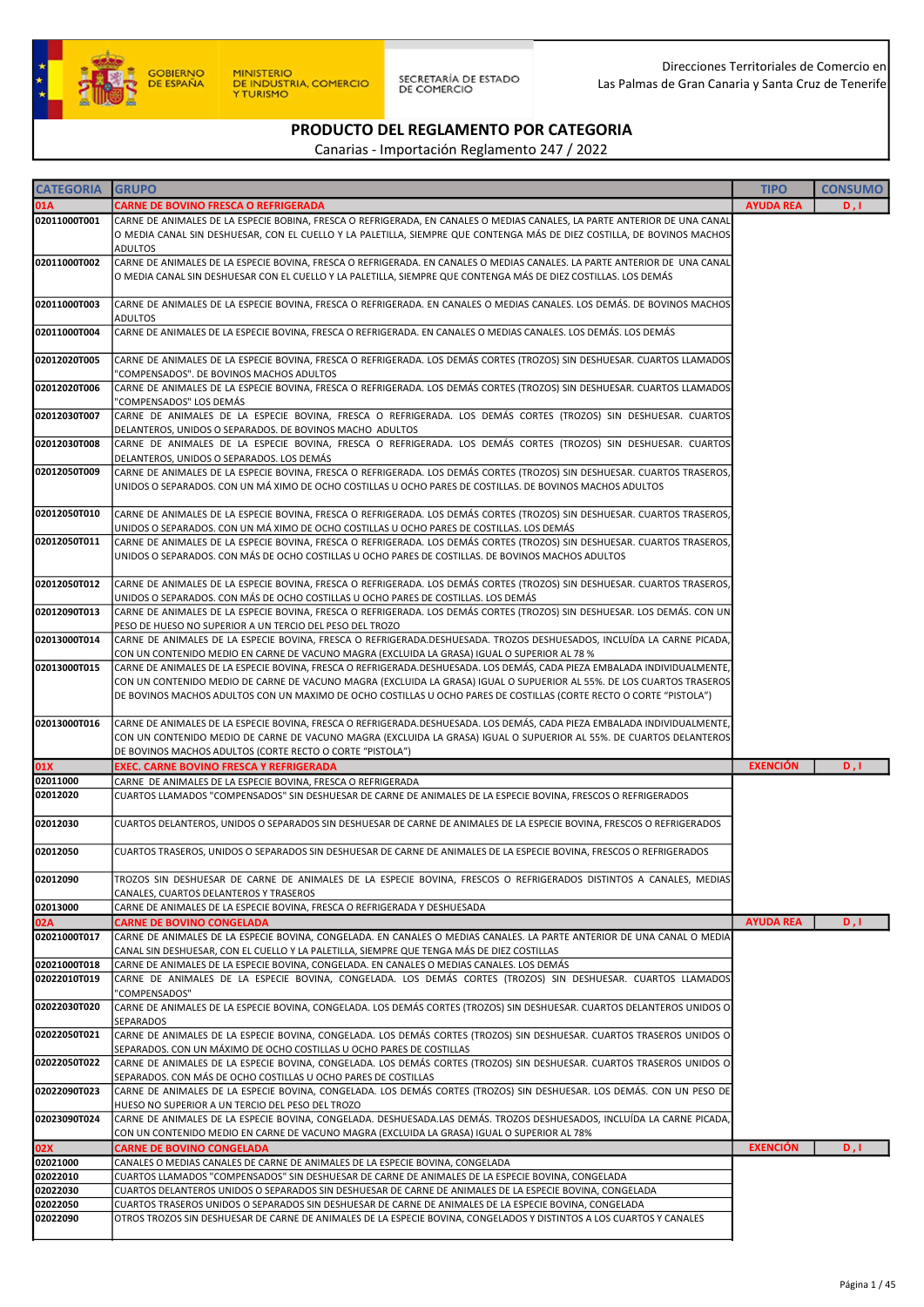

| <b>CATEGORIA</b> | <b>GRUPO</b>                                                                                                                                                                                                                                                                                                                                                                                                                                                                                                    | <b>TIPO</b>      | <b>CONSUMO</b> |
|------------------|-----------------------------------------------------------------------------------------------------------------------------------------------------------------------------------------------------------------------------------------------------------------------------------------------------------------------------------------------------------------------------------------------------------------------------------------------------------------------------------------------------------------|------------------|----------------|
| 02023010         | CUARTOS DELANTEROS ENTEROS O CORTADOS EN 5 TROZOS MAXIMO, DE CARNE DESHUESADA DE ANIMALES DE LA ESPECIE BOVINA,<br>CONGELADA. PRESENTANDOSE EN UN SOLO BLOQUE DE CONGELACION O EN DOS BLOQUES.                                                                                                                                                                                                                                                                                                                  |                  |                |
| 02023050         | CORTES DE CUARTOS DELANTEROS Y CORTES DE PECHO LLAMADOS "AUSTRALIANOS", DE CARNE DESHUESADA DE ANIMALES DE LA ESPECIE<br>BOVINA, CONGELADA.                                                                                                                                                                                                                                                                                                                                                                     |                  |                |
| 02023090         | LOS DEMAS TROZOS DE CARNE DESHUESADA DE ANIMALES DE LA ESPECIE BOVINA CONGELADOS LOS DEMAS                                                                                                                                                                                                                                                                                                                                                                                                                      |                  |                |
| 03D              | <b>CARNE DE PORCINO CONGELADA</b>                                                                                                                                                                                                                                                                                                                                                                                                                                                                               | <b>AYUDA REA</b> | D              |
| 02032110T025     | CARNE DE ANIMALES DE LA ESPECIE PORCINA, FRESCA, REFRIGERADA O CONGELADA.CONGELADA. EN CANALES O MEDIAS CANALES. DE<br>ANIMALES DE LA ESPECIE PORCINA DOMÉSTICA                                                                                                                                                                                                                                                                                                                                                 |                  |                |
| 02032211T026     | CARNE DE ANIMALES DE LA ESPECIE PORCINA, FRESCA, REFRIGERADA O CONGELADA. CONGELADA. PIERNAS, PALETAS Y SUS TROZOS, SIN<br>DESHUESAR. DE ANIMALES DE LA ESPECIE PORCINA DOMÉSTICA. PIERNAS Y TROZOS DE PIERNA. CON UN CONTENIDO GLOBAL EN PESO DE<br>HUESOS Y CARTILAGOS INFERIOR A 25%                                                                                                                                                                                                                         |                  |                |
| 02032219T027     | CARNE DE ANIMALES DE LA ESPECIE PORCINA, FRESCA, REFRIGERADA O CONGELADA. CONGELADA. PIERNAS, PALETAS Y SUS TROZOS, SIN<br>DESHUESAR. DE ANIMALES DE LA ESPECIE PORCINA DOMÉSTICA. PALETAS Y TROZOS DE PALETAS. CON UN CONTENIDO GLOBAL EN PESO DE<br>HUESOS Y CARTILAGOS INFERIOR A 25%                                                                                                                                                                                                                        |                  |                |
| 02032911T028     | CARNE DE ANIMALES DE LA ESPECIE PORCINA, FRESCA, REFRIGERADA O CONGELADA. CONGELADA. LAS DEMÁS. DE ANIMALES DE LA ESPECIE<br>PORCINA DOMÉSTICA. PARTES DELANTERAS Y TROZOS DE PARTES DELANTERAS. CON UN CONTENIDO GLOBAL EN PESO DE HUESOS Y<br>CARTÍLAGOS INFERIOR A 25%                                                                                                                                                                                                                                       |                  |                |
| 02032913T029     | CARNE DE ANIMALES DE LA ESPECIE PORCINA, FRESCA, REFRIGERADA O CONGELADA. CONGELADA. LAS DEMÁS. DE ANIMALES DE LA ESPECIE<br>PORCINA DOMÉSTICA. CHULETEROS Y TROZOS DE CHULETERO. CON UNCONTENIDO GLOBAL EN PESO DE HUESOS Y CARTILAGO INFERIOR A<br>25%                                                                                                                                                                                                                                                        |                  |                |
| 02032915T030     | CARNE DE ANIMALES DE LA ESPECIE PORCINA, FRESCA, REFRIGERADA O CONGELADA. CONGELADA. LAS DEMÁS. DE ANIMALES DE LA ESPECIE<br>PORCINA DOMÉSTICA. PANCETA Y TROZOS DE PANCETA.CON UN CONTENIDO GLOBAL EN PESO DE HUESOS Y CARTÍLAGOS INFERIOR A 15%                                                                                                                                                                                                                                                               |                  |                |
| 02032955T031     | CARNE DE ANIMALES DE LA ESPECIE PORCINA, FRESCA, REFRIGERADA O CONGELADA. CONGELADA. LAS DEMÁS. DE ANIMALES DE LA ESPECIE<br>PORCINA DOMÉSTICA. LAS DEMÁS. DESHUESADAS. PIERNAS, PARTES DELANTERAS, PALETAS Y SUS TROZOS                                                                                                                                                                                                                                                                                        |                  |                |
| 041              | <b>CARNE DE PORCINO CONGELADA</b>                                                                                                                                                                                                                                                                                                                                                                                                                                                                               | <b>AYUDA REA</b> |                |
| 02032110T025     | CARNE DE ANIMALES DE LA ESPECIE PORCINA, FRESCA, REFRIGERADA O CONGELADA.CONGELADA. EN CANALES O MEDIAS CANALES. DE<br>ANIMALES DE LA ESPECIE PORCINA DOMÉSTICA                                                                                                                                                                                                                                                                                                                                                 |                  |                |
| 02032211T026     | CARNE DE ANIMALES DE LA ESPECIE PORCINA, FRESCA, REFRIGERADA O CONGELADA. CONGELADA. PIERNAS, PALETAS Y SUS TROZOS, SIN<br>DESHUESAR. DE ANIMALES DE LA ESPECIE PORCINA DOMÉSTICA. PIERNAS Y TROZOS DE PIERNA. CON UN CONTENIDO GLOBAL EN PESO DE                                                                                                                                                                                                                                                               |                  |                |
| 02032219T027     | HUESOS Y CARTILAGOS INFERIOR A 25%<br>CARNE DE ANIMALES DE LA ESPECIE PORCINA, FRESCA, REFRIGERADA O CONGELADA. CONGELADA. PIERNAS, PALETAS Y SUS TROZOS, SIN<br>DESHUESAR. DE ANIMALES DE LA ESPECIE PORCINA DOMÉSTICA. PALETAS Y TROZOS DE PALETAS. CON UN CONTENIDO GLOBAL EN PESO DE<br>HUESOS Y CARTILAGOS INFERIOR A 25%                                                                                                                                                                                  |                  |                |
| 02032911T028     | CARNE DE ANIMALES DE LA ESPECIE PORCINA, FRESCA, REFRIGERADA O CONGELADA. CONGELADA. LAS DEMÁS. DE ANIMALES DE LA ESPECIE<br>PORCINA DOMÉSTICA. PARTES DELANTERAS Y TROZOS DE PARTES DELANTERAS. CON UN CONTENIDO GLOBAL EN PESO DE HUESOS Y                                                                                                                                                                                                                                                                    |                  |                |
| 02032913T029     | CARTÍLAGOS INFERIOR A 25%<br>CARNE DE ANIMALES DE LA ESPECIE PORCINA, FRESCA, REFRIGERADA O CONGELADA. CONGELADA. LAS DEMÁS. DE ANIMALES DE LA ESPECIE<br>PORCINA DOMÉSTICA. CHULETEROS Y TROZOS DE CHULETERO. CON UNCONTENIDO GLOBAL EN PESO DE HUESOS Y CARTILAGO INFERIOR A<br>25%                                                                                                                                                                                                                           |                  |                |
| 02032915T030     | CARNE DE ANIMALES DE LA ESPECIE PORCINA, FRESCA, REFRIGERADA O CONGELADA. CONGELADA. LAS DEMÁS. DE ANIMALES DE LA ESPECIE<br>PORCINA DOMÉSTICA. PANCETA Y TROZOS DE PANCETA.CON UN CONTENIDO GLOBAL EN PESO DE HUESOS Y CARTÍLAGOS INFERIOR A 15%                                                                                                                                                                                                                                                               |                  |                |
| 02032955T031     | CARNE DE ANIMALES DE LA ESPECIE PORCINA, FRESCA, REFRIGERADA O CONGELADA. CONGELADA. LAS DEMÁS. DE ANIMALES DE LA ESPECIE<br>PORCINA DOMÉSTICA. LAS DEMÁS. DESHUESADAS. PIERNAS, PARTES DELANTERAS, PALETAS Y SUS TROZOS                                                                                                                                                                                                                                                                                        |                  |                |
| 05D              | <b>CARNE DE POLLO CONGELADA</b>                                                                                                                                                                                                                                                                                                                                                                                                                                                                                 | <b>AYUDA REA</b> | D              |
| 02071210T032     | CARNES Y DESPOJOS COMESTIBLES, DE AVES DE LA PARTIDA 0105, FRESCOS, REFRIGERADOS O CONGELADOS. DE GALLO O GALLINA. SIN<br>TROCEAR, CONGELADOS. DESPLUMADOS, EVISCERADOS, SIN LA CABEZA NI LAS PATAS, PERO NO EL CUELLO, EL CORAZÓN, EL HÍGADO Y LA<br>MOLLEJA, LLAMADOS "POLLOS 70%". LOS DEMAS                                                                                                                                                                                                                 |                  |                |
| 02071290T033     | CARNE Y DESPOJOS COMESTIBLES, DE AVES DE LA PARTIDA 0105, FRESCOS, REFRIGERADOS O CONGELADOS. DE GALLO O GALLINA. SIN<br>TROCEAR CONGELADOS. DESPLUMADOS, EVISCERADOS, SIN LA CABEZA NI LAS PATAS Y SIN EL CUELLO, EL CORAZÓN, EL HÍGADO NI LA<br>MOLLEJA, LLAMADOS "POLLOS 65%, O PRESENTADOS DE OTRO MODO "POLLOS 65%" LAS DEMAS                                                                                                                                                                              |                  |                |
| 02071290T034     | CARNE Y DESPOJOS COMESTIBLES, DE AVES DE LA PARTIDA 0105, FRESCOS, REFRIGERADOS O CONGELADOS. DE GALLO O GALLINA. SIN<br>TROCEAR CONGELADOS. DESPLUMADOS, EVISCERADOS, SIN LA CABEZA NI LAS PATAS, Y SIN EL CUELLO, EL CORAZÓN, EL HÍGADO NI LA<br>MOLLEJA, LLAMADOS "POLLOS 65% O PRESENTADOS EN OTRO MODO GALLOS Y GALLINAS DE ESPECIES DOMESTICAS SIN TROCEAR,<br>DESPLUMADOS, ESVICERADOS, PERO CON EL CUELLO, EL CORAZON EL HIGADO Y LA MOLEJA EN COMPOSICION IRREGULAR (SIN CABEZA NI<br>PATAS) LOS DEMAS |                  |                |
| 02071410T035     | CARNE Y DESPOJOS COMESTIBLES, DE AVES DE LA PARTIDA 0105, FRESCOS, REFRIGERADOS O CONGELADOS, DE GALLO O GALLINA, TROZOS Y<br>DESPOJOS, CONGELADOS. TROZOS. DESHUESADOS                                                                                                                                                                                                                                                                                                                                         |                  |                |
| 02071420T036     | CARNE Y DESPOJOS COMESTIBLES, DE AVES DE LA PARTIDA 0105, FRESCOS, REFRIGERADOS O CONGELADOS. DE GALLO O GALLINA. TROZOS Y<br>DESPOJOS, CONGELADOS. TROZOS. SIN DESHUESAR. MITADES O CUARTOS. LOS DEMÁS                                                                                                                                                                                                                                                                                                         |                  |                |
| 02071430T037     | CARNE Y DESPOJOS COMESTIBLES, DE AVES DE LA PARTIDA 0105, FRESCOS, REFRIGERADOS O CONGELADADOS DE GALLO O GALLINA. TROZOS<br>Y DESPOJOS CONGELADOS. TROZOS. SIN DESHUESAR. ALAS ENTERAS O INCLUSO SIN LA PUNTA                                                                                                                                                                                                                                                                                                  |                  |                |
| 02071440T038     | CARNE Y DESPOJOS COMESTIBLES DE AVES DE LA PARTIDA 0105 FRESCOS REFFRIJERADOS O CONGELADOSDE GALLO O GALLINA TROZOS Y<br>DESPOJOS CONGELADOS. TROZOS. SIN DESHUESAR, TRONCOS CUELLOS, TRONCOS CON CUELLO, RABADILLAS Y PUNTAS DE ALAS                                                                                                                                                                                                                                                                           |                  |                |
| 02071450T039     | CARNE Y DESPOJOS COMESTIBLES, DE AVES DE LA PARTIDA 0105, FRESCOS, REFIRGERADOS O CONGELADOS DE GALLO O GALLINA. TROZOS Y<br>DESPOJOS CONGELADOS TROZOS. SINDESHUESAR, PECHUGAS Y TROZOS DE PECHUGA                                                                                                                                                                                                                                                                                                             |                  |                |
| 02071460T040     | CARNE Y DESPOJOS COMESTIBLES, DE AVES DE LA PARTIDA 0105, FRESCOS, REFRIGERADOS O CONGELADOS. DE GALLO O GALLINA. TROZOS Y<br>DESPOJOS CONGELADOS. TROZOS. SIN DESHUESAR. MUSLOS, CONTRAMUSLOS, Y SUS TROZOS. LOS DEMÁS                                                                                                                                                                                                                                                                                         |                  |                |
| 02071470T041     | CARNES Y DESPOJOS COMESTIBLES, DE AVES DE LA PARTIDA 0105, FRESCOS, REFRIGERADOS O CONGELADOS. DE GALLO O GALLINA. TROZOS<br>Y DESPOJOS, CONGELADOS. TROZOS. SIN DESHUESAR. LOS DEMÁS. MITADES O CUARTOS SIN RABADILLAS. LOS DEMÁS                                                                                                                                                                                                                                                                              |                  |                |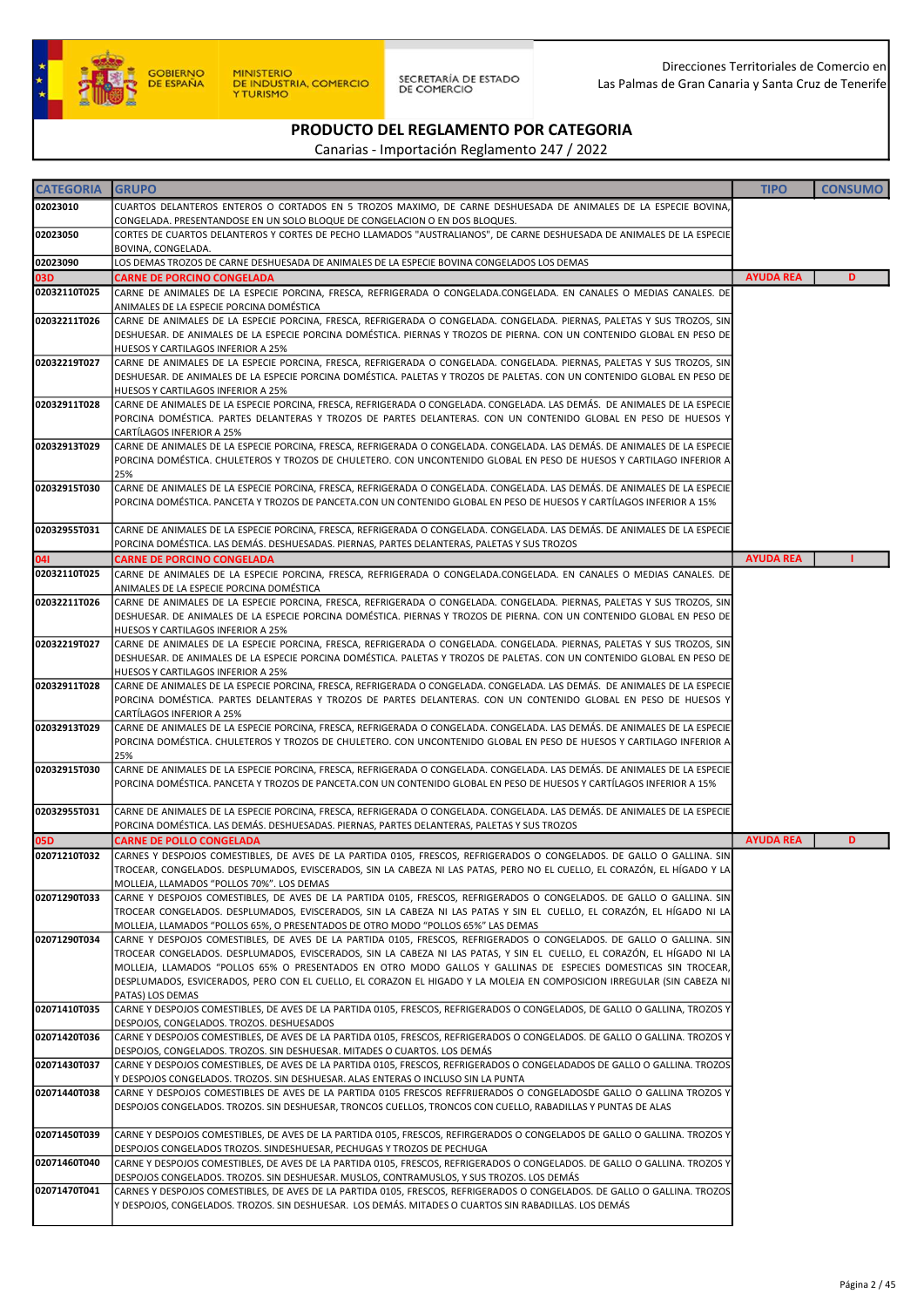

#### PRODUCTO DEL REGLAMENTO POR CATEGORIA Canarias - Importación Reglamento 247 / 2022

| <b>CATEGORIA</b> | <b>GRUPO</b>                                                                                                                                                                                                                                                                                                                                                                                                                                                                                                       | <b>TIPO</b>      | <b>CONSUMO</b> |
|------------------|--------------------------------------------------------------------------------------------------------------------------------------------------------------------------------------------------------------------------------------------------------------------------------------------------------------------------------------------------------------------------------------------------------------------------------------------------------------------------------------------------------------------|------------------|----------------|
| 02071470T042     | CARNE Y DESPOJOS COMESTIBLES, DE AVES DE LA PARTIDA 0105, FRESCOS, REFRIGERADOS O CONGELADOS. DE GALLO O GALLINA TROZOS Y<br>DESPOJOS CONGELADOS. TROZOS. SIN DESHUESAR. LOS DEMÁS. PARTES QUE COMPRENDEN UN MUSLO ENTERO O UN PEDAZO DE MUSLO Y<br>UN PEDAZO DE ESPALDA, SIN EXCEDER DEL 25% DEL PESO TOTAL LOS DEMAS                                                                                                                                                                                             |                  |                |
| 02071491T043     | CARNE Y DESPOJOS COMESTIBLES, DE AVES DE LA PARTIDA 0105, FRESCOS, REFRIGERADOS O CONGELADOS DE GALLO O GALLINA. TROZOS Y<br>DESPOJOS CONGELADOS.DESPOJOS. HIGADOS                                                                                                                                                                                                                                                                                                                                                 |                  |                |
| 02071499T044     | CARNE Y DESPOJOS COMESTIBLES DE AVES DE LA PARTIDA 0105, FRESCOS REFRIGERADOS O CONGELADOS. DE GALLO O GALLINA. TROZOS Y<br>DESPOJOS CONGELADOS. DESPOJOS. LOS DEMÁS                                                                                                                                                                                                                                                                                                                                               |                  |                |
| 061              | <b>CARNE DE POLLO CONGELADA</b>                                                                                                                                                                                                                                                                                                                                                                                                                                                                                    | <b>AYUDA REA</b> |                |
| 02071210T032     | CARNES Y DESPOJOS COMESTIBLES, DE AVES DE LA PARTIDA 0105, FRESCOS, REFRIGERADOS O CONGELADOS. DE GALLO O GALLINA. SIN<br>TROCEAR, CONGELADOS. DESPLUMADOS, EVISCERADOS, SIN LA CABEZA NI LAS PATAS, PERO NO EL CUELLO, EL CORAZÓN, EL HÍGADO Y LA<br>MOLLEJA, LLAMADOS "POLLOS 70%" LOS DEMAS                                                                                                                                                                                                                     |                  |                |
| 02071290T033     | CARNE Y DESPOJOS COMESTIBLES, DE AVES DE LA PARTIDA 0105, FRESCOS, REFRIGERADOS O CONGELADOS. DE GALLO O GALLINA. SIN<br>TROCEAR CONGELADOS. DESPLUMADOS, EVISCERADOS, SIN LA CABEZA NI LAS PATAS Y SIN EL CUELLO, EL CORAZÓN, EL HÍGADO NI LA<br>MOLLEJA, LLAMADOS "POLLOS 65 %" O REPRESENTADOS DE OTRO MODO "POLLOS 65%" LAS DEMAS                                                                                                                                                                              |                  |                |
| 02071290T034     | CARNE Y DESPOJOS COMESTIBLES, DE AVES DE LA PARTIDA 0105, FRESCOS, REFRIGERADOS O CONGELADOS. DE GALLO O GALLINA. SIN<br>TROCEAR CONGELADOS. DESPLUMADOS, EVISCERADOS, SIN LA CABEZA NI LAS PATAS, Y SIN EL CUELLO, EL CORAZÓN, EL HÍGADO NI LA<br>MOLLEJA, LLAMADOS "POLLOS 65%"O PRESENTADOS DE OTRO MODO GALOS Y GALLINAS DE ESPECIES DOMESTICASD, SIN TROCEAR,<br>DESPLUMADOS, ESVICERADOS, PERO CON EL CUELLO, EL CORAZÓN, EL HIGADO Y LA MOLLEJA EN COMPOSICION IRREGULAR (SIN CABEZA NI<br>PATAS) LOS DEMAS |                  |                |
| 02071410T035     | CARNE Y DESPOJOS COMESTIBLES, DE AVES DE LA PARTIDA 0105, FRESCOS, REFRIGERADOS O CONGELADOS, DE GALLO O GALLINA, TROZOS Y<br>DESPOJOS, CONGELADOS. TROZOS. DESHUESADOS                                                                                                                                                                                                                                                                                                                                            |                  |                |
| 02071420T036     | CARNE Y DESPOJOS COMESTIBLES, DE AVES DE LA PARTIDA 0105, FRESCOS, REFRIGERADOS O CONGELADOS. DE GALLO O GALLINA. TROZOS Y<br>DESPOJOS, CONGELADOS. TROZOS. SIN DESHUESAR. MITADES O CUARTOS. LOS DEMÁS                                                                                                                                                                                                                                                                                                            |                  |                |
| 02071430T037     | CARNE Y DESPOJOS COMESTIBLES, DE AVES DE LA PARTIDA 0105, FRESCOS, REFRIGERADOS O CONGELADADOS DE GALLO O GALLINA. TROZOS<br>Y DESPOJOS CONGELADOS. TROZOS. SIN DESHUESAR. ALAS ENTERAS O INCLUSO SIN LA PUNTA                                                                                                                                                                                                                                                                                                     |                  |                |
| 02071440T038     | CARNE Y DESPOJOS COMESTIBLES DE AVES DE LA PARTIDA 0105 FRESCOS REFFRIJERADOS O CONGELADOSDE GALLO O GALLINA TROZOS Y<br>DESPOJOS CONGELADOS. TROZOS. SIN DESHUESAR, TRONCOS CUELLOS, TRONCOS CON CUELLO, RABADILLAS Y PUNTAS DE ALAS                                                                                                                                                                                                                                                                              |                  |                |
| 02071450T039     | CARNE Y DESPOJOS COMESTIBLES, DE AVES DE LA PARTIDA 0105, FRESCOS, REFIRGERADOS O CONGELADOS DE GALLO O GALLINA. TROZOS Y<br>DESPOJOS CONGELADOS TROZOS. SINDESHUESAR, PECHUGAS Y TROZOS DE PECHUGA                                                                                                                                                                                                                                                                                                                |                  |                |
| 02071460T040     | CARNE Y DESPOJOS COMESTIBLES, DE AVES DE LA PARTIDA 0105, FRESCOS, REFRIGERADOS O CONGELADOS. DE GALLO O GALLINA. TROZOS Y<br>DESPOJOS CONGELADOS. TROZOS. SIN DESHUESAR. MUSLOS, CONTRAMUSLOS, Y SUS TROZOS. LOS DEMÁS                                                                                                                                                                                                                                                                                            |                  |                |
| 02071470T041     | CARNES Y DESPOJOS COMESTIBLES, DE AVES DE LA PARTIDA 0105, FRESCOS, REFRIGERADOS O CONGELADOS. DE GALLO O GALLINA. TROZOS<br>Y DESPOJOS, CONGELADOS. TROZOS. SIN DESHUESAR. LOS DEMÁS. MITADES O CUARTOS SIN RABADILLAS. LOS DEMÁS                                                                                                                                                                                                                                                                                 |                  |                |
| 02071470T042     | CARNE Y DESPOJOS COMESTIBLES, DE AVES DE LA PARTIDA 0105, FRESCOS, REFRIGERADOS O CONGELADOS. DE GALLO O GALLINA TROZOS Y<br>DESPOJOS CONGELADOS. TROZOS. SIN DESHUESAR. LOS DEMÁS. PARTES QUE COMPRENDEN UN MUSLO ENTERO O UN PEDAZO DE MUSLO Y<br>UN PEDAZO DE ESPALDA, SIN EXCEDER DEL 25% DEL PESO TOTAL LAS DEMAS                                                                                                                                                                                             |                  |                |
| 02071491T043     | CARNE Y DESPOJOS COMESTIBLES, DE AVES DE LA PARTIDA 0105, FRESCOS, REFRIGERADOS O CONGELADOS DE GALLO O GALLINA. TROZOS Y<br>DESPOJOS CONGELADOS.DESPOJOS. HIGADOS                                                                                                                                                                                                                                                                                                                                                 |                  |                |
| 02071499T044     | CARNE Y DESPOJOS COMESTIBLES DE AVES DE LA PARTIDA 0105, FRESCOS REFRIGERADOS O CONGELADOS. DE GALLO O GALLINA. TROZOS Y<br>DESPOJOS CONGELADOS. DESPOJOS. LOS DEMÁS                                                                                                                                                                                                                                                                                                                                               |                  |                |
| 07D              | <b>LECHE Y NATA SIN CONCENTRAR</b>                                                                                                                                                                                                                                                                                                                                                                                                                                                                                 | <b>AYUDA REA</b> | D              |
| 04011010T101     | LECHE Y NATA (CREMA), SIN CONCENTRAR, SIN ADICIÓN DE AZÚCAR NI OTRO EDULCORANTE. CON UN CONTENIDO DE MATERIAS GRASAS,<br>INFERIOR O IGUAL AL 1% EN PESO. EN ENVASES INMEDIATOS DE CONTENIDO NETO INFERIOR O IGUAL A 2 LITROS.                                                                                                                                                                                                                                                                                      |                  |                |
| 04011090T102     | LECHE Y NATA (CREMA), SIN CONCENTRAR, SIN ADICIÓN DE AZÚCAR NI OTRO EDULCORANTE. CON UN CONTENIDO DE MATERIAS GRASAS,<br>INFERIOR O IGUAL AL 1% EN PESO. LAS DEMÁS.                                                                                                                                                                                                                                                                                                                                                |                  |                |
| 04012011T103     | LECHE Y NTA (CREMA), SIN CONCENTRAR, SIN ADICIÓN DE AZÚCAR NI OTRO EDULCORANTE. CON UN CONTENIDO DE MATERIAS GRASAS,<br>SUPERIOR AL 1%, PERO INFERIOR O IGUAL AL 6% EN PESO.INFERIOR O IGUAL AL 3%. EN ENVASES INMEDIATOS DE CONTENIDO NETO<br>INFERIOR A 2 LITROS. CON UN CONTENIDO DE MATERIA GRASAS INFERIOR O IGUAL AL 1,5% EN PESO.                                                                                                                                                                           |                  |                |
| 04012011T104     | LECHE Y NATA (CREMA), SIN CONCENTRAR, SIN ADICIÓN DE AZÚCAR NI OTRO EDULCORANTE. CON UN CONTENIDO DE MATERIAS GRASAS,<br>SUPERIOR AL 1%, PERO INFERIOR O IGUAL AL 6% EN PESO.INFERIOR O IGUAL AL 3%. EN ENVASES INMEDIATOS DE CONTENIDO NETO<br>INFERIOR A 2 LITROS. CON UN CONTENIDO DE MATERIAS GRASAS, SUPERIOR AL 1,5% EN PESO                                                                                                                                                                                 |                  |                |
| 04012019T105     | LECHE Y NATA (CREMA), SIN CONCENTRAR, SIN ADICIÓN DE AZÚCAR NI OTRO EDULCORANTE.CON UN CONTENIDO DE MATERIAS GRASAS,<br>SUPERIOR AL 1%, PERO INFERIOR O IGUAL AL 6% EN PESO. INFERIOR O IGUAL AL 3%. LAS DEMÁS. CON UN CONTENIDO DE MATERIAS GRASAS<br>INFERIOR O IGUAL AL 1,5% EN PESO                                                                                                                                                                                                                            |                  |                |
| 04012019T106     | LECHE Y NATA (CREMA), SIN CONCENTRAR, SIN ADICIÓN DE AZÚCAR NI OTRO EDULCORANTE. CON UN CONTENIDO DE MATERIAS GRASAS,<br>SUPERIOR AL 1%, PERO INFERIOR O IGUAL AL 6% EN PESO. INFERIOR O IGUAL AL 3%. LAS DEMÁS. CON UN CONTENIDO DE MATERIAS GRASAS<br>SUPERIOR AL 1,5% EN PESO                                                                                                                                                                                                                                   |                  |                |
| 04012091T107     | LECHE Y NATA (CREMA), SIN CONCENTRAR, SIN ADICIÓN DE AZÚCAR NI OTRO EDULCORANTE. CON UN CONTENIDO DE MATERIAS GRASAS,<br>SUPERIOR AL 1%, PERO INFERIOR O IGUAL AL 6%, EN PESO. SUPERIOR AL 3%. EN ENVASES INMEDIATOS DE CONTENIDO NETO INFERIOR O<br><b>IGUAL A 2 LITROS</b>                                                                                                                                                                                                                                       |                  |                |
| 04012099T108     | LECHE Y NATA (CREMA), SIN CONCENTRAR, SIN ADICIÓN DE AZÚCAR NI OTRO EDULCORANTE. CON UN CONTENIDO DE MATERIAS GRASAS,<br>SUPERIOR AL 1%, PERO INFERIOR O IGUAL AL 6%, EN PESO. SUPERIOR AL 3%. LAS DEMÁS                                                                                                                                                                                                                                                                                                           |                  |                |
| 04014010T109     | LECHE Y NATA (CREMA), SIN CONCENTRAR, SIN ADICIÓN DE AZÚCAR NI OTRO EDULCORANTE. CON UN CONTENIDO DE MATERIAS GRASAS,<br>SUPERIOR AL 6%, PERO INFERIOR O IGUAL AL 10%, EN PESO. EN ENVASES INMEDIATOS DE CONTENIDO NETO INFERIOR O IGUAL A 2 LITROS                                                                                                                                                                                                                                                                |                  |                |
| 04014090T110     | LECHE Y NATA (CREMA), SIN CONCENTRAR, SIN ADICIÓN DE AZÚCAR NI OTRO EDULCORANTE. CON UN CONTENIDO DE MATERIAS GRASAS,<br>SUPERIOR AL 6%, PERO INFERIOR O IGUAL AL 10%, EN PESO. LAS DEMÁS                                                                                                                                                                                                                                                                                                                          |                  |                |
| 04015011T111     | LECHE Y NATA (CREMA), SIN CONCENTRAR, SIN ADICIÓN DE AZÚCAR NI OTRO EDULCORANTE. CON UN CONTENIDO DE MATERIAS GRASAS<br>SUPERIOR AL 10% EN PESO. INFERIOR O IGUAL AL 21%. EN ENVASES INMEDIATOS DE CONTENIDO NETO INFERIOR O IGUAL A 2 LITROS. CON<br>UN CONTENIDO DE MATERIAS GRASAS EN PESO INFERIOR O IGUAL AL 17%                                                                                                                                                                                              |                  |                |
|                  |                                                                                                                                                                                                                                                                                                                                                                                                                                                                                                                    |                  |                |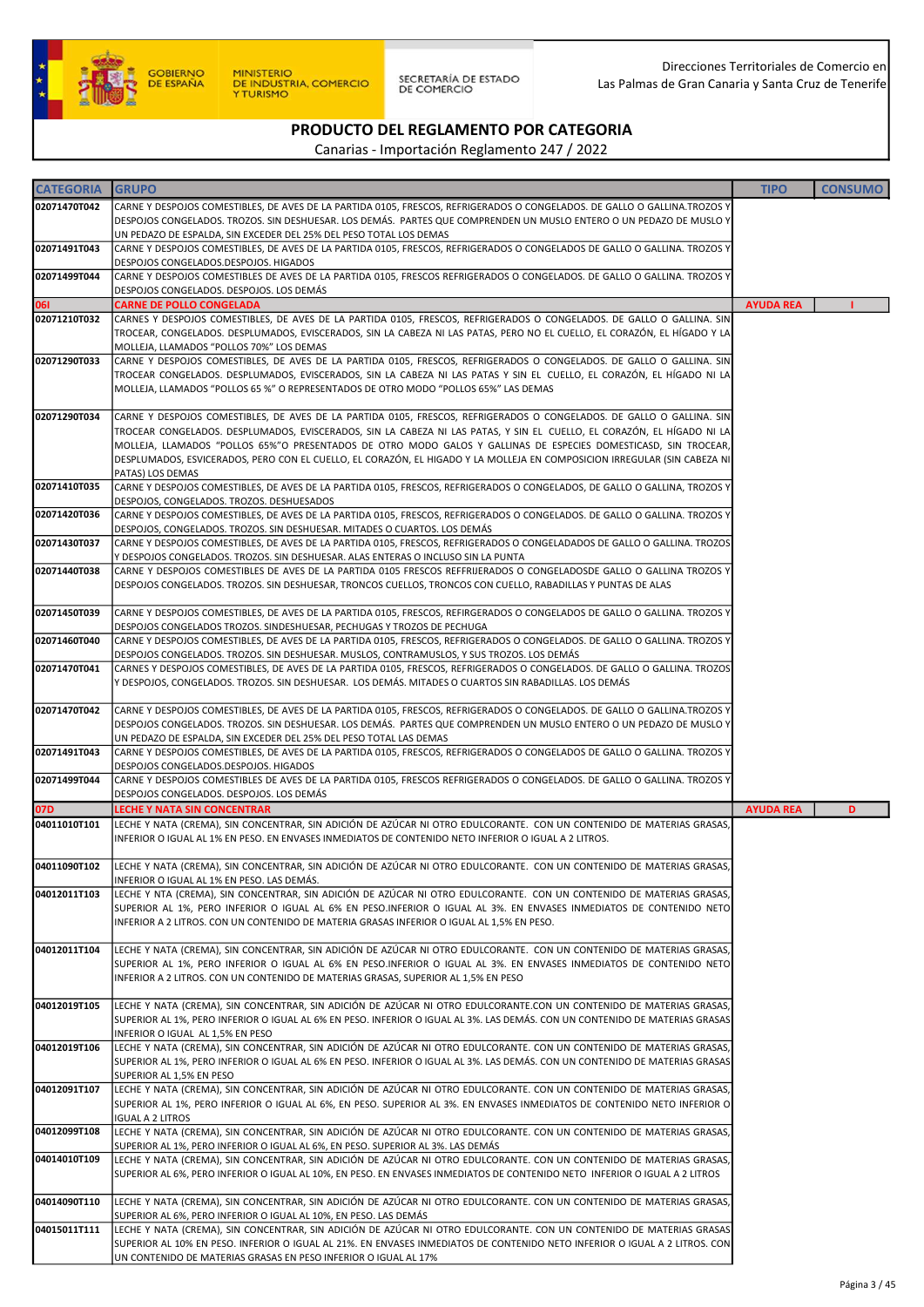

| <b>CATEGORIA</b> | <b>GRUPO</b>                                                                                                                                                                                                                                      | <b>TIPO</b>      | <b>CONSUMO</b> |
|------------------|---------------------------------------------------------------------------------------------------------------------------------------------------------------------------------------------------------------------------------------------------|------------------|----------------|
| 04015011T112     | LECHE Y NATA (CREMA), SIN CONCENTRAR, SIN ADICIÓN DE AZÚCAR NI OTRO EDULCORANTE. CON UN CONTENIDO DE MATERIAS GRASAS                                                                                                                              |                  |                |
|                  | SUPERIOR AL 10% EN PESO. INFERIOR O IGUAL AL 21%. EN ENVASES INMEDIATOS DE CONTENIDO NETO INFERIOR O IGUAL A 2 LITROS. CON                                                                                                                        |                  |                |
| 04015019T113     | UN CONTENIDO DE MATERIA GRASAS EN PESO SUPERIOR AL 17%<br>LECHE Y NATA (CREMA), SIN CONCENTRAR, SIN ADICIÓN DE AZÚCAR NI OTRO EDULCORANTE. CON UN CONTENIDO DE MATERIAS GRASAS                                                                    |                  |                |
|                  | SUPERIOR AL 10% EN PESO. INFERIOR O IGUAL AL 21%. LOS DEMÁS. CON UN CONTENIDO DE MATERIAS GRASAS, EN PESO. SUPERIOR AL 17%                                                                                                                        |                  |                |
| 04015031T114     | EN PESO                                                                                                                                                                                                                                           |                  |                |
|                  | LECHE Y NATA (CREMA), SIN CONCENTRAR, SIN ADICIÓN DE AZÚCAR NI OTRO EDULCORANTE. CON UN CONTENIDO DE MATERIAS GRASAS<br>SUPERIOR AL 10% EN PESO. SUPERIOR AL 21% PERO INFERIOR O IGUAL AL 45%. EN ENVASES INMEDIATOS DE CONTENIDO NETO INFERIOR O |                  |                |
|                  | IGUAL A 2 LITROS CON UN CONTENIDO DE MATERIAS GRASAS EN PESO SUPERIOR AL 35% PERO INFERIOR O IGUAL AL 39%                                                                                                                                         |                  |                |
| 04015031T115     | LECHE Y NATA (CREMA), SIN CONCENTRAR, SIN ADICIÓN DE AZÚCAR NI OTRO EDULCORANTE. CON UN CONTENIDO DE MATERIAS GRASAS                                                                                                                              |                  |                |
|                  | SUPERIOR AL 10% EN PESO. SUPERIOR AL 21% PERO INFERIOR O IGUAL AL 45%. EN ENVASES INMEDIATOS DE CONTENIDO NETO INFERIOR O                                                                                                                         |                  |                |
|                  | IGUAL A 2 LITROS CON UN CONTENIDO DE MATERIAS GRASAS, EN PESO SUPERIOR AL 35% PERO INFERIOR O IGUAL AL 39%                                                                                                                                        |                  |                |
| 04015031T116     | LECHE Y NATA (CREMA), SIN CONCENTRAR, SIN ADICIÓN DE AZÚCAR NI OTRO EDULCORANTE. CON UN CONTENIDO DE MATERIAS GRASAS                                                                                                                              |                  |                |
|                  | SUPERIOR AL 10% EN PESO SUPERIOR AL 21% PERO INFERIOR O IGUAL AL 45%. EN ENVASES INMEDIATOS DE CONTENIDO NETO INFERIOR O                                                                                                                          |                  |                |
|                  | IGUAL A 2 LITROS, CON UN CONTENIDO DE MATERIAS GRASAS, EN PESO SUPERIOR AL 39%                                                                                                                                                                    |                  |                |
| 04015039T117     | LECHE Y NATA (CREMA), SIN CONCENTRAR, SIN ADICIÓN DE AZÚCAR NI OTRO EDULCORANTE. CON UN CONTENIDO DE MATERIAS GRASAS<br>SUPERIOR AL 10% EN PESO. SUPERIOR AL 21% PERO INFERIOR O IGUAL AL 45%. LAS DEMÁS. CON UN CONTENIDO DE MATERIAS GRASAS, EN |                  |                |
|                  | PESO, INFERIOR O IGUAL AL 45% LAS D3EMAS CON UN CONTENIDO DE MATERIAS GRASAS EN PESO INFERIOR O IGUAL AL 35%                                                                                                                                      |                  |                |
|                  |                                                                                                                                                                                                                                                   |                  |                |
| 04015039T118     | LECHE Y NATA (CREMA), SIN CONCENTRAR, SIN ADICIÓN DE AZÚCAR NI OTRO EDULCORANTE. CON UN CONTENIDO DE MATERIAS GRASAS<br>SUPERIOR AL 10% EN PESO. SUPERIOR AL 21% PERO INFERIOR O IGUAL AL 45%. LAS DEMÁS. CON UN CONTENIDO DE MATERIAS GRASAS, EN |                  |                |
|                  | PESO, SUPERIOR AL 35% PERO INFERIOR O IGUAL AL 39%                                                                                                                                                                                                |                  |                |
| 04015039T119     | LECHE Y NATA (CREMA), SIN CONCENTRAR, SIN ADICIÓN DE AZÚCAR NI OTRO EDULCORANTE. CON UN CONTENIDO DE MATERIAS GRASAS                                                                                                                              |                  |                |
|                  | SUPERIOR AL 10% EN PESO. SUPERIOR AL 21% PERO INFERIOR O IGUAL AL 45%. LAS DEMÁS. CON UN CONTENIDO DE MATERIAS GRASAS, EN                                                                                                                         |                  |                |
| 04015091T120     | PESO, SUPERIOR AL 39%<br>LECHE Y NATA (CREMA), SIN CONCENTRAR, SIN ADICIÓN DE AZÚCAR NI OTRO EDULCORANTE. CON UN CONTENIDO DE MATERIAS GRASAS                                                                                                     |                  |                |
|                  | SUPERIOR AL 10% EN PESO. SUPERIOR AL 45%. EN ENVASES INMEDIATOS DE CONTENIDO NETO INFERIOR O IGUAL A 2 LITROS. CON UN                                                                                                                             |                  |                |
|                  | CONTENIDO DE MATERIAS GRASAS EN PESO INFERIOR O IGUAL AL 68%                                                                                                                                                                                      |                  |                |
| 04015091T121     | LECHE Y NATA (CREMA), SIN CONCENTRAR, SIN ADICIÓN DE AZÚCAR NI OTRO EDULCORANTE CON UN CONTENIDO DE MATERIAS GRASAS<br>SUPERIOR AL 10% EN PESO, SUPERIOR AL 45% EN ENVASES INMEDIATOS DE CONTENIDO NETO INFERIOR O IGUAL A 2 LITROS , CON UN      |                  |                |
|                  | CONTENIDO DE MATERIA GRASAS EN PESO, SUPERIOR AL 68%                                                                                                                                                                                              |                  |                |
| 04015099T122     | LECHE Y NATA (CREMA), SIN CONCENTRAR, SIN ADICIÓN DE AZÚCAR NI OTRO EDULCORANTE. CON UN CONTENIDO DE MATERIAS GRASAS                                                                                                                              |                  |                |
|                  | SUPERIOR AL 10% EN PESO. SUPERIOR AL 45%. LAS DEMÁS. CON UN CONTENIDO DE MATERIAS GRASAS, EN PESO, INFERIOR O IGUAL AL 68%                                                                                                                        |                  |                |
| 04015099T123     | LECHE Y NATA (CREMA), SIN CONCENTRAR, SIN ADICIÓN DE AZÚCAR NI OTRO EDULCORANTE. CON UN CONTENIDO DE MATERIAS GRASAS                                                                                                                              |                  |                |
|                  | SUPERIOR AL 10% EN PESO. SUPERIOR AL 45%. LAS DEMÁS. CON UN CONTENIDO DE MATERIAS GRASAS, EN PESO, SUPERIOR AL 68%                                                                                                                                |                  |                |
| 071              | <b>LECHE Y NATA SIN CONCENTRAR</b>                                                                                                                                                                                                                | <b>AYUDA REA</b> |                |
| 04011010T101     | LECHE Y NATA (CREMA), SIN CONCENTRAR, SIN ADICIÓN DE AZÚCAR NI OTRO EDULCORANTE. CON UN CONTENIDO DE MATERIAS GRASAS,<br>INFERIOR O IGUAL AL 1% EN PESO. EN ENVASES INMEDIATOS DE CONTENIDO NETO INFERIOR O IGUAL A 2 LITROS.                     |                  |                |
|                  |                                                                                                                                                                                                                                                   |                  |                |
| 04011090T102     | LECHE Y NATA (CREMA), SIN CONCENTRAR, SIN ADICIÓN DE AZÚCAR NI OTRO EDULCORANTE. CON UN CONTENIDO DE MATERIAS GRASAS,<br>INFERIOR O IGUAL AL 1% EN PESO. LAS DEMÁS.                                                                               |                  |                |
| 04012011T103     | LECHE Y NATA (CREMA), SIN CONCENTRAR, SIN ADICIÓN DE AZÚCAR NI OTRO EDULCORANTE. CON UN CONTENIDO DE MATERIAS GRASAS,                                                                                                                             |                  |                |
|                  | SUPERIOR AL 1%, PERO INFERIOR O IGUAL AL 6% EN PESO.INFERIOR O IGUAL AL 3%. EN ENVASES INMEDIATOS DE CONTENIDO NETO                                                                                                                               |                  |                |
|                  | INFERIOR A 2 LITROS. CON UN CONTENIDO DE MATERIAS GRASASD INFERIOR O IGUAL AL 1,5 % EN PESO.                                                                                                                                                      |                  |                |
| 04012011T104     | LECHE Y NATA (CREMA), SIN CONCENTRAR, SIN ADICIÓN DE AZÚCAR NI OTRO EDULCORANTE. CON UN CONTENIDO DE MATERIAS GRASAS                                                                                                                              |                  |                |
|                  | SUPERIOR AL 1%, PERO INFERIOR O IGUAL AL 6% EN PESO.INFERIOR O IGUAL AL 3%. EN ENVASES INMEDIATOS DE CONTENIDO NETO                                                                                                                               |                  |                |
|                  | INFERIOR A 2 LITROS. CON UN CONTENIDO DE MATERIAS GRASAS SUPERIOR AL 1,5% EN PESO.                                                                                                                                                                |                  |                |
| 04012019T105     | LECHE Y NATA (CREMA), SIN CONCENTRAR, SIN ADICIÓN DE AZÚCAR NI OTRO EDULCORANTE. CON UN CONTENIDO DE MATERIAS GRASAS                                                                                                                              |                  |                |
|                  | SUPERIOR AL 1%, PERO INFERIOR O IGUAL AL 6% EN PESO. INFERIOR O IGUAL AL 3%. LAS DEMÁS. CON UN CONTENIDO DE MATERIAS GRASAS<br>INFERIOR O IGUAL AL 1,5% EN PESO                                                                                   |                  |                |
| 04012019T106     | LECHE Y NATA (CREMA), SIN CONCENTRAR, SIN ADICIÓN DE AZÚCAR NI OTRO EDULCORANTE. CON UN CONTENIDO DE MATERIAS GRASAS                                                                                                                              |                  |                |
|                  | SUPERIOR AL 1%, PERO INFERIOR O IGUAL AL 6% EN PESO. INFERIOR O IGUAL AL 3%. LAS DEMÁS. CON UN CONTENIDO DE MATERIAS GRASAS                                                                                                                       |                  |                |
| 04012091T107     | SUPERIOR AL 1,5% EN PESO<br>LECHE Y NATA (CREMA), SIN CONCENTRAR, SIN ADICIÓN DE AZÚCAR NI OTRO EDULCORANTE. CON UN CONTENIDO DE MATERIAS GRASAS,                                                                                                 |                  |                |
|                  | SUPERIOR AL 1%, PERO INFERIOR O IGUAL AL 6%, EN PESO. SUPERIOR AL 3%. EN ENVASES INMEDIATOS DE CONTENIDO NETO INFERIOR O                                                                                                                          |                  |                |
|                  | <b>IGUAL A 2 LITROS</b>                                                                                                                                                                                                                           |                  |                |
| 04012099T108     | LECHE Y NATA (CREMA), SIN CONCENTRAR, SIN ADICIÓN DE AZÚCAR NI OTRO EDULCORANTE. CON UN CONTENIDO DE MATERIAS GRASAS,<br>SUPERIOR AL 1%, PERO INFERIOR O IGUAL AL 6%, EN PESO. SUPERIOR AL 3%. LAS DEMÁS                                          |                  |                |
| 04014010T109     | LECHE Y NATA (CREMA), SIN CONCENTRAR, SIN ADICIÓN DE AZÚCAR NI OTRO EDULCORANTE. CON UN CONTENIDO DE MATERIAS GRASAS,                                                                                                                             |                  |                |
|                  | SUPERIOR AL 6%, PERO INFERIOR O IGUAL AL 10%,EN ENVASE INMEDIATOS DE CONTENIDO NETO INFERIOR O IGUAL A 2 LITROS                                                                                                                                   |                  |                |
| 04014090T110     | LECHE Y NATA (CREMA), SIN CONCENTRAR, SIN ADICIÓN DE AZÚCAR NIOTRO EDULCORANTE. CON UN CONTENIDO DE MATERIAS GRASAS,                                                                                                                              |                  |                |
|                  | SUPERIOR AL 6%, PERO INFERIOR O IGUAL AL 10%, EN PESO. LAS DEMÁS                                                                                                                                                                                  |                  |                |
| 04015011T111     | LECHE Y NATA (CREMA), SIN CONCENTRAR, SIN ADICIÓN DE AZÚCAR NI OTRO EDULCORANTE. CON UN CONTENIDO DE MATERIAS GRASAS                                                                                                                              |                  |                |
|                  | SUPERIOR AL 10% EN PESO. INFERIOR O IGUAL AL 21%. EN ENVASES INMEDIATOS DE CONTENIDO NETO INFERIOR O IGUAL A 2 LITROS. CON<br>UN CONTENIDO DE MATERIA GRASAS EN PESO INFERIOR O IGUAL AL 17%                                                      |                  |                |
| 04015011T112     | LECHE Y NATA (CREMA), SIN CONCENTRAR, SIN ADICIÓN DE AZÚCAR NI OTRO EDULCORANTE. CON UN CONTENIDO DE MATERIAS GRASAS                                                                                                                              |                  |                |
|                  | SUPERIOR AL 10% EN PESO. INFERIOR O IGUAL AL 21%. EN ENVASES INMEDIATOS DE CONTENIDO NETO INFERIOR O IGUAL A 2 LITROS. CON<br>UN CONTENIDO DE MATERIAS GRASAS EN PESO SUPERIOR AL 17%                                                             |                  |                |
|                  |                                                                                                                                                                                                                                                   |                  |                |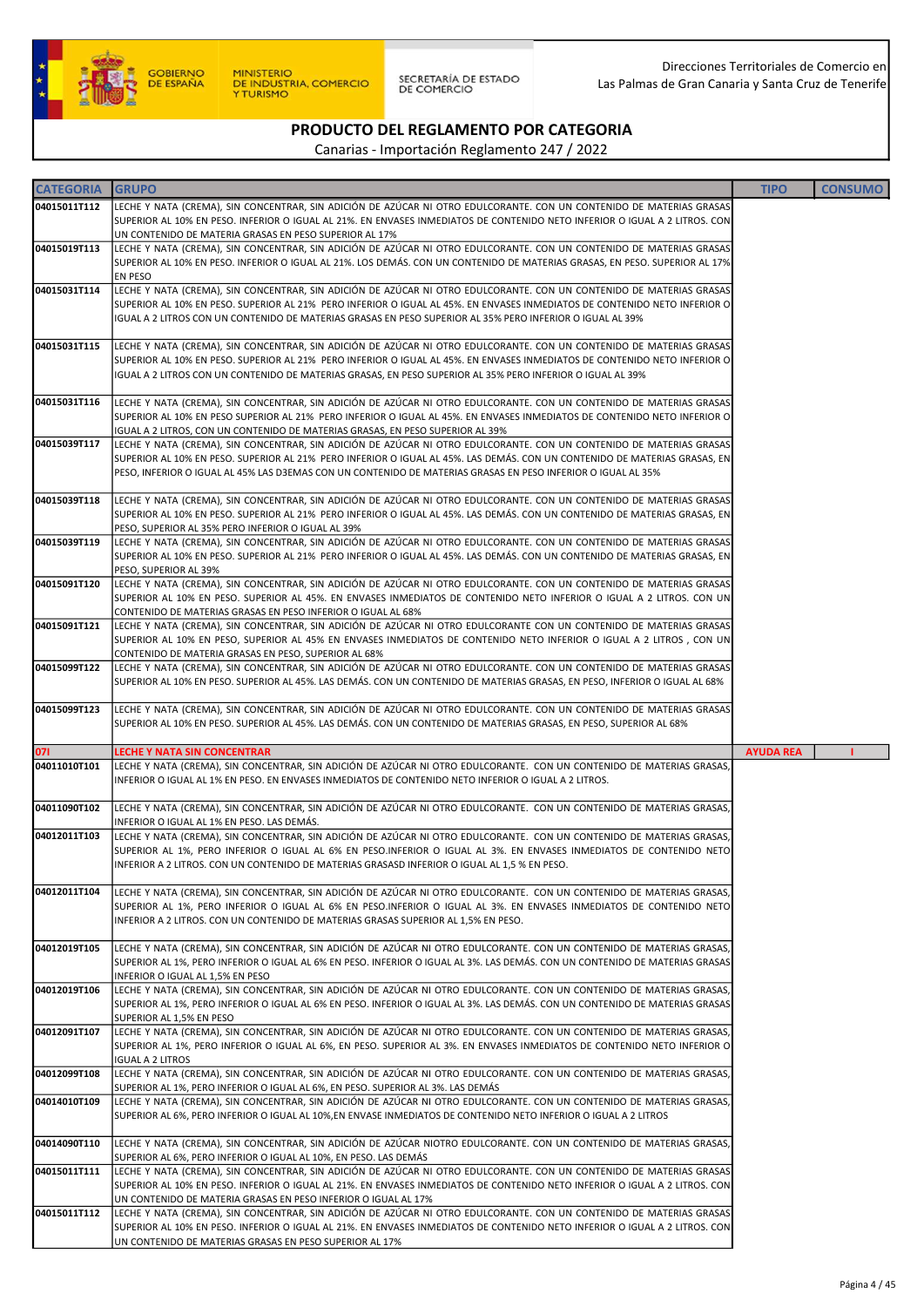

| <b>CATEGORIA</b> | <b>GRUPO</b>                                                                                                                                                                                                                                                                                                                                                                                                                                                                  | <b>TIPO</b>      | <b>CONSUMO</b> |
|------------------|-------------------------------------------------------------------------------------------------------------------------------------------------------------------------------------------------------------------------------------------------------------------------------------------------------------------------------------------------------------------------------------------------------------------------------------------------------------------------------|------------------|----------------|
| 04015019T113     | LECHE Y NATA (CREMA), SIN CONCENTRAR, SIN ADICIÓN DE AZÚCAR NI OTRO EDULCORANTE. CON UN CONTENIDO DE MATERIAS GRASAS<br>SUPERIOR AL 10 % EN PESO INFERIOR O IGUAL AL 21 % LOS DEMÁS CON UN CONTENIDO DE MATERIAS GRASA, EN PESO SUPERIOR AL 17 %<br>EN PESO                                                                                                                                                                                                                   |                  |                |
| 04015031T114     | LECHE Y NATA (CREMA), SIN CONCENTRAR, SIN ADICIÓN DE AZÚCAR NI OTRO EDULCORANTE. CON UN CONTENIDO DE MATERIAS GRASAS<br>SUPERIOR AL 10% EN PESO. INFERIOR O IGUAL AL 21%. LOS DEMÁS. CON UN CONTENIDO DE MATERIAS GRASAS, EN PESO. SUPERIOR AL 17%<br>EN PESO AL 10% EN PESO. SUPERIOR AL 21% PERO INFERIOR O IGUAL AL 45%. EN ENVASES INMEDIATOS DE CONTENIDO NETO INFERIOR O<br>IGUAL A 2 LITROS, CON UN CONTENIDO DE MATERIAS GRASAS, EN PESO INFERIOR O IGUAL AL 35%      |                  |                |
| 04015031T115     | LECHE Y NATA (CREMA), SIN CONCENTRAR, SIN ADICIÓN DE AZÚCAR NI OTRO EDULCORANTE. CON UN CONTENIDO DE MATERIAS GRASAS<br>SUPERIOR AL 10% EN PESO. SUPERIOR AL 21% PERO INFERIOR O IGUAL AL 45%. EN ENVASES INMEDIATOS DE CONTENIDO NETO INFERIOR O<br>IGUAL A 2 LITROS, CON UN CONTENIDO DE MATERIAS GRASAS, EN PESO SUPERIOR AL 35% PERO INFERIOR O IGUAL AL 39%                                                                                                              |                  |                |
| 04015031T116     | LECHE Y NATA (CREMA), SIN CONCENTRAR, SIN ADICIÓN DE AZÚCAR NI OTRO EDULCORANTE. CON UN CONTENIDO DE MATERIAS GRASAS<br>SUPERIOR AL 10% EN PESO SUPERIOR AL 21% PERO INFERIOR O IGUAL AL 45%. EN ENVASES INMEDIATOS DE CONTENIDO NETO INFERIOR O<br>IGUAL A 2 LITROS, CON UN CONTENIDO DE MATEIRAS GRASAS, EN PESO SUPERIOR AL 39%                                                                                                                                            |                  |                |
| 04015039T117     | LECHE Y NATA (CREMA), SIN CONCENTRAR, SIN ADICIÓN DE AZÚCAR NI OTRO EDULCORANTE. CON UN CONTENIDO DE MATERIAS GRASAS<br>SUPERIOR AL 10% EN PESO. SUPERIOR AL 21% PERO INFERIOR O IGUAL AL 45%. LAS DEMÁS. CON UN CONTENIDO DE MATERIAS GRASAS, EN<br>PESO, INFERIOR O IGUAL AL 35%                                                                                                                                                                                            |                  |                |
| 04015039T118     | LECHE Y NATA (CREMA), SIN CONCENTRAR, SIN ADICIÓN DE AZÚCAR NI OTRO EDULCORANTE. CON UN CONTENIDO DE MATERIAS GRASAS<br>SUPERIOR AL 10% EN PESO. SUPERIOR AL 21% PERO INFERIOR O IGUAL AL 45%. LAS DEMÁS. CON UN CONTENIDO DE MATERIAS GRASAS, EN<br>PESO, SUPERIOR AL 35% PERO INFERIOR O IGUAL AL 39%                                                                                                                                                                       |                  |                |
| 04015039T119     | LECHE Y NATA (CREMA), SIN CONCENTRAR, SIN ADICIÓN DE AZÚCAR NI OTRO EDULCORANTE. CON UN CONTENIDO DE MATERIAS GRASAS<br>SUPERIOR AL 10% EN PESO. SUPERIOR AL 21% PERO INFERIOR O IGUAL AL 45%. LAS DEMÁS. CON UN CONTENIDO DE MATERIAS GRASAS, EN<br>PESO, SUPERIOR AL 35% PERO INFERIOR O IGUAL AL 39%                                                                                                                                                                       |                  |                |
| 04015091T120     | LECHE Y NATA (CREMA), SIN CONCENTRAR, SIN ADICIÓN DE AZÚCAR NI OTRO EDULCORANTE. CON UN CONTENIDO DE MATERIAS GRASAS<br>SUPERIOR AL 10% EN PESO. SUPERIOR AL 45%. EN ENVASES INMEDIATOS DE CONTENIDO NETO INFERIOR O IGUAL A 2 LITROS. CON UN<br>CONTENIDO DE MATERIAS GRASAS EN PESO INFERIOR O IGUAL AL 68%                                                                                                                                                                 |                  |                |
| 04015091T121     | LECHE Y NATA (CREMA), SIN CONCENTRAR, SIN ADICIÓN DE AZÚCAR NI OTRO EDULCORANTE. CON UN CONTENIDO DE MATERIAS GRASAS<br>SUPERIOR AL 10% EN PESO. SUPERIOR AL 45%. EN ENVASES INMEDIATOS DE CONTENIDO NETO INFERIOR O IGUAL A 2 LITROS. CON UN<br>CONTENIDO DE MATERIAS GRASAS EN PESO SUPERIOR AL 68%                                                                                                                                                                         |                  |                |
| 04015099T122     | LECHE Y NATA (CREMA), SIN CONCENTRAR, SIN ADICIÓN DE AZÚCAR NI OTRO EDULCORANTE. CON UN CONTENIDO DE MATERIAS GRASAS<br>SUPERIOR AL 10% EN PESO. SUPERIOR AL 45%. LAS DEMÁS. CON UN CONTENIDO DE MATERIAS GRASAS, EN PESO, INFERIOR O IGUAL AL 68%                                                                                                                                                                                                                            |                  |                |
| 04015099T123     | LECHE Y NATA (CREMA), SIN CONCENTRAR, SIN ADICIÓN DE AZÚCAR NI OTRO EDULCORANTE. CON UN CONTENIDO DE MATERIAS GRASAS<br>SUPERIOR AL 10% EN PESO. SUPERIOR AL 45%. LAS DEMÁS. CON UN CONTENIDO DE MATERIAS GRASAS, EN PESO, SUPERIOR AL 68%                                                                                                                                                                                                                                    |                  |                |
| <b>08A</b>       | <b>LECHE Y NATA CONCENTRADA</b>                                                                                                                                                                                                                                                                                                                                                                                                                                               | <b>AYUDA REA</b> |                |
| 04021011T124     | LECHE Y NATA (CREMA), CONCENTRADAS, O CON ADICIÓN DE AZÚCAR Y OTRO EDULCORANTE.  EN POLVO, GRÁNULOS, U OTRAS FORMÁS<br>SÓLIDAS, CON UN CONTENIDO DE MATERIAS GRASAS, INFERIOR O IGUAL AL 1,5% EN PESO. SIN ADICION DE AZÚCAR NI OTRO EDULCORANTE.<br>EN ENVASES INMEDIATOS DE CONTENIDO NETO NO SUPERIOR A 2,5 KG                                                                                                                                                             |                  |                |
| 04021019T125     | LECHE Y NATA (CREMA), CONCENTRADAS, O CON ADICIÓN DE AZÚCAR Y OTRO EDULCORANTE. EN POLVO, GRÁNULOS, U OTRAS FORMÁS<br>SÓLIDAS, CON UN CONTENIDO DE MATERIAS GRASAS, INFERIOR O IGUAL AL 1,5% EN PESO. SIN ADICION DE AZÚCAR NI OTRO EDULCORANTE.<br>LAS DEMÁS                                                                                                                                                                                                                 |                  |                |
| 04021091T126     | LECHE Y NATA (CREMA), CONCENTRADAS, O CON ADICIÓN DE AZÚCAR Y OTRO EDULCORANTE. EN POLVO, GRÁNULOS, U OTRAS FORMÁS<br>SÓLIDAS, CON UN CONTENIDO DE MATERIAS GRASAS, INFERIOR O IGUAL AL 1,5% EN PESO. LAS DEMÁS. EN ENVASES INMEDIATOS DE<br>CONTENIDO NETO INFERIOR O IGUAL A 2,5 KG                                                                                                                                                                                         |                  |                |
| 04021099T127     | LECHE Y NATA (CREMA), CONCENTRADAS, O CON ADICIÓN DE AZÚCAR Y OTRO EDULCORANTE. EN POLVO, GRÁNULOS, U OTRAS FORMÁS<br>SÓLIDAS, CON UN CONTENIDO DE MATERIAS GRASAS, INFERIOR O IGUAL AL 1,5% EN PESO. LAS DEMÁS. LAS DEMÁS                                                                                                                                                                                                                                                    |                  |                |
| 08b              | <b>LECHE Y NATA CONCENTRADA</b>                                                                                                                                                                                                                                                                                                                                                                                                                                               | <b>AYUDA REA</b> |                |
| 04022111T128     | LECHE Y NATA (CREMA), CONCENTRADAS, O CON ADICIÓN DE AZÚCAR Y OTRO EDULCORANTE. EN POLVO, GRÁNULOS, U OTRAS FORMÁS<br>SÓLIDAS, CON UN CONTENIDO DE MATERIAS GRASAS, INFERIOR O IGUAL AL 1,5% EN PESO SIN ADICION DE AZUCAR NI OTRO EDULCORANTE<br>CON UN CONTENIDO MATERIA GRASA INFERIOR O IGUAL AL 27%, EN PESO, EN ENVASES INMEDIATOS DE UN CONTENIDO NETO INFERIOR O<br>IGUAL A 2,5 KG. CON UNCONTENIDO DE MATERIAS, EN PESO NO SUPERIOR AL 11%                           |                  |                |
| 04022111T129     | LECHE Y NATA (CREMA), CONCENTRADAS, O CON ADICIÓN DE AZÚCAR U OTRO EDULCORANTE. EN POLVO, GRÁNULOS O DEMÁS FORMÁS<br>SÓLIDAS, CON UN CONTENIDO DE MATERIAS GRASAS SUPERIOR AL 1,5% EN PESO. SIN ADICIÓN DE AZÚCAR NI OTRO EDULCORANTE. CON UN<br>CONTENIDO MATERIAS GRASAS INFERIOR O IGUAL AL 27% EN PESO, EN ENVASES INMEDIATOS DE UN CONTENIDO NETO INFERIOR O IGUAL A<br>2,5KG. CON UN CONTENIDO DE MATERIAS GRASAS EN PESO, SUPERIOR AL 11% PERO INFERIOR O IGUAL AL 17% |                  |                |
| 04022111T130     | LECHE Y NATA (CREMA), CONCENTRADAS, O CON ADICIÓN DE AZÚCAR U OTRO EDULCORANTE. EN POLVO, GRÁNULOS O DEMÁS FORMÁS<br>SÓLIDAS, CON UN CONTENIDO DE MATERIAS GRASAS SUPERIOR AL 1,5% EN PESO. SIN ADICIÓN DE AZÚCAR NI OTRO EDULCORANTE. CON UN<br>CONTENIDO MATERIAS GRASAS INFERIOR O IGUAL AL 27% EN PESO, EN ENVASES INMEDIATOS DE UN CONTENIDO NETO INFERIOR O IGUAL A<br>2,5KG. CON UN CONTENIDO DE MATERIAS GRASAS EN PESO, SUPERIOR AL 17% PERO INFERIOR O IGUAL AL 25% |                  |                |
| 04022111T131     | LECHE Y NATA (CREMA), CONCENTRADAS, O CON ADICIÓN DE AZÚCAR U OTRO EDULCORANTE. EN POLVO, GRÁNULOS O DEMÁS FORMÁS<br>SÓLIDAS, CON UN CONTENIDO DE MATERIAS GRASAS SUPERIOR AL 1,5% EN PESO. SIN ADICIÓN DE AZÚCAR NI OTRO EDULCORANTE. CON UN<br>CONTENIDO MATERIAS GRASAS INFERIOR O IGUAL AL 27% EN PESO, EN ENVASES INMEDIATOS DE UN CONTENIDO NETO INFERIOR O IGUAL A<br>2,5KG. CON UN CONTENIDO DE MATERIAS GRASAS EN PESO, SUPERIOR AL 25%                              |                  |                |
| 04022118T132     | LECHE Y NATA (CREMA), CONCENTRADAS O CON ADICIÓN DE AZUCAR U OTRO EDULCORANTE: EN POLVO, GRÁNULOS O DEMÁS FORMÁS<br>SÓLIDAS, CON UN CONTENIDO DE MATERIAS GRASAS SUPERIOR AL 1,5% EN PESO; SIN ADICIÓN DE AZUCAR NI OTRO EDULCORANTE; CON UN<br>CONTENIDO DE MATERIAS GRASAS INFERIOR AL 27% EN PESO, LAS DEMAS CON UN CONTENIDO DE MATERIAS GRASAS, EN PESO, NO<br>SUPERIOR AL 11%                                                                                           |                  |                |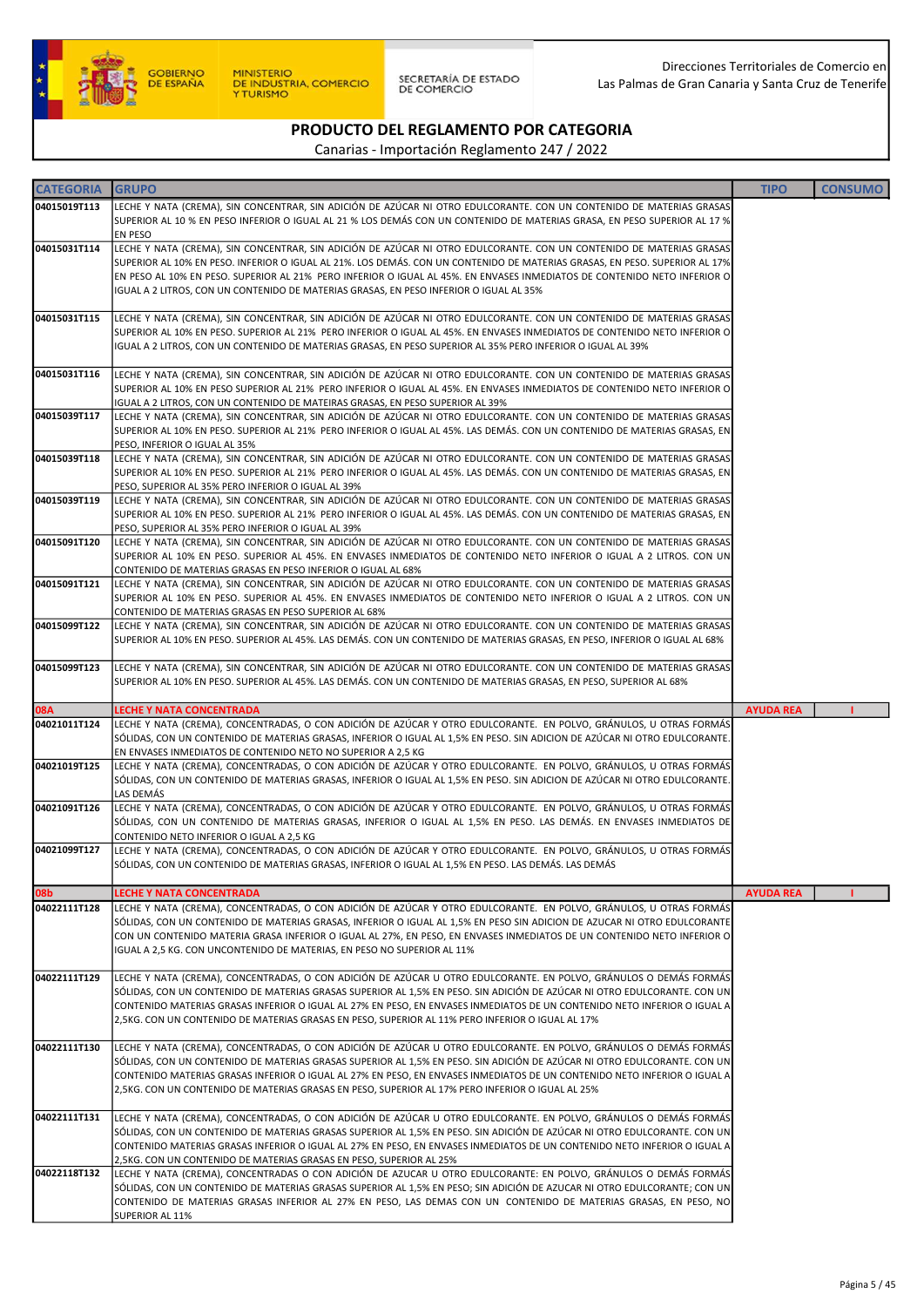

SECRETARÍA DE ESTADO<br>DE COMERCIO

# PRODUCTO DEL REGLAMENTO POR CATEGORIA

| <b>CATEGORIA</b> | <b>GRUPO</b>                                                                                                                                                                                                                                  | <b>TIPO</b>      | <b>CONSUMO</b> |
|------------------|-----------------------------------------------------------------------------------------------------------------------------------------------------------------------------------------------------------------------------------------------|------------------|----------------|
| 04022118T133     | LECHE Y NATA (CREMA), CONCENTRADAS O CON ADICIÓN DE AZUCAR U OTRO EDULCORANTE: EN POLVO, GRÁNULOS O DEMÁS FORMÁS                                                                                                                              |                  |                |
|                  | SÓLIDAS, CON UN CONTENIDO DE MATERIAS GRASAS SUPERIOR AL 1,5% EN PESO; SIN ADICIÓN DE AZUCAR NI OTRO EDULCORANTE; CON UN                                                                                                                      |                  |                |
|                  | CONTENIDO DE MATERIAS GRASAS INFERIOR AL 27% EN PESO, LAS DEMAS CON UN CONTENIDO DE MATERIAS GRASAS, EN PESO, NO                                                                                                                              |                  |                |
| 04022118T134     | SUPERIOR AL 11% O IGUAL AL 17%<br>LECHE Y NATA (CREMA), CONCENTRADAS O CON ADICIÓN DE AZUCAR U OTRO EDULCORANTE:EN POLVO, GRÁNULOS O DEMÁS FORMÁS                                                                                             |                  |                |
|                  | SÓLIDAS, CON UN CONTENIDO DE MATERIAS GRASAS SUPERIOR AL 1,5% EN PESO; SIN ADICIÓN DE AZUCAR NI OTRO EDULCORANTE; CON UN                                                                                                                      |                  |                |
|                  | CONTENIDO DE MATERIAS GRASAS INFERIOR AL 27% EN PESO, LAS DEMAS CON UN CONTENIDO DE MATERIAS GRASAS, EN PESO, NO                                                                                                                              |                  |                |
|                  | SUPERIOR AL 17% PERO INFERIOR O IGUAL AL 25%                                                                                                                                                                                                  |                  |                |
| 04022118T135     | LECHE Y NATA (CREMA), CONCENTRADAS O CON ADICIÓN DE AZUCAR U OTRO EDULCORANTE:EN POLVO, GRÁNULOS O DEMÁS FORMÁS<br>SÓLIDAS, CON UN CONTENIDO DE MATERIAS GRASAS SUPERIOR AL 1,5% EN PESO; SIN ADICIÓN DE AZUCAR NI OTRO EDULCORANTE; CON UN   |                  |                |
|                  | CONTENIDO DE MATERIAS GRASAS INFERIOR AL 27% EN PESO, LAS DEMAS CON UN CONTENIDO DE MATERIAS GRASAS, EN PESO, SUPERIOR                                                                                                                        |                  |                |
|                  | AL 25%                                                                                                                                                                                                                                        |                  |                |
| 04022191T136     | LECHE Y NATA (CREMA), CONCENTRADAS O CON ADICIÓN DE AZUCAR U OTRO EDULCORANTE:EN POLVO, GRÁNULOS O DEMÁS FORMÁS                                                                                                                               |                  |                |
|                  | SÓLIDAS, CON UN CONTENIDO DE MATERIAS GRASAS SUPERIOR AL 1,5% EN PESO; SIN ADICIÓN DE AZUCAR NI OTRO EDULCORANTE; CON UN<br>CONTENIDO DE MATERIAS GRASAS INFERIOR AL 27% EN PESO, LAS DEMAS CON UN CONTENIDO DE MATERIAS GRASAS, EN PESO, NO  |                  |                |
|                  | SUPERIOR AL 28%                                                                                                                                                                                                                               |                  |                |
| 04022191T137     | LECHE Y NATA (CREMA), CONCENTRADAS, O CON ADICIÓN DE AZÚCAR U OTRO EDULCORANTE. EN POLVO, GRÁNULOS U OTRAS FORMÁS                                                                                                                             |                  |                |
|                  | SÓLIDAS, CON UN CONTENIDO DE MATERIAS GRASAS, SUPEERIOR AL 1,5% EN PESO. SIN ADICIÓN DE AZÚCAR NI OTRO EDULCORANTE. CON                                                                                                                       |                  |                |
| 04022191T138     | UN CONTENIDO DE MATERIAS GRASAS EN PESO SUPERIOR AL 28% PERO INFERIOR O IGUAL AL 29%<br>LECHE Y NATA (CREMA), CONCENTRADAS, O CON ADICIÓN DE AZÚCAR U OTRO EDULCORANTE. EN POLVO, GRÁNULOS U OTRAS FORMÁS                                     |                  |                |
|                  | SÓLIDAS, CON UN CONTENIDO DE MATERIAS GRASAS, SUPERIOR AL 1,5% EN PESO. SIN ADICIÓN DE AZÚCAR NI OTRO EDULCORANTE. CON                                                                                                                        |                  |                |
|                  | UN CONTENIDO DE MATERIAS GRASAS SUPERIOR AL 29% PERO INFERIOR O IGUAL AL 45%                                                                                                                                                                  |                  |                |
| 04022191T139     | LECHE Y NATA (CREMA), CONCENTRADAS, O CON ADICIÓN DE AZÚCAR U OTRO EDULCORANTE. EN POLVO, GRÁNULOS U OTRAS FORMÁS                                                                                                                             |                  |                |
|                  | SÓLIDAS, CON UN CONTENIDO DE MATERIAS GRASAS, SUPEERIOR AL 1,5% EN PESO. SIN ADICIÓN DE AZÚCAR NI OTRO EDULCORANTE. CON<br>UN CONTENIDO DE MATE MATERIAS GRASAS, SUPERIOR AL 1,5% EN PESO. SIN ADICIÓN DE AZÚCAR NI OTRO EDULCORANTE. CON UN  |                  |                |
|                  | CONTENIDO DE MATERIAS GRASAS EN PESO SUPERIOR AL 45%                                                                                                                                                                                          |                  |                |
| 04022199T140     | LECHE Y NATA (CREMA), CONCENTRADAS, O CON ADICIÓN DE AZÚCAR U OTRO EDULCORANTE. EN POLVO, GRÁNULOS U OTRAS FORMÁS                                                                                                                             |                  |                |
|                  | SÓLIDAS, CON UN CONTENIDO DE GRASAS, SUPERIOR AL 1,5% EN PESO. SIN ADICIÓN DE AZÚCAR NI OTRO EDULCORANTE. CON UN                                                                                                                              |                  |                |
|                  | CONTENIDO DE GRASAS SUPERIO MATERIAS GRASAS, SUPERIOR AL 1,5% EN PESO. SIN ADICIÓN DE AZÚCAR NI OTRO EDULCORANTE. CON UN<br>CONTENIDO DE MATERIAS GRASAS EN PESO NO SUPERIOR AL 28%                                                           |                  |                |
| 04022199T141     | LECHE Y NATA (CREMA), CONCENTRADAS, O CON ADICIÓN DE AZÚCAR U OTRO EDULCORANTE. EN POLVO, GRÁNULOS U OTRAS FORMÁS                                                                                                                             |                  |                |
|                  | SÓLIDAS, CON UN CONTENIDO DE GRASAS, SUPERIOR AL 1,5% EN PESO. SIN ADICIÓN DE AZÚCAR NI OTRO EDULCORANTE. CON UN                                                                                                                              |                  |                |
|                  | CONTENIDO DE GRASAS SUPERIOR AL 27% EN PESO LAS DEMAS CON UN CONTENIDO DE MATERIAS GRASAS EN PESO SUPERIOR AL 28% PERO<br>INFERIOR O IGUAL AL 29%                                                                                             |                  |                |
| 04022199T142     | LECHE Y NATA (CREMA), CONCENTRADA O CON ADICION DE AZUCAR Y OTRO EDULCORANTE EN POLVO, GRÁNULOS U OTRAS FORMÁS                                                                                                                                |                  |                |
|                  | SÓLIDAS, CON UN CONTENIDO DE GRASAS, SUPERIOR AL 1,5% EN PESO. SIN ADICIÓN DE AZÚCAR NI OTRO EDULCORANTE. CON UN                                                                                                                              |                  |                |
|                  | CONTENIDO DE GRASAS SUPERIOR 27% EN PESO LAS DEMAS CON UN CONTENIDO DE MATERIAS GRASAS EN PESO SUPERIOR AL 29% PERO                                                                                                                           |                  |                |
| 04022199T143     | INFERIOR O IGUAL AL 41%<br>LECHE Y NATA (CREMA), CONCENTRADAS, O CON ADICIÓN DE AZÚCAR U OTRO EDULCORANTE. EN POLVO, GRÁNULOS U OTRAS FORMÁS                                                                                                  |                  |                |
|                  | SÓLIDAS, CON UN CONTENIDO DE GRASAS, SUPERIOR AL 1,5% EN PESO. SIN ADICIÓN DE AZÚCAR NI OTRO EDULCORANTE. CON UN                                                                                                                              |                  |                |
|                  | CONTENIDO DE GRASAS SUPERIOR AL 27% EN PESO, LAS DEMAS CON UN CONTENIDO DE MATERIAS GRASAS EN PESO SUPERIOR AL 41% PERO                                                                                                                       |                  |                |
|                  | INFERIOR O IGUAL AL 45%                                                                                                                                                                                                                       |                  |                |
| 04022199T144     | LECHE Y NATA (CREMA), CONCENTRADAS, O CON ADICIÓN DE AZÚCAR U OTRO EDULCORANTE. EN POLVO, GRÁNULOS U OTRAS FORMÁS<br>SÓLIDAS, CON UN CONTENIDO DE GRASAS, SUPERIOR AL 1,5% EN PESO. SIN ADICIÓN DE AZÚCAR NI OTRO EDULCORANTE. CON UN         |                  |                |
|                  | CONTENIDO DE GRASAS SUPERIOR AL 27% EN PESO LAS DEMAS CON UN CONTENIDO DE MATERIAS GRASAS EN PESO SUPERIOR AL 45% PERO                                                                                                                        |                  |                |
|                  | INFERIOR O IGUAL AL 59%                                                                                                                                                                                                                       |                  |                |
| 04022199T145     | LECHE Y NATA (CREMA), CONCENTRADAS, O CON ADICIÓN DE AZÚCAR U OTRO EDULCORANTE. EN POLVO, GRÁNULOS U OTRAS FORMÁS<br>SÓLIDAS, CON UN CONTENIDO DE GRASAS, SUPERIOR AL 1,5% EN PESO. SIN ADICIÓN DE AZÚCAR NI OTRO EDULCORANTE. CON UN         |                  |                |
|                  | CONTENIDO DE GRASAS SUPERIOR AL 27% EN PESO, LAS DEMAS CON UN CONTENIDO DE MATERIAS GRASAS EN PESO, SUPERIOR AL 59%                                                                                                                           |                  |                |
|                  | PERO INFERIOR O IGUAL AL 69%                                                                                                                                                                                                                  |                  |                |
| 04022199T146     | LECHE Y NATA (CREMA), CONCENTRADAS, O CON ADICIÓN DE AZÚCAR U OTRO EDULCORANTE. EN POLVO, GRÁNULOS U OTRAS FORMÁS<br>SÓLIDAS, CON UN CONTENIDO DE GRASAS, SUPERIOR AL 1,5% EN PESO. SIN ADICIÓN DE AZÚCAR NI OTRO EDULCORANTE. CON UN         |                  |                |
|                  | CONTENIDO DE GRASAS SUPERIORAL 27% EN PESO LAS DEMAS CON UN CONTENIDO DE MATERIAS GRASAS EN PESO SUPERIOR AL 69% PERO                                                                                                                         |                  |                |
|                  | INFERIOR O IGUAL AL 79%                                                                                                                                                                                                                       |                  |                |
| 04022199T147     | LECHE Y NATA (CREMA), CONCENTRADAS, O CON ADICIÓN DE AZÚCAR U OTRO EDULCORANTE. EN POLVO, GRÁNULOS U OTRAS FORMÁS                                                                                                                             |                  |                |
|                  | SÓLIDAS, CON UN CONTENIDO DE GRASAS, SUPERIOR AL 1,5% EN PESO. SIN ADICIÓN DE AZÚCAR NI OTRO EDULCORANTE. CON UN<br>CONTENIDO DE GRASAS SUPERIOR AL 27% EN PESO LAS DEMAS CON UN CONTENIDO DE MATERIAS GRASAS EN PESO SUPERIOR AL 79%         |                  |                |
|                  |                                                                                                                                                                                                                                               |                  |                |
| <b>08X</b>       | LECHE Y NATA CONCT INDUSTRIA                                                                                                                                                                                                                  | <b>EXENCIÓN</b>  |                |
| 04021011         | LECHE Y NATA, CONCENTRADAS, EN POLVO, GRANULOS U OTRAS FORM.SOLIDAS, CON UN CONT.DE MAT.GRASAS EN PESO < 0 = AL 1,5%,SIN                                                                                                                      |                  |                |
| 04021019         | AZUCAR U OTROS EDULC., EN ENVASES INMED.DE CONTENIDO NETO NO SUPER.A 2,5 KG.<br>LECHE Y NATA, CONCENTRADAS, EN POLVO, GRANULOS U OTRAS FORM.SOLIDAS, CON UN CONT.DE MAT.GRASAS EN PESO < O = AL 1,5%, SIN                                     |                  |                |
|                  | AZUCAR U OTROS EDULC., EN ENVASES INMED.DE CONTENIDO NETO SUPERIOR A 2,5 KG.                                                                                                                                                                  |                  |                |
| 04021091         | LECHE Y NATA, CONCENTRADAS, EN POLVO, GRANULOS U OTRAS FORM.SOLIDAS, CON UN CONT.DE MAT.GRASAS EN PESO < O = AL 1,5%,                                                                                                                         |                  |                |
| 04021099         | CON AZUCAR U OTROS EDULC., EN ENVASES INMED.DE CONTENIDO NETO NO SUPERIOR A 2,5 KG<br>LECHE Y NATA, CONCENTRADAS, EN POLVO, GRANULOS U OTRAS FORM.SOLIDAS, CON UN CONT.DE MAT.GRASAS EN PESO < O = AL 1,5%,                                   |                  |                |
|                  | CON AZUCAR U OTROS EDULC., EN ENVASES INMED.DE CONTENIDO NETO NO SUPERIOR A 2,5 KG                                                                                                                                                            |                  |                |
| 09D              | <b>LECHE Y NATA CONCENTRADA</b>                                                                                                                                                                                                               | <b>AYUDA REA</b> | D              |
| 04029110T148     | LECHE Y NATA (CREMA), CONCENTRADAS O CON ADICIÓN DE AZÚCAR U OTRO EDULCORANTE. LAS DEMÁS. SIN ADICIÓN DE AZÚCAR NI OTRO                                                                                                                       |                  |                |
| 04029110T149     | EDULCORANTE. CON UN CONTENIDO DE MATERIAS GRASAS INFERIOR O IGUAL AL 8 % EN PESO                                                                                                                                                              |                  |                |
|                  | LECHE Y NATA (CREMA), CONCENTRADAS O CON ADICIÓN DE AZÚCAR U OTRO EDULCORANTE. LAS DEMÁS. SIN ADICIÓN DE AZÚCAR NI OTRO<br>EDULCORANTE.CON UN CONTENIDO DE MATERIAS GRASAS INFERIOR O IGUAL AL 8 % EN PESO. CON UN CONTENIDO DE EXTRACTO SECO |                  |                |
|                  | MAGRO LÁCTEO SUPERIOR O IGUAL AL 15% Y DE MATERIAS GRASA SUPERIOR AL 7,4% EN PESO                                                                                                                                                             |                  |                |
| 04029130T150     | LECHE Y NATA (CREMA) CONCENTRADAS O CON ADICION DE AZUCAR U OTRO EDULCORANTE. LAS DEMÁS. SIN ADICIÓN DE AZÚCAR NI OTRO                                                                                                                        |                  |                |
|                  | EDULCORANTE.CON UN CONTENIDO DE MATERIAS GRASAS SUPERIOR AL 8 % PERO INFERIOR O IGUAL AL 10% EN PESO. CON UN CONTENIDO<br>DE EXTRACTO SECO MAGRO LACTEOS SUPERIOR O IGUAL AL 15%                                                              |                  |                |
|                  |                                                                                                                                                                                                                                               |                  |                |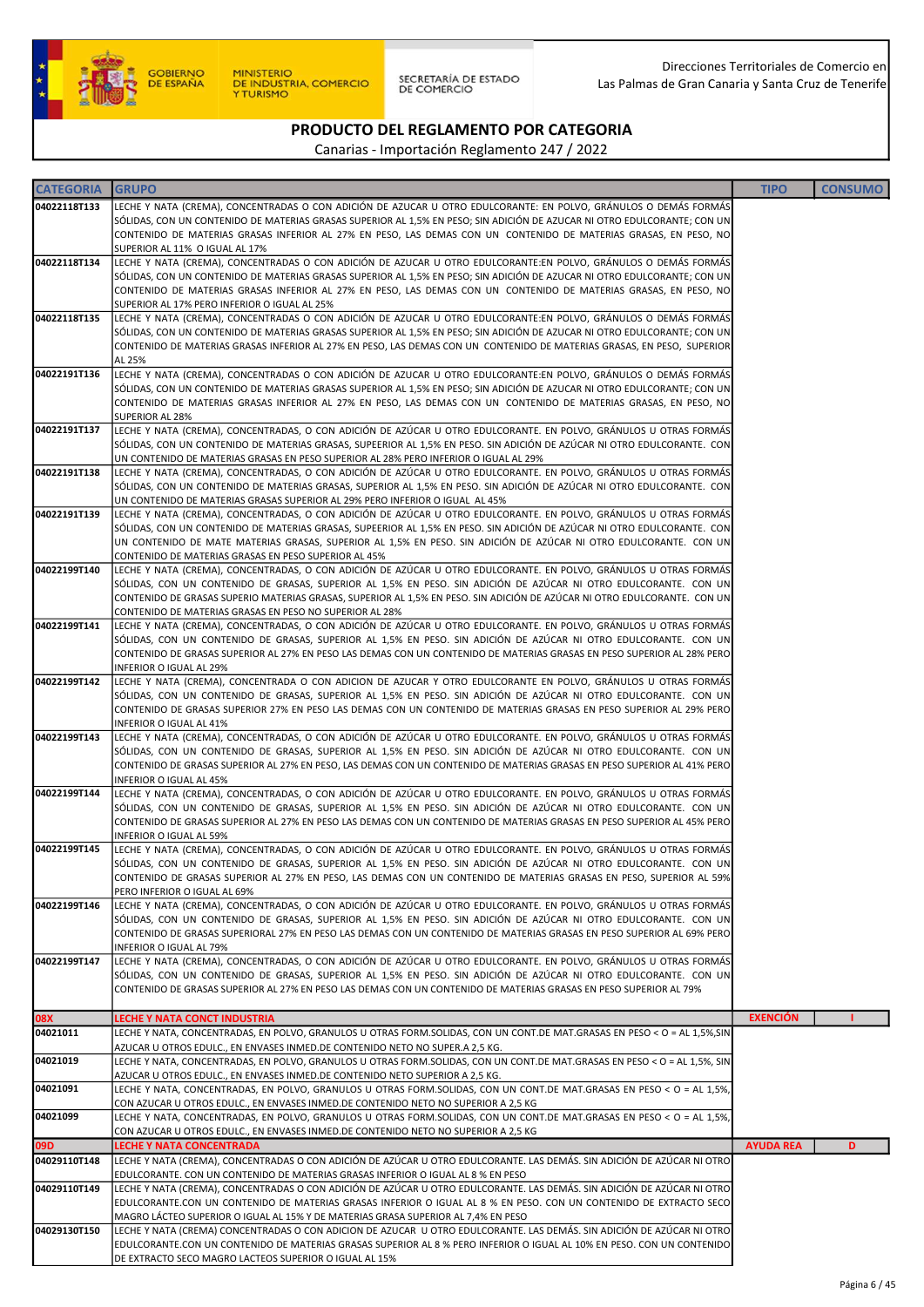

SECRETARÍA DE ESTADO<br>DE COMERCIO

Direcciones Territoriales de Comercio en Las Palmas de Gran Canaria y Santa Cruz de Tenerife

## PRODUCTO DEL REGLAMENTO POR CATEGORIA

| <b>CATEGORIA</b> | <b>GRUPO</b>                                                                                                                                                                                                                                       | <b>TIPO</b>      | <b>CONSUMO</b> |
|------------------|----------------------------------------------------------------------------------------------------------------------------------------------------------------------------------------------------------------------------------------------------|------------------|----------------|
| 04029199T151     | LECHE Y NATA (CREMA), CONCENTRADAS, O SIN ADICIÓN DE AZÚCAR Y OTRO EDULCORANTE. LAS DEMÁS. SIN ADICIÓN DE AZÚCAR NI OTRO                                                                                                                           |                  |                |
|                  | EDULCORANTE. CON UN CONTENIDO DE MATERIAS GRASAS SUPERIOR AL 45%, EN PESO. LAS DEMÁS SIN ADICION DE AZUCAR NI OTRO                                                                                                                                 |                  |                |
| 04029910T152     | EDULCORANTE CON UN CONTENIDO DE MATERIAS GRASAS AL 45% EN PESO LAS DEMAS<br>LECHE Y NATA (CREMA), CONCENTRADAS O CON ADICIÓN DE AZÚCAR U OTRO EDULCORANTE. LAS DEMÁS. LAS DEMÁS. CON UN CONTENIDO                                                  |                  |                |
|                  | DE MATERIAS GRASAS INFERIOR O IGUAL AL 9,5 % EN PESO. CON UN CONTENIDO DE SACAROSA IGUAL O SUPERIOR AL 40 % EN PESO, DE                                                                                                                            |                  |                |
|                  | EXTRACTO SECO MAGRO LACTEOS IGUAL O SUPERIOR AL 15% Y DE MATERIA GRASAS SUPERIOR AL 6,9% EN PESO                                                                                                                                                   |                  |                |
|                  |                                                                                                                                                                                                                                                    |                  |                |
| 04029931T153     | LECHE Y NATA (CREMA), CONCENTRADAS O CON ADICIÓN DE AZÚCAR U OTRO EDULCORANTE. LAS DEMÁS. LAS DEMÁS. CON UN CONTENIDO<br>DE MATERIAS GRASAS SUPERIOR O IGUAL AL 9,5 % PERO INFERIOR O IGUAL AL 45% EN PESO. EN ENVASES INMEDIATOS CON UN CONTENIDO |                  |                |
|                  | NETO INFERIOR O IGUAL AL 2,5 KG CON UN CONTENIDO DE MATERIAS GRASAS INFERIOR O IGUAL AL 21% EN PESO CON UN CONTENIDO DE                                                                                                                            |                  |                |
|                  | SACAROSA IGUAL O SUPERIOR AL 40% EN PESO DE ESTRACTO SECO MAGRO LACTEO IGUAL O SUPERIOR AL 15% EN PESO                                                                                                                                             |                  |                |
|                  |                                                                                                                                                                                                                                                    |                  |                |
| 04029931T154     | LECHE Y NATA (CREMA), CONCENTRADAS O CON ADICIÓN DE AZÚCAR U OTRO EDULCORANTE. LAS DEMÁS. LAS DEMÁS. CON UN CONTENIDO<br>DE MATERIAS GRASAS SUPERIOR O IGUAL AL 9,5 % PERO INFERIOR O IGUAL AL 45% EN PESO. EN ENVASES INMEDIATOS CON UN CONTENIDO |                  |                |
|                  | NETO INFERIOR O IGUAL AL 2,5 KG CON UN CONTENIDO DE MATERIAS GRASAS SUPERIOR AL 21% PERO INFERIOR O IGUAL AL 39% EN PESO                                                                                                                           |                  |                |
|                  |                                                                                                                                                                                                                                                    |                  |                |
| 04029931T155     | LECHE Y NATA (CREMA), CONCENTRADAS O CON ADICIÓN DE AZÚCAR U OTRO EDULCORANTE. LAS DEMÁS. LAS DEMÁS. CON UN CONTENIDO<br>DE MATERIAS GRASAS SUPERIOR O IGUAL AL 9,5 % PERO INFERIOR O IGUAL AL 45% EN PESO. EN ENVASES INMEDIATOS CON UN CONTENIDO |                  |                |
|                  | NETO INFERIOR O IGUAL AL 2,5 KG CON UN CONTENIDO DE MATERIAS GRASAS SUPERIOR AL 39% EN PESO                                                                                                                                                        |                  |                |
|                  |                                                                                                                                                                                                                                                    |                  |                |
| 04029939T156     | LECHE Y NATA (CREMA), CONCENTRADAS O CON ADICIÓN DE AZÚCAR U OTRO EDULCORANTE. LAS DEMÁS. LAS DEMAS. CON UN CONTENIDO                                                                                                                              |                  |                |
|                  | DE MATERIAS GRASAS SUPERIOR AL 9,5 % PERO INFERIOR O IGUAL AL 45 % EN PESO. LAS DEMÁS. CON UN CONTENIDO DE MATERIAS<br>GRASAS INFERIOR O IGUAL AL 21% EN PESO CON UN CONTENIDO DE SACAROSA IGUAL O SUPERIOR AL 40% EN PESO DE EXTRACTO SECO        |                  |                |
|                  | MAGRO LACTEO IGUAL O SUPERIOR AL 15% EN PESO                                                                                                                                                                                                       |                  |                |
| 091              | <b>LECHE Y NATA CONCENTRADA</b>                                                                                                                                                                                                                    | <b>AYUDA REA</b> |                |
| 04029110T148     | LECHE Y NATA (CREMA), CONCENTRADAS O CON ADICIÓN DE AZÚCAR U OTRO EDULCORANTE. LAS DEMÁS. SIN ADICIÓN DE AZÚCAR NI OTRO                                                                                                                            |                  |                |
| 04029110T149     | EDULCORANTE. CON UN CONTENIDO DE MATERIAS GRASAS INFERIOR O IGUAL AL 8 % EN PESO<br>LECHE Y NATA (CREMA), CONCENTRADAS O CON ADICIÓN DE AZÚCAR U OTRO EDULCORANTE. LAS DEMÁS. SIN ADICIÓN DE AZÚCAR NI OTRO                                        |                  |                |
|                  | EDULCORANTE.CON UN CONTENIDO DE MATERIAS GRASAS INFERIOR O IGUAL AL 8 % EN PESO. CON UN CONTENIDO DE EXTRACTO SECO                                                                                                                                 |                  |                |
|                  | MAGRO LÁCTEO SUPERIOR O IGUAL AL 15% Y DE MATERIAS GRASA SUPERIOR AL 7,4% EN PESO                                                                                                                                                                  |                  |                |
| 04029130T150     | LECHE Y NATA (CREMA) CONCENTRADAS O CON ADICION DE AZUCAR U OTRO EDULCORANTE. LAS DEMÁS. SIN ADICIÓN DE AZÚCAR NI OTRO<br>EDULCORANTE.CON UN CONTENIDO DE MATERIAS GRASAS SUPERIOR AL 8 % PERO INFERIOR O IGUAL AL 10% EN PESO. CON UN CONTENIDO   |                  |                |
|                  | DE EXTRACTO SECO MAGRO LACTEOS SUPERIOR O IGUAL AL 15%                                                                                                                                                                                             |                  |                |
| 04029199T151     | LECHE Y NATA (CREMA), CONCENTRADAS, O SIN ADICIÓN DE AZÚCAR Y OTRO EDULCORANTE. LAS DEMÁS. SIN ADICIÓN DE AZÚCAR NI OTRO                                                                                                                           |                  |                |
|                  | EDULCORANTE. CON UN CONTENIDO DE MATERIAS GRASAS SUPERIOR AL 45%, EN PESO. LAS DEMÁS SIN ADICION DE AZUCAR NI OTRO                                                                                                                                 |                  |                |
| 04029910T152     | EDULCORANTE CON UN CONTENIDO DE MATERIAS GRASAS AL 45% EN PESO LAS DEMAS<br>LECHE Y NATA (CREMA), CONCENTRADAS O CON ADICIÓN DE AZÚCAR U OTRO EDULCORANTE. LAS DEMÁS. LAS DEMÁS. CON UN CONTENIDO                                                  |                  |                |
|                  | DE MATERIAS GRASAS INFERIOR O IGUAL AL 9,5 % EN PESO. CON UN CONTENIDO DE SACAROSA IGUAL O SUPERIOR AL 40 % EN PESO, DE                                                                                                                            |                  |                |
|                  | EXTRACTO SECO MAGRO LACTEOS IGUAL O SUPERIOR AL 15% Y DE MATERIA GRASAS SUPERIOR AL 6,9% EN PESO                                                                                                                                                   |                  |                |
| 04029931T153     | LECHE Y NATA (CREMA), CONCENTRADAS O CON ADICIÓN DE AZÚCAR U OTRO EDULCORANTE. LAS DEMÁS. LAS DEMÁS. CON UN CONTENIDO                                                                                                                              |                  |                |
|                  | DE MATERIAS GRASAS SUPERIOR O IGUAL AL 9,5 % PERO INFERIOR O IGUAL AL 45% EN PESO. EN ENVASES INMEDIATOS CON UN CONTENIDO                                                                                                                          |                  |                |
|                  | NETO INFERIOR O IGUAL AL 2,5 KG CON UN CONTENIDO DE MATERIAS GRASAS INFERIOR O IGUAL AL 21% EN PESO CON UN CONTENIDO DE                                                                                                                            |                  |                |
|                  | SACAROSA IGUAL O SUPERIOR AL 40% EN PESO DE ESTRACTO SECO MAGRO LACTEO IGUAL O SUPERIOR AL 15% EN PESO                                                                                                                                             |                  |                |
| 04029931T154     | LECHE Y NATA (CREMA), CONCENTRADAS O CON ADICIÓN DE AZÚCAR U OTRO EDULCORANTE. LAS DEMÁS. LAS DEMÁS. CON UN CONTENIDO                                                                                                                              |                  |                |
|                  | DE MATERIAS GRASAS SUPERIOR O IGUAL AL 9,5 % PERO INFERIOR O IGUAL AL 45% EN PESO. EN ENVASES INMEDIATOS CON UN CONTENIDO                                                                                                                          |                  |                |
|                  | NETO INFERIOR O IGUAL AL 2,5 KG CON UN CONTENIDO DE MATERIAS GRASAS SUPERIOR AL 21% PERO INFERIOR O IGUAL AL 39% EN PESO                                                                                                                           |                  |                |
| 04029931T155     | LECHE Y NATA (CREMA), CONCENTRADAS O CON ADICIÓN DE AZÚCAR U OTRO EDULCORANTE. LAS DEMÁS. LAS DEMÁS. CON UN CONTENIDO                                                                                                                              |                  |                |
|                  | DE MATERIAS GRASAS SUPERIOR O IGUAL AL 9,5 % PERO INFERIOR O IGUAL AL 45% EN PESO. EN ENVASES INMEDIATOS CON UN CONTENIDO                                                                                                                          |                  |                |
|                  | NETO INFERIOR O IGUAL AL 2,5 KG CON UN CONTENIDO DE MATERIAS GRASAS SUPERIOR AL 39% EN PESO                                                                                                                                                        |                  |                |
| 04029939T156     | LECHE Y NATA (CREMA), CONCENTRADAS O CON ADICIÓN DE AZÚCAR U OTRO EDULCORANTE. LAS DEMÁS. LAS DEMAS. CON UN CONTENIDO                                                                                                                              |                  |                |
|                  | DE MATERIAS GRASAS SUPERIOR AL 9,5 % PERO INFERIOR O IGUAL AL 45 % EN PESO. LAS DEMÁS. CON UN CONTENIDO DE MATERIAS                                                                                                                                |                  |                |
|                  | GRASAS INFERIOR O IGUAL AL 21% EN PESO CON UN CONTENIDO DE SACAROSA IGUAL O SUPERIOR AL 40% EN PESO DE EXTRACTO SECO                                                                                                                               |                  |                |
| <b>10A</b>       | MAGRO LACTEO IGUAL O SUPERIOR AL 15% EN PESO<br><b>MANTEQUILLA</b>                                                                                                                                                                                 | <b>AYUDA REA</b> | D, I           |
| 04051011T157     | MANTEQUILLA (MANTECA) Y DEMÁS MATERIAS GRASAS DE LA LECHE; PASTAS LÁCTEAS PARA UNTAR. MANTEQUILLA (MANTECA). CON UN                                                                                                                                |                  |                |
|                  | CONTENIDO DE MATERIAS GRASAS, INFERIOR O IGUAL AL 85%.EN PESO. MANTEQUILLA NATURAL. EN ENVASES INMEDIATOS DE UN                                                                                                                                    |                  |                |
|                  | CONTENIDO NETO INFERIOR O IGUAL A 1 KG CON UN CONTENIDO DE MATERIAS GRASAS EN PESO IGUAL O SUPERIOR AL 80% PERO INFERIOR<br>AL 82%                                                                                                                 |                  |                |
| 04051011T158     | MANTEQUILLA (MANTECA) Y DEMÁS MATERIAS GRASAS DE LA LECHE; PASTAS LÁCTEAS PARA UNTAR. MANTEQUILLA (MANTECA). CON UN                                                                                                                                |                  |                |
|                  | CONTENIDO DE MATERIAS GRASAS, INFERIOR O IGUAL AL 85%.EN PESO. MANTEQUILLA NATURAL. EN ENVASES INMEDIATOS DE UN                                                                                                                                    |                  |                |
|                  | CONTENIDO NETO INFERIOR O I GUAL A 1 KG CON UN CONTENIDO DE MATERIAS GRASAS EN PESO IGUAL O SUPERIOR AL 82%                                                                                                                                        |                  |                |
| 04051019T159     | MANTEQUILLA (MANTECA) Y DEMÁS MATERIAS GRASAS DE LA LECHE; PASTAS LÁCTEAS PARA UNTAR. MANTEQUILLA (MANTECA). CON UN                                                                                                                                |                  |                |
|                  | CONTENIDO DE MATERIAS GRASAS, INFERIOR O IGUAL AL 85% EN PESO. MANTEQUILLA NATURAL. LAS DEMAS. CON UN CONTENIDO DE                                                                                                                                 |                  |                |
|                  | MATERIAS GRASAS, EN PESO IGUAL O SUPERIOR AL 80% PERO INFERIOR AL 82%                                                                                                                                                                              |                  |                |
| 04051019T160     | MANTEQUILLA (MANTECA) Y DEMÁS MATERIAS GRASAS DE LA LECHE; PASTAS LÁCTEAS PARA UNTAR. MANTEQUILLA (MANTECA). CON UN<br>CONTENIDO DE MATERIAS GRASA INFERIOR OIGUAL AL 856% EN PESO MANTEQUILLANATURAL. LAS DEMÁS CON UN CONTENIDO DE               |                  |                |
|                  | MATERIAS GRASAS EN PESO IGUAL O SUPERIOR AL 82%                                                                                                                                                                                                    |                  |                |
| 04051030T161     | MANTEQUILLA (MANTECA) Y DEMÁS MATERIAS GRASAS DE LA LECHE; PASTAS LÁCTEAS PARA UNTAR. MANTEQUILLA (MANTECA). CON UN                                                                                                                                |                  |                |
|                  | CONTENIDO DE MATERIAS GRASAS INFERIOR O IGUAL AL 85%.EN PESO. MANTEQUILLA RECOMBINADA. EN ENVASES INMEDIATOS DE UN                                                                                                                                 |                  |                |
|                  | CONTENIDO NETO INFERIOR O IGUAL A 1KG CON UN CONTENIDO DE MATERIAS GRASAS EN PESO IGUAL O SUPERIOR AL 80% PERO INFERIOR<br>AL 82%                                                                                                                  |                  |                |
|                  |                                                                                                                                                                                                                                                    |                  |                |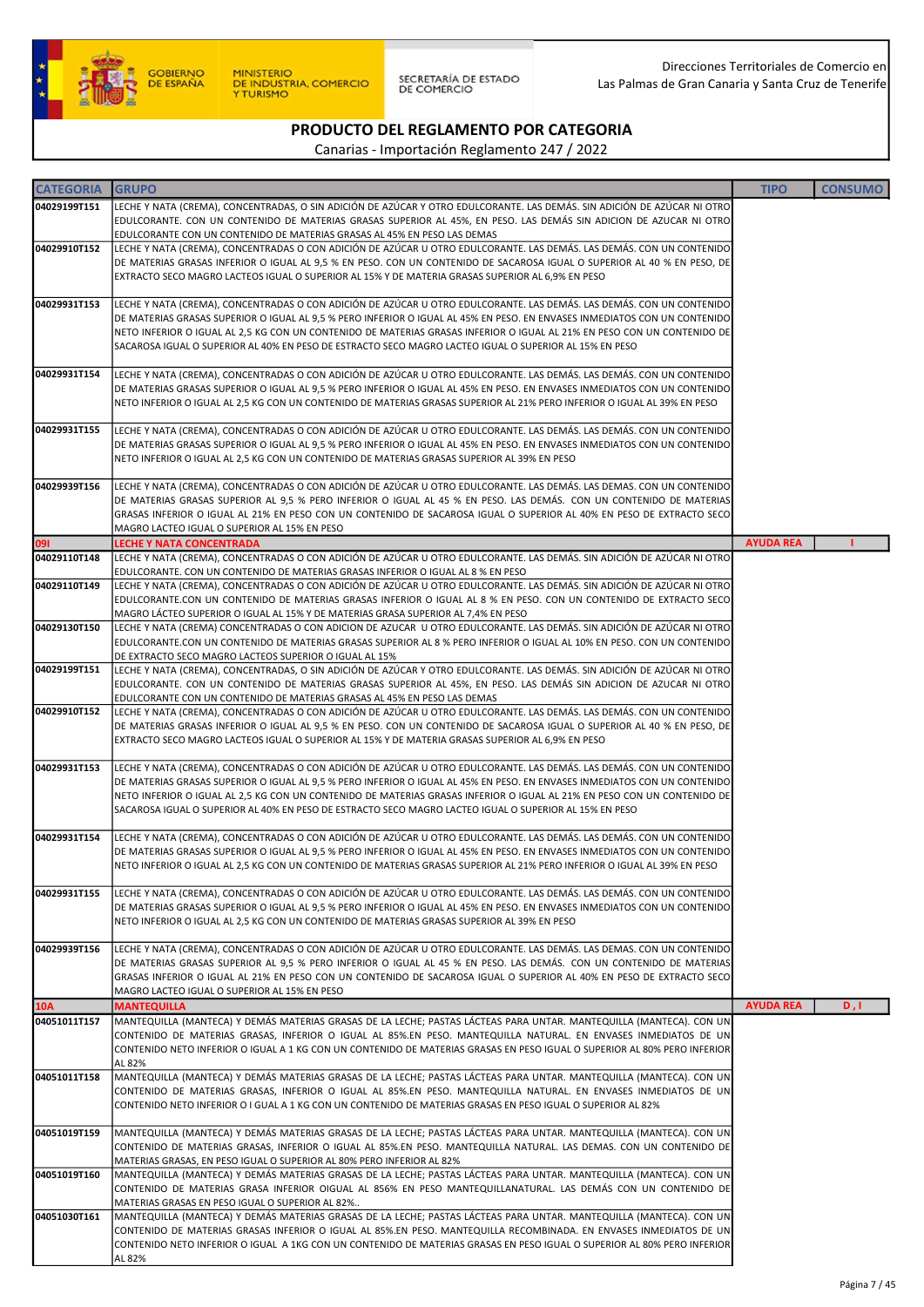

SECRETARÍA DE ESTADO<br>DE COMERCIO

Direcciones Territoriales de Comercio en Las Palmas de Gran Canaria y Santa Cruz de Tenerife

### PRODUCTO DEL REGLAMENTO POR CATEGORIA

| <b>CATEGORIA</b> | <b>GRUPO</b>                                                                                                                                                                                                                                         | <b>TIPO</b>      | <b>CONSUMO</b> |
|------------------|------------------------------------------------------------------------------------------------------------------------------------------------------------------------------------------------------------------------------------------------------|------------------|----------------|
| 04051030T162     |                                                                                                                                                                                                                                                      |                  |                |
|                  | MANTEQUILLA (MANTECA) Y DEMÁS MATERIAS GRASAS DE LA LECHE; PASTAS LÁCTEAS PARA UNTAR. MANTEQUILLA (MANTECA). CON UN<br>CONTENIDO DE MATERIAS GRASAS INFERIOR O IGUAL AL 85%.EN PESO. MANTEQUILLA RECOMBINADA. EN ENVASES INMEDIATOS DE UN            |                  |                |
|                  | CONTENIDO NETO INFERIOR O IGUAL 1 KG CON UN CONTENIDO DE MATERIAS GRASAS EN PESO IGUAL O SUPERIOR AL 82%                                                                                                                                             |                  |                |
|                  |                                                                                                                                                                                                                                                      |                  |                |
| 04051030T163     | MANTEQUILLA (MANTECA) Y DEMÁS MATERIAS GRASAS DE LA LECHE; PASTAS LÁCTEAS PARA UNTAR. MANTEQUILLA (MANTECA). CON UN                                                                                                                                  |                  |                |
|                  | CONTENIDO DE MATERIAS GRASAS INFERIOR O IGUAL AL 85%.EN PESO. MANTEQUILLA RECOMBINADA. EN ENVASES INMEDIATOS DE UN                                                                                                                                   |                  |                |
|                  | CONTENIDO NETO INFERIOR O IGUAL A 1 KG CON UN CONTENIDO DE MATERIAS GRASAS, EN PESO IGUAL O SUPERIOR AL 82%                                                                                                                                          |                  |                |
|                  |                                                                                                                                                                                                                                                      |                  |                |
| 04051050T164     | MANTEQUILLA (MANTECA) Y DEMÁS MATERIAS GRASAS DE LA LECHE; PASTAS LÁCTEAS PARA UNTAR. MANTEQUILLA (MANTECA). CON UN                                                                                                                                  |                  |                |
|                  | CONTENIDO DE MATERIAS GRASAS INFERIOR O IGUAL AL 85%.EN PESO MANTEQUILLA DE LACTOSUERO. EN ENVASES INMEDIATOS DE UN                                                                                                                                  |                  |                |
|                  | CONTENIDO NETO INFERIOR O IGUAL A 1 KG CON UN CONTENIDO DE M ATERIAS GRASAS EN PESO IGUAL O SUPERIOR AL 82%                                                                                                                                          |                  |                |
|                  |                                                                                                                                                                                                                                                      |                  |                |
| 04051050T165     | MANTEQUILLA (MANTECA) Y DEMÁS MATERIAS GRASAS DE LA LECHE; PASTAS LÁCTEAS PARA UNTAR. MANTEQUILLA (MANTECA). CON UN                                                                                                                                  |                  |                |
|                  | CONTENIDO DE MATERIAS GRASAS INFERIOR O IGUAL AL 85% EN PESO. MANTEQUILLA DE LACTOSUERO. LAS DEMÁS. CON UN CONTENIDO                                                                                                                                 |                  |                |
|                  | DE MATERIAS GRASAS EN PESO IGUAL O SUPERIOR AL 80% PERO INFERIOR AL 82%                                                                                                                                                                              |                  |                |
| 04051050T166     | MANTEQUILLA (MANTECA) Y DEMÁS MATERIAS GRASAS DE LA LECHE; PASTAS LÁCTEAS PARA UNTAR. MANTEQUILLA (MANTECA). CON UN                                                                                                                                  |                  |                |
|                  | CONTENIDO DE MATERIAS GRASAS INFERIOR O IGUAL AL 85%.EN PESO MANTEQUILLA DE LACTOSUERO. LAS DEMÁS. CON UN CONTENIDO DE                                                                                                                               |                  |                |
|                  | MATERIAS GRASAS EN PESO IGUAL O SUPERIOR AL 82%                                                                                                                                                                                                      |                  |                |
| 04051090T167     | MANTEQUILLA (MANTECA) Y DEMÁS MATERIAS GRASAS DE LA LECHE; PASTAS LÁCTEAS PARA UNTAR. MANTEQUILLA (MANTECA). LAS                                                                                                                                     |                  |                |
|                  | DEMÁS                                                                                                                                                                                                                                                |                  |                |
| 04052090T168     | MANTEQUILLA (MANTECA) Y DEMÁS MATERIAS GRASAS DE LA LECHE; PASTAS LÁCTEAS PARA UNTAR. PASTAS LÁCTEAS PARA UNTAR. CON UN                                                                                                                              |                  |                |
|                  | CONTENIDO DE MATERIAS GRASAS SUPERIOR AL 75%, PERO INFERIOR O IGUAL AL 80% EN PESO. CON UN CONTENIDO DE MATERIAS GRASAS,                                                                                                                             |                  |                |
|                  | EN PESO. SUPEPERIOR AL 75% PERO INFERIOR AL 78%                                                                                                                                                                                                      |                  |                |
| 04052090T169     | MANTEQUILLA (MANTECA) Y DEMÁS MATERIAS GRASAS DE LA LECHE; PASTAS LÁCTEAS PARA UNTAR. PASTAS LÁCTEAS PARA UNTAR. CON UN                                                                                                                              |                  |                |
|                  | CONTENIDO DE MATERIAS GRASAS SUPERIOR AL 75%, PERO INFERIOR O IGUAL AL 80% EN PESO. CON UN CONTENIDO DE MATERIAS GRASAS,                                                                                                                             |                  |                |
|                  | EN PESO. IGUAL O SUPERIOR AL 78%                                                                                                                                                                                                                     |                  |                |
| 04059010T170     | MANTEQUILLA (MANTECA) Y DEMÁS MATERIAS GRASAS DE LA LECHE; PASTAS LACTEAS PARA UNTAR. LOS DEMÁS. CON UN CONTENIDO DE                                                                                                                                 |                  |                |
|                  | MATERIAS GRASAS IGUAL O SUPERIOR AL 99,3% EN PESO, Y DE AGUA INFERIOR O IGUAL AL 0,5% EN PESO                                                                                                                                                        |                  |                |
| 04059090T171     | MANTEQUILLA (MANTECA) Y DEMÁS MATERIAS GRASAS DE LA LECHE; PASTAS LÁCTEAS PARA UNTAR. LAS DEMÁS. LAS DEMÁS                                                                                                                                           |                  |                |
| <b>10X</b>       | <b>EXE MANTEQUILLA</b>                                                                                                                                                                                                                               | <b>EXENCIÓN</b>  | D, I           |
| 04051011         | MANTEQUILLA NATURAL CON UN CONTENIDO DE GRASAS NO SUPERIOR AL 85% EN PESO EN ENVASE INMEDIATOS DE UN CONTENIDO NETO                                                                                                                                  |                  |                |
|                  | NO SUPERIOR A 1 KG                                                                                                                                                                                                                                   |                  |                |
| 04051019         | MANTEQUILLA NATURAL CON UN CONTENIDO DE GRASAS NO SUPERIOR AL 85% EN PESO EN ENVASE INMEDIATOS DE UN CONTENIDO NETO                                                                                                                                  |                  |                |
|                  | SUPERIOR A 1 KG                                                                                                                                                                                                                                      |                  |                |
| 04051030         | MANTEQUILLA RECOMBINADA CON UN CONTENIDO DE GRASAS NO SUPERIOR AL 85% EN PESO                                                                                                                                                                        |                  |                |
| 04051050         | MANTEQUILLA DE LACTOSUERO CON UN CONTENIDO DE GRASAS NO SUPERIOR AL 85% EN PESO                                                                                                                                                                      |                  |                |
| 04051090         | MANTEQUILLA (MANTECA) CON UN CONTENIDO DE GRASA SUPERIOR AL 85% EN PESO                                                                                                                                                                              |                  |                |
| 04052090         | PASTAS LACTEAS PARA UNTAR CON UN CONTENIDO DE MATERIAS GRASA EN PESO SUPERIOR AL 75% PERO INFERIOR AL 8% EN PESO                                                                                                                                     |                  |                |
|                  |                                                                                                                                                                                                                                                      |                  |                |
| 04059010         | LAS DEMAS MATERIAS GRASAS DE LA LECHE CON UN CONTENIDO DE MATERIA GRASA IGUAL O SUPERIOR AL 99,3% EN PESO Y UN                                                                                                                                       |                  |                |
| 04059090         | CONTENIDO DE AGUA NO SUPERIOR AL 0,5% EN PESO<br>LAS DEMAS MATERIAS GRASAS                                                                                                                                                                           |                  |                |
| <b>11A</b>       | <b>QUESOS</b>                                                                                                                                                                                                                                        | <b>AYUDA REA</b> | D, I           |
| 04063031T172     | QUESOS Y REQUESÓN. QUESO FUNDIDO (EXCEPTO EL RALLADO O EN POLVO). LOS DEMÁS. CON UN CONTENIDO DE MATERIAS GRASAS                                                                                                                                     |                  |                |
|                  | INFERIOR OIGUAL AL 36% EN PESO Y DE MATERIAS GRASAS EN LA MATERIA SECA. NO SUPERIOR AL 48% EN PESO. CON UN CONTENIDO DE                                                                                                                              |                  |                |
|                  | MATERIA SECA EN PESO.IGUAL O SUPERIOR AL 43% Y CON UN CONTENIDO DE MATERIAS GRASAS EN PESO, EN MATERIA SECA INFERIOR AL                                                                                                                              |                  |                |
|                  | 20% CMA=60, CMIN gra=-.                                                                                                                                                                                                                              |                  |                |
| 04063031T173     | QUESOS Y REQUESÓN. QUESO FUNDIDO (EXCEPTO EL RALLADO O EN POLVO). LOS DEMÁS. CON UN CONTENIDO DE MATERIAS GRASAS                                                                                                                                     |                  |                |
|                  | INFERIOR OIGUAL AL 36% EN PESO Y DE MATERIAS GRASAS EN LA MATERIA SECA. NO SUPERIOR AL 48% EN PESO. CON UN CONTENIDO DE                                                                                                                              |                  |                |
|                  | MATERIA SECA EN PESO.IGUAL O SUPERIOR AL 40% PERO INFERIOR AL 43% Y CON UN CONTENIDO DE MATERIAS GRASAS EN PERSO EN                                                                                                                                  |                  |                |
|                  | MATERIA SECA O IGUAL O SUPERIOR AL 20 % CMA=60, CMIN GRA= 20.                                                                                                                                                                                        |                  |                |
| 04063031T174     | QUESOS Y REQUESÓN. QUESO FUNDIDO, EXCEPTO EL RALLADO O EN POLVO. LOS DEMÁS. CON UN CONTENIDO DE MATERIAS GRASAS                                                                                                                                      |                  |                |
|                  | INFERIOR OIGUAL AL 36% EN PESO Y DE MATERIAS GRASAS EN LA MATERIA SECA NO SUPERIOR AL 48% EN PESO. CON UN CONTENIDO DE                                                                                                                               |                  |                |
|                  | MATERIA SECA EN PESO. IGUAL O SUPERIOR AL 43% CON UN CONTENIDO DE MATERIAS GRASAS EN PESO EN MATERIA SECA INFERIOR AL 20%                                                                                                                            |                  |                |
|                  | CMA=57CMIN GRA= -.                                                                                                                                                                                                                                   |                  |                |
| 04063031T175     | QUESOS Y REQUESÓN. QUESO FUNDIDO, EXCEPTO EL RALLADO O EN POLVO. LOS DEMÁS. CON UN CONTENIDO DE MATERIAS GRASAS                                                                                                                                      |                  |                |
|                  | INFERIOR OIGUAL AL 36% EN PESO Y DE MATERIAS GRASAS EN LA MATERIA SECA NO SUPERIOR AL 48% EN PESO. CON UN CONTENIDO DE                                                                                                                               |                  |                |
|                  | MATERIA SECA EN PESO. IGUAL O SUPERIOR AL 43% CCON UN CONTENIDO DE MATERIA GRASA EN PESO EN MATERIA SECA IGUAL O                                                                                                                                     |                  |                |
|                  | SUPERIOR AL 20% PERO INFERIOR AL 40% CMA= 57 CMIN GRA = 20                                                                                                                                                                                           |                  |                |
| 04063031T176     | QUESOS Y REQUESÓN. QUESO FUNDIDO, EXCEPTO EL RALLADO O EN POLVO. LOS DEMÁS. CON UN CONTENIDO DE MATERIAS GRASAS                                                                                                                                      |                  |                |
|                  | INFERIOR OIGUAL AL 36% EN PESO Y DE MATERIAS GRASAS EN LA MATERIA SECA NO SUPERIOR AL 48% EN PESO. CON UN CONTENIDO DE                                                                                                                               |                  |                |
|                  | MATERIA SECA EN PESO. IGUAL O SUPERIOR AL 43% CON UN CONTENIDO DE MATERIAS GRASAS, EN PESOEN MATERIA SECA IGUAL O                                                                                                                                    |                  |                |
|                  | SUPERIOR AL 40% CMA=57CIMN GRA= 40                                                                                                                                                                                                                   |                  |                |
| 04063039T177     | QUESOS Y REQUESÓN. QUESO FUNDIDO, EXCEPTO EL RALLADO O EN POLVO.LOS DEMÁS. CON UN CONTENIDO DE MATERIAS GRASAS                                                                                                                                       |                  |                |
|                  | INFERIOR OIGUAL AL 36% EN PESO Y DE MATERIAS GRASAS EN LA MATERIA SECA. SUPERIOR AL 48%. CON UN CONTENIDO DE MATERIA SECA                                                                                                                            |                  |                |
|                  | EN PESO. IGUAL O SUPERIOR AL 40% PERO INFERIOR AL 43% CMA = 60CIMIN GRA= 48                                                                                                                                                                          |                  |                |
| 04063039T178     | QUESOS Y REQUESÓN. QUESO FUNDIDO, EXCEPTO EL RALLADO O EN POLVO.LOS DEMÁS. CON UN CONTENIDO DE MATERIAS GRASAS                                                                                                                                       |                  |                |
|                  | INFERIOR OIGUAL AL 36% EN PESO Y DE MATERIAS GRASAS EN LA MATERIA SECA. SUPERIOR AL 48%. CON UN CONTENIDO DE MATERIA SECA                                                                                                                            |                  |                |
|                  | EN PESO. IGUAL O SUPERIOR AL 46% PERO INFERIOR AL 46%CMA= 57 CMIN GRA= 48                                                                                                                                                                            |                  |                |
| 04063039T179     | QUESOS Y REQUESÓN. QUESO FUNDIDO, EXCEPTO EL RALLADO O EN POLVO.LOS DEMÁS. CON UN CONTENIDO DE MATERIAS GRASAS                                                                                                                                       |                  |                |
|                  | INFERIOR OIGUAL AL 36% EN PESO Y DE MATERIAS GRASAS EN LA MATERIA SECA. SUPERIOR AL 48%. CON UN CONTENIDO DE MATERIA SECA<br>EN PESO: IGUAL O SUPERIOR AL 46% CON UN CONTENIDO DE MATERIAS GRASAS EN LA MATERIA SECA EN PESO INFERIOR AL 55% CMA= 54 |                  |                |
|                  | CMIN GRA=48                                                                                                                                                                                                                                          |                  |                |
| 04063039T180     | QUESOS Y REQUESÓN. QUESO FUNDIDO, EXCEPTO EL RALLADO O EN POLVO.LOS DEMÁS. CON UN CONTENIDO DE MATERIAS GRASAS                                                                                                                                       |                  |                |
|                  | INFERIOR OIGUAL AL 36% EN PESO Y DE MATERIAS GRASAS EN LA MATERIA SECA. SUPERIOR AL 48%. CON UN CONTENIDO DE MATERIA SECA                                                                                                                            |                  |                |
|                  | EN PESO: IGUAL O SUPERIOR A 55%CMA= 54 CMIN GRA= 55                                                                                                                                                                                                  |                  |                |
|                  |                                                                                                                                                                                                                                                      |                  |                |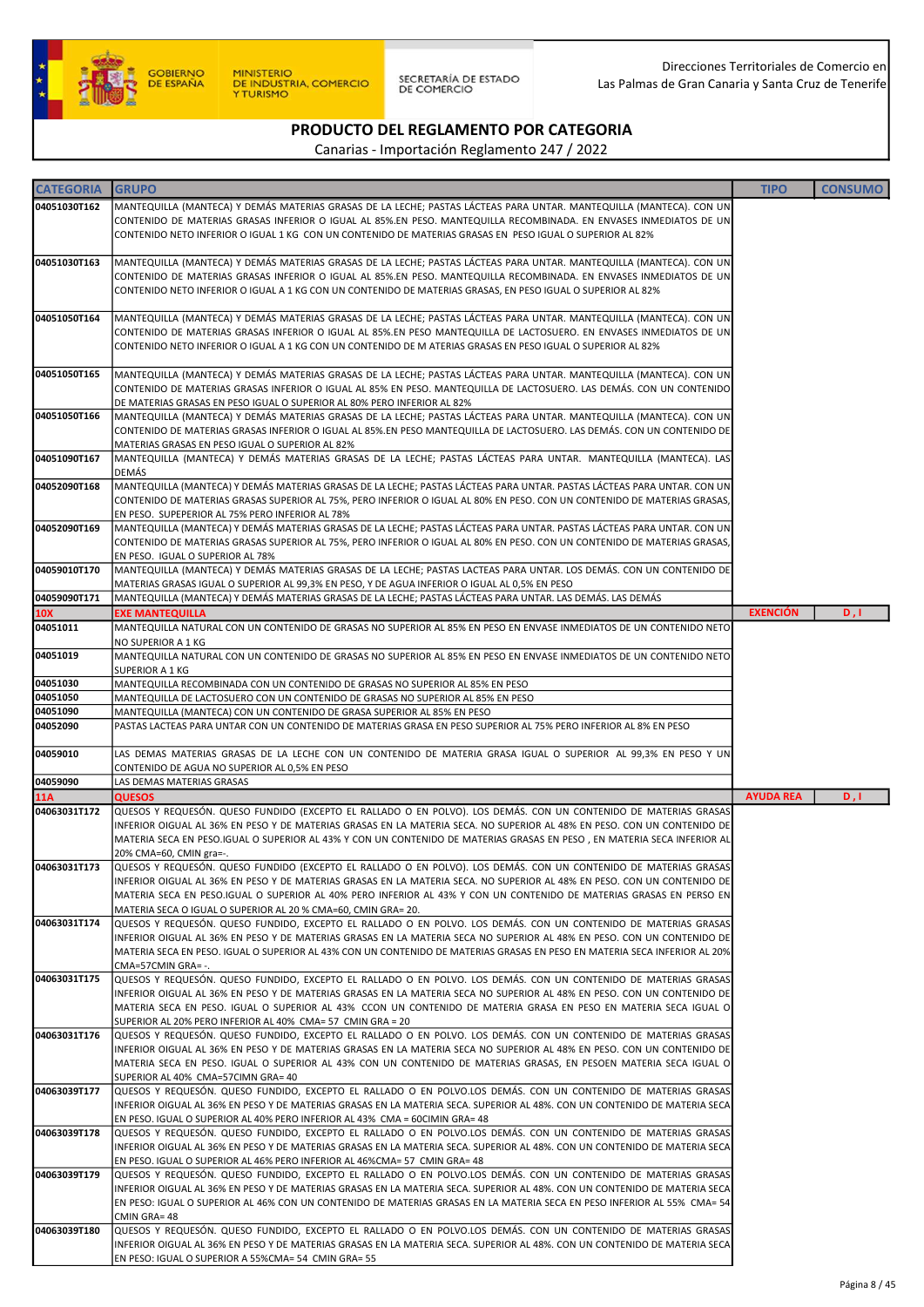

SECRETARÍA DE ESTADO<br>DE COMERCIO

### PRODUCTO DEL REGLAMENTO POR CATEGORIA

| <b>CATEGORIA</b>           | <b>GRUPO</b>                                                                                                                                                                                                                                     | <b>TIPO</b>      | <b>CONSUMO</b> |
|----------------------------|--------------------------------------------------------------------------------------------------------------------------------------------------------------------------------------------------------------------------------------------------|------------------|----------------|
| 04063090T181               | QUESOS Y REQUESÓN. QUESO FUNDIDO, EXCEPTO EL RALLADO O EN POLVO.LOS DEMÁS. CON UN CONTENIDO DE MATERIAS GRASAS                                                                                                                                   |                  |                |
| 04069023T182               | SUPERIOR AL 36%, EN PESO. CMA=54CMIN GRA=79<br>QUESOS Y REQUESÓN. LOS DEMÁS QUESOS. LOS DEMÁS. EDAM CMA=47 CMIN GRA=40                                                                                                                           |                  |                |
| 04069025T183               | QUESOS Y REQUESÓN. LOS DEMÁS QUESOS. LOS DEMÁS. TILSIT CMA=47 CMIN GRA=45                                                                                                                                                                        |                  |                |
| 04069074T184               | QUESOS Y REQUESÓN. LOS DEMÁS QUESOS; LOS DEMÁS: LOS DEMÁS: CON UN CONTENIDO DE MATERIAS GRASAS, EN PESO, INFERIOR O                                                                                                                              |                  |                |
|                            | IGUAL AL 40%, Y UN CONTENIDO DE AGUA, EN PESO, EN LA MATERIA NO GRASA SUPERIOR AL 47% PERO INFERIOR O IGUAL AL 72%.<br>MAASDAM                                                                                                                   |                  |                |
| 04069076T185               | QUESOS Y REQUESÓN. LOS DEMÁS QUESOS. LOS DEMÁS. LOS DEMÁS. LOS DEMÁS. CON UN CONTENIDO DE MATERIAS GRASAS NO SUPERIOR                                                                                                                            |                  |                |
|                            | AL 40%, EN PESO, Y CON UN CONTENIDO DE AGUA EN LA MATERIA NO GRASA, EN PESO. SUPERIOR AL 47%, PERO SIN EXCEDER DEL 72%.                                                                                                                          |                  |                |
|                            | DANBO, FONTAL, FOYNBO HAVARTI MARIBO SAMSO CON UN CONTENIDO DE MATERIAS GRASAS EN PESO EN LA MATERIA SECA IGUAL O                                                                                                                                |                  |                |
|                            | SUPERIORAL 45% PEWRO INFERIOR AL 55% CON UN CONTENIDO DE MATERIA SECA EN PESO IGUAL O SUPERIOR AL 50% PERO INFERIOR AL                                                                                                                           |                  |                |
|                            | 56% CMA= 44 CMIN GRA= 45                                                                                                                                                                                                                         |                  |                |
| 04069076T186               | QUESOS Y REQUESÓN. LOS DEMÁS QUESOS. LOS DEMÁS. LOS DEMÁS. LOS DEMÁS. CON UN CONTENIDO DE MATERIAS GRASAS NO SUPERIOR<br>AL 40%, EN PESO, Y CON UN CONTENIDO DE AGUA EN LA MATERIA NO GRASA, EN PESO. SUPERIOR AL 47%, PERO SIN EXCEDER DEL 72%. |                  |                |
|                            | DANBO, FONTAL, FO FOYNBO HAVARTI MARIBO SAMSO CON UN CONTENIDO DE MATERIAS GRASAS EN PESO EN LA MATERIA SECA IGUAL O                                                                                                                             |                  |                |
|                            | SUPERIORAL 45% PEWRO INFERIOR AL 55% CON UN CONTENIDO DE MATERIA SECA EN PESO IGUAL O SUPERIOR AL 50% PERO INFERIOR AL                                                                                                                           |                  |                |
|                            | 56% CMA= 50 CMIN GRA= 45                                                                                                                                                                                                                         |                  |                |
| 04069076T187               | QUESOS Y REQUESÓN. LOS DEMÁS QUESOS. LOS DEMÁS. LOS DEMÁS. LOS DEMÁS. CON UN CONTENIDO DE MATERIAS GRASAS NO SUPERIOR                                                                                                                            |                  |                |
|                            | AL 40%, EN PESO, Y CON UN CONTENIDO DE AGUA EN LA MATERIA NO GRASA, EN PESO. SUPERIOR AL 47%, PERO SIN EXCEDER DEL 72%.                                                                                                                          |                  |                |
|                            | DANBO, FONTAL, FO FOYNBO HAVARTI MARIBO SAMSO CON UN CONTENIDO DE MATERIAS GRASAS EN PESO EN LA MATERIA SECA IGUAL O                                                                                                                             |                  |                |
|                            | SUPERIORAL 45% PEWRO INFERIOR AL 55% CON UN CONTENIDO DE MATERIA SECA EN PESO IGUAL O SUPERIOR AL 50% PERO INFERIOR AL                                                                                                                           |                  |                |
|                            | 55% CMA= 46 CMIN GRA= 55                                                                                                                                                                                                                         |                  |                |
| 04069078T188               | QUESOS Y REQUESÓN. LOS DEMÁS QUESOS. LOS DEMÁS. LOS DEMÁS. LOS DEMÁS. CON UN CONTENIDO DE MATERIAS GRASAS NO SUPERIOR<br>AL 40%, EN PESO, Y CON UN CONTENIDO DE AGUA EN LA MATERIA NO GRASA, EN PESO. SUPERIOR AL 47%, PERO SIN EXCEDER DEL 72%. |                  |                |
|                            | GOUDA: CON UN CONTENIDO DE MATERIA GRASS EN PESO EN LA MATIRA SECA INFERIOR AL 48% CMA= 50 CMIN GRA= 20                                                                                                                                          |                  |                |
|                            |                                                                                                                                                                                                                                                  |                  |                |
| 04069078T189               | QUESOS Y REQUESÓN. LOS DEMÁS QUESOS. LOS DEMÁS. LOS DEMÁS. LOS DEMÁS. CON UN CONTENIDO DE MATERIAS GRASAS NO SUPERIOR                                                                                                                            |                  |                |
|                            | AL 40%, EN PESO, Y CON UN CONTENIDO DE AGUA EN LA MATERIA NO GRASA, EN PESO. SUPERIOR AL 47%, PERO SIN EXCEDER DEL 72%.                                                                                                                          |                  |                |
|                            | GOUDA. CON UN CONTENIDO DE MATERIAS GRASAS EN PESO DE LA MATERIA SECA IGUAL O SUPERIOR AL 48% PERO INFERIORAL 55% CMA                                                                                                                            |                  |                |
|                            | $=45$ CMIN GRA $=48$                                                                                                                                                                                                                             |                  |                |
| 04069078T190               | QUESOS Y REQUESÓN. LOS DEMÁS QUESOS. LOS DEMÁS. LOS DEMÁS. LOS DEMÁS. CON UN CONTENIDO DE MATERIAS GRASAS NO SUPERIOR<br>AL 40%, EN PESO, Y CON UN CONTENIDO DE AGUA EN LA MATERIA NO GRASA, EN PESO. SUPERIOR AL 47%, PERO SIN EXCEDER DEL 72%. |                  |                |
|                            | GOUDA. LOS DEMÁS.CMA = 45 CMIN GRA= 55.                                                                                                                                                                                                          |                  |                |
| 04069079T191               | QUESOS Y REQUESÓN. LOS DEMÁS QUESOS. LOS DEMÁS. LOS DEMÁS. LOS DEMÁS. CON UN CONTENIDO DE MATERIAS GRASAS NO SUPERIOR                                                                                                                            |                  |                |
|                            | AL 40%, EN PESO, Y CON UN CONTENIDO DE AGUA EN LA MATERIA NO GRASA, EN PESO. SUPERIOR AL 47%, PERO SIN EXCEDER DEL 72%.                                                                                                                          |                  |                |
|                            | ESROM, ITÁLICO, KERNHEM SAINT-NECTARIE SAINT-PAULAIN TALEGGIO CMA= 56CMIN GRA= 40                                                                                                                                                                |                  |                |
| 04069081T192               | QUESOS Y REQUESÓN. LOS DEMÁS QUESOS. LOS DEMÁS. LOS DEMÁS. LOS DEMÁS. CON UN CONTENIDO DE MATERIAS GRASAS NO SUPERIOR                                                                                                                            |                  |                |
|                            | AL 40%, EN PESO, Y CON UN CONTENIDO DE AGUA EN LA MATERIA NO GRASA, EN PESO. SUPERIOR AL 47%, PERO SIN EXCEDER DEL 72%.                                                                                                                          |                  |                |
|                            | CANTAL, CHESHIRE, WENSLEYDALE LANCASHIRE DOUBLE GLOUCESTER BLARNEY COLBY MONTERREY CMA= 44 CMIN GRA=45                                                                                                                                           |                  |                |
| <b>11X</b>                 | <b>QUESOS</b>                                                                                                                                                                                                                                    | <b>EXENCIÓN</b>  | D, I           |
| 04063031                   | QUESO FUNDIDO, EXCEPTO EL RALLADO O EN POLVO, CON UN CONTENIDO DE GRASAS NO SUPERIOR AL 36% Y CON UN CONTENIDO DE                                                                                                                                |                  |                |
|                            | GRASA DEL EXTRACTO SECO EN PESO NO SUPERIOR AL 48%.                                                                                                                                                                                              |                  |                |
| 04063039                   | QUESO FUNDIDO, EXCEPTO EL RALLADO O EN POLVO, CON UN CONTENIDO DE GRASAS NO SUPERIOR AL 36% Y CON UN CONTENIDO DE                                                                                                                                |                  |                |
|                            | GRASA DEL EXTRACTO SECO EN PESO SUPERIOR AL 48%.                                                                                                                                                                                                 |                  |                |
| 04063090<br>04069023       | QUESO FUNDIDO, EXCEPTO EL RALLADO O EN POLVO, CON UN CONTENIDO DE GRASAS SUPERIOR AL 36%.<br>QUESO EDAM.                                                                                                                                         |                  |                |
| 04069025                   | <b>QUESO TILSIT.</b>                                                                                                                                                                                                                             |                  |                |
| 04069074                   | QUESO MAASDAM, CON UN CONTENIDO DE GRASAS NO SUPERIOR AL 40% EN PESO, Y UN CONTENIDO DE AGUA EN LA MATERIA NO GRASA                                                                                                                              |                  |                |
|                            | SUPERIOR AL 47% PERO SIN EXCEDER DEL 72% EN PESO.                                                                                                                                                                                                |                  |                |
| 04069076                   | QUESOS, DANBO, FONTAL, FONTINA,FYNBO ,HAVARTI,MARIBO,SAMSO; CON UN CONT. DE GRASAS NO SUPERIOR AL 40% EN PESO, Y UN                                                                                                                              |                  |                |
| 04069078                   | CONT. DE AGUA EN LA MATERIA NO GRASA SUPERIOR AL 47% PERO SIN EXCEDER DEL 72% EN PESO<br>QUESO GOUDA, CON UN CONTENIDO DE GRASAS NO SUPERIOR AL 40% EN PESO Y UN CONTENIDO DE AGUA EN LA MATERIA NO GRASA                                        |                  |                |
|                            | <b>SUPERIOR AL</b>                                                                                                                                                                                                                               |                  |                |
| 04069079                   | QUESOS, ESROM, ITALICO, KERNHEM, SAINT-NECTAIRE, SAINT-PAULIN, TALEGGI O; CON UN CONTENIDO DE GRASA NO SUPERIOR AL 40% EN                                                                                                                        |                  |                |
|                            | PESO Y UN CONTENIDO DE AGUA EN LA MAT.NO GRASA SUPERIOR AL 47% SIN EXC DEL                                                                                                                                                                       |                  |                |
| 04069081                   | QUESOS, CANTAL, CHESHIRE, WENSLEYDALE, LANCASHIRE, DOUBLE GLOUCESTER, BLARNEY, COLBY, MONTEREU; CON CONT. DE GRASA NO                                                                                                                            |                  |                |
|                            | SUPERIOR AL 40% EN PESO Y CONT. DE AGUA EN MAT NO GRASA SUPERIOR AL 47% SIN EXCEDER DEL 72% EN PESO                                                                                                                                              | <b>AYUDA REA</b> | D              |
| <b>13A</b><br>04081180T193 | <b>HUEVOS SECOS</b><br>HUEVOS DE AVE SIN CÁSCARA (CASCARON) Y YEMÁS DE HUEVO, FRESCOS, SECOS, COCIDOS CON AGUA O VAPOR, MOLDEADOS, CONGELADOS                                                                                                    |                  |                |
|                            | O CONSERVADOS DE OTRO MODO, INCLUSO CON ADICIÓN DE AZÚCAR U OTRO EDULCORANTE. YEMÁS DE HUEVO. SECAS. LAS DEMÁS.                                                                                                                                  |                  |                |
|                            | PROPIAS PARA USOS ALIMENTARIOS                                                                                                                                                                                                                   |                  |                |
| 04089180T194               | HUEVOS DE AVE SIN CÁSCARA Y YEMÁS DE HUEVO, FRESCOS, SECOS, COCIDOS CON AGUA O VAPOR, MOLDEADOS, CONGELADOS O                                                                                                                                    |                  |                |
|                            | CONSERVADOS DE OTRO MODO, INCLUSO CON ADICIÓN DE AZÚCAR U OTRO EDULCORANTE. LOS DEMÁS. SECAS. LOS DEMÁS. PROPIAS PARA                                                                                                                            |                  |                |
|                            | USOS ALIMENTARIOS.                                                                                                                                                                                                                               |                  |                |
| 13X                        | <b>EXENCIÓN HUEVOS SECOS</b>                                                                                                                                                                                                                     | <b>EXENCIÓN</b>  | D, I           |
| 04081180<br>04089180       | LAS DEMAS YEMAS DE HUEVO SECAS, EXCEPTO LAS IMPROPIAS PARA EL CONSUMO HUMANO<br>LOS DEMAS HUEVOS DE AVE SIN CASCARON SECOS, EXCEPTO LOS IMPROPIOS PARA EL CONSUMO HUMANO                                                                         |                  |                |
| 14A                        | <b>PAPAS DE SIEMBRA</b>                                                                                                                                                                                                                          | <b>AYUDA REA</b> |                |
| 07011000T301               | PATATAS (PAPAS) FRESCAS O REFRIGERADAS. PARA SIEMBRA                                                                                                                                                                                             |                  |                |
| 14X                        | EXENCIÓN PAPAS DE SIEMBRA                                                                                                                                                                                                                        | <b>EXENCIÓN</b>  |                |
| 07011000                   | PATATAS PARA SIEMBRA                                                                                                                                                                                                                             |                  |                |
| <b>15A</b>                 | <b>CEREAL CONSUMO ANIMAL</b>                                                                                                                                                                                                                     | <b>AYUDA REA</b> |                |
| 07131090T302               | HORTALIZAS DE VAINA SECAS DESVAINADAS, AUNQUE ESTÉN MONDADAS O PARTIDAS. GUISANTES (ARVEJAS, CHÍCHAROS). LOS DEMÁS                                                                                                                               |                  |                |
|                            |                                                                                                                                                                                                                                                  |                  |                |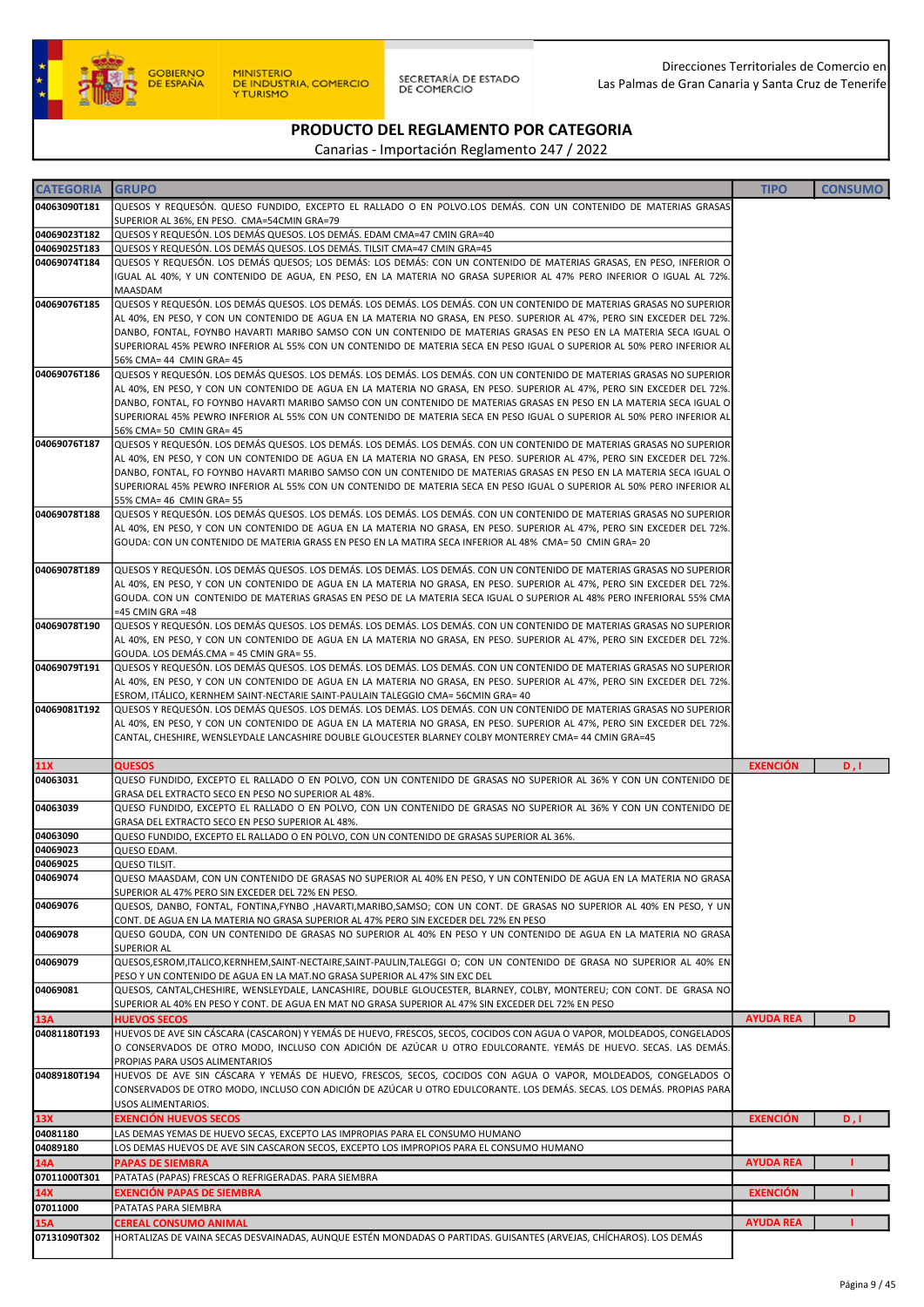

| <b>CATEGORIA</b>             | <b>GRUPO</b>                                                                                                                                                                                                                         | <b>TIPO</b>      | <b>CONSUMO</b> |
|------------------------------|--------------------------------------------------------------------------------------------------------------------------------------------------------------------------------------------------------------------------------------|------------------|----------------|
| 07135000T303                 | HORTALIZAS DE VAINA SECAS DESVAINADAS, AUNQUE ESTÉN MONDADAS O PARTIDAS. HABAS (VICIA FABA VAR. MAJOR), HABA CABALLAR                                                                                                                |                  |                |
|                              | (VICIA FABA VAR. EQUINA) Y HABA MENOR (VICIA FABA VAR. MINOR)                                                                                                                                                                        |                  |                |
| 10039000T312                 | CEBADA. LAS DEMÁS                                                                                                                                                                                                                    |                  |                |
| 10041000T313<br>10049000T314 | AVENA. PARA SIEMBRA<br>AVENA. LOS DEMÁS                                                                                                                                                                                              |                  |                |
| 10059000T315                 | MAIZ. LOS DEMÁS                                                                                                                                                                                                                      |                  |                |
| 12060091T431                 | SEMILLA DE GIRASOL, INCLUSO QUEBRANTADA. LAS DEMÁS. SIN CÁSCARA; CON CÁSCARA ESTRIADA GRIS Y BLANCA.                                                                                                                                 |                  |                |
| 12060099T432                 | SEMILLA DE GIRASOL, INCLUSO QUEBRANTADA. LAS DEMÁS. LAS DEMÁS                                                                                                                                                                        |                  |                |
| 12092950T433<br>12129200T437 | SEMILLAS, FRUTOS Y ESPORAS, PARA SIEMBRA; LOS DEMÁS; SEMILLAS DE ALTRAMUZ<br>ALGARROBAS, ALGAS, REMOLACHA AZUCARERA Y CAÑA DE AZUCAR, FRESCAS, REFRIERADAS, CONGELADAS O SECAS, INCLUSO                                              |                  |                |
|                              | PULVERIZADAS; HUESOS (CAROZOS) Y ALMENDRAS DE FRUTOS Y DEMÁS PRODUCTOS VEGETALES (INCLUIDAS LA RAICES DE ACHICORIA SIN                                                                                                               |                  |                |
|                              | TOSTAR DE LA VARIEDAD CICHORIUM INTYBUS SATIVUM) EMPLEADOS PRINCIPALMENTE EN LA ALIMENTACION HUMANA NO EXPRESADOS NI                                                                                                                 |                  |                |
|                              | COMPRENDIDOS EN LOS DEMAS LOS DEMAS SEMILLAS. ALGARROBAS.                                                                                                                                                                            |                  |                |
| 12129941T438                 | ALGARROBAS, ALGAS, REMOLACHA AZUCARERA Y CAÑA DE AZUCAR, FRESCAS, REFRIERADAS, CONGELADAS O SECAS, INCLUSO<br>PULVERIZADAS; HUESOS (CAROZOS) Y ALMENDRAS DE FRUTOS Y DEMÁS PRODUCTOS VEGETALES (INCLUIDAS LA RAICES DE ACHICORIA SIN |                  |                |
|                              | TOSTAR DE LA VARIEDAD CICHORIUM INTYBUS SATIVUM) EMPLEADOS PRINCIPALMENTE EN LA ALIMENTACION HUMANA NO EXPRESADOS NI                                                                                                                 |                  |                |
|                              | COMPRENDIDOS EN LOS DEMAS LOS DEMAS SEMILLAS DE ALGARROBAS (GARROFIN) SIN MONDAR QUEBRANTAR NI MOLER                                                                                                                                 |                  |                |
|                              |                                                                                                                                                                                                                                      |                  |                |
| 12149090T442                 | NABOS FORRAJEROS, REMOLACHAS FORRAJERAS, RAÍCES FORRAJERAS, HENO, ALFALFA, TRÉBOL, ESPARCETA, COLES FORRAJERAS,<br>ALTRAMUCES, VEZAS Y PRODUCTOS FORRAJEROS SIMILARES, INCLUSO EN PELLETS: LOS DEMÁS: LOS DEMÁS. ALTRAMUCES          |                  |                |
|                              |                                                                                                                                                                                                                                      |                  |                |
| 23032010T881                 | RESIDUOS DE LA INDUSTRIA DEL ALMIDON Y RESIDUOS SIMILARES, PULPA DE REMOLACHA, BAGAZO DE CAÑA DE AZUCAR Y DEMÁS                                                                                                                      |                  |                |
|                              | DEPERDICIOS, DE LA INDUSTRIA AZUCARERA, HECES Y DESPERDICIOS DE CERVECERÍA O DE DESTILERIA, INCLUSO EN PELLETS: PULPA DE                                                                                                             |                  |                |
|                              | REMOLACHA, BAGAZO DE CAÑA DE AZUCAR Y DEMAS DESPERDICIOS DE LA INDUSTRIA AZUCARERA PULPA DE REMOLACHA                                                                                                                                |                  |                |
| 23032090T882                 | RESIDUOS DE LA INDUSTRIA DEL ALMIDON Y RESIDUOS SIMILARES, PULPA DE REMOLACHA, BAGAZO DE CAÑA DE AZUCAR Y DEMÁS                                                                                                                      |                  |                |
|                              | DEPERDICIOS, DE LA INDUSTRIA AZUCARERA, HECES Y DESPERDICIOS DE CERVECERÍA O DE DESTILERIA, INCLUSO EN PELLETS: PULPA DE                                                                                                             |                  |                |
|                              | REMOLACHA, BAGAZO DE CAÑA DE AZUCAR Y DEMAS DESPERDICIOS DE LA INDUSTRIA AZUCARERA LOS DEMAS.                                                                                                                                        |                  |                |
| 23040000T883                 | TORTAS Y DEMÁS RESIDUOS SÓLIDOS DE LA EXTRACCION DEL ACEITE DE SOJA (SOYA), INCLUSO MÓLIDOS O EN PELLETS.                                                                                                                            |                  |                |
| 23063000T884                 | TORTAS Y DEMÁS RESIDUOS DE LA EXTRACCIÓN DE GRASAS O ACEITES VEGETALES, INCLUSO MOLIDO O PELLETS, EXCEPTO DE LA PARTIDA                                                                                                              |                  |                |
|                              | 2304 O2305: DE SEMILLAS DE GIRASOL                                                                                                                                                                                                   |                  |                |
| 15B                          | <b>ALFALFA RAIGRAS</b>                                                                                                                                                                                                               | <b>AYUDA REA</b> |                |
| 12141000T440                 | NABOS FORRAJEROS, REMOLACHAS FORRAJERAS, RAÍCES FORRAJERAS, HENO, ALFALFA, TRÉBOL, ESPARCETA, COLES FORRAJERAS,                                                                                                                      |                  |                |
|                              | ALTRAMUCES, VEZAS Y PRODUCTOS FORRAJEROS SIMILARES, INCLUSO EN PELLETS. HARINA Y PELLETS DE ALFALFA                                                                                                                                  |                  |                |
| 12149090T443                 | NABOS FORRAJEROS, REMOLACHAS FORRAJERAS, HENO, ALFALFA, TRÉBOL, ESPARCETA, COLES FORRAJERAS, ALTRAMUCES, VEZAS Y                                                                                                                     |                  |                |
|                              | PRODUCTOS FORRAJEROS SIMILARES, INCLUSO EN PELLETS HARIANA Y PELLETS DE ALFALFA LOS DEMÁS. LOS DEMÁS EXCEPTO ENSILADOS.                                                                                                              |                  |                |
| <b>15C</b>                   | <b>ALFALFA RAIGRAS</b>                                                                                                                                                                                                               | <b>EXENCIÓN</b>  |                |
| 12141000                     | HARINA Y "PELLETS" DE ALFALFA.                                                                                                                                                                                                       |                  |                |
| 12149090U443                 | NABOS FORRAJEROS REMOLACHAS FORRAJERAS RAICES FORRAJERAS HENO ALFALFA TREBOL ESPARCETA COLES FORRAJERAS ALTRAMUCES                                                                                                                   |                  |                |
|                              | VEZAS Y PROD FORRAJEROS SIMILARES INCLUSO PELLETS HARINA Y PELLETS DE ALFALFA LOS DEMAS EXCEPTO ENSILADOS                                                                                                                            |                  |                |
| EX12149090                   | OTRAS FORMAS DE PRESENTACION DE ALFALFA                                                                                                                                                                                              |                  |                |
| <b>15E</b>                   | <b>CEREAL CONSUMO ANIMAL</b>                                                                                                                                                                                                         | <b>EXENCIÓN</b>  |                |
| 07131090                     | GUISANTES (PISUM SATIVUM), SECOS DESVAINADOS, INCLUSO MONDADOS O PARTIDOS. EXCEPTO LOS GUISANTES PARA SIEMBRA.                                                                                                                       |                  |                |
|                              |                                                                                                                                                                                                                                      |                  |                |
| 07135000<br>10039000         | HABAS, HABA CABALLAR Y HABA MENOR, SECAS<br>CEBADA EXCEPTO PARA SIEMBRA                                                                                                                                                              |                  |                |
| 10041000                     | AVENA PARA SIEMBRA                                                                                                                                                                                                                   |                  |                |
| 10049000                     | AVENA, EXCEPTO PARA SIEMBRA                                                                                                                                                                                                          |                  |                |
| 10059000                     | MAIZ DISTINTO DEL DE SIEMBRA                                                                                                                                                                                                         |                  |                |
| 12060091<br>12060099         | SEMILLA DE GIRASOL SIN CASCARA; CON CASCARA ESTRIADA GRIS Y BLANCA; INCLUSO QUEBRANTADA. NO PARA SIEMBRA.<br>LAS DEMAS SEMILLAS DE GIRASOL, INCLUSO QUEBRANTADA. NO PARA SIEMBRA. EXCEPTO LAS SIN CASCARA Y LAS DE CON CASCARA       |                  |                |
|                              | ESTRIADA GRIS Y BLANCA.                                                                                                                                                                                                              |                  |                |
| 12092950                     | SEMILLAS DE ALTRAMUZ, PARA SIEMBRA                                                                                                                                                                                                   |                  |                |
| 12129200                     | ALGARROBAS                                                                                                                                                                                                                           |                  |                |
| 12129941<br>23032010         | SEMILLAS DE ALGARROBAS SIN MONDAR, QUEBRANTAR NI MOLER<br>PULPA DE REMOLACHA                                                                                                                                                         |                  |                |
| 23032090                     | BAGAZO DE CAÑA DE AZUCAR Y DEMAS DESPERDICIOS DE LA INDUSTRIA AZUCARERA, EXCEPTO PULPA DE REMOLACHA                                                                                                                                  |                  |                |
| 23040000                     | ."TORTAS Y DEMAS RESIDUOS SOLIDOS DE LA EXTRACCION DEL ACEITE DE SOJA, INCLUSO MOLIDOS O EN "PELLETS                                                                                                                                 |                  |                |
| 23063000                     | TORTAS Y DEMAS RESIDUOS SOLIDOS DE LA EXTRACCION DE ACEITES DE GIRASOL INCLUSO MOLIDOS O EN PELLETS                                                                                                                                  |                  |                |
| EX12149090<br><b>15F</b>     | ALTRAMUCES<br><b>PAJA</b>                                                                                                                                                                                                            | <b>EXENCIÓN</b>  |                |
| 12130000                     | PAJA Y CASCABILLO DE CEREALES, EN BRUTO, ICLUSO PICADOS, MOLIDOS, PRENSADOS O EN PELLETS                                                                                                                                             |                  |                |
| <b>15H</b>                   | <b>CEREAL CONSUMO HUMANO</b>                                                                                                                                                                                                         | <b>AYUDA REA</b> |                |
| 10019900T311                 | TRIGO Y MORCAJO (TRAQUILLON). LOS DEMÁS. LAS DEMÁS                                                                                                                                                                                   |                  |                |
| 11031110T381                 | GRAÑONES, SÉMOLA Y "PELLETS", DE CEREALES. GRAÑONES Y SÉMOLA. DE TRIGO. DE TRIGO DURO. CON UN CONTENIDO DE CENIZAS DE 0 A                                                                                                            |                  |                |
|                              | 1 300 MG/100G. SÉMOLA QUE PASE A TRAVÉS DE UN TAMIZ CON UNA ABERTURA DE MALLA 0,160 MM EN UNA PROPORCION INFERIOR AL<br>10% EN PESO                                                                                                  |                  |                |
| 11031110T382                 | GRAÑONES, SÉMOLA Y "PELLETS", DE CEREALES. GRAÑONES Y SÉMOLA. DE TRIGO. DE TRIGO DURO. CON UN CONTENIDO DE CENIZAS DE 0 A                                                                                                            |                  |                |
|                              | 1 300 MG/100 G.LOS DEMÁS                                                                                                                                                                                                             |                  |                |
| 11031110T383                 | GRAÑONES, SÉMOLA Y "PELLETS", DE CEREALES. GRAÑONES Y SÉMOLA. DE TRIGO. DE TRIGO DURO. CON UN CONTENIDO DE CENIZAS                                                                                                                   |                  |                |
|                              | SUPERIOR A 1300 MG/100 G                                                                                                                                                                                                             |                  |                |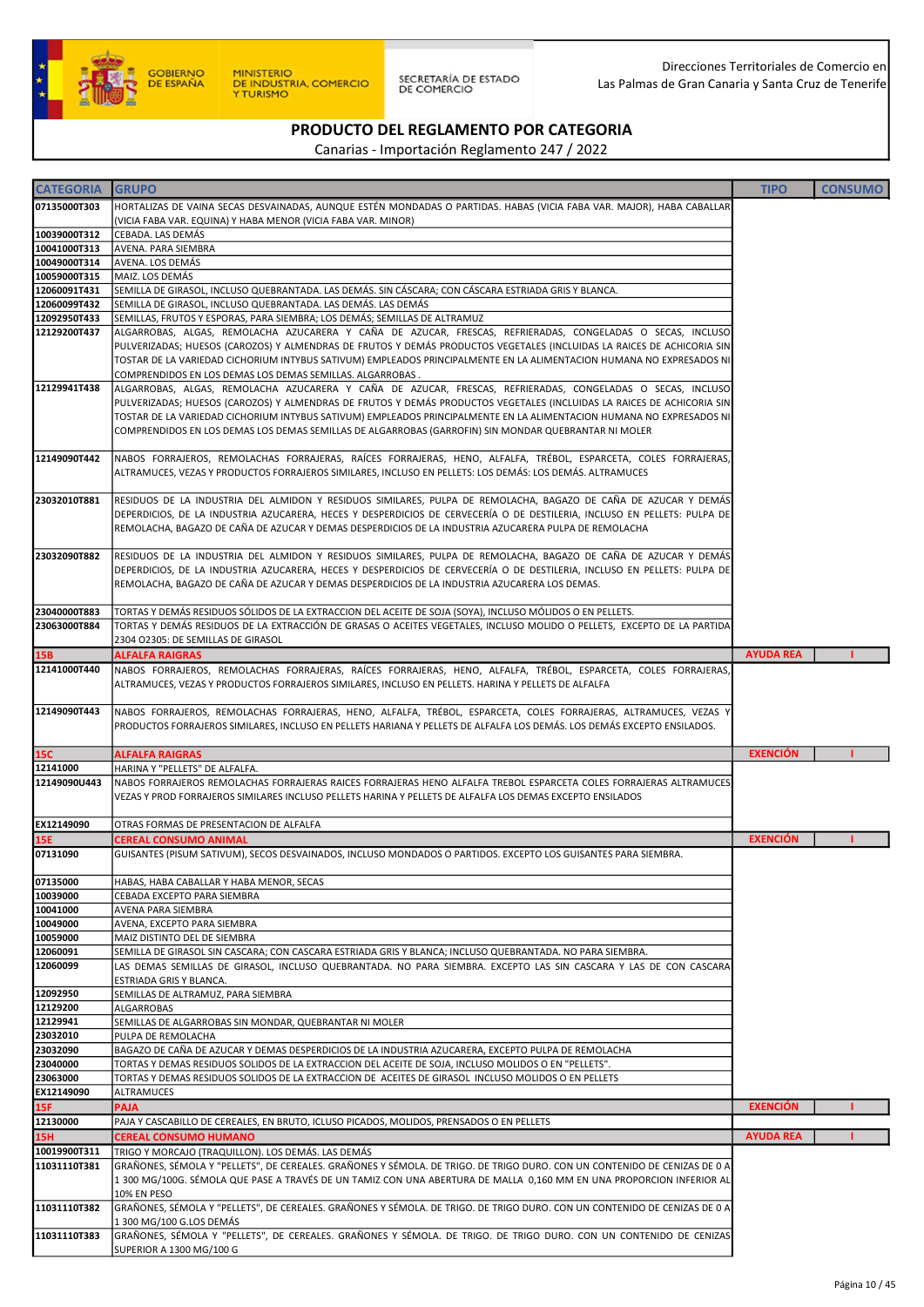

SECRETARÍA DE ESTADO<br>DE COMERCIO

Direcciones Territoriales de Comercio en Las Palmas de Gran Canaria y Santa Cruz de Tenerife

# PRODUCTO DEL REGLAMENTO POR CATEGORIA

| <b>CATEGORIA</b>             | <b>GRUPO</b>                                                                                                                                                                                                                                             | <b>TIPO</b>      | <b>CONSUMO</b> |
|------------------------------|----------------------------------------------------------------------------------------------------------------------------------------------------------------------------------------------------------------------------------------------------------|------------------|----------------|
| 11031310T384                 | GRAÑONES, SÉMOLA Y "PELLETS", DE CEREALES. GRAÑONES Y SÉMOLA. DE MAIZ. CON UN CONTENIDO DE GRASAS INFERIOR O IGUAL AL 1,5%                                                                                                                               |                  |                |
|                              | EN PESO. CON UN CONTENIDO EN GRASAS INFERIOR O IGUAL AL 0,9% EN PESO Y CON UN CONTENIDO EN FIBRA CRUDA, REFERIDO A LA                                                                                                                                    |                  |                |
|                              | MATERIA SECA, INFERIOR O IGUAL A 0,6% EN PESO PARA LOS CUALES EL PORCENTAJE QUE PASE A TRAVES DE UN TAMIZ CUYAS MALLAS                                                                                                                                   |                  |                |
|                              | TENGAN UNA ABERTURA DE 315 MICRAS SEA INFERIOR O IGUAL AL 30%E INFERIOR AL 5% A TRAVES DE UN TAMIZ CUYAS MALLAS TENGAN<br>UNA ABERTURA DE 150 MICRAS                                                                                                     |                  |                |
| 11031310T385                 | GRAÑONES, SÉMOLA Y "PELLETS", DE CEREALES. GRAÑONES Y SÉMOLA. DE MAIZ. CON UN CONTENIDO DE GRASAS INFERIOR O IGUAL AL 1,5%                                                                                                                               |                  |                |
|                              | EN PESO. CON UN CONTENIDO EN GRASAS SUPERIOR AL 0,9% EN PESO, PERO INFERIOR O IGUAL AL 1,3% EN PESO Y CON UN CONTENIDO EN                                                                                                                                |                  |                |
|                              | FIBRA CRUDA REFERIDO A LA MATERIA SECA, INFERIOR O IGUAL AL 0,8% EN PESO ÀRA LOS CUALES EL PERCENTAJE QUE PASE A TRAVÉS DE<br>UN TAMIZ CUYAS MALLAS TENGAN UNA ABERTURA DE 315 MICRAS SEA INFERIOR O IGUAL AL 30% E INFERIOR AL 5% A TRAVES DE UN TAMIZ  |                  |                |
|                              | CUYAS MALLAS TENGAN UNA ABERTURA DE 150 MICRAS                                                                                                                                                                                                           |                  |                |
| 11031310T386                 | GRAÑONES, SÉMOLA Y "PELLETS", DE CEREALES. GRAÑONES Y SÉMOLA DE MAIZ CON UN CONTENIDO DE GRASA INFERIOR O IGUAL AL 1,5%                                                                                                                                  |                  |                |
|                              | EN PESO. CON UN CONTENIDO EN GRASA SUPERIOR AL 1,3% EN PESO, PERO INFERIOR O IGUAL AL 1,5% EN PESO Y CON UN CONTENIDO EN<br>FIBRA CRUDA, REFERIDO A LA MATERIA SECA, INFERIOR O IGUAL A 1% EN PESO PARA LOS CUALÑES EL PORCENTAJE QUE PASE A TRAVES UN   |                  |                |
|                              | TAMIZ CUYA MALLAS TENGAN UNA ABERTURA DE 315 MICRAS SEA INFERIOR O IGUAL AL 30% E INFERIOR AL 5% A TRAVES DE UN TAMIZ                                                                                                                                    |                  |                |
|                              | CUYAS MALLAS TENGAN UNA ABERTURA DE 150 MICRAS.                                                                                                                                                                                                          |                  |                |
| 11031390T387                 | GRAÑONES, SÉMOLA Y "PELLETS", DE CEREALES. GRAÑONES Y SÉMOLA. DE MAIZ. LOS DEMÁS. CON UN CONTENIDO EN GRASAS SUPERIOR AL                                                                                                                                 |                  |                |
|                              | 1,5% EN PESO, PERO INFERIOR O IGUAL AL 1,7% EN PESO Y CON UN CONTENIDO EN FIBRA CRUDA, REFERIDO A LA MATERIA SECA, INFERIOR O<br>IGUAL AL 1% EN PESO PARA LOS CUALES EL PERCENTAJE QUE PASE A TRAVÉS DE UN TAMIZ CUYAS MALLAS TENGAN UNA ABERTURA DE 315 |                  |                |
|                              | MICRAS SEA INFERIOR O IGUAL AL 30% E INFERIOR AL 5% A TRAVÉS DE UN TAMIZ CUYAS MALLAS TENGAN UNA ABERTURA DE 150 MICRAS                                                                                                                                  |                  |                |
|                              |                                                                                                                                                                                                                                                          |                  |                |
| 11032040T388<br>11032060T389 | GRAÑONES, SÉMOLA Y PELLETS, DE CEREALES. PELLETS. DE MAIZ<br>GRAÑONES, SÉMOLA Y PELLETS, DE CEREALES. DE TRIGO                                                                                                                                           |                  |                |
| 11032090T390                 | GRAÑONES, SÉMOLA Y PELLETS, DE CEREALES. PELLETS LOS DEMÁS                                                                                                                                                                                               |                  |                |
| 11052000T391                 | HARINA, SEMOLA, POLVO, COPOS, GRANULOS Y PELLETS, DE PATATA (PAPA). COPOS, GRANULOS Y PELLETS                                                                                                                                                            |                  |                |
| 11071011T392<br>11071019T393 | MALTA (DE CEBADA U OTROS CEREALES), INCLUSO TOSTADA. SIN TOSTAR. DE TRIGO. HARINA<br>MALTA (DE CEBADA U OTROS CEREALES), INCLUSO TOSTADA. SIN TOSTAR. DE TRIGO. LAS DEMÁS                                                                                |                  |                |
| 11071091T394                 | MALTA (DE CEBADA U OTROS CEREALES), INCLUSO TOSTADA. SIN TOSTAR. LAS DEMÁS. HARINA                                                                                                                                                                       |                  |                |
| 11071099T395                 | MALTA (DE CEBADA U OTROS CEREALES), INCLUSO TOSTADA. SIN TOSTAR. LAS DEMÁS. LAS DEMÁS                                                                                                                                                                    |                  |                |
| 11072000T396                 | MALTA (DE CEBADA U OTROS CEREALES), INCLUSO TOSTADA. TOSTADA                                                                                                                                                                                             |                  |                |
| 17023050T592                 | LOS DEMÁS AZÚCARES, INCLUIDAS LA LACTOSA, MALTOSA, GLUCOSA Y FRUCTOSA (LEVULOSA) QUÍMICAMENTE PURAS, EN ESTADO SÓLIDO;<br>JARABE DE AZÚCAR SIN ADICIÓN DE AROMATIZANTE NI COLORANTE; SUCEDÁNEOS DE LA MIEL, INCLUSO MEZCLADOS CON MIEL NATURAL;          |                  |                |
|                              | AZÚCAR Y MELAZA CARAMELIZADOS GLUCOSA Y JARABE DE GLUCOSA SIN FRUCTOSA O CON UN CONTENIDO DE FRUTOSA SOBRE                                                                                                                                               |                  |                |
|                              | PRODUCTOS SECO INFERIOR AL 20% EN PESO LOS DEMAS EN POLVO CRISTAL CRISTALINO BLANCO INCLUSO AGLOMERADO                                                                                                                                                   |                  |                |
| 17023090T593                 | LOS DEMÁS AZÚCARES, INCLUIDAS LA LACTOSA, MALTOSA, GLUCOSA Y FRUCTOSA (LEVULOSA) QUÍMICAMENTE PURAS, EN ESTADO SÓLIDO;                                                                                                                                   |                  |                |
|                              | JARABE DE AZÚCAR SIN ADICIÓN DE AROMATIZANTE NI COLORANTE; SUCEDÁNEOS DE LA MIEL, INCLUSO MEZCLADOS CON MIEL NATURAL;<br>AZÚCAR Y MELAZA CARAMELIZADOS GLUCOSA Y JARABE DE GLUCOSA SIN FRUCTOSA O CON UN CONTENIDO DE FRUCTOSA SOBRE                     |                  |                |
|                              | PRODUCTO SECO INFERIOR AL 20% EN PESO LOS DEMAS LOS DEMAS                                                                                                                                                                                                |                  |                |
| 17024090T594                 | LOS DEMÁS AZÚCARES, INCLUÍDAS LA LACTOSA, MALTOSA, GLUCOSA Y FRUCTOSA (LEVULOSA) QUÍMICAMENTE PURAS, EN ESTADO SÓLIDO,                                                                                                                                   |                  |                |
|                              | JARABE DE AZÚCAR SIN AROMATIZAR NI COLOREAR, SUCEDÁNEOS DE LA MIEL, INCLUSO MEZCLADOS CON MIEL NATURAL, AZÚCAR Y MELAZA<br>CARAMELIZADOS. GLUCOSA Y JARABE DE GLUCOSA, CON UN CONTENIDO DE FRUCTOS SOBRE PRODUCTOS SECO SUPERIOR O IGUAL AL 20%          |                  |                |
|                              | PERO INFERIOR AL 50% EN PESO EXCEPTO EL AZUCAR INVERTIDO .LOS DEMAS                                                                                                                                                                                      |                  |                |
| <b>151</b>                   | PREPARACION ALIMENTICIAS APICULTURA                                                                                                                                                                                                                      | <b>AYUDA REA</b> | п              |
| 23099096T886                 | PREPARACIONES DEL TIPO DE LAS UTILIZADAS PARA LA ALIMENTACION ANIMAL. LAS DEMAS. LAS DEMAS INCLUIDOS LAS PREMEZCLAS . LOS                                                                                                                                |                  |                |
|                              | DEMAS . LOS DEMAS.                                                                                                                                                                                                                                       |                  |                |
| <b>15M</b>                   | PREPARACION ALIMENTICIAS APICULTURA                                                                                                                                                                                                                      | <b>EXENCIÓN</b>  |                |
| 23099096<br><b>15P</b>       | PRPARACIONES ALIMENTICIAS PARA LA APICULTURA.<br><b>PAJA</b>                                                                                                                                                                                             | <b>AYUDA REA</b> | п              |
| 12130000T439                 | PAJA Y CASCABILLO DE CEREALES, EN BRUTO, ICLUSO PICADOS, MOLIDOS, PRENSADOS O EN PELLETS                                                                                                                                                                 |                  |                |
| <b>15S</b>                   | <b>CEREALES ENSILADOS CONSUMO ANIMAL</b>                                                                                                                                                                                                                 | <b>AYUDA REA</b> |                |
| 12149090T444                 | NABOS FORRAJEROS REMOLACHAS FORRAJERAS HENO ALFALFA TREBOL ESPARCETE COLES FORRAJERAS ALTRAMUCES VEZAS Y PROD<br>FORRAJEROS SIMILARES INCLUSO PELLETS HARINA Y PELLETS DE ALFALFA LOS DEMAS EXCEPTO ENSILADOS                                            |                  |                |
| 23080090T885                 | MATERIAS VEGETALES Y DESPERDICIOS VEGETALES, RESIDUOS Y SUBPRODUCTOS VEGETALES, INCLUSO EN PELLETS, DE LOS TIPOS UTILIZADOS                                                                                                                              |                  |                |
|                              | PARA LA ALIMENTACIÓN DE LOS ANIMALES, NO EXPRESADOS NI COMPRENDIDOS EN OTRA PARTE. LOS DEMÁS.                                                                                                                                                            |                  |                |
| <b>15T</b>                   | <b>CEREALES ENSILADOS CONSUMO ANIMAL</b>                                                                                                                                                                                                                 | <b>EXENCIÓN</b>  |                |
| 12149090U444                 | NABOS FORRAJEROS REMOLACHAS FORRAJERAS HENO ALFALFA TREBOL ESPARCETE COLES FORRAJERAS ALTRAMUCES VEZAS Y PROD                                                                                                                                            |                  |                |
|                              | FORRAJEROS SIMILARES INCLUSO PELLETS HARINA Y PELLETS DE ALFALFA LOS DEMAS ENSILADOS                                                                                                                                                                     |                  |                |
| <b>15X</b><br>10019900       | <b>CEREAL CONSUMO HUMANO</b><br>ESCANDA, TRIGO BLANDO Y MORCAJO (TRANQUILLON) EXCEPTO PARA SIEMBRA                                                                                                                                                       | <b>EXENCIÓN</b>  |                |
| 11031110                     | GRAÑONES Y SEMOLA DE TRIGO DURO.                                                                                                                                                                                                                         |                  |                |
| 11031310                     | GRAÑONES Y SEMOLA DE MAIZ, CON UN CONTENIDO DE GRASAS NO SUPERIOR AL 1,5% EN PESO.                                                                                                                                                                       |                  |                |
| 11031390                     | GRAÑONES Y SEMOLA DE MAIZ. CON UN CONTENIDO DE GRASAS SUPERIOR AL 1,5% EN PESO.                                                                                                                                                                          |                  |                |
| 11032040<br>11032060         | PELLETS DE MAIZ<br>PELLETS DE TRIGO                                                                                                                                                                                                                      |                  |                |
| 11032090                     | LOS DEMAS PELLETS DE CEREALES                                                                                                                                                                                                                            |                  |                |
| 11052000                     | COPOS, GRANULOS Y PELLETS DE PATATA                                                                                                                                                                                                                      |                  |                |
| 11071011<br>11071019         | MALTA SIN TOSTAR DE HARINA DE TRIGO.<br>MALTA SIN TOSTAR DE TRIGO (EXCEPTO LA HARINA).                                                                                                                                                                   |                  |                |
| 11071091                     | MALTA SIN TOSTAR DE LAS DEMAS HARINAS EXCEPTO DE LAS DE TRIGO.                                                                                                                                                                                           |                  |                |
| 11071099                     | LAS DEMAS MALTAS SIN TOSTAR (NO HARINAS, NO DE TRIGO).                                                                                                                                                                                                   |                  |                |
| 11072000                     | MALTA TOSTADA.                                                                                                                                                                                                                                           |                  |                |
| 17023050                     | GLUCOSA Y JARABE DE GLUCOSA EXCEPTO ISOGLUCOSA CON UN CONT. DE FRUCTOSA EN PESO SOBRE EL PRODUCTO SECO INFERIOR AL 20%<br>EN POLVO CRISTALINO BLANCO, INCLUSO AGLOMERADO                                                                                 |                  |                |
|                              |                                                                                                                                                                                                                                                          |                  |                |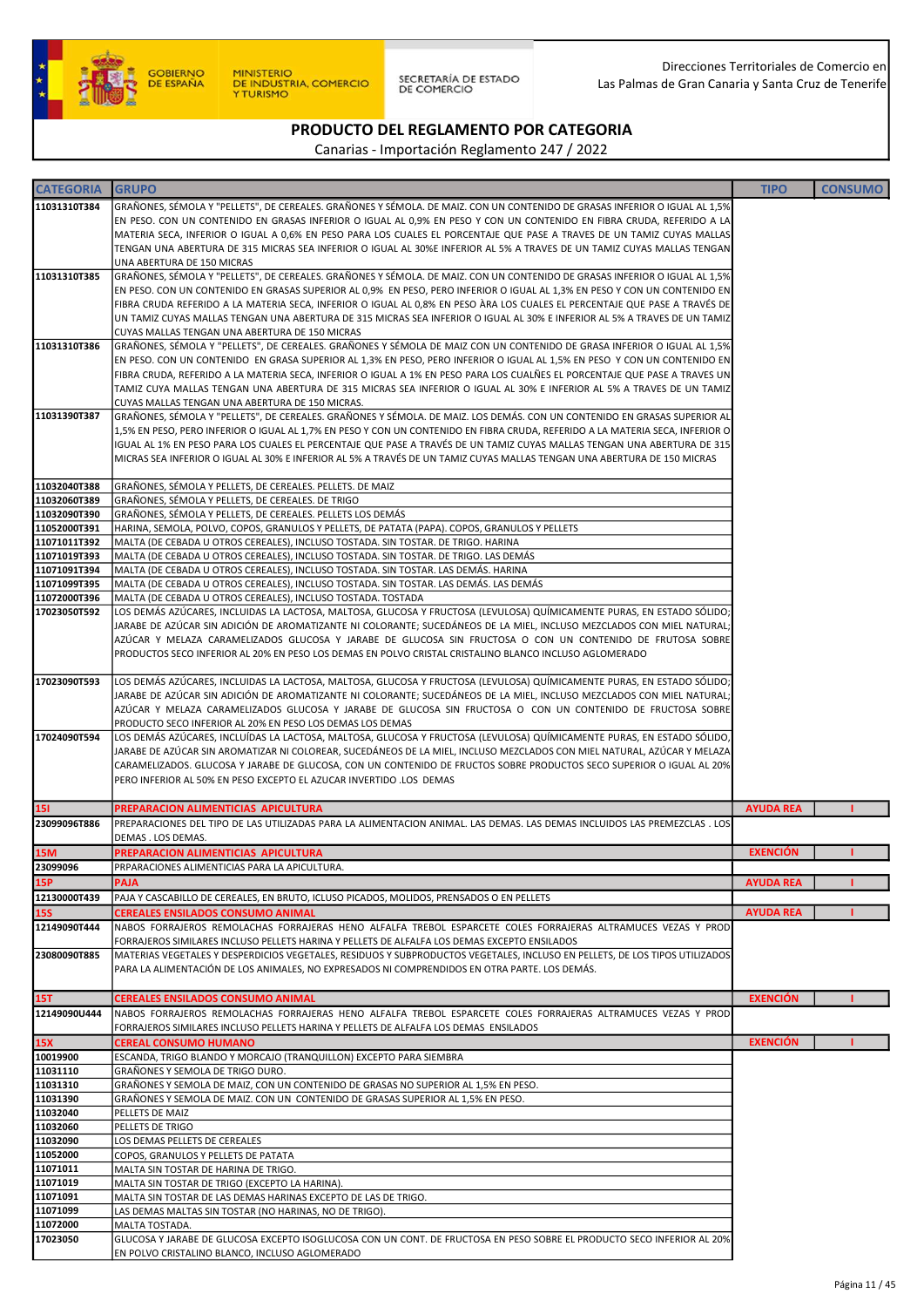

| <b>CATEGORIA</b> | <b>GRUPO</b>                                                                                                                                                                                                                              | <b>TIPO</b>        | <b>CONSUMO</b> |
|------------------|-------------------------------------------------------------------------------------------------------------------------------------------------------------------------------------------------------------------------------------------|--------------------|----------------|
| 17023090         | GLUCOSA Y JARABE DE GLUCOSA, EXCEPTO ISOGLUCOSA, CON UN CONT.DE FRUCTOSA EN PESO SOBRE EL PROD. SECO INFERIOR AL 20% NO                                                                                                                   |                    |                |
|                  | EN POLVO CRISTALINO BLANCO INCLUSO AGLOMERADO                                                                                                                                                                                             |                    |                |
| 17024090         | GLUCOSA Y JARABE DE GLUCOSA ;CON UN CONT.DE FRUCTOSA,EN PESO SOBRE EL PRODUCTO SECO,SUPERIOR O IGUAL AL 20% PERO                                                                                                                          |                    |                |
|                  | INFERIOR AL 50%. CON EXCEPCION DE LA ISOGLUCOSA                                                                                                                                                                                           |                    |                |
| <b>16A</b>       | <b>ARROZ BLANQUEADO</b>                                                                                                                                                                                                                   | <b>AYUDA REA</b>   | D, I           |
| 10063021T316     | ARROZ. ARROZ SEMIBLANQUEADO O BLANQUEADO, INCLUSO PULIDO O GLASEADO. ARROZ SEMIBLANQUEADO. ESCALDADO (PARBOILED).                                                                                                                         |                    |                |
|                  | DE GRANO REDONDO                                                                                                                                                                                                                          |                    |                |
| 10063023T317     | ARROZ. ARROZ SEMIBLANQUEADO O BLANQUEADO, INCLUSO PULIDO O GLASEADO. ARROZ SEMIBLANQUEADO. ESCALDADO (PARBOILED).<br>DE GRANO MEDIO                                                                                                       |                    |                |
| 10063025T318     | ARROZ. ARROZ SEMIBLANQUEADO O BLANQUEADO, INCLUSO PULIDO O GLASEADO. ARROZ SEMIBLANQUEADO. ESCALDADO (PARBOILED).                                                                                                                         |                    |                |
|                  | DE GRANO LARGO. QUE PRESENTE UNA RELACION LONGGITUD/ANCHURA SUPERIOR A 2 PERO INFERIOR A 3                                                                                                                                                |                    |                |
| 10063027T319     | ARROZ. ARROZ SEMIBLANQUEADO O BLANQUEADO, INCLUSO PULIDO O GLASEADO. ARROZ SEMIBLANQUEADO. ESCALDADO (PARBOILED).                                                                                                                         |                    |                |
|                  | DE GRANO LARGO. QUE PRESENTE UNA RELACION LONGITUD/ANCHURA SUPERIOR O IGUAL A 3                                                                                                                                                           |                    |                |
| 10063042T320     | ARROZ. ARROZ SEMIBLANQUEADO O BLANQUEADO, INCLUSO PULIDO O GLASEADO. ARROZ SEMIBLANQUEADO. LOS DEMÁS. DE GRANO                                                                                                                            |                    |                |
|                  | <b>REDONDO</b>                                                                                                                                                                                                                            |                    |                |
| 10063044T321     | ARROZ. ARROZ SEMIBLANQUEADO O BLANQUEADO, INCLUSO PULIDO O GLASEADO. ARROZ SEMIBLANQUEADO. LOS DEMÁS. DE GRANO<br><b>MEDIO</b>                                                                                                            |                    |                |
| 10063046T322     | ARROZ. ARROZ SEMIBLANQUEADO O BLANQUEADO, INCLUSO PULIDO O GLASEADO. ARROZ SEMIBLANQUEADO. LOS DEMÁS. DE GRANO                                                                                                                            |                    |                |
|                  | LARGO. QUE PRESENTE UNA RELACION LONGITUD/ANCHURA SUPERIOR A 2 PERO INFERIOR A 3                                                                                                                                                          |                    |                |
| 10063048T323     | ARROZ. ARROZ SEMIBLANQUEADO O BLANQUEADO, INCLUSO PULIDO O GLASEADO. ARROZ SEMIBLANQUEADO. LOS DEMÁS. DE GRANO                                                                                                                            |                    |                |
|                  | LARGO. QUE PRESENTE UNA RELACION LONGITUD/ANCHURA IGUAL O SUPERIOR A 3                                                                                                                                                                    |                    |                |
| 10063061T324     | ARROZ. ARROZ SEMIBLANQUEADO O BLANQUEADO, INCLUSO PULIDO O GLASEADO. ARROZ BLANQUEADO. ESCALDADO (PARBOILED). DE                                                                                                                          |                    |                |
|                  | GRANO REDONDO. EN ENVASES INMEDIATOS CON UN CONTENIDO NETO INFERIOR O IGUAL A 5 KG                                                                                                                                                        |                    |                |
| 10063061T325     | ARROZ. ARROZ SEMIBLANQUEADO O BLANQUEADO, INCLUSO PULIDO O GLASEADO. ARROZ BLANQUEADO. ESCALDADO (PARLOILED). DE<br>GRANO REDONDO. LOS DEMÁS                                                                                              |                    |                |
| 10063063T326     | ARROZ. ARROZ SEMIBLANQUEADO O BLANQUEADO, INCLUSO PULIDO O GLASEADO. ARROZ BLANQUEADO. ESCALDADO (PARBOILED). DE                                                                                                                          |                    |                |
|                  | GRANO MEDIO. EN ENVASES INMEDIATOS CON UN CONTENIDO NETO INFERIOR O IGUAL A 5 KG                                                                                                                                                          |                    |                |
| 10063063T327     | ARROZ. ARROZ SEMIBLANQUEADO O BLANQUEADO, INCLUSO PULIDO O GLASEADO. ARROZ BLANQUEADO. ESCALDADO (PARLOILED). DE                                                                                                                          |                    |                |
|                  | GRANO MEDIO. LOS DEMÁS                                                                                                                                                                                                                    |                    |                |
| 10063065T328     | ARROZ. ARROZ SEMIBLANQUEADO O BLANQUEADO, INCLUSO PULIDO O GLASEADO. ARROZ BLANQUEADO. ESCALDADO (PARBOILED). DE                                                                                                                          |                    |                |
|                  | GRANO LARGO. QUE PRESENTE UNA RELACION LONGITUD/ANCHURA SUPERIOR A 2 PERO INFERIOR A 3. EN ENVASES INMEDIATOS CON UN                                                                                                                      |                    |                |
| 10063065T329     | CONTENIDO NETO INFERIOR O IGUAL A 5KG.<br>ARROZ. ARROZ SEMIBLANQUEADO O BLANQUEADO, INCLUSO PULIDO O GLASEADO. ARROZ BLANQUEADO. ESCALDADO (PARBOILED). DE                                                                                |                    |                |
|                  | GRANO LARGO. QUE PRESENTE UNA RELACION LONGITUD/ANCHURA SUPERIOR A 2PERO INFERIOR A 3. LOS DEMÁS                                                                                                                                          |                    |                |
|                  |                                                                                                                                                                                                                                           |                    |                |
| 10063067T330     | ARROZ. ARROZ SEMIBLANQUEADO O BLANQUEADO, INCLUSO PULIDO O GLASEADO. ARROZ BLANQUEADO. ESCALDADO (PARBOILED). DE                                                                                                                          |                    |                |
|                  | GRANO LARGO. QUE PRESENTE UNA RELACION LONGITUD/ANCHURA IGUAL O SUPERIOR A 3. EN ENVASES INMEDIATOS CON UN CONTENIDO                                                                                                                      |                    |                |
|                  | NETO INFERIOR O IGUAL A 5 KG.                                                                                                                                                                                                             |                    |                |
| 10063067T331     | ARROZ. ARROZ SEMIBLANQUEADO O BLANQUEADO, INCLUSO PULIDO O GLASEADO. ARROZ BLANQUEADO. ESCALDADO (PARBOILED). DE<br>GRANO LARGO. QUE PRESENTE UNA RELACION LONGITUD/ANCHURA IGUAL O SUPERIOR A 3. LOS DEMÁS                               |                    |                |
| 10063092T332     | ARROZ. ARROZ SEMIBLANQUEADO O BLANQUEADO, INCLUSO PULIDO O GLASEADO. ARROZ BLANQUEADO. LOS DEMÁS. DE GRANO                                                                                                                                |                    |                |
|                  | REDONDO. EN ENVASES INMEDIATOS DE UN CONTENIDO NETO INFERIOR O IGUAL A 5 KG.                                                                                                                                                              |                    |                |
| 10063092T333     | ARROZ. ARROZ SEMIBLANQUEADO O BLANQUEADO, INCLUSO PULIDO O GLASEADO. ARROZ BLANQUEADO. LOS DEMÁS. DE GRANO                                                                                                                                |                    |                |
|                  | REDONDO. LOS DEMÁS                                                                                                                                                                                                                        |                    |                |
| 10063094T334     | ARROZ. ARROZ SEMIBLANQUEADO O BLANQUEADO, INCLUSO PULIDO O GLASEADO. ARROZ BLANQUEADO. LOS DEMÁS. DE GRANO MEDIO.                                                                                                                         |                    |                |
| 10063094T335     | EN ENVASES INMEDIATOS CON UN CONTENIDO NETO INFERIOR O IGUAL 5 KG.                                                                                                                                                                        |                    |                |
|                  | ARROZ. ARROZ SEMIBLANQUEADO O BLANQUEADO, INCLUSO PULIDO O GLASEADO. ARROZ BLANQUEADO. LOS DEMÁS. DE GRANO MEDIO.<br>LOS DEMÁS                                                                                                            |                    |                |
| 10063096T336     | ARROZ. ARROZ SEMIBLANQUEADO O BLANQUEADO, INCLUSO PULIDO O GLASEADO. ARROZ BLANQUEADO. LOS DEMÁS. DE GRANO LARGO.                                                                                                                         |                    |                |
|                  | QUE PRESENTE UNA RELACIÓN LONGITUD/ANCHURA SUPERIOR A 2 PERO INFERIOR A 3. EN ENVASES INMEDIATOS CON UN CONTENIDO                                                                                                                         |                    |                |
|                  | NETO INFERIOR O IGUAL A KG.                                                                                                                                                                                                               |                    |                |
| 10063096T337     | ARROZ, ARROZ SEMIBLANQUEADO O BLANQUEADO, INCLUSO PULIDO O GLASEADO, ARROZ BLANQUEADO, LOS DEMÁS, DE GRANO LARGO,                                                                                                                         |                    |                |
|                  | QUE PRESENTE UNA RELACION LONGITUD/ANCHURA SUPERIOR A 2 PERO INFERIOR A 3. LOS DEMÁS                                                                                                                                                      |                    |                |
| 10063098T338     | ARROZ. ARROZ SEMIBLANQUEADO O BLANQUEADO, INCLUSO PULIDO O GLASEADO. ARROZ BLANQUEADO. LOS DEMÁS. DE GRANO LARGO.<br>QUE PRESENTE UNA RELACION LONGITUD/ANCHURA IGUAL O SUPERIOR A 3. EN ENVASES NMEDIATOS CON UN CONTENIDO NETO INFERIOR |                    |                |
|                  | O IGUAL 5 KG.                                                                                                                                                                                                                             |                    |                |
| 10063098T339     | ARROZ. ARROZ SEMIBLANQUEADO O BLANQUEADO, INCLUSO PULIDO O GLASEADO. ARROZ BLANQUEADO. LOS DEMÁS. DE GRANO LARGO.                                                                                                                         |                    |                |
|                  | QUE PRESENTE UNA RELACION LONGITUD/ANCHURA IGUAL O SUPERIOR A 3. LOS DEMÁS                                                                                                                                                                |                    |                |
| <b>16M</b>       | <b>ARROZ BLANQUEADO</b>                                                                                                                                                                                                                   | <b>IMPORTACION</b> | D, I           |
| 10063021         | ARROZ SEMIBALNQUEADO, INCLUSO PULIDO O GALSEADO ESCALDADO ("PARBOILED") DE GRANO REDONDO                                                                                                                                                  |                    |                |
| 10063023         | ARROZ SEMIBLANQUEADO INCLUSO PULIDO O GLASEADO ESCALDADO ("PARBOILED") DE GRANO MEDIO<br>ARROZ SEMIBLANQUEADO, INCLUSO PULIDO O GLASEADO ESCALDADO ("PARBOILED") DE GRANO LARGO, QUE PRESENTE UNA RELACION                                |                    |                |
| 10063025         | LONGUITUD/ANCHURA SUPERIOR A 2 PERO INFERIOR A 3                                                                                                                                                                                          |                    |                |
| 10063027         | ARROZ SEMIBLANQUEADO, INCLUSO PULIDO O GLASEADO ESCALDADO ("PARBOILED") DE GRANO LARGO QUE PRESENTE UNA RELACION                                                                                                                          |                    |                |
|                  | LONGUITUD7ANCHURA IGUAL O SUPERIOR A 3                                                                                                                                                                                                    |                    |                |
| 10063042         | LOS DEMAS ARROCES SEMIBLANQUEADOS, INCLUSO PULIDO O GLASEADO, DE GRANO REDONDO EXCEPTO EL ESCALDADO                                                                                                                                       |                    |                |
| 10063044         | LOS DEMAS ARROCES SEMIBLANQUEADOS, INCLUSO PULIDO O GLASEADO DE GRANO MEDIO EXCEPTO EL ESCALDADO                                                                                                                                          |                    |                |
| 10063046         | ARROZ SEMIBLANQUEADO NO ESCALDADO DE GRANO LARGO PRESENTA UNA RELAC LONGUITUD/ANCHURA SUPERIOR A 2 PERO INFERIOR A                                                                                                                        |                    |                |
|                  |                                                                                                                                                                                                                                           |                    |                |
| 10063048         | LOS DEMAS ARROCES SEMIBLANQUEADOS, INCLUSO PULIDO O GLASEADO DE GRANO LARGO, QUE PRESENTEN UNA RELACION<br>LONGUITUD/ANCHURA IGUAL O SUPERIOR A 3. EXCEPTO EL ESCALDADO                                                                   |                    |                |
| 10063061         | ARROZ BLANQUEADO, INCLUSO PULIDO O GLASEADO, ESCALDADO ("PARBOLIDED") DE GRANO REDONDO                                                                                                                                                    |                    |                |
| 10063063         | ARROZ BLANQUEADO, INCLUSO PULIDO O GLASEADO: ESCALDADO ("PARBOILED") DE GRANO MEDIO                                                                                                                                                       |                    |                |
| 10063065         | ARROZ BLANQUEADO, INCLUSO PULIDO O GLASEADO, ESCALDADO ("PARBOILED") DE GRANO LARGO, QUE PRESENTE UNA RELACION                                                                                                                            |                    |                |
|                  | LONGUITUD/ANCHURA SUPERIOR A 2 PERO INFERIOR A 3                                                                                                                                                                                          |                    |                |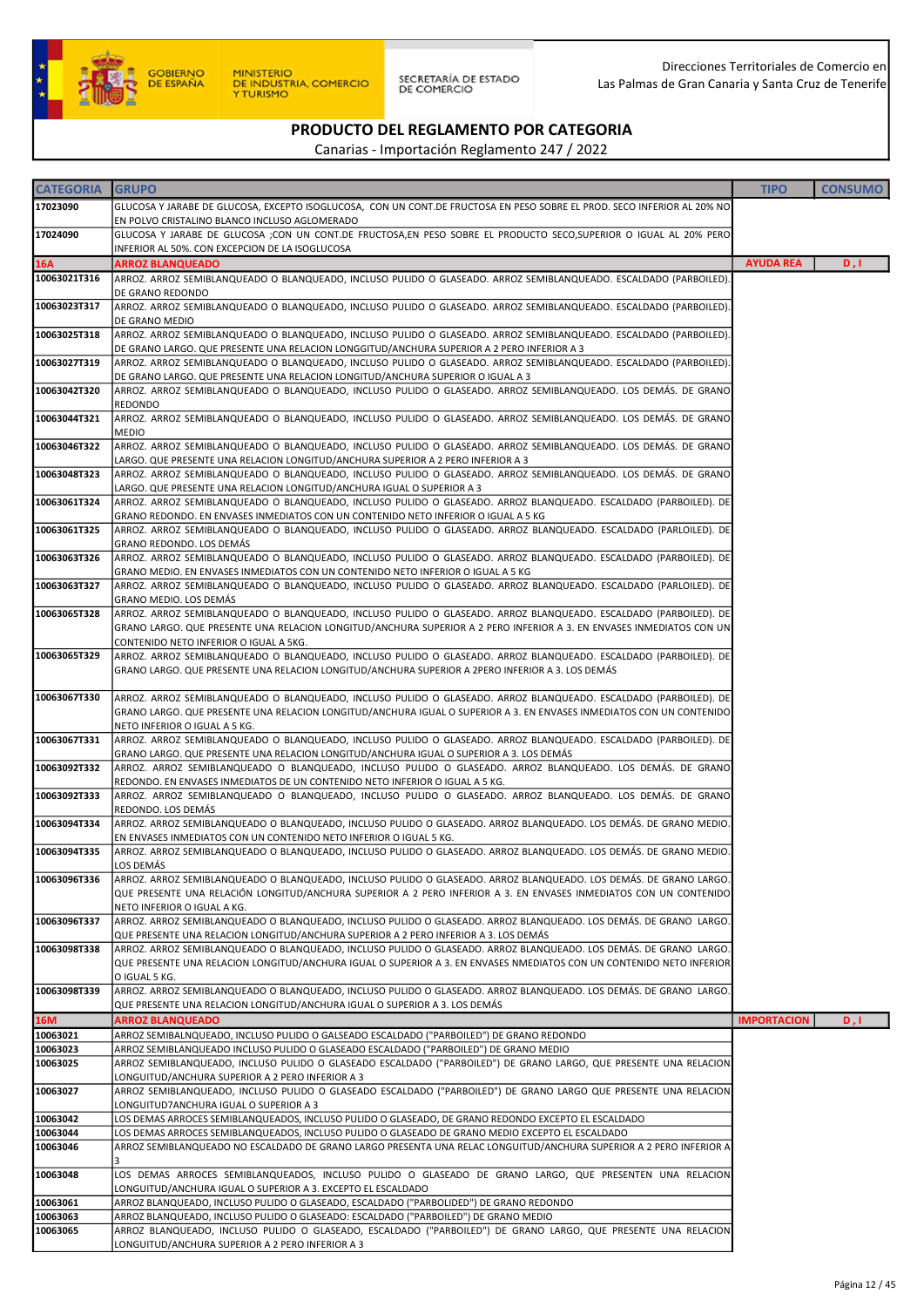

SECRETARÍA DE ESTADO<br>DE COMERCIO

Direcciones Territoriales de Comercio en Las Palmas de Gran Canaria y Santa Cruz de Tenerife

# PRODUCTO DEL REGLAMENTO POR CATEGORIA

| <b>CATEGORIA</b>       | <b>GRUPO</b>                                                                                                                                                                                                                                 | <b>TIPO</b>        | <b>CONSUMO</b> |
|------------------------|----------------------------------------------------------------------------------------------------------------------------------------------------------------------------------------------------------------------------------------------|--------------------|----------------|
| 10063067               | ARROZ BLANQUEADO, INCLUSO PULIDO O GLASEADO: ESCALDADO ("PARBOILED") DE GRANO LARGO, QUE PRESENTE UNA RELACION<br>LONGUITUD/ANCHURA IGUAL O SUPERIOR A 3                                                                                     |                    |                |
| 10063092               | LOS DEMAS ARROCES BLANQUEADOS, INCLUSO PULIDO O GLASEADO DE GRANO REDONDO EXCEPTO EL ESCALDADO                                                                                                                                               |                    |                |
| 10063094               | ARROZ BALNQUEADO NO VAPORIZADO DE GRANO MEDIO                                                                                                                                                                                                |                    |                |
| 10063096               | LOS DEMAS ARROCES BLANQUEADOS, INCLUSO PULIDO O GALSEADO DE GRANO LARGO QUE PRESENTEN UNA RELACION                                                                                                                                           |                    |                |
| 10063098               | LONGUITUD/ANCHURA SUPERIOR A 2 PERO INFERIOR A 3, EXCEPTO EL ESCALDADO<br>LOS DEMAS ARROCES BLANQUEADOS, INCLUSO PULIDO O GLASEADO DE GRANO LARGO QUE PRESENTEN UNA RELACION                                                                 |                    |                |
|                        | LONGUITUD/ANCHURA IGUAL O SUPERIOR A 3, EXCEPTO EL ESCALDADO                                                                                                                                                                                 |                    |                |
| 17A                    | <b>ARROZ PARTIDO</b>                                                                                                                                                                                                                         | <b>AYUDA REA</b>   | D, I           |
| 10064000T340           | ARROZ. ARROZ SEMIBLANQUEADO O BLANQUEADO, INCLUSO PULIDO O GLASEADO. ARROZ PARTIDO                                                                                                                                                           |                    |                |
| 17M                    | <b>IMP. ARROZ PARTIDO</b>                                                                                                                                                                                                                    | <b>IMPORTACION</b> | D, I           |
| 10064000<br><b>18A</b> | <b>ARROZ PARTIDO</b><br><b>ALMIDON</b>                                                                                                                                                                                                       | <b>AYUDA REA</b>   |                |
| 11081100T397           | ALMIDON Y FECULA; INULINA. ALMIDON Y FECULA. ALMIDON DE TRIGO, CON UN CONTENIDO DE MATERIA SECA DEL 87% Y UNA PUREZA DE                                                                                                                      |                    |                |
|                        | LA MATERIA SECA IGUAL O SUPERIOR AL 97%                                                                                                                                                                                                      |                    |                |
| 11081100T398           | ALMIDON Y FECULA; INULINA. ALMIDON Y FECULA. ALMIDON DE TRIGO, CON UN CONTENIDO DE MATERIA SECA DEL 84% PERO INFERIOR AL                                                                                                                     |                    |                |
| 11081200T399           | 87% Y UNA PUREZA DE LA MATERIA SECA IGUAL O SUPERIOR AL 97%<br>ALMIDON Y FECULA; INULINA. ALMIDON Y FECULA. ALMIDON DE MAIZ, CON UN CONTENIDO DE MATERIA SECA DEL 87% Y UNA PUREZA DE                                                        |                    |                |
|                        | LA MATERIA SECA IGUAL O SUPERIOR AL 97%                                                                                                                                                                                                      |                    |                |
| 11081200T400           | ALMIDON Y FECULA; INULINA. ALMIDON Y FECULA. ALMIDON DE MAIZ, CON UN CONTENIDO DE MATERIA SECA DEL 84% PERO INFERIOR AL                                                                                                                      |                    |                |
|                        | 87% Y UNA PUREZA DE LA MATERIA SECA IGUAL O SUPERIOR AL 97%                                                                                                                                                                                  |                    |                |
| 11081910T401           | ALMIDON Y FECULA; INULINA. ALMIDON Y FECULA. LOS DEMÁS ALMIDONES Y FECULAS. ALMIDON DE ARROZ, CON UN CONTENIDO DE                                                                                                                            |                    |                |
| 11081910T402           | MATERIA SECA DEL 87% Y UNA PUREZA DE LA MATERIA SECA IGUAL O SUPERIOR AL 97%<br>ALMIDON Y FECULA; INULINA. ALMIDON Y FECULA. LOS DEMÁS ALMIDONES Y FECULAS. ALMIDON DE ARROZ, CON UN CONTENIDO DE                                            |                    |                |
|                        | MATERIA SECA DEL 84% PERO INFERIOR AL 87% Y UNA PUREZA DE LA MATERIA SECA IGUAL O SUPERIOR AL 97%                                                                                                                                            |                    |                |
| <b>18X</b>             | <b>ALMIDON</b>                                                                                                                                                                                                                               | <b>EXENCIÓN</b>    |                |
| 11081100               | ALMIDON DE TRIGO.                                                                                                                                                                                                                            |                    |                |
| 11081200<br>11081910   | ALMIDON DE MAIZ.<br>ALMIDON DE ARROZ                                                                                                                                                                                                         |                    |                |
| 19A                    | <b>LUPULO</b>                                                                                                                                                                                                                                | <b>AYUDA REA</b>   |                |
| 12101000T434           | CONOS DE LUPULO FRESCOS O SECOS, INCLUSO TRITURADOS, MOLIDOS O EN PELLETS; LUPULINO. CONOS DE LÚPULO SIN TRITURAR NI                                                                                                                         |                    |                |
|                        | MOLER NI EN PELLETS                                                                                                                                                                                                                          |                    |                |
| 12102010T435           | CONOS DE LUPULO FRESCOS O SECOS, INCLUSO TRITURADOS, MOLIDOS O EN PELLETS; LUPULINO. CONOS DE LÚPULO TRITURADOS,                                                                                                                             |                    |                |
|                        | MOLIDOS O EN PELLETS; LUPULINO. CONOS DE LÚPULO TRITURADOS, MOLIDOS O EN PELLETS, ENRIQUECIDOS CON LUPULINO; LUPULINO                                                                                                                        |                    |                |
| 12102090T436           | CONOS DE LUPULO FRESCOS O SECOS, INCLUSO TRITURADOS, MOLIDOS O EN PELLETS; LUPULINO. CONOS DE LÚPULO TRITURADOS,                                                                                                                             |                    |                |
|                        | MOLIDOS O EN PELLETS; LUPULINO. LOS DEMÁS                                                                                                                                                                                                    |                    |                |
| 19X                    | <b>LUPULO</b>                                                                                                                                                                                                                                | <b>EXENCIÓN</b>    |                |
| 12101000<br>12102010   | CONOS DE LUPULO FRESCOS O SECOS, SIN TRITURAR, NI MOLER NI EN "PELLETS".<br>CONOS DE LUPULO FRESCOS O SECOS, TRITURADOS, MOLIDOS O EN "PELLETS", ENRIQUECIDOS CON LUPULINO, LUPULINO.                                                        |                    |                |
| 12102090               | CONOS DE LUPULO FRESCOS O SECOS, QUEBRANTADOS, MOLIDOS O EN "PELLETS", SIN ENRIQUECER CON LUPULINO.                                                                                                                                          |                    |                |
| <b>20D</b>             | <b>ACEITES VEGETALES</b>                                                                                                                                                                                                                     | <b>AYUDA REA</b>   | D              |
| 15071090T482           | ACEITE DE SOJA (SOYA) Y SUS FRACCIONES, INCLUSO REFINADO, PERO SIN MODIFICAR QUÍMICAMENTE. ACEITE EN BRUTO, INCLUSO                                                                                                                          |                    |                |
| 15079090T484           | DESGOMADO. LOS DEMÁS                                                                                                                                                                                                                         |                    |                |
|                        | ACEITE DE SOJA (SOYA) Y SUS FRACCIONES, INCLUSO REFINADO, PERO SIN MODIFICAR QUÍMICAMENTE. LOS DEMÁS. LOS DEMÁS                                                                                                                              |                    |                |
| 15081090T485           | ACEITE DE CACAHUETE (CACAHUETE, MANÍ) Y SUS FRACCIONES, INCLUSO REFINADO, PERO SIN MODIFICAR QUÍMICAMENTE. ACEITE EN                                                                                                                         |                    |                |
|                        | BRUTO. LOS DEMÁS                                                                                                                                                                                                                             |                    |                |
| 15089090T486           | ACEITE DE CACAHUETE (CACAHUETE, MANÍ) Y SUS FRACCIONES, INCLUSO REFINADO, PERO SIN MODIFICAR QUÍMICAMENTE. LOS DEMÁS. LOS<br>DEMÁS                                                                                                           |                    |                |
| 15111090T496           | ACEITE DE PALMA Y SUS FRACCIONES, INCLUSO REFINADO, PERO SIN MODIFICAR QUÍMICAMENTE. ACEITE EN BRUTO. LOS DEMÁS                                                                                                                              |                    |                |
| 15119011T497           | ACEITE DE PALMA Y SUS FRACCIONES, INCLUSO REFINADO, PERO SIN MODIFICAR QUÍMICAMENTE. LOS DEMÁS. FRACCIONES SÓLIDAS. EN                                                                                                                       |                    |                |
|                        | ENVASES INMEDIATOS DE CONTENIDO NETO INFERIOR O IGUAL A 1 KG                                                                                                                                                                                 |                    |                |
| 15119019T498           | ACEITE DE PALMA Y SUS FRACCIONES, INCLUSO REFINADO, PERO SIN MODIFICAR QUÍMICAMENTE. LOS DEMÁS. FRACCIONES SÓLIDAS. QUE SE<br>PRESENTEN DE OTRO MODO                                                                                         |                    |                |
| 15119099T499           | ACEITE DE PALMA Y SUS FRACCIONES, INCLUSO REFINADO, PERO SIN MODIFICAR QUÍMICAMENTE. LOS DEMÁS. LOS DEMÁS. LOS DEMÁS                                                                                                                         |                    |                |
| 15121191T500           | ACEITES DE GIRASOL, CÁRTAMO O ALGODÓN, Y SUS FRACCIONES, INCLUSO REFINADOS, PERO SIN MODIFICAR QUÍMICAMENTE. ACEITES DE                                                                                                                      |                    |                |
|                        | GIRASOL O DE CÁRTAMO Y SUS FRACCIONES. ACEITES EN BRUTO. LOS DEMÁS. DE GIRASOL                                                                                                                                                               |                    |                |
| 15121199T501           | ACEITES DE GIRASOL, CÁRTAMO O ALGODÓN, Y SUS FRACCIONES, INCLUSO REFINADOS, PERO SIN MODIFICAR QUÍMICAMENTE. ACEITES DE                                                                                                                      |                    |                |
| 15121990T502           | GIRASOL O DE CÁRTAMO Y SUS FRACCIONES. ACEITES EN BRUTO. LOS DEMÁS. DE CÁRTAMO<br>ACEITES DE GIRASOL, CÁRTAMO O ALGODÓN, Y SUS FRACCIONES, INCLUSO REFINADOS, PERO SIN MODIFICAR QUÍMICAMENTE. ACEITES DE                                    |                    |                |
|                        | GIRASOL O DE CÁRTAMO Y SUS FRACCIONES. LOS DEMÁS. LOS DEMÁS                                                                                                                                                                                  |                    |                |
| 15122190T503           | ACEITES DE GIRASOL, CÁRTAMO O ALGODÓN, Y SUS FRACCIONES, INCLUSO REFINADOS, PERO SIN MODIFICAR QUÍMICAMENTE. ACEITE DE                                                                                                                       |                    |                |
|                        | ALGODÓN Y SUS FRACCIONES. ACEITE EN BRUTO, INCLUSO SIN GOSIPOL. LOS DEMÁS                                                                                                                                                                    |                    |                |
| 15122990T504           | ACEITES DE GIRASOL, CÁRTAMO O ALGODÓN, Y SUS FRACCIONES, INCLUSO REFINADOS, PERO SIN MODIFICAR QUÍMICAMENTE. ACEITE DE<br>ALGODÓN Y SUS FRACCIONES. LOS DEMÁS. LOS DEMÁS                                                                     |                    |                |
| 15131191T505           | ACEITES DE COCO (DE COPRA), DE ALMENDRA DE PALMA O DE BABASÚ, Y SUS FRACCIONES, INCLUSO REFINADOS, PERO SIN MODIFICAR                                                                                                                        |                    |                |
|                        | QUÍMICAMENTE. ACEITE DE COCO (DE COPRA) Y SUS FRACCIONES. ACEITE EN BRUTO. LOS DEMÁS. EN ENVASES INMEDIATOS DE CONTENIDO                                                                                                                     |                    |                |
|                        | NETO INFERIOR O IGUAL A 1KG                                                                                                                                                                                                                  |                    |                |
| 15131199T506           | ACEITES DE COCO (DE COPRA), DE ALMENDRA DE PALMA O DE BABASÚ, Y SUS FRACCIONES, INCLUSO REFINADOS, PERO SIN MODIFICAR<br>QUÍMICAMENTE. ACEITE DE COCO (DE COPRA) Y SUS FRACCIONES. ACEITE EN BRUTO. LOS DEMÁS. QUE SE PRESENTEN DE OTRO MODO |                    |                |
|                        |                                                                                                                                                                                                                                              |                    |                |
|                        |                                                                                                                                                                                                                                              |                    |                |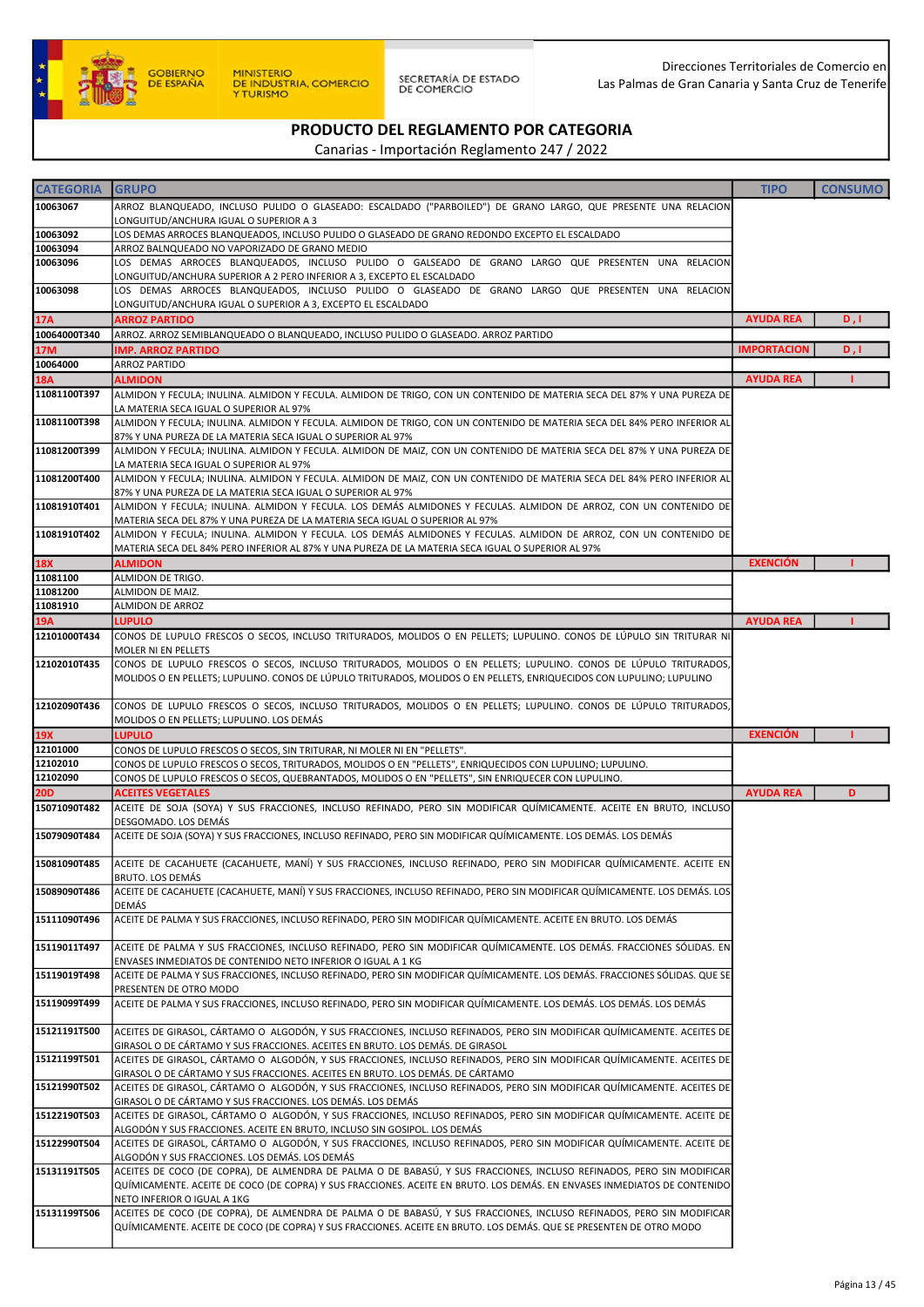

#### PRODUCTO DEL REGLAMENTO POR CATEGORIA Canarias - Importación Reglamento 247 / 2022

| <b>CATEGORIA</b> | <b>GRUPO</b>                                                                                                                                                                                                                                 | <b>TIPO</b> | <b>CONSUMO</b> |
|------------------|----------------------------------------------------------------------------------------------------------------------------------------------------------------------------------------------------------------------------------------------|-------------|----------------|
| 15131919T508     | ACEITES DE COCO (DE COPRA), DE ALMENDRA DE PALMA O DE BABASÚ, Y SUS FRACCIONES, INCLUSO REFINADOS, PERO SIN MODIFICAR                                                                                                                        |             |                |
|                  | QUÍMICAMENTE. ACEITE DE COCO (DE COPRA) Y SUS FRACCIONES. LOS DEMÁS. FRACCIONES SÓLIDAS. QUE SE PRESENTEN DE OTRO MODO                                                                                                                       |             |                |
| 15131991T509     | ACEITES DE COCO (DE COPRA), DE ALMENDRA DE PALMA O DE BABASÚ, Y SUS FRACCIONES, INCLUSO REFINADOS, PERO SIN MODIFICAR                                                                                                                        |             |                |
|                  | QUÍMICAMENTE. ACEITE DE COCO (DE COPRA) Y SUS FRACCIONES. LOS DEMÁS. LOS DEMÁS. EN ENVASES INMEDIATOS DE CONTENIDO NETO                                                                                                                      |             |                |
| 15131999T510     | <b>INFERIOR O IGUAL A 1KG</b>                                                                                                                                                                                                                |             |                |
|                  | ACEITES DE COCO (DE COPRA), DE ALMENDRA DE PALMA O DE BABASÚ, Y SUS FRACCIONES, INCLUSO REFINADOS, PERO SIN MODIFICAR<br>QUÍMICAMENTE. ACEITE DE COCO (DE COPRA) Y SUS FRACCIONES. LOS DEMÁS. LOS DEMÁS. QUE SE PRESENTEN DE OTRO MODO       |             |                |
|                  |                                                                                                                                                                                                                                              |             |                |
| 15132130T511     | ACEITES DE COCO (DE COPRA), DE ALMENDRA DE PALMA O DE BABASÚ, Y SUS FRACCIONES, INCLUSO REFINADOS, PERO SIN MODIFICAR                                                                                                                        |             |                |
|                  | QUÍMICAMENTE. ACEITES DE ALMENDRA DE PALMA O DE BABASÚ, Y SUS FRACCIONES. ACEITES EN BRUTO. LOS DEMÁS. EN ENVASES<br>INMEDIATOS DE CONTENIDO NETO INFERIOR O IGUAL A 1KG                                                                     |             |                |
| 15132190T512     | ACEITES DE COCO (DE COPRA), DE ALMENDRA DE PALMA O DE BABASÚ, Y SUS FRACCIONES, INCLUSO REFINADOS, PERO SIN MODIFICAR                                                                                                                        |             |                |
|                  | QUÍMICAMENTE. ACEITES DE ALMENDRA DE PALMA O DE BABASÚ, Y SUS FRACCIONES. ACEITES EN BRUTO. LOS DEMÁS. QUE SE PRESENTE                                                                                                                       |             |                |
|                  | DE OTRO MODO                                                                                                                                                                                                                                 |             |                |
| 15132911T513     | ACEITES DE COCO (DE COPRA), DE ALMENDRA DE PALMA O DE BABASÚ, Y SUS FRACCIONES, INCLUSO REFINADOS, PERO SIN MODIFICAR<br>QUÍMICAMENTE. ACEITES DE ALMENDRA DE PALMA O DE BABASÚ, Y SUS FRACCIONES. LOS DEMÁS. FRACCIONES SOLIDAS. EN ENVASES |             |                |
|                  | INMEDIATOS DE CONTENIDO NETO INFERIOR O IGUAL A 1KG                                                                                                                                                                                          |             |                |
| 15132919T514     | ACEITES DE COCO (DE COPRA), DE ALMENDRA DE PALMA O DE BABASÚ, Y SUS FRACCIONES, INCLUSO REFINADOS, PERO SIN MODIFICAR                                                                                                                        |             |                |
|                  | QUÍMICAMENTE. ACEITES DE ALMENDRA DE PALMA O DE BABASÚ, Y SUS FRACCIONES. LOS DEMÁS. FRACCIONES SOLIDAS. QUE SE                                                                                                                              |             |                |
| 15132950T515     | PRESENTEN DE OTRO MODO<br>ACEITES DE COCO (DE COPRA), DE ALMENDRA DE PALMA O DE BABASÚ, Y SUS FRACCIONES, INCLUSO REFINADOS, PERO SIN MODIFICAR                                                                                              |             |                |
|                  | QUÍMICAMENTE. ACEITES DE ALMENDRA DE PALMA O DE BABASÚ, Y SUS FRACCIONES. LOS DEMÁS. LOS DEMÁS. LOS DEMÁS. EN ENVASES                                                                                                                        |             |                |
|                  | INMEDIATOS DE CONTENIDO NETO INFERIOR O IGUAL A 1KG                                                                                                                                                                                          |             |                |
| 15132990T516     | ACEITES DE COCO (DE COPRA), DE ALMENDRA DE PALMA O DE BABASÚ, Y SUS FRACCIONES, INCLUSO REFINADOS, PERO SIN MODIFICAR<br>QUÍMICAMENTE. ACEITES DE ALMENDRA DE PALMA O DE BABASÚ, Y SUS FRACCIONES. LOS DEMÁS. LOS DEMÁS. LOS DEMÁS. QUE SE   |             |                |
|                  | PRESSENTEN DE OTRO MODO                                                                                                                                                                                                                      |             |                |
| 15141190T517     | ACEITES DE NABO (DE NABINA), COLZA O MOSTAZA, Y SUS FRACCIONES, INCLUSO REFINADOS, PERO SIN MODIFICAR QUÍMICAMENTE.                                                                                                                          |             |                |
|                  | ACEITES DE NABO (DE NABINA) O DE COLZA CON BAJO CONTENIDO DE ÁCIDO ERÚCICO Y SUS FRACCIONES. ACEITES EN BRUTO. LOS DEMÁS.                                                                                                                    |             |                |
| 15141990T518     | ACEITES DE NABO (DE NABINA), COLZA O MOSTAZA, Y SUS FRACCIONES, INCLUSO REFINADOS, PERO SIN MODIFICAR QUÍMICAMENTE.                                                                                                                          |             |                |
|                  | ACEITES DE NABO (DE NABINA) O DE COLZA CON BAJO CONTENIDO DE ÁCIDO ERÚCICO Y SUS FRACCIONES. LOS DEMÁS. LOS DEMÁS.                                                                                                                           |             |                |
| 15149190T519     | ACEITES DE NABO (DE NABINA), COLZA O MOSTAZA, Y SUS FRACCIONES, INCLUSO REFINADOS, PERO SIN MODIFICAR QUÍMICAMENTE. LOS                                                                                                                      |             |                |
|                  | DEMÁS. ACEITES EN BRUTO. LOS DEMÁS.                                                                                                                                                                                                          |             |                |
| 15149990T520     | ACEITES DE NABO (DE NABINA), COLZA O MOSTAZA, Y SUS FRACCIONES, INCLUSO REFINADOS, PERO SIN MODIFICAR QUÍMICAMENTE. LOS                                                                                                                      |             |                |
|                  | DEMÁS. LOS DEMÁS. LOS DEMÁS                                                                                                                                                                                                                  |             |                |
| 15151100T521     | LAS DEMÁS GRASAS Y ACEITES VEGETALES FIJOS, (INCLUÍDO EL ACEITE DE JOJOBA), Y SUS FRACCIONES, INCLUSO REFINADOS, PERO SIN<br>MODIFICAR QUÍMICAMENTE. ACEITE DE LINO (DE LINAZA) Y SUS FRACCIONES. ACEITE EN BRUTO.                           |             |                |
| 15151990T522     | LAS DEMÁS GRASAS Y ACEITES VEGETALES FIJOS, (INCLUÍDO EL ACEITE DE JOJOBA), Y SUS FRACCIONES, INCLUSO REFINADOS, PERO SIN                                                                                                                    |             |                |
|                  | MODIFICAR QUÍMICAMENTE. ACEITE DE LINO (DE LINAZA) Y SUS FRACCIONES. LOS DEMÁS. LOS DEMÁS                                                                                                                                                    |             |                |
| 15152190T523     | LAS DEMÁS GRASAS Y ACEITES VEGETALES FIJOS, (INCLUÍDO EL ACEITE DE JOJOBA), Y SUS FRACCIONES, INCLUSO REFINADOS, PERO SIN<br>MODIFICAR QUÍMICAMENTE. ACEITE DE MAÍZ Y SUS FRACCIONES. ACEITE EN BRUTO. LOS DEMÁS                             |             |                |
| 15152990T524     | LAS DEMÁS GRASAS Y ACEITES VEGETALES FIJOS, (INCLUÍDO EL ACEITE DE JOJOBA), Y SUS FRACCIONES, INCLUSO REFINADOS, PERO SIN                                                                                                                    |             |                |
|                  | MODIFICAR QUÍMICAMENTE. ACEITE DE MAÍZ Y SUS FRACCIONES. LOS DEMÁS. LOS DEMÁS                                                                                                                                                                |             |                |
| 15153090T525     | LAS DEMÁS GRASAS Y ACEITES VEGETALES FIJOS, (INCLUÍDO EL ACEITE DE JOJOBA), Y SUS FRACCIONES, INCLUSO REFINADOS, PERO SIN<br>MODIFICAR QUÍMICAMENTE. ACEITE DE RICINO Y SUS FRACCIONES. LOS DEMÁS                                            |             |                |
| 15155019T526     | LAS DEMÁS GRASAS Y ACEITES VEGETALES FIJOS, (INCLUÍDO EL ACEITE DE JOJOBA), Y SUS FRACCIONES, INCLUSO REFINADOS, PERO SIN                                                                                                                    |             |                |
|                  | MODIFICAR QUÍMICAMENTE. ACEITE DE SÉSAMO (AJONJOLÍ) Y SUS FRACCIONES. ACEITE EN BRUTO. LOS DEMÁS                                                                                                                                             |             |                |
| 15155099T527     | LAS DEMÁS GRASAS Y ACEITES VEGETALES FIJOS, (INCLUÍDO EL ACEITE DE JOJOBA), Y SUS FRACCIONES, INCLUSO REFINADOS, PERO SIN<br>MODIFICAR QUÍMICAMENTE. ACEITE DE SÉSAMO (AJONJOLÍ) Y SUS FRACCIONES. LOS DEMÁS. LOS DEMÁS                      |             |                |
| 15156051T550     | LAS DEMÁS GRASAS Y ACEITES, VEGETALES (INCLUIDO EL ACEITE DE JOJOBA), O DE ORIGEN MICROBIANO, FIJOS Y SUS FRACCIONES, INCLUSO                                                                                                                |             |                |
|                  | REFINADOS, PERO SIN MODIFICAR QUÍMICAMENTE:GRASAS Y ACEITES, DE ORIGEN MICROBIANO Y SUS FRACCIONES, ACEITE EN BRUTO, LOS                                                                                                                     |             |                |
|                  | DEMÁS, CONCRETOS, EN ENVASES INMEDIATOS DE CONTENIDO NETO INFERIOR O IGUAL A KG.                                                                                                                                                             |             |                |
| 15156059T551     | LAS DEMÁS GRASA Y ACEITES, VEGETALES (INCLUSO EL ACEITE DE JOJOBA), O DE ORIGEN MICROBIANAO, FIJOS, Y SUS FRACCIONES, INCLUSO                                                                                                                |             |                |
|                  | REFINADOS, PERO SIN MODIFICAR QUÍMICAMENTE,: GRASAS Y ACEITES DE ORIGEN MICROBIANO, Y SUS FRACCIONES, ACEITE EN BRUTO,; LOS                                                                                                                  |             |                |
| 15156091T552     | DEMÁS, CONCRETOS QUE SE PRESENTEN DE OTRA FORMA, FLUIDOS.<br>LAS DEMÁS GRASAS Y ACEITES VEGETALES (INCLUIDO EL ACEITE DE JOJOBA), O DE ORIGEN MICROBIANO, FIJOS Y SUS FRACCIONES, INCLUSO                                                    |             |                |
|                  | REFINADOS, PERO SIN MODIFICAR QUÍMICAMENTE: GRASA Y ACEITES DE ORIGEN MICROBIANO, Y SUS FRACCIONES; LOS DEMÁS : LOS DEMÁS                                                                                                                    |             |                |
|                  | CONCRETOS, EN ENVASES INMEDIATOS DE CONTENIDO NETO INFERIOR O IGUAL A 1 KG.                                                                                                                                                                  |             |                |
| 15156099T553     | LAS DEMÁS GRASAS Y ACITES, VEGETALES (INCLUIDO EL ACEITE DE JOJOBA), O DE ORIGEN MICROBIANO, FIJOS, Y SUS FRACCIONES, INCLUSO                                                                                                                |             |                |
|                  | REFINADOS, PERO SIN MODIFICAR QUÍMICAMENTE: GRASAS Y ACEITES, DE ORIGEN MICROBIANO, Y SUS FRACCIONES, LOS DEMAS; LOS<br>DEMÁS CONCRETOS, QU SE PRESENTE DE OTRA FORMA FLUIDOS.                                                               |             |                |
| 15159011T528     | LAS DEMÁS GRASAS Y ACEITES VEGETALES FIJOS (INCLUIDO EL ACEITE DE JOROBA), Y SUS FRACCIONES, INCLUSO REFINADOS, PERO SIN                                                                                                                     |             |                |
|                  | MODIFICAR QUÍMICAMENTE. LOS DEMÁS. ACEITE DE TUNG; ACEITES DE JOJOBA Y OITICICA; CERA DE MÍRICA Y CERA DEL JAPÓN; SUS                                                                                                                        |             |                |
|                  | <b>FRACCIONES</b>                                                                                                                                                                                                                            |             |                |
| 15159029T529     | LAS DEMÁS GRASAS Y ACEITES VEGETALES FIJOS, (INCLUÍDO EL ACEITE DE JOJOBA), Y SUS FRACCIONES, INCLUSO REFINADOS, PERO SIN<br>MODIFICAR QUÍMICAMENTE. LOS DEMÁS. ACEITE DE SEMILLA DE TABACO Y SUS FRACCIONES. ACEITE EN BRUTO. LOS DEMÁS     |             |                |
|                  |                                                                                                                                                                                                                                              |             |                |
| 15159039T530     | LAS DEMÁS GRASAS Y ACEITES VEGETALES FIJOS, (INCLUÍDO EL ACEITE DE JOJOBA), Y SUS FRACCIONES, INCLUSO REFINADOS, PERO SIN                                                                                                                    |             |                |
|                  | MODIFICAR QUÍMICAMENTE. LOS DEMÁS. ACEITE DE SEMILLA DE TABACO Y SUS FRACCIONES. LOS DEMÁS. LOS DEMÁS                                                                                                                                        |             |                |
|                  |                                                                                                                                                                                                                                              |             |                |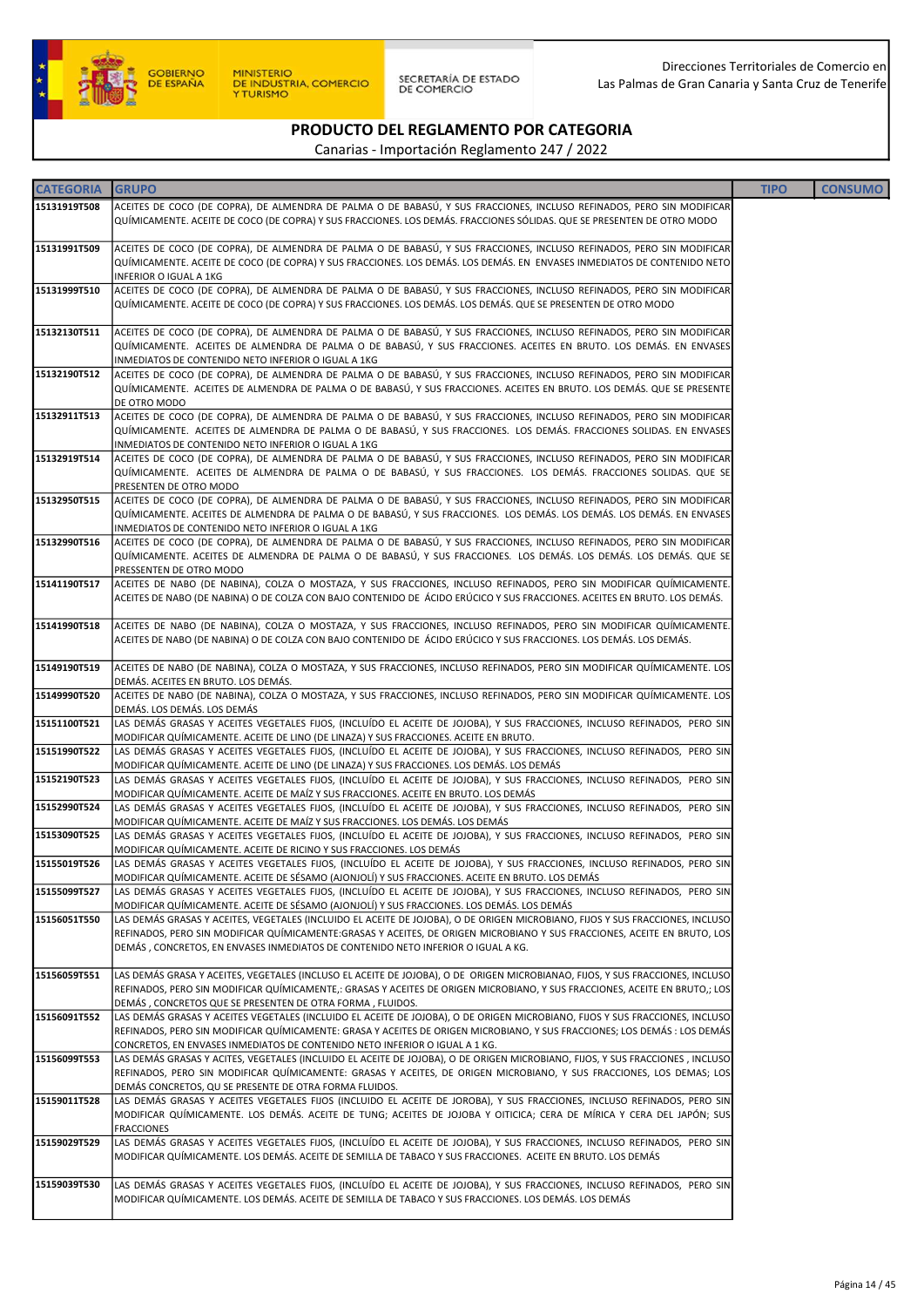

SECRETARÍA DE ESTADO<br>DE COMERCIO

# PRODUCTO DEL REGLAMENTO POR CATEGORIA

| LAS DEMÁS GRASAS Y ACEITES VEGETALES FIJOS, (INCLUÍDO EL ACEITE DE JOJOBA), O DE ORIGEN MICROBIANO, FIJOS, Y SUS FRACCIONES,<br>INCLUSO REFINADOS, PERO SIN MODIFICAR QUÍMICAMENTE. LOS DEMÁS. LOS DEMÁS ACEITES Y SUS FRACCIONES. ACEITES EN BRUTO. LOS<br>DEMÁS. CONCRETOS EN ENVASES INMEDIATOS DE CONTENIDO NETO INFERIOR O IGUAL A 1 KG<br>15159059T532<br>LAS DEMÁS GRASAS Y ACEITES VEGETALES FIJOS, (INCLUÍDO EL ACEITE DE JOJOBA), O DE ORIGEN MICROBIANO,, FINOS, Y SUS FRACCIONES,<br>INCLUSO REFINADOS, PERO SIN MODIFICAR QUÍMICAMENTE. LOS DEMÁS. LOS DEMÁS ACEITES Y SUS FRACCIONES. ACEITES EN BRUTO. LOS<br>DEMÁS. CONCRETOS, QUE SE PRESENTEN DE OTRO MODO FLUIDOS<br>LAS DEMÁS GRASAS Y ACEITES VEGETALES FIJOS, (INCLUÍDO EL ACEITE DE JOJOBA), O DE ORIGEN MICROBIANO, FIJOS, Y SUS FRACCIONES,<br>INCLUSO REFINADOS, PERO SIN MODIFICAR QUÍMICAMENTE. LOS DEMÁS. LOS DEMÁS ACEITES Y SUS FRACCIONES. LOS DEMÁS. LOS DEMÁS.<br>CONCRETOS, EN ENVASES INMEDIATOS DE CONTENIDO NETO INFERIOR O IGUAL A 1KG<br>LAS DEMÁS GRASAS Y ACEITES VEGETALES FIJOS, (INCLUÍDO EL ACEITE DE JOJOBA), O DE ORIGEN MICROBIANO, FIJOS, Y SUS FRACCIONES,<br>15159099T534<br>INCLUSO REFINADOS, PERO SIN MODIFICAR QUÍMICAMENTE. LOS DEMÁS. LOS DEMÁS ACEITES Y SUS FRACCIONES. LOS DEMÁS. LOS DEMÁS.<br>CONCRETOS, QUE SE PRESENTEN DE OTRO MODO FLUIDOS<br>GRASAS Y ACEITES, ANIMALES O VEGETALES, Y SUS FRACCIONES, PARCIAL O TOTALMENTE HIDROGENADOS, INTERESTERIFICADOS,<br>REESTERIFICADOS O ELAIDINIZADOS, INCLUSO REFINADOS, PERO SIN PREPARAR DE OTRO MODO. GRASAS Y ACEITES, ANIMALES, Y SUS<br>FRACCIONES. EN ENVASES INMEDIATOS DE CONTENIDO NETO INFERIOR O IGUAL 1KG<br>GRASAS Y ACEITES, ANIMALES O VEGETALES, Y SUS FRACCIONES, PARCIAL O TOTALMENTE HIDROGENADOS, INTERESTERIFICADOS,<br>15161090T536<br>REESTERIFICADOS O ELAIDINIZADOS, INCLUSO REFINADOS, PERO SIN PREPARAR DE OTRO MODO. GRASAS Y ACEITES, ANIMALES, Y SUS<br>FRACCIONES. QUE SE PRESENTEN DE OTRO MODO<br>GRASAS Y ACEITES, ANIMALES O VEGETALES, Y SUS FRACCIONES, PARCIAL O TOTALMENTE HIDROGENADOS, INTERESTERIFICADOS,<br>REESTERIFICADOS O ELAIDINIZADOS, INCLUSO REFINADOS, PERO SIN PREPARAR DE OTRO MODO. GRASAS Y ACEITES, VEGETALES, Y SUS<br>FRACCIONES. ACEITE DE R RICINO HIDROGENADO LLAMADO OPALWAX<br>GRASAS Y ACEITES, ANIMALES O VEGETALES, O DE ORIGEN MICROBIANO Y SUS FRACCIONES, PARCIAL O TOTALMENTE HIDROGENADOS<br>15162091T538<br>INTERESTERIFICADOS, REESTERIFICADOS O ELAIDINIZADOS, INCLUSO REFINADO, PERO SIN PREPARAR DE OTRO MODO , GRASAS Y ACIETES,<br>VEGETALES Y SUS FRACCIONES, LOS DEMÁS EN ENVASES INMEDIATOS DE CONTENIDO NETO INFERIOR O IGUAL A 1 KG.<br>15162096T539<br>GRASAS Y ACEITES, ANIMALES O VEGETALES, Y SUS FRACCIONES, PARCIAL O TOTALMENTE HIDROGENADOS, INTERESTIFICADOS,<br>REESTERIFICADOS O ELAIDINIZADOS, INCLUSO REFINADOS, PERO SIN PREPARAR DE OTRO MODO. GRASAS Y ACEITES, VEGETALES, Y SUS<br>FRACCIONES. LOS DEMÁS. QUE SE PRESENTEN DE OTRO MODO LOS DEMAS ACEITES DE CACAHUETE (CACAHIETE DE MANIE) DE ALGODÓN DE<br>SOJA (DE SOYA) O DE GIRASOL LOS DEMAS ACEITES CON UN CONTENIDO DE ACIDOS LIBRES INFERIOR AL 50% EN PESO (EXCLUIDOS LOS)<br>ACEITES DE ALMENDRA DE PALMA DEILIPE DE COCO DE NABO (DE NABINA) DE COLZA O DE CAPAIBA<br>15162098T540<br>GRASAS Y ACEITES, ANIMALES O VEGETALES DE ORIGEN MICROBIANO Y SUS FRACCIONES PARCIAL, O TOTALMENTE HIDROGENADOS,<br>INTERESTERIFICADOS , REESTERIFICADOS O ELAIDINIZADOS, INCLUSO REFINADOS, PERO SIN PREPARAR DE OTRA FOÑRAM, GRASAS Y ACEITES,<br>VEGETALES Y SUS FRACCIONES, LOS DEMÁS QUE SEPRESENTEN DE OTRO MODO, LOS DEMÁS. LOS DEMÁS.<br>GRASAS Y ACEITES, ANIMALES VEGETALES O DE ORIGEN MICROBIANO, Y SUS FRACCIONES, PARCIALL O TOTALMENTE HIDROGENADOS,<br>INTERESTERIFICADOS, REESTRIFICADOS, O ELAIDINIZADOS, INCLUSO REFINADOS, PERO SIN PREPARAR DE OTRO MODOD GRASAS YÑ ACEITES,<br>DE ORIGEN MICROBIANO, Y SUS FRACCIONES, EN ENVASES INMEDIATOS DE CONTENIDO NETO INFERIOR, O IGUAL A 1 KG.<br>GRASAS Y ACEITES, ANIMALES, VEGETALES, O DE ORIGEN MICROBIANO, Y SUÑS FRACCIONES, PARCIAL, O TOTALMENTE HIDROÑGENADOS,<br>INTERESTERIFICADOS, REESTERIFICADOS, O ELAIDINIZADOS, INCLUSO REFINADOS, PERO SIN PREPARAR DE OTRO MODO, GRASAS Y ACEITES,<br>DE ORIGEN MICROBIANO, Y SUS FRACCIONES: LOS DEMÁS.<br>MARGARINA; MEZCLAS O PREPARACIONES ALIMENTICIAS DE GRASAS O ACEITES, ANIMALES O VEGETALES, O DE FRACCIONES DE DIFERENTES<br>15179091T541<br>GRASAS O ACEITES, DE ESTE CAPITULO, EXCEPTO LAS GRASAS Y ACEITES ALIMENTICIOS Y SUS FRACCIONES DE LA PARTIDA 1516. LAS DEMÁS.<br>ACEITESVEGETGALES FIJOS FLUIDOS MEZCLADOS.<br>ACEITE DE SOJA (SOYA) Y SUS FRACCIONES, INCLUSO REFINADO, PERO SIN MODIFICAR QUÍMICAMENTE. ACEITE EN BRUTO, INCLUSO<br>DESGOMADO. QUE SE DESTINEN A USOS TECNICOS O INDUSTRIALES (EXCEPTO LA FABRICACION DE PRODUCTOS PARA LA ALIMENTACION<br>HUMANA)<br>ACEITE DE SOJA (SOYA) Y SUS FRACCIONES, INCLUSO REFINADO, PERO SIN MODIFICAR QUÍMICAMENTE. ACEITE EN BRUTO, INCLUSO<br>15071090T482<br>DESGOMADO. LOS DEMÁS<br>ACEITE DE SOJA (SOYA) Y SUS FRACCIONES, INCLUSO REFINADO, PERO SIN MODIFICAR QUÍMICAMENTE. LAS DEMÁS. QUE SE DESTINEN A<br>USOS TECNICOS O INDUSTRIALES (EXCEPTO LA FABRICACION DE PRODUCTOS PARA LA ALIMENTACION HUMANA)<br>ACEITE DE SOJA (SOYA) Y SUS FRACCIONES, INCLUSO REFINADO, PERO SIN MODIFICAR QUÍMICAMENTE. LOS DEMÁS. LOS DEMÁS<br>15079090T484<br>ACEITE DE CACAHUETE (CACAHUETE, MANÍ) Y SUS FRACCIONES, INCLUSO REFINADO, PERO SIN MODIFICAR QUÍMICAMENTE. ACEITE EN<br>BRUTO. LOS DEMÁS<br>ACEITE DE CACAHUETE (CACAHUETE, MANÍ) Y SUS FRACCIONES, INCLUSO REFINADO, PERO SIN MODIFICAR QUÍMICAMENTE. LOS DEMÁS. LOS<br>15089090T486<br>DEMÁS<br>15111090T496<br>ACEITE DE PALMA Y SUS FRACCIONES, INCLUSO REFINADO, PERO SIN MODIFICAR QUÍMICAMENTE. ACEITE EN BRUTO. LOS DEMÁS<br>ACEITE DE PALMA Y SUS FRACCIONES, INCLUSO REFINADO, PERO SIN MODIFICAR QUÍMICAMENTE. LOS DEMÁS. FRACCIONES SÓLIDAS. EN<br>ENVASES INMEDIATOS DE CONTENIDO NETO INFERIOR O IGUAL A 1 KG<br>ACEITE DE PALMA Y SUS FRACCIONES, INCLUSO REFINADO, PERO SIN MODIFICAR QUÍMICAMENTE. LOS DEMÁS. FRACCIONES SÓLIDAS. QUE SE<br>15119019T498<br>PRESENTEN DE OTRO MODO<br>ACEITE DE PALMA Y SUS FRACCIONES, INCLUSO REFINADO, PERO SIN MODIFICAR QUÍMICAMENTE. LOS DEMÁS. LOS DEMÁS. LOS DEMÁS<br>ACEITES DE GIRASOL, CÁRTAMO O ALGODÓN, Y SUS FRACCIONES, INCLUSO REFINADOS, PERO SIN MODIFICAR QUÍMICAMENTE. ACEITES DE<br>GIRASOL O DE CÁRTAMO Y SUS FRACCIONES. ACEITES EN BRUTO. LOS DEMÁS. DE GIRASOL<br>ACEITES DE GIRASOL, CÁRTAMO O  ALGODÓN, Y SUS FRACCIONES, INCLUSO REFINADOS, PERO SIN MODIFICAR QUÍMICAMENTE. ACEITES DE<br>15121199T501<br>GIRASOL O DE CÁRTAMO Y SUS FRACCIONES. ACEITES EN BRUTO. LOS DEMÁS. DE CÁRTAMO<br>ACEITES DE GIRASOL, CÁRTAMO O  ALGODÓN, Y SUS FRACCIONES, INCLUSO REFINADOS, PERO SIN MODIFICAR QUÍMICAMENTE. ACEITES DE<br>GIRASOL O DE CÁRTAMO Y SUS FRACCIONES. LOS DEMÁS. LOS DEMÁS<br>ACEITES DE GIRASOL, CÁRTAMO O  ALGODÓN, Y SUS FRACCIONES, INCLUSO REFINADOS, PERO SIN MODIFICAR QUÍMICAMENTE. ACEITE DE<br>ALGODÓN Y SUS FRACCIONES. ACEITE EN BRUTO, INCLUSO SIN GOSIPOL. LOS DEMÁS | <b>CATEGORIA</b> | <b>GRUPO</b> | <b>TIPO</b> | <b>CONSUMO</b> |
|------------------------------------------------------------------------------------------------------------------------------------------------------------------------------------------------------------------------------------------------------------------------------------------------------------------------------------------------------------------------------------------------------------------------------------------------------------------------------------------------------------------------------------------------------------------------------------------------------------------------------------------------------------------------------------------------------------------------------------------------------------------------------------------------------------------------------------------------------------------------------------------------------------------------------------------------------------------------------------------------------------------------------------------------------------------------------------------------------------------------------------------------------------------------------------------------------------------------------------------------------------------------------------------------------------------------------------------------------------------------------------------------------------------------------------------------------------------------------------------------------------------------------------------------------------------------------------------------------------------------------------------------------------------------------------------------------------------------------------------------------------------------------------------------------------------------------------------------------------------------------------------------------------------------------------------------------------------------------------------------------------------------------------------------------------------------------------------------------------------------------------------------------------------------------------------------------------------------------------------------------------------------------------------------------------------------------------------------------------------------------------------------------------------------------------------------------------------------------------------------------------------------------------------------------------------------------------------------------------------------------------------------------------------------------------------------------------------------------------------------------------------------------------------------------------------------------------------------------------------------------------------------------------------------------------------------------------------------------------------------------------------------------------------------------------------------------------------------------------------------------------------------------------------------------------------------------------------------------------------------------------------------------------------------------------------------------------------------------------------------------------------------------------------------------------------------------------------------------------------------------------------------------------------------------------------------------------------------------------------------------------------------------------------------------------------------------------------------------------------------------------------------------------------------------------------------------------------------------------------------------------------------------------------------------------------------------------------------------------------------------------------------------------------------------------------------------------------------------------------------------------------------------------------------------------------------------------------------------------------------------------------------------------------------------------------------------------------------------------------------------------------------------------------------------------------------------------------------------------------------------------------------------------------------------------------------------------------------------------------------------------------------------------------------------------------------------------------------------------------------------------------------------------------------------------------------------------------------------------------------------------------------------------------------------------------------------------------------------------------------------------------------------------------------------------------------------------------------------------------------------------------------------------------------------------------------------------------------------------------------------------------------------------------------------------------------------------------------------------------------------------------------------------------------------------------------------------------------------------------------------------------------------------------------------------------------------------------------------------------------------------------------------------------------------------------------------------------------------------------------------------------------------------------------------------------------------------------------------------------------------------------------------------------------------------------------------------------------------------------------------------------------------------------------------------------------------------------------------------------------------------------------------------------------------------------------------------------------------------------------------------------------------------------------------------------------------------------------------------------------------------------------------------------------------------------------------------------------------------------------------------------------------------------------------------------------------------------------------------------------------------------------------------------------------------------------------------------------------------------------------------------------------------------------------------------------------------------------------------------------------------------------------------------------------------------------------------------------------------------------------------------------------------------------------------------------------------------------------------------------------------------------------------------------------------------------------------------------------------------------------|------------------|--------------|-------------|----------------|
|                                                                                                                                                                                                                                                                                                                                                                                                                                                                                                                                                                                                                                                                                                                                                                                                                                                                                                                                                                                                                                                                                                                                                                                                                                                                                                                                                                                                                                                                                                                                                                                                                                                                                                                                                                                                                                                                                                                                                                                                                                                                                                                                                                                                                                                                                                                                                                                                                                                                                                                                                                                                                                                                                                                                                                                                                                                                                                                                                                                                                                                                                                                                                                                                                                                                                                                                                                                                                                                                                                                                                                                                                                                                                                                                                                                                                                                                                                                                                                                                                                                                                                                                                                                                                                                                                                                                                                                                                                                                                                                                                                                                                                                                                                                                                                                                                                                                                                                                                                                                                                                                                                                                                                                                                                                                                                                                                                                                                                                                                                                                                                                                                                                                                                                                                                                                                                                                                                                                                                                                                                                                                                                                                                                                                                                                                                                                                                                                                                                                                                                                                                                                                                                                                                                                                                                                                                                                                                                                                                                                                                                                                                                                                                                                                                                      | 15159051T531     |              |             |                |
|                                                                                                                                                                                                                                                                                                                                                                                                                                                                                                                                                                                                                                                                                                                                                                                                                                                                                                                                                                                                                                                                                                                                                                                                                                                                                                                                                                                                                                                                                                                                                                                                                                                                                                                                                                                                                                                                                                                                                                                                                                                                                                                                                                                                                                                                                                                                                                                                                                                                                                                                                                                                                                                                                                                                                                                                                                                                                                                                                                                                                                                                                                                                                                                                                                                                                                                                                                                                                                                                                                                                                                                                                                                                                                                                                                                                                                                                                                                                                                                                                                                                                                                                                                                                                                                                                                                                                                                                                                                                                                                                                                                                                                                                                                                                                                                                                                                                                                                                                                                                                                                                                                                                                                                                                                                                                                                                                                                                                                                                                                                                                                                                                                                                                                                                                                                                                                                                                                                                                                                                                                                                                                                                                                                                                                                                                                                                                                                                                                                                                                                                                                                                                                                                                                                                                                                                                                                                                                                                                                                                                                                                                                                                                                                                                                                      |                  |              |             |                |
|                                                                                                                                                                                                                                                                                                                                                                                                                                                                                                                                                                                                                                                                                                                                                                                                                                                                                                                                                                                                                                                                                                                                                                                                                                                                                                                                                                                                                                                                                                                                                                                                                                                                                                                                                                                                                                                                                                                                                                                                                                                                                                                                                                                                                                                                                                                                                                                                                                                                                                                                                                                                                                                                                                                                                                                                                                                                                                                                                                                                                                                                                                                                                                                                                                                                                                                                                                                                                                                                                                                                                                                                                                                                                                                                                                                                                                                                                                                                                                                                                                                                                                                                                                                                                                                                                                                                                                                                                                                                                                                                                                                                                                                                                                                                                                                                                                                                                                                                                                                                                                                                                                                                                                                                                                                                                                                                                                                                                                                                                                                                                                                                                                                                                                                                                                                                                                                                                                                                                                                                                                                                                                                                                                                                                                                                                                                                                                                                                                                                                                                                                                                                                                                                                                                                                                                                                                                                                                                                                                                                                                                                                                                                                                                                                                                      |                  |              |             |                |
|                                                                                                                                                                                                                                                                                                                                                                                                                                                                                                                                                                                                                                                                                                                                                                                                                                                                                                                                                                                                                                                                                                                                                                                                                                                                                                                                                                                                                                                                                                                                                                                                                                                                                                                                                                                                                                                                                                                                                                                                                                                                                                                                                                                                                                                                                                                                                                                                                                                                                                                                                                                                                                                                                                                                                                                                                                                                                                                                                                                                                                                                                                                                                                                                                                                                                                                                                                                                                                                                                                                                                                                                                                                                                                                                                                                                                                                                                                                                                                                                                                                                                                                                                                                                                                                                                                                                                                                                                                                                                                                                                                                                                                                                                                                                                                                                                                                                                                                                                                                                                                                                                                                                                                                                                                                                                                                                                                                                                                                                                                                                                                                                                                                                                                                                                                                                                                                                                                                                                                                                                                                                                                                                                                                                                                                                                                                                                                                                                                                                                                                                                                                                                                                                                                                                                                                                                                                                                                                                                                                                                                                                                                                                                                                                                                                      |                  |              |             |                |
|                                                                                                                                                                                                                                                                                                                                                                                                                                                                                                                                                                                                                                                                                                                                                                                                                                                                                                                                                                                                                                                                                                                                                                                                                                                                                                                                                                                                                                                                                                                                                                                                                                                                                                                                                                                                                                                                                                                                                                                                                                                                                                                                                                                                                                                                                                                                                                                                                                                                                                                                                                                                                                                                                                                                                                                                                                                                                                                                                                                                                                                                                                                                                                                                                                                                                                                                                                                                                                                                                                                                                                                                                                                                                                                                                                                                                                                                                                                                                                                                                                                                                                                                                                                                                                                                                                                                                                                                                                                                                                                                                                                                                                                                                                                                                                                                                                                                                                                                                                                                                                                                                                                                                                                                                                                                                                                                                                                                                                                                                                                                                                                                                                                                                                                                                                                                                                                                                                                                                                                                                                                                                                                                                                                                                                                                                                                                                                                                                                                                                                                                                                                                                                                                                                                                                                                                                                                                                                                                                                                                                                                                                                                                                                                                                                                      |                  |              |             |                |
|                                                                                                                                                                                                                                                                                                                                                                                                                                                                                                                                                                                                                                                                                                                                                                                                                                                                                                                                                                                                                                                                                                                                                                                                                                                                                                                                                                                                                                                                                                                                                                                                                                                                                                                                                                                                                                                                                                                                                                                                                                                                                                                                                                                                                                                                                                                                                                                                                                                                                                                                                                                                                                                                                                                                                                                                                                                                                                                                                                                                                                                                                                                                                                                                                                                                                                                                                                                                                                                                                                                                                                                                                                                                                                                                                                                                                                                                                                                                                                                                                                                                                                                                                                                                                                                                                                                                                                                                                                                                                                                                                                                                                                                                                                                                                                                                                                                                                                                                                                                                                                                                                                                                                                                                                                                                                                                                                                                                                                                                                                                                                                                                                                                                                                                                                                                                                                                                                                                                                                                                                                                                                                                                                                                                                                                                                                                                                                                                                                                                                                                                                                                                                                                                                                                                                                                                                                                                                                                                                                                                                                                                                                                                                                                                                                                      |                  |              |             |                |
|                                                                                                                                                                                                                                                                                                                                                                                                                                                                                                                                                                                                                                                                                                                                                                                                                                                                                                                                                                                                                                                                                                                                                                                                                                                                                                                                                                                                                                                                                                                                                                                                                                                                                                                                                                                                                                                                                                                                                                                                                                                                                                                                                                                                                                                                                                                                                                                                                                                                                                                                                                                                                                                                                                                                                                                                                                                                                                                                                                                                                                                                                                                                                                                                                                                                                                                                                                                                                                                                                                                                                                                                                                                                                                                                                                                                                                                                                                                                                                                                                                                                                                                                                                                                                                                                                                                                                                                                                                                                                                                                                                                                                                                                                                                                                                                                                                                                                                                                                                                                                                                                                                                                                                                                                                                                                                                                                                                                                                                                                                                                                                                                                                                                                                                                                                                                                                                                                                                                                                                                                                                                                                                                                                                                                                                                                                                                                                                                                                                                                                                                                                                                                                                                                                                                                                                                                                                                                                                                                                                                                                                                                                                                                                                                                                                      | 15159091T533     |              |             |                |
|                                                                                                                                                                                                                                                                                                                                                                                                                                                                                                                                                                                                                                                                                                                                                                                                                                                                                                                                                                                                                                                                                                                                                                                                                                                                                                                                                                                                                                                                                                                                                                                                                                                                                                                                                                                                                                                                                                                                                                                                                                                                                                                                                                                                                                                                                                                                                                                                                                                                                                                                                                                                                                                                                                                                                                                                                                                                                                                                                                                                                                                                                                                                                                                                                                                                                                                                                                                                                                                                                                                                                                                                                                                                                                                                                                                                                                                                                                                                                                                                                                                                                                                                                                                                                                                                                                                                                                                                                                                                                                                                                                                                                                                                                                                                                                                                                                                                                                                                                                                                                                                                                                                                                                                                                                                                                                                                                                                                                                                                                                                                                                                                                                                                                                                                                                                                                                                                                                                                                                                                                                                                                                                                                                                                                                                                                                                                                                                                                                                                                                                                                                                                                                                                                                                                                                                                                                                                                                                                                                                                                                                                                                                                                                                                                                                      |                  |              |             |                |
|                                                                                                                                                                                                                                                                                                                                                                                                                                                                                                                                                                                                                                                                                                                                                                                                                                                                                                                                                                                                                                                                                                                                                                                                                                                                                                                                                                                                                                                                                                                                                                                                                                                                                                                                                                                                                                                                                                                                                                                                                                                                                                                                                                                                                                                                                                                                                                                                                                                                                                                                                                                                                                                                                                                                                                                                                                                                                                                                                                                                                                                                                                                                                                                                                                                                                                                                                                                                                                                                                                                                                                                                                                                                                                                                                                                                                                                                                                                                                                                                                                                                                                                                                                                                                                                                                                                                                                                                                                                                                                                                                                                                                                                                                                                                                                                                                                                                                                                                                                                                                                                                                                                                                                                                                                                                                                                                                                                                                                                                                                                                                                                                                                                                                                                                                                                                                                                                                                                                                                                                                                                                                                                                                                                                                                                                                                                                                                                                                                                                                                                                                                                                                                                                                                                                                                                                                                                                                                                                                                                                                                                                                                                                                                                                                                                      |                  |              |             |                |
|                                                                                                                                                                                                                                                                                                                                                                                                                                                                                                                                                                                                                                                                                                                                                                                                                                                                                                                                                                                                                                                                                                                                                                                                                                                                                                                                                                                                                                                                                                                                                                                                                                                                                                                                                                                                                                                                                                                                                                                                                                                                                                                                                                                                                                                                                                                                                                                                                                                                                                                                                                                                                                                                                                                                                                                                                                                                                                                                                                                                                                                                                                                                                                                                                                                                                                                                                                                                                                                                                                                                                                                                                                                                                                                                                                                                                                                                                                                                                                                                                                                                                                                                                                                                                                                                                                                                                                                                                                                                                                                                                                                                                                                                                                                                                                                                                                                                                                                                                                                                                                                                                                                                                                                                                                                                                                                                                                                                                                                                                                                                                                                                                                                                                                                                                                                                                                                                                                                                                                                                                                                                                                                                                                                                                                                                                                                                                                                                                                                                                                                                                                                                                                                                                                                                                                                                                                                                                                                                                                                                                                                                                                                                                                                                                                                      |                  |              |             |                |
|                                                                                                                                                                                                                                                                                                                                                                                                                                                                                                                                                                                                                                                                                                                                                                                                                                                                                                                                                                                                                                                                                                                                                                                                                                                                                                                                                                                                                                                                                                                                                                                                                                                                                                                                                                                                                                                                                                                                                                                                                                                                                                                                                                                                                                                                                                                                                                                                                                                                                                                                                                                                                                                                                                                                                                                                                                                                                                                                                                                                                                                                                                                                                                                                                                                                                                                                                                                                                                                                                                                                                                                                                                                                                                                                                                                                                                                                                                                                                                                                                                                                                                                                                                                                                                                                                                                                                                                                                                                                                                                                                                                                                                                                                                                                                                                                                                                                                                                                                                                                                                                                                                                                                                                                                                                                                                                                                                                                                                                                                                                                                                                                                                                                                                                                                                                                                                                                                                                                                                                                                                                                                                                                                                                                                                                                                                                                                                                                                                                                                                                                                                                                                                                                                                                                                                                                                                                                                                                                                                                                                                                                                                                                                                                                                                                      |                  |              |             |                |
|                                                                                                                                                                                                                                                                                                                                                                                                                                                                                                                                                                                                                                                                                                                                                                                                                                                                                                                                                                                                                                                                                                                                                                                                                                                                                                                                                                                                                                                                                                                                                                                                                                                                                                                                                                                                                                                                                                                                                                                                                                                                                                                                                                                                                                                                                                                                                                                                                                                                                                                                                                                                                                                                                                                                                                                                                                                                                                                                                                                                                                                                                                                                                                                                                                                                                                                                                                                                                                                                                                                                                                                                                                                                                                                                                                                                                                                                                                                                                                                                                                                                                                                                                                                                                                                                                                                                                                                                                                                                                                                                                                                                                                                                                                                                                                                                                                                                                                                                                                                                                                                                                                                                                                                                                                                                                                                                                                                                                                                                                                                                                                                                                                                                                                                                                                                                                                                                                                                                                                                                                                                                                                                                                                                                                                                                                                                                                                                                                                                                                                                                                                                                                                                                                                                                                                                                                                                                                                                                                                                                                                                                                                                                                                                                                                                      | 15161010T535     |              |             |                |
|                                                                                                                                                                                                                                                                                                                                                                                                                                                                                                                                                                                                                                                                                                                                                                                                                                                                                                                                                                                                                                                                                                                                                                                                                                                                                                                                                                                                                                                                                                                                                                                                                                                                                                                                                                                                                                                                                                                                                                                                                                                                                                                                                                                                                                                                                                                                                                                                                                                                                                                                                                                                                                                                                                                                                                                                                                                                                                                                                                                                                                                                                                                                                                                                                                                                                                                                                                                                                                                                                                                                                                                                                                                                                                                                                                                                                                                                                                                                                                                                                                                                                                                                                                                                                                                                                                                                                                                                                                                                                                                                                                                                                                                                                                                                                                                                                                                                                                                                                                                                                                                                                                                                                                                                                                                                                                                                                                                                                                                                                                                                                                                                                                                                                                                                                                                                                                                                                                                                                                                                                                                                                                                                                                                                                                                                                                                                                                                                                                                                                                                                                                                                                                                                                                                                                                                                                                                                                                                                                                                                                                                                                                                                                                                                                                                      |                  |              |             |                |
|                                                                                                                                                                                                                                                                                                                                                                                                                                                                                                                                                                                                                                                                                                                                                                                                                                                                                                                                                                                                                                                                                                                                                                                                                                                                                                                                                                                                                                                                                                                                                                                                                                                                                                                                                                                                                                                                                                                                                                                                                                                                                                                                                                                                                                                                                                                                                                                                                                                                                                                                                                                                                                                                                                                                                                                                                                                                                                                                                                                                                                                                                                                                                                                                                                                                                                                                                                                                                                                                                                                                                                                                                                                                                                                                                                                                                                                                                                                                                                                                                                                                                                                                                                                                                                                                                                                                                                                                                                                                                                                                                                                                                                                                                                                                                                                                                                                                                                                                                                                                                                                                                                                                                                                                                                                                                                                                                                                                                                                                                                                                                                                                                                                                                                                                                                                                                                                                                                                                                                                                                                                                                                                                                                                                                                                                                                                                                                                                                                                                                                                                                                                                                                                                                                                                                                                                                                                                                                                                                                                                                                                                                                                                                                                                                                                      |                  |              |             |                |
|                                                                                                                                                                                                                                                                                                                                                                                                                                                                                                                                                                                                                                                                                                                                                                                                                                                                                                                                                                                                                                                                                                                                                                                                                                                                                                                                                                                                                                                                                                                                                                                                                                                                                                                                                                                                                                                                                                                                                                                                                                                                                                                                                                                                                                                                                                                                                                                                                                                                                                                                                                                                                                                                                                                                                                                                                                                                                                                                                                                                                                                                                                                                                                                                                                                                                                                                                                                                                                                                                                                                                                                                                                                                                                                                                                                                                                                                                                                                                                                                                                                                                                                                                                                                                                                                                                                                                                                                                                                                                                                                                                                                                                                                                                                                                                                                                                                                                                                                                                                                                                                                                                                                                                                                                                                                                                                                                                                                                                                                                                                                                                                                                                                                                                                                                                                                                                                                                                                                                                                                                                                                                                                                                                                                                                                                                                                                                                                                                                                                                                                                                                                                                                                                                                                                                                                                                                                                                                                                                                                                                                                                                                                                                                                                                                                      |                  |              |             |                |
|                                                                                                                                                                                                                                                                                                                                                                                                                                                                                                                                                                                                                                                                                                                                                                                                                                                                                                                                                                                                                                                                                                                                                                                                                                                                                                                                                                                                                                                                                                                                                                                                                                                                                                                                                                                                                                                                                                                                                                                                                                                                                                                                                                                                                                                                                                                                                                                                                                                                                                                                                                                                                                                                                                                                                                                                                                                                                                                                                                                                                                                                                                                                                                                                                                                                                                                                                                                                                                                                                                                                                                                                                                                                                                                                                                                                                                                                                                                                                                                                                                                                                                                                                                                                                                                                                                                                                                                                                                                                                                                                                                                                                                                                                                                                                                                                                                                                                                                                                                                                                                                                                                                                                                                                                                                                                                                                                                                                                                                                                                                                                                                                                                                                                                                                                                                                                                                                                                                                                                                                                                                                                                                                                                                                                                                                                                                                                                                                                                                                                                                                                                                                                                                                                                                                                                                                                                                                                                                                                                                                                                                                                                                                                                                                                                                      |                  |              |             |                |
|                                                                                                                                                                                                                                                                                                                                                                                                                                                                                                                                                                                                                                                                                                                                                                                                                                                                                                                                                                                                                                                                                                                                                                                                                                                                                                                                                                                                                                                                                                                                                                                                                                                                                                                                                                                                                                                                                                                                                                                                                                                                                                                                                                                                                                                                                                                                                                                                                                                                                                                                                                                                                                                                                                                                                                                                                                                                                                                                                                                                                                                                                                                                                                                                                                                                                                                                                                                                                                                                                                                                                                                                                                                                                                                                                                                                                                                                                                                                                                                                                                                                                                                                                                                                                                                                                                                                                                                                                                                                                                                                                                                                                                                                                                                                                                                                                                                                                                                                                                                                                                                                                                                                                                                                                                                                                                                                                                                                                                                                                                                                                                                                                                                                                                                                                                                                                                                                                                                                                                                                                                                                                                                                                                                                                                                                                                                                                                                                                                                                                                                                                                                                                                                                                                                                                                                                                                                                                                                                                                                                                                                                                                                                                                                                                                                      | 15162010T537     |              |             |                |
|                                                                                                                                                                                                                                                                                                                                                                                                                                                                                                                                                                                                                                                                                                                                                                                                                                                                                                                                                                                                                                                                                                                                                                                                                                                                                                                                                                                                                                                                                                                                                                                                                                                                                                                                                                                                                                                                                                                                                                                                                                                                                                                                                                                                                                                                                                                                                                                                                                                                                                                                                                                                                                                                                                                                                                                                                                                                                                                                                                                                                                                                                                                                                                                                                                                                                                                                                                                                                                                                                                                                                                                                                                                                                                                                                                                                                                                                                                                                                                                                                                                                                                                                                                                                                                                                                                                                                                                                                                                                                                                                                                                                                                                                                                                                                                                                                                                                                                                                                                                                                                                                                                                                                                                                                                                                                                                                                                                                                                                                                                                                                                                                                                                                                                                                                                                                                                                                                                                                                                                                                                                                                                                                                                                                                                                                                                                                                                                                                                                                                                                                                                                                                                                                                                                                                                                                                                                                                                                                                                                                                                                                                                                                                                                                                                                      |                  |              |             |                |
|                                                                                                                                                                                                                                                                                                                                                                                                                                                                                                                                                                                                                                                                                                                                                                                                                                                                                                                                                                                                                                                                                                                                                                                                                                                                                                                                                                                                                                                                                                                                                                                                                                                                                                                                                                                                                                                                                                                                                                                                                                                                                                                                                                                                                                                                                                                                                                                                                                                                                                                                                                                                                                                                                                                                                                                                                                                                                                                                                                                                                                                                                                                                                                                                                                                                                                                                                                                                                                                                                                                                                                                                                                                                                                                                                                                                                                                                                                                                                                                                                                                                                                                                                                                                                                                                                                                                                                                                                                                                                                                                                                                                                                                                                                                                                                                                                                                                                                                                                                                                                                                                                                                                                                                                                                                                                                                                                                                                                                                                                                                                                                                                                                                                                                                                                                                                                                                                                                                                                                                                                                                                                                                                                                                                                                                                                                                                                                                                                                                                                                                                                                                                                                                                                                                                                                                                                                                                                                                                                                                                                                                                                                                                                                                                                                                      |                  |              |             |                |
|                                                                                                                                                                                                                                                                                                                                                                                                                                                                                                                                                                                                                                                                                                                                                                                                                                                                                                                                                                                                                                                                                                                                                                                                                                                                                                                                                                                                                                                                                                                                                                                                                                                                                                                                                                                                                                                                                                                                                                                                                                                                                                                                                                                                                                                                                                                                                                                                                                                                                                                                                                                                                                                                                                                                                                                                                                                                                                                                                                                                                                                                                                                                                                                                                                                                                                                                                                                                                                                                                                                                                                                                                                                                                                                                                                                                                                                                                                                                                                                                                                                                                                                                                                                                                                                                                                                                                                                                                                                                                                                                                                                                                                                                                                                                                                                                                                                                                                                                                                                                                                                                                                                                                                                                                                                                                                                                                                                                                                                                                                                                                                                                                                                                                                                                                                                                                                                                                                                                                                                                                                                                                                                                                                                                                                                                                                                                                                                                                                                                                                                                                                                                                                                                                                                                                                                                                                                                                                                                                                                                                                                                                                                                                                                                                                                      |                  |              |             |                |
|                                                                                                                                                                                                                                                                                                                                                                                                                                                                                                                                                                                                                                                                                                                                                                                                                                                                                                                                                                                                                                                                                                                                                                                                                                                                                                                                                                                                                                                                                                                                                                                                                                                                                                                                                                                                                                                                                                                                                                                                                                                                                                                                                                                                                                                                                                                                                                                                                                                                                                                                                                                                                                                                                                                                                                                                                                                                                                                                                                                                                                                                                                                                                                                                                                                                                                                                                                                                                                                                                                                                                                                                                                                                                                                                                                                                                                                                                                                                                                                                                                                                                                                                                                                                                                                                                                                                                                                                                                                                                                                                                                                                                                                                                                                                                                                                                                                                                                                                                                                                                                                                                                                                                                                                                                                                                                                                                                                                                                                                                                                                                                                                                                                                                                                                                                                                                                                                                                                                                                                                                                                                                                                                                                                                                                                                                                                                                                                                                                                                                                                                                                                                                                                                                                                                                                                                                                                                                                                                                                                                                                                                                                                                                                                                                                                      |                  |              |             |                |
|                                                                                                                                                                                                                                                                                                                                                                                                                                                                                                                                                                                                                                                                                                                                                                                                                                                                                                                                                                                                                                                                                                                                                                                                                                                                                                                                                                                                                                                                                                                                                                                                                                                                                                                                                                                                                                                                                                                                                                                                                                                                                                                                                                                                                                                                                                                                                                                                                                                                                                                                                                                                                                                                                                                                                                                                                                                                                                                                                                                                                                                                                                                                                                                                                                                                                                                                                                                                                                                                                                                                                                                                                                                                                                                                                                                                                                                                                                                                                                                                                                                                                                                                                                                                                                                                                                                                                                                                                                                                                                                                                                                                                                                                                                                                                                                                                                                                                                                                                                                                                                                                                                                                                                                                                                                                                                                                                                                                                                                                                                                                                                                                                                                                                                                                                                                                                                                                                                                                                                                                                                                                                                                                                                                                                                                                                                                                                                                                                                                                                                                                                                                                                                                                                                                                                                                                                                                                                                                                                                                                                                                                                                                                                                                                                                                      |                  |              |             |                |
|                                                                                                                                                                                                                                                                                                                                                                                                                                                                                                                                                                                                                                                                                                                                                                                                                                                                                                                                                                                                                                                                                                                                                                                                                                                                                                                                                                                                                                                                                                                                                                                                                                                                                                                                                                                                                                                                                                                                                                                                                                                                                                                                                                                                                                                                                                                                                                                                                                                                                                                                                                                                                                                                                                                                                                                                                                                                                                                                                                                                                                                                                                                                                                                                                                                                                                                                                                                                                                                                                                                                                                                                                                                                                                                                                                                                                                                                                                                                                                                                                                                                                                                                                                                                                                                                                                                                                                                                                                                                                                                                                                                                                                                                                                                                                                                                                                                                                                                                                                                                                                                                                                                                                                                                                                                                                                                                                                                                                                                                                                                                                                                                                                                                                                                                                                                                                                                                                                                                                                                                                                                                                                                                                                                                                                                                                                                                                                                                                                                                                                                                                                                                                                                                                                                                                                                                                                                                                                                                                                                                                                                                                                                                                                                                                                                      |                  |              |             |                |
|                                                                                                                                                                                                                                                                                                                                                                                                                                                                                                                                                                                                                                                                                                                                                                                                                                                                                                                                                                                                                                                                                                                                                                                                                                                                                                                                                                                                                                                                                                                                                                                                                                                                                                                                                                                                                                                                                                                                                                                                                                                                                                                                                                                                                                                                                                                                                                                                                                                                                                                                                                                                                                                                                                                                                                                                                                                                                                                                                                                                                                                                                                                                                                                                                                                                                                                                                                                                                                                                                                                                                                                                                                                                                                                                                                                                                                                                                                                                                                                                                                                                                                                                                                                                                                                                                                                                                                                                                                                                                                                                                                                                                                                                                                                                                                                                                                                                                                                                                                                                                                                                                                                                                                                                                                                                                                                                                                                                                                                                                                                                                                                                                                                                                                                                                                                                                                                                                                                                                                                                                                                                                                                                                                                                                                                                                                                                                                                                                                                                                                                                                                                                                                                                                                                                                                                                                                                                                                                                                                                                                                                                                                                                                                                                                                                      |                  |              |             |                |
|                                                                                                                                                                                                                                                                                                                                                                                                                                                                                                                                                                                                                                                                                                                                                                                                                                                                                                                                                                                                                                                                                                                                                                                                                                                                                                                                                                                                                                                                                                                                                                                                                                                                                                                                                                                                                                                                                                                                                                                                                                                                                                                                                                                                                                                                                                                                                                                                                                                                                                                                                                                                                                                                                                                                                                                                                                                                                                                                                                                                                                                                                                                                                                                                                                                                                                                                                                                                                                                                                                                                                                                                                                                                                                                                                                                                                                                                                                                                                                                                                                                                                                                                                                                                                                                                                                                                                                                                                                                                                                                                                                                                                                                                                                                                                                                                                                                                                                                                                                                                                                                                                                                                                                                                                                                                                                                                                                                                                                                                                                                                                                                                                                                                                                                                                                                                                                                                                                                                                                                                                                                                                                                                                                                                                                                                                                                                                                                                                                                                                                                                                                                                                                                                                                                                                                                                                                                                                                                                                                                                                                                                                                                                                                                                                                                      |                  |              |             |                |
|                                                                                                                                                                                                                                                                                                                                                                                                                                                                                                                                                                                                                                                                                                                                                                                                                                                                                                                                                                                                                                                                                                                                                                                                                                                                                                                                                                                                                                                                                                                                                                                                                                                                                                                                                                                                                                                                                                                                                                                                                                                                                                                                                                                                                                                                                                                                                                                                                                                                                                                                                                                                                                                                                                                                                                                                                                                                                                                                                                                                                                                                                                                                                                                                                                                                                                                                                                                                                                                                                                                                                                                                                                                                                                                                                                                                                                                                                                                                                                                                                                                                                                                                                                                                                                                                                                                                                                                                                                                                                                                                                                                                                                                                                                                                                                                                                                                                                                                                                                                                                                                                                                                                                                                                                                                                                                                                                                                                                                                                                                                                                                                                                                                                                                                                                                                                                                                                                                                                                                                                                                                                                                                                                                                                                                                                                                                                                                                                                                                                                                                                                                                                                                                                                                                                                                                                                                                                                                                                                                                                                                                                                                                                                                                                                                                      |                  |              |             |                |
|                                                                                                                                                                                                                                                                                                                                                                                                                                                                                                                                                                                                                                                                                                                                                                                                                                                                                                                                                                                                                                                                                                                                                                                                                                                                                                                                                                                                                                                                                                                                                                                                                                                                                                                                                                                                                                                                                                                                                                                                                                                                                                                                                                                                                                                                                                                                                                                                                                                                                                                                                                                                                                                                                                                                                                                                                                                                                                                                                                                                                                                                                                                                                                                                                                                                                                                                                                                                                                                                                                                                                                                                                                                                                                                                                                                                                                                                                                                                                                                                                                                                                                                                                                                                                                                                                                                                                                                                                                                                                                                                                                                                                                                                                                                                                                                                                                                                                                                                                                                                                                                                                                                                                                                                                                                                                                                                                                                                                                                                                                                                                                                                                                                                                                                                                                                                                                                                                                                                                                                                                                                                                                                                                                                                                                                                                                                                                                                                                                                                                                                                                                                                                                                                                                                                                                                                                                                                                                                                                                                                                                                                                                                                                                                                                                                      |                  |              |             |                |
|                                                                                                                                                                                                                                                                                                                                                                                                                                                                                                                                                                                                                                                                                                                                                                                                                                                                                                                                                                                                                                                                                                                                                                                                                                                                                                                                                                                                                                                                                                                                                                                                                                                                                                                                                                                                                                                                                                                                                                                                                                                                                                                                                                                                                                                                                                                                                                                                                                                                                                                                                                                                                                                                                                                                                                                                                                                                                                                                                                                                                                                                                                                                                                                                                                                                                                                                                                                                                                                                                                                                                                                                                                                                                                                                                                                                                                                                                                                                                                                                                                                                                                                                                                                                                                                                                                                                                                                                                                                                                                                                                                                                                                                                                                                                                                                                                                                                                                                                                                                                                                                                                                                                                                                                                                                                                                                                                                                                                                                                                                                                                                                                                                                                                                                                                                                                                                                                                                                                                                                                                                                                                                                                                                                                                                                                                                                                                                                                                                                                                                                                                                                                                                                                                                                                                                                                                                                                                                                                                                                                                                                                                                                                                                                                                                                      |                  |              |             |                |
|                                                                                                                                                                                                                                                                                                                                                                                                                                                                                                                                                                                                                                                                                                                                                                                                                                                                                                                                                                                                                                                                                                                                                                                                                                                                                                                                                                                                                                                                                                                                                                                                                                                                                                                                                                                                                                                                                                                                                                                                                                                                                                                                                                                                                                                                                                                                                                                                                                                                                                                                                                                                                                                                                                                                                                                                                                                                                                                                                                                                                                                                                                                                                                                                                                                                                                                                                                                                                                                                                                                                                                                                                                                                                                                                                                                                                                                                                                                                                                                                                                                                                                                                                                                                                                                                                                                                                                                                                                                                                                                                                                                                                                                                                                                                                                                                                                                                                                                                                                                                                                                                                                                                                                                                                                                                                                                                                                                                                                                                                                                                                                                                                                                                                                                                                                                                                                                                                                                                                                                                                                                                                                                                                                                                                                                                                                                                                                                                                                                                                                                                                                                                                                                                                                                                                                                                                                                                                                                                                                                                                                                                                                                                                                                                                                                      |                  |              |             |                |
|                                                                                                                                                                                                                                                                                                                                                                                                                                                                                                                                                                                                                                                                                                                                                                                                                                                                                                                                                                                                                                                                                                                                                                                                                                                                                                                                                                                                                                                                                                                                                                                                                                                                                                                                                                                                                                                                                                                                                                                                                                                                                                                                                                                                                                                                                                                                                                                                                                                                                                                                                                                                                                                                                                                                                                                                                                                                                                                                                                                                                                                                                                                                                                                                                                                                                                                                                                                                                                                                                                                                                                                                                                                                                                                                                                                                                                                                                                                                                                                                                                                                                                                                                                                                                                                                                                                                                                                                                                                                                                                                                                                                                                                                                                                                                                                                                                                                                                                                                                                                                                                                                                                                                                                                                                                                                                                                                                                                                                                                                                                                                                                                                                                                                                                                                                                                                                                                                                                                                                                                                                                                                                                                                                                                                                                                                                                                                                                                                                                                                                                                                                                                                                                                                                                                                                                                                                                                                                                                                                                                                                                                                                                                                                                                                                                      |                  |              |             |                |
|                                                                                                                                                                                                                                                                                                                                                                                                                                                                                                                                                                                                                                                                                                                                                                                                                                                                                                                                                                                                                                                                                                                                                                                                                                                                                                                                                                                                                                                                                                                                                                                                                                                                                                                                                                                                                                                                                                                                                                                                                                                                                                                                                                                                                                                                                                                                                                                                                                                                                                                                                                                                                                                                                                                                                                                                                                                                                                                                                                                                                                                                                                                                                                                                                                                                                                                                                                                                                                                                                                                                                                                                                                                                                                                                                                                                                                                                                                                                                                                                                                                                                                                                                                                                                                                                                                                                                                                                                                                                                                                                                                                                                                                                                                                                                                                                                                                                                                                                                                                                                                                                                                                                                                                                                                                                                                                                                                                                                                                                                                                                                                                                                                                                                                                                                                                                                                                                                                                                                                                                                                                                                                                                                                                                                                                                                                                                                                                                                                                                                                                                                                                                                                                                                                                                                                                                                                                                                                                                                                                                                                                                                                                                                                                                                                                      | 15163091T554     |              |             |                |
|                                                                                                                                                                                                                                                                                                                                                                                                                                                                                                                                                                                                                                                                                                                                                                                                                                                                                                                                                                                                                                                                                                                                                                                                                                                                                                                                                                                                                                                                                                                                                                                                                                                                                                                                                                                                                                                                                                                                                                                                                                                                                                                                                                                                                                                                                                                                                                                                                                                                                                                                                                                                                                                                                                                                                                                                                                                                                                                                                                                                                                                                                                                                                                                                                                                                                                                                                                                                                                                                                                                                                                                                                                                                                                                                                                                                                                                                                                                                                                                                                                                                                                                                                                                                                                                                                                                                                                                                                                                                                                                                                                                                                                                                                                                                                                                                                                                                                                                                                                                                                                                                                                                                                                                                                                                                                                                                                                                                                                                                                                                                                                                                                                                                                                                                                                                                                                                                                                                                                                                                                                                                                                                                                                                                                                                                                                                                                                                                                                                                                                                                                                                                                                                                                                                                                                                                                                                                                                                                                                                                                                                                                                                                                                                                                                                      |                  |              |             |                |
|                                                                                                                                                                                                                                                                                                                                                                                                                                                                                                                                                                                                                                                                                                                                                                                                                                                                                                                                                                                                                                                                                                                                                                                                                                                                                                                                                                                                                                                                                                                                                                                                                                                                                                                                                                                                                                                                                                                                                                                                                                                                                                                                                                                                                                                                                                                                                                                                                                                                                                                                                                                                                                                                                                                                                                                                                                                                                                                                                                                                                                                                                                                                                                                                                                                                                                                                                                                                                                                                                                                                                                                                                                                                                                                                                                                                                                                                                                                                                                                                                                                                                                                                                                                                                                                                                                                                                                                                                                                                                                                                                                                                                                                                                                                                                                                                                                                                                                                                                                                                                                                                                                                                                                                                                                                                                                                                                                                                                                                                                                                                                                                                                                                                                                                                                                                                                                                                                                                                                                                                                                                                                                                                                                                                                                                                                                                                                                                                                                                                                                                                                                                                                                                                                                                                                                                                                                                                                                                                                                                                                                                                                                                                                                                                                                                      |                  |              |             |                |
|                                                                                                                                                                                                                                                                                                                                                                                                                                                                                                                                                                                                                                                                                                                                                                                                                                                                                                                                                                                                                                                                                                                                                                                                                                                                                                                                                                                                                                                                                                                                                                                                                                                                                                                                                                                                                                                                                                                                                                                                                                                                                                                                                                                                                                                                                                                                                                                                                                                                                                                                                                                                                                                                                                                                                                                                                                                                                                                                                                                                                                                                                                                                                                                                                                                                                                                                                                                                                                                                                                                                                                                                                                                                                                                                                                                                                                                                                                                                                                                                                                                                                                                                                                                                                                                                                                                                                                                                                                                                                                                                                                                                                                                                                                                                                                                                                                                                                                                                                                                                                                                                                                                                                                                                                                                                                                                                                                                                                                                                                                                                                                                                                                                                                                                                                                                                                                                                                                                                                                                                                                                                                                                                                                                                                                                                                                                                                                                                                                                                                                                                                                                                                                                                                                                                                                                                                                                                                                                                                                                                                                                                                                                                                                                                                                                      | 15163098T555     |              |             |                |
|                                                                                                                                                                                                                                                                                                                                                                                                                                                                                                                                                                                                                                                                                                                                                                                                                                                                                                                                                                                                                                                                                                                                                                                                                                                                                                                                                                                                                                                                                                                                                                                                                                                                                                                                                                                                                                                                                                                                                                                                                                                                                                                                                                                                                                                                                                                                                                                                                                                                                                                                                                                                                                                                                                                                                                                                                                                                                                                                                                                                                                                                                                                                                                                                                                                                                                                                                                                                                                                                                                                                                                                                                                                                                                                                                                                                                                                                                                                                                                                                                                                                                                                                                                                                                                                                                                                                                                                                                                                                                                                                                                                                                                                                                                                                                                                                                                                                                                                                                                                                                                                                                                                                                                                                                                                                                                                                                                                                                                                                                                                                                                                                                                                                                                                                                                                                                                                                                                                                                                                                                                                                                                                                                                                                                                                                                                                                                                                                                                                                                                                                                                                                                                                                                                                                                                                                                                                                                                                                                                                                                                                                                                                                                                                                                                                      |                  |              |             |                |
|                                                                                                                                                                                                                                                                                                                                                                                                                                                                                                                                                                                                                                                                                                                                                                                                                                                                                                                                                                                                                                                                                                                                                                                                                                                                                                                                                                                                                                                                                                                                                                                                                                                                                                                                                                                                                                                                                                                                                                                                                                                                                                                                                                                                                                                                                                                                                                                                                                                                                                                                                                                                                                                                                                                                                                                                                                                                                                                                                                                                                                                                                                                                                                                                                                                                                                                                                                                                                                                                                                                                                                                                                                                                                                                                                                                                                                                                                                                                                                                                                                                                                                                                                                                                                                                                                                                                                                                                                                                                                                                                                                                                                                                                                                                                                                                                                                                                                                                                                                                                                                                                                                                                                                                                                                                                                                                                                                                                                                                                                                                                                                                                                                                                                                                                                                                                                                                                                                                                                                                                                                                                                                                                                                                                                                                                                                                                                                                                                                                                                                                                                                                                                                                                                                                                                                                                                                                                                                                                                                                                                                                                                                                                                                                                                                                      |                  |              |             |                |
|                                                                                                                                                                                                                                                                                                                                                                                                                                                                                                                                                                                                                                                                                                                                                                                                                                                                                                                                                                                                                                                                                                                                                                                                                                                                                                                                                                                                                                                                                                                                                                                                                                                                                                                                                                                                                                                                                                                                                                                                                                                                                                                                                                                                                                                                                                                                                                                                                                                                                                                                                                                                                                                                                                                                                                                                                                                                                                                                                                                                                                                                                                                                                                                                                                                                                                                                                                                                                                                                                                                                                                                                                                                                                                                                                                                                                                                                                                                                                                                                                                                                                                                                                                                                                                                                                                                                                                                                                                                                                                                                                                                                                                                                                                                                                                                                                                                                                                                                                                                                                                                                                                                                                                                                                                                                                                                                                                                                                                                                                                                                                                                                                                                                                                                                                                                                                                                                                                                                                                                                                                                                                                                                                                                                                                                                                                                                                                                                                                                                                                                                                                                                                                                                                                                                                                                                                                                                                                                                                                                                                                                                                                                                                                                                                                                      |                  |              |             |                |
|                                                                                                                                                                                                                                                                                                                                                                                                                                                                                                                                                                                                                                                                                                                                                                                                                                                                                                                                                                                                                                                                                                                                                                                                                                                                                                                                                                                                                                                                                                                                                                                                                                                                                                                                                                                                                                                                                                                                                                                                                                                                                                                                                                                                                                                                                                                                                                                                                                                                                                                                                                                                                                                                                                                                                                                                                                                                                                                                                                                                                                                                                                                                                                                                                                                                                                                                                                                                                                                                                                                                                                                                                                                                                                                                                                                                                                                                                                                                                                                                                                                                                                                                                                                                                                                                                                                                                                                                                                                                                                                                                                                                                                                                                                                                                                                                                                                                                                                                                                                                                                                                                                                                                                                                                                                                                                                                                                                                                                                                                                                                                                                                                                                                                                                                                                                                                                                                                                                                                                                                                                                                                                                                                                                                                                                                                                                                                                                                                                                                                                                                                                                                                                                                                                                                                                                                                                                                                                                                                                                                                                                                                                                                                                                                                                                      |                  |              |             |                |
|                                                                                                                                                                                                                                                                                                                                                                                                                                                                                                                                                                                                                                                                                                                                                                                                                                                                                                                                                                                                                                                                                                                                                                                                                                                                                                                                                                                                                                                                                                                                                                                                                                                                                                                                                                                                                                                                                                                                                                                                                                                                                                                                                                                                                                                                                                                                                                                                                                                                                                                                                                                                                                                                                                                                                                                                                                                                                                                                                                                                                                                                                                                                                                                                                                                                                                                                                                                                                                                                                                                                                                                                                                                                                                                                                                                                                                                                                                                                                                                                                                                                                                                                                                                                                                                                                                                                                                                                                                                                                                                                                                                                                                                                                                                                                                                                                                                                                                                                                                                                                                                                                                                                                                                                                                                                                                                                                                                                                                                                                                                                                                                                                                                                                                                                                                                                                                                                                                                                                                                                                                                                                                                                                                                                                                                                                                                                                                                                                                                                                                                                                                                                                                                                                                                                                                                                                                                                                                                                                                                                                                                                                                                                                                                                                                                      | 15071010T481     |              |             |                |
|                                                                                                                                                                                                                                                                                                                                                                                                                                                                                                                                                                                                                                                                                                                                                                                                                                                                                                                                                                                                                                                                                                                                                                                                                                                                                                                                                                                                                                                                                                                                                                                                                                                                                                                                                                                                                                                                                                                                                                                                                                                                                                                                                                                                                                                                                                                                                                                                                                                                                                                                                                                                                                                                                                                                                                                                                                                                                                                                                                                                                                                                                                                                                                                                                                                                                                                                                                                                                                                                                                                                                                                                                                                                                                                                                                                                                                                                                                                                                                                                                                                                                                                                                                                                                                                                                                                                                                                                                                                                                                                                                                                                                                                                                                                                                                                                                                                                                                                                                                                                                                                                                                                                                                                                                                                                                                                                                                                                                                                                                                                                                                                                                                                                                                                                                                                                                                                                                                                                                                                                                                                                                                                                                                                                                                                                                                                                                                                                                                                                                                                                                                                                                                                                                                                                                                                                                                                                                                                                                                                                                                                                                                                                                                                                                                                      |                  |              |             |                |
|                                                                                                                                                                                                                                                                                                                                                                                                                                                                                                                                                                                                                                                                                                                                                                                                                                                                                                                                                                                                                                                                                                                                                                                                                                                                                                                                                                                                                                                                                                                                                                                                                                                                                                                                                                                                                                                                                                                                                                                                                                                                                                                                                                                                                                                                                                                                                                                                                                                                                                                                                                                                                                                                                                                                                                                                                                                                                                                                                                                                                                                                                                                                                                                                                                                                                                                                                                                                                                                                                                                                                                                                                                                                                                                                                                                                                                                                                                                                                                                                                                                                                                                                                                                                                                                                                                                                                                                                                                                                                                                                                                                                                                                                                                                                                                                                                                                                                                                                                                                                                                                                                                                                                                                                                                                                                                                                                                                                                                                                                                                                                                                                                                                                                                                                                                                                                                                                                                                                                                                                                                                                                                                                                                                                                                                                                                                                                                                                                                                                                                                                                                                                                                                                                                                                                                                                                                                                                                                                                                                                                                                                                                                                                                                                                                                      |                  |              |             |                |
|                                                                                                                                                                                                                                                                                                                                                                                                                                                                                                                                                                                                                                                                                                                                                                                                                                                                                                                                                                                                                                                                                                                                                                                                                                                                                                                                                                                                                                                                                                                                                                                                                                                                                                                                                                                                                                                                                                                                                                                                                                                                                                                                                                                                                                                                                                                                                                                                                                                                                                                                                                                                                                                                                                                                                                                                                                                                                                                                                                                                                                                                                                                                                                                                                                                                                                                                                                                                                                                                                                                                                                                                                                                                                                                                                                                                                                                                                                                                                                                                                                                                                                                                                                                                                                                                                                                                                                                                                                                                                                                                                                                                                                                                                                                                                                                                                                                                                                                                                                                                                                                                                                                                                                                                                                                                                                                                                                                                                                                                                                                                                                                                                                                                                                                                                                                                                                                                                                                                                                                                                                                                                                                                                                                                                                                                                                                                                                                                                                                                                                                                                                                                                                                                                                                                                                                                                                                                                                                                                                                                                                                                                                                                                                                                                                                      |                  |              |             |                |
|                                                                                                                                                                                                                                                                                                                                                                                                                                                                                                                                                                                                                                                                                                                                                                                                                                                                                                                                                                                                                                                                                                                                                                                                                                                                                                                                                                                                                                                                                                                                                                                                                                                                                                                                                                                                                                                                                                                                                                                                                                                                                                                                                                                                                                                                                                                                                                                                                                                                                                                                                                                                                                                                                                                                                                                                                                                                                                                                                                                                                                                                                                                                                                                                                                                                                                                                                                                                                                                                                                                                                                                                                                                                                                                                                                                                                                                                                                                                                                                                                                                                                                                                                                                                                                                                                                                                                                                                                                                                                                                                                                                                                                                                                                                                                                                                                                                                                                                                                                                                                                                                                                                                                                                                                                                                                                                                                                                                                                                                                                                                                                                                                                                                                                                                                                                                                                                                                                                                                                                                                                                                                                                                                                                                                                                                                                                                                                                                                                                                                                                                                                                                                                                                                                                                                                                                                                                                                                                                                                                                                                                                                                                                                                                                                                                      | 15079010T483     |              |             |                |
|                                                                                                                                                                                                                                                                                                                                                                                                                                                                                                                                                                                                                                                                                                                                                                                                                                                                                                                                                                                                                                                                                                                                                                                                                                                                                                                                                                                                                                                                                                                                                                                                                                                                                                                                                                                                                                                                                                                                                                                                                                                                                                                                                                                                                                                                                                                                                                                                                                                                                                                                                                                                                                                                                                                                                                                                                                                                                                                                                                                                                                                                                                                                                                                                                                                                                                                                                                                                                                                                                                                                                                                                                                                                                                                                                                                                                                                                                                                                                                                                                                                                                                                                                                                                                                                                                                                                                                                                                                                                                                                                                                                                                                                                                                                                                                                                                                                                                                                                                                                                                                                                                                                                                                                                                                                                                                                                                                                                                                                                                                                                                                                                                                                                                                                                                                                                                                                                                                                                                                                                                                                                                                                                                                                                                                                                                                                                                                                                                                                                                                                                                                                                                                                                                                                                                                                                                                                                                                                                                                                                                                                                                                                                                                                                                                                      |                  |              |             |                |
|                                                                                                                                                                                                                                                                                                                                                                                                                                                                                                                                                                                                                                                                                                                                                                                                                                                                                                                                                                                                                                                                                                                                                                                                                                                                                                                                                                                                                                                                                                                                                                                                                                                                                                                                                                                                                                                                                                                                                                                                                                                                                                                                                                                                                                                                                                                                                                                                                                                                                                                                                                                                                                                                                                                                                                                                                                                                                                                                                                                                                                                                                                                                                                                                                                                                                                                                                                                                                                                                                                                                                                                                                                                                                                                                                                                                                                                                                                                                                                                                                                                                                                                                                                                                                                                                                                                                                                                                                                                                                                                                                                                                                                                                                                                                                                                                                                                                                                                                                                                                                                                                                                                                                                                                                                                                                                                                                                                                                                                                                                                                                                                                                                                                                                                                                                                                                                                                                                                                                                                                                                                                                                                                                                                                                                                                                                                                                                                                                                                                                                                                                                                                                                                                                                                                                                                                                                                                                                                                                                                                                                                                                                                                                                                                                                                      |                  |              |             |                |
|                                                                                                                                                                                                                                                                                                                                                                                                                                                                                                                                                                                                                                                                                                                                                                                                                                                                                                                                                                                                                                                                                                                                                                                                                                                                                                                                                                                                                                                                                                                                                                                                                                                                                                                                                                                                                                                                                                                                                                                                                                                                                                                                                                                                                                                                                                                                                                                                                                                                                                                                                                                                                                                                                                                                                                                                                                                                                                                                                                                                                                                                                                                                                                                                                                                                                                                                                                                                                                                                                                                                                                                                                                                                                                                                                                                                                                                                                                                                                                                                                                                                                                                                                                                                                                                                                                                                                                                                                                                                                                                                                                                                                                                                                                                                                                                                                                                                                                                                                                                                                                                                                                                                                                                                                                                                                                                                                                                                                                                                                                                                                                                                                                                                                                                                                                                                                                                                                                                                                                                                                                                                                                                                                                                                                                                                                                                                                                                                                                                                                                                                                                                                                                                                                                                                                                                                                                                                                                                                                                                                                                                                                                                                                                                                                                                      | 15081090T485     |              |             |                |
|                                                                                                                                                                                                                                                                                                                                                                                                                                                                                                                                                                                                                                                                                                                                                                                                                                                                                                                                                                                                                                                                                                                                                                                                                                                                                                                                                                                                                                                                                                                                                                                                                                                                                                                                                                                                                                                                                                                                                                                                                                                                                                                                                                                                                                                                                                                                                                                                                                                                                                                                                                                                                                                                                                                                                                                                                                                                                                                                                                                                                                                                                                                                                                                                                                                                                                                                                                                                                                                                                                                                                                                                                                                                                                                                                                                                                                                                                                                                                                                                                                                                                                                                                                                                                                                                                                                                                                                                                                                                                                                                                                                                                                                                                                                                                                                                                                                                                                                                                                                                                                                                                                                                                                                                                                                                                                                                                                                                                                                                                                                                                                                                                                                                                                                                                                                                                                                                                                                                                                                                                                                                                                                                                                                                                                                                                                                                                                                                                                                                                                                                                                                                                                                                                                                                                                                                                                                                                                                                                                                                                                                                                                                                                                                                                                                      |                  |              |             |                |
|                                                                                                                                                                                                                                                                                                                                                                                                                                                                                                                                                                                                                                                                                                                                                                                                                                                                                                                                                                                                                                                                                                                                                                                                                                                                                                                                                                                                                                                                                                                                                                                                                                                                                                                                                                                                                                                                                                                                                                                                                                                                                                                                                                                                                                                                                                                                                                                                                                                                                                                                                                                                                                                                                                                                                                                                                                                                                                                                                                                                                                                                                                                                                                                                                                                                                                                                                                                                                                                                                                                                                                                                                                                                                                                                                                                                                                                                                                                                                                                                                                                                                                                                                                                                                                                                                                                                                                                                                                                                                                                                                                                                                                                                                                                                                                                                                                                                                                                                                                                                                                                                                                                                                                                                                                                                                                                                                                                                                                                                                                                                                                                                                                                                                                                                                                                                                                                                                                                                                                                                                                                                                                                                                                                                                                                                                                                                                                                                                                                                                                                                                                                                                                                                                                                                                                                                                                                                                                                                                                                                                                                                                                                                                                                                                                                      |                  |              |             |                |
|                                                                                                                                                                                                                                                                                                                                                                                                                                                                                                                                                                                                                                                                                                                                                                                                                                                                                                                                                                                                                                                                                                                                                                                                                                                                                                                                                                                                                                                                                                                                                                                                                                                                                                                                                                                                                                                                                                                                                                                                                                                                                                                                                                                                                                                                                                                                                                                                                                                                                                                                                                                                                                                                                                                                                                                                                                                                                                                                                                                                                                                                                                                                                                                                                                                                                                                                                                                                                                                                                                                                                                                                                                                                                                                                                                                                                                                                                                                                                                                                                                                                                                                                                                                                                                                                                                                                                                                                                                                                                                                                                                                                                                                                                                                                                                                                                                                                                                                                                                                                                                                                                                                                                                                                                                                                                                                                                                                                                                                                                                                                                                                                                                                                                                                                                                                                                                                                                                                                                                                                                                                                                                                                                                                                                                                                                                                                                                                                                                                                                                                                                                                                                                                                                                                                                                                                                                                                                                                                                                                                                                                                                                                                                                                                                                                      |                  |              |             |                |
|                                                                                                                                                                                                                                                                                                                                                                                                                                                                                                                                                                                                                                                                                                                                                                                                                                                                                                                                                                                                                                                                                                                                                                                                                                                                                                                                                                                                                                                                                                                                                                                                                                                                                                                                                                                                                                                                                                                                                                                                                                                                                                                                                                                                                                                                                                                                                                                                                                                                                                                                                                                                                                                                                                                                                                                                                                                                                                                                                                                                                                                                                                                                                                                                                                                                                                                                                                                                                                                                                                                                                                                                                                                                                                                                                                                                                                                                                                                                                                                                                                                                                                                                                                                                                                                                                                                                                                                                                                                                                                                                                                                                                                                                                                                                                                                                                                                                                                                                                                                                                                                                                                                                                                                                                                                                                                                                                                                                                                                                                                                                                                                                                                                                                                                                                                                                                                                                                                                                                                                                                                                                                                                                                                                                                                                                                                                                                                                                                                                                                                                                                                                                                                                                                                                                                                                                                                                                                                                                                                                                                                                                                                                                                                                                                                                      |                  |              |             |                |
|                                                                                                                                                                                                                                                                                                                                                                                                                                                                                                                                                                                                                                                                                                                                                                                                                                                                                                                                                                                                                                                                                                                                                                                                                                                                                                                                                                                                                                                                                                                                                                                                                                                                                                                                                                                                                                                                                                                                                                                                                                                                                                                                                                                                                                                                                                                                                                                                                                                                                                                                                                                                                                                                                                                                                                                                                                                                                                                                                                                                                                                                                                                                                                                                                                                                                                                                                                                                                                                                                                                                                                                                                                                                                                                                                                                                                                                                                                                                                                                                                                                                                                                                                                                                                                                                                                                                                                                                                                                                                                                                                                                                                                                                                                                                                                                                                                                                                                                                                                                                                                                                                                                                                                                                                                                                                                                                                                                                                                                                                                                                                                                                                                                                                                                                                                                                                                                                                                                                                                                                                                                                                                                                                                                                                                                                                                                                                                                                                                                                                                                                                                                                                                                                                                                                                                                                                                                                                                                                                                                                                                                                                                                                                                                                                                                      | 15119011T497     |              |             |                |
|                                                                                                                                                                                                                                                                                                                                                                                                                                                                                                                                                                                                                                                                                                                                                                                                                                                                                                                                                                                                                                                                                                                                                                                                                                                                                                                                                                                                                                                                                                                                                                                                                                                                                                                                                                                                                                                                                                                                                                                                                                                                                                                                                                                                                                                                                                                                                                                                                                                                                                                                                                                                                                                                                                                                                                                                                                                                                                                                                                                                                                                                                                                                                                                                                                                                                                                                                                                                                                                                                                                                                                                                                                                                                                                                                                                                                                                                                                                                                                                                                                                                                                                                                                                                                                                                                                                                                                                                                                                                                                                                                                                                                                                                                                                                                                                                                                                                                                                                                                                                                                                                                                                                                                                                                                                                                                                                                                                                                                                                                                                                                                                                                                                                                                                                                                                                                                                                                                                                                                                                                                                                                                                                                                                                                                                                                                                                                                                                                                                                                                                                                                                                                                                                                                                                                                                                                                                                                                                                                                                                                                                                                                                                                                                                                                                      |                  |              |             |                |
|                                                                                                                                                                                                                                                                                                                                                                                                                                                                                                                                                                                                                                                                                                                                                                                                                                                                                                                                                                                                                                                                                                                                                                                                                                                                                                                                                                                                                                                                                                                                                                                                                                                                                                                                                                                                                                                                                                                                                                                                                                                                                                                                                                                                                                                                                                                                                                                                                                                                                                                                                                                                                                                                                                                                                                                                                                                                                                                                                                                                                                                                                                                                                                                                                                                                                                                                                                                                                                                                                                                                                                                                                                                                                                                                                                                                                                                                                                                                                                                                                                                                                                                                                                                                                                                                                                                                                                                                                                                                                                                                                                                                                                                                                                                                                                                                                                                                                                                                                                                                                                                                                                                                                                                                                                                                                                                                                                                                                                                                                                                                                                                                                                                                                                                                                                                                                                                                                                                                                                                                                                                                                                                                                                                                                                                                                                                                                                                                                                                                                                                                                                                                                                                                                                                                                                                                                                                                                                                                                                                                                                                                                                                                                                                                                                                      |                  |              |             |                |
|                                                                                                                                                                                                                                                                                                                                                                                                                                                                                                                                                                                                                                                                                                                                                                                                                                                                                                                                                                                                                                                                                                                                                                                                                                                                                                                                                                                                                                                                                                                                                                                                                                                                                                                                                                                                                                                                                                                                                                                                                                                                                                                                                                                                                                                                                                                                                                                                                                                                                                                                                                                                                                                                                                                                                                                                                                                                                                                                                                                                                                                                                                                                                                                                                                                                                                                                                                                                                                                                                                                                                                                                                                                                                                                                                                                                                                                                                                                                                                                                                                                                                                                                                                                                                                                                                                                                                                                                                                                                                                                                                                                                                                                                                                                                                                                                                                                                                                                                                                                                                                                                                                                                                                                                                                                                                                                                                                                                                                                                                                                                                                                                                                                                                                                                                                                                                                                                                                                                                                                                                                                                                                                                                                                                                                                                                                                                                                                                                                                                                                                                                                                                                                                                                                                                                                                                                                                                                                                                                                                                                                                                                                                                                                                                                                                      | 15119099T499     |              |             |                |
|                                                                                                                                                                                                                                                                                                                                                                                                                                                                                                                                                                                                                                                                                                                                                                                                                                                                                                                                                                                                                                                                                                                                                                                                                                                                                                                                                                                                                                                                                                                                                                                                                                                                                                                                                                                                                                                                                                                                                                                                                                                                                                                                                                                                                                                                                                                                                                                                                                                                                                                                                                                                                                                                                                                                                                                                                                                                                                                                                                                                                                                                                                                                                                                                                                                                                                                                                                                                                                                                                                                                                                                                                                                                                                                                                                                                                                                                                                                                                                                                                                                                                                                                                                                                                                                                                                                                                                                                                                                                                                                                                                                                                                                                                                                                                                                                                                                                                                                                                                                                                                                                                                                                                                                                                                                                                                                                                                                                                                                                                                                                                                                                                                                                                                                                                                                                                                                                                                                                                                                                                                                                                                                                                                                                                                                                                                                                                                                                                                                                                                                                                                                                                                                                                                                                                                                                                                                                                                                                                                                                                                                                                                                                                                                                                                                      |                  |              |             |                |
|                                                                                                                                                                                                                                                                                                                                                                                                                                                                                                                                                                                                                                                                                                                                                                                                                                                                                                                                                                                                                                                                                                                                                                                                                                                                                                                                                                                                                                                                                                                                                                                                                                                                                                                                                                                                                                                                                                                                                                                                                                                                                                                                                                                                                                                                                                                                                                                                                                                                                                                                                                                                                                                                                                                                                                                                                                                                                                                                                                                                                                                                                                                                                                                                                                                                                                                                                                                                                                                                                                                                                                                                                                                                                                                                                                                                                                                                                                                                                                                                                                                                                                                                                                                                                                                                                                                                                                                                                                                                                                                                                                                                                                                                                                                                                                                                                                                                                                                                                                                                                                                                                                                                                                                                                                                                                                                                                                                                                                                                                                                                                                                                                                                                                                                                                                                                                                                                                                                                                                                                                                                                                                                                                                                                                                                                                                                                                                                                                                                                                                                                                                                                                                                                                                                                                                                                                                                                                                                                                                                                                                                                                                                                                                                                                                                      | 15121191T500     |              |             |                |
|                                                                                                                                                                                                                                                                                                                                                                                                                                                                                                                                                                                                                                                                                                                                                                                                                                                                                                                                                                                                                                                                                                                                                                                                                                                                                                                                                                                                                                                                                                                                                                                                                                                                                                                                                                                                                                                                                                                                                                                                                                                                                                                                                                                                                                                                                                                                                                                                                                                                                                                                                                                                                                                                                                                                                                                                                                                                                                                                                                                                                                                                                                                                                                                                                                                                                                                                                                                                                                                                                                                                                                                                                                                                                                                                                                                                                                                                                                                                                                                                                                                                                                                                                                                                                                                                                                                                                                                                                                                                                                                                                                                                                                                                                                                                                                                                                                                                                                                                                                                                                                                                                                                                                                                                                                                                                                                                                                                                                                                                                                                                                                                                                                                                                                                                                                                                                                                                                                                                                                                                                                                                                                                                                                                                                                                                                                                                                                                                                                                                                                                                                                                                                                                                                                                                                                                                                                                                                                                                                                                                                                                                                                                                                                                                                                                      |                  |              |             |                |
|                                                                                                                                                                                                                                                                                                                                                                                                                                                                                                                                                                                                                                                                                                                                                                                                                                                                                                                                                                                                                                                                                                                                                                                                                                                                                                                                                                                                                                                                                                                                                                                                                                                                                                                                                                                                                                                                                                                                                                                                                                                                                                                                                                                                                                                                                                                                                                                                                                                                                                                                                                                                                                                                                                                                                                                                                                                                                                                                                                                                                                                                                                                                                                                                                                                                                                                                                                                                                                                                                                                                                                                                                                                                                                                                                                                                                                                                                                                                                                                                                                                                                                                                                                                                                                                                                                                                                                                                                                                                                                                                                                                                                                                                                                                                                                                                                                                                                                                                                                                                                                                                                                                                                                                                                                                                                                                                                                                                                                                                                                                                                                                                                                                                                                                                                                                                                                                                                                                                                                                                                                                                                                                                                                                                                                                                                                                                                                                                                                                                                                                                                                                                                                                                                                                                                                                                                                                                                                                                                                                                                                                                                                                                                                                                                                                      |                  |              |             |                |
|                                                                                                                                                                                                                                                                                                                                                                                                                                                                                                                                                                                                                                                                                                                                                                                                                                                                                                                                                                                                                                                                                                                                                                                                                                                                                                                                                                                                                                                                                                                                                                                                                                                                                                                                                                                                                                                                                                                                                                                                                                                                                                                                                                                                                                                                                                                                                                                                                                                                                                                                                                                                                                                                                                                                                                                                                                                                                                                                                                                                                                                                                                                                                                                                                                                                                                                                                                                                                                                                                                                                                                                                                                                                                                                                                                                                                                                                                                                                                                                                                                                                                                                                                                                                                                                                                                                                                                                                                                                                                                                                                                                                                                                                                                                                                                                                                                                                                                                                                                                                                                                                                                                                                                                                                                                                                                                                                                                                                                                                                                                                                                                                                                                                                                                                                                                                                                                                                                                                                                                                                                                                                                                                                                                                                                                                                                                                                                                                                                                                                                                                                                                                                                                                                                                                                                                                                                                                                                                                                                                                                                                                                                                                                                                                                                                      | 15121990T502     |              |             |                |
|                                                                                                                                                                                                                                                                                                                                                                                                                                                                                                                                                                                                                                                                                                                                                                                                                                                                                                                                                                                                                                                                                                                                                                                                                                                                                                                                                                                                                                                                                                                                                                                                                                                                                                                                                                                                                                                                                                                                                                                                                                                                                                                                                                                                                                                                                                                                                                                                                                                                                                                                                                                                                                                                                                                                                                                                                                                                                                                                                                                                                                                                                                                                                                                                                                                                                                                                                                                                                                                                                                                                                                                                                                                                                                                                                                                                                                                                                                                                                                                                                                                                                                                                                                                                                                                                                                                                                                                                                                                                                                                                                                                                                                                                                                                                                                                                                                                                                                                                                                                                                                                                                                                                                                                                                                                                                                                                                                                                                                                                                                                                                                                                                                                                                                                                                                                                                                                                                                                                                                                                                                                                                                                                                                                                                                                                                                                                                                                                                                                                                                                                                                                                                                                                                                                                                                                                                                                                                                                                                                                                                                                                                                                                                                                                                                                      |                  |              |             |                |
|                                                                                                                                                                                                                                                                                                                                                                                                                                                                                                                                                                                                                                                                                                                                                                                                                                                                                                                                                                                                                                                                                                                                                                                                                                                                                                                                                                                                                                                                                                                                                                                                                                                                                                                                                                                                                                                                                                                                                                                                                                                                                                                                                                                                                                                                                                                                                                                                                                                                                                                                                                                                                                                                                                                                                                                                                                                                                                                                                                                                                                                                                                                                                                                                                                                                                                                                                                                                                                                                                                                                                                                                                                                                                                                                                                                                                                                                                                                                                                                                                                                                                                                                                                                                                                                                                                                                                                                                                                                                                                                                                                                                                                                                                                                                                                                                                                                                                                                                                                                                                                                                                                                                                                                                                                                                                                                                                                                                                                                                                                                                                                                                                                                                                                                                                                                                                                                                                                                                                                                                                                                                                                                                                                                                                                                                                                                                                                                                                                                                                                                                                                                                                                                                                                                                                                                                                                                                                                                                                                                                                                                                                                                                                                                                                                                      | 15122190T503     |              |             |                |
|                                                                                                                                                                                                                                                                                                                                                                                                                                                                                                                                                                                                                                                                                                                                                                                                                                                                                                                                                                                                                                                                                                                                                                                                                                                                                                                                                                                                                                                                                                                                                                                                                                                                                                                                                                                                                                                                                                                                                                                                                                                                                                                                                                                                                                                                                                                                                                                                                                                                                                                                                                                                                                                                                                                                                                                                                                                                                                                                                                                                                                                                                                                                                                                                                                                                                                                                                                                                                                                                                                                                                                                                                                                                                                                                                                                                                                                                                                                                                                                                                                                                                                                                                                                                                                                                                                                                                                                                                                                                                                                                                                                                                                                                                                                                                                                                                                                                                                                                                                                                                                                                                                                                                                                                                                                                                                                                                                                                                                                                                                                                                                                                                                                                                                                                                                                                                                                                                                                                                                                                                                                                                                                                                                                                                                                                                                                                                                                                                                                                                                                                                                                                                                                                                                                                                                                                                                                                                                                                                                                                                                                                                                                                                                                                                                                      |                  |              |             |                |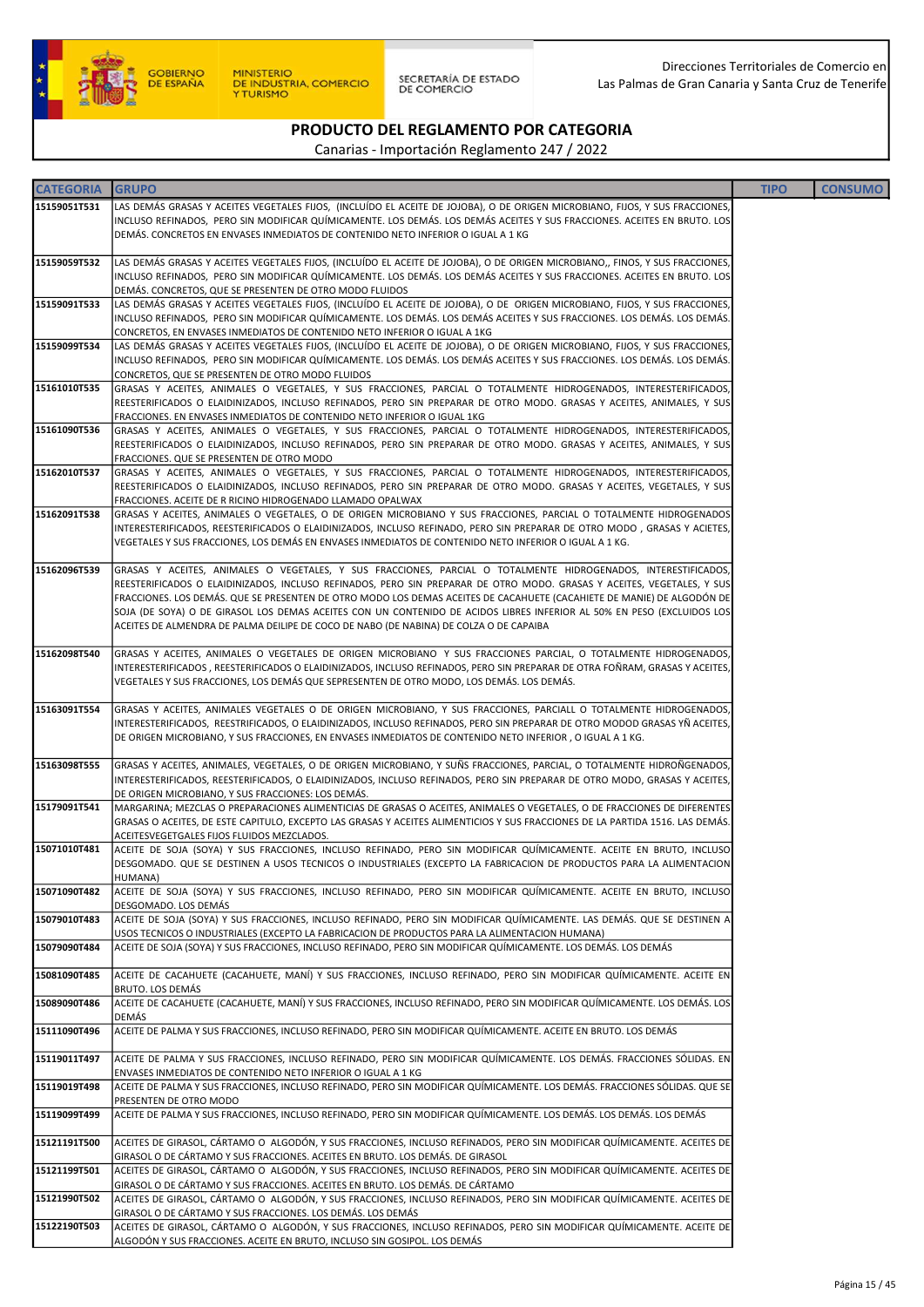

| <b>CATEGORIA</b>             | <b>GRUPO</b>                                                                                                                                                                                                                                                                                                                                             | <b>TIPO</b> | <b>CONSUMO</b> |
|------------------------------|----------------------------------------------------------------------------------------------------------------------------------------------------------------------------------------------------------------------------------------------------------------------------------------------------------------------------------------------------------|-------------|----------------|
| 15122990T504                 | ACEITES DE GIRASOL, CÁRTAMO O ALGODÓN, Y SUS FRACCIONES, INCLUSO REFINADOS, PERO SIN MODIFICAR QUÍMICAMENTE. ACEITE DE<br>ALGODÓN Y SUS FRACCIONES. LOS DEMÁS. LOS DEMÁS                                                                                                                                                                                 |             |                |
| 15131191T505                 | ACEITES DE COCO (DE COPRA), DE ALMENDRA DE PALMA O DE BABASÚ, Y SUS FRACCIONES, INCLUSO REFINADOS, PERO SIN MODIFICAR<br>QUÍMICAMENTE. ACEITE DE COCO (DE COPRA) Y SUS FRACCIONES. ACEITE EN BRUTO. LOS DEMÁS. EN ENVASES INMEDIATOS DE CONTENIDO<br>NETO INFERIOR O IGUAL A 1KG                                                                         |             |                |
| 15131199T506                 | ACEITES DE COCO (DE COPRA), DE ALMENDRA DE PALMA O DE BABASÚ, Y SUS FRACCIONES, INCLUSO REFINADOS, PERO SIN MODIFICAR<br>QUÍMICAMENTE. ACEITE DE COCO (DE COPRA) Y SUS FRACCIONES. ACEITE EN BRUTO. LOS DEMÁS. QUE SE PRESENTEN DE OTRO MODO                                                                                                             |             |                |
| 15131911T507                 | ACEITES DE COCO DE COPRA), DE ALMENDRA DE PALMA O DE BABASÚ, Y SUS FRACCIONES, INCLUSO REFINADOS, PERO SIN MODIFICAR<br>QUÍMICAMENTE. ACEITE DE COCO (DE COPRA) Y SUS FRACCIONES. LOS DEMÁS. FRACCIONES SÓLIDAS. EN ENVASES INMEDIATOS DE<br>CONTENIDO NETO INFERIOR O IGUAL A 1KG                                                                       |             |                |
| 15131919T508                 | ACEITES DE COCO (DE COPRA), DE ALMENDRA DE PALMA O DE BABASÚ, Y SUS FRACCIONES, INCLUSO REFINADOS, PERO SIN MODIFICAR<br>QUÍMICAMENTE. ACEITE DE COCO (DE COPRA) Y SUS FRACCIONES. LOS DEMÁS. FRACCIONES SÓLIDAS. QUE SE PRESENTEN DE OTRO MODO                                                                                                          |             |                |
| 15131991T509                 | ACEITES DE COCO (DE COPRA), DE ALMENDRA DE PALMA O DE BABASÚ, Y SUS FRACCIONES, INCLUSO REFINADOS, PERO SIN MODIFICAR<br>QUÍMICAMENTE. ACEITE DE COCO (DE COPRA) Y SUS FRACCIONES. LOS DEMÁS. LOS DEMÁS. EN ENVASES INMEDIATOS DE CONTENIDO NETO<br>INFERIOR O IGUAL A 1KG                                                                               |             |                |
| 15131999T510                 | ACEITES DE COCO DE COPRA), DE ALMENDRA DE PALMA O DE BABASÚ, Y SUS FRACCIONES, INCLUSO REFINADOS, PERO SIN MODIFICAR<br>QUÍMICAMENTE. ACEITE DE COCO (DE COPRA) Y SUS FRACCIONES. LOS DEMÁS. LOS DEMÁS. QUE SE PRESENTEN DE OTRO MODO                                                                                                                    |             |                |
| 15132130T511                 | ACEITES DE COCO (DE COPRA), DE ALMENDRA DE PALMA O DE BABASÚ, Y SUS FRACCIONES, INCLUSO REFINADOS, PERO SIN MODIFICAR<br>QUÍMICAMENTE. ACEITES DE ALMENDRA DE PALMA O DE BABASÚ, Y SUS FRACCIONES. ACEITES EN BRUTO. LOS DEMÁS. EN ENVASES<br>INMEDIATOS DE CONTENIDO NETO INFERIOR O IGUAL A 1 KG.                                                      |             |                |
| 15132190T512                 | ACEITES DE COCO DE COPRA), DE ALMENDRA DE PALMA O DE BABASÚ, Y SUS FRACCIONES, INCLUSO REFINADOS, PERO SIN MODIFICAR<br>QUÍMICAMENTE. ACEITES DE ALMENDRA DE PALMA O DE BABASÚ, Y SUS FRACCIONES. ACEITES EN BRUTO. LOS DEMÁS. QUE SE PRESENTE<br>DE OTRO MODO                                                                                           |             |                |
| 15132911T513                 | ACEITES DE COCO (DE COPRA), DE ALMENDRA DE PALMA O DE BABASÚ, Y SUS FRACCIONES, INCLUSO REFINADOS, PERO SIN MODIFICAR<br>QUÍMICAMENTE. ACEITES DE ALMENDRA DE PALMA O DE BABASÚ, Y SUS FRACCIONES. LOS DEMÁS. FRACCIONES SOLIDAS. EN ENVASES<br>INMEDIATOS DE CONTENIDO NETO INFERIOR O IGUAL A 1 KG.                                                    |             |                |
| 15132919T514                 | ACEITES DE COCO (DE COPRA), DE ALMENDRA DE PALMA O DE BABASÚ, Y SUS FRACCIONES, INCLUSO REFINADOS, PERO SIN MODIFICAR<br>QUÍMICAMENTE. ACEITES DE ALMENDRA DE PALMA O DE BABASÚ, Y SUS FRACCIONES. LOS DEMÁS. FRACCIONES SOLIDAS. QUE SE<br>PRESENTEN DE OTRO MODO                                                                                       |             |                |
| 15132950T515                 | ACEITES DE COCO (DE COPRA), DE ALMENDRA DE PALMA O DE BABASÚ, Y SUS FRACCIONES, INCLUSO REFINADOS, PERO SIN MODIFICAR<br>QUÍMICAMENTE. ACEITES DE ALMENDRA DE PALMA O DE BABASÚ, Y SUS FRACCIONES. LOS DEMÁS. LOS DEMÁS. LOS DEMÁS. EN ENVASES<br>INMEDIATOS DE CONTENIDO INFERIOR O IGUAL A 1 KG.                                                       |             |                |
| 15132990T516                 | ACEITES DE COCO (DE COPRA), DE ALMENDRA DE PALMA O DE BABASÚ, Y SUS FRACCIONES, INCLUSO REFINADOS, PERO SIN MODIFICAR<br>QUÍMICAMENTE. ACEITES DE ALMENDRA DE PALMA O DE BABASÚ, Y SUS FRACCIONES. LOS DEMÁS. LOS DEMÁS. LOS DEMÁS. QUE SE<br>PRESSENTEN DE OTRO MODO                                                                                    |             |                |
| 15141190T517                 | ACEITES DE NABO (DE NABINA), COLZA O MOSTAZA, Y SUS FRACCIONES, INCLUSO REFINADOS, PERO SIN MODIFICAR QUÍMICAMENTE<br>ACEITES DE NABO (DE NABINA) O DE COLZA CON BAJO CONTENIDO DE ÁCIDO ERÚCICO Y SUS FRACCIONES. ACEITES EN BRUTO. LOS DEMÁS.                                                                                                          |             |                |
| 15141990T518                 | ACEITES DE NABO (DE NABINA), COLZA O MOSTAZA, Y SUS FRACCIONES, INCLUSO REFINADOS, PERO SIN MODIFICAR QUÍMICAMENTE.<br>ACEITES DE NABO (DE NABINA) O DE COLZA CON BAJO CONTENIDO DE ÁCIDO ERÚCICO Y SUS FRACCIONES. LOS DEMÁS. LOS DEMÁS.                                                                                                                |             |                |
| 15149190T519                 | ACEITES DE NABO (DE NABINA), COLZA O MOSTAZA, Y SUS FRACCIONES, INCLUSO REFINADOS, PERO SIN MODIFICAR QUÍMICAMENTE. LOS<br>DEMÁS. ACEITES EN BRUTO. LOS DEMÁS.                                                                                                                                                                                           |             |                |
| 15149990T520                 | ACEITES DE NABO (DE NABINA), COLZA O MOSTAZA, Y SUS FRACCIONES, INCLUSO REFINADOS, PERO SIN MODIFICAR QUÍMICAMENTE. LOS<br>DEMÁS. LOS DEMÁS. LOS DEMÁS                                                                                                                                                                                                   |             |                |
| 15151100T521<br>15151990T522 | LAS DEMÁS GRASAS Y ACEITES VEGETALES FIJOS, (INCLUÍDO EL ACEITE DE JOJOBA), Y SUS FRACCIONES, INCLUSO REFINADOS, PERO SIN<br>MODIFICAR QUÍMICAMENTE. ACEITE DE LINO (DE LINAZA) Y SUS FRACCIONES. ACEITE EN BRUTO.<br>LAS DEMÁS GRASAS Y ACEITES VEGETALES FIJOS, (INCLUÍDO EL ACEITE DE JOJOBA), Y SUS FRACCIONES, INCLUSO REFINADOS, PERO SIN          |             |                |
| 15152190T523                 | MODIFICAR QUÍMICAMENTE. ACEITE DE LINO (DE LINAZA) Y SUS FRACCIONES. LOS DEMÁS. LOS DEMÁS<br>LAS DEMÁS GRASAS Y ACEITES VEGETALES FIJOS, (INCLUÍDO EL ACEITE DE JOJOBA), Y SUS FRACCIONES, INCLUSO REFINADOS, PERO SIN<br>MODIFICAR QUÍMICAMENTE. ACEITE DE MAÍZ Y SUS FRACCIONES. ACEITE EN BRUTO. LOS DEMÁS                                            |             |                |
| 15152990T524                 | LAS DEMÁS GRASAS Y ACEITES VEGETALES FIJOS, (INCLUÍDO EL ACEITE DE JOJOBA), Y SUS FRACCIONES, INCLUSO REFINADOS, PERO SIN<br>MODIFICAR QUÍMICAMENTE. ACEITE DE MAÍZ Y SUS FRACCIONES. LOS DEMÁS. LOS DEMÁS                                                                                                                                               |             |                |
| 15153090T525                 | LAS DEMÁS GRASAS Y ACEITES VEGETALES FIJOS, (INCLUÍDO EL ACEITE DE JOJOBA), Y SUS FRACCIONES, INCLUSO REFINADOS, PERO SIN<br>MODIFICAR QUÍMICAMENTE. ACEITE DE RICINO Y SUS FRACCIONES. LOS DEMÁS                                                                                                                                                        |             |                |
| 15155019T526                 | LAS DEMÁS GRASAS Y ACEITES VEGETALES FIJOS, (INCLUÍDO EL ACEITE DE JOJOBA), Y SUS FRACCIONES, INCLUSO REFINADOS, PERO SIN<br>MODIFICAR QUÍMICAMENTE. ACEITE DE SÉSAMO (AJONJOLÍ) Y SUS FRACCIONES. ACEITE EN BRUTO. LOS DEMÁS                                                                                                                            |             |                |
| 15155099T527<br>15156051T550 | LAS DEMÁS GRASAS Y ACEITES VEGETALES FIJOS, (INCLUÍDO EL ACEITE DE JOJOBA), Y SUS FRACCIONES, INCLUSO REFINADOS, PERO SIN<br>MODIFICAR QUÍMICAMENTE. ACEITE DE SÉSAMO (AJONJOLÍ) Y SUS FRACCIONES. LOS DEMÁS. LOS DEMÁS<br>LAS DEMÁS GRASAS Y ACITES, VEGETALES (INCLUIDO EL ACEITE DE JOJOBA) O DE ORIGEN, MICROBIANO, FIJOS, Y SUS FRACCIONES, INCLUSO |             |                |
|                              | REFINADOS, PEROS IN MODIFICAR QUIMICAMENTE, GRASAS Y ACEITES DE ORIGEN MICROBIANO, Y SUS FRACCIONES, ACEITE ENBRUTO: LOS<br>DEMÁS L; CONCRETOS EN ENVASES INMEDIATOS DE CONTENIDO NETO INFERIOR O IGUAL A 1 KG.                                                                                                                                          |             |                |
| 15156059T551                 | LAS DEMÁS GRASAS Y ACEITES, VEGETALES (INCLUIDO EL ACEITE DE JOJOBA), O DE ORIGEN MICROBIANO, FIJOS Y SUS FRACCIONES, INCLUSO<br>REFINADOS, PERO SIN MODIFICAR QUÍMICAMENTE: GRASAS Y ACEITES DE O DE ORIGEN MICROBIANO Y SUS FRACCIONES, ACEITE EN BRUTO,<br>LOS DEMÁS, CONCRETOS, QUES SE PRESENTE DE OTRA FORMA; FLUIDOS.                             |             |                |
| 15156091T552                 | LAS DEMÁS GRASAS Y ACEITES, VEGETALES (INCLUÍDO EL ACEITE DE JOJOBA), O DE ORIGEN MICROBIANO, FIJOS Y SUS FRACCIONES, INCLUSO<br>REFINADOS, PRESO SIN MODIFICAR QUÍMICAMENTE, GRASAS Y ACEITES DE ORIGEN MICROBIANO, Y SUS FRACCIONES, LOS DEMAS: LOS<br>DEMÁS CONCRETOS, EN ENVASES INMEDIATOS DE CONTENIDO NETO INFERIOR O IGUAL A 1 KG.               |             |                |
| 15156099T553                 | LAS DEMÁS GRASAS Y ACEITES VEGETALES (INCLUIDO EL ACITE DE JOJOSBA), O DE ORIGEN MICROBIANO, FIJOS, Y SUS FRACCIONES, INCLUSO<br>REFINADOS, PÑEROS SIN MODIFICAR QUÍMICAMENTE: GRASAS Y ACEITES DE ORIGEN MICROBIANO, Y SUS FRACCIONES, LOS DEMÁS, LOS<br>DEMÁS CONCRETOS, QUE SE PRESENTEN DE OTRA FORMA, FLUIDOS.                                      |             |                |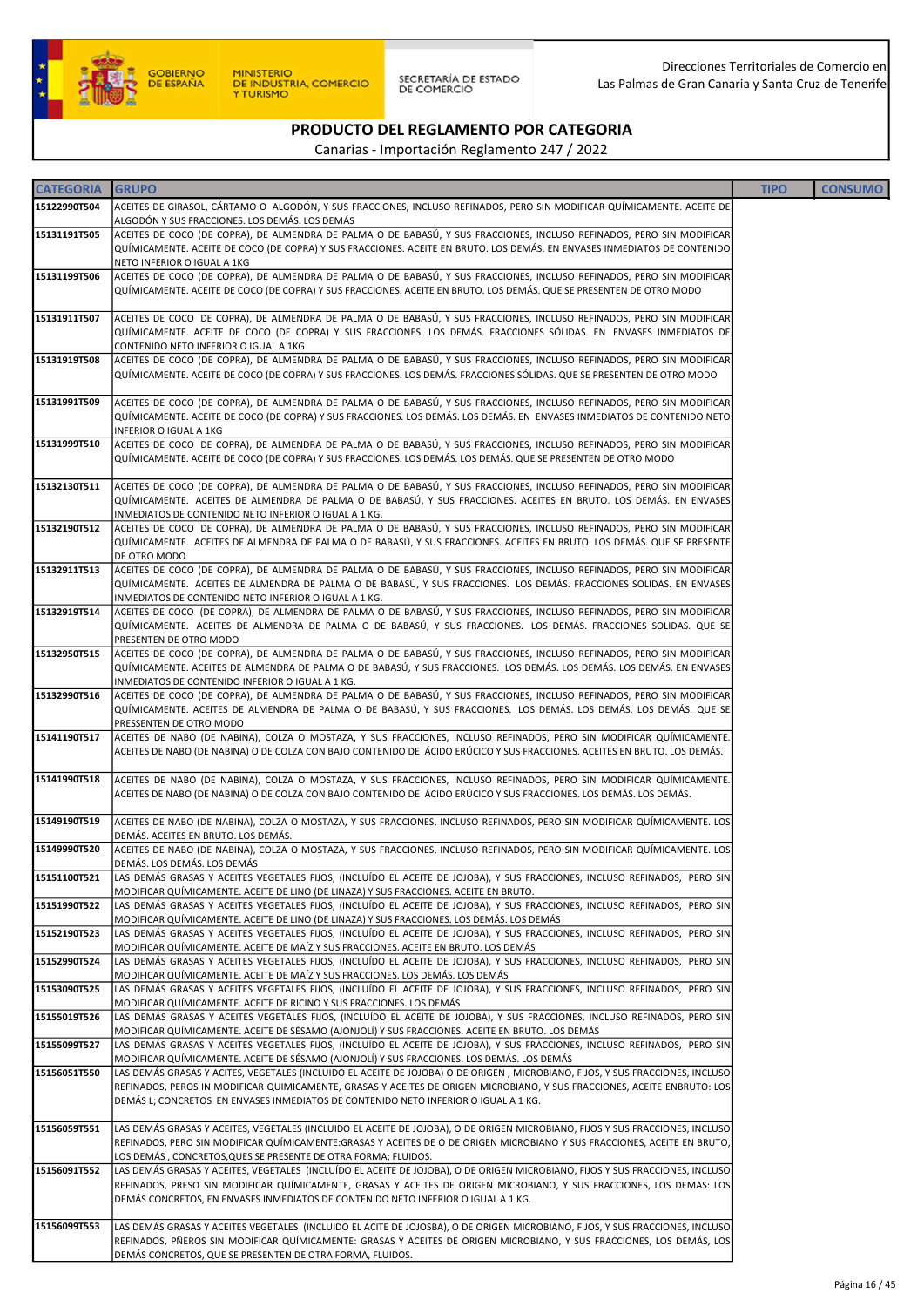

#### PRODUCTO DEL REGLAMENTO POR CATEGORIA Canarias - Importación Reglamento 247 / 2022

| <b>CATEGORIA</b>    | <b>GRUPO</b>                                                                                                                                                                                                                                                                                                                                                                                                                                                                                                                                                                                 | <b>TIPO</b>      | <b>CONSUMO</b> |
|---------------------|----------------------------------------------------------------------------------------------------------------------------------------------------------------------------------------------------------------------------------------------------------------------------------------------------------------------------------------------------------------------------------------------------------------------------------------------------------------------------------------------------------------------------------------------------------------------------------------------|------------------|----------------|
| 15159011T528        | LAS DEMÁS GRASAS Y ACEITES VEGETALES FIJOS (INCLUIDO EL ACEITE DE JOROBA), Y SUS FRACCIONES, INCLUSO REFINADOS, PERO SIN<br>MODIFICAR QUÍMICAMENTE. LOS DEMÁS. ACEITE DE TUNG; ACEITES DE JOJOBA Y OITICICA; CERA DE MÍRICA Y CERA DEL JAPÓN; SUS<br><b>FRACCIONES</b>                                                                                                                                                                                                                                                                                                                       |                  |                |
| 15159029T529        | LAS DEMÁS GRASAS Y ACEITES VEGETALES FIJOS, (INCLUÍDO EL ACEITE DE JOJOBA), Y SUS FRACCIONES, INCLUSO REFINADOS, PERO SIN<br>MODIFICAR QUÍMICAMENTE. LOS DEMÁS. ACEITE DE SEMILLA DE TABACO Y SUS FRACCIONES. ACEITE EN BRUTO. LOS DEMÁS                                                                                                                                                                                                                                                                                                                                                     |                  |                |
| 15159039T530        | LAS DEMÁS GRASAS Y ACEITES VEGETALES FIJOS, (INCLUÍDO EL ACEITE DE JOJOBA), Y SUS FRACCIONES, INCLUSO REFINADOS, PERO SIN<br>MODIFICAR QUÍMICAMENTE. LOS DEMÁS. ACEITE DE SEMILLA DE TABACO Y SUS FRACCIONES. LOS DEMÁS. LOS DEMÁS                                                                                                                                                                                                                                                                                                                                                           |                  |                |
| 15159051T531        | LAS DEMÁS GRASAS Y ACEITES VEGETALES FIJOS, (INCLUÍDO EL ACEITE DE JOJOBA), O DE ORIGEN MICROBIANAO FIJOS Y SUS FRACCIONES,<br>INCLUSO REFINADOS, PERO SIN MODIFICAR QUÍMICAMENTE. LOS DEMÁS. LOS DEMÁS ACEITES Y SUS FRACCIONES. ACEITES EN BRUTO. LOS<br>DEMÁS. CONCRETOS EN ENVASES INMEDIATOS DE CONTENIDO NETO INFERIOR O IGUAL A 1 KG.                                                                                                                                                                                                                                                 |                  |                |
| 15159059T532        | LAS DEMÁS GRASAS Y ACEITES VEGETALES FIJOS, (INCLUÍDO EL ACEITE DE JOJOBA), O DE ORIGEN MICROBIANO , FIJOS, Y SUS FRACCIONES,<br>INCLUSO REFINADOS, PERO SIN MODIFICAR QUÍMICAMENTE. LOS DEMÁS. LOS DEMÁS ACEITES Y SUS FRACCIONES. ACEITES EN BRUTO. LOS<br>DEMÁS. CONCRETOS, QUE SE PRESENTEN DEOTRO MODO FLUIDOS                                                                                                                                                                                                                                                                          |                  |                |
| 15159091T533        | LAS DEMÁS GRASAS Y ACEITES VEGETALES FIJOS, (INCLUÍDO EL ACEITE DE JOJOBA), O DE ORIGEN MICROBIANO, FIJOS, Y SUS FRACCIONES,<br>INCLUSO REFINADOS, PERO SIN MODIFICAR QUÍMICAMENTE. LOS DEMÁS. LOS DEMÁS ACEITES Y SUS FRACCIONES. LOS DEMÁS. LOS DEMÁS.<br>CONCRETOS, EN ENVASES INMEDIATOS DE CONTENIDO NETO INFERIOR O IGUAL A 1 KG.                                                                                                                                                                                                                                                      |                  |                |
| 15159099T534        | LAS DEMÁS GRASAS Y ACEITES VEGETALES FIJOS, (INCLUÍDO EL ACEITE DE JOJOBA), O DE ORIGEN MICROCBIANO, FIJOS, Y SUS FRACCIONES,<br>INCLUSO REFINADOS, PERO SIN MODIFICAR QUÍMICAMENTE. LOS DEMÁS. LOS DEMÁS ACEITES Y SUS FRACCIONES. LOS DEMÁS. LOS DEMÁS.<br>CONCRETOS, QUE SE PRESENTEN DE OTRO MODO FLUIDOS                                                                                                                                                                                                                                                                                |                  |                |
| 15161010T535        | GRASAS Y ACEITES, ANIMALES O VEGETALES, Y SUS FRACCIONES, PARCIAL O TOTALMENTE HIDROGENADOS, INTERESTERIFICADOS,<br>REESTERIFICADOS O ELAIDINIZADOS, INCLUSO REFINADOS, PERO SIN PREPARAR DE OTRO MODO. GRASAS Y ACEITES, ANIMALES, Y SUS<br>FRACCIONES. EN ENVASES INMEDIATOS DE CONTENIDO NETO INFERIOR O IGUAL 1 KG                                                                                                                                                                                                                                                                       |                  |                |
| 15161090T536        | GRASAS Y ACEITES, ANIMALES O VEGETALES, Y SUS FRACCIONES, PARCIAL O TOTALMENTE HIDROGENADOS, INTERESTERIFICADOS,<br>REESTERIFICADOS O ELAIDINIZADOS, INCLUSO REFINADOS, PERO SIN PREPARAR DE OTRO MODO. GRASAS Y ACEITES, ANIMALES, Y SUS<br>FRACCIONES. QUE SE PRESENTE DE OTRO MODO                                                                                                                                                                                                                                                                                                        |                  |                |
| 15162010T537        | GRASAS Y ACEITES, ANIMALES O VEGETALES, Y SUS FRACCIONES, PARCIAL O TOTALMENTE HIDROGENADOS, INTERESTERIFICADOS,<br>REESTERIFICADOS O ELAIDINIZADOS, INCLUSO REFINADOS, PERO SIN PREPARAR DE OTRO MODO. GRASAS Y ACEITES, VEGETALES, Y SUS<br>FRACCIONES. ACEITE DE R RICINO HIDROGENADO LLAMAO OPALWAX                                                                                                                                                                                                                                                                                      |                  |                |
| 15162091T538        | GRASAS Y ACEITES, ANIMALES O VEGETALES, O DE ORIGEN MICROBIANO, Y SUS FRACCIONES, PARCIAL O TOTALMENTE HIDROGENADOS,<br>INTERESTERIFICADOS, REESTERIFICADOS O ELAIDINIZADOS, INCLUSO REFINADOS, PERO SIN PREPARAR DE OTRO MODO. GRASAS Y ACEITES,<br>VEGETALESS, Y SUS FRACCIONES. LOS DEMÁS. EN ENVASES INMEDIATOS DE CONTENIDO NETO INFERIOR O IGUAL A 1 KG.                                                                                                                                                                                                                               |                  |                |
| 15162096T539        | GRASAS Y ACEITES, ANIMALES O VEGETALES, Y SUS FRACCIONES, PARCIAL O TOTALMENTE HIDROGENADOS, INTERESTIFICADOS,<br>REESTERIFICADOS O ELAIDINIZADOS, INCLUSO REFINADOS, PERO SIN PREPARAR DE OTRO MODO. GRASAS Y ACEITES, VEGETALES, Y SUS<br>FRACCIONES. LOS DEMÁS. QUE SE PRESENTEN DE OTRO MODO LOS DEMAS ACEITES DE CACHUETE(DE CACAHUETES DE MANIE) DE ALGODÓN<br>DE SOJA (DE SOYA) DE GIRASOL LOS DEMÁS ACEITES CON UN CONTENIDO DE ÁCIDOS GRASOS LIBRES INFERIOR AL 50% EN PESO (EXCLUIDOS<br>LOS ACEITES DE ALMENDRA DE PALMA DE ILIPÈ DE COCO DE NABO DE NABINA DE COLZA O DE CAPAIBA |                  |                |
| 15162098T540        | GRASAS Y ACEITES, ANIMALES O VEGETALES, O DE ORIGEN MICROBIANO, Y SUS FRACCIONES, PARCIAL O TOTALMENTE HIDROGENADOS,<br>INTERESTERIFICADOS, REESTERIFICADOS O ELAIDINIZADOS, INCLUSO REFINADOS, PERO SIN PREPARAR DE OTRA FORMA. GRASA Y ACEITES<br>VEGETALES Y SUS FRACCIONES. LOS DEMÁS. QUE SE PRESENTEN DE OTRO MODO LOS DEMÁS. LOS DEMÁS.                                                                                                                                                                                                                                               |                  |                |
| 15163091T554        | GRASAS Y ACEITES, ANIMALES O VEGETALES, O DE ORIGEN MICROBIANO, Y SUS FRACCIONES, PARCIA, O TOTALMENTE HIDROGENADOS,<br>INTERSTERIFICADOS, REESTERIFICADOS O OELAIDINIZADOS, INCLUSO REFINADOS, PERO SIN PREPARAR DE OTRO MODO,; GRASAS Y ACEITES,<br>DE ORIGEN MICROBIANO, Y SUS FRACCIONES, EN ENVASES INMEDIATOS DE CONTENIDO NETO INFERIOR, O IGUAL A 1 KG.                                                                                                                                                                                                                              |                  |                |
| 15163098T555        | GRASAS Y ACEITES, ANIMALES, VEGETALES O DE ORIGEN MICROBIANO, Y SUS FRACCIONES, PARCIAL O TOTALMENTE HIDROGENADOS,<br>INTERESTERIFICADOS, PREESTERIFICADOS O ELEIDINIZADOS, INCLUSO REFINADOS, PERO SIN PREPARAR DE OTRO MODO, GRASAS Y ACEITES,<br>DE ORIGEN MICROBIANO, YY SUS FRACCIONES. LOS DEMÁS.                                                                                                                                                                                                                                                                                      |                  |                |
| 15179091T541        | MARGARINA; MEZCLAS O PREPARACIONES ALIMENTICIAS DE GRASAS O ACEITES, ANIMALES O VEGETALES, O DE FRACCIONES DE DIFERENTES<br>GRASAS O ACEITES, DE ESTE CAPITULO, EXCEPTO LAS GRASAS Y ACEITES ALIMENTICIOS Y SUS FRACCIONES DE LA PARTIDA 1516. LAS DEMÁS.<br>ACEITES VEGETALES FIJOS, FLUIDOS, MEZCLADOS.                                                                                                                                                                                                                                                                                    |                  |                |
| 21A<br>15092000T900 | <b>ACEITE DE OLIVA</b>                                                                                                                                                                                                                                                                                                                                                                                                                                                                                                                                                                       | <b>AYUDA REA</b> | D, I           |
| 15092000T901        | ACEITE DE OLIVA Y SUS FRACCIONES, INCLUSO REFINADO, PERO SIN MODIFICAR QUIMICAMENTE: ACEITE DE OLIVA VIRGEN EXTRA, EN<br>RECIPIENTES DE CONTENIDO INFERIOR O IGUAL A 5 LITROS<br>ACEITE DE OLIVA Y SUS FRACCIONES, INCLUSO REFINADO, PERO SIN MODIFICAR QUIMICAMENTE: ACEITE DE OLIVA VIRGEN EXTRA, EN                                                                                                                                                                                                                                                                                       |                  |                |
| 15093000T902        | RECIPIENTES DE CONTENIDO SUPERIORA 5 LITROS<br>ACEITE DE OLIVA Y SUS FRACCIONES, INCLUSO REFINADO, PERO SIN MODIFICAR QUIMICAMENTE: ACEITE DE OLIVA VIRGEN, EN RECIPIENTES<br>DE CONTENIDO INFERIOR O IGUAL A 5 LITROS                                                                                                                                                                                                                                                                                                                                                                       |                  |                |
| 15093000T903        | ACEITE DE OLIVA Y SUS FRACCIONES, INCLUSO REFINADO, PERO SIN MODIFICAR QUÍMICAMENTE: ACEITE DE OLIVA VIRGEN, EN RECIPIENTES                                                                                                                                                                                                                                                                                                                                                                                                                                                                  |                  |                |
| 15099000T491        | DE CONTENIDO SUIPERIOR A 5 LITROS<br>ACEITE DE OLIVA Y SUS FRACCIONES INCLUSO REFINADO PERO SIN MODIFICAR QUIMICAMENTE, EXCEPTO EL VIRGEN, EN RECIPIENTES DE UN<br>CONTENIDO IGUAL O INFERIOR A 5 LITROS                                                                                                                                                                                                                                                                                                                                                                                     |                  |                |
| 15099000T492        | ACEITE DE OLIVA Y SUS FRACCIONES INCLUSO REFINADO PERO SIN MODIFICAR QUIMICAMENTE, EXCEPTO EL VIRGEN, EN RECIPIENTES DE<br>CONTENIDO SUPERIOR A 5 LITROS                                                                                                                                                                                                                                                                                                                                                                                                                                     |                  |                |
| 15109000T904        | LOS DEMAS ACEITES Y SUS FRACCIONES OBTENIDOS EXCLUSIVAMENTE DE LA ACEITUNA INCLUSO REFINADOS PERO SIN MODIFICAR<br>QUIMICAMENTE Y MEZCLAS DE ESTOS ACEITES Y FRACCIONES CON ACEITES O FRACCIONES DE LA PARTIDA 1509. LOS DEMAS                                                                                                                                                                                                                                                                                                                                                               |                  |                |
| 21X                 | <b>ACEITE DE OLIVA</b>                                                                                                                                                                                                                                                                                                                                                                                                                                                                                                                                                                       | <b>EXENCIÓN</b>  | D, I           |
| 15092000            | ACEITE DE OLIVA Y SUS FRACCIONES INCLUSO REFINADO, PERO SIN MODIFICAR QUIMICAMENTE: ACEITE DE OLIVA VIRGEN EXTRA                                                                                                                                                                                                                                                                                                                                                                                                                                                                             |                  |                |
| 15093000            | ACEITE DE OLIVA Y SUS FRACCIONES, INCLUSO REFINADO, PERO SIN MODIFICAR QUIMICAMENTE: ACEITE DE OLIVA VIRGEN                                                                                                                                                                                                                                                                                                                                                                                                                                                                                  |                  |                |
|                     |                                                                                                                                                                                                                                                                                                                                                                                                                                                                                                                                                                                              |                  |                |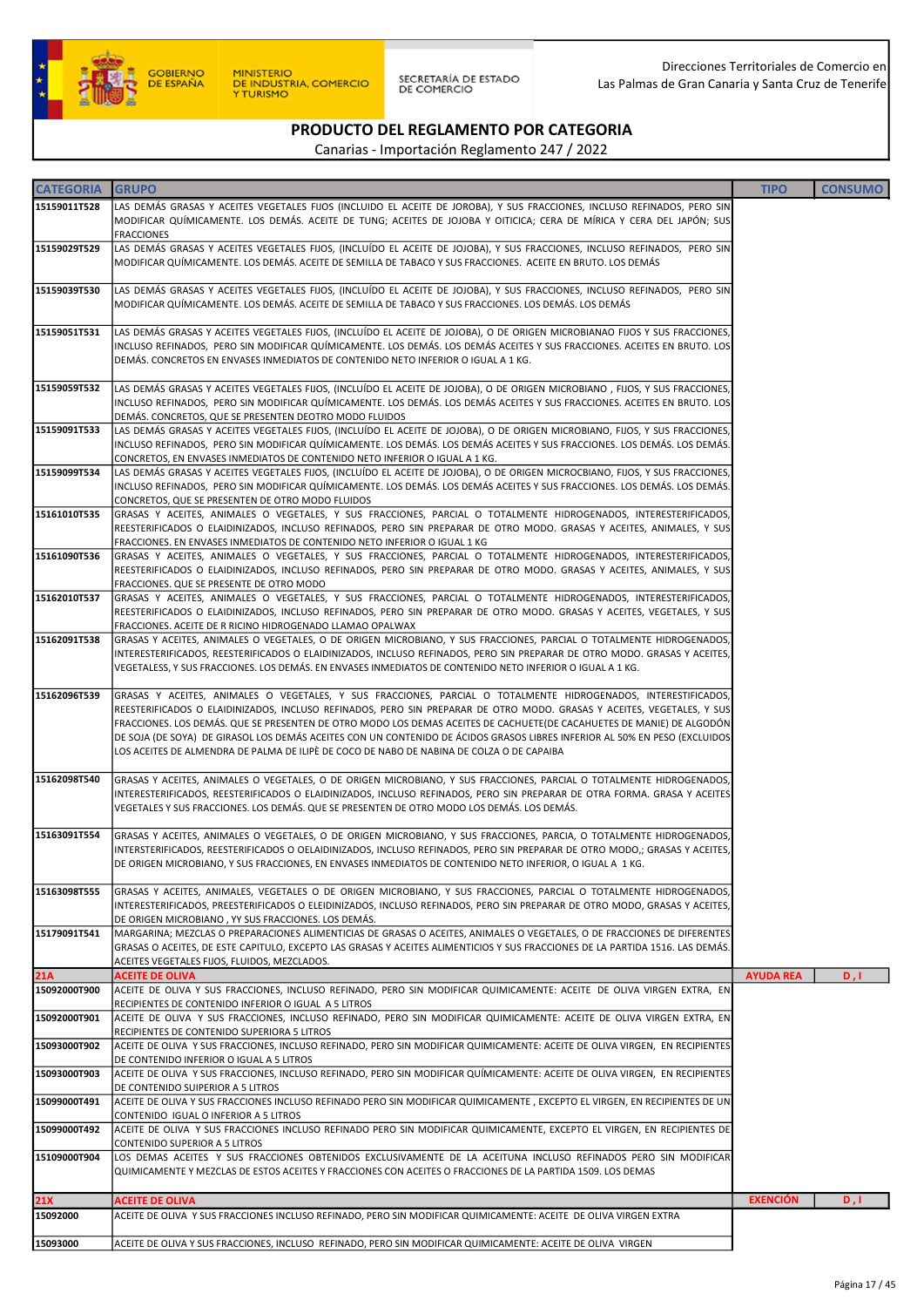

| <b>CATEGORIA</b> | <b>GRUPO</b>                                                                                                                                                                                                                                                                                                                                                                                                                                                                                                  | <b>TIPO</b>      | <b>CONSUMO</b> |
|------------------|---------------------------------------------------------------------------------------------------------------------------------------------------------------------------------------------------------------------------------------------------------------------------------------------------------------------------------------------------------------------------------------------------------------------------------------------------------------------------------------------------------------|------------------|----------------|
| 15099000         | LOS DEMAS ACEITES DE OLIVA (EXCEPTO EL VIRGEN) Y SUS FRACCIONES, INCLUSO REFINADO, PERO SIN MODIFICAR QUIMICAMENTE                                                                                                                                                                                                                                                                                                                                                                                            |                  |                |
| 15109000         | LOS DEMAS ACEITES Y SUS FRACCIONES , OBTENIDOS EXCLUSIVAMENTE DE LA ACEITUNA, INCLUSO REFINADO, Y SUS FRACCIONES<br>REFINADOS, PERO SIN MODIFICAR QUIMICAMENTE, Y MEZCLAS DE ESTOS ACEITES O FRACCIONES CON LOS ACEITES O FRACCIONES DE LA                                                                                                                                                                                                                                                                    |                  |                |
| <b>22D</b>       | PARTIDA 1509. LOS DEMAS<br><b>AZUCARES</b>                                                                                                                                                                                                                                                                                                                                                                                                                                                                    | <b>AYUDA REA</b> | D              |
| 17011290T581     | AZÚCAR DE CAÑA O DE REMOLACHA Y SACAROSA QUÍMICAMENTE PURA, EN ESTADO SÓLIDO. AZÚCAR EN BRUTO SIN ADICION DE<br>AROMATIZANTE NI COLORANTE. DE REMOLACHA. LOS DEMÁS. AZÚCAR CANDI                                                                                                                                                                                                                                                                                                                              |                  |                |
| 17011290T582     | AZÚCAR DE CAÑA O DE REMOLACHA Y SACAROSA QUÍMICAMENTE PURA, EN ESTADO SÓLIDO. AZÚCAR EN BRUTO SIN ADICION DE<br>AROMATIZANTE NI COLORANTE, DE REMOLACHA. LOS DEMÁS. LOS DEMÁS AZÚCARES EN BRUTO. EN ENVASES INMEDIATOS QUE NO<br>SOBREPASEN LOS 5 KG NETOS DE PRODUCTO                                                                                                                                                                                                                                        |                  |                |
| 17011390T583     | AZÚCAR DE CAÑA O DE REMOLACHA Y SACAROSA QUÍMICAMENTE PURA, EN ESTADO SÓLIDO. AZÚCAR EN BRUTO SIN ADICIÓN DE<br>AROMATIZANTE NI COLORANTE. AZUCAR DE CAÑA ESPECÍFICADO EN LA NOTA DE SUBPARTIDA 2 DEL PRESENTE CAPÍTULO. LOS DEMÁS,<br><b>AZUCAR CANDI</b>                                                                                                                                                                                                                                                    |                  |                |
| 17011390T584     | AZÚCAR DE CAÑA O DE REMOLACHA Y SACAROSA QUÍMICAMENTE PURA, EN ESTADO SÓLIDO. AZÚCAR EN BRUTO SIN ADICIÓN DE<br>AROMATIZANTE NI COLORANTE. AZUCAR DE CAÑA ESPECÍFICADO EN LA NOTA DE SUBPARTIDA 2 DEL PRESENTE CAPÍTULO. LOS DEMÁS. LOS<br>DEMÁS AZÚCARES EN BRUTO. EN ENVASES INMEDIATOS QUE NO SOBREPASEN LOS 5 KG DE PRODUCTO                                                                                                                                                                              |                  |                |
| 17011490T585     | AZÚCAR DE CAÑA O DE REMOLACHA Y SACAROSA QUÍMICAMENTE PURA, EN ESTADO SÓLIDO. AZÚCAR EN BRUTO SIN ADICIÓN DE<br>AROMATIZANTE NI COLORANTE. LOS DEMÁS AZUCARES DE CAÑA. LOS DEMÁS. AZUCARES CANDI                                                                                                                                                                                                                                                                                                              |                  |                |
| 17011490T586     | AZÚCAR DE CAÑA O DE REMOLACHA Y SACAROSA QUÍMICAMENTE PURA, EN ESTADO SÓLIDO. AZÚCAR EN BRUTO SIN ADICIÓN DE<br>AROMATIZANTE NI COLORANTE. LOS DEMÁS AZUCARES DE CAÑA. LOS DEMÁS. LOS DEMÁS AZÚCARES EN BRUTO. EN ENVASES INMEDIATOS<br>QUE NO SOBREPASEN LOS 5 KG NETOS DE PRODUCTO                                                                                                                                                                                                                          |                  |                |
| 17019100T587     | AZÚCAR DE CAÑA O DE REMOLACHA Y SACAROSA QUÍMICAMENTE PURA, EN ESTADO SÓLIDO. LOS DEMÁS. CON ADICION DE<br>AROMATIZANTES O COLORANTES                                                                                                                                                                                                                                                                                                                                                                         |                  |                |
| 17019910T588     | AZÚCAR DE CAÑA O DE REMOLACHA Y SACAROSA QUÍMICAMENTE PURA, EN ESTADO SÓLIDO. LOS DEMÁS. LOS DEMÁS. AZÚCAR BLANCO.<br>AZÚCARES CANDI                                                                                                                                                                                                                                                                                                                                                                          |                  |                |
| 17019910T589     | AZUCAR DE CAÑA O DE REMOLACHA Y SACAROSA QUÍMICAMENTE PURA, EN ESTADO SÓLIDO. LOS DEMÁS. LOS DEMÁS. AZÚCAR BLANCO.<br>LOS DEMÁS. DE UNA CANTIDAD NO SUPERIOR A 10 TONELADAS                                                                                                                                                                                                                                                                                                                                   |                  |                |
| 17019910T590     | AZUCAR DE CAÑA O DE REMOLACHA Y SACAROSA QUÍMICAMENTE PURA, EN ESTADO SÓLIDO. LOS DEMÁS. LOS DEMÁS. AZÚCAR BLANCO.<br>LOS DEMÁS. LOS DEMÁS                                                                                                                                                                                                                                                                                                                                                                    |                  |                |
| 17019990T591     | AZUCAR DE CAÑA O DE REMOLACHA Y SACAROSA QUÍMICAMENTE PURA, EN ESTADO SÓLIDO. LOS DEMÁS. LOS DEMÁS. LOS DEMÁS. CON<br>ADICIÓN DE SUSTANCIAS DISTINTAS DE LOS AROMATIZANTES Y COLORANTES                                                                                                                                                                                                                                                                                                                       |                  |                |
| 17026095T595     | LOS DEMÁS AZÚCARES, INCLUÍDAS LA LACTOSA, MALTOSA, GLUCOSA Y FRUCTOSA (LEVULOSA), QUÍMICAMENTE PURAS, EN ESTADO SÓLIDO,<br>JARABE DE AZÚCAR SIN AROMATIZAR NI COLOREAR, SUCEDÁNEOS DE LA MIEL, INCLUSO MEZCLADOS CON MIEL NATURAL, AZÚCAR Y MELAZA<br>CARAMELIZADOS. LAS DEMÁS FRUCTOSAS Y JARABE DE FRUCTOSA CON UN CONTGENIDO DE FRUCTOSA, EN PESO, SOBRE PRODUCTO SECO,                                                                                                                                    |                  |                |
| 17029071T596     | SUPERIOR AL 50% EN PESO EXCEPTO EL AZÚCAR INVERTIDO. LOS DEMÁS.<br>LOS DEMÁS AZÚCARES, INCLUÍDAS LA LACTOSA, MALTOSA, GLUCOSA Y FRUCTOSA (LEVULOSA), QUÍMICAMENTE PURAS, EN ESTADO SÓLIDO,                                                                                                                                                                                                                                                                                                                    |                  |                |
|                  | JARABE DE AZÚCAR SIN AROMATIZAR NI COLOREAR, SUCEDÁNEOS DE LA MIEL, INCLUSO MEZCLADOS CON MIEL NATURAL, AZÚCAR Y MELAZA<br>CARAMELIZADOS. LOS DEMÁS INCLUIDOS EL AZÚCAR INVERTIDO Y DEMÁS AZÚCARES Y JARABES DE AZÚCAR CON UN CONTENIDO DE<br>FRUCTOSA SOBRE PRODUCTO SECO DE 50% EN PESO, AZÚCAR Y MELAZA CARAMELIZADOS CON UN CONTENIDO DE SACAROSA, EN ESTADO<br>SECO, SUPERIOR O IGUAL AL 50% EN PESO.                                                                                                    |                  |                |
| 17029095T597     | LOS DEMÁS AZÚCARES, INCLUIDAS LA LACTOSA, MALTOSA, GLUCOSA Y FRUCTOSA (LEVULOSA) QUÍMICAMENTE PURAS, EN ESTADO SÓLIDO;<br>JARABE DE AZÚCAR SIN ADICIÓN DE AROMATIZANTE NI COLORANTE; SUCEDÁNEOS DE LA MIEL, INCLUSO MEZCLADOS CON MIEL NATURAL;<br>AZÚCAR Y MELAZA CARAMELIZADOS LOS DEMAS INCLUIDO EL AZUCAR INVERTIDO Y DEMAS AZUCARES Y JARABES DE AZUCAR CON UN<br>CONTENIDO DE FRUCTOSA SOBRE PRODCUTOS SECO DE 50% EN PESO LOS DEMAS SUCEDANEOS DE LA MIEL INCLUSO MEZCLADOS CON MIEL<br><b>NATURAL</b> |                  |                |
| 17029095T598     | LOS DEMÁS AZÚCARES, INCLUIDAS LA LACTOSA, MALTOSA, GLUCOSA Y FRUCTOSA (LEVULOSA) QUÍMICAMENTE PURAS, EN ESTADO SÓLIDO;<br>JARABE DE AZÚCAR SIN ADICIÓN DE AROMATIZANTE NI COLORANTE; SUCEDÁNEOS DE LA MIEL, INCLUSO MEZCLADOS CON MIEL NATURAL;<br>AZÚCAR Y MELAZA CARAMELIZADOS LOS DEMAS INCLUIDO EL AZUCAR INVERTIDO Y DEMAS AZUCARES Y JARABES DE AZUCAR CON UN<br>CONTENIDO DE FRUCTOSA SOBRE PRODCUTOS SECO DE 50% EN PESO LOS DEMAS LOS DEMAS EXCEPTO LA SORBOSA                                       |                  |                |
| 221              | <b>AZUCARES</b>                                                                                                                                                                                                                                                                                                                                                                                                                                                                                               | <b>AYUDA REA</b> |                |
| 17011290T581     | AZÚCAR DE CAÑA O DE REMOLACHA Y SACAROSA QUÍMICAMENTE PURA, EN ESTADO SÓLIDO. AZÚCAR EN BRUTO SIN ADICION DE<br>AROMATIZANTE NI COLORANTE. DE REMOLACHA. LOS DEMÁS. AZÚCAR CANDI                                                                                                                                                                                                                                                                                                                              |                  |                |
| 17011290T582     | AZÚCAR DE CAÑA O DE REMOLACHA Y SACAROSA QUÍMICAMENTE PURA, EN ESTADO SÓLIDO. AZÚCAR EN BRUTO SIN ADICION DE<br>AROMATIZANTE NI COLORANTE, DE REMOLACHA. LOS DEMÁS. LOS DEMÁS AZÚCARES EN BRUTO. EN ENVASES INMEDIATOS QUE NO<br>SOBREPASEN LOS 5 KG NETOS DE PRODUCTO                                                                                                                                                                                                                                        |                  |                |
| 17011390T583     | AZÚCAR DE CAÑA O DE REMOLACHA Y SACAROSA QUÍMICAMENTE PURA, EN ESTADO SÓLIDO. AZÚCAR EN BRUTO SIN ADICIÓN DE<br>AROMATIZANTE NI COLORANTE. AZUCAR DE CAÑA ESPECÍFICADO EN LA NOTA DE SUBPARTIDA 2 DEL PRESENTE CAPÍTULO. LOS DEMÁS,<br>AZUCAR CANDI                                                                                                                                                                                                                                                           |                  |                |
| 17011390T584     | AZÚCAR DE CAÑA O DE REMOLACHA Y SACAROSA QUÍMICAMENTE PURA, EN ESTADO SÓLIDO. AZÚCAR EN BRUTO SIN ADICIÓN DE<br>AROMATIZANTE NI COLORANTE. AZUCAR DE CAÑA ESPECÍFICADO EN LA NOTA DE SUBPARTIDA 2 DEL PRESENTE CAPÍTULO. LOS DEMÁS. LOS<br>DEMÁS AZÚCARES EN BRUTO. EN ENVASES INMEDIATOS QUE NO SOBREPASEN LOS 5 KG DE PRODUCTO                                                                                                                                                                              |                  |                |
| 17011490T585     | AZÚCAR DE CAÑA O DE REMOLACHA Y SACAROSA QUÍMICAMENTE PURA, EN ESTADO SÓLIDO. AZÚCAR EN BRUTO SIN ADICIÓN DE<br>AROMATIZANTE NI COLORANTE. LOS DEMÁS AZUCARES DE CAÑA. LOS DEMÁS. AZUCARES CANDI                                                                                                                                                                                                                                                                                                              |                  |                |
| 17011490T586     | AZÚCAR DE CAÑA O DE REMOLACHA Y SACAROSA QUÍMICAMENTE PURA, EN ESTADO SÓLIDO. AZÚCAR EN BRUTO SIN ADICIÓN DE<br>AROMATIZANTE NI COLORANTE. LOS DEMÁS AZUCARES DE CAÑA. LOS DEMÁS. LOS DEMÁS AZÚCARES EN BRUTO. EN ENVASES INMEDIATOS<br>QUE NO SOBREPASEN LOS 5 KG NETOS DE PRODUCTO                                                                                                                                                                                                                          |                  |                |
| 17019100T587     | AZÚCAR DE CAÑA O DE REMOLACHA Y SACAROSA QUÍMICAMENTE PURA, EN ESTADO SÓLIDO. LOS DEMÁS. CON ADICION DE<br>AROMATIZANTES O COLORANTES                                                                                                                                                                                                                                                                                                                                                                         |                  |                |
| 17019910T588     | AZÚCAR DE CAÑA O DE REMOLACHA Y SACAROSA QUÍMICAMENTE PURA, EN ESTADO SÓLIDO. LOS DEMÁS. LOS DEMÁS. AZÚCAR BLANCO.<br>AZÚCARES CANDI                                                                                                                                                                                                                                                                                                                                                                          |                  |                |
| 17019910T589     | AZUCAR DE CAÑA O DE REMOLACHA Y SACAROSA QUÍMICAMENTE PURA, EN ESTADO SÓLIDO. LOS DEMÁS. LOS DEMÁS. AZÚCAR BLANCO.<br>LOS DEMÁS. DE UNA CANTIDAD NO SUPERIOR A 10 TONELADAS                                                                                                                                                                                                                                                                                                                                   |                  |                |
| 17019910T590     | AZUCAR DE CAÑA O DE REMOLACHA Y SACAROSA QUÍMICAMENTE PURA, EN ESTADO SÓLIDO. LOS DEMÁS. LOS DEMÁS. AZÚCAR BLANCO.<br>LOS DEMÁS. LOS DEMÁS                                                                                                                                                                                                                                                                                                                                                                    |                  |                |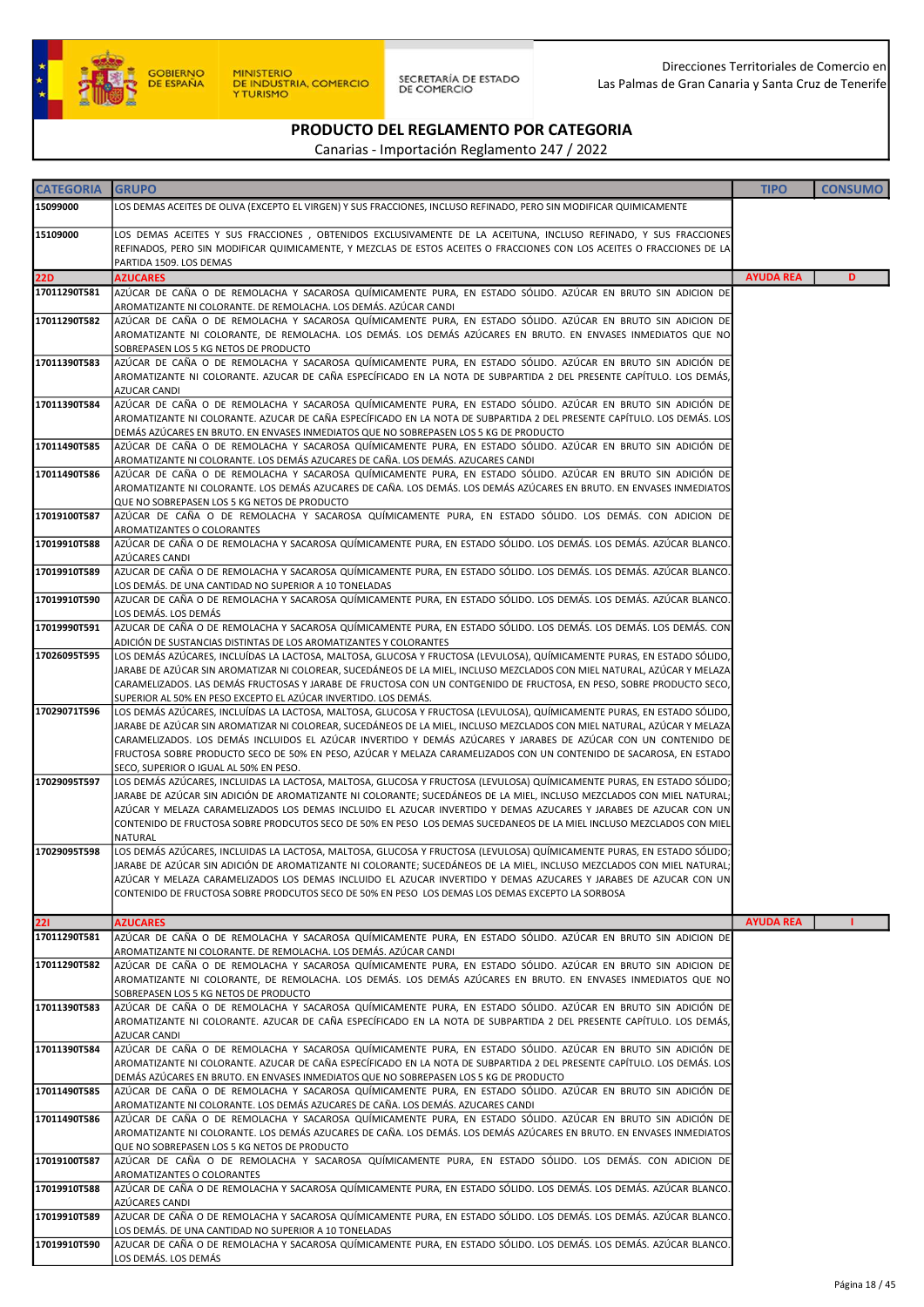

SECRETARÍA DE ESTADO<br>DE COMERCIO

Direcciones Territoriales de Comercio en Las Palmas de Gran Canaria y Santa Cruz de Tenerife

# PRODUCTO DEL REGLAMENTO POR CATEGORIA

| <b>CATEGORIA</b> | <b>GRUPO</b>                                                                                                                                                                                                                                     | <b>TIPO</b>      | <b>CONSUMO</b> |
|------------------|--------------------------------------------------------------------------------------------------------------------------------------------------------------------------------------------------------------------------------------------------|------------------|----------------|
| 17019990T591     |                                                                                                                                                                                                                                                  |                  |                |
|                  | AZUCAR DE CAÑA O DE REMOLACHA Y SACAROSA QUÍMICAMENTE PURA, EN ESTADO SÓLIDO. LOS DEMÁS. LOS DEMÁS. LOS DEMÁS. CON<br>ADICIÓN DE SUSTANCIAS DISTINTAS DE LOS AROMATIZANTES Y COLORANTES                                                          |                  |                |
| 17026095T595     | LOS DEMÁS AZÚCARES, INCLUÍDAS LA LACTOSA, MALTOSA, GLUCOSA Y FRUCTOSA (LEVULOSA), QUÍMICAMENTE PURAS, EN ESTADO SÓLIDO,                                                                                                                          |                  |                |
|                  | JARABE DE AZÚCAR SIN AROMATIZAR NI COLOREAR, SUCEDÁNEOS DE LA MIEL, INCLUSO MEZCLADOS CON MIEL NATURAL, AZÚCAR Y MELAZA                                                                                                                          |                  |                |
|                  | CARAMELIZADOS. LAS DEMÁS FRUCTOSAS Y JARABE DE FRUCTOSA CON UN CONTGENIDO DE FRUCTOSA, EN PESO, SOBRE PRODUCTO SECO,                                                                                                                             |                  |                |
|                  | SUPERIOR AL 50% EN PESO EXCEPTO EL AZÚCAR INVERTIDO. LOS DEMÁS.                                                                                                                                                                                  |                  |                |
| 17029071T596     | LOS DEMÁS AZÚCARES, INCLUÍDAS LA LACTOSA, MALTOSA, GLUCOSA Y FRUCTOSA (LEVULOSA), QUÍMICAMENTE PURAS, EN ESTADO SÓLIDO,                                                                                                                          |                  |                |
|                  | JARABE DE AZÚCAR SIN AROMATIZAR NI COLOREAR, SUCEDÁNEOS DE LA MIEL, INCLUSO MEZCLADOS CON MIEL NATURAL, AZÚCAR Y MELAZA                                                                                                                          |                  |                |
|                  | CARAMELIZADOS. LOS DEMÁS INCLUIDOS EL AZÚCAR INVERTIDO Y DEMÁS AZÚCARES Y JARABES DE AZÚCAR CON UN CONTENIDO DE                                                                                                                                  |                  |                |
|                  | FRUCTOSA SOBRE PRODUCTO SECO DE 50% EN PESO, AZÚCAR Y MELAZA CARAMELIZADOS CON UN CONTENIDO DE SACAROSA, EN ESTADO                                                                                                                               |                  |                |
| 17029095T597     | SECO, SUPERIOR O IGUAL AL 50% EN PESO.<br>LOS DEMÁS AZÚCARES, INCLUIDAS LA LACTOSA, MALTOSA, GLUCOSA Y FRUCTOSA (LEVULOSA) QUÍMICAMENTE PURAS, EN ESTADO SÓLIDO;                                                                                 |                  |                |
|                  | JARABE DE AZÚCAR SIN ADICIÓN DE AROMATIZANTE NI COLORANTE; SUCEDÁNEOS DE LA MIEL, INCLUSO MEZCLADOS CON MIEL NATURAL;                                                                                                                            |                  |                |
|                  | AZÚCAR Y MELAZA CARAMELIZADOS LOS DEMAS INCLUIDO EL AZUCAR INVERTIDO Y DEMAS AZUCARES Y JARABES DE AZUCAR CON UN                                                                                                                                 |                  |                |
|                  | CONTENIDO DE FRUCTOSA SOBRE PRODCUTOS SECO DE 50% EN PESO LOS DEMAS SUCEDANEOS DE LA MIEL INCLUSO MEZCLADOS CON MIEL                                                                                                                             |                  |                |
|                  | NATURAL                                                                                                                                                                                                                                          |                  |                |
| 17029095T598     | LOS DEMÁS AZÚCARES, INCLUIDAS LA LACTOSA, MALTOSA, GLUCOSA Y FRUCTOSA (LEVULOSA) QUÍMICAMENTE PURAS, EN ESTADO SÓLIDO;                                                                                                                           |                  |                |
|                  | JARABE DE AZÚCAR SIN ADICIÓN DE AROMATIZANTE NI COLORANTE; SUCEDÁNEOS DE LA MIEL, INCLUSO MEZCLADOS CON MIEL NATURAL;                                                                                                                            |                  |                |
|                  | AZÚCAR Y MELAZA CARAMELIZADOS LOS DEMAS INCLUIDO EL AZUCAR INVERTIDO Y DEMAS AZUCARES Y JARABES DE AZUCAR CON UN<br>CONTENIDO DE FRUCTOSA SOBRE PRODCUTOS SECO DE 50% EN PESO LOS DEMAS LOS DEMAS EXCEPTO LA SORBOSA                             |                  |                |
|                  |                                                                                                                                                                                                                                                  |                  |                |
| 23A              | PREPARADOS LACTEOS SIN M.G INDUSTRIAS                                                                                                                                                                                                            | <b>AYUDA REA</b> |                |
| 19019095T622     | PREPARACIONES ALIMENTICIAS EN POLVO, CONSTITUIDAS POR UNA MEZCA DE LECHE DESNATADA O LACTOSUERO Y DE GRASAS O ACEITES                                                                                                                            |                  |                |
|                  | VEGETALES CON UN CONTENIDO DE GRASAS O ACEITES INFERIOR O IGUAL AL 40% EN PESO.                                                                                                                                                                  |                  |                |
| 19019099T621     | EXTRACTO DE MALTA, PREPARACIONES ALIMENTICIAS DE HARINA, GRAÑONES, SEMOLA , ALMIDON, FECULA O EXTRACTO DE MALTA QUE NO                                                                                                                           |                  |                |
|                  | CONTENGA CACAO CON UN CONTENIDO DE CACAO INFERIOR AL 40% EN PESO CALCULADO SOBRE UNA BASE TOTALMENTE DESCRASADA NO                                                                                                                               |                  |                |
|                  | EXPRESADAS NICOMPRENDIDAS EN OTRA PARTE, PREPARACIONES ALIMENTICIAS DE PRODUCTOS DE LAS PARTIDAS 0401 QU NO CONTENGAN                                                                                                                            |                  |                |
|                  | CACAO O CON UN CONTEMNIDO DE CACAO INFERIOR AL 5% EN PESO CALCULADO SOBRE UNA BASE TOTALMENTE DESCRASADA. NO<br>EXPRESADAS NI COMPRENDIDAS EN OTRA PARTE. LOS DEMÁS. LOS DEMÁS. LOS DEMÁS.                                                       |                  |                |
|                  |                                                                                                                                                                                                                                                  |                  |                |
| 23X              | <b>EXENCIÓN PREPARADOS LACTEOS SIN M.G INDUSTRIA</b>                                                                                                                                                                                             | <b>EXENCIÓN</b>  |                |
| 19019095         | PREPARACIONES ALIMENTICIAS EN POLVO, CONSTITUIDAS POR UNA MEZCA DE LECHE DESNATADA O LACTOSUERO Y DE GRASAS O ACEITES                                                                                                                            |                  |                |
|                  | VEGETALES CON UN CONTENIDO DE GRASAS O ACEITES INFERIOR O IGUAL AL 40% EN PESO.                                                                                                                                                                  |                  |                |
| 19019099         | PREPARADOS LACTEOS IN MATERIAS GRASA. LOS DEMÁS.                                                                                                                                                                                                 |                  |                |
| <b>24D</b>       | PREPARD. NO HOMOGENEIZADOS                                                                                                                                                                                                                       | <b>AYUDA REA</b> | D              |
| 20079910T631     | CONFITURAS, JALEAS Y MERMELADAS, PURÉS Y PASTAS DE FRUTOS U OTROS FRUTOS, OBTENIDOS POR COCCIÓN, INCLUSO CON ADICIÓN DE                                                                                                                          |                  |                |
|                  | AZÚCAR Y OTRO EDULCORANTE. LOS DEMÁS. LOS DEMÁS. CON UN CONTENIDO DE AZÚCAR SUPERIOR AL 30% EN PESO. PURÉ Y PASTA DE<br>CIRUELA EN ENVASES INMEDIATOS CON UN CONTENIDO NETO SUPERIOR A 100 KG QUE SE DESTINENE A UNA TRANSFORMACION              |                  |                |
|                  | INDUSTRIAL                                                                                                                                                                                                                                       |                  |                |
| 20079920T632     | CONFITURAS, JALEAS Y MERMELADAS, PURÉS Y PASTAS DE FRUTOS U OTROS FRUTOS, OBTENIDOS POR COCCIÓN, INCLUSO CON ADICIÓN DE                                                                                                                          |                  |                |
|                  | AZÚCAR Y OTRO EDULCORANTE. LOS DEMÁS. LOS DEMÁS. CON UN CONTENIDO DE AZÚCAR SUPERIOR AL 30% EN PESO. PURÉ Y PASTA DE                                                                                                                             |                  |                |
|                  | CASTAÑAS                                                                                                                                                                                                                                         |                  |                |
| 20079931T633     | CONFITURAS, JALEAS Y MERMELADAS, PURÉS Y PASTAS DE FRUTOS U OTROS FRUTOS, OBTENIDOS POR COCCIÓN, INCLUSO CON ADICIÓN DE                                                                                                                          |                  |                |
|                  | AZÚCAR Y OTRO EDULCORANTE. LOS DEMÁS. LOS DEMÁS. CON UN CONTENIDO DE AZUCARES SUPERIOR AL 30% EN PESO. LOS DEMÁS. DE<br>CEREZAS                                                                                                                  |                  |                |
| 20079933T634     | CONFITURAS, JALEAS Y MERMELADAS, PURÉS Y PASTAS DE FRUTOS U OTROS FRUTOS, OBTENIDOS POR COCCIÓN, INCLUSO CON ADICIÓN DE                                                                                                                          |                  |                |
|                  | AZÚCAR Y OTRO EDULCORANTE. LOS DEMÁS. LOS DEMÁS. CON UN CONTENIDO DE AZUCARES SUPERIOR AL 30% EN PESO. LOS DEMÁS. DE                                                                                                                             |                  |                |
|                  | <b>FRESAS (FRUTILLAS)</b>                                                                                                                                                                                                                        |                  |                |
| 20079935T635     | CONFITURAS, JALEAS Y MERMELADAS, PURÉS Y PASTAS DE FRUTOS U OTROS FRUTOS, OBTENIDOS POR COCCIÓN, INCLUSO CON ADICIÓN DE                                                                                                                          |                  |                |
|                  | AZÚCAR Y OTRO EDULCORANTE. LOS DEMÁS. LOS DEMÁS. CON UN CONTENIDO DE AZUCARES SUPERIOR AL 30% EN PESO. LOS DEMÁS. DE                                                                                                                             |                  |                |
|                  | <b>FRAMBUESAS</b>                                                                                                                                                                                                                                |                  |                |
| 20079939T636     | CONFITURAS, JALEAS Y MERMELADAS, PURÉS Y PASTAS DE FRUTOS U OTROS FRUTOS, OBTENIDOS POR COCCIÓN, INCLUSO CON ADICIÓN DE<br>AZÚCAR Y OTRO EDULCORANTE. LOS DEMÁS. LOS DEMÁS. CON UN CONTENIDO DE AZUCARES SUPERIOR AL 30% EN PESO. LOS DEMÁS. LOS |                  |                |
|                  | DEMÁS                                                                                                                                                                                                                                            |                  |                |
| 20079950T637     | CONFITURAS, JALEAS Y MERMELADAS, PURÉS Y PASTAS DE FRUTOS U OTROS FRUTOS, OBTENIDOS POR COCCIÓN, INCLUSO CON ADICIÓN DE                                                                                                                          |                  |                |
|                  | AZÚCAR Y OTRO EDULCORANTE. LOS DEMÁS. LOS DEMÁS. CON UN CONTENIDO DE AZUCARES SUPERIOR AL 13% PERO INFERIOR AL 30% EN                                                                                                                            |                  |                |
|                  | PESO.                                                                                                                                                                                                                                            |                  |                |
| 20079993T638     | CONFITURAS, JALEAS Y MERMELADAS, PURÉS Y PASTAS DE FRUTOS, U OTROS FRUTOS OBTENIDOS POR COCCIÓN, INCLUSO CON ADICIÓN DE                                                                                                                          |                  |                |
|                  | AZÚCAR Y OTRO EDULCORANTE. LOS DEMÁS. LOS DEMÁS. LOS DEMÁS. DE FRUTOS TROPICALES Y NUECES TROPICALES                                                                                                                                             |                  |                |
| 20079997T639     | CONFITURAS, JALEAS Y MERMELADAS, PURÉS Y PASTAS DE FRUTOS, U OTROS FRUTOS OBTENIDOS POR COCCIÓN, INCLUSO CON ADICIÓN DE                                                                                                                          |                  |                |
|                  | AZÚCAR Y OTRO EDULCORANTE. LOS DEMÁS. LOS DEMÁS. LOS DEMÁS. LOS DEMÁS                                                                                                                                                                            |                  |                |
| 241              | PREPARD. NO HOMOGENEIZADOS                                                                                                                                                                                                                       | <b>AYUDA REA</b> |                |
| 20079910T631     | CONFITURAS, JALEAS Y MERMELADAS, PURÉS Y PASTAS DE FRUTOS U OTROS FRUTOS, OBTENIDOS POR COCCIÓN, INCLUSO CON ADICIÓN DE                                                                                                                          |                  |                |
|                  | AZÚCAR Y OTRO EDULCORANTE. LOS DEMÁS. LOS DEMÁS. CON UN CONTENIDO DE AZÚCAR SUPERIOR AL 30% EN PESO. PURÉ Y PASTA DE                                                                                                                             |                  |                |
|                  | CIRUELA EN ENVASES INMEDIATOS CON UN CONTENIDO NETO SUPERIOR A 100 KG QUE SE DESTINENE A UNA TRANSFORMACION                                                                                                                                      |                  |                |
| 20079920T632     | INDUSTRIAL<br>CONFITURAS, JALEAS Y MERMELADAS, PURÉS Y PASTAS DE FRUTOS U OTROS FRUTOS, OBTENIDOS POR COCCIÓN, INCLUSO CON ADICIÓN DE                                                                                                            |                  |                |
|                  | AZÚCAR Y OTRO EDULCORANTE. LOS DEMÁS. LOS DEMÁS. CON UN CONTENIDO DE AZÚCAR SUPERIOR AL 30% EN PESO. PURÉ Y PASTA DE                                                                                                                             |                  |                |
|                  | CASTAÑAS                                                                                                                                                                                                                                         |                  |                |
| 20079931T633     | CONFITURAS, JALEAS Y MERMELADAS, PURÉS Y PASTAS DE FRUTOS U OTROS FRUTOS, OBTENIDOS POR COCCIÓN, INCLUSO CON ADICIÓN DE                                                                                                                          |                  |                |
|                  | AZÚCAR Y OTRO EDULCORANTE. LOS DEMÁS. LOS DEMÁS. CON UN CONTENIDO DE AZUCARES SUPERIOR AL 30% EN PESO. LOS DEMÁS. DE                                                                                                                             |                  |                |
|                  | CEREZAS                                                                                                                                                                                                                                          |                  |                |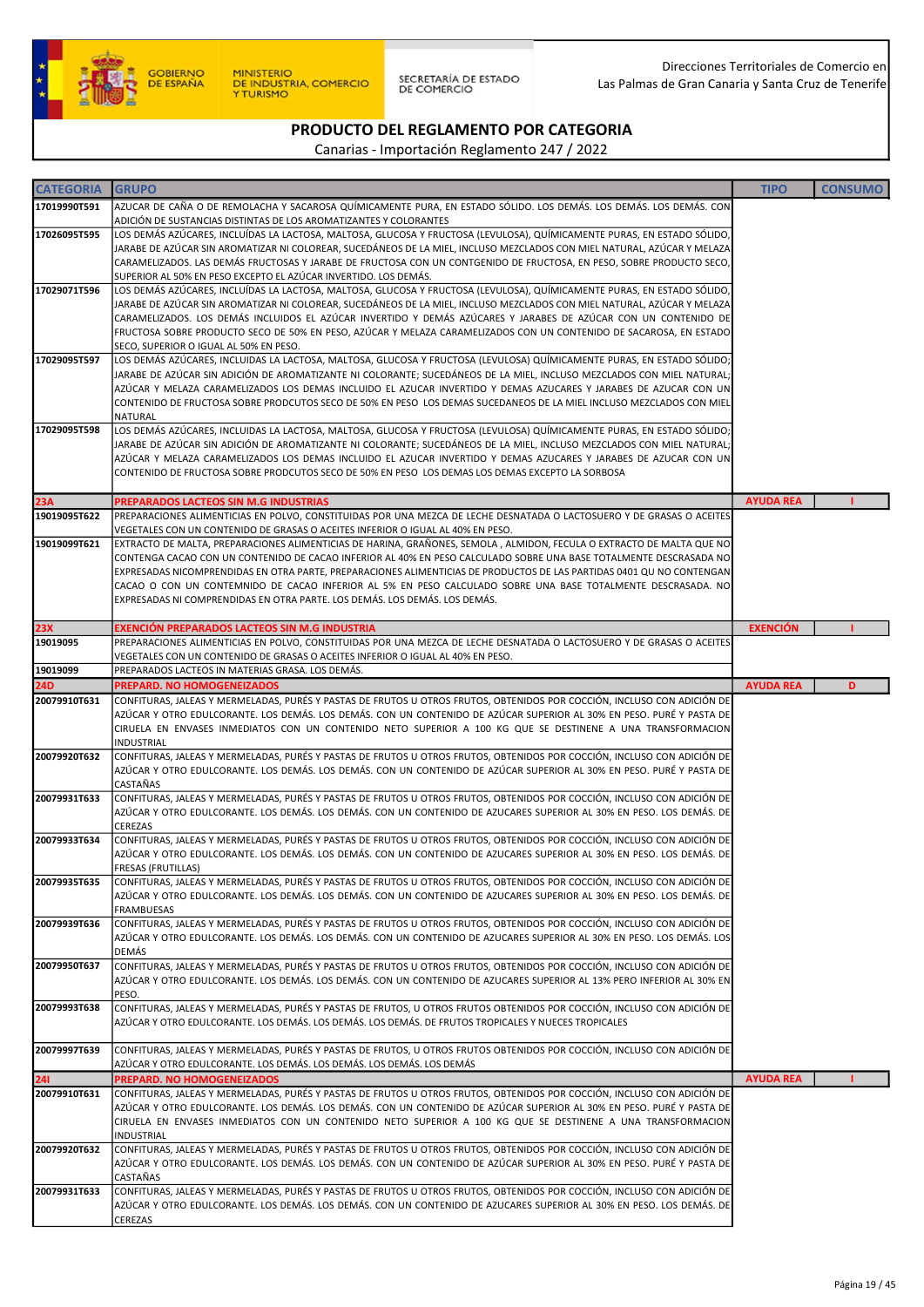

| <b>CATEGORIA</b> | <b>GRUPO</b>                                                                                                                                                                                                                                                                                                                                                                                                                                    | <b>TIPO</b>      | <b>CONSUMO</b> |
|------------------|-------------------------------------------------------------------------------------------------------------------------------------------------------------------------------------------------------------------------------------------------------------------------------------------------------------------------------------------------------------------------------------------------------------------------------------------------|------------------|----------------|
| 20079933T634     | CONFITURAS, JALEAS Y MERMELADAS, PURÉS Y PASTAS DE FRUTOS U OTROS FRUTOS, OBTENIDOS POR COCCIÓN, INCLUSO CON ADICIÓN DE<br>AZÚCAR Y OTRO EDULCORANTE. LOS DEMÁS. LOS DEMÁS. CON UN CONTENIDO DE AZUCARES SUPERIOR AL 30% EN PESO. LOS DEMÁS. DE<br><b>FRESAS (FRUTILLAS)</b>                                                                                                                                                                    |                  |                |
| 20079935T635     | CONFITURAS, JALEAS Y MERMELADAS, PURÉS Y PASTAS DE FRUTOS U OTROS FRUTOS, OBTENIDOS POR COCCIÓN, INCLUSO CON ADICIÓN DE<br>AZÚCAR Y OTRO EDULCORANTE. LOS DEMÁS. LOS DEMÁS. CON UN CONTENIDO DE AZUCARES SUPERIOR AL 30% EN PESO. LOS DEMÁS. DE<br><b>FRAMBUESAS</b>                                                                                                                                                                            |                  |                |
| 20079939T636     | CONFITURAS, JALEAS Y MERMELADAS, PURÉS Y PASTAS DE FRUTOS U OTROS FRUTOS, OBTENIDOS POR COCCIÓN, INCLUSO CON ADICIÓN DE<br>AZÚCAR Y OTRO EDULCORANTE. LOS DEMÁS. LOS DEMÁS. CON UN CONTENIDO DE AZUCARES SUPERIOR AL 30% EN PESO. LOS DEMÁS. LOS<br><b>DEMÁS</b>                                                                                                                                                                                |                  |                |
| 20079950T637     | CONFITURAS, JALEAS Y MERMELADAS, PURÉS Y PASTAS DE FRUTOS U OTROS FRUTOS, OBTENIDOS POR COCCIÓN, INCLUSO CON ADICIÓN DE<br>AZÚCAR Y OTRO EDULCORANTE. LOS DEMÁS. LOS DEMÁS. CON UN CONTENIDO DE AZUCARES SUPERIOR AL 13% PERO INFERIOR AL 30% EN<br>PESO.                                                                                                                                                                                       |                  |                |
| 20079993T638     | CONFITURAS, JALEAS Y MERMELADAS, PURÉS Y PASTAS DE FRUTOS, U OTROS FRUTOS OBTENIDOS POR COCCIÓN, INCLUSO CON ADICIÓN DE<br>AZÚCAR Y OTRO EDULCORANTE. LOS DEMÁS. LOS DEMÁS. LOS DEMÁS. DE FRUTOS TROPICALES Y NUECES TROPICALES                                                                                                                                                                                                                 |                  |                |
| 20079997T639     | CONFITURAS, JALEAS Y MERMELADAS, PURÉS Y PASTAS DE FRUTOS, U OTROS FRUTOS OBTENIDOS POR COCCIÓN, INCLUSO CON ADICIÓN DE<br>AZÚCAR Y OTRO EDULCORANTE. LOS DEMÁS. LOS DEMÁS. LOS DEMÁS. LOS DEMÁS                                                                                                                                                                                                                                                |                  |                |
| 25D              | <b>CONSERVAS</b>                                                                                                                                                                                                                                                                                                                                                                                                                                | <b>AYUDA REA</b> | D              |
| 20082011T640     | FRUTAS U OTROS FRUTOS, Y DEMÁS PARTES COMESTIBLES DE PLANTAS, PREPARADOS O CONSERVADOS DE OTRO MODO, INCLUSO CON<br>ADICIÓN DE AZÚCAR U OTRO EDULCORANTE O ALCOHOL, NO EXPRESADOS NI COMPRENDIDOS EN OTRA PARTE. PIÑAS (ANANÁS). CON<br>ALCOHOL AÑADIDO. EN ENVASES INMEDIATOS CON UN CONTENIDO NETO SUPERIOR A 1 KG CON UN CONTENIDO DE AZUCAR SUPERIOR AL<br>17% EN PESO                                                                      |                  |                |
| 20082019T641     | FRUTAS U OTROS FRUTOS Y DEMAS PARTES COMESTIBLES DE PLANTAS, PREPARADOS O CONSERVADOS DE OTRO MODO INCLUSO CON<br>ADICION DE AZUCAR U OTRO EDULCORANTE O ALCOHOL NO EXPRESADOS NI COMPRENDIDOS EN OTRA PARTE PIÑAS (ÁNANAS), CON<br>ALCOHOL AÑADIDO EN ENVASES INMEDIATOS CON UN CONTENIDO NETO SUPERIOR A 1 KG. LOS DEMAS                                                                                                                      |                  |                |
| 20082031T642     | FRUTAS U OTROS FRUTOS, Y DEMÁS PARTES COMESTIBLES DE PLANTAS, PREPARADOS O CONSERVADOS DE OTRO MODO, INCLUSO CON<br>ADICIÓN DE AZÚCAR U OTRO EDULCORANTE O ALCOHOL, NO EXPRESADOS NI COMPRENDIDOS EN OTRA PARTE. PIÑAS (ANANÁS). CON<br>ALCOHOL AÑADIDO. EN ENVASES INMEDIATOS CON UN CONTENIDO INFERIOR A 1 KG CON UN CONTENIDO DE AZÚCAR SUPERIOR AL 19 % EN<br>PESO.                                                                         |                  |                |
| 20082039T643     | FRUTAS U OTROS FRUTOS, Y DEMÁS PARTES COMESTIBLES DE PLANTAS, PREPARADOS O CONSERVADOS DE OTRO MODO, INCLUSO CON<br>ADICIÓN DE AZÚCAR U OTRO EDULCORANTE O ALCOHOL, NO EXPRESADOS NI COMPRENDIDOS EN OTRA PARTE. PIÑAS (ANANÁS). CON<br>ALCOHOL AÑADIDO. EN ENVASES INMEDIATOS CON UN CONTENIDO NETO INFERIOR A 1 KG. LOS DEMÁS.                                                                                                                |                  |                |
| 20082051T644     | FRUTAS U OTROS FRUTOS, Y DEMÁS PARTES COMESTIBLES DE PLANTAS, PREPARADOS O CONSERVADOS DE OTRO MODO, INCLUSO CON<br>ADICIÓN DE AZÚCAR U OTRO EDULCORANTE O ALCOHOL, NO EXPRESADOS NI COMPRENDIDOS EN OTRA PARTE. PIÑAS (ANANÁS). SIN<br>ALCOHOL AÑADIDO. CON AZUCAR AÑADIDO EN ENVASES INMEDIATOS CON UN CONTENIDO NETO SUPERIOR A 1 KG CON UN CONTENIDO DE<br>AZUCAR SUPERIOR AL 17% EN PESO                                                   |                  |                |
| 20082059T645     | FRUTAS U OTROS FRUTOS, Y DEMÁS PARTES COMESTIBLES DE PLANTAS, PREPARADOS O CONSERVADOS DE OTRO MODO, INCLUSO CON<br>ADICIÓN DE AZÚCAR U OTRO EDULCORANTE O ALCOHOL, NO EXPRESADOS NI COMPRENDIDOS EN OTRA PARTE. PIÑAS (ANANÁS). SIN<br>ALCOHOL AÑADIDO. CON AZUCAR AÑADIDO EN ENVASES INMEDIATOS CON UN CONTENIDO NETO SUPERIOR A 1 KG LOS DEMAS.                                                                                              |                  |                |
| 20082071T646     | FRUTAS U OTROS FRUTOS, Y DEMÁS PARTES COMESTIBLES DE PLANTAS, PREPARADOS O CONSERVADOS DE OTRO MODO, INCLUSO CON<br>ADICIÓN DE AZÚCAR U OTRO EDULCORANTE O ALCOHOL, NO EXPRESADOS NI COMPRENDIDOS EN OTRA PARTE. PIÑAS (ANANÁS). SIN<br>ALCOHOL AÑADIDO. CON AZUCAR AÑADIDO EN ENVASES INMEDIATOS CON UN CONTENIDO NETO INFERIOR O IGUAL A 1 KG CON UN<br>CONTENIDO DE AZUCAR SUPERIOR AL 19%.                                                  |                  |                |
| 20082079T647     | FRUTAS U OTROS FRUTOS, Y DEMÁS PARTES COMESTIBLES DE PLANTAS, PREPARADOS O CONSERVADOS DE OTRO MODO, INCLUSO CON<br>ADICIÓN DE AZÚCAR U OTRO EDULCORANTE O ALCOHOL, NO EXPRESADOS NI COMPRENDIDOS EN OTRA PARTE. PIÑAS (ANANÁS). SIN<br>ALCOHOL ANADIDO. CON AZUCAR ANADIDO EN ENVASES INMEDIATOS CON UN CONTENIDO NETO INFERIOR O IGUAL A 1 KG LOS DEMAS.                                                                                      |                  |                |
| 20082090T648     | FRUTAS U OTROS FRUTOS, Y DEMÁS PARTES COMESTIBLES DE PLANTAS, PREPARADOS O CONSERVADOS DE OTRO MODO, INCLUSO CON<br>ADICIÓN DE AZÚCAR U OTRO EDULCORANTE O ALCOHOL, NO EXPRESADOS NI COMPRENDIDOS EN OTRA PARTE. PIÑAS (ANANÁS). SIN<br>ALCOHOL AÑADIDO. SIN AZUCAR AÑADIDO                                                                                                                                                                     |                  |                |
| 20083011T649     | FRUTAS U OTROS FRUTOS, Y DEMÁS PARTES COMESTIBLES DE PLANTAS, PREPARADOS O CONSERVADOS DE OTRO MODO, INCLUSO CON<br>ADICIÓN DE AZÚCAR U OTRO EDULCORANTE O ALCOHOL, NO EXPRESADOS NI COMPRENDIDOS EN OTRA PARTE. AGRIOS (CÍTRICOS). CON<br>ALCOHOL AÑADIDO. CON UN CON UN CONTENIDO DE AZUCAR SUPERIOR AL 9% EN PESO CON UN GRADO ALCOHOLICO MASICO ADQUIRIDO<br>INFERIOR O IGUAL A 11,85% MAS                                                  |                  |                |
| 20083019T650     | FRUTAS U OTROS FRUTOS, Y DEMÁS PARTES COMESTIBLES DE PLANTAS, PREPARADOS O CONSERVADOS DE OTRO MODO, INCLUSO CON<br>ADICIÓN DE AZÚCAR U OTRO EDULCORANTE O ALCOHOL, NO EXPRESADOS NI COMPRENDIDOS EN OTRA PARTE. AGRIOS (CÍTRICOS). CON<br>ALCOHOL AÑADIDO. CON UN CONTENIDO DE AZUCAR SUPERIOR AL 9% EN PESO LOS DEMAS                                                                                                                         |                  |                |
| 20083031T651     | FRUTAS U OTROS FRUTOS, Y DEMÁS PARTES COMESTIBLES DE PLANTAS, PREPARADOS O CONSERVADOS DE OTRO MODO, INCLUSO CON<br>ADICIÓN DE AZÚCAR U OTRO EDULCORANTE O ALCOHOL, NO EXPRESADOS NI COMPRENDIDOS EN OTRA PARTE. AGRIOS (CÍTRICOS). CON<br>ALCOHOL AÑADIDO. LOS DEMÁS CON UN GRADO ALCOÑHÓLICO MÁSICO ADQUIRIDO INFERIOR OIGUAL A 11, 85% MÁS.                                                                                                  |                  |                |
| 20083039T652     | FRUTAS U OTROS FRUTOS, Y DEMÁS PARTES COMESTIBLES DE PLANTAS, PREPARADOS O CONSERVADOS DE OTRO MODO, INCLUSO CON<br>ADICIÓN DE AZÚCAR U OTRO EDULCORANTE O ALCOHOL, NO EXPRESADOS NI COMPRENDIDOS EN OTRA PARTE. AGRIOS (CÍTRICOS). CON<br>ALCOHOL AÑADIDO. LOS DEMÁS. LOS DEMAS.                                                                                                                                                               |                  |                |
| 20083051T653     | FRUTAS U OTROS FRUTOS, Y DEMÁS PARTES COMESTIBLES DE PLANTAS, PREPARADOS O CONSERVADOS DE OTRO MODO, INCLUSO CON<br>ADICIÓN DE AZÚCAR U OTRO EDULCORANTE O ALCOHOL, NO EXPRESADOS NI COMPRENDIDOS EN OTRA PARTE. AGRIOS (CÍTRICOS). SIN<br>ALCOHOL AÑADIDO. CON AZUCAR AÑADIDO EN ENVASES INMEDIATOS CON UN CONTENIODO NETO SUPERIOR A 1 KG GAJOS DE TORONJA Y<br>DE POMELO                                                                     |                  |                |
| 20083055T654     | FRUTAS U OTROS FRUTOS Y DEMAS PARTES COMESTIBLES DE PLANTAS, PREPARADOS O CONSERVADOSDE OTRO MODO INCLUSO CON<br>ADICION DE AZUCAR U OTRO EDULCORANTE O ALCOHOL NO EXPRESADOS NI COMPRENDIDOS EN OTRA PARTA AGRIOS (CITRICOS) SIN<br>ALCOHOL AÑADIDO CON AZÚCAR AÑADIDO EN ENVASES INMEDIATOS CON UN CONTENIDO NETO SUPERIOR A 1 KG MANDARINAS<br>INCLUIDAS LAS TANGERINAS Y SUTSUMAS CLEMENTINAS WILKINGS Y DEMAS HIBRIDOS SIMILARES DE AGRIOS |                  |                |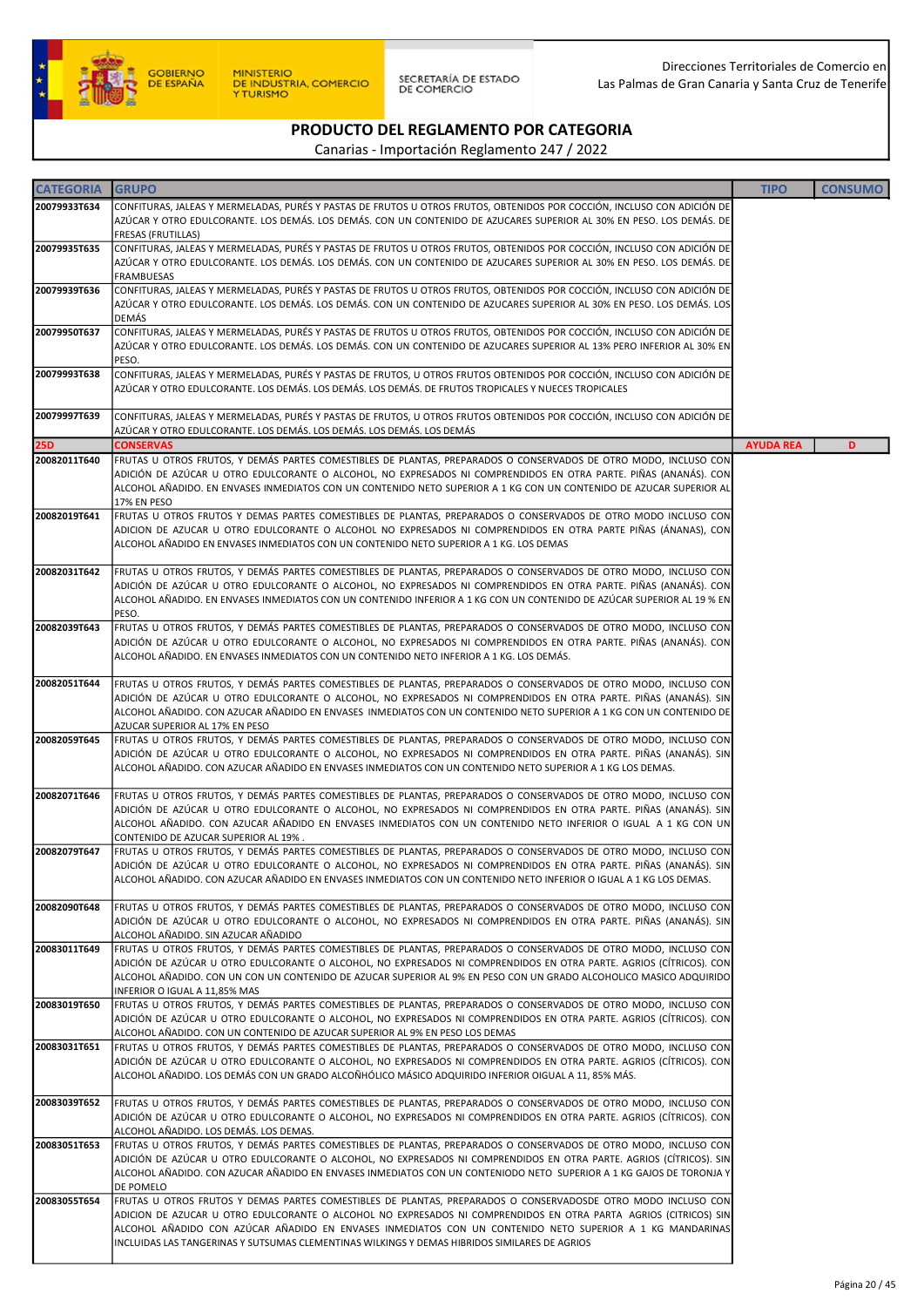

SECRETARÍA DE ESTADO<br>DE COMERCIO

### PRODUCTO DEL REGLAMENTO POR CATEGORIA

| <b>CATEGORIA</b> | <b>GRUPO</b>                                                                                                                                                                                                                               | <b>TIPO</b> | <b>CONSUMO</b> |
|------------------|--------------------------------------------------------------------------------------------------------------------------------------------------------------------------------------------------------------------------------------------|-------------|----------------|
| 20083059T655     | FRUTAS U OTROS FRUTOS, Y DEMÁS PARTES COMESTIBLES DE PLANTAS, PREPARADOS O CONSERVADOS DE OTRO MODO, INCLUSO CON                                                                                                                           |             |                |
|                  | ADICIÓN DE AZÚCAR U OTRO EDULCORANTE O ALCOHOL, NO EXPRESADOS NI COMPRENDIDOS EN OTRA PARTE. AGRIOS (CÍTRICOS). SIN                                                                                                                        |             |                |
|                  | ALCOHOL AÑADIDO. CON AZÚCAR AÑADIDO EN ENVASES INMEDIATOS CON UN CONTENIDO NETO SUPERIOR A 1 KG. LOS DEMÁS.                                                                                                                                |             |                |
|                  |                                                                                                                                                                                                                                            |             |                |
| 20083071T656     | FRUTAS U OTROS FRUTOS, Y DEMÁS PARTES COMESTIBLES DE PLANTAS, PREPARADOS O CONSERVADOS DE OTRO MODO, INCLUSO CON                                                                                                                           |             |                |
|                  | ADICIÓN DE AZÚCAR U OTRO EDULCORANTE O ALCOHOL, NO EXPRESADOS NI COMPRENDIDOS EN OTRA PARTE. AGRIOS (CÍTRICOS). SIN<br>ALCOHOL AÑADIDO. CON AZÚCAR AÑADIDO EN ENVASES INMEDIATOS CON UN CONTGENIDO NETO INFERIOR O IGUAL A 1 KG NETO GAJOS |             |                |
|                  | DE TORONJA Y POMELO                                                                                                                                                                                                                        |             |                |
| 20083075T657     | FRUTAS U OTROS FRUTOS, Y DEMÁS PARTES COMESTIBLES DE PLANTAS, PREPARADOS O CONSERVADOS DE OTRO MODO, INCLUSO CON                                                                                                                           |             |                |
|                  | ADICIÓN DE AZÚCAR U OTRO EDULCORANTE O ALCOHOL, NO EXPRESADOS NI COMPRENDIDOS EN OTRA PARTE. AGRIOS (CÍTRICOS). SIN                                                                                                                        |             |                |
|                  | ALCOHOL AÑADIDO. CON AZÚCAR AÑADIDO EN ENVASE INMEDIATO CON UN CONTENIDO NETO INFERIOR O IGUAL A 1KG NETO.                                                                                                                                 |             |                |
|                  | MANDARINA INCLUIDA LA TANGERINA Y SATSUMA, CLEMENTINA, WILKINGS Y DEMAS HIBRIDOS SIMILARES DE AGRIOS                                                                                                                                       |             |                |
| 20083079T658     | FRUTAS U OTROS FRUTOS, Y DEMÁS PARTES COMESTIBLES DE PLANTAS, PREPARADOS O CONSERVADOS DE OTRO MODO, INCLUSO CON                                                                                                                           |             |                |
|                  | ADICIÓN DE AZÚCAR U OTRO EDULCORANTE O ALCOHOL, NO EXPRESADOS NI COMPRENDIDOS EN OTRA PARTE. AGRIOS (CÍTRICOS). SIN                                                                                                                        |             |                |
|                  | ALCOHOL AÑADIDO. CON AZÚCAR AÑADIDO EN ENVASES INMEDIATOS CON UN CONTENIDO NETO INFERIOR O IGUAL A 1 KG NETO. LOS                                                                                                                          |             |                |
|                  | DEMAS.                                                                                                                                                                                                                                     |             |                |
| 20083090T659     | FRUTAS U OTROS FRUTOS, Y DEMÁS PARTES COMESTIBLES DE PLANTAS, PREPARADOS O CONSERVADOS DE OTRO MODO, INCLUSO CON                                                                                                                           |             |                |
|                  | ADICIÓN DE AZÚCAR U OTRO EDULCORANTE O ALCOHOL, NO EXPRESADOS NI COMPRENDIDOS EN OTRA PARTE. AGRIOS (CÍTRICOS). SIN<br>ALCOHOL AÑADIDO. SIN AZUCAR AÑADIDO.                                                                                |             |                |
| 20084011T660     | FRUTAS U OTROS FRUTOS, Y DEMÁS PARTES COMESTIBLES DE PLANTAS, PREPARADOS O CONSERVADOS DE OTRO MODO, INCLUSO CON                                                                                                                           |             |                |
|                  | ADICIÓN DE AZÚCAR U OTRO EDULCORANTE O ALCOHOL, NO EXPRESADOS NI COMPRENDIDOS EN OTRA PARTE. PERAS. CON ALCOHOL                                                                                                                            |             |                |
|                  | AÑADIDO. EN ENVASES INMEDIATOS CON UN CONTENIDO NETO SUPERIOR A 1 KG CON UN CONTENIDO DE AZUCAR SUPERIOR AL 13 % EN                                                                                                                        |             |                |
| 20084019T661     | PESO CON UN GRADO ALCOHÓLICO MÁSICO ADQUIRIDO INFERIOR O IGUAL AL 11,85% MÁS.                                                                                                                                                              |             |                |
|                  | FRUTAS U OTROS FRUTOS, Y DEMÁS PARTES COMESTIBLES DE PLANTAS, PREPARADOS O CONSERVADOS DE OTRO MODO, INCLUSO CON<br>ADICIÓN DE AZÚCAR U OTRO EDULCORANTE O ALCOHOL, NO EXPRESADOS NI COMPRENDIDOS EN OTRA PARTE. PERAS. CON ALCOHOL        |             |                |
|                  | AÑADIDO. EN ENVASES INMEDIATOS CON UN CONTENIDO NETO SUPERIOR A 1 KG CON UN CONTENIDO DE AZÚCAR SUPERIOR AL 13 % EN                                                                                                                        |             |                |
|                  | PESO LOS DEMÁS.                                                                                                                                                                                                                            |             |                |
| 20084021T662     | FRUTAS U OTROS FRUTOS, Y DEMÁS PARTES COMESTIBLES DE PLANTAS, PREPARADOS O CONSERVADOS DE OTRO MODO, INCLUSO CON                                                                                                                           |             |                |
|                  | ADICIÓN DE AZÚCAR U OTRO EDULCORANTE O ALCOHOL, NO EXPRESADOS NI COMPRENDIDOS EN OTRA PARTE. PERAS. CON ALCOHOL                                                                                                                            |             |                |
|                  | AÑADIDO. EN ENVASES INMEDIATOS CON UN CONTENIDO NETO SUPERIOR A 1 KG. LOS DEMÁS. CON UN GRADO ALCOHÓLICO MÁSICO<br>ADQUIRIDO INFERIOR O IGUAL AL 11,85 % MÁS.                                                                              |             |                |
| 20084029T663     | FRUTAS U OTROS FRUTOS, Y DEMÁS PARTES COMESTIBLES DE PLANTAS, PREPARADOS O CONSERVADOS DE OTRO MODO, INCLUSO CON                                                                                                                           |             |                |
|                  | ADICIÓN DE AZÚCAR U OTRO EDULCORANTE O ALCOHOL, NO EXPRESADOS NI COMPRENDIDOS EN OTRA PARTE. PERAS. CON ALCOHOL                                                                                                                            |             |                |
|                  | AÑADIDO. EN ENVASES INMEDIATOS CON UN CONTENIDO NETO SUPERIOR A 1 KG. LOS DEMÁS. LOS DEMÁS.                                                                                                                                                |             |                |
| 20084031T664     |                                                                                                                                                                                                                                            |             |                |
|                  | FRUTAS U OTROS FRUTOS, Y DEMÁS PARTES COMESTIBLES DE PLANTAS, PREPARADOS O CONSERVADOS DE OTRO MODO, INCLUSO CON<br>ADICIÓN DE AZÚCAR U OTRO EDULCORANTE O ALCOHOL, NO EXPRESADOS NI COMPRENDIDOS EN OTRA PARTE. PERAS. CON ALCOHOL        |             |                |
|                  | AÑADIDO. EN ENVASES INMEDIATOS CON UN CONTENIDO NETO INFERIOR O IGUAL A 1 KG CON UN CONTENIDO DE AZÚCAR SUPERIOR AL                                                                                                                        |             |                |
|                  | 15% EN PESO.                                                                                                                                                                                                                               |             |                |
| 20084039T665     | FRUTAS U OTROS FRUTOS, Y DEMÁS PARTES COMESTIBLES DE PLANTAS, PREPARADOS O CONSERVADOS DE OTRO MODO, INCLUSO CON                                                                                                                           |             |                |
|                  | ADICIÓN DE AZÚCAR U OTRO EDULCORANTE O ALCOHOL, NO EXPRESADOS NI COMPRENDIDOS EN OTRA PARTE. PERAS. CON ALCOHOL<br>AÑADIDO. EN ENVASES INMEDIATOS CON UN CONTENIDO NETO INFERIOR O IGUAL A 1 KG. LOS DEMÁS.                                |             |                |
| 20084051T666     | FRUTAS U OTROS FRUTOS, Y DEMÁS PARTES COMESTIBLES DE PLANTAS, PREPARADOS O CONSERVADOS DE OTRO MODO, INCLUSO CON                                                                                                                           |             |                |
|                  | ADICIÓN DE AZÚCAR U OTRO EDULCORANTE O ALCOHOL, NO EXPRESADOS NI COMPRENDIDOS EN OTRA PARTE. PERAS. SIN ALCOHOL                                                                                                                            |             |                |
|                  | AÑADIDO. EN ENVASES INMEDIATOS CON UN CONTENIDO NETO SUPERIOR A 1KG. CON UN CONTENIDO DE AZÚCAR SUPERIOR AL 13 % EN                                                                                                                        |             |                |
|                  | PESO.                                                                                                                                                                                                                                      |             |                |
| 20084059T667     | FRUTAS U OTROS FRUTOS, YDEMÁS PARTES COMESTIBLES DE PLANTAS, PREPARADOS O CONSERVADOS DE OTGRO MODO, INCLUSO CON<br>ADICIÓN DE AZUCAR U OTROA EDULCORANTE O ALCOHOL, NO ESPRESADOS NI COMPRENDIDOS EN OTRA PARTE, PERAS SIN ALCOHOL        |             |                |
|                  | AÑADIDO, EN ENVASES INMEDIATOS CON UN CONTENIDO NETO SUPERIOR A 1 KG. LOS DEMÁS.                                                                                                                                                           |             |                |
| 20084071T668     | FRUTAS U OTROS FRUTOS, Y DEMÁS PARTES COMESTIBLES DE PLANTAS, PREPARADOS O CONSERVADOS DE OTRO MODO, INCLUSO CON                                                                                                                           |             |                |
|                  | ADICIÓN DE AZÚCAR U OTRO EDULCORANTE O ALCOHOL, NO EXPRESADOS NI COMPRENDIDOS EN OTRA PARTE. PERAS. SIN ALCOHOL                                                                                                                            |             |                |
|                  | AÑADIDO. EN ENVASES INMEDIATOS CON UN CONTENIDO NETO DE AZÚCAR SUPERIOR AL 15 % EN PESO.                                                                                                                                                   |             |                |
| 20084079T669     | FRUTAS U OTROS FRUTOS, Y DEMÁS PARTES COMESTIBLES DE PLANTAS, PREPARADOS O CONSERVADOS DE OTRO MODO, INCLUSO CON<br>ADICIÓN DE AZÚCAR U OTRO EDULCORANTE O ALCOHOL, NO EXPRESADOS NI COMPRENDIDOS EN OTRA PARTE. PERAS. SIN ALCOHOL        |             |                |
|                  | AÑADIDO. EN ENVASES INMEDIATOS CON UN CONTENIDO NETO INFERIOR A 1 KG. LOS DEMÁS.                                                                                                                                                           |             |                |
| 20084090T670     | FRUTAS U OTROS FRUTOS Y DEMÁS PARTES COMESTIBLES DE PLANTAS, PREPARADOS O CONSERVADOS DE OTRO MODO, INCLUSO CON                                                                                                                            |             |                |
|                  | ADICIÓN DE AZÚCAR U OTRO EDULCORANTE O ALCOHOL, NO EXPRESADOS O COMPRENDIDOS EN OTRA PARTE: PERAS: SIN ALCOHOL                                                                                                                             |             |                |
| 20085011T671     | AÑADIDO. SIN AZÚCAR AÑADIDOS<br>FRUTAS U OTROS FRUTOS, Y DEMÁS PARTES COMESTIBLES DE PLANTAS, PREPARADOS O CONSERVADOS DE OTRO MODO, INCLUSO CON                                                                                           |             |                |
|                  | ADICIÓN DE AZÚCAR U OTRO EDULCORANTE O ALCOHOL, NO EXPRESADOS NI COMPRENDIDOS EN OTRA PARTE. ALBARICOQUES (DAMÁSCOS,                                                                                                                       |             |                |
|                  | CHABACANOS). CON ALCOHOL AÑADIDO EN ENVASES INMEDIATOS CON UN CONTENIDO NETO SUPERIOR A 1 KG CON UN CONTENIDO DE                                                                                                                           |             |                |
|                  | AZÚCAR SUPERIOR AL 13 % EN PESO CON UN GRADO ALCOHÓLICO MÁSICO ADQUIRIDO INFERIOR O IGUAL A 11,85 % MÁS.                                                                                                                                   |             |                |
|                  |                                                                                                                                                                                                                                            |             |                |
| 20085019T672     | FRUTAS U OTROS FRUTOS, Y DEMÁS PARTES COMESTIBLES DE PLANTAS, PREPARADOS O CONSERVADOS DE OTRO MODO, INCLUSO CON<br>ADICIÓN DE AZÚCAR U OTRO EDULCORANTE O ALCOHOL, NO EXPRESADOS NI COMPRENDIDOS EN OTRA PARTE. ALBARICOQUES (DAMÁSCOS,   |             |                |
|                  | CHABACANOS). CON ALCOHOL AÑADIDO EN ENVASES INMEDIATOS CON UN CONTENIDO NETO SUPERIOR A 1 KG CON UN CONTENIDO DE                                                                                                                           |             |                |
|                  | AZÚCAR SUPERIOR AL 13 % EN PESO, LOS DEMÁS.                                                                                                                                                                                                |             |                |
| 20085031T673     | FRUTAS U OTROS FRUTOS, Y DEMÁS PARTES COMESTIBLES DE PLANTAS, PREPARADOS O CONSERVADOS DE OTRO MODO, INCLUSO CON                                                                                                                           |             |                |
|                  | ADICIÓN DE AZÚCAR U OTRO EDULCORANTE O ALCOHOL, NO EXPRESADOS NI COMPRENDIDOS EN OTRA PARTE. ALBARICOQUES (DAMÁSCOS,                                                                                                                       |             |                |
|                  | CHABACANOS). CON ALCOHOL AÑADIDO EN ENVASES INMEDIATOS CON UN CONTENIDO NETO SUPERIOR A 1 KG. LOS DEMÁS. CON UN                                                                                                                            |             |                |
| 20085039T674     | GRADO ALCOHÓLICO MÁSICO ADQUIRIDO INFERIOR O IGUAL A 11,85% MÁS.<br>FRUTAS U OTROS FRUTOS, Y DEMÁS PARTES COMESTIBLES DE PLANTAS, PREPARADOS O CONSERVADOS DE OTRO MODO, INCLUSO CON                                                       |             |                |
|                  | ADICIÓN DE AZÚCAR U OTRO EDULCORANTE O ALCOHOL, NO EXPRESADOS NI COMPRENDIDOS EN OTRA PARTE. ALBARICOQUES (DAMÁSCOS,                                                                                                                       |             |                |
|                  | CHABACANOS). CON ALCOHOL AÑADIDO EN ENVASES INMEDIATOS CON UN CONTENIDO NETO SUPERIOR A 1 KG. LOS DEMÁS. LOS DEMÁS.                                                                                                                        |             |                |
|                  |                                                                                                                                                                                                                                            |             |                |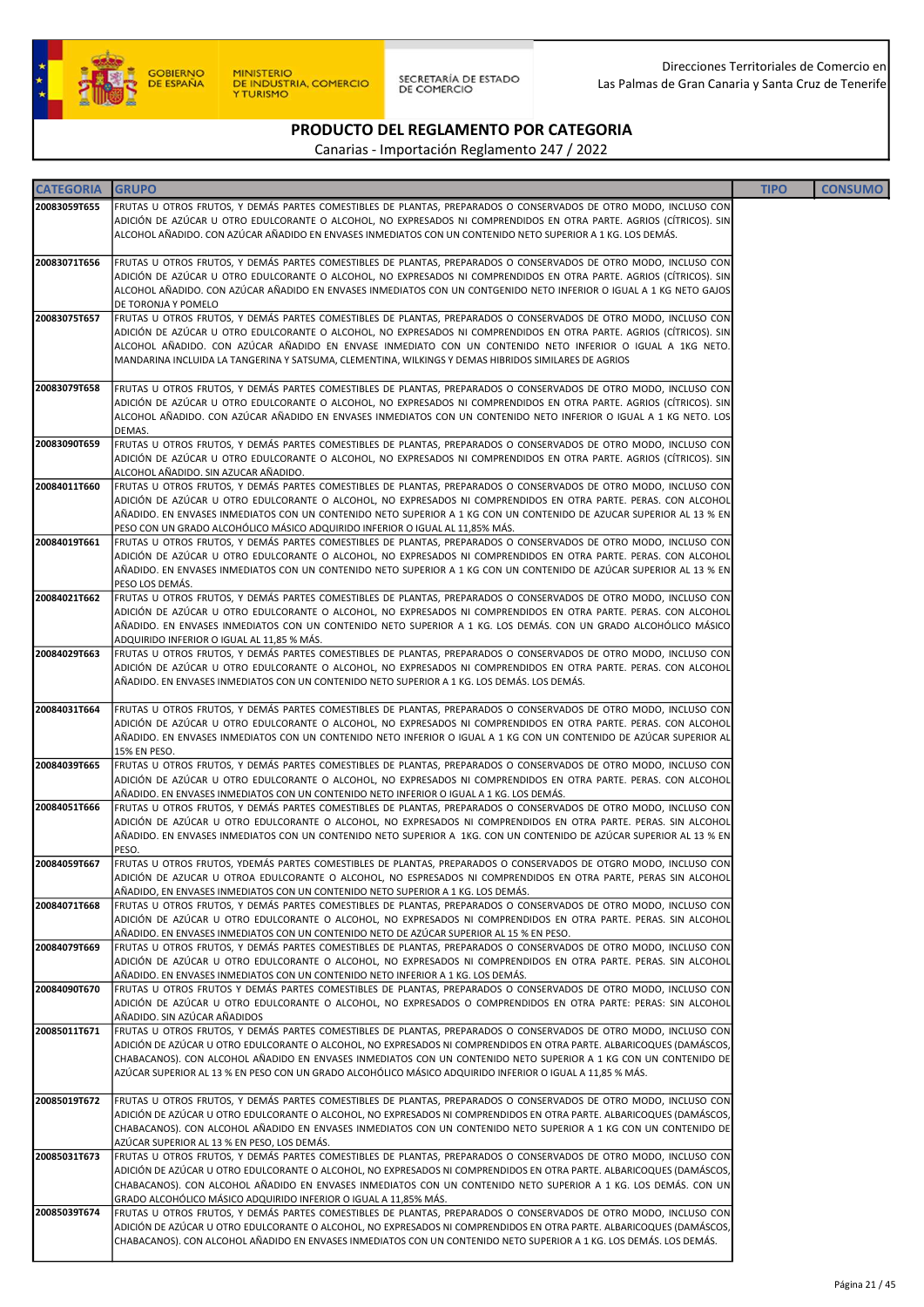

| <b>CATEGORIA</b> | <b>GRUPO</b>                                                                                                                                                                                                                                  | <b>TIPO</b> | <b>CONSUMO</b> |
|------------------|-----------------------------------------------------------------------------------------------------------------------------------------------------------------------------------------------------------------------------------------------|-------------|----------------|
| 20085051T675     | FRUTAS U OTROS FRUTOS, Y DEMÁS PARTES COMESTIBLES DE PLANTAS, PREPARADOS O CONSERVADOS DE OTRO MODO, INCLUSO CON                                                                                                                              |             |                |
|                  | ADICIÓN DE AZÚCAR U OTRO EDULCORANTE O ALCOHOL, NO EXPRESADOS NI COMPRENDIDOS EN OTRA PARTE.ALBARICOQUES (DAMÁSCOS,                                                                                                                           |             |                |
|                  | CHABACANOS). CON ALCOHOL AÑADIDO EN ENVASES INMEDIATOS CON UN CONTENIDO NETO INFEERIOR O IGUAL A 1KG CON UN                                                                                                                                   |             |                |
| 20085059T676     | CONTENIDO DE AZÚCA SUPERIOR AL 15 % EN PESO.<br>FRUTAS U OTROS FRUTOS, Y DEMÁS PARTES COMESTIBLES DE PLANTAS, PREPARADOS O CONSERVADOS DE OTRO MODO, INCLUSO CON                                                                              |             |                |
|                  | ADICIÓN DE AZÚCAR U OTRO EDULCORANTE O ALCOHOL, NO EXPRESADOS NI COMPRENDIDOS EN OTRA PARTE.ALBARICOQUES (DAMÁSCOS,                                                                                                                           |             |                |
|                  | CHABACANOS). CON ALCOHOL AÑADIDO EN ENVASES INMEDIATOS CON UN CONTENIDO NETO INFERIOR O IGUAL A 1 KG. LOS DEMÁS.                                                                                                                              |             |                |
| 20085061T677     | FRUTAS U OTROS FRUTOS, Y DEMÁS PARTES COMESTIBLES DE PLANTAS, PREPARADOS O CONSERVADOS DE OTRO MODO, INCLUSO CON                                                                                                                              |             |                |
|                  | ADICIÓN DE AZÚCAR U OTRO EDULCORANTE O ALCOHOL, NO EXPRESADOS NI COMPRENDIDOS EN OTRA PARTE. ALBARICOQUES (DAMÁSCOS,                                                                                                                          |             |                |
|                  | CHABACANOS). SIN ALCOHOL AÑADIDO CON AZÚCAR EN ENVASES CON UN CONTENIDO NETO SUPERIOR A 1KG CON UN CONTENIDO DE                                                                                                                               |             |                |
|                  | AZÚCAR SUPERIOR AL 13 % EN PESO.                                                                                                                                                                                                              |             |                |
| 20085069T678     | FRUTAS U OTROS FRUTOS, Y DEMÁS PARTES COMESTIBLES DE PLANTAS, PREPARADOS O CONSERVADOS DE OTRO MODO, INCLUSO CON<br>ADICIÓN DE AZÚCAR U OTRO EDULCORANTE O ALCOHOL, NO EXPRESADOS NI COMPRENDIDOS EN OTRA PARTE. ALBARICOQUES (DAMÁSCOS,      |             |                |
|                  | CHABACANOS). SIN ALCOHOL AÑADIDO CON AZÚCAR EN ENVASES CON UN CONTENIDO NETO SUPERIOR A 1 KG. LOS DENÁS.                                                                                                                                      |             |                |
|                  |                                                                                                                                                                                                                                               |             |                |
| 20085071T679     | FRUTAS U OTROS FRUTOS, Y DEMÁS PARTES COMESTIBLES DE PLANTAS, PREPARADOS O CONSERVADOS DE OTRO MODO, INCLUSO CON                                                                                                                              |             |                |
|                  | ADICIÓN DE AZÚCAR U OTRO EDULCORANTE O ALCOHOL, NO EXPRESADOS NI COMPRENDIDOS EN OTRA PARTE. ALBARICOQUES (DAMÁSCOS,<br>CHABACANOS). SIN ALCOHOL. CON AZÚCAR AÑADIDO EN ENVASES INMEDIATOS CON UN CONTENIDO NETO INFERIOR O IGUAL A 1 KG CON  |             |                |
|                  | UN CONTENIDO DE AZUCARES SUPERIOR AL 15 % EN PESO.                                                                                                                                                                                            |             |                |
| 20085092T680     | FRUTAS U OTROS FRUTOS, Y DEMÁS PARTES COMESTIBLES DE PLANTAS, PREPARADOS O CONSERVADOS DE OTRO MODO INCLUSO CON                                                                                                                               |             |                |
|                  | ADICIÓN DE AZÚCAR U OTRO EDULCORANTE O ALCOHOL, NO EXPRESADOS NI COMPRENDIDOS EN OTRA PARTE, ALBARICOQUES (DAMÁSCOS,<br>CHABACANOS), SIN ALCOHOL. CON AZÚCAR AÑADIDO EN ENVASES INMEDIATOS CON UN CONTENIDO NETO INFERIOR O IGUAL A 1 KG LOS  |             |                |
|                  | DEMÁS.                                                                                                                                                                                                                                        |             |                |
| 20085092T681     | FRUTAS U OTROS FRUTOS, Y DEMÁS PARTES COMESTIBLES DE PLANTAS, PREPARADOS O CONSERVADOS DE OTRO MODO, INCLUSO CON                                                                                                                              |             |                |
|                  | ADICIÓN DE AZÚCAR U OTRO EDULCORANTE O ALCOHOL, NO EXPRESADOS NI COMPRENDIDOS EN OTRA PARTE. ALBARICOQUES (DAMÁSCOS,                                                                                                                          |             |                |
|                  | CHABACANOS). SIN ALCOHOL AÑADIDO SIN AZÚCAR AÑADIDO EN ENVASES CON UN CONTENIDO NETO SUPERIOR O IGUAL A 5 KG.                                                                                                                                 |             |                |
| 20085098T682     | FRUTAS U OTROS FRUTOS Y DEMÁS PARTES COMESTIBLES DE PLANTAS, PREPARADOS O CONSERVADOS DE OTRO MODO, INCLUSO CON                                                                                                                               |             |                |
|                  | ADICIÓN DE AZÚCAR U OTRO EDULCORANTE O ALCOHOL, NO EXPRESADOS NI COMPRENDIDOS EN OTRA PARTE. ALBARICOQUES (DAMÁSCOS,                                                                                                                          |             |                |
|                  | CHABACANOS). SIN ALCOHOL AÑADIDO SIN AZÚCAR AÑADIDO EN ENVASES INMEDIATOS O CON UN CONTENIDO NETO INFERIOR A 5 KG.                                                                                                                            |             |                |
| 20087011T683     | FRUTAS U OTROS FRUTOS, Y DEMÁS PARTES COMESTIBLES DE PLANTAS, PREPARADOS O CONSERVADOS DE OTRO MODO, INCLUSO CON                                                                                                                              |             |                |
|                  | ADICIÓN DE AZÚCAR U OTRO EDULCORANTE O ALCOHOL, NO EXPRESADOS NI COMPRENDIDOS EN OTRA PARTE. MELOCOTONES (DURAZNOS)                                                                                                                           |             |                |
|                  | INCLUÍDOS LOS GRIÑONES Y NECTARINAS. CON ALCOHOL AÑADIDO EN ENVASES INMEDIATOS CON UN CONTENIDO NETO SUPERIOR A 1 KG                                                                                                                          |             |                |
|                  | CON UN CONTENIDO DE AZUCARES SUPERIOR AL 13 % EN PESO CON UN GRADO ALCOHÓLICO MÁSICO ADQUIRIDO INFERIOR O IGUAL A 11,<br>85 % MÁS.                                                                                                            |             |                |
| 20087019T684     | FRUTAS U OTROS FRUTOS, Y DEMÁS PARTES COMESTIBLES DE PLANTAS, PREPARADOS O CONSERVADOS DE OTRO MODO, INCLUSO CON                                                                                                                              |             |                |
|                  | ADICIÓN DE AZÚCAR U OTRO EDULCORANTE O ALCOHOL, NO EXPRESADOS NI COMPRENDIDOS EN OTRA PARTE. MELOCOTONES (DURAZNOS)                                                                                                                           |             |                |
|                  | INCLUÍDOS LOS GRIÑONES Y NECTARINAS,CON ALCOHOL AÑADIDO EN ENVASES INMEDIATOS CON UN CONTENIDO NETO SUPERIOR A 1 KG<br>CON UN CONTENIDO DE AZÚCARES SUPERIOR AL 13 % EN PESO. LOS DEMÁS.                                                      |             |                |
| 20087031T685     | FRUTAS U OTROS FRUTOS, Y DEMÁS PARTES COMESTIBLES DE PLANTAS, PREPARADOS O CONSERVADOS DE OTRO MODO, INCLUSO CON                                                                                                                              |             |                |
|                  | ADICIÓN DE AZÚCAR U OTRO EDULCORANTE O ALCOHOL, NO EXPRESADOS NI COMPRENDIDOS EN OTRA PARTE. MELOCOTONES (DURAZNOS)                                                                                                                           |             |                |
|                  | INCLUÍDOS LOS GRIÑONES Y NECTARINAS. CON ALCOHOL AÑADIDO EN ENVASES INMEDIATOS CON UN CONTENIDO NETO SUPÈRIOR A 1 KG.<br>LOS DEMÁS CON UN GRADO ALCOHÓLICO MÁSICO ADQUIRIDO INFERIOR O IGUAL A 11,85% MÁS.                                    |             |                |
|                  |                                                                                                                                                                                                                                               |             |                |
| 20087039T686     | FRUTAS U OTROS FRUTOS, Y DEMÁS PARTES COMESTIBLES DE PLANTAS, PREPARADOS O CONSERVADOS DE OTRO MODO, INCLUSO CON                                                                                                                              |             |                |
|                  | ADICIÓN DE AZÚCAR U OTRO EDULCORANTE O ALCOHOL, NO EXPRESADOS NI COMPRENDIDOS EN OTRA PARTE. MELOCOTONES (DURAZNOS)<br>INCLUÍDOS LOS GRIÑONES Y NECTARINAS, CON ALCOHOLAÑADIDO EN ENVASES INMEDIATOS CON UN CONTENIDO NETO SUPERIOR A 1 KG.   |             |                |
|                  | LOS DEMÁS. LOS DEMÁS.                                                                                                                                                                                                                         |             |                |
| 20087051T687     | FRUTAS U OTROS FRUTOS, Y DEMÁS PARTES COMESTIBLES DE PLANTAS, PREPARADOS O CONSERVADOS DE OTRO MODO, INCLUSO CON                                                                                                                              |             |                |
|                  | ADICIÓN DE AZÚCAR U OTRO EDULCORANTE O ALCOHOL, NO EXPRESADOS NI COMPRENDIDOS EN OTRA PARTE. MELOCOTONES (DURAZNOS)<br>INCLUÍDOS LOS GRIÑONES Y NECTARINAS. CON ALCOHOL. AÑADIDO EN ENVASES INMEDIATOS CON UN CONTENIDO NETO INFERIOR O IGUAL |             |                |
|                  | A 1 KG. CON UN CONTENIDO DE AZÚCAR SUPERIOR AL 15 % EN PESO.                                                                                                                                                                                  |             |                |
| 20087059T688     | FRUTAS U OTROS FRUTOS, Y DEMÁS PARTES COMESTIBLES DE PLANTAS, PREPARADOS O CONSERVADOS DE OTRO MODO, INCLUSO CON                                                                                                                              |             |                |
|                  | ADICIÓN DE AZÚCAR U OTRO EDULCORANTE O ALCOHOL, NO EXPRESADOS NI COMPRENDIDOS EN OTRA PARTE. MELOCOTONES (DURAZNOS)                                                                                                                           |             |                |
|                  | INCLUÍDOS LOS GRIÑONES Y NECTARINAS CON ALCOHOL AÑADIDO EN ENVASES INMEDIATOS CON UN CONTENIDO NETO INFERIOR O IGUAL A<br>1 KG. LOS DEMAS.                                                                                                    |             |                |
| 20087061T689     | FRUTAS U OTROS FRUTOS, Y DEMÁS PARTES COMESTIBLES DE PLANTAS, PREPARADOS O CONSERVADOS DE OTRO MODO, INCLUSO CON                                                                                                                              |             |                |
|                  | ADICIÓN DE AZÚCAR U OTRO EDULCORANTE O ALCOHOL, NO EXPRESADOS NI COMPRENDIDOS EN OTRA PARTE. MELOCOTONES (DURAZNOS)                                                                                                                           |             |                |
|                  | INCLUÍDOS LOS GRIÑONES Y NECTARINAS SIN ALCOHOL AÑADIDO CON AZÚCAR AÑADIDO. EN ENVASES INMEDIATOS CON UN CONTENIDO<br>NETO SUPERIOR A 1 KG. CON UN CONTENIDO DE AZÚCAR SUPERIOR AL 13 % EN PESO.                                              |             |                |
|                  |                                                                                                                                                                                                                                               |             |                |
| 20087069T690     | FRUTAS U OTROS FRUTOS, Y DEMÁS PARTES COMESTIBLES DE PLANTAS, PREPARADOS O CONSERVADOS DE OTRO MODO, INCLUSO CON                                                                                                                              |             |                |
|                  | ADICIÓN DE AZÚCAR U OTRO EDULCORANTE O ALCOHOL, NO EXPRESADOS NI COMPRENDIDOS EN OTRA PARTE. MELOCOTONES (DURAZNOS)                                                                                                                           |             |                |
|                  | INCLUÍDOS LOS GRIÑONES Y NECTARINAS SIN ALCOHOL. AÑADIDO CON AZÚCAR AÑADIDO. EN ENVASES INMEDIATOS CON UN CONTENIDO<br>NETO SUPERIOR A 1KG. LOS DEMÁS.                                                                                        |             |                |
| 20087071T691     | FRUTAS U OTROS FRUTOS, Y DEMÁS PARTES COMESTIBLES DE PLANTAS, PREPARADOS O CONSERVADOS DE OTRO MODO, INCLUSO CON                                                                                                                              |             |                |
|                  | ADICIÓN DE AZÚCAR U OTRO EDULCORANTE O ALCOHOL, NO EXPRESADOS NI COMPRENDIDOS EN OTRA PARTE. MELOCOTONES (DURAZNOS)                                                                                                                           |             |                |
|                  | INCLUÍDOS LOS GRIÑONES Y NECTARINAS. SIN ALCOHOL AÑADIDO. CON AZUCAR AÑADID. EN ENVASES INMEDIATOS CON UN CONTENIDO<br>NETO INFERIOR O IGUAL A 1 KG A. CON UN CONTENIDO DE AZÚCAR SUPERIOR AL 15 % EN PESO.                                   |             |                |
|                  |                                                                                                                                                                                                                                               |             |                |
| 20087079T692     | FRUTAS U OTROS FRUTOS, Y DEMÁS PARTES COMESTIBLES DE PLANTAS, PREPARADOS O CONSERVADOS DE OTRO MODO, INCLUSO CON                                                                                                                              |             |                |
|                  | ADICIÓN DE AZÚCAR U OTRO EDULCORANTE O ALCOHOL, NO EXPRESADOS NI COMPRENDIDOS EN OTRA PARTE. MELOCOTONES (DURAZNOS)                                                                                                                           |             |                |
|                  | INCLUÍDOS LOS GRIÑONES Y NECTARINAS. SIN ALCOHOL AÑADIDO, CON AZÚCAR AÑADIDO, EN ENVASES INMEDIATOS CON UN CONTENIDO<br>NETO SUPERIOR O IGUAL A 1 KG. LOS DEMAS.                                                                              |             |                |
|                  |                                                                                                                                                                                                                                               |             |                |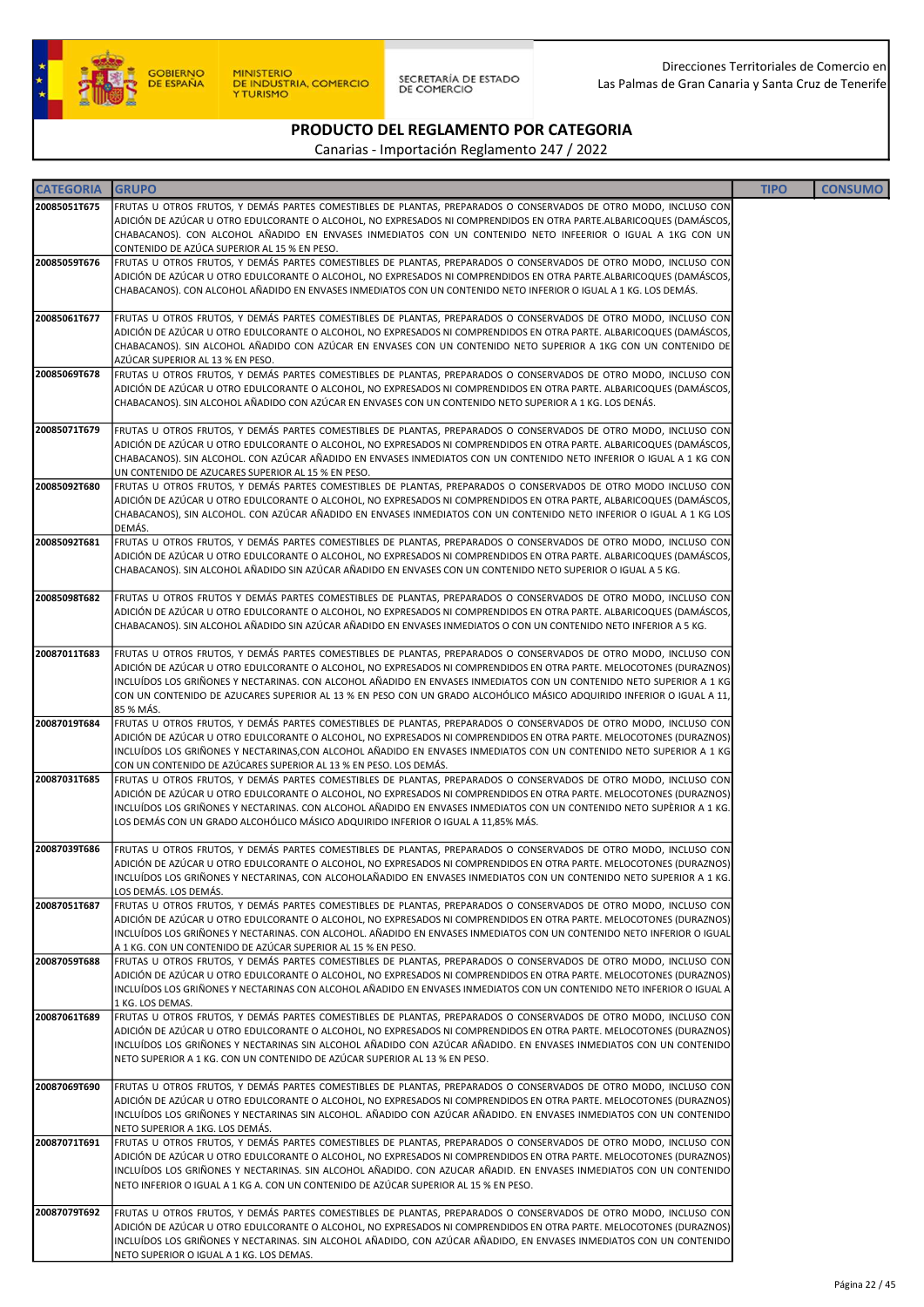

SECRETARÍA DE ESTADO<br>DE COMERCIO

### PRODUCTO DEL REGLAMENTO POR CATEGORIA

| <b>CATEGORIA</b> | <b>GRUPO</b>                                                                                                                                                                                                                               | <b>TIPO</b> | <b>CONSUMO</b> |
|------------------|--------------------------------------------------------------------------------------------------------------------------------------------------------------------------------------------------------------------------------------------|-------------|----------------|
| 20087092T693     | FRUTAS U OTROS FRUTOS, Y DEMÁS PARTES COMESTIBLES DE PLANTAS, PREPARADOS O CONSERVADOS DE OTRO MODO, INCLUSO CON                                                                                                                           |             |                |
|                  | ADICIÓN DE AZÚCAR U OTROS EDULCORANTE O ALCOHOL, NO ESPRESADOS NO COMPRENDIDOS EN OTRA PARTE, MELOCOTONES                                                                                                                                  |             |                |
|                  | (DURAZNOS), INCLUÍDOS LOS GRIÑONES NECTARINAS, SIN ALCOHOL AÑADIDO SIN AZUCAR AÑADISO, EN ENVASE INMEDIATOS CON UN<br>CONSTENIDO NETO INFERIOR A 5 KG                                                                                      |             |                |
| 20087098T694     | FRUTAS U OTROS FRUTOS Y DEMÁS PARTES COMESTIBLES DE PLANTAS, PREPARADOS O CONSERVADOS DE OTRO MODO, INCLUSO CON                                                                                                                            |             |                |
|                  | ADICIÓN DE AZÚCAR U OTRO EDULCORANTE O ALCOHOL, NO EXPRESADOS O COMPRENDIDOS EN OTRA PARTE: MELOCOTONES (DURAZNOS),                                                                                                                        |             |                |
|                  | INCLUIDOS LOS GRIÑONES Y NECTARINAS, SIN ACÓHOL AÑADIDOS, SIN AZUCAR AÑADIDO, EN ENVASES INMEDIATOS CON UN CONTENIDO                                                                                                                       |             |                |
| 20088011T695     | NETO INFERIOR A 5 KG.<br>FRUTAS U OTROS FRUTOS, Y DEMÁS PARTES COMESTIBLES DE PLANTAS, PREPARADOS O CONSERVADOS DE OTRO MODO, INCLUSO CON                                                                                                  |             |                |
|                  | ADICIÓN DE AZÚCAR U OTRO EDULCORANTE O ALCOHOL, NO EXPRESADOS NI COMPRENDIDOS EN OTRA PARTE. FRESAS (FRUTILLAS). CON                                                                                                                       |             |                |
|                  | ALCOHOL AÑADIDO. CON UN CONTENIDODE AZÚCAR SUPERIOR AL 9 % EN PESO CON UN GRADO ALCOHÓLICO MÁSICO ADQUIRIDO INFERIOR                                                                                                                       |             |                |
|                  | O IGUAL A 11.85 % MÁS.                                                                                                                                                                                                                     |             |                |
| 20088019T696     | FRUTAS U OTROS FRUTOS, Y DEMÁS PARTES COMESTIBLES DE PLANTAS, PREPARADOS O CONSERVADOS DE OTRO MODO, INCLUSO CON<br>ADICIÓN DE AZÚCAR U OTRO EDULCORANTE O ALCOHOL, NO EXPRESADOS NI COMPRENDIDOS EN OTRA PARTE. FRESAS (FRUTILLAS). CON   |             |                |
|                  | ALCOHOL AÑADIDO.CON UN CON UN CONTENIDO DE AZÚCAR SUPERIOR AL 9 %. EN PESO. LOS DEMÁS.                                                                                                                                                     |             |                |
|                  |                                                                                                                                                                                                                                            |             |                |
| 20088031T697     | FRUTAS U OTROS FRUTOS, Y DEMÁS PARTES COMESTIBLES DE PLANTAS, PREPARADOS O CONSERVADOS DE OTRO MODO, INCLUSO CON                                                                                                                           |             |                |
|                  | ADICIÓN DE AZÚCAR U OTRO EDULCORANTE O ALCOHOL, NO EXPRESADOS NI COMPRENDIDOS EN OTRA PARTE. FRESAS (FRUTILLAS). CON<br>ALCOHOL AÑADIDO. LAS DEMÁS CON UN GRADO ALCOHÓLICO MÁSICO ADUIRIO INFEIOR O IGUAL A 11, 85%.                       |             |                |
|                  |                                                                                                                                                                                                                                            |             |                |
| 20088039T698     | FRUTAS U OTROS FRUTOS, Y DEMÁS PARTES COMESTIBLES DE PLANTAS, PREPARADOS O CONSERVADOS DE OTRO MODO, INCLUSO CON                                                                                                                           |             |                |
|                  | ADICIÓN DE AZÚCAR U OTRO EDULCORANTE O ALCOHOL, NO EXPRESADOS NI COMPRENDIDOS EN OTRA PARTE. FRESAS (FRUTILLAS). CON                                                                                                                       |             |                |
| 20088050T699     | ALCOHOL AÑADIDO. LAS DEMÁS.LAS DEMÁS.<br>FRUTAS U OTROS FRUTOS, Y DEMÁS PARTES COMESTIBLES DE PLANTAS, PREPARADOS O CONSERVADOS DE OTRO MODO, INCLUSO CON                                                                                  |             |                |
|                  | ADICIÓN DE AZÚCAR U OTRO EDULCORANTE O ALCOHOL, NO EXPRESADOS NI COMPRENDIDOS EN OTRA PARTE. FRESAS (FRUTILLAS). SIN                                                                                                                       |             |                |
|                  | ALCOHOL AÑADIDO. CON AZUCAR AÑADIDO EN ENVASES INMEDIATOS CON UN CONTENIDO NETO SUPERIOR A 1 KG.                                                                                                                                           |             |                |
|                  |                                                                                                                                                                                                                                            |             |                |
| 20088070T700     | FRUTAS U OTROS FRUTOS, Y DEMÁS PARTES COMESTIBLES DE PLANTAS, PREPARADOS O CONSERVADOS DE OTRO MODO, INCLUSO CON<br>ADICIÓN DE AZÚCAR U OTRO EDULCORANTE O ALCOHOL, NO EXPRESADOS NI COMPRENDIDOS EN OTRA PARTE. FRESAS (FRUTILLAS). SIN   |             |                |
|                  | ALCOHOL AÑADIDO. CON AZUCAR AÑADIDO EN ENVASES INMEDIATOS CON UN CONTENIDO NETO INFERIOR O IGUAL A 1 KG.                                                                                                                                   |             |                |
|                  |                                                                                                                                                                                                                                            |             |                |
| 20088090T701     | FRUTAS U OTROS FRUTOS Y DEMÁS PARTES COMESTIBLES DE PLANTAS, PREPARADOS O CONSERVADOS DE OTRO MODO, INCLUSO CON                                                                                                                            |             |                |
|                  | ADICIÓN DE AZÚCAR U OTRO EDULCORANTE O ALCOHOL, NO EXPRESADOS O COMPRENDIDOS EN OTRA PARTE: FRESAS (FRUTILLAS). SIN<br>ALCOHOL AÑADIDO. SIN AZÚCAR AÑADIDO.                                                                                |             |                |
| 20089311T702     | FRUTAS U OTROS FRUTOS Y DEMÁS PARTES COMESTIBLES DE PLANTAS, PREPARADOS O CONSERVADOS DE OTRO MODO, INCLUSO CON                                                                                                                            |             |                |
|                  | ADICIÓN DE AZÚCAR U OTRO EDULCORANTE O ALCOHOL, NO EXPRESADOS NI COMPRENDIDOS EN OTRA PARTE. LOS DEMÁS, INCLUIDAS LAS                                                                                                                      |             |                |
|                  | MEZCLAS, EXCEPTO LAS MEZCLAS DE LA SUBPARIDA 2008 19 ARÁNDANOS ROJOS CON ALCOHOL AÑADIDO CON UN CONTENIDO DE AZÚCAR                                                                                                                        |             |                |
|                  | SUPERIOR AL 9 % EN PESO CON UN GRADO ALCOHÓLICO MÁSICO ADQUIRIDO INFERIOR O IGUAL A 11,85 % MÁS.                                                                                                                                           |             |                |
| 20089319T703     | FRUTAS U OTROS FRUTOS Y DEMÁS PARTES COMESTIBLES DE PLANTAS, PREPARADOS O CONSERVADOS DE OTRO MODO, INCLUSO CON                                                                                                                            |             |                |
|                  | ADICIÓN DE AZÚCAR U OTRO EDULCORANTE O ALCOHOL, NO EXPRESADOS NI COMPRENDIDOS EN OTRA PARTE. LOS DEMÁS, INCLUIDAS LAS                                                                                                                      |             |                |
|                  | MEZCLAS, EXCEPTO LAS MEZCLAS DE LA SUBPARTIDA 2008 19 ARÁNDANOS ROJOS CON ALCOHOL AÑADIDO CON UN CONTENIDO DE AZÚCAR<br>SUPERIOR AL 9% EN PESO. LOS DEMÁS.                                                                                 |             |                |
| 20089321T704     | FRUTAS U OTROS FRUTOS Y DEMÁS PARTES COMESTIBLES DE PLANTAS, PREPARADOS O CONSERVADOS DE OTRO MODO, INCLUSO CON                                                                                                                            |             |                |
|                  | ADICIÓN DE AZÚCAR U OTRO EDULCORANTE O ALCOHOL, NO EXPRESADOS NI COMPRENDIDOS EN OTRA PARTE. LOS DEMÁS, INCLUIDAS LAS                                                                                                                      |             |                |
|                  | MEZCLAS, EXCEPTO LAS MEZCLAS DE LA SUPBARTIDA  2008 19 ARANDANOS ROJOS. CON ALCOHOL  AÑADIDO. LOS DEMÁS. CON UN GRADO                                                                                                                      |             |                |
| 20089329T705     | ALCÓHOLICO MÁSICO ADQUIRIDO INFERIOR O IGUAL A 11, 85% MÁS.<br>FRUTAS U OTROS FRUTOS Y DEMÁS PARTES COMESTIBLES DE PLANTAS, PREPARADOS O CONSERVADOS DE OTRO MODO, INCLUSO CON                                                             |             |                |
|                  | ADICION DE AZUCAR U OTRO EDULCORANTE O ALCOHOL, NO EXPRESADOS NI COMPRENDIDOS EN OTRA PARTE. LOS DEMAS, INCLUIDAS LAS                                                                                                                      |             |                |
|                  | MEZCLAS, EXCEPTO LAS MEZCLAS DE LA SUBPARTIDA 2008 19 ARÁNDANOS ROJOS. CON ALCOHOL AÑADIDO. LOS DEMÁS. LOS DEMÁS.                                                                                                                          |             |                |
|                  |                                                                                                                                                                                                                                            |             |                |
| 20089391T706     | FRUTAS Y OTROS FRUTOS Y DEMAS PARTES COMESTIBLES DE PLANTAS, PREPARADOS O CONSERVADOS DE OTRO MODO, INCLUSO CON<br>ADICIÓN DE AZUCAR U OTRO EDULCORANTE O ALCOHOL, NO EXPRESADOS NI COMPRENDIDOS EN OTRA PARTE LOSDEMÁS INCLUIDAS LAS      |             |                |
|                  | DEMÁS (INCLUIDAS LAS MEZCLAS, EXPCEPTO LAS MEZCLAS DE LA SUBPARTIDA 2008 19 ÁRANDANOS ROJOS SIN ALCOHOL AÑADIDO CON                                                                                                                        |             |                |
|                  | AZUCAR AÑADIDO EN ENVASES INMEDIATOS CON UN CONTENIDO NETO SUPERIOR O A 1 KG.                                                                                                                                                              |             |                |
| 20089393T707     | FRUTAS U OTROS FRUTOS Y DEMÁS PARTES COMESTIBLES DE PLANTAS, PREPARADOS O CONSERVADOS DE OTRO MODO, INCLUSO CON                                                                                                                            |             |                |
|                  | ADICIÓN DE AZÚCAR U OTRO EDULCORANTE O ALCOHOL, NO EXPRESADOS NI COMPRENDIDOS EN OTRA PARTE. LOS DEMÁS, INCLUIDAS LAS                                                                                                                      |             |                |
|                  | MEZCLAS, EXCEPTO LAS MEZCLAS DE LA SUBPARTIDA 2008 19 ARÁNDANOS ROJOS SIN ALCOHOL AÑADIDO CON AZÚCAR AÑADIDO EN                                                                                                                            |             |                |
|                  | ENVASES INMEDIATOS CON UN CONTENIDO NETO INFERIOR O IGUAL A 1 NKG.                                                                                                                                                                         |             |                |
| 20089399T708     | FRUTAS U OTROS FRUTOS Y DEMÁS PARTES COMESTIBLES DE PLANTAS, PREPARADOS O CONSERVADOS DE OTRO MODO, INCLUSO CON<br>ADICIÓN DE AZÚCAR U OTRO EDULCORANTE O ALCOHOL, NO EXPRESADOS NI COMPRENDIDOS EN OTRA PARTE. LOS DEMÁS, INCLUIDAS LAS   |             |                |
|                  | MEZCLAS, EXCEPTO LAS MEZCLAS DE LA SUBPARTIDA 2008 19 ARÁNDANOS ROJOS SIN ALCOHOL AÑADIDO SIN AZÚCAR AÑADIDO.                                                                                                                              |             |                |
|                  |                                                                                                                                                                                                                                            |             |                |
| 20089712T709     | FRUTAS U OTROS FRUTOS Y DEMÁS PARTES COMESTIBLES DE PLANTAS, PREPARADOS O CONSERVADOS DE OTRO MODO, INCLUSO CON                                                                                                                            |             |                |
|                  | ADICIÓN DE AZÚCAR U OTRO EDULCORANTE O ALCOHOL, NO EXPRESADOS NI COMPRENDIDOS EN OTRA PARTE. LOS DEMÁS INCLUIDAS LAS<br>MEZCLAS, EXCEPTO LAS DE LA SUBPARTIDA 2008 19 MEZCLAS. LAS DEMÁS CON ALCOHOL AÑADIDO. CON UN CONTENIDO DE AZUCARES |             |                |
|                  | SUPERIOR AL 9% EN PESO, CON UN GRADO ALCÓHOLICO MÁSICO ADQUIRIDO INFERIOR O IGUAL A 11,85% M'ÑAS DE FRUTOS TROPICALES                                                                                                                      |             |                |
|                  | INCLUIDAS LAS MEZCAS CON UN CONTENIDO DE NUECES Y FRUTOS TROPICALES SUPERIOR O IGUAL AL 50 % EN PESO.                                                                                                                                      |             |                |
|                  |                                                                                                                                                                                                                                            |             |                |
| 20089714T710     | FRUTAS U OTROS FRUTOS Y DEMÁS PARTES COMESTIBLES DE PLANTAS, PREPARADOS O CONSERVADOS DE OTRO MODO, INCLUSO CON<br>ADICIÓN DE AZÚCAR U OTRO EDULCORANTE O ALCOHOL, NO EXPRESADOS NI COMPRENDIDOS EN OTRA PARTE. LOS DEMÁS INCLUIDAS LAS    |             |                |
|                  | MEZCLAS, EXCEPTO LAS DE LA SUPARTIDA 2008 19 MEZCLAS. LAS DEMÁS . CON ALCOHOL AÑADIDO CON UN CONTENIDO DE AZÚCARES                                                                                                                         |             |                |
|                  | SUPERIOR AL 9% EN PESO CON UN GRADO ALCÓHOLICO MÁSICO ADQUÑIRIDO INFERIOR O IGUAL A 11,85% MÁS. LOS DEMÁS.                                                                                                                                 |             |                |
|                  |                                                                                                                                                                                                                                            |             |                |
|                  |                                                                                                                                                                                                                                            |             |                |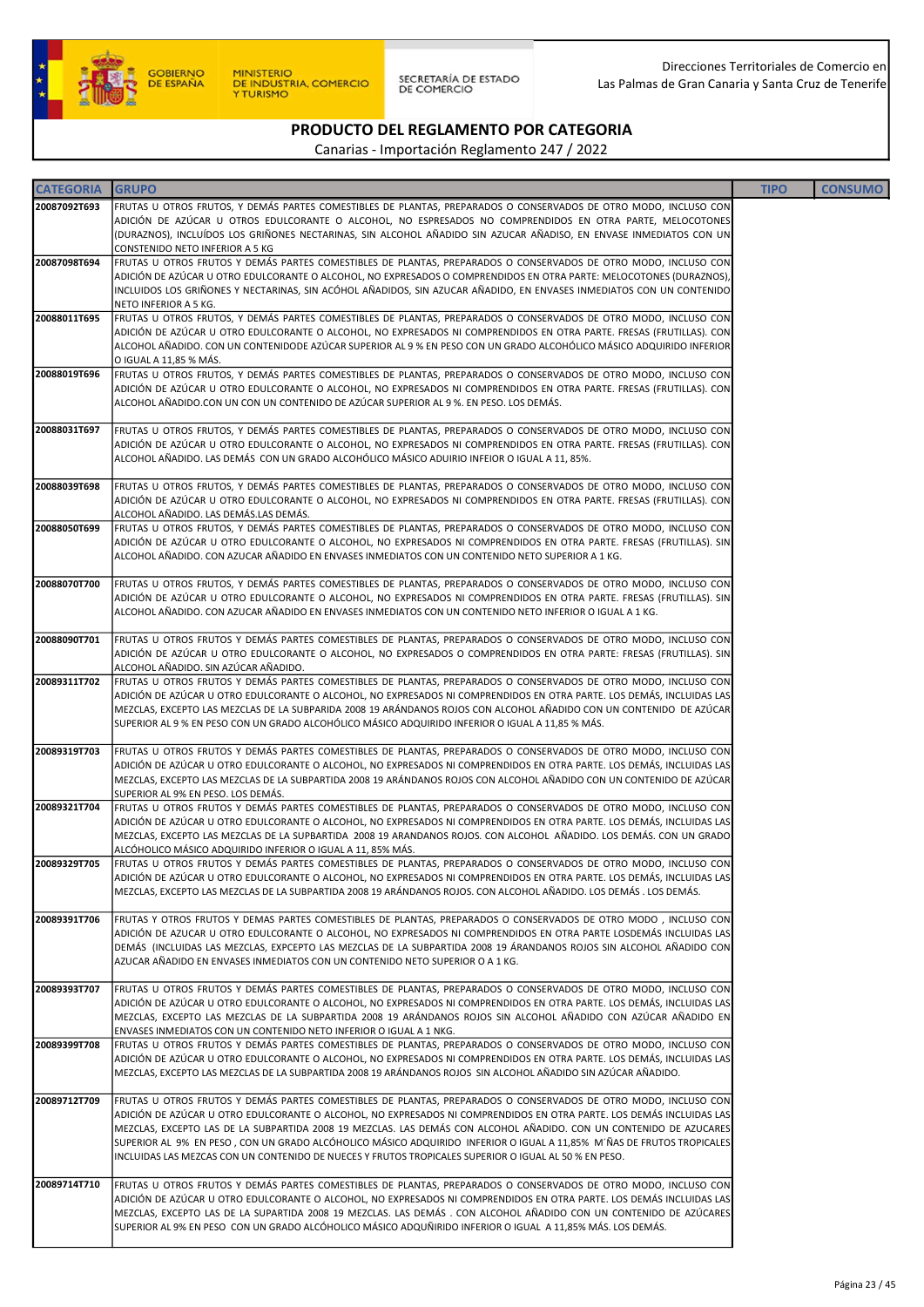

SECRETARÍA DE ESTADO<br>DE COMERCIO

### PRODUCTO DEL REGLAMENTO POR CATEGORIA

| <b>CATEGORIA</b> | <b>GRUPO</b>                                                                                                                                                                                                                                   | <b>TIPO</b> | <b>CONSUMO</b> |
|------------------|------------------------------------------------------------------------------------------------------------------------------------------------------------------------------------------------------------------------------------------------|-------------|----------------|
| 20089716T711     | FRUTAS U OTROS FRUTOS Y DEMÁS PARTES COMESTIBLES DE PLANTAS, PREPARADOS O CONSERVADOS DE OTRO MODO, INCLUSO CON                                                                                                                                |             |                |
|                  | ADICIÓN DE AZÚCAR U OTRO EDULCORANTE O ALCOHOL, NO EXPRESADOS NI COMPRENDIDOS EN OTRA PARTE. LOS DEMÁS INCLUIDAS LAS                                                                                                                           |             |                |
|                  | MEZCLAS , EXCEPTO LAS DE LA SUPARTIDA 2008 19 MEZCLAS. LOS DEMÁS CON ALCOHOL AÑADIDO CON UN CONTENIDO DE AZÚCARES<br>SUPERIOR AL 9 % EN PESO LOS DEMÁS. DE FRUTOS TROPICALES. INCLUIDAS LAS MEZCLAS CON CONTENIDO DE NUECES Y FRUTOS           |             |                |
|                  | TROPICALES SUPERIOR O IGUAL AL 50% EN PESO. LAS DEMÁS. LAS DEMÁS.                                                                                                                                                                              |             |                |
| 20089718T712     | FRUTAS U OTROS FRUTOS Y DEMÁS PARTES COMESTIBLES DE PLANTAS, PREPARADOS O CONSERVADOS DE OTRO MODO, INCLUSO CON                                                                                                                                |             |                |
|                  | ADICIÓN DE AZÚCAR U OTRO EDULCORANTE O ALCOHOL, NO EXPRESADOS NI COMPRENDIDOS EN OTRA PARTE. LOS DEMÁS INCLUIDAS LAS<br>MEZCLAS, EXCEPTO LAS DE LA SUBPARTIDA 2008 19 MEZCLAS LAS DEMÁS. CON ALCOHOL AÑADIDO. CON UN CONTENIDO DE AZÚCARES     |             |                |
|                  | SUPERIOR AL 9%. LAS DEMÁS. LAS DEMÁS.                                                                                                                                                                                                          |             |                |
| 20089732T713     | FRUTAS U OTROS FRUTOS Y DEMÁS PARTES COMESTIBLES DE PLANTAS, PREPARADOS O CONSERVADOS DE OTRO MODO, INCLUSO CON                                                                                                                                |             |                |
|                  | ADICIÓN DE AZÚCAR U OTRO EDULCORANTE O ALCOHOL, NO EXPRESADOS NI COMPRENDIDOS EN OTRA PARTE. LOS DEMÁS INCLUIDAS LAS                                                                                                                           |             |                |
|                  | MEZCLAS, EXCEPTO LAS DE LA SUBPARTIDA 2008. 19 MEZCLAS. LAS DEMÁS CON ALCOHOL AÑADIDO. LAS DEMÁS CON UN GRADO<br>ALCOHÓLICO MÁSICO ADQUIRIDO INFERIOR O IGUAL A 11,85% MÁS. DE FRUTOS TROPICALES, INCLUIDAS LAS MEZCLAS CON UN CONTENIDO       |             |                |
|                  | DE NUECES Y FRUTOS TROPICALES SUPERIOR O IGUAL AL 50% EN PESO.                                                                                                                                                                                 |             |                |
|                  |                                                                                                                                                                                                                                                |             |                |
| 20089734T714     | FRUTAS U OTROS FRUTOS Y DEMÁS PARTES COMESTIBLES DE PLANTAS, PREPARADOS O CONSERVADOS DE OTRO MODO, INCLUSO CON                                                                                                                                |             |                |
|                  | ADICIÓN DE AZÚCAR U OTRO EDULCORANTE O ALCOHOL, NO EXPRESADOS NI COMPRENDIDOS EN OTRA PARTE. LOS DEMÁS INCLUIDAS LAS<br>MEZCLAS, EXCEPTO LAS DE LA SUBPARTIDA 2008 19 MEZCLAS. LAS DEMÁS. CON ALCOHOL AÑADIDO.LOS DEMÁS. CON UN GRADO          |             |                |
|                  | ALCOHÓLICO MÁSICO ADQUIRIDO INFERIOR O IGUAL A 11,85% MÁS. LAS DEMÁS.                                                                                                                                                                          |             |                |
| 20089736T715     | FRUTAS U OTROS FRUTOS Y DEMÁS PARTES COMESTIBLES DE PLANTAS, PREPARADOS O CONSERVADOS DE OTRO MODO, INCLUSO CON                                                                                                                                |             |                |
|                  | ADICIÓN DE AZÚCAR U OTRO EDULCORANTE O ALCOHOL, NO EXPRESADOS NI COMPRENDIDOS EN OTRA PARTE. LOS DEMÁS INCLUIDAS LAS                                                                                                                           |             |                |
|                  | MEZCLAS, EXCEPTO LAS DE LA SUBPARTIDA 2008 19 MEXCLAS. LAS DEMAS CON ALCOHOL AÑADIDO LOS DEMÁS. LAS DEMÁS DE FRUTOS<br>TROPICALES, INCLUIDAS LAS MEZCLAS CON UN CONTENIDO DE NUECES Y FRUTOS TROPICALES SUPERIOR O IGUAL AL 50 % EN PESO.      |             |                |
|                  |                                                                                                                                                                                                                                                |             |                |
| 20089738T716     | FRUTAS U OTROS FRUTOS Y DEMÁS PARTES COMESTIBLES DE PLANTAS, PREPARADOS O CONSERVADOS DE OTRO MODO, INCLUSO CON                                                                                                                                |             |                |
|                  | ADICIÓN DE AZÚCAR U OTRO EDULCORANTE O ALCOHOL, NO EXPRESADOS NI COMPRENDIDOS EN OTRA PARTE. LOS DEMÁS INCLUIDAS LAS<br>MEZCLAS, EXCEPTO LAS DE LA SUBPARTIDA 2008 19. MEZCLAS. LAS DEMÁS CON ALCOHOL AÑADIDO, LAS DEMÁS LAS DEMAS. LAS DEMÁS. |             |                |
|                  |                                                                                                                                                                                                                                                |             |                |
| 20089751T717     | FRUTAS U OTROS FRUTOS Y DEMÁS PARTES COMESTIBLES DE PLANTAS, PREPARADOS O CONSERVADOS DE OTRO MODO, INCLUSO CON                                                                                                                                |             |                |
|                  | ADICIÓN DE AZÚCAR U OTRO EDULCORANTE O ALCOHOL, NO EXPRESADOS NI COMPRENDIDOS EN OTRA PARTE. LOS DEMÁS INCLUIDAS LAS                                                                                                                           |             |                |
|                  | MEZCLAS, EXCEPTO LAS DE LA SUBPARTIDA 2008 19 MECLAS, LAS DEMÁS SIN ACOHOL AÑADIDO CON AZÚCAR AÑADIDO EN ENVASES<br>INMEDIATOS CON UN CONTENIDO NETO SUPERIOR A 1 KG DE FRUTOS TROPICALES INCLUIDAS LAS MEZCLAS CON UN CONTENIDO DE NUECES     |             |                |
|                  | Y FRUTOS TROPICALES SUPERIOR O IGUAL AL 50 % EN PESO.                                                                                                                                                                                          |             |                |
| 20089759T718     | FRUTAS U OTROS FRUTOS Y DEMÁS PARTES COMESTIBLES DE PLANTAS, PREPARADOS O CONSERVADOS DE OTRO MODO, INCLUSO CON                                                                                                                                |             |                |
|                  | ADICIÓN DE AZÚCAR U OTRO EDULCORANTE O ALCOHOL, NO EXPRESADOS NI COMPRENDIDOS EN OTRA PARTE. LOS DEMÁS INCLUIDAS LAS<br>MEZCLAS, EXCEPTO LAS DE LA SUBPARTIDA 2008 19 MEZCLAS, LAS DEMÁS SIN ALCOH, AÑADIDO , CON AZÚCAR AÑADIDO EN ENVASES    |             |                |
|                  | INMEDIATOS CON UN CONTENIDO NETO SUPERIOR A 1 KG. LAS DEMÁS.                                                                                                                                                                                   |             |                |
| 20089772T719     | FRUTAS U OTROS FRUTOS Y DEMÁS PARTES COMESTIBLES DE PLANTAS, PREPARADOS O CONSERVADOS DE OTRO MODO, INCLUSO CON                                                                                                                                |             |                |
|                  | ADICIÓN DE AZÚCAR U OTRO EDULCORANTE O ALCOHOL , NO EXPRESADO NI COMPRENDIDO EN OTRA PARTE, LOS DEMAS INCLUIDAS LAS                                                                                                                            |             |                |
|                  | MEZCLAS EXCEPTO LAS DE LA SUBPARTIDA 2008 19 MEZCLAS LAS DEMAS SIN ALCOHOL AÑADIDO CON AZUCAR AÑADIDO LAS DEMAS<br>MEZCLAS EN LA QUE NINGUN FRUTO SEA SUPERIOR AL 50 % EN PESO DEL TOTAL DE LOS FRUTOS PRESENTADOS DE FRUTOS TROPICALES,       |             |                |
|                  | INCLUIDAS LAS MEZCLAS CON UN CONTENIDO DE NUECES Y FRUTOS TROPICALES SUPERIOR O IGUAL AL 50% EN PESO.                                                                                                                                          |             |                |
|                  | FRUTAS U OTROS FRUTOS Y DEMÁS PARTES COMESTIBLES DE PLANTAS, PREPARADOS O CONSERVADOS DE OTRO MODO, INCLUSO CON                                                                                                                                |             |                |
| 20089774T720     | ADICIÓN DE AZÚCAR U OTRO EDULCORANTE O ALCOHOL, NO EXPRESADOS NI COMPRENDIDOS EN OTRA PARTE. LOS DEMÁS INCLUIDAS LAS                                                                                                                           |             |                |
|                  | MEZCLAS, EXCEPTO LAS DE LA SUBPARTIDA 2008 19, MEZCLAS, LAS DEMÁS. SIN ALCOHOL AÑADIDO, CON AZÚCAR AÑADIDO, LAS DEMÁS                                                                                                                          |             |                |
|                  | MEZCLAS EN LA QUE NINGÚN FRUTO SEA SUPERIOR AL 50% EN PESO DEL TOTAL DE LOS FRUTOS PRESENTADOS, LAS DEMÁS.                                                                                                                                     |             |                |
| 20089776T721     | FRUTAS U OTROS FRUTOS Y DEMÁS PARTES COMESTIBLES DE PLANTAS, PREPARADOS O CONSERVADOS DE OTRO MODO, INCLUSO CON                                                                                                                                |             |                |
|                  | ADICIÓN DE AZÚCAR U OTRO EDULCORANTE O ALCOHOL, NO EXPRESADOS NI COMPRENDIDOS EN OTRA PARTE. LOS DEMÁS INCLUIDAS LAS                                                                                                                           |             |                |
|                  | MEZCLAS, EXCEPTO LAS DE LA SUBPARTIDA 2008 19 MEZCLAS LAS DEMÁS SIN ALCOHOL AÑADIDO, CON AZÚCAR AÑADIDO, LAS DEMÁS . LAS                                                                                                                       |             |                |
|                  | DEMÁS DE FRUÑTOS TROPICALES, INCLUIDAS LAS MEZCLAS CON UN CONTENIDO DE NUECES Y FRUTOS TROPICALES SUPERIOR O IGUAL AL<br>50% EN PESO.                                                                                                          |             |                |
| 20089778T722     | FRUTAS U OTROS FRUTOS Y DEMÁS PARTES COMESTIBLES DE PLANTAS, PREPARADOS O CONSERVADOS DE OTRO MODO, INCLUSO CON                                                                                                                                |             |                |
|                  | ADICIÓN DE AZÚCAR U OTRO EDULCORANTE O ALCOHOL, NO EXPRESADOS NI COMPRENDIDOS EN OTRA PARTE. LOS DEMÁS INCLUIDAS LAS                                                                                                                           |             |                |
|                  | MEZCLAS, EXCEPTO LAS DE LA SUBPARTIDA 2008 19 MEZCLAS. LAS DEMÁS SIN ALCOÑHOL AÑADIDO, CON AZÚCAR AÑADIDO, LAS DEMÁS,<br>LAS DEMÁS, LAS DEMÁS.                                                                                                 |             |                |
| 20089792T723     | FRUTAS U OTROS FRUTOS Y DEMÁS PARTES COMESTIBLES DE PLANTAS, PREPARADOS O CONSERVADOS DE OTRO MODO, INCLUSO CON                                                                                                                                |             |                |
|                  | ADICIÓN DE AZÚCAR U OTRO EDULCORANTE O ALCOHOL, NO EXPRESADOS NI COMPRENDIDOS EN OTRA PARTE. LOS DEMÁS, INCLUIDAS LAS                                                                                                                          |             |                |
|                  | MEZCLAS, EXCEPTO LAS MEZCLAS DE LA SUBPARTIDAD 2008 19 MEZCLAS. LAS DEMÁS SIN ALCOHOL AÑADIDO , SIN AZÚCAR AÑADIDO, EN                                                                                                                         |             |                |
| 20089793T724     | ENVASESE<br>FRUTAS U OTROS FRUTOS Y DEMÁS PARTES COMESTIBLES DE PLANTAS, PREPARADOS O CONSERVADOS DE OTRO MODO, INCLUSO CON                                                                                                                    |             |                |
|                  | ADICIÓN DE AZÚCAR U OTRO EDULCORANTE O ALCOHOL, NO EXPRESADOS NI COMPRENDIDOS EN OTRA PARTE. LAS DEMÁS, INCLUIDAS LAS                                                                                                                          |             |                |
|                  | MEZCLAS, EXCEPTO LAS MEZCLAS. LAS DEMÁS SIN ALCÓHOL, AÑADIDO SIN AZÚCAR AÑADIDO, EN ENVASES INMEDIATOS CON UN                                                                                                                                  |             |                |
|                  | CONTENIDO NETO, SUPERIOR O IGUAL A 5 KG DE FRUÑTOS TROPICALES, INCLUIDAS LAS MEZCLAS CON UN CONTENIDO DE NUECES                                                                                                                                |             |                |
| 20089794T725     | TROPICALES Y FRUTOS TROPICALES SUPERIOR O IGUAL A 50 % EN PESO.<br>FRUTAS U OTROS FRUTOS Y DEMÁS PARTES COMESTIBLES DE PLANTAS, PREPARADOS O CONSERVADOS DE OTRO MODO, INCLUSO CON                                                             |             |                |
|                  | ADICIÓN DE AZÚCAR U OTRO EDULCORANTE O ALCOHOL, NO EXPRESADOS NI COMPRENDIDOS EN OTRA PARTE. LOS DEMÁS, INCLUIDAS LAS                                                                                                                          |             |                |
|                  | MEZCLAS, EXCEPTO LAS MEZCLAS DE LA SUBPARTIDA 2008 19 MEZCLAS. LAS DEMÁS SIN ALCOHOL AÑADIDO, SIN AZÚCAR AÑADIDO, EN                                                                                                                           |             |                |
|                  | ENVASES INMEDIATOS CON UN CONTENIDO NETO, SUPERIOR O IGUAL A 5 KG LOS DEMÁS.                                                                                                                                                                   |             |                |
| 20089796T726     | FRUTAS U OTROS FRUTOS Y DEMÁS PARTES COMESTIBLES DE PLANTAS, PREPARADOS O CONSERVADOS DE OTRO MODO, INCLUSO CON                                                                                                                                |             |                |
|                  | ADICIÓN DE AZÚCAR U OTRO EDULCORANTE O ALCOHOL, NO EXPRESADOS NI COMPRENDIDOS EN OTRA PARTE. LOS DEMÁS, INCLUIDAS LAS                                                                                                                          |             |                |
|                  | MEZCLAS, EXCEPTO LAS MEZCLAS DE LA SUBPARTIDA 2008 19 MEZCLAS.LAS DEMÁS SIN ALCOHOL AÑADIDO SIN AZÚCAR AÑADIDO, EN                                                                                                                             |             |                |
|                  | ENVASES INMEDIATOS CON UN CONTENIDO NETO SUPERIOR O IGUAL A 4,5 KG PERO INFERIOR A 5KG LAS DEMÁS.                                                                                                                                              |             |                |
|                  |                                                                                                                                                                                                                                                |             |                |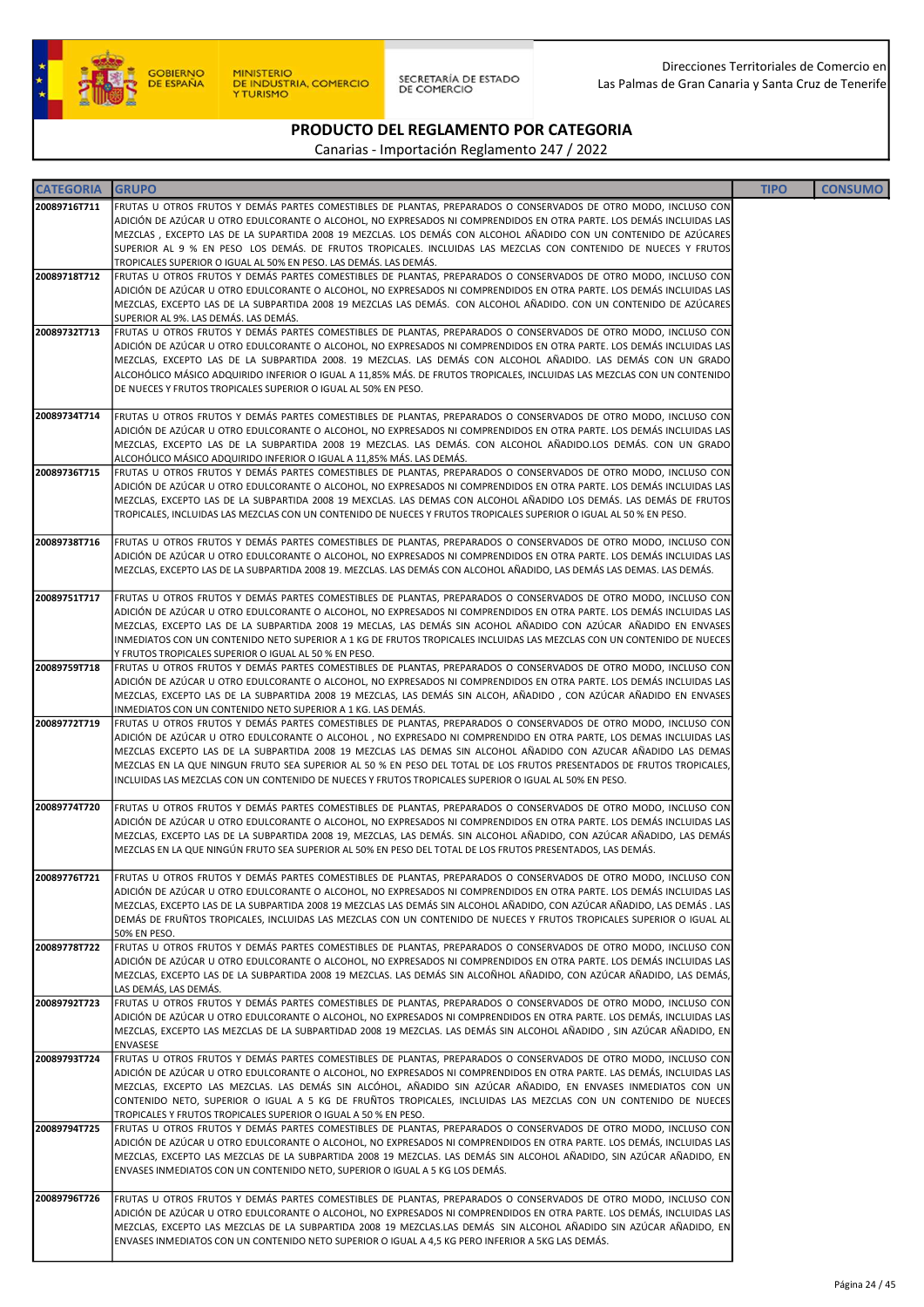

SECRETARÍA DE ESTADO<br>DE COMERCIO

# PRODUCTO DEL REGLAMENTO POR CATEGORIA

| <b>CATEGORIA</b> | <b>GRUPO</b>                                                                                                                                                                                                                                  | <b>TIPO</b> | <b>CONSUMO</b> |
|------------------|-----------------------------------------------------------------------------------------------------------------------------------------------------------------------------------------------------------------------------------------------|-------------|----------------|
| 20089797T727     | FRUTAS U OTROS FRUTOS Y DEMÁS PARTES COMESTIBLES DE PLANTAS, PREPARADOS O CONSERVADOS DE OTRO MODO, INCLUSO CON                                                                                                                               |             |                |
|                  | ADICIÓN DE AZÚCAR U OTRO EDULCORANTE O ALCOHOL, NO EXPRESADOS NI COMPRENDIDOS EN OTRA PARTE. LOS DEMÁS, INCLUIDAS LAS                                                                                                                         |             |                |
|                  | MEZCLAS, EXCEPTO LAS MEZCLAS DE LA SUBPARTIDA 2008 19 MEZCLAS. LAS DEMÁS SIN ALCOHOL AÑADIDO SIN AZÚCAR AÑADIDO EN<br>ENVASES INMEDIATOS CON UN CONTENIDO NETO INFERIOR A 4,5 KG DE FRUTOS TROPICALES, INCLUIDAS LAS MEZCLAS CON UN CONTENIDO |             |                |
|                  | DE NUECES TROPICALES Y FRUTOS TROPICALES SUPERIOR O IGUAL AL 50 % EN PESO.                                                                                                                                                                    |             |                |
|                  |                                                                                                                                                                                                                                               |             |                |
| 20089798T728     | FRUTAS U OTROS FRUTOS Y DEMÁS PARTES COMESTIBLES DE PLANTAS, PREPARADOS O CONSERVADOS DE OTRO MODO, INCLUSO CON<br>ADICIÓN DE AZÚCAR U OTRO EDULCORANTE O ALCOHOL, NO EXPRESADOS NI COMPRENDIDOS EN OTRA PARTE. LOS DEMÁS, INCLUIDAS LAS      |             |                |
|                  | MEZCLAS, EXCEPTO LAS MEZCLAS DE LA SUBPARTIDA 2008 19 MEZCLAS. LAS DEMÁS SIN ALCOHOL AÑADIDOS SIN AZUCAR AÑADIDO, EN                                                                                                                          |             |                |
|                  | ENVASES INMEDIATOS CON UN CONTENIDO NETO INFERIOR A 4,5 KG. LOS DEMÁS.                                                                                                                                                                        |             |                |
| 20089911T729     | FRUTAS U OTROS FRUTOS, Y DEMÁS PARTES COMESTIBLES DE PLANTAS, PREPARADOS O CONSERVADOS DE OTRO MODO, INCLUSO CON                                                                                                                              |             |                |
|                  | ADICIÓN DE AZÚCAR U OTRO EDULCORANTE O ALCOHOL, NO EXPRESADOS NI COMPRENDIDOS EN OTRA PARTE. LOS DEMÁS, INCLUÍDO<br>MEZCLAS, EXCEPTO SUBPARTIDA 2008 19 LOS DEMÁS. CON ALCOHOL AÑDIDO JENGIBRE CON UN GRADO ALCOHÓLICO MÁSICO ADQUIRIDO       |             |                |
|                  | INFERIOR O IGUAL A 11,85 %MÁS.                                                                                                                                                                                                                |             |                |
| 20089919T730     | FRUTAS U OTROS FRUTOS, Y DEMÁS PARTES COMESTIBLES DE PLANTAS, PREPARADOS O CONSERVADOS DE OTRO MODO, INCLUSO CON                                                                                                                              |             |                |
|                  | ADICIÓN DE AZÚCAR U OTRO EDULCORANTE O ALCOHOL, NO EXPRESADOS NI COMPRENDIDOS EN OTRA PARTE. LOS DEMÁS, INCLUÍDO<br>MEZCLAS, EXCEPTO SUBPARTIDA 2008 19 LOS DEMÁS CON ALCOHOL AÑADIDO JENGIBRE. LOS DEMÁS.                                    |             |                |
| 20089921T731     | FRUTAS U OTROS FRUTOS, Y DEMÁS PARTES COMESTIBLES DE PLANTAS, PREPARADOS O CONSERVADOS DE OTRO MODO, INCLUSO CON                                                                                                                              |             |                |
|                  | ADICIÓN DE AZÚCAR U OTRO EDULCORANTE O ALCOHOL, NO EXPRESADOS NI COMPRENDIDOS EN OTRA PARTE. LOS DEMÁS, INCLUÍDO                                                                                                                              |             |                |
|                  | MEZCLAS, EXCEPTO SUBPARTIDA 2008 19 LOS DEMÁS CON ALCOHOL AÑADIDO UVAS CON UN CONTENIDO DE AZÚCAR SUPERIOR AL 13 % EN<br>PESO.                                                                                                                |             |                |
| 20089923T732     | FRUTAS U OTROS FRUTOS, Y DEMÁS PARTES COMESTIBLES DE PLANTAS, PREPARADOS O CONSERVADOS DE OTROMODO, INCLUSO CON                                                                                                                               |             |                |
|                  | ADICIÓN DE AZÚCAR U OTRO EDULCORANTE O ALCOHOL, NO EXPRESADOS NI COMPRENDIDOS EN OTRA PARTE, LOS DEMÁS INCLUIDO                                                                                                                               |             |                |
| 20089924T733     | MEZCLAS, EXPCEPTO SUPARTIDA 2008 19 LOS DEMÁS CON ALCOHOL AÑADIDO, UVAS, LOS DEMÁS                                                                                                                                                            |             |                |
|                  | FRUTAS U OTROS FRUTOS Y DEMÁS PARTES COMESTIBLES DE PLANTAS Y DEMÁS PARTES DE PLANTAS, PREPARADOS O CONSERVADOS DE<br>OTRO MODO, INCLUSO CON ADICIÓN DE AZÚCAR U OTRO EDULCORANTE O ALCOHOL, NO EXPRESADOS NI COMPRENDIDOS EN OTRA PARTE:     |             |                |
|                  | LOS DEMÁS, INCLUIDAS LAS MEZCLAS DE LA SUBPARTIDA 2008 19. LOS DEMÁS CON ACOHOL AÑADIDOS LOS DEMÁS CON UN CONTENIDO DE                                                                                                                        |             |                |
|                  | AZÚCARES SUPERIOR AL 9 % EN PESO CON UN CONTENIDO ALCOHÓLICO MÁSICO ADQUIRIDO INFERIOR O IGUAL A 11,85% MÁS FRITOS                                                                                                                            |             |                |
| 20089928T734     | TROPICALES.<br>FRUTAS U OTROS FRUTOS Y DEMÁS PARTES COMESTIBLES DE PLANTAS Y DEMÁS PARTES DE PLANTAS, PREPARADOS O CONSERVADOS DE                                                                                                             |             |                |
|                  | OTRO MODO, INCLUSO CON ADICIÓN DE AZÚCAR U OTRO EDULCORANTE O ALCOHOL, NO EXPRESADOS NI COMPRENDIDOS EN OTRA PARTE:                                                                                                                           |             |                |
|                  | LOS DEMÁS, INCLUIDAS LAS MEZCLAS EXCEPTO LAS MEZCLAS DE LA SUBPARTIDA 2008 19 LOS DEMÁS, CON ALCOHOL AÑADIDO LOS DEMÁS                                                                                                                        |             |                |
|                  | CON UN CONTENIDO DE AZÚCARES SUPERIOR AL 9 % EN PESO, CON UN CONTENIDO ALCOHÓLICO MÁSICO ADQUIRIDO INFERIOR O IGUAL A<br>11,85%. LOS DEMÁS.                                                                                                   |             |                |
| 20089931T735     | FRUTAS U OTROS FRUTOS Y DEMÁS PARTES COMESTIBLES DE PLANTAS Y DEMÁS PARTES DE PLANTAS, PREPARADOS O CONSERVADOS DE                                                                                                                            |             |                |
|                  | OTRO MODO, INCLUSO CON ADICIÓN DE AZÚCAR U OTRO EDULCORANTE O ALCOHOL, NO EXPRESADOS NI COMPRENDIDOS EN OTRA PARTE:                                                                                                                           |             |                |
|                  | LOS DEMÁS, INCLUIDAS LAS MEZCLAS, EXCEPTO LAS MEZCLAS DE LA SUBPARTIDA 2008 19, LOS DEMÁS CON ALCOHOL AÑADIDO LOS DEMÁS<br>CON UN CONTENIDO DE AZÚCARES SUPERIOR AL 9% EN PESO. LOS DEMÁS FRUTOS TROPICALES.                                  |             |                |
|                  |                                                                                                                                                                                                                                               |             |                |
| 20089934T736     | FRUTAS U OTROS FRUTOS Y DEMÁS PARTES COMESTIBLES DE PLANTAS Y DEMÁS PARTES DE PLANTAS, PREPARADOS O CONSERVADOS DE                                                                                                                            |             |                |
|                  | OTRO MODO, INCLUSO CON ADICIÓN DE AZÚCAR U OTRO EDULCORANTE O ALCOHOL, NO EXPRESADOS NI COMPRENDIDOS EN OTRA PARTE:<br>LOS DEMÁS, INCLUIDAS LAS MEZCLAS, EXCEPTO LAS MEZCLAS DE LA SUPARTIDA 2008 19. LOS DEMÁS CON ALCOHOL AÑADIDO LOS DEMÁS |             |                |
|                  | CON UN CONTENIDO DE AZÚCARES SUPERIOR AL 9 % EN PESO. LOS DEMÁS. LOS DEMÁS,                                                                                                                                                                   |             |                |
|                  |                                                                                                                                                                                                                                               |             |                |
| 20089936T737     | FRUTAS U OTROS FRUTOS, Y DEMÁS PARTES COMESTIBLES DE PLANTAS, PREPARADOS O CONSERVADOS DE OTRO MODO, INCLUSO CON<br>ADICIÓN DE AZÚCAR U OTRO EDULCORANTE O ALCOHOL, NO EXPRESADOS NI COMPRENDIDOS EN OTRA PARTE. LOS DEMÁS, INCLUÍDO          |             |                |
|                  | MEZCLAS, EXCEPTO SUBPARTIDA 2008 19 LOS DEMÁS, CON ALCOHOL AÑADIDO, LOS DEMÁS. CON ALCOHOL AÑADIDO. LOS DEMÁS CON UN                                                                                                                          |             |                |
|                  | GRADO ALCOHÓLICO MÁSICO ADQUIRIDO INFERIOR O IGUAL A 11,85% MÁS FRUTOS TROPICALES.                                                                                                                                                            |             |                |
| 20089937T738     | FRUTAS U OTROS FRUTOS, Y DEMÁS PARTES COMESTIBLES DE PLANTAS, PREPARADOS O CONSERVADOS DE OTRO MODO, INCLUSO CON                                                                                                                              |             |                |
|                  | ADICIÓN DE AZÚCAR U OTRO EDULCORANTE O ALCOHOL, NO EXPRESADOS NI COMPRENDIDOS EN OTRA PARTE. LOS DEMÁS, INCLUÍDO                                                                                                                              |             |                |
|                  | MEZCLAS, EXCEPTO SUBPARTIDA 200819 LOS DEMÁS, CON ALCOHOL AÑADIDO, LOS DEMÁS LOS DEMÁS CON UN GRADO ALCOHÓLICO                                                                                                                                |             |                |
|                  | MÁSICO ADQUIRIDO INFERIOR O IGUAL A 11,85% MÁS. LOS DEMÁS.<br>FRUTAS U OTROS FRUTOS, Y DEMÁS PARTES COMESTIBLES DE PLANTAS, PREPARADOS O CONSERVADOS DE OTRO MODO, INCLUSO CON                                                                |             |                |
| 20089938T739     | ADICIÓN DE AZÚCAR U OTRO EDULCORANTE O ALCOHOL, NO EXPRESADOS NI COMPRENDIDOS EN OTRA PARTE. LOS DEMÁS, INCLUÍDO                                                                                                                              |             |                |
|                  | MEZCLAS, EXCEPTO SUBPARTIDA 2008 19 LOS DEMÁS, CON ALCOHOL AÑADIDO, LOS DEMÁS. LOS DEMÁS. LOS DEMÁS. FRUTOS TROPICALES.                                                                                                                       |             |                |
| 20089940T740     | FRUTAS U OTROS FRUTOS, Y DEMÁS PARTES COMESTIBLES DE PLANTAS, PREPARADOS O CONSERVADOS DE OTRO MODO, INCLUSO CON                                                                                                                              |             |                |
|                  | ADICIÓN DE AZÚCAR U OTRO EDULCORANTE O ALCOHOL, NO EXPRESADOS NI COMPRENDIDOS EN OTRA PARTE. LOS DEMÁS, INCLUÍDO                                                                                                                              |             |                |
|                  | MEZCLAS, EXCEPTO SUBPARTIDA 2008 19 LOS DEMÁS CON ALCOHOL AÑDIDO. LOS DEMÁS. LOS DEMÁS. LOS DEMÁS. LOS DEMÁS.                                                                                                                                 |             |                |
|                  |                                                                                                                                                                                                                                               |             |                |
| 20089941T741     | FRUTAS U OTROS FRUTOS, Y DEMÁS PARTES COMESTIBLES DE PLANTAS, PREPRARADOS O CONSERVADOS DE OTRO MODO, INCLUSO CON<br>ADICIÓN DE AZÚCAR U OTRO EDULCORANTE O ALCOHOL, NO EXPRESADOS NI COMPRENDIDOS EN OTRA PARTE. LOS DEMÁS, INCLUÍDO         |             |                |
|                  | MEZCLAS, EXCEPTO SUBPARTIDA 2008 19 LOS DEMÁS SIN ALCOHOL AÑADIDO CON AZÚCAR AÑADIDO EN ENVASES INMEDIATOS CON UN                                                                                                                             |             |                |
|                  | CONTENIDO NETO SUPERIOR A 1 KG JENGIBRE.                                                                                                                                                                                                      |             |                |
| 20089943T742     | FRUTAS U OTROS FRUTOS, Y DEMÁS PARTES COMESTIBLES DE PLANTAS, PREPRARADOS O CONSERVADOS DE OTRO MODO, INCLUSO CON<br>ADICIÓN DE AZÚCAR U OTRO EDULCORANTE O ALCOHOL, NO EXPRESADOS NI COMPRENDIDOS EN OTRA PARTE. LOS DEMÁS, INCLUÍDO         |             |                |
|                  | MEZCLAS, EXCEPTO SUBPARTIDA 2008 19 LOS DEMÁS SIN ALCOHOL AÑADIDO CON AZÚCAR AÑADIDO EN ENVASES INMEDIATOS CON UN                                                                                                                             |             |                |
|                  | CONTENIDO NETO SUPERIOR A 1 KG. UVAS.                                                                                                                                                                                                         |             |                |
| 20089945T743     | FRUTAS U OTROS FRUTOS, Y DEMÁS PARTES COMESTIBLES DE PLANTAS, PREPRARADOS O CONSERVADOS DE OTRO MODO, INCLUSO CON                                                                                                                             |             |                |
|                  | ADICIÓN DE AZÚCAR U OTRO EDULCORANTE O ALCOHOL, NO EXPRESADOS NI COMPRENDIDOS EN OTRA PARTE. LOS DEMÁS, INCLUÍDO<br>MEZCLAS, EXCEPTO SUBPARTIDA 2008 19 LOS DEMÁS SIN ALCOHOL AÑADIDO, CON AZUCAR AÑADIDO EN ENENVASES INMEDIATOS CON UN      |             |                |
|                  | CONTENIDO NETO SUPERIOR A 1 KG. CIRUELAS.                                                                                                                                                                                                     |             |                |
|                  |                                                                                                                                                                                                                                               |             |                |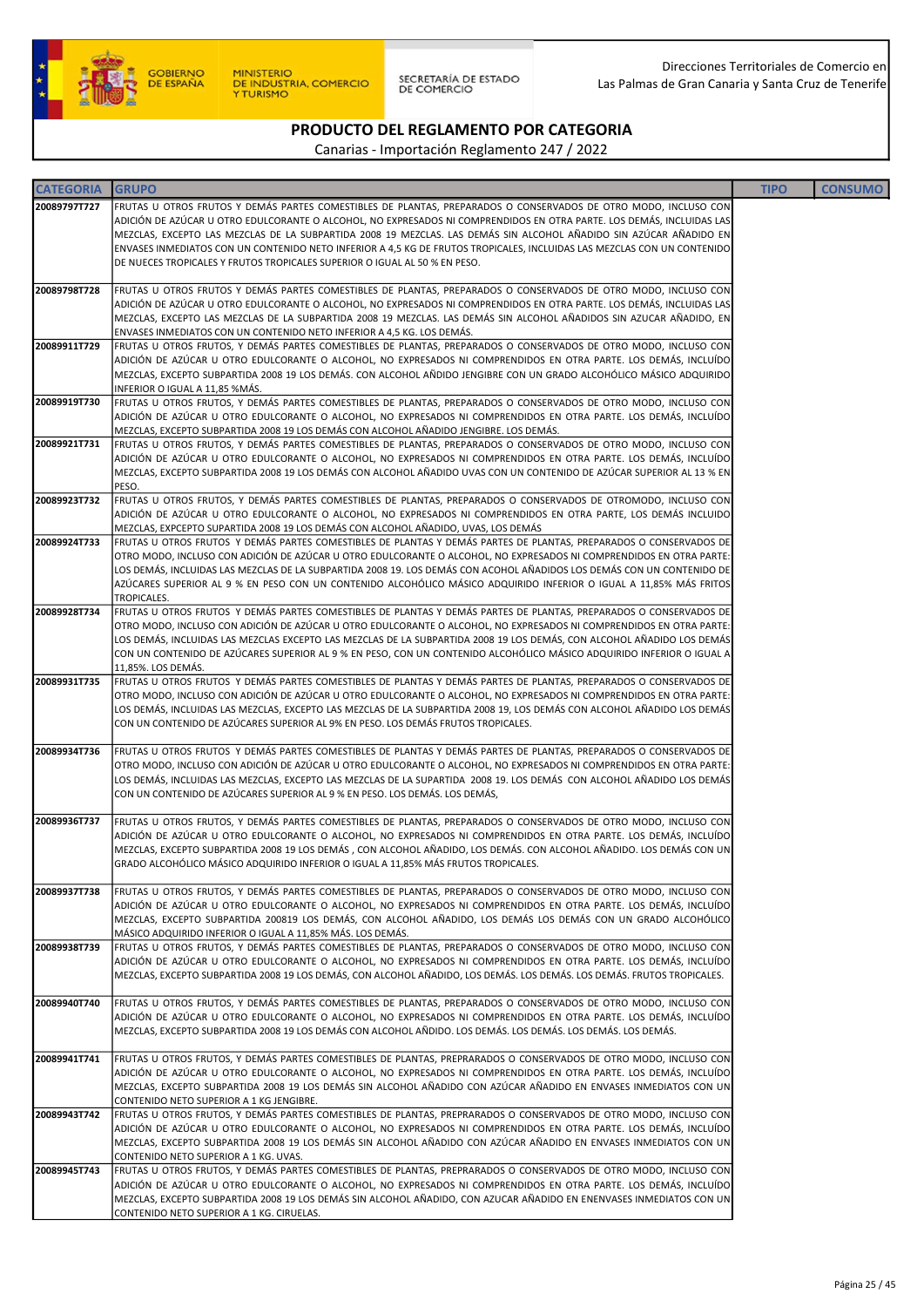

SECRETARÍA DE ESTADO<br>DE COMERCIO

# PRODUCTO DEL REGLAMENTO POR CATEGORIA

| <b>CATEGORIA</b> | <b>GRUPO</b>                                                                                                                                                                                                                               | <b>TIPO</b>      | <b>CONSUMO</b> |
|------------------|--------------------------------------------------------------------------------------------------------------------------------------------------------------------------------------------------------------------------------------------|------------------|----------------|
| 20089948T744     | FRUTAS U OTROS FRUTOS, Y DEMÁS PARTES COMESTIBLES DE PLANTAS, PREPRARADOS O CONSERVADOS DE OTRO MODO, INCLUSO CON                                                                                                                          |                  |                |
|                  | ADICIÓN DE AZÚCAR U OTRO EDULCORANTE O ALCOHOL, NO EXPRESADOS NI COMPRENDIDOS EN OTRA PARTE. LOS DEMÁS, INCLUÍDO<br>MEZCLAS, EXCEPTO SUBPARTIDA 2008 19 LOS DEMÁS . SIN ALCOHOL AÑADIDO , CON AZUCAR AÑADIDO EN ENVASES INMEDIATOS CON UN  |                  |                |
|                  | CONTENIDO NETO SUPERIOR A 1 KG. FRUTOS TROPICALES.                                                                                                                                                                                         |                  |                |
| 20089949T745     | FRUTAS U OTROS FRUTOS, Y DEMÁS PARTES COMESTIBLES DE PLANTAS, PREPARADOS O CONSERVADOS DE OTRO MODO, INCLUSO CON<br>ADICIÓN DE AZÚCAR U OTRO EDULCORANTE O ALCOHOL, NO EXPREADOS NI COMPRENDIDOS EN OTRA PARTE, LOS DEMÁS INCLÍDO          |                  |                |
|                  | MEZCLAS, EXPCEPTO SUBARTIDA 2008 19LOS DEMÁS SIN ALCOHOL AÑADIDO CON AZÚCAR AÑADIDO EN ENVASES INMEDIATOS CON UN                                                                                                                           |                  |                |
|                  | CONTENIDO SUPERIOR A 1 KG LOS DEMÁS.                                                                                                                                                                                                       |                  |                |
| 20089951T746     | FRUTAS U OTROS FRUTOS, Y DEMÁS PARTES COMESTIBLES DE PLANTAS, PREPARADOS O CONSERVADOS DE OTRO MODO, INCLUSO CON<br>ADICIÓN DE AZÚCAR U OTRO EDULCORANTE O ALCOHOL, NO EXPRESADOS NI COMPRENDIDOS EN OTRA PARTE. LOS DEMÁS, INCLUÍDO       |                  |                |
|                  | MEZCLAS, EXCEPTO SUBPARTIDA 2008 19. LOS DEMÁS. SIN ALCOHOL AÑADIDO CON AZÚCAR AÑADIDO EN ENVASES INMEDIATOS CON UN                                                                                                                        |                  |                |
| 20089963T747     | CONTENIDO NETO INFERIOR O IGUAL A 1 KG O MENOS. JENGIBRES.<br>FRUTAS U OTROS FRUTOS, Y DEMÁS PARTES COMESTIBLES DE PLANTAS, PREPARADOS O CONSERVADOS DE OTRO MODO, INCLUSO CON                                                             |                  |                |
|                  | ADICIÓN DE AZÚCAR U OTRO EDULCORANTE O ALCOHOL, NO EXPRESADOS NI COMPRENDIDOS EN OTRA PARTE. LOS DEMÁS, INCLUÍDO                                                                                                                           |                  |                |
|                  | MEZCLAS, EXCEPTO SUBPARTIDA 200819 LOS DEMÁS. SIN ALCOHOL AÑADIDO, CON AZÚCAR AÑADIDO EN ENVASES INMEDIATOS CON UN                                                                                                                         |                  |                |
| 20089967T748     | CONTENIDO NETO INFERIOR O IGUAL A 1 KG O MENOS FRUTOS TROPICALES.<br>FRUTAS U OTROS FRUTOS, Y DEMÁS PARTES COMESTIBLES DE PLANTAS, PREPARADOS O CONSERVADOS DE OTRO MODO, INCLUSO CON                                                      |                  |                |
|                  | ADICIÓN DE AZÚCAR U OTRO EDULCORANTE O ALCOHOL, NO EXPRESADOS NI COMPRENDIDOS EN OTRA PARTE. LOS DEMÁS, INCLUÍDO                                                                                                                           |                  |                |
|                  | MEZCLAS, EXCEPTO SUBPARTIDA 2008 19 LOS DEMÁS. SIN ALCOHOL, AÑADIDO. CON AZÚCAR AÑADIDO, EN ENVASES INMEDIATOS CON UN                                                                                                                      |                  |                |
| 20089972T749     | CONTENIDO NETO INFERIOR O IGUAL A 1KG O MENOS.LOS DEMÁS.<br>FRUTAS U OTROS FRUTOS, Y DEMÁS PARTES COMESTIBLES DE PLANTAS, PREPARADOS O CONSERVADOS DE OTRO MODO, INCLUSO CON                                                               |                  |                |
|                  | ADICIÓN DE AZÚCAR U OTRO EDULCORANTE O ALCOHOL, NO EXPRESADOS NI COMPRENDIDOS EN OTRA PARTE. LOS DEMÁS, INCLUÍDO                                                                                                                           |                  |                |
|                  | MEZCLAS, EXCEPTO SUBPARTIDA 2008 19. LOS DEMÁS. SIN ALCOHOL AÑADIDO, SIN AZÚCAR AÑADIDO. CIRUELAS EN ENVASES INMEDIATOS                                                                                                                    |                  |                |
| 20089978T750     | CON UN CONTENIDO NETO SUPERIOR O IGUAL A 5 KG.<br>FRUTAS U OTROS FRUTOS, Y DEMÁS PARTES COMESTIBLES DE PLANTAS, PREPARADOS O CONSERVADOS DE OTRO MODO, INCLUSO CON                                                                         |                  |                |
|                  | ADICIÓN DE AZÚCAR U OTRO EDULCORANTE O ALCOHOL, NO EXPRESADOS NI COMPRENDIDOS EN OTRA PARTE. LOS DEMÁS, INCLUÍDO                                                                                                                           |                  |                |
|                  | MEZCLAS, EXCEPTO SUBPARTIDA 2008 19 LOS DEMÁS.SIN ALCOHOL AÑADIDO. SIN AZÚCAR AÑADIDO. CIRUELAS EN ENVASES INMEDIATOS<br>OCN UN CONTENIDO NETO INFERIOR A 5 KG.                                                                            |                  |                |
| 20089985T751     | FRUTAS U OTROS FRUTOS, Y DEMÁS PARTES COMESTIBLES DE PLANTAS, PREPARADOS O CONSERVADOS DE OTRO MODO, INCLUSO CON                                                                                                                           |                  |                |
|                  | ADICIÓN DE AZÚCAR U OTRO EDULCORANTE O ALCOHOL, NO EXPRESADOS NI COMPRENDIDOS EN OTRA PARTE. LOS DEMÁS, INCLUÍDO                                                                                                                           |                  |                |
|                  | MEZCLAS, EXCEPTO SUBPARTIDA 2008 19 LOS DEMÁS. SIN ALCOHOL AÑADIDO. SIN AZÚCAR AÑADIDO. MAIZ EXCEPTO MAIZ DULCE (ZEA<br>MAYS VR, SACCHARATA).                                                                                              |                  |                |
| 20089991T752     | FRUTAS U OTROS FRUTOS, Y DEMÁS PARTES COMESTIBLES DE PLANTAS, PREPARADOS O CONSERVADOS DE OTRO MODO, INCLUSO CON                                                                                                                           |                  |                |
|                  | ADICIÓN DE AZÚCAR U OTRO EDULCORANTE O ALCOHOL, NO EXPRESADOS NI COMPRENDIDOS EN OTRA PARTE. LOS DEMÁS, INCLUÍDO                                                                                                                           |                  |                |
|                  | MEZCLAS, EXCEPTO SUBPARTIDA 2008 19 LOS DEMÁS. SIN ALCOHOL, AÑADIDO,SIN AZÚCAR AÑADIDO, ÑAMES, BATATAS, (BONIATOS) Y<br>PARTES COMESTIBLES SIMILARES DE PLANTAS CON UN CONTENIDO DE ALMIDÓN O DE FÉCULA SUPERIOR O IGUAL AL 5% EN PESO.    |                  |                |
|                  |                                                                                                                                                                                                                                            |                  |                |
| 20089999T753     | FRUTAS U OTROS FRUTOS, Y DEMÁS PARTES COMESTIBLES DE PLANTAS, PREPARADOS O CONSERVADOS DE OTRO MODO, INCLUSO CON<br>ADICIÓN DE AZÚCAR U OTRO EDULCORANTE O ALCOHOL, NO EXPRESADOS NI COMPRENDIDOS EN OTRA PARTE. LOS DEMÁS, INCLUÍDO       |                  |                |
|                  | MEZCLAS, EXCEPTO SUBPARTIDA 2008 19 LOS DEMÁS. SIN ALCOHOL AÑADIDO, SIN AZÚCAR AÑADIDO. LOS DEMÁS.                                                                                                                                         |                  |                |
| 251              | <b>CONSERVAS</b>                                                                                                                                                                                                                           | <b>AYUDA REA</b> |                |
| 20082011T640     | FRUTAS U OTROS FRUTOS, Y DEMÁS PARTES COMESTIBLES DE PLANTAS, PREPARADOS O CONSERVADOS DE OTRO MODO, INCLUSO CON                                                                                                                           |                  |                |
|                  | ADICIÓN DE AZÚCAR U OTRO EDULCORANTE O ALCOHOL, NO EXPRESADOS NI COMPRENDIDOS EN OTRA PARTE. PIÑAS (ANANÁS). CON                                                                                                                           |                  |                |
|                  | ALCOHOL AÑADIDO. EN ENVASES INMEDIATOS CON UN CONTENIDO NETO SUPERIOR A 1 KG , CON UN CONTENIDO DE AZÚCAR SUPERIOR AL<br>17 % EN PESO.                                                                                                     |                  |                |
| 20082019T641     | FRUTAS U OTROS FRUTOS, Y DEMÁS PARTES COMESTIBLES DE PLANTAS, PREPARADOS O CONSERVADOS DE OTRO MODO, INCLUSO CON                                                                                                                           |                  |                |
|                  | ADICIÓN DE AZÚCAR U OTRO EDULCORANTE O ALCOHOL, NO EXPRESADOS NI COMPRENDIDOS EN OTRA PARTE. PIÑAS (ANANÁS). CON<br>ALCOHOL AÑADIDO. EN ENVASES INMEDIATOS CON UN CONTENIDO NETO SUPERIOR A 1 KG. LOS DEMÁS.                               |                  |                |
|                  |                                                                                                                                                                                                                                            |                  |                |
| 20082031T642     | FRUTAS U OTROS FRUTOS, Y DEMÁS PARTES COMESTIBLES DE PLANTAS, PREPARADOS O CONSERVADOS DE OTRO MODO, INCLUSO CON                                                                                                                           |                  |                |
|                  | ADICIÓN DE AZÚCAR U OTRO EDULCORANTE O ALCOHOL, NO EXPRESADOS NI COMPRENDIDOS EN OTRA PARTE. PIÑAS (ANANÁS). CON<br>ALCOHOL AÑADIDO. EN ENVASES INMEDIATOS CON UN CONTENIDO NETO INFERIOR A 1 KG CON UN CONTENIDO DE AZÚCAR SUPERIOR AL 19 |                  |                |
|                  | % EN PESO.                                                                                                                                                                                                                                 |                  |                |
| 20082039T643     | FRUTAS U OTROS FRUTOS, Y DEMÁS PARTES COMESTIBLES DE PLANTAS, PREPARADOS O CONSERVADOS DE OTRO MODO, INCLUSO CON<br>ADICIÓN DE AZÚCAR U OTRO EDULCORANTE O ALCOHOL, NO EXPRESADOS NI COMPRENDIDOS EN OTRA PARTE. PIÑAS (ANANÁS). CON       |                  |                |
|                  | ALCOHOL AÑADIDO. EN ENVASES INMEDIATOS CON UN CONTENIDO NETO SUPERIOR A 1 KG. LOS DEMÁS.                                                                                                                                                   |                  |                |
|                  |                                                                                                                                                                                                                                            |                  |                |
| 20082039T644     | FRUTAS U OTROS FRUTOS, Y DEMÁS PARTES COMESTIBLES DE PLANTAS, PREPARADOS O CONSERVADOS DE OTRO MODO, INCLUSO CON<br>ADICIÓN DE AZÚCAR U OTRO EDULCORANTE O ALCOHOL, NO EXPRESADOS NI COMPRENDIDOS EN OTRA PARTE. PIÑAS (ANANÁS). SIN       |                  |                |
|                  | ALCOHOL AÑADIDO. CON AZUCAR AÑADIDO EN ENVASES INMEDIATOS CON UN CONTENIDO NETO SUPERIOR A 1 KG CON UN CONTENIDO DE                                                                                                                        |                  |                |
|                  | AZUCAR SUPERIOR AL 17%                                                                                                                                                                                                                     |                  |                |
| 20082059T645     | FRUTAS U OTROS FRUTOS, Y DEMÁS PARTES COMESTIBLES DE PLANTAS, PREPARADOS O CONSERVADOS DE OTRO MODO, INCLUSO CON<br>ADICIÓN DE AZÚCAR U OTRO EDULCORANTE O ALCOHOL, NO EXPRESADOS NI COMPRENDIDOS EN OTRA PARTE. PIÑAS (ANANÁS). SIN       |                  |                |
|                  | ALCOHOL AÑADIDO. CON AZUCAR AÑADIDO EN ENVASES INMEDIATOS CON UN CONTENIDO NETO SUPERIOR A 1 KG LOS DEMAS                                                                                                                                  |                  |                |
| 20082071T646     | FRUTAS U OTROS FRUTOS, Y DEMÁS PARTES COMESTIBLES DE PLANTAS, PREPARADOS O CONSERVADOS DE OTRO MODO, INCLUSO CON                                                                                                                           |                  |                |
|                  | ADICIÓN DE AZÚCAR U OTRO EDULCORANTE O ALCOHOL, NO EXPRESADOS NI COMPRENDIDOS EN OTRA PARTE. PIÑAS (ANANÁS). SIN                                                                                                                           |                  |                |
|                  | ALCOHOL AÑADIDO. CON AZUCAR AÑADIDO, EN ENVASES IÑNMEDIATOS CON UN CONTENIDO NETO INFERIOR O IGUAL A 1KG CON UN                                                                                                                            |                  |                |
| 20082079T647     | CONTENIDO DE AZÚCARES SUPERIOR AL 19%.<br>FRUTAS U OTROS FRUTOS, Y DEMÁS PARTES COMESTIBLES DE PLANTAS, PREPARADOS O CONSERVADOS DE OTRO MODO, INCLUSO CON                                                                                 |                  |                |
|                  | ADICIÓN DE AZÚCAR U OTRO EDULCORANTE O ALCOHOL, NO EXPRESADOS NI COMPRENDIDOS EN OTRA PARTE. PIÑAS (ANANÁS). SIN                                                                                                                           |                  |                |
|                  | ALCOHOL AÑADIDO. CON AZUCAR AÑADIDO EN ENVASES INMEDIATOS CON UN CONTENIDO NETO INFERIOR O IGUAL A 1 KG. LOS DEMÁS.                                                                                                                        |                  |                |
|                  |                                                                                                                                                                                                                                            |                  |                |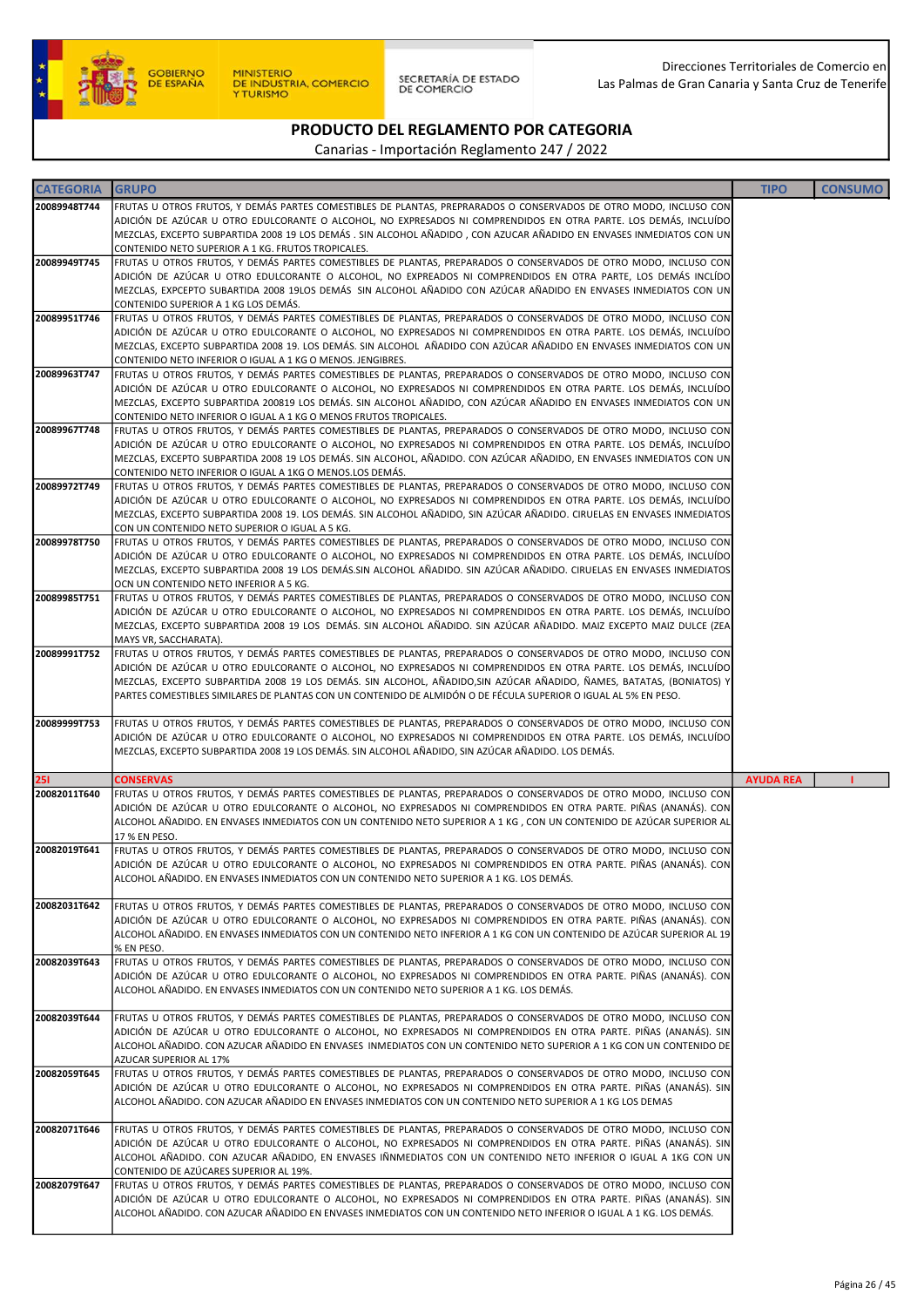

| <b>CATEGORIA</b> | <b>GRUPO</b>                                                                                                                                                                                                                            | <b>TIPO</b> | <b>CONSUMO</b> |
|------------------|-----------------------------------------------------------------------------------------------------------------------------------------------------------------------------------------------------------------------------------------|-------------|----------------|
| 20082090T648     | FRUTAS U OTROS FRUTOS, Y DEMÁS PARTES COMESTIBLES DE PLANTAS, PREPARADOS O CONSERVADOS DE OTRO MODO, INCLUSO CON                                                                                                                        |             |                |
|                  | ADICIÓN DE AZÚCAR U OTRO EDULCORANTE O ALCOHOL, NO EXPRESADOS NI COMPRENDIDOS EN OTRA PARTE. PIÑAS (ANANÁS). SIN                                                                                                                        |             |                |
| 20083011T649     | ALCOHOL AÑADIDO. SIN AZUCAR AÑADIDO.<br>FRUTAS U OTROS FRUTOS, Y DEMÁS PARTES COMESTIBLES DE PLANTAS, PREPARADOS O CONSERVADOS DE OTRO MODO, INCLUSO CON                                                                                |             |                |
|                  | ADICIÓN DE AZÚCAR U OTRO EDULCORANTE O ALCOHOL, NO EXPRESADOS NI COMPRENDIDOS EN OTRA PARTE. AGRIOS (CÍTRICOS). CON                                                                                                                     |             |                |
|                  | ALCOHOL AÑADIDO. CON ALCOHOL, AÑADIDO CON UN CONTENIDO DE AZÚCAR SUPERIOR AL 9% EN PESO. CON UN GRADO ALCOHÓLICO                                                                                                                        |             |                |
|                  | MÁSICO ADQUIRIDO, INFERIOR O IGUAL A 11,85 % MÁS.                                                                                                                                                                                       |             |                |
| 20083019T650     | FRUTAS U OTROS FRUTOS, Y DEMÁS PARTES COMESTIBLES DE PLANTAS, PREPARADOS O CONSERVADOS DE OTRO MODO, INCLUSO CON<br>ADICIÓN DE AZÚCAR U OTRO EDULCORANTE O ALCOHOL, NO EXPRESADOS NI COMPRENDIDOS EN OTRA PARTE. AGRIOS (CÍTRICOS). CON |             |                |
|                  | ALCOHOL AÑADIDO. CON UN CONTENIDO DE AZÚCAR SUPERIOR AL 9 % EN PESO. LOS DEMÁS.                                                                                                                                                         |             |                |
| 20083031T651     | FRUTAS U OTROS FRUTOS, Y DEMÁS PARTES COMESTIBLES DE PLANTAS, PREPARADOS O CONSERVADOS DE OTRO MODO, INCLUSO CON                                                                                                                        |             |                |
|                  | ADICIÓN DE AZÚCAR U OTRO EDULCORANTE O ALCOHOL, NO EXPRESADOS NI COMPRENDIDOS EN OTRA PARTE. AGRIOS (CÍTRICOS). CON<br>ALCOHOL AÑADIDO. LOS DEMÁS.CON UN GRADO ALCOHÓLICO MÁSICO ADQUIRIDO INFERIOR O IGUAL A 11,85% MÁS.               |             |                |
|                  |                                                                                                                                                                                                                                         |             |                |
| 20083039T652     | FRUTAS U OTROS FRUTOS, Y DEMÁS PARTES COMESTIBLES DE PLANTAS, PREPARADOS O CONSERVADOS DE OTRO MODO, INCLUSO CON                                                                                                                        |             |                |
|                  | ADICIÓN DE AZÚCAR U OTRO EDULCORANTE O ALCOHOL, NO EXPRESADOS NI COMPRENDIDOS EN OTRA PARTE. AGRIOS (CÍTRICOS). CON                                                                                                                     |             |                |
| 20083051T653     | ALCOHOL AÑADIDO. LOS DEMÁS. LOS DEMÁS.<br>FRUTAS U OTROS FRUTOS, Y DEMÁS PARTES COMESTIBLES DE PLANTAS, PREPARADOS O CONSERVADOS DE OTRO MODO, INCLUSO CON                                                                              |             |                |
|                  | ADICIÓN DE AZÚCAR U OTRO EDULCORANTE O ALCOHOL, NO EXPRESADOS NI COMPRENDIDOS EN OTRA PARTE. AGRIOS (CÍTRICOS). SIN                                                                                                                     |             |                |
|                  | ALCOHOL AÑADIDO. CON AZUCAR AÑADIDO EN ENVASES INMEDIATOS CON UN CONTENIDO NETO SUPERIOR A 1 KG. GAJOS DE TORONJA Y                                                                                                                     |             |                |
|                  | DE POMELO.                                                                                                                                                                                                                              |             |                |
| 20083055T654     | FRUTAS U OTROS FRUTOS, Y DEMÁS PARTES COMESTIBLES DE PLANTAS, PREPARADOS O CONSERVADOS DE OTRO MODO, INCLUSO CON<br>ADICIÓN DE AZÚCAR U OTRO EDULCORANTE O ALCOHOL, NO EXPRESADOS NI COMPRENDIDOS EN OTRA PARTE. AGRIOS (CÍTRICOS). SIN |             |                |
|                  | ALCOHOL AÑADIDO. CON AZÚCAR AÑADIDO. CON AZÚCAR AÑADIDO EN ENVASES INMEDIATOS CON UN CONTENIDO NETO SUPERIOR A 1 KG                                                                                                                     |             |                |
|                  | MANDARINAS INCLUIDAS LAS TANGERINAS Y SATSUMAS, CLEMENTINAS, WILKINGS Y DEMÁS HÍBRIDOS SIMILARES DE AGRIOS.                                                                                                                             |             |                |
| 20083059T655     | FRUTAS U OTROS FRUTOS, Y DEMÁS PARTES COMESTIBLES DE PLANTAS, PREPARADOS O CONSERVADOS DE OTRO MODO, INCLUSO CON                                                                                                                        |             |                |
|                  | ADICIÓN DE AZÚCAR U OTRO EDULCORANTE O ALCOHOL, NO EXPRESADOS NI COMPRENDIDOS EN OTRA PARTE. AGRIOS (CÍTRICOS). SIN                                                                                                                     |             |                |
|                  | ALCOHOL AÑADIDO. CON AZÚCAR AÑADIDO EN ENVASES INMEDIATOS CON UN CONTENIDO NETO SUPERIOR A 1 KG. LOS DEMÁS.                                                                                                                             |             |                |
|                  |                                                                                                                                                                                                                                         |             |                |
| 20083071T656     | FRUTAS U OTROS FRUTOS, Y DEMÁS PARTES COMESTIBLES DE PLANTAS, PREPARADOS O CONSERVADOS DE OTRO MODO, INCLUSO CON<br>ADICIÓN DE AZUCAR UÑ OTRO EDULCORANTE O ALCOHOL, NO EXPRESADOS NI COMPRENDIS EN OTRA PARTE AGRIOS (CÍTRICOS) SIN    |             |                |
|                  | ALCOHOL AÑADIDO CON AZÚCAR AÑADIDO EN ENVASES INMEDIATOS CON UN CONTENIDO NETO INFERIOR O IGUAL A 1 KG NETO GAJOS DE                                                                                                                    |             |                |
|                  | TORONJA Y POMELO.                                                                                                                                                                                                                       |             |                |
| 20083075T657     | FRUTAS U OTROS FRUTOS, Y DEMAS PARTES COMESTIBLES DE PLANTAS, PREPARADOS O CONSERVADOS DE OTRO MODO, INCLUSO CON<br>ADICIÓN DE ZÚCAR U OTRO EDULCORANTE O ALCOHOL, NO EXPRESADOS NI COMPRENDIDOS EN OTRA PARTE AGRIOS (CÍTRICOS), SIN   |             |                |
|                  | ALCOHOL AÑDIDO CON AZUCAR AÑADIDO EN ENVASES INMEDIATOS CON UÑN CONTENIDO NETO INFERIOR O IGUAL A 1 KG NETO                                                                                                                             |             |                |
|                  | MANDARINAS INCLUIDAS LAS TANGERINAS Y SATSUMAS, CLEMENTINAS, WILKINGS Y DEMÁS HÍBRIDOS SIMILARES DE AGRIOS.                                                                                                                             |             |                |
| 20083079T658     | FRUTAS U OTROS FRUTOS, Y DEMÁS PARTES COMESTIBLES DE PLANTAS, PREPARADOS O CONSERVADOS DE OTRO MODO, INCLUSO CON                                                                                                                        |             |                |
|                  | ADICIÓN DE AZÚCAR U OTRO EDULCORANTE O ALCOHOL, NO EXPRESADOS NI COMPRENDIDOS EN OTRA PARTE. AGRIOS (CÍTRICOS). SIN                                                                                                                     |             |                |
|                  | ALCOHOL AÑADIDO. CON AZÚCAR AÑADIDO EN ENVASES INMEDIATOS CON UN CONTENIDO NETO INFERIOR O IGUAL A 1 KG NETO. LOS                                                                                                                       |             |                |
| 20083090T659     | DEMÁS.<br>FRUTAS U OTROS FRUTOS, Y DEMÁS PARTES COMESTIBLES DE PLANTAS, PREPARADOS O CONSERVADOS DE OTRO MODO, INCLUSO CON                                                                                                              |             |                |
|                  | ADICIÓN DE AZÚCAR U OTRO EDULCORANTE O ALCOHOL, NO EXPRESADOS NI COMPRENDIDOS EN OTRA PARTE. AGRIOS (CÍTRICOS). SIN                                                                                                                     |             |                |
|                  | ALCOHOL AÑADIDO. SIN AZUCAR AÑADIDO.                                                                                                                                                                                                    |             |                |
| 20084011T660     | FRUTAS U OTROS FRUTOS, Y DEMÁS PARTES COMESTIBLES DE PLANTAS, PREPARADOS O CONSERVADOS DE OTRO MODO, INCLUSO CON                                                                                                                        |             |                |
|                  | ADICIÓN DE AZÚCAR U OTRO EDULCORANTE O ALCOHOL, NO EXPRESADOS NI COMPRENDIDOS EN OTRA PARTE. PERAS. CON ALCOHOL<br>AÑADIDO. EN ENVASES INMEDIATOS CON UN CONTENIDO NETO SUPERIOR A 1 KG CON UN CONTENIDO DE AZUCAR SUPERIOR AL 13% EN   |             |                |
|                  | PESOS CON UN GRADO ALCOHOLICO MÁSICO ADQUIRIDO INFERIOR O IGUAL AL 11,85 % MÁS.                                                                                                                                                         |             |                |
| 20084019T661     | FRUTAS U OTROS FRUTOS, Y DEMÁS PARTES COMESTIBLES DE PLANTAS, PREPARADOS O CONSERVADOS DE OTRO MODO, INCLUSO CON                                                                                                                        |             |                |
|                  | ADICIÓN DE AZÚCAR U OTRO EDULCORANTE O ALCOHOL, NO EXPRESADOS NI COMPRENDIDOS EN OTRA PARTE. PERAS. CON ALCOHOL<br>AÑADIDO. EN ENVASES INMEDIATOS CON UN CONTENIDO NETO SUPERIOR A 1 KG CON UN CONTENIDO DE AÚCAR SUPERIOR AL 13 % EN   |             |                |
|                  | PESO. LOS DEMÁS.                                                                                                                                                                                                                        |             |                |
| 20084021T662     | FRUTAS U OTROS FRUTOS, Y DEMÁS PARTES COMESTIBLES DE PLANTAS, PREPARADOS O CONSERVADOS DE OTRO MODO, INCLUSO CON                                                                                                                        |             |                |
|                  | ADICIÓN DE AZÚCAR U OTRO EDULCORANTE O ALCOHOL, NO EXPRESADOS NI COMPRENDIDOS EN OTRA PARTE. PERAS. CON ALCOHOL<br>AÑADIDO. EN ENVASES INMEDIATOS CON UN CONTENIDO NETO SUPERIOR A 1 KG LOS DEMAS. CON UN GRADO ALCOHÓLICO MÁSICO       |             |                |
|                  | ADQUIRIDO INFERIOR O IGUAL AL 11,85% MÁS.                                                                                                                                                                                               |             |                |
| 20084029T663     | FRUTAS U OTROS FRUTOS, Y DEMÁS PARTES COMESTIBLES DE PLANTAS, PREPARADOS O CONSERVADOS DE OTRO MODO, INCLUSO CON                                                                                                                        |             |                |
|                  | ADICIÓN DE AZÚCAR U OTRO EDULCORANTE O ALCOHOL, NO EXPRESADOS NI COMPRENDIDOS EN OTRA PARTE. PERAS. CON ALCOHOL                                                                                                                         |             |                |
|                  | AÑADIDO. EN ENVASES INMEDIATOS CON UN CONTENIDO NETO SUPERIOR A 1 KG. LOS DEMÁS. LOS DEMÁS.                                                                                                                                             |             |                |
| 20084031T664     | FRUTAS U OTROS FRUTOS, Y DEMÁS PARTES COMESTIBLES DE PLANTAS, PREPARADOS O CONSERVADOS DE OTRO MODO, INCLUSO CON                                                                                                                        |             |                |
|                  | ADICIÓN DE AZÚCAR U OTRO EDULCORANTE O ALCOHOL, NO EXPRESADOS NI COMPRENDIDOS EN OTRA PARTE. PERAS. CON ALCOHOL                                                                                                                         |             |                |
|                  | AÑADIDO. EN ENVASES INMEDIATOS CON UN CONTENIDO NETO INFERIOR O IGUAL A 1 KG CON UN CONTENIDO DE AZÚCAR SUPERIOR AL 15                                                                                                                  |             |                |
| 20084039T665     | % EN PESO.<br>FRUTAS U OTROS FRUTOS, Y DEMÁS PARTES COMESTIBLES DE PLANTAS, PREPARADOS O CONSERVADOS DE OTRO MODO, INCLUSO CON                                                                                                          |             |                |
|                  | ADICIÓN DE AZÚCAR U OTRO EDULCORANTE O ALCOHOL, NO EXPRESADOS NI COMPRENDIDOS EN OTRA PARTE. PERAS. CON ALCOHOL                                                                                                                         |             |                |
|                  | AÑADIDO. EN ENVASES INMEDIATOS CON UN CONTENIDO NETO INFERIOR O IGUAL A 1 KG. LOS DEMÁS.                                                                                                                                                |             |                |
| 20084051T666     | FRUTAS U OTROS FRUTOS Y DEMÁS PARTES COMESTIBLES DE PLANTAS, PREPARADOS O CONSERVADOS DE OTRO MODO INCLUSO CON<br>ADICIÓN DE AZÚCAR U OTRO EDULCORANTE O ALCOHOL, NO EXPRESADOS NI COMPRENDIDOS EN OTRA PARTE, PERAS, SIN ALCOHOL       |             |                |
|                  | AÑADIDO, EN ENVASES INMEDIATOS CON UN CONTENIDO NETO SUPERIOR A 1 KG CON UN CONTENIDO DE AZÚCAR SUPERIOR AL 13 % EN                                                                                                                     |             |                |
|                  | PESO.                                                                                                                                                                                                                                   |             |                |
| 20084059T667     | FRUTAS U OTROS FRUTOS, Y DEMÁS PARTES COMESTIBLES DE PLANTAS, PREPARADOS O CONSERVADOS DE OTRO MODO, INCLUSO CON                                                                                                                        |             |                |
|                  | ADICIÓN DE AZÚCAR U OTRO EDULCORANTE O ALCOHOL, NO EXPRESADOS NI COMPRENDIDOS EN OTRA PARTE. PERAS. SIN ALCOHOL<br>AÑADIDO. EN ENVASES INMEDIATOS CON UN CONTENIDO NETO SUPERIOR A 1 KG. LOS DEMÁS.                                     |             |                |
|                  |                                                                                                                                                                                                                                         |             |                |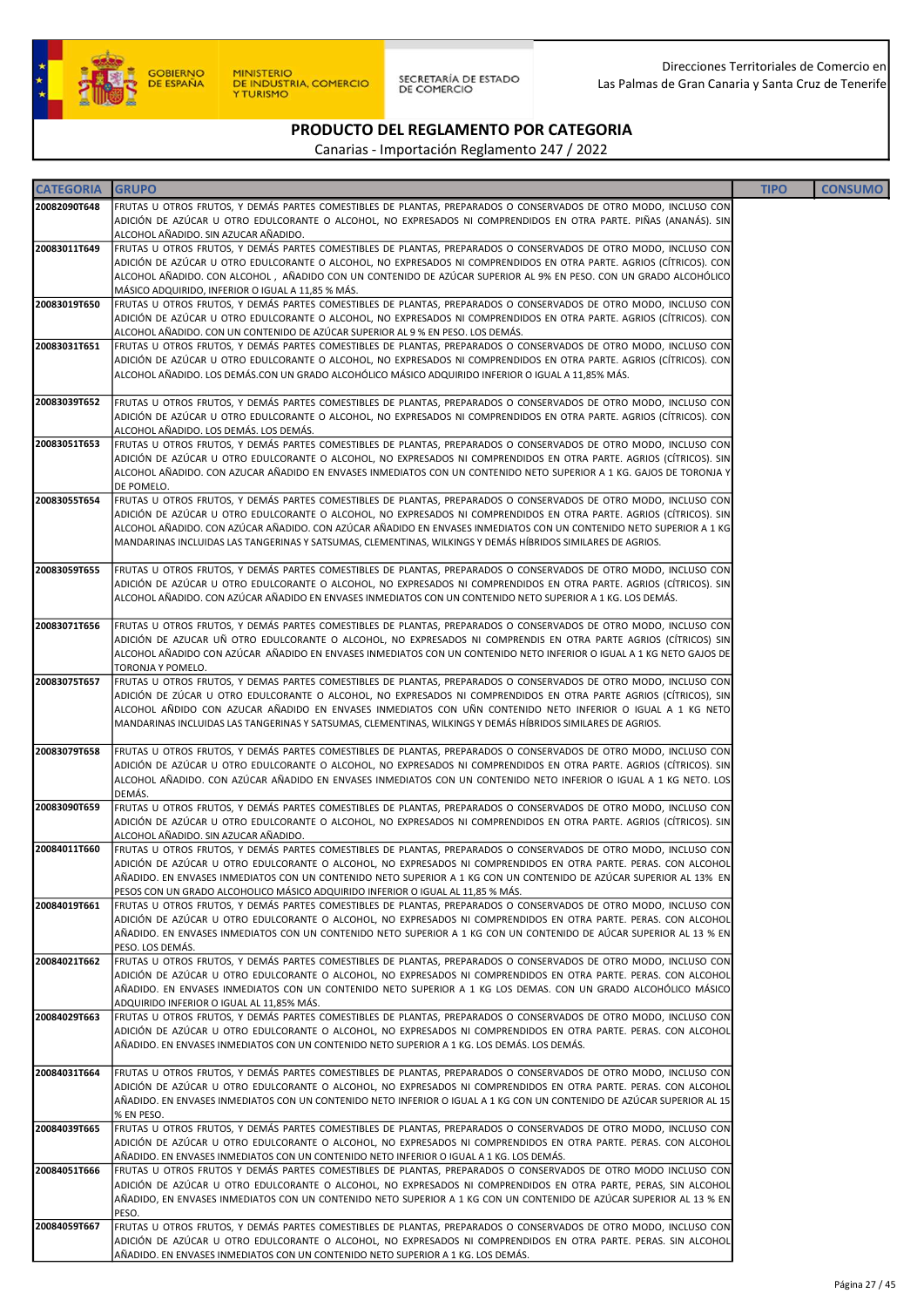

| <b>CATEGORIA</b> | <b>GRUPO</b>                                                                                                                                                                                                                                    | <b>TIPO</b> | <b>CONSUMO</b> |
|------------------|-------------------------------------------------------------------------------------------------------------------------------------------------------------------------------------------------------------------------------------------------|-------------|----------------|
| 20084071T668     | FRUTAS U OTROS FRUTOS, Y DEMÁS PARTES COMESTIBLES DE PLANTAS, PREPARADOS O CONSERVADOS DE OTRO MODO, INCLUSO CON                                                                                                                                |             |                |
|                  | ADICIÓN DE AZÚCAR U OTRO EDULCORANTE O ALCOHOL, NO EXPRESADOS NI COMPRENDIDOS EN OTRA PARTE. PERAS. SIN ALCOHOL<br>AÑADIDO. EN ENVASES INMEDIATOS CON UN CONTENIDO NETO INFERIOR A 1 KG. CON UN CONTENIDO DE AZÚCAR SUPERIOR AL 15 % EN         |             |                |
|                  | PESO.                                                                                                                                                                                                                                           |             |                |
| 20084079T669     | FRUTAS U OTROS FRUTOS, Y DEMÁS PARTES COMESTIBLES DE PLANTAS PREPARADAS O CONSERVADOS DE OTRO MODO, INCLUSO CON                                                                                                                                 |             |                |
|                  | ADICIÓN DE AZÚCAR U OTRO EDULCORANTE O ALCOHOL, NO EXPRESADOS NI COMPRENDIDOS EN OTRA PARTE PERAS, SIN ALCOHOL<br>AÑADIDO, EN ENVASE INMEDIATOS CON UN CONTENIDO NETO INFERIOR A 1 KG. LOS DEMÁS.                                               |             |                |
| 20084090T670     | FRUTAS U OTROS FRUTOS, Y DEMÁS PARTES COMESTIBLES DE PLANTAS, PREPARADOS O CONSERVADOS DE OTRO MODO, INCLUSO CON                                                                                                                                |             |                |
|                  | ADICIÓN DE AZÚCAR Y OTRO EDULCORANTE O ALCOHOL, NO EXPRESADOS O COMPRENDIDOS EN OTRA PARTE : PERAS SIN ALCOHOL                                                                                                                                  |             |                |
|                  | AÑADIDO SIN AZÚCAR AÑADIDOS                                                                                                                                                                                                                     |             |                |
| 20085011T671     | FRUTAS U OTROS FRUTOS, Y DEMÁS PARTES COMESTIBLES DE PLANTAS, PREPARADOS O CONSERVADOS DE OTRO MODO, INCLUSO CON<br>ADICIÓN DE AZÚCAR U OTRO EDULCORANTE O ALCOHOL, NO EXPRESADOS NI COMPRENDIDOS EN OTRA PARTE. ALBARICOQUES (DAMÁSCOS,        |             |                |
|                  | CHABACANOS). CON ALCOHOL AÑADIDO EN ENVASES INMEDIATOS CON UN CONTENIDO NETO SUPERIOR A 1 KG CON UN CONTENIDO DE                                                                                                                                |             |                |
|                  | AZÚCAR SUPERIOR AL 13 % EN PESO CON UN GRADO ALCOHÓLICO MÁSICO ADQUIRIDO INFERIOR O IGUAL A11,85 % MÁS.                                                                                                                                         |             |                |
| 20085019T672     | FRUTAS U OTROS FRUTOS, Y DEMÁS PARTES COMESTIBLES DE PLANTAS, PREPARADOS O CONSERVADOS DE OTRO MODO, INCLUSO CON                                                                                                                                |             |                |
|                  | ADICIÓN DE AZÚCAR U OTRO EDULCORANTE O ALCOHOL, NO EXPRESADOS NI COMPRENDIDOS EN OTRA PARTE. ALBARICOQUES (DAMÁSCOS,                                                                                                                            |             |                |
|                  | CHABACANOS). CON ALCOHOL AÑADIDO EN ENVASES INMEDIATOS CON UN CONTENIDO NETO SUPERIOR A 1 KG CON UN CONTENIDO DE<br>AZÚCAR SUPERIOR AL 13 % EN PESO. LOS DEMÁS.                                                                                 |             |                |
| 20085031T673     | FRUTAS U OTROS FRUTOS, Y DEMÁS PARTES COMESTIBLES DE PLANTAS, PREPARADOS O CONSERVADOS DE OTRO MODO, INCLUSO CON                                                                                                                                |             |                |
|                  | ADICIÓN DE AZÚCAR U OTRO EDULCORANTE O ALCOHOL, NO EXPRESADOS NI COMPRENDIDOS EN OTRA PARTE. ALBARICOQUES (DAMÁSCOS,                                                                                                                            |             |                |
|                  | CHABACANOS). CON ALCOHOL AÑAÑDIDO EN ENVASES INMEDIATOS CON UN CONTENIDO NETO SUPÈRIOR A 1 KG LOS DEMÁS CON GRADO<br>ALCOHÓLICO MÁSICO ADQUIRIDO INFEIRO O IGUAL A 11,85% MÁS.                                                                  |             |                |
| 20085039T674     | FRUTAS U OTROS FRUTOS, Y DEMÁS PARTES COMESTIBLES DE PLANTAS, PREPARADOS O CONSERVADOS DE OTRO MODO, INCLUSO CON                                                                                                                                |             |                |
|                  | ADICIÓN DE AZÚCAR U OTRO EDULCORANTE O ALCOHOL, NO EXPRESADOS NI COMPRENDIDOS EN OTRA PARTE. ALBARICOQUES (DAMÁSCOS,                                                                                                                            |             |                |
|                  | CHABACANOS). CON ALCOHOLAÑADIDO EN ENVASES INMEDIATOS CON UN CONTENIDO NETO SUPERIOR A 1 KLG. LOS DEMÁS. LOS DEMÁS.                                                                                                                             |             |                |
| 20085051T675     | FRUTAS U OTROS FRUTOS, Y DEMÁS PARTES COMESTIBLES DE PLANTAS, PREPARADOS O CONSERVADOS DE OTRO MODO, INCLUSO CON                                                                                                                                |             |                |
|                  | ADICIÓN DE AZÚCAR U OTRO EDULCORANTE O ALCOHOL, NO EXPRESADOS NI COMPRENDIDOS EN OTRA PARTE.ALBARICOQUES (DAMÁSCOS,                                                                                                                             |             |                |
|                  | CHABACANOS). CON ALCOHOL A ÑADIDO EN ENVASES INMEDIATOS CON UN CONTENIDO NETO INFERIOR O IGUAL A 1 KG CON UN<br>CONTENIDO DE AZÚCAR SUPERIOR AL 15 % EN PESO.                                                                                   |             |                |
| 20085059T676     | FRUTAS U OTROS FRUTOS, Y DEMÁS PARTES COMESTIBLES DE PLANTAS, PREPARADOS O CONSERVADOS DE OTRO MODO, INCLUSO CON                                                                                                                                |             |                |
|                  | ADICIÓN DE AZÚCAR U OTRO EDULCORANTE O ALCOHOL, NO EXPRESADOS NI COMPRENDIDOS EN OTRA PARTE.ALBARICOQUES (DAMÁSCOS,                                                                                                                             |             |                |
|                  | CHABACANOS). CON ALCOHOL AÑADIDO EN ENVASES INMEDIATOS CON UÑN CONTENIDO NETO INFERIOR O IGUAL A 1 KG. LOS DEMÁS.                                                                                                                               |             |                |
| 20085061T677     | FRUTAS U OTROS FRUTOS, Y DEMÁS PARTES COMESTIBLES DE PLANTAS, PREPARADOS O CONSERVADOS DE OTRO MODO, INCLUSO CON                                                                                                                                |             |                |
|                  | ADICIÓN DE AZÚCAR U OTRO EDULCORANTE O ALCOHOL, NO EXPRESADOS NI COMPRENDIDOS EN OTRA PARTE. ALBARICOQUES (DAMÁSCOS,                                                                                                                            |             |                |
|                  | CHABACANOS). SIN ALCOHOL AÑADIDO CON AZÚCAR EN ENVASES CON UN CONTENIDO NETO SUPERIOR A 1 KG CON UN CONTENIDO DE<br>AZÚCAR SUPERIOR AL 13 % EN PESO.                                                                                            |             |                |
| 20085069T678     | FRUTAS U OTROS FRUTOS, Y DEMÁS PARTES COMESTIBLES DE PLANTAS, PREPARADOS O CONSERVADOS DE OTRO MODO, INCLUSO CON                                                                                                                                |             |                |
|                  | ADICIÓN DE AZÚCAR U OTRO EDULCORANTE O ALCOHOL, NO EXPRESADOS NI COMPRENDIDOS EN OTRA PARTE. ALBARICOQUES (DAMÁSCOS,                                                                                                                            |             |                |
|                  | CHABACANOS). SIN ALCOHOL AÑADIDO CON AZÚCAR EN ENVASES CON UN CONTENIDO NETO SUPERIOR A 1 KG LOS DEMÁS.                                                                                                                                         |             |                |
| 20085071T679     | FRUTAS U OTROS FRUTOS, Y DEMÁS PARTES COMESTIBLES DE PLANTAS, PREPARADOS O CONSERVADOS DE OTRO MODO, INCLUSO CON                                                                                                                                |             |                |
|                  | ADICIÓN DE AZÚCAR U OTRO EDULCORANTE O ALCOHOL, NO EXPRESADOS NI COMPRENDIDOS EN OTRA PARTE. ALBARICOQUES (DAMÁSCOS,                                                                                                                            |             |                |
|                  | CHABACANOS). SIN ALCOHOL. CON AZUCAR AÑADIDO, EN ENVASES INMEDIATOS CON UN CONTENIDO NETO INFERIOR O IGUAL A 1 KG CON<br>UN CONTENIDO DE AZÚCARES SUPERIOR AL 15 % EN PESO.                                                                     |             |                |
| 20085079T680     | FRUTAS U OTROS FRUTOS, Y DEMÁS PARTES COMESTIBLES DE PLANTAS PREPARADAS O CONSERVADOS DE OTRO MODO, INCLUSO CON                                                                                                                                 |             |                |
|                  | ADICIÓN DE AZÚCAR U OTRO EDULCORANTE O ALCOHOL, NO EXPRESADOS NI COMPRENDIDOS EN OTRA PARTE, ALBARICOQUES (DAMÁSCOS,                                                                                                                            |             |                |
|                  | CHABACANOS) SIN ALCOHOL, CON AZUCAR AÑADIDO EN ENVASES INMEDIATOS CON UN CONTENIDO NETO INFEROR O IGUAL A 1 KG LOS<br>DEMÁS                                                                                                                     |             |                |
| 20085092T681     | FRUTAS U OTROS FRUTOS, Y DEMÁS PARTES COMESTIBLES DE PLANTAS, PREPARADOS O CONSERVADOS DE OTRO MODO, INCLUSO CON                                                                                                                                |             |                |
|                  | ADICIÓN DE AZÚCAR U OTRO EDULCORANTE O ALCOHOL, NO EXPRESADOS NI COMPRENDIDOS EN OTRA PARTE. ALBARICOQUES (DAMÁSCOS,                                                                                                                            |             |                |
|                  | CHABACANOS). SIN ALCOHOL AÑADIDO SIN AZÚCAR AÑADIDO EN ENVASES CON UN CONTENIDO NETO SUPERIOR O IGUAL A 5 KG.                                                                                                                                   |             |                |
| 20085092T682     | FRUTAS U OTROS FRUTOS Y DEMÁS PARTES COMESTIBLES DE PLANTAS, PREPARADOS O CONSERVADOS DE OTRO MODO, INCLUSO CON                                                                                                                                 |             |                |
|                  | ADICIÓN DE AZÚCAR U OTRO EDULCORANTE O ALCOHOL, NO EXPRESADOS NI COMPRENDIDOS EN OTRA PARTE. ALBARICOQUES (DAMÁSCOS,                                                                                                                            |             |                |
|                  | CHABACANOS). SIN ALCOHOL AAÑADIDO SIN AZÚCAR AÑADIDO EN ENVASES CON UN CONTENIDO NETO SUPERIOR O IGUAL A 5 KG.                                                                                                                                  |             |                |
| 20085092T683     | FRUTAS U OTROS FRUTOS, Y DEMÁS PARTES COMESTIBLES DE PLANTAS, PREPARADOS O CONSERVADOS DE OTRO MODO, INCLUSO CON                                                                                                                                |             |                |
|                  | ADICIÓN DE AZÚCAR U OTRO EDULCORANTE O ALCOHOL, NO EXPRESADOS NI COMPRENDIDOS EN OTRA PARTE. MELOCOTONES (DURAZNOS)                                                                                                                             |             |                |
|                  | INCLUÍDOS LOS GRIÑONES Y NECTARIÑNAS CON ALCOHOL AÑADIDO EN ENVASES INMEDIATOS CON UN CONTENIDO NETO SUPERIOR A 1 KG<br>CON UN CONTENIDO DE AZUCARES SUPERIOR AL 13 % EN PESO. CON UN GRADO ALCOHÓLICO MÁSICO ADQUIRIDO, INFERIOR O IGUAL 11,85 |             |                |
|                  | % MÁS.                                                                                                                                                                                                                                          |             |                |
| 20087019T684     | FRUTAS U OTROS FRUTOS, Y DEMÁS PARTES COMESTIBLES DE PLANTAS, PREPARADOS O CONSERVADOS DE OTRO MODO, INCLUSO CON                                                                                                                                |             |                |
|                  | ADICIÓN DE AZÚCAR U OTRO EDULCORANTE O ALCOHOL, NO EXPRESADOS NI COMPRENDIDOS EN OTRA PARTE. MELOCOTONES (DURAZNOS)<br>INCLUÍDOS LOS GRIÑONES Y NECTARINAS CON ALCOHOL AÑADIDO EN ENVASES INMEDIATOS CON UN CONTENIDO NETO SUPERIOR A 1KG       |             |                |
|                  | CON UÑN CONTENIDO DE AZÚCARES SUPERIOR AL 13 % EN PESO. LOS DEMÁS.                                                                                                                                                                              |             |                |
| 20087031T685     | FRUTAS U OTROS FRUTOS, Y DEMÁS PARTES COMESTIBLES DE PLANTAS, PREPARADOS O CONSERVADOS DE OTRO MODO, INCLUSO CON                                                                                                                                |             |                |
|                  | ADICIÓN DE AZÚCAR U OTRO EDULCORANTE O ALCOHOL, NO EXPRESADOS NI COMPRENDIDOS EN OTRA PARTE. MELOCOTONES (DURAZNOS)                                                                                                                             |             |                |
|                  | INCLUÍDOS LOS GRIÑONES Y NECTARINAS. CON ALCOHOL AÑADIDO EN ENVASES INMEDIATOS CON UN CONTENIDO NETO SUPERIOR A 1 KG<br>LOS DEMÁS. CON UN GRADO ALCOHÓLICO MÁSICO ADQUIRIDO INFERIOR O IGUAL A 11, 85 % MÁS.                                    |             |                |
|                  |                                                                                                                                                                                                                                                 |             |                |
|                  |                                                                                                                                                                                                                                                 |             |                |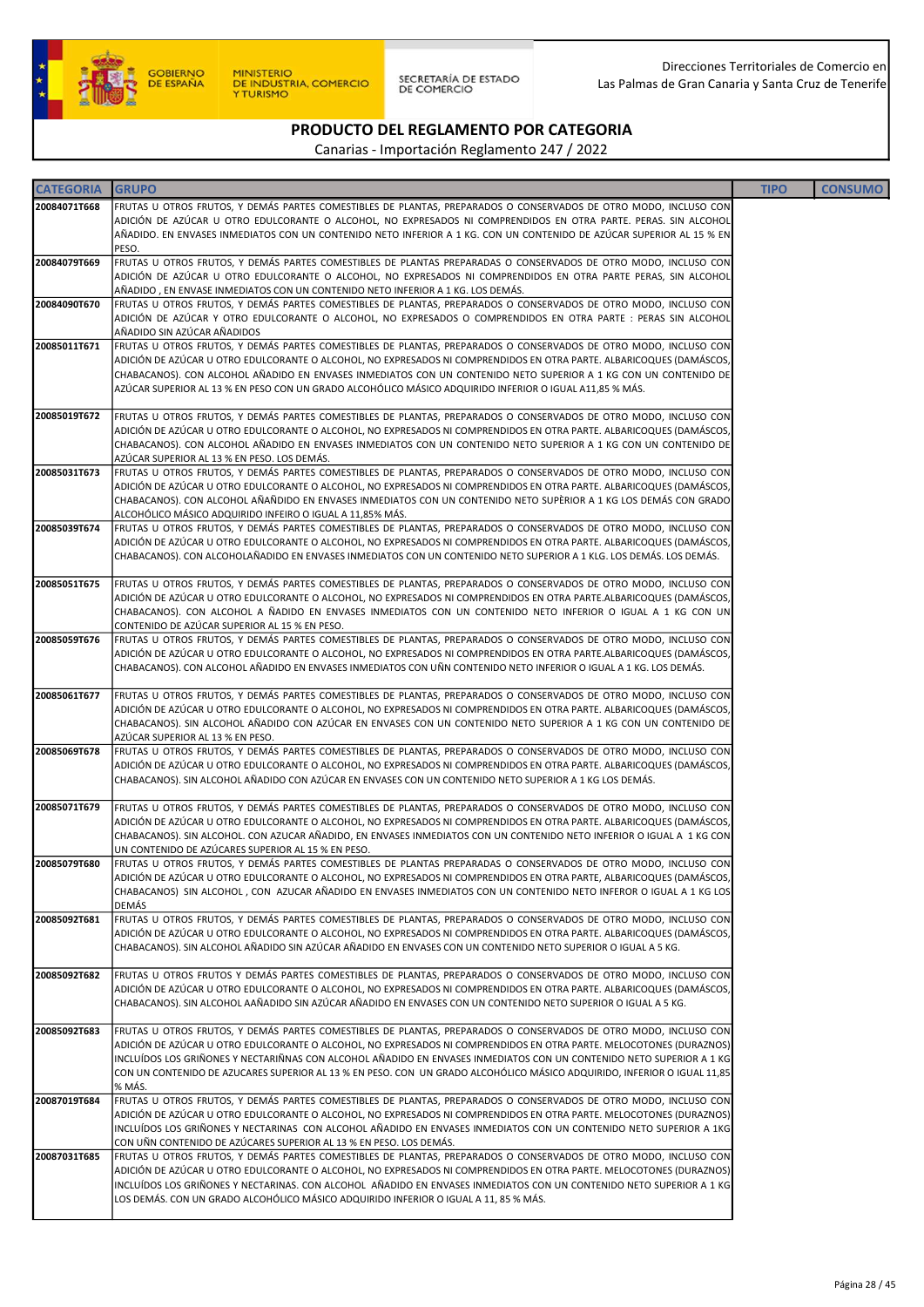

SECRETARÍA DE ESTADO<br>DE COMERCIO

# PRODUCTO DEL REGLAMENTO POR CATEGORIA

| <b>CATEGORIA</b> | <b>GRUPO</b>                                                                                                                                                                                                                                                                                                                                                                                                                                                        | <b>TIPO</b> | <b>CONSUMO</b> |
|------------------|---------------------------------------------------------------------------------------------------------------------------------------------------------------------------------------------------------------------------------------------------------------------------------------------------------------------------------------------------------------------------------------------------------------------------------------------------------------------|-------------|----------------|
| 20087039T686     | FRUTAS U OTROS FRUTOS, Y DEMÁS PARTES COMESTIBLES DE PLANTAS, PREPARADOS O CONSERVADOS DE OTRO MODO, INCLUSO CON<br>ADICIÓN DE AZÚCAR U OTRO EDULCORANTE O ALCOHOL, NO EXPRESADOS NI COMPRENDIDOS EN OTRA PARTE. MELOCOTONES (DURAZNOS)<br>INCLUÍDOS LOS GRIÑONES Y NECTARINAS CON ALCOHOL AÑADIDO EN ENVASES INMEDIATOS CON UN CONTENIDO NETO SUPERIOR A 1 KG.                                                                                                     |             |                |
| 20087051T687     | LOS DEMÁS. LOS DEMÁS.<br>FRUTAS U OTROS FRUTOS, Y DEMÁS PARTES COMESTIBLES DE PLANTAS, PREPARADOS O CONSERVADOS DE OTRO MODO, INCLUSO CON<br>ADICIÓN DE AZÚCAR U OTRO EDULCORANTE O ALCOHOL, NO EXPRESADOS NI COMPRENDIDOS EN OTRA PARTE. MELOCOTONES (DURAZNOS)<br>INCLUÍDOS LOS GRIÑONES Y NECTARINAS. CON ALCOHOL AÑADIDOS EN ENVASES INMEDIATOS CON UN CONTENIDO NETO INFERIOR O IGUAL<br>A 1 KG. CON UÑN CONTENIDO DE AZUCAR SUPERIOR A 15 % EN PESO.          |             |                |
| 20087059T688     | FRUTAS U OTROS FRUTOS, Y DEMÁS PARTES COMESTIBLES DE PLANTAS, PREPARADOS O CONSERVADOS DE OTRO MODO, INCLUSO CON<br>ADICIÓN DE AZÚCAR U OTRO EDULCORANTE O ALCOHOL, NO EXPRESADOS NI COMPRENDIDOS EN OTRA PARTE. MELOCOTONES (DURAZNOS)<br>INCLUÍDOS LOS GRIÑONES Y NECTARINAS CON ALCOHOL, AÑADIDO EN ENVASES INMEDIATOS CON UN CONTENIDO NETO INFERIOR O IGUAL<br>A 1 KG. LOS DEMÁS.                                                                              |             |                |
| 20087061T689     | FRUTAS U OTROS FRUTOS, Y DEMÁS PARTES COMESTIBLES DE PLANTAS, PREPARADOS O CONSERVADOS DE OTRO MODO, INCLUSO CON<br>ADICIÓN DE AZÚCAR U OTRO EDULCORANTE O ALCOHOL, NO EXPRESADOS NI COMPRENDIDOS EN OTRA PARTE. MELOCOTONES (DURAZNOS)<br>INCLUÍDOS LOS GRIÑONES Y NECTARINAS, SIN ALCOHOL, AÑADIDO, CON AZÚCAR AÑADIDO, EN ENVASES INMEDIATOS CON UN CONTENIDO<br>NETO SUPERIOR A 1 KG CON UN CONTENIDO DE AZÚCAR SUPERIOR AL 13 % EN PESO.                       |             |                |
| 20087069T690     | FRUTAS U OTROS FRUTOS, Y DEMÁS PARTES COMESTIBLES DE PLANTAS, PREPARADOS O CONSERVADOS DE OTRO MODO, INCLUSO CON<br>ADICIÓN DE AZÚCAR U OTRO EDULCORANTE O ALCOHOL, NO EXPRESADOS NI COMPRENDIDOS EN OTRA PARTE. MELOCOTONES (DURAZNOS)<br>INCLUÍDOS LOS GRIÑONES Y NECTARINAS, SIN ALCOHOL, AÑADIDO CON AZUCAR AÑADIDO, EN ENVASES INMEDIATOS CON UN CONTENIDO<br>NETO SUPERIOR A 1 KG. LOS DEMÁS.                                                                 |             |                |
| 20087071T691     | FRUTAS U OTROS FRUTOS, Y DEMÁS PARTES COMESTIBLES DE PLANTAS, PREPARADOS O CONSERVADOS DE OTRO MODO, INCLUSO CON<br>ADICIÓN DE AZÚCAR U OTRO EDULCORANTE O ALCOHOL, NO EXPRESADOS NI COMPRENDIDOS EN OTRA PARTE. MELOCOTONES (DURAZNOS)<br>INCLUÍDOS LOS GRIÑONES Y NECTARINAS, SIN ALCOHOL, AÑADIDO. CON AZUCAR AÑADIDO, EN ENVASES INMEDIATOS CON CONTENIDO<br>NETO INFERIOR O IGUAL A 1 KG, CON UN CONTENIDO DE AZÚCAR SUPERIOR AL 15 % EN PESO.                 |             |                |
| 20087079T692     | FRUTAS U OTROS FRUTOS, Y DEMÁS PARTES COMESTIBLES DE PLANTAS, PREPARADOS O CONSERVADOS DE OTRO MODO, INCLUSO CON<br>ADICIÓN DE AZÚCAR U OTRO EDULCORANTE O ALCOHOL, NO EXPRESADOS NI COMPRENDIDOS EN OTRA PARTE. MELOCOTONES (DURAZNOS)<br>INCLUÍDOS LOS GRIÑONES Y NECTARINAS, SIN ALCOHOL, AÑADIDO, CON AZUCAR AÑADIDO, EN ENVAES INMEDIATOS CON UN CONTENIDO<br>NETO INFERIOR O IGUA A 1 KG LOS DEMÁS.                                                           |             |                |
| 20087092T693     | FRUTAS U OTROS FRUTOS, Y DEMÁS PARTES COMESTIBLES DE PLANTAS, PREPARADOS O CONSERVADOS DE OTRO MODO, INCLUSO CON<br>ADICIÓN DE AZÚCAR U OTRO EDULCORANTE O ALCOHOL, NO EXPRESADOS NI COMPRENDIDOS EN OTRA PARTE. MELOCOTONES (DURAZNOS)<br>INCLUÍDOS LOS GRIÑONES Y NECTARINAS SIN ALCOHOL AÑADIDO, SIN AZUCAR AÑADIDO, EN ENVASES INMEDIATOS CON UN CONTENIDO<br>NETO SUPERIOR O IGUAL A 5 KG.                                                                     |             |                |
| 20087098T694     | FRUTAS U OTROS FRUTOS Y DEMÁS PARTES COMESTIBLES DE PLANTAS, PREPARADOS OCONSERVADOS DE OTRO MODO, INCLUSO CON<br>ADICIÓN DE AZÚCAR Y OTRO EDULCORANTE O ALCOHO, NO EXPRESADOS O COMPRENDIDOS EN OTRA PARTE MELOCOTONES (DURAZNOS),<br>INCLUIDOS LOS GRIÑONES Y NECTARINAS, SIN ALCOHOL AÑADIDO, SIN AZÚCAR AÑADIDO, EN ENVASES INMEDIATOS CON UN CONTENIDO<br>NETO INFERIOR A 5 KG.                                                                                |             |                |
| 20088011T695     | FRUTAS U OTROS FRUTOS Y DEMÁS PARTES COMESTIBLES DE PLANTAS, PREPARADOS OCONSERVADOS DE OTRO MODO, INCLUSO CON<br>ADICIÓN DE AZÚCAR U OTRO EDULCORANTE O ALCOHOL, NO EXPRESADOS NI COMPRENDIDOS EN OTRA PARTES FRESAS (FRUTILLAS), CON<br>ALCOHOL AÑADIDO CON UN CONTENIDO DE AZÚCAR SUPERIOR AL 9 % EN PESO, CON UN GRADO ALCOHÓLICO MÁSICO ADQUIRIDO<br>INFERIOR O IGUAL A 11,85% MÁS                                                                             |             |                |
| 20088019T696     | FRUTAS U OTROS FRUTOS Y DEMÁS PARTES COMESTIBLES DE PLANTAS, PREPARADOS OCONSERVADOS DE OTRO MODO, INCLUSO CON<br>ADICIÓN DE AZÚCAR U OTRO EDULCORANTE O ALCOHOL, NO EXPRESADOS NI COMPRENDIDOS EN OTRA PARTES FRESAS (FRUTILLAS), CON<br>ALCOHOL AÑADIDO CON UN CONTENIDO DE ZUCAR SUPERIOR AL 9% EN PESO, LAS DEMÁS.                                                                                                                                              |             |                |
| 20088031T697     | FRUTAS U OTROS FRUTOS, Y DEMÁS PARTES COMESTIBLES DE PLANTAS, PREPARADOS O CONSERVADOS DE OTRO MODO, INCLUSO CON<br>ADICIÓN DE AZÚCAR U OTRO EDULCORANTE O ALCOHOL, NO EXPRESADOS NI COMPRENDIDOS EN OTRA PARTE. FRESAS (FRUTILLAS). CON<br>ALCOHOL AÑADIDO. LAS DEMÁS. CON UN GRADO ALCOHOLICO MÁSICO ADQUIRIDO INFEIROR O IGUAL A 11,85%                                                                                                                          |             |                |
| 20088039T698     | FRUTAS U OTROS FRUTOS, Y DEMÁS PARTES COMESTIBLES DE PLANTAS, PREPARADOS O CONSERVADOS DE OTRO MODO, INCLUSO CON<br>ADICIÓN DE AZÚCAR U OTRO EDULCORANTE O ALCOHOL, NO EXPRESADOS NI COMPRENDIDOS EN OTRA PARTE. FRESAS (FRUTILLAS). CON<br>ALCOHOL AÑADIDO. LAS DEMÁS. LAS DEMÁS.                                                                                                                                                                                  |             |                |
| 20088050T699     | FRUTAS U OTROS FRUTOS, Y DEMÁS PARTES COMESTIBLES DE PLANTAS, PREPARADOS O CONSERVADOS DE OTRO MODO, INCLUSO CON<br>ADICIÓN DE AZÚCAR U OTRO EDULCORANTE O ALCOHOL, NO EXPRESADOS NI COMPRENDIDOS EN OTRA PARTE. FRESAS (FRUTILLAS). SIN<br>ALCOHOL AÑADIDO. CON AZUCAR AÑADIDO EN ENVASES INMEDIATOS CON UN CONTENIDO NETO SUPERIOR A 1 KG.                                                                                                                        |             |                |
| 20088070T700     | FRUTAS U OTROS FRUTOS, Y DEMÁS PARTES COMESTIBLES DE PLANTAS, PREPARADOS O CONSERVADOS DE OTRO MODO, INCLUSO CON<br>ADICIÓN DE AZÚCAR U OTRO EDULCORANTE O ALCOHOL, NO EXPRESADOS NI COMPRENDIDOS EN OTRA PARTE. FRESAS (FRUTILLAS). SIN<br>ALCOHOL AÑADIDO. CON AZUCAR AÑADIDO EN ENVASES INMEDIATOS CON UN CONTENIDO NETO INFERIOR O IGUALO A 1 KG.                                                                                                               |             |                |
| 20088090T701     | FRUTAS U OTROS FRUTOS Y DEMÁS PARTES COMESTIBLES DE PLANTAS, PREPARADOS O CONSERVADOS DE OTRO MODO, INCLUSO CON<br>ADICIÓN DE AZÚCAR U OTRO EDULCORANTE O ALCOHOL, NO EXPRESADOS O COMPRENDIDOS EN OTRA PARTE: FRESAS (FRUTILLAS). SIN<br>ALCOHOL AÑADIDO. SIN AZÚCAR AÑADIDO                                                                                                                                                                                       |             |                |
| 20089311T702     | FRUTAS U OTROS FRUTOS Y DEMÁS PARTES COMESTIBLES DE PLANTAS, PREPARADOS O CONSERVADOS DE OTRO MODO, INCLUSO CON<br>ADICIÓN DE AZÚCAR U OTRO EDULCORANTE O ALCOHOL, NO EXPRESADOS NI COMPRENDIDOS EN OTRA PARTE. LOS DEMÁS, INCLUIDAS LAS<br>MEZCLAS, EXCEPTO LAS MEZCLAS DE LA SUBPARTIDA 2008 16 ARÁNDANOS ROJOS CON ALCOHOL AÑADIDO CON UN CONTENIDO DE AZÚCAR<br>SUPERIOR AL 9% EN PESO CON UN GRADO ALCOHOLICO MÁSICO ADQUIRIDO INFERIOR O IGUAL A 11,85 % MÁS. |             |                |
| 20089319T703     | FRUTAS U OTROS FRUTOS Y DEMÁS PARTES COMESTIBLES DE PLANTAS, PREPARADOS O CONSERVADOS DE OTRO MODO, INCLUSO CON<br>ADICIÓN DE AZÚCAR U OTRO EDULCORANTE O ALCOHOL, NO EXPRESADOS NI COMPRENDIDOS EN OTRA PARTE. LOS DEMÁS, INCLUIDAS LAS<br>MEZCLAS, EXCEPTO LAS MEZCLAS DE LA SUBPARTIDA 2008 19. ARÁNDANOS ROJOS CON ALCOHOL AÑADIDO, CON UN CONTENIDO DE<br>AZÚCAR SUPERIOR AL 9 % EN PESO. LOS DEMÁS.                                                           |             |                |
| 20089321T704     | FRUTAS U OTROS FRUTOS Y DEMÁS PARTES COMESTIBLES DE PLANTAS, PREPARADOS O CONSERVADOS DE OTRO MODO, INCLUSO CON<br>ADICIÓN DE AZÚCAR U OTRO EDULCORANTE O ALCOHOL, NO EXPRESADOS NI COMPRENDIDOS EN OTRA PARTE. LOS DEMÁS, INCLUIDAS LAS<br>MEZCLAS, EXCEPTO LAS MEZCLAS DE LA SUBPARTIDA 2008 19 ARÁNDANOS ROJOS CON ALCOHOL AÑADIDO, LOS DEMÁS CON GRADO<br>ALCOHÓLICO MÁSICO ADQUIRIDO INFERIOR O IGUAL A 11, 85% MÁS.                                           |             |                |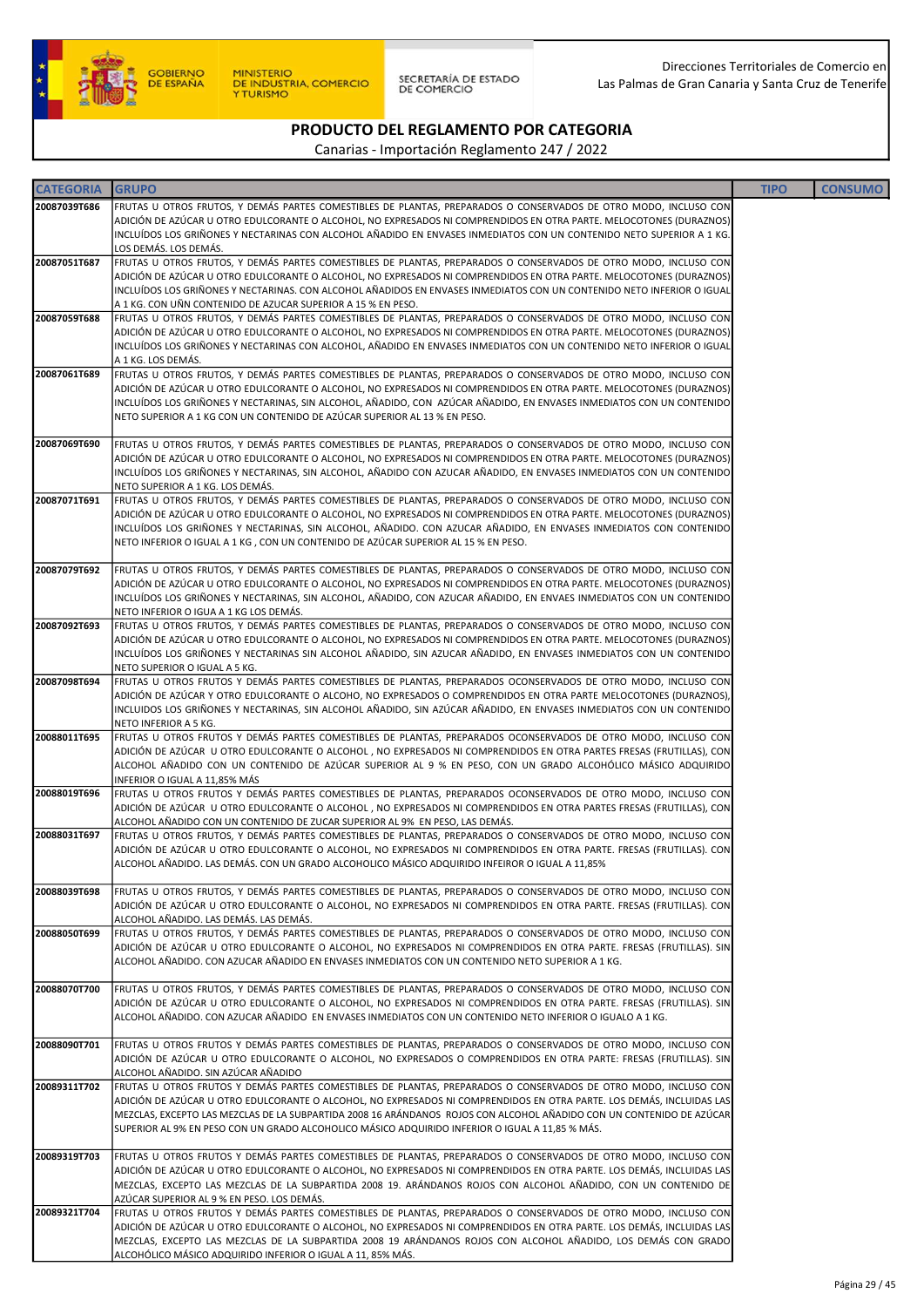

SECRETARÍA DE ESTADO<br>DE COMERCIO

# PRODUCTO DEL REGLAMENTO POR CATEGORIA

| <b>CATEGORIA</b> | <b>GRUPO</b>                                                                                                                                                                                                                                     | <b>TIPO</b> | <b>CONSUMO</b> |
|------------------|--------------------------------------------------------------------------------------------------------------------------------------------------------------------------------------------------------------------------------------------------|-------------|----------------|
| 20089329T705     | FRUTAS U OTROS FRUTOS Y DEMÁS PARTES COMESTIBLES DE PLANTAS, PREPARADOS O CONSERVADOS DE OTRO MODO, INCLUSO CON                                                                                                                                  |             |                |
|                  | ADICIÓN DE AZÚCAR U OTRO EDULCORANTE O ALCOHOL, NO EXPRESADOS NI COMPRENDIDOS EN OTRA PARTE. LOS DEMÁS, INCLUIDAS LAS                                                                                                                            |             |                |
|                  | MEZCLAS, EXCEPTO LAS MEZCLAS DE LA SUBPARTIDA 2008.19 ArÁNDANOS ROJOS, CON ALCOHOL AÑADIDO, LOS DEMÁS. LOS DEMÁS.                                                                                                                                |             |                |
| 20089391T706     | FRUTAS U OTROS FRUTOS Y DEMÁS PARTES COMESTIBLES DE PLANTAS, PREPARADOS O CONSERVADOS DE OTRO MODO, INCLUSO CON                                                                                                                                  |             |                |
|                  | ADICIÓN DE AZÚCAR U OTRO EDULCORANTE O ALCOHOL, NO EXPRESADOS NI COMPRENDIDOS EN OTRA PARTE. LOS DEMÁS, INCLUIDAS LAS                                                                                                                            |             |                |
|                  | MEZCLAS, EXCEPTO LAS MEZCLAS DE LA SUBPARTIDA 2008 19 ARÁNDANOS ROJOS , SIN ALCOHOL AÑADIDO, CON AZÚCAR AÑADIDO EN                                                                                                                               |             |                |
|                  | ENVASES INMEDIATOS CON UN CONTENIDO NETO SUPERIOR A1 KG.                                                                                                                                                                                         |             |                |
| 20089393T707     | FRUTAS U OTROS FRUTOS Y DEMÁS PARTES COMESTIBLES DE PLANTAS, PREPARADOS O CONSERVADOS DE OTRO MODO, INCLUSO CON<br>ADICIÓN DE AZÚCAR U OTRO EDULCORANTE O ALCOHOL, NO EXPRESADOS NI COMPRENDIDOS EN OTRA PARTE. LOS DEMÁS, INCLUIDAS LAS         |             |                |
|                  | MEZCLAS, EXCEPTO LAS MEZCLAS DE LA SUBPARTIDA 2008 19 ARÁNDANOS ROJOS, SIN ALCOHOL AÑDIDO CON AZÚCAR AÑADIDO EN                                                                                                                                  |             |                |
|                  | ENVASES INMEDIATOS CON CONTENIDO NETO INFERIOR O IGUAL A 1 KG.                                                                                                                                                                                   |             |                |
| 20089399T708     | FRUTAS U OTROS FRUTOS Y DEMÁS PARTES COMESTIBLES DE PLANTAS, PREPARADOS O CONSERVADOS DE OTRO MODO, INCLUSO CON                                                                                                                                  |             |                |
|                  | ADICIÓN DE AZÚCAR U OTRO EDULCORANTE O ALCOHOL. NO EXPRESADOS NI COMPRENDIDOS EN OTRA PARTE, LOD DEMÁS, INCLUIDAS LAS                                                                                                                            |             |                |
|                  | MEZCLAS, EXCEPTO LAS MEZCLAS DE LA SUBPARTIDA 2008 19, ARÁNDANOS ROJOS, SIN ALCOHOL AÑADIDO, SIN AZÚCAR AÑADIDO.                                                                                                                                 |             |                |
| 20089712T709     | FRUTAS U OTROS FRUTOS Y DEMÁS PARTES COMESTIBLES DE PLANTAS PREPARADOS O CONSERVADOS DE OTRO MODO, INCLUSO CON                                                                                                                                   |             |                |
|                  | ADICIÓN DE AZÚCAR U OTRO EDULCORANTE O ALCOHOL, NO EXPRESADOS NI COMPRENDIDOS EN OTRA PARTE, LODEMÁS, INCLUIDAS LAS                                                                                                                              |             |                |
|                  | MEZCLAS, EXCEPTO LAS DE LA SUBPARIDA 2008 19 MEZCLAS. LAS DEMÁS, CON ALCOHOL AÑADIDO., CON UN CONTENIDO DE AZUCARES                                                                                                                              |             |                |
|                  | SUPERIOR AL 9%EN PESO , CON UN GRADO ALCOHÓLICO MÁSICO ADQUIRIDO INFERIOR O IGUAL, 118,85% MÁS DE FRUTOS TROPICALES,                                                                                                                             |             |                |
|                  | INCLUIDAS LAS MEZCLAS CON UN CONTENIDO DE NUECES Y FRUTOS TROPICALES SUPERRIOR O IGUAL, AL 50% EN PESO.                                                                                                                                          |             |                |
| 20089714T710     | FRUTAS U OTROS FRUTOS Y DEMÁS PARTES COMESTIBLES DE PLANTAS PREPARADOS O CONSERVADOS DE OTRO MODO, INCLUSO CON                                                                                                                                   |             |                |
|                  | ADICIÓN DE AZÚCAR Y OTRO EDULCORANTE O ALCOHOL, NO EXPRESADOS NI COMPRENDIDOS EN OTRA PARTE. LOS DEMÁS, INCLUIDAS LAS                                                                                                                            |             |                |
|                  | MEZCLAS, EXCEPTO LAS DE LA DE LA SUBPARTIDA 2008 19 MEZCLAS, LASDEMÁS CON ALCOHOL AÑADIDO CON UN CONTENIDO DE AZÚCARES                                                                                                                           |             |                |
|                  | SUPERIOR AL 9% EN PESO, CON UN GRADO ALCOHÓLICO MÁSICO ADQUIRIDO INFERIOR O IGUAL A 11,85% MÁS LOS DEMÁS.                                                                                                                                        |             |                |
| 20089716T711     | FRUTAS U OTROS FRUTOS Y DEMÁS PARTES COMESTIBLES DE PLANTAS, PREPARADOS O CONSERVADOS DE OTRO MODO, INCLUSO CON                                                                                                                                  |             |                |
|                  | ADICIÓN DE AZÚCAR U OTRO EDULCORANTE O ALCOHOL, NO EXPRESADOS NI COMPRENDIDOS EN OTRA PARTE. LOS DEMÁS INCLUIDAS LAS                                                                                                                             |             |                |
|                  | MEZCLAS, EXCEPTO LAS DE LA SUBPARTIDA 2008 19 MEZCLAS LAS DEMÁS CON ALCOHOL AÑADIDO CON UN CONTENIDO DE AZÚCARES                                                                                                                                 |             |                |
|                  | SUPERIOR AL 9 % EN PESO. LAS DEÁS DE FRUTOS TROPICALES, INCLUIDAS LAS MEZCLAS CON UN CONTENIDO DE NUECES Y FRUTOS                                                                                                                                |             |                |
| 20089718T712     | TROPICALES SUPERIOR O IGUAL AL 50% EN PESO<br>FRUTAS U OTROS FRUTOS Y DEMÁS PARTES COMESTIBLES DE PLANTAS, PREPARADOS O CONSERVADOS DE OTRO MODO, INCLUSO CON                                                                                    |             |                |
|                  | ADICIÓN DE AZÚCAR U OTRO EDULCORANTE O ALCOHOL, NO EXPRESADOS NI COMPRENDIDOS EN OTRA PARTE. LOS DEMÁS INCLUIDAS LAS                                                                                                                             |             |                |
|                  | MEZCLAS, EXCEPTO LAS DE LA SUBPARTIDA 2008 19 MEZCLAS. LAS DEMÁS CON ALCOHOL AÑADIDO, CON UN CONTENIDO DE AZÚCARES                                                                                                                               |             |                |
|                  | SUPERIOR AL 9 % EN PESO. LAS DEMÁS. LAS DEMAS.                                                                                                                                                                                                   |             |                |
| 20089732T713     | FRUTAS U OTROS FRUTOS Y DEMÁS PARTES COMESTIBLES DE PLANTAS, PREPARADOS O CONSERVADOS DE OTRO MODO, INCLUSO CON<br>ADICIÓN DE AZÚCAR U OTRO EDULCORANTE O ALCOHOL, NO EXPRESADOS NI COMPRENDIDOS EN OTRA PARTE. LOS DEMÁS INCLUIDAS LAS          |             |                |
|                  | MEZCLAS, EXCEPTO LAS DE LA SUBPARTIDAD 200 19 MEZCLAS, LAS DEMÁS. CON ALCOHOL AÑADIDO, LOS DEMÁS CON UN GRADO                                                                                                                                    |             |                |
|                  | ALCOHÓLICO MÁSICO ADQUIRIDO INFERIOR O IGUAL A 11,85 % MÁS DE FRUTOS TROPICALES INCLUIDAS LAS MEZCLAS CON UN CONTENIDO                                                                                                                           |             |                |
|                  | DE NUECES Y FRUTOS TROPICALES SUPERIOR O IGUAL AL 50% EN PESO                                                                                                                                                                                    |             |                |
| 20089734T714     | FRUTAS U OTROS FRUTOS Y DEMÁS PARTES COMESTIBLES DE PLANTAS, PREPARADOS O CONSERVADOS DE OTRO MODO, INCLUSO CON                                                                                                                                  |             |                |
|                  | ADICIÓN DE AZÚCAR U OTRO EDULCORANTE O ALCOHOL, NO EXPRESADOS NI COMPRENDIDOS EN OTRA PARTE. LOS DEMÁS INCLUIDAS LAS                                                                                                                             |             |                |
|                  | MEZCLAS, EXCEPTO LAS DE LA SUBPARTIDA 2008 19 MEZCLAS. LAS DEMÁS , CON ALCOHOL AÑADIDO. LOS DEMÁS. CON UN GRADO                                                                                                                                  |             |                |
|                  | ALCOHÓLICO MÁSICO ADQUIRIDO INFERIOR O IGUAL 11,85% MÁS. LAS DEMÁS,                                                                                                                                                                              |             |                |
| 20089736T715     | FRUTAS U OTROS FRUTOS Y DEMÁS PARTES COMESTIBLES DE PLANTAS, PREPARADOS O CONSERVADOS DE OTRO MODO, INCLUSO CON                                                                                                                                  |             |                |
|                  | ADICIÓN DE AZÚCAR U OTRO EDULCORANTE O ALCOHOL, NO EXPRESADOS NI COMPRENDIDOS EN OTRA PARTE. LOS DEMÁS INCLUIDAS LAS<br>MEZCLAS, EXCEPTO LAS DE LA SUBPARTIDAD 2008 19 MEZCLAS. LAS DEMAS CON ALCOHOL AÑADIDO. LAS DEMÁS LAS DEMAS DE FRUTOS     |             |                |
|                  | TROPICALES, INCLUIDAS LAS MEZCLAS CON UN CONTENIDO DE NUECES Y FRUTOS TROPICALES SUPERIOR O IGUAL AL 50 % EN PESO.                                                                                                                               |             |                |
|                  |                                                                                                                                                                                                                                                  |             |                |
| 20089738T716     | FRUTAS U OTROS FRUTOS Y DEMÁS PARTES COMESTIBLES DE PLANTAS, PREPARADOS O CONSERVADOS DE OTRO MODO, INCLUSO CON                                                                                                                                  |             |                |
|                  | ADICIÓN DE AZÚCAR U OTRO EDULCORANTE O ALCOHOL, NO EXPRESADOS NI COMPRENDIDOS EN OTRA PARTE. LOS DEMÁS INCLUIDAS LAS<br>MEZCLAS, EXCEPTO LAS DE LA SUBPARTIDA 2008 19 MEZCLAS. LAS DEMAS,. CON ALCOHOL AÑADIDO, LAS DEMÁS. LA DEMÁS . LAS DEMAS. |             |                |
|                  |                                                                                                                                                                                                                                                  |             |                |
| 20089751T717     | FRUTAS U OTROS FRUTOS Y DEMÁS PARTES COMESTIBLES DE PLANTAS, PREPARADOS O CONSERVADOS DE OTRO MODO, INCLUSO CON                                                                                                                                  |             |                |
|                  | ADICIÓN DE AZÚCAR U OTRO EDULCORANTE O ALCOHOL, NO EXPRESADOS NI COMPRENDIDOS EN OTRA PARTE. LOS DEMÁS INCLUIDAS LAS                                                                                                                             |             |                |
|                  | MEZCLAS, EXCEPTO LAS DE LA SUBPARTIDAD 2008019 MEZCLAS LAS DEMÁS , SIN ALCOHOL AÑDIDO CON AZÚCAR EN ENVASES INMEDIATOS<br>CON UN CONTENIDO NETO SUPERIOR A 1 KG DE FRUTOS TROPICALES, INCLUIDAS LAS MEZCLAS CON UN CONTENIDO DE NUECES Y FRUTOS  |             |                |
|                  | TROPICALES SUPERIOR O IGUAL AL 50 % EN PESO.                                                                                                                                                                                                     |             |                |
| 20089759T718     | FRUTAS U OTROS FRUTOS Y DEMÁS PARTES COMESTIBLES DE PLANTAS, PREPARADOS O CONSERVADOS DE OTRO MODO, INCLUSO CON                                                                                                                                  |             |                |
|                  | ADICIÓN DE AZÚCAR U OTRO EDULCORANTE O ALCOHOL, NO EXPRESADOS NI COMPRENDIDOS EN OTRA PARTE. LOS DEMÁS INCLUIDAS LAS                                                                                                                             |             |                |
|                  | MEZCLAS, EXCEPTO LAS DE LA SUBPARTIDAD 20080 19 MEZCLAS. LAS DEMÁS . SIN ACOHOL AÑADIDO EN ENVASES INMEDIATOS CON UN<br>CONTENIDO NETO SUPERIOR A 1 KG A LOS DEMÁS.                                                                              |             |                |
| 20089772T719     | FRUTAS U OTROS FRUTOS Y DEMÁS PARTES COMESTIBLES DE PLANTAS, PREPARADOS O CONSERVADOS DE OTRO MODO, INCLUSO CON                                                                                                                                  |             |                |
|                  | ADICIÓN DE AZÚCAR U OTRO EDULCORANTE O ALCOHOL, NO EXPRESADOS NI COMPRENDIDOS EN OTRA PARTE. LOS DEMÁS INCLUIDAS LAS                                                                                                                             |             |                |
|                  | MEZCLAS, EXCEPTO LAS DE LA SUBPARTIDA 2008 19 MEZCLAS LAS DEMÁS. SIN ALCOHOL AÑADIDO CON AZÚCAR AÑADIDO. LAS                                                                                                                                     |             |                |
|                  | DEMÁS.MEZCLAS EN LA QUE NINGÚN FRUTO SE A SUPERIOR AL 50 % EN PESO DEL TOTAL DE LOS FRUTOS PRESENTADOS DE FRUTOS                                                                                                                                 |             |                |
|                  | TROPICALES, INCLUIDADS LAS MEZCLAS CON UN CONTENIDO DE NUECES Y FRUTOS TROPICALES SUPERIOR O IGUAL AL 50 % EN PESO.                                                                                                                              |             |                |
| 20089774T720     | FRUTAS U OTROS FRUTOS Y DEMÁS PARTES COMESTIBLES DE PLANTAS, PREPARADOS O CONSERVADOS DE OTRO MODO, INCLUSO CON                                                                                                                                  |             |                |
|                  | ADICIÓN DE AZÚCAR U OTRO EDULCORANTE O ALCOHOL, NO EXPRESADOS NI COMPRENDIDOS EN OTRA PARTE. LOS DEMÁS INCLUIDAS LAS                                                                                                                             |             |                |
|                  | MEZCLAS, EXCEPTO LAS DE LA SUBPARTIDA 2008 19 MEZCLAS . LAS DEMÁS , SIN ALCOHOL AÑADIDO , CON AZÚCAR AÑADIDO . LAS DEMÁS                                                                                                                         |             |                |
|                  | MEZCLAS EN LAS QUE NINGÚN FRUTO SE A SUPERIOR AL 50 % EN PESO DEL TOTAL DE LOS FRUTOS PRESENTADOS. LAS DEMÁS.                                                                                                                                    |             |                |
|                  |                                                                                                                                                                                                                                                  |             |                |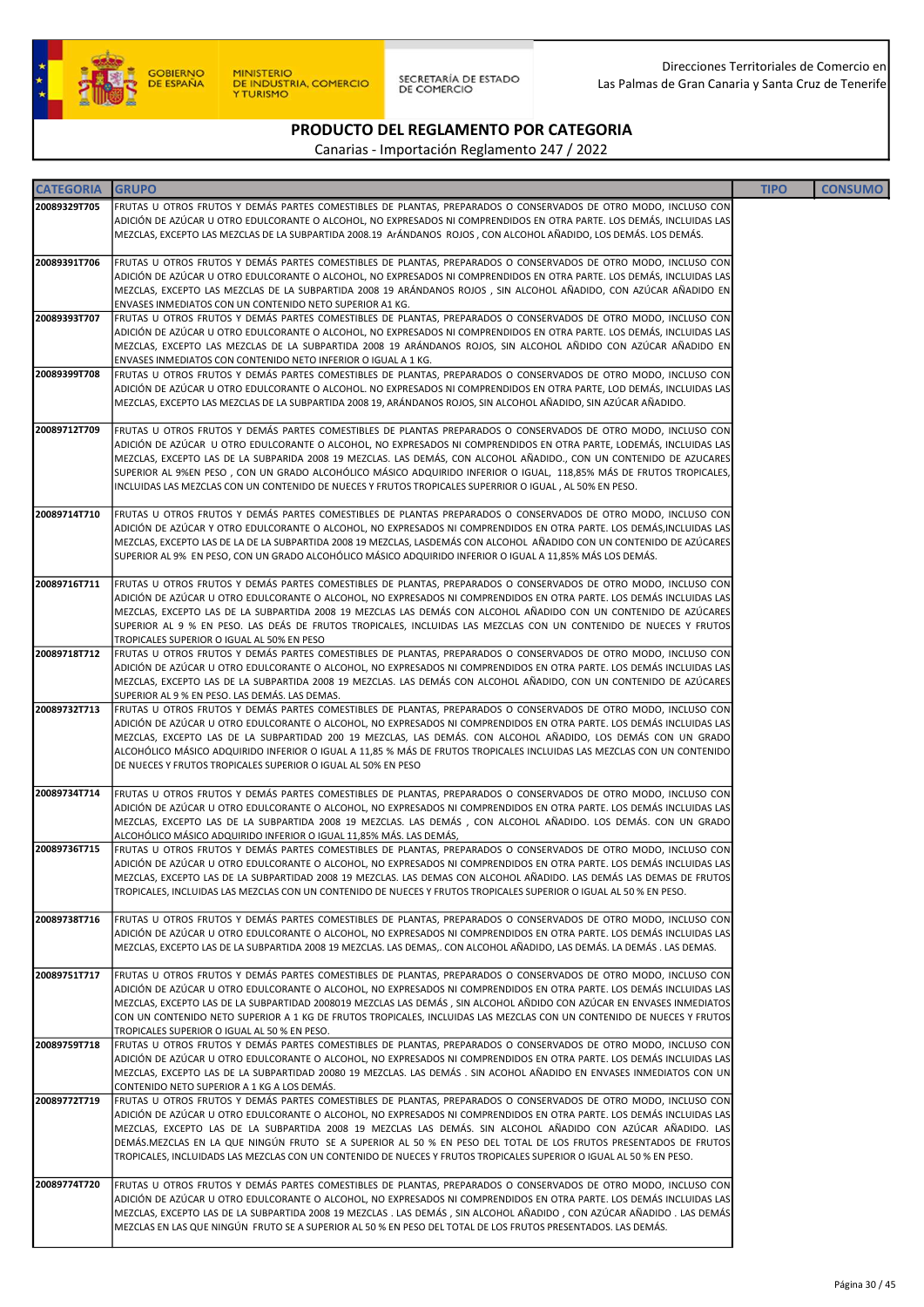

SECRETARÍA DE ESTADO<br>DE COMERCIO

### PRODUCTO DEL REGLAMENTO POR CATEGORIA

| <b>CATEGORIA</b> | <b>GRUPO</b>                                                                                                                                                                                                                               | <b>TIPO</b> | <b>CONSUMO</b> |
|------------------|--------------------------------------------------------------------------------------------------------------------------------------------------------------------------------------------------------------------------------------------|-------------|----------------|
| 20089776T721     | FRUTAS U OTROS FRUTOS Y DEMÁS PARTES COMESTIBLES DE PLANTAS, PREPARADOS O CONSERVADOS DE OTRO MODO, INCLUSO CON                                                                                                                            |             |                |
|                  | ADICIÓN DE AZÚCAR U OTRO EDULCORANTE O ALCOHOL, NO EXPRESADOS NI COMPRENDIDOS EN OTRA PARTE, LOD DEMÁS, INCLUIDAS LAS                                                                                                                      |             |                |
|                  | MEZCLAS EXCEPTO LAS DE LA SUBPARTIDA 2008 19 MEZCLAS. LAS DEMAS, SIN ALCOHOL AÑADIDO, CON AZÚCAR AÑADIDO LAS DEMÁS LAS                                                                                                                     |             |                |
|                  | DEMÁS DE FRUTOS TROPICALES, ILNCLUIDAS LAS MEZCLAS CON UN CONTENIDO DE NUECES Y FRUTOS TROPICALES SUPERIOR O IGUAL AL<br>50% EN PESO                                                                                                       |             |                |
| 20089778T722     | FRUTAS U OTROS FRUTOS Y DEMÁS PARTES COMESTIBLES DE PLANTAS, PREPARADOS O CONSERVADOS DE OTRO MODO, INCLUSO CON                                                                                                                            |             |                |
|                  | ADICIÓN DE AZÚCAR U OTRO EDULCORANTE O ALCOHOL. NO EXPRESADOS NI COMPRENDIDOS EN OTRA PARTE. LOS DEMÁS INCLUIDAS LAS                                                                                                                       |             |                |
|                  | MEZCLAS, EXCEPTO LAS DE LA SUBPARTIDA 2008 19, MEZCLAS LAS DEMÁS. SIN ALCOHOL AÑADIDO, CON AZÚCAR AÑADIDO. LAS DEMÁS . LAS                                                                                                                 |             |                |
| 20089792T723     | DEMÁS. LAS DEMÁS.<br>FRUTAS U OTROS FRUTOS Y DEMÁS PARTES COMESTIBLES DE PLANTAS, PREPARADO O CONSERVADOS DE OTRO MODO, INCLUSO CON                                                                                                        |             |                |
|                  | ADICIÓN DE AZÚCAR NI OTRO EDULCORANTE O ALCOHOL, NO EXPRESADOS NI COMPRENDIDOS EN OTRA PARTE, LOS DEMÁS, INCLUIDAS LAS                                                                                                                     |             |                |
|                  | MEZCLAS, EXCEPTO LAS MEZCLAS DE LA SUBPARIDA 2008 19 MEZCLAS. LAS DEMÁS, SIN ALCOHOL AÑADIDO, SIN AZUCAR AÑADIDO, EN                                                                                                                       |             |                |
|                  | ENVASES INMEDIATOS CON UN CONTENIDO NETO, SUPERIOR O IGUAL A 5KG DE FRUTOS TROPICALES, INCLUIDAS LAS MEZCLAS CON UÑN                                                                                                                       |             |                |
|                  | CONTENIDO DE NUECES TROPICALES Y FRUTOS TROPICASLES SUPERIOR O IGUAL AL 50% EN PESO                                                                                                                                                        |             |                |
| 20089793T724     | FRUTAS U OTROS FRUTOS Y DEMÁS PARTES COMESTIBLES DE PLANTAS, PREPARADOS O CONSERVADOS DE OTRO MODO, INCLUSO CON                                                                                                                            |             |                |
|                  | ADICIÓN DE AZÚCAR U OTRO EDULCORANTE O ALCOHOL, NO EXPRESADOS NI COMPRENDIDOS EN OTRA PARTE. LAS DEMÁS, INCLUIDAS LAS                                                                                                                      |             |                |
|                  | MEZCLAS, EXCEPTO LAS MEZCLAS DE LA SUBPARTIDA 2008 19 MEZCLAS. LAS DEMÁS, SIN ALCOHOL AÑDIDO, SIN AZÚCAR AÑADIDO, EN                                                                                                                       |             |                |
| 20089794T725     | ENVAES INMEDIATOS CON UN CONTENIDO NETO SUPERIOR O IGUAL A 5 KG. LOS DEMÁS.<br>FRUTAS U OTROS FRUTOS Y DEMÁS PARTES COMESTIBLES DE PLANTAS, PREPARADOS O CONSERVADOS DE OTRO MODO, INCLUSO CON                                             |             |                |
|                  | ADICIÓN DE AZÚCAR U OTRO EDULCORANTE O ALCOHOL, NO EXPRESADOS NI COMPRENDIDOS EN OTRA PARTE. LOS DEMÁS, INCLUIDAS LAS                                                                                                                      |             |                |
|                  | MEZCLAS, EXCEPTO LAS MEZCLAS DE LA SUBPARTIDA 2008 19. MEZCLAS. LAS DEMAS, SIN ALCOHOL AÑADIDO, SINAZÚCAR AÑADIDO,                                                                                                                         |             |                |
|                  | ENENVASES INMEDIATOS CON UN CONTENIDO NETO SUPERIOR OIGUAL A 4,5 KG PERO INFERIOR A 5 KG. DE FRUTOS TROPICALES INCLUIDAS                                                                                                                   |             |                |
|                  | LAS MEZCLAS CON UN CONTENIDO DE NUECES TROPICALES Y FRUTOS TROPICALES SUPERIOR O IGUAL AL 50 % EN PESO.                                                                                                                                    |             |                |
| 20089796T726     | FRUTAS U OTROS FRUTOS Y DEMÁS PARTES COMESTIBLES DE PLANTAS, PREPARADOS O CONSERVADOS DE OTRO MODO, INCLUSO CON                                                                                                                            |             |                |
|                  | ADICIÓN DE AZÚCAR U OTRO EDULCORANTE O ALCOHOL, NO EXPRESADOS NI COMPRENDIDOS EN OTRA PARTE. LOS DEMÁS, INCLUIDAS LAS                                                                                                                      |             |                |
|                  | MEZCLAS, EXCEPTO LAS MEZCLAS DE LA SUBPARIDA 2008 19 MEZCLAS. LAS DEMÁS SIN ALCOHOL AÑADIDO, SIN AZÚCAR AÑADIDO                                                                                                                            |             |                |
|                  | ENENVASES INMEDIATOSCON UN CONTENIDO NETO SUPERIOR O IGUAL A 4,5 KG PERO INFERIOR A 5 KG. LAS DEMÁS.                                                                                                                                       |             |                |
| 20089797T727     | FRUTAS U OTROS FRUTOS Y DEMÁS PARTES COMESTIBLES DE PLANTAS, PREPARADOS O CONSERVADOS DE OTRO MODO, INCLUSO CON                                                                                                                            |             |                |
|                  | ADICIÓN DE AZÚCAR U OTRO EDULCORANTE O ALCOHOL, NO EXPRESADOS NI COMPRENDIDOS EN OTRA PARTE. LOS DEMÁS, INCLUIDAS LAS                                                                                                                      |             |                |
|                  | MEZCLAS, EXCEPTO LAS MEZCLAS DE LA SUBPARTIDA 2008 19 MEZCLAS, LAS DEMÁS, SIN ALCOHOL AÑADIDO, SIN AZÚCAR AÑADIDO, EN                                                                                                                      |             |                |
|                  | ENVASES INMEDIATOS CON UN CONTENIDO NETO INFERIOR A 4,5 KG DE FRUTOS TROPICALES, INCLUIDAS LAS MEZCLAS CON UN CONTENIDO                                                                                                                    |             |                |
|                  | DE NUECES TROPICALES Y FRUTOS TROPICALES SUPERIOR O IGUAL AL 50% EN PESO.                                                                                                                                                                  |             |                |
| 20089798T728     | FRUTAS U OTROS FRUTOS Y DEMÁS PARTES COMESTIBLES DE PLANTAS, PREPARADOS O CONSERVADOS DE OTRO MODO, INCLUSO CON                                                                                                                            |             |                |
|                  | ADICIÓN DE AZÚCAR U OTRO EDULCORANTE O ALCOHOL, NO EXPRESADOS NI COMPRENDIDOS EN OTRA PARTE. LOS DEMÁS, INCLUIDAS LAS                                                                                                                      |             |                |
|                  | MEZCLAS, EXCEPTO LAS MEZCLAS DE LA SUBPARTIDA 2008 19MEZCLAS. LAS DEMAS,SIN ALCOHOL AÑADIDO , SIN AZÚCAR AÑADIDO, ENE<br>ENVASES INMEDIATOS CON UN CONTENIDO NETO INFERIOR A 4,5 KG. LAS DEMÁS.                                            |             |                |
| 20089911T729     | FRUTAS U OTROS FRUTOS, Y DEMÁS PARTES COMESTIBLES DE PLANTAS, PREPARADOS O CONSERVADOS DE OTRO MODO, INCLUSO CON                                                                                                                           |             |                |
|                  | ADICIÓN DE AZÚCAR U OTRO EDULCORANTE O ALCOHOL, NO EXPRESADOS NI COMPRENDIDOS EN OTRA PARTE. LOS DEMÁS, INCLUÍDO                                                                                                                           |             |                |
|                  | MEZCLAS, EXCEPTO SUBPARTIDA 200819 LOS DEMÁS. CON ALCOHOL AÑADIDO, JENGIBRE CON UN GRADO ALCOHÓLICO MÁSICO ADQUIRIDO                                                                                                                       |             |                |
| 20089919T730     | INFERIOR O IGUAL A 11,85% MÁS.<br>FRUTAS U OTROS FRUTOS, Y DEMÁS PARTES COMESTIBLES DE PLANTAS, PREPARADOS O CONSERVADOS DE OTRO MODO, INCLUSO CON                                                                                         |             |                |
|                  | ADICIÓN DE AZÚCAR U OTRO EDULCORANTE O ALCOHOL, NO EXPRESADOS NI COMPRENDIDOS EN OTRA PARTE. LOS DEMÁS, INCLUÍDO                                                                                                                           |             |                |
|                  | MEZCLAS, EXCEPTO SUBPARTIDA 2008 19 LOS DEMÁS CON ALCOHOL AÑADIDO JENGIBRE. LOS DEMÁS.                                                                                                                                                     |             |                |
| 20089921T731     | FRUTAS U OTROS FRUTOS, Y DEMÁS PARTES COMESTIBLES DE PLANTAS, PREPARADOS O CONSERVADOS DE OTRO MODO, INCLUSO CON                                                                                                                           |             |                |
|                  | ADICIÓN DE AZÚCAR U OTRO EDULCORANTE O ALCOHOL, NO EXPRESADOS NI COMPRENDIDOS EN OTRA PARTE. LOS DEMÁS, INCLUÍDO<br>MEZCLAS, EXCEPTO SUBPARTIDA 2008 19. LOS DEMÁS CVON ALCOHOL AÑADIDO UVAS CON UN CONTENIDO DE AZÚCA SUPERIOR AL 13 % EN |             |                |
|                  | PESO .-                                                                                                                                                                                                                                    |             |                |
| 20089923T732     | FRUTAS U OTROS FRUTOS, Y DEMÁS PARTES COMESTIBLES DE PLANTAS, PREPARADOS O CONSERVADOS DE OTRO MODO, INCLUSO CON                                                                                                                           |             |                |
|                  | ADICIÓN DE AZÚCAR U OTRO EDULCORANTE O ALCOHOL, NO EXPRESADOS NI COMPRENDIDOS EN OTRA PARTE. LOS DEMÁS, INCLUÍDO                                                                                                                           |             |                |
| 20089924T733     | MEZCLAS, EXCEPTO SUBPARTIDA 2008 19 LOS DEMÁS CON ALCOHOL AÑADIDO UVAS. LOS DEMÁS.<br>FRUTAS U OTROS FRUTOS Y DEMÁS PARTES COMESTIBLES DE PLANTAS Y DEMÁS PARTES DE PLANTAS, PREPARADOS O CONSERVADOS DE                                   |             |                |
|                  | OTRO MODO, INCLUSO CON ADICIÓN DE AZÚCAR U OTRO EDULCORANTE O ALCOHOL, NO EXPRESADOS NI COMPRENDIDOS EN OTRA PARTE:                                                                                                                        |             |                |
|                  | LOS DEMÁS, INCLUIDAS LAS MEZCLAS , EXCEPTO LAS MEZCLAS DE LA SUBPARIDA 2008019 LOS DEMÁS CON ALCOHOL AÑADIDO LOS DEMÁS                                                                                                                     |             |                |
|                  | CON UN CONTENIDO DE AZÚCARES SUPERIOR AL 9 % EN PESO CON UN CONTENIDO ALCOHÓLICO MÁSICO ADQUIRIDO INFERIOR O IGUAL A                                                                                                                       |             |                |
| 20089928T734     | 11, 85% MÁS FRUTOS TR5OPICALES.<br>FRUTAS U OTROS FRUTOS Y DEMÁS PARTES COMESTIBLES DE PLANTAS Y DEMÁS PARTES DE PLANTAS PREPARADOS O CONSERVADOS DE                                                                                       |             |                |
|                  | OTRO MODO, INCLUSO CON ADICIÓN DE AZÚCAR U OTRO EDULCORANTE O ALCOHOL, NO EXPRESADOS NI COMPRENDIDOS EN OTRA PARTE                                                                                                                         |             |                |
|                  | LOS DEMÁS, INCLUIDAS LAS MEZCLAS EXCEPTO LAS MEZCLAS DE LA SUBPARTIDA 2008 19. LAS DEMÁS CON ALCOHOL AÑADIDO LOS DEMÁS.                                                                                                                    |             |                |
|                  | CON UN CONTENIDO DE AZÚCARES SUPERIOR AL 9% EN PESO CON UN CONTENIDO ALCHÓLICO MÁSICO ADQUIRIDO INFERIOR O IGUAL A                                                                                                                         |             |                |
| 20089931T735     | 11,85% MÁS LOS DEMÁS.<br>FRUTAS U OTROS FRUTOS Y DEMÁS PARTES COMESIBLES DE PLANTAS Y DEMÁS PARTES DE PLANTAS, PREPARADOS O CONSERVADOS DE                                                                                                 |             |                |
|                  | OTRO MODO, INCLUSO CON ADICIÓN DE AZÚCAR U OTRO EDULCORANTE O ALCOHÑO, NO EXPRESADOS NI COMPRENDIDOS EN OTRA PARTE:                                                                                                                        |             |                |
|                  | LOS DEMÁS, INCLUIDAS LAS MEZCLAS, EXCEPTO, LAS MEZCLAS DE LA SUBPARTIDA 2008 19: LOS DEMÁS CON ALCOHOL AÑADIDO LOS                                                                                                                         |             |                |
|                  | DEMÁS, CON UN CONTENIDO DE ZÚCARES SUPERIOR AL 9% EN PESO LOS DEMÁS. FRUTOS TROPICALES.                                                                                                                                                    |             |                |
| 20089934T736     | FRUTAS U OTROS FRUTOS Y DEMÁS PARTES COMESTIBLES DE PLANTAS Y DEMÁS PARTES DE PLANTAS PREPARADOS O CONSERVADOS DE                                                                                                                          |             |                |
|                  | OTRO MOD, INCLUSO CON ADICIÓN DE AZÚCAR Y OTRO EDULCORANTE O ALCOHOL. NO EXPRESADOS NI COMPRENDIDOS EN OTRA PARTE:                                                                                                                         |             |                |
|                  | LOS DEMÁS, INCLUIDAS LAS MEZCLAS, EXCEPTO LAS MEZCLAS DE LA SUBPARTIDA  2008 19. LOS DEMÁS CON ALCOHOL AÑADIDO LOS DEMÁS.                                                                                                                  |             |                |
|                  | CON UN CONTENIDO DE AZÚCARES SUPERIOR AL 9% EN PESO. LOS DEMÁS. LOS DEMÁS.                                                                                                                                                                 |             |                |
|                  |                                                                                                                                                                                                                                            |             |                |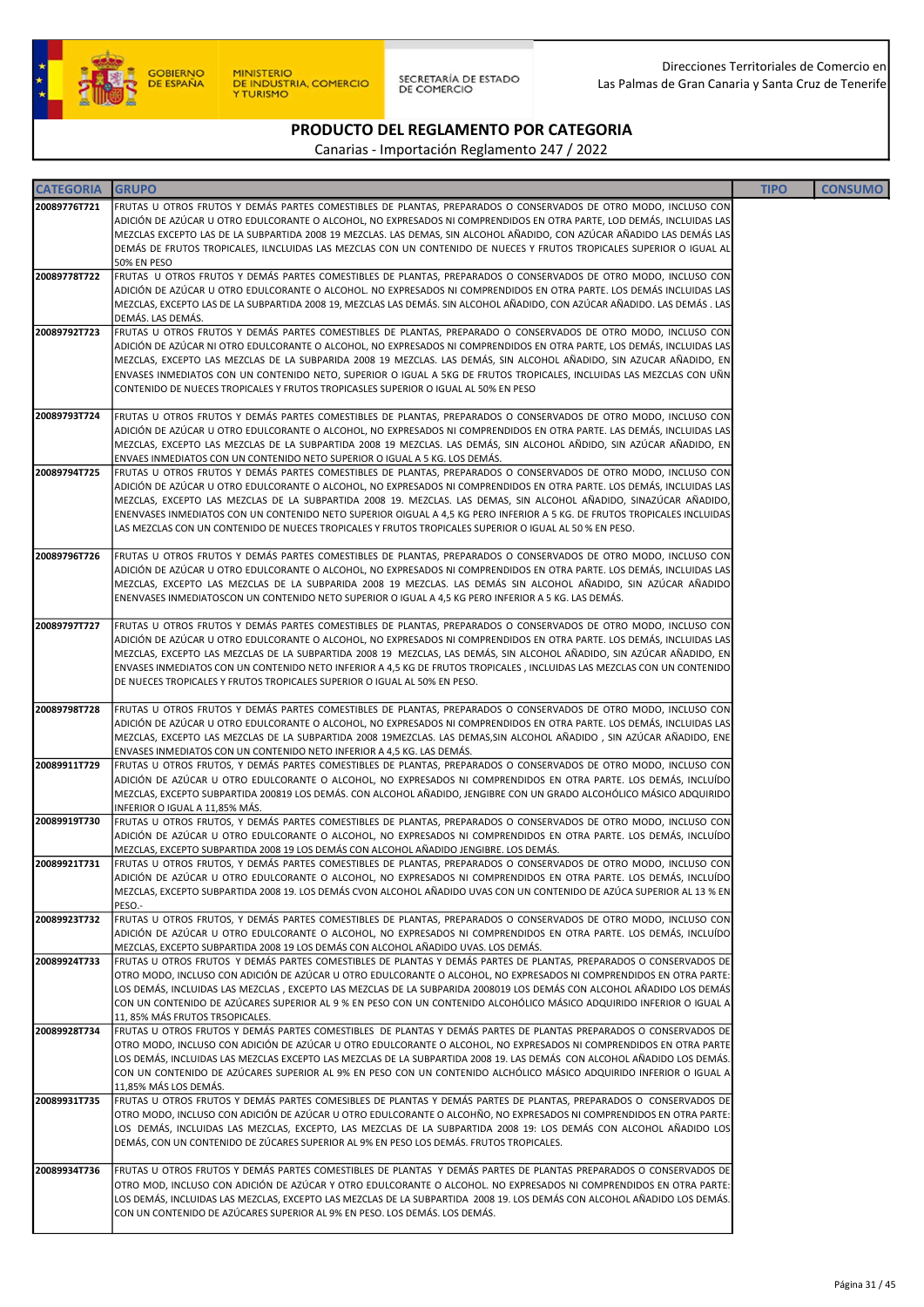

SECRETARÍA DE ESTADO<br>DE COMERCIO

# PRODUCTO DEL REGLAMENTO POR CATEGORIA

| <b>CATEGORIA</b> | <b>GRUPO</b>                                                                                                                                                                                                                                 | <b>TIPO</b>     | <b>CONSUMO</b> |
|------------------|----------------------------------------------------------------------------------------------------------------------------------------------------------------------------------------------------------------------------------------------|-----------------|----------------|
| 20089936T737     | FRUTAS U OTROS FRUTOS, Y DEMÁS PARTES COMESTIBLES DE PLANTAS, PREPARADOS O CONSERVADOS DE OTRO MODO, INCLUSO CON                                                                                                                             |                 |                |
|                  | ADICIÓN DE AZÚCAR U OTRO EDULCORANTE O ALCOHOL, NO EXPRESADOS NI COMPRENDIDOS EN OTRA PARTE. LOS DEMÁS, INCLUÍDO                                                                                                                             |                 |                |
|                  | MEZCLAS, EXCEPTO SUBPARTIDA 2008 19. LOS DEMÁS CON ALCOHOL AÑADIDO. LOS DEMÁS. LOS DEMÁS CON UN GRADO ALCOHÓLICO                                                                                                                             |                 |                |
| 20089937T738     | MÁSICO ADQUIRIDO INFERIOR O IGUAL A 11, 85% MÁS. FRUTOS TROPICALES.<br>FRUTAS U OTROS FRUTOS, Y DEMÁS PARTES COMESTIBLES DE PLANTAS, PREPARADOS O CONSERVADOS DE OTRO MODO, INCLUSO CON                                                      |                 |                |
|                  | ADICIÓN DE AZÚCAR U OTRO EDULCORANTE O ALCOHOL, NO EXPRESADOS NI COMPRENDIDOS EN OTRA PARTE. LOS DEMÁS, INCLUÍDO                                                                                                                             |                 |                |
|                  | MEZCLAS, EXCEPTO SUBPARTIDA 2008 19 LOS DEMÁS. CON ALCOHOL AÑADIDO, LOS DEMÁS. LOS DEMÁS . CON UN GRADO ALCOHÓLICO                                                                                                                           |                 |                |
|                  | MÁSICO ADQUIRIDO INFERIOR O IGUAL A 11,85 % MÁS. LOS DEMÁS.                                                                                                                                                                                  |                 |                |
| 20089938T739     | FRUTAS U OTROS FRUTOS, Y DEMÁS PARTES COMESTIBLES DE PLANTAS, PREPARADOS O CONSERVADOS DE OTRO MODO, INCLUSO CON                                                                                                                             |                 |                |
|                  | ADICIÓN DE AZÚCAR U OTRO EDULCORANTE O ALCOHOL, NO EXPRESADOS NI COMPRENDIDOS EN OTRA PARTE. LOS DEMÁS, INCLUÍDO<br>MEZCLAS, EXCEPTO SUBPARTIDA 2008 19 LOS DEMÁS. CON ALCOHOL AÑADIDO, LOS DEMÁS . LOS DEMAS .LOS DEMAS. FRUTOS TROPICALES. |                 |                |
|                  |                                                                                                                                                                                                                                              |                 |                |
| 20089940T740     | FRUTAS U OTROS FRUTOS, Y DEMÁS PARTES COMESTIBLES DE PLANTAS, PREPARADOS O CONSERVADOS DE OTRO MODO, INCLUSO CON                                                                                                                             |                 |                |
|                  | ADICIÓN DE AZÚCAR U OTRO EDULCORANTE O ALCOHOL, NO EXPRESADOS NI COMPRENDIDOS EN OTRA PARTE. LOS DEMÁS, INCLUÍDO                                                                                                                             |                 |                |
|                  | MEZCLAS, EXCEPTO SUBPARTIDA 2008 19 LOS DEMÁS CON ALCOHOL AÑADIDO. LOS DEMAS. LOS DEMÁS. LOS DEMASS. LOS DEMKÁS.                                                                                                                             |                 |                |
| 20089941T741     | FRUTAS U OTROS FRUTOS, Y DEMÁS PARTES COMESTIBLES DE PLANTAS, PREPRARADOS O CONSERVADOS DE OTRO MODO, INCLUSO CON                                                                                                                            |                 |                |
|                  | ADICIÓN DE AZÚCAR U OTRO EDULCORANTE O ALCOHOL, NO EXPRESADOS NI COMPRENDIDOS EN OTRA PARTE. LOS DEMÁS, INCLUÍDO                                                                                                                             |                 |                |
|                  | MEZCLAS, EXCEPTO SUBPARTIDA 200819 LOS DEMÁS SIN ALCOHOL AÑADIDO, CON AZÚCAR AÑADIDO EN ENVASES INMEDIATOS CON UN                                                                                                                            |                 |                |
|                  | CONTENIDO NETO SUPERIOR A 1 KG. JENGIBRES.                                                                                                                                                                                                   |                 |                |
| 20089943T742     | FRUTAS U OTROS FRUTOS, Y DEMÁS PARTES COMESTIBLES DE PLANTAS, PREPRARADOS O CONSERVADOS DE OTRO MODO, INCLUSO CON                                                                                                                            |                 |                |
|                  | ADICIÓN DE AZÚCAR U OTRO EDULCORANTE O ALCOHOL, NO EXPRESADOS NI COMPRENDIDOS EN OTRA PARTE. LOS DEMÁS, INCLUÍDO<br>MEZCLAS, EXCEPTO SUBPARTIDA 2008 19 LOS DEMÁS. SIN ALCOHOL AÑADIDO. CON AZÚCAR AÑADIDO EN ENVASES INMEDIATOS CON UN      |                 |                |
|                  | CONTENIDO NETO SUPERIOR A 1 KG. UVAS.                                                                                                                                                                                                        |                 |                |
| 20089945T743     | FRUTAS U OTROS FRUTOS, Y DEMÁS PARTES COMESTIBLES DE PLANTAS, PREPRARADOS O CONSERVADOS DE OTRO MODO, INCLUSO CON                                                                                                                            |                 |                |
|                  | ADICIÓN DE AZÚCAR U OTRO EDULCORANTE O ALCOHOL, NO EXPRESADOS NI COMPRENDIDOS EN OTRA PARTE. LOS DEMÁS, INCLUÍDO                                                                                                                             |                 |                |
|                  | MEZCLAS, EXCEPTO SUBPARTIDA 2008 19 LOS DEMÁS. SIN ALCOHOL AÑADIDO. CON AZUCAR AÑADIDO, EN ENVASES INMEDIATOS CON UN                                                                                                                         |                 |                |
| 20089948T744     | CONTENIDO NETO SUPERIOR A 1 KG. CIRUELAS.<br>FRUTAS U OTROS FRUTOS, Y DEMÁS PARTES COMESTIBLES DE PLANTAS, PREPRARADOS O CONSERVADOS DE OTRO MODO, INCLUSO CON                                                                               |                 |                |
|                  | ADICIÓN DE AZÚCAR U OTRO EDULCORANTE O ALCOHOL, NO EXPRESADOS NI COMPRENDIDOS EN OTRA PARTE. LOS DEMÁS, INCLUÍDO                                                                                                                             |                 |                |
|                  | MEZCLAS, EXCEPTO SUBPARTIDA 2008 19. LOS DEMÁS SIN ALCOHOL AÑDIDO. CON AZÚCAR AÑADIDO EN ENVASES INMEDIATOS CON UN                                                                                                                           |                 |                |
|                  | CONTENIDO NETO SUPERIOR A 1 KG. FRUTOS TROPICALES.                                                                                                                                                                                           |                 |                |
| 20089949T745     | FRUTAS U OTROS FRUTOS, Y DEMÁS PARTES COMESTIBLES DE PLANTAS, PREPARADOS O CONSERVADOS DE OTRO MODO, INCLUSO CON                                                                                                                             |                 |                |
|                  | ADICIÓN DE AZÚCAR U OTRO EDULCORANTE O ALCOHOL, NO EXPRESADOS NI COMPRENDIDOS EN OTRA PARTE. LOS DEMÁS, INCLUÍDO<br>MEZCLAS, EXCEPTO SUBPARTIDA 2008 19 LOS DEMÁS SIN ALCOHOL AÑADIDO CON AZÚCAR AÑADIDO EN ENVASES INMEDIATOS CON UN        |                 |                |
|                  | CONTENIDO NETO SUPERIOR A 1 KG. LOS DEMÁS.                                                                                                                                                                                                   |                 |                |
| 20089951T746     | FRUTAS U OTROS FRUTOS, Y DEMÁS PARTES COMESTIBLES DE PLANTAS, PREPARADOS O CONSERVADOS DE OTRO MODO, INCLUSO CON                                                                                                                             |                 |                |
|                  | ADICIÓN DE AZÚCAR U OTRO EDULCORANTE O ALCOHOL, NO EXPRESADOS NI COMPRENDIDOS EN OTRA PARTE. LOS DEMÁS, INCLUÍDO                                                                                                                             |                 |                |
|                  | MEZCLAS, EXCEPTO SUBPARTIDA 2008 19 LOS DEMÁS . SIN ALCOHOL AÑADIDO. CON AZÚCAR AÑADIDO EN ENVASES INMEDIATOS CON UN                                                                                                                         |                 |                |
| 20089963T747     | NCONTENIDO NETO INFERIOR O IGUAL A 1 KG. O MENOS. JENGIBRE.<br>FRUTAS U OTROS FRUTOS, Y DEMÁS PARTES COMESTIBLES DE PLANTAS PREPARADO O CONSERVADO DE OTRO MODO INCLUSO CON ADICIÓN                                                          |                 |                |
|                  | DE AZÚCAR U OTRO EDULCORANTE O ALCOHOL.NO EXPREADOS NI COMPRENDIDOS EN OTRA PARTE, LOS DEMÁS, INCLUIDO MEZCLAS,                                                                                                                              |                 |                |
|                  | EXCEPTO SUBPARTIDA 2008 19 LOS DEMÁS. SIN ALCOHOL AÑADIDO, CON AZÚCAR AÑADIDO EN ENVASES INMEDIATOS CON UN CONTENIDO                                                                                                                         |                 |                |
|                  | NETO INFERIOR O IGUAL A1 KG O MENOS, FRUTOS TROPICALES.                                                                                                                                                                                      |                 |                |
| 20089967T748     | FRUTAS U OTROS FRUTOS Y DEMÁS PARTES COMESTIBLES DE PLANTAS, PREPARADOS O CONSERVADOS DE OTRO MODO INCLUSO CON<br>ADICIÓN DE AZÚCAR U OTROS EDULCORANTE O ALCOHOL. NO EXPRESADOS NICOMPRENDIDOS EN OTRA PARTE, LOS DEMÃS., INCLUIDO          |                 |                |
|                  | MEZCLAS, EXCEPTO SUBPARTIDA 2008 19 LOS DEMÁS. SIN ACOLHOL AÑADIDO, CON AZÚCAR AÑADIDO EN ENVASES INMEDIATOS CON UN                                                                                                                          |                 |                |
|                  | CONTENIDO INFERIOR O IGUAL A 1 KG O MENOS. LOS DEMÁS                                                                                                                                                                                         |                 |                |
| 20089972T749     | FRUTAS U OTROS FRUTOS Y DEMÁS PARTES COMESTIBLES DE PLANTAS, PREPARADOS O CONSERVADOS DE OTRO MODO, INCLUSO CON                                                                                                                              |                 |                |
|                  | ADICIÓN DE AZÚCAR U OTRO EDUCORANTE O ALCOHO, NO EXPRESADOS NICOMPRENDIDOS EN OTRA PARTE., LOS DEMÁS INCUIDO                                                                                                                                 |                 |                |
|                  | MEZCLAS, EXCEPTO SUPBARTIDA 2008 19 LOS DEMÁS SIN ALCOHOL AÑADIDO SIN AZUCAR AÑADIDO. CIRUELAS EN ENVASES INMEDIATOS<br>CON UN CONTENIDO NETO SUPERIOR O IGUAL A 5 KG.                                                                       |                 |                |
| 20089978T750     | FRUTAS U OTROS FRUTOS, Y DEMÁS PARTES COMESTIBLES DE PLANTAS, PREPARADOS O CONSERVADOS DE OTRO MODO, INCLUSO CON                                                                                                                             |                 |                |
|                  | ADICIÓN DE AZÚCAR U OTRO EDULCORANTE O ALCOHOL, NO EXPRESADOS NI COMPRENDIDOS EN OTRA PARTE. LOS DEMÁS, INCLUÍDO                                                                                                                             |                 |                |
|                  | MEZCLAS, EXCEPTO SUBPARTIDA 2008 19 LOS DEMÁS. SIN ALCOHOL AÑADIDO, SIN AZÚCAR AÑADIDO, CIRUELAS EN ENVASES INMEDIATOS                                                                                                                       |                 |                |
| 20089985T751     | CON UN CONTENIDO NETO INFERIOR A 5 KG.<br>FRUTAS U OTROS FRUTOS, Y DEMÁS PARTES COMESTIBLES DE PLANTAS, PREPARADOS O CONSERVADOS DE OTRO MODO, INCLUSO CON                                                                                   |                 |                |
|                  | ADICIÓN DE AZÚCAR U OTRO EDULCORANTE O ALCOHOL, NO EXPRESADOS NI COMPRENDIDOS EN OTRA PARTE. LOS DEMÁS, INCLUÍDO                                                                                                                             |                 |                |
|                  | MEZCLAS, EXCEPTO SUBPARTIDA 2008 19 LOS DEMÁS. SIN ALCOHOL, AÑADIDO, SIN AZÚCAR AÑADIDO, MAÍZ (EXCEPTO , MAÍZ DULCE (ZEA                                                                                                                     |                 |                |
|                  | MAY VAR, SACCHARATA).                                                                                                                                                                                                                        |                 |                |
| 20089991T752     | FRUTAS U OTROS FRUTOS, Y DEMÁS PARTES COMESTIBLES DE PLANTAS, PREPARADOS O CONSERVADOS DE OTRO MODO, INCLUSO CON                                                                                                                             |                 |                |
|                  | ADICIÓN DE AZÚCAR U OTRO EDULCORANTE O ALCOHOL, NO EXPRESADOS NI COMPRENDIDOS EN OTRA PARTE. LOS DEMÁS, INCLUÍDO<br>MEZCLAS, EXCEPTO SUBPARTIDA 2008 19 LOS DEMÁS. SIN ALCOHOL AÑADIDO , SIN AZÚCAR AÑADIDO, ÑAMES, BATATA, (BONIATOS) Y     |                 |                |
|                  | PARTES COMESTIBLES SIMILARES DE PLANTAS CON UN CONTENIDO DE ALMIDÓN O DE FÉCULA SUPERIOR O IGUAL AL 5 % EN PESO.                                                                                                                             |                 |                |
|                  |                                                                                                                                                                                                                                              |                 |                |
| 20089999T753     | FRUTAS U OTROS FRUTOS, Y DEMÁS PARTES COMESTIBLES DE PLANTAS, PREPARADOS O CONSERVADOS DE OTRO MODO, INCLUSO CON                                                                                                                             |                 |                |
|                  | ADICIÓN DE AZÚCAR U OTRO EDULCORANTE O ALCOHOL, NO EXPRESADOS NI COMPRENDIDOS EN OTRA PARTE. LOS DEMÁS, INCLUÍDO                                                                                                                             |                 |                |
|                  | MEZCLAS, EXCEPTO SUBPARTIDA 2008 19 LOS DEMÁS SIN ALCOHOL AÑADIDO, SIN AZÚCAR AÑADIDO. LOS DEMÁS.                                                                                                                                            |                 |                |
| 26D              | <b>AZUCARES</b>                                                                                                                                                                                                                              | <b>EXENCIÓN</b> | D              |
| 17011290         | AZUCAR DE REMOLACHA ÑEN BRUTO SIN AROMATIZAR NICOLOREAR, QUE SE DESTINE A OTROS USOS DISTINTOS DELL REFINADO                                                                                                                                 |                 |                |
|                  |                                                                                                                                                                                                                                              |                 |                |
| 17011390         | LOS DEMÁS AZUCARES DE CAÑA. MENCIONADOS EN LA NOTA 2 DE SUBPARTIDA DEL CAPITULO 17, NO DESTINADO S AL REFINADO                                                                                                                               |                 |                |
| 17011490         | AZUCAR DE CAÑA NO MENCIONADO EN LA NOTA 2 DE SUBPARTIDA DE CAPITULO 17 NO DESTINADO AL REFINADO                                                                                                                                              |                 |                |
| 17019100         | AZÚCAR DE CAÑA O DE REMOLACHA, LAS DEMÁS, NO EN BRUTO, AROMATIZADA O COLOREADA.                                                                                                                                                              |                 |                |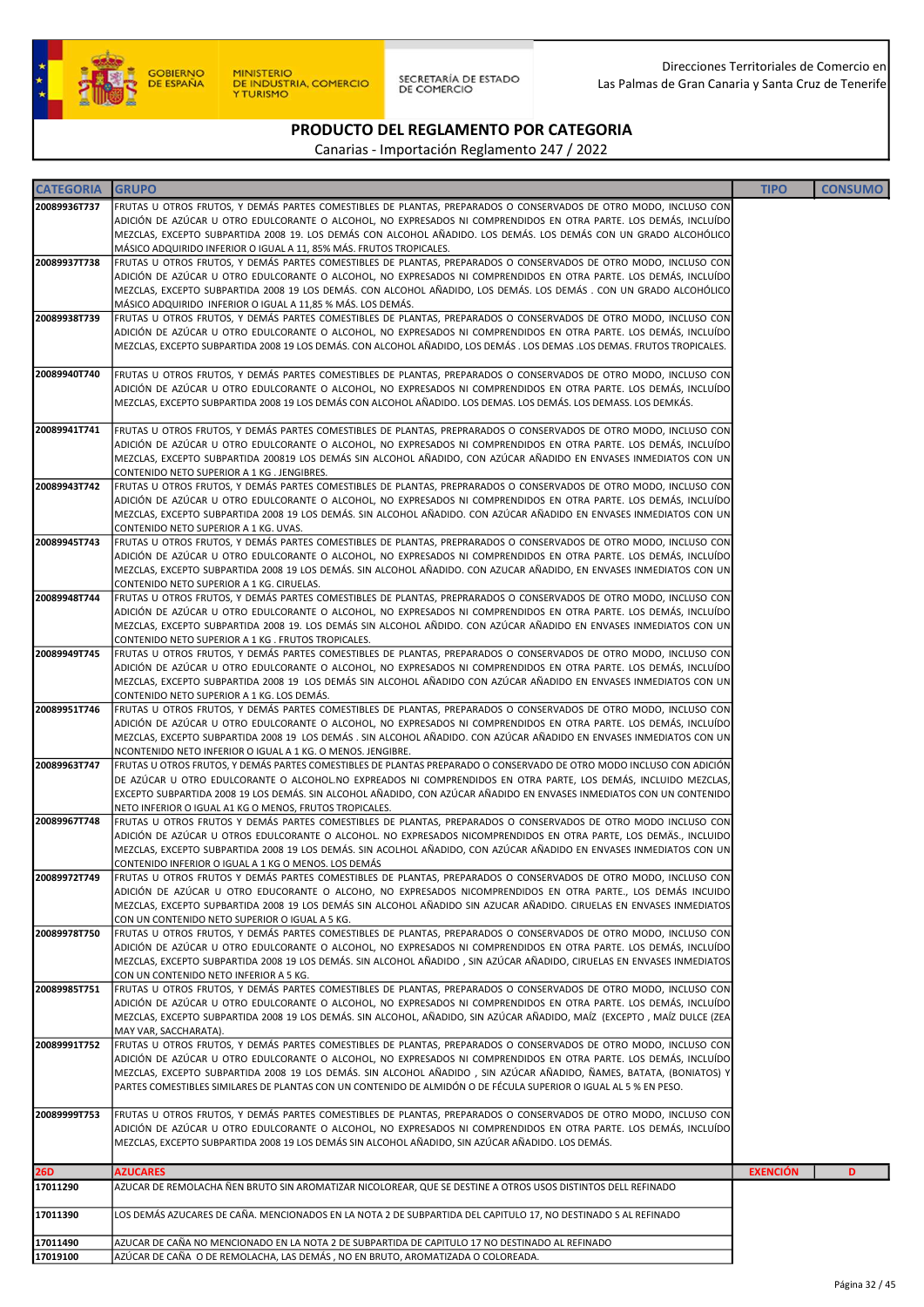

| <b>CATEGORIA</b>     | <b>GRUPO</b>                                                                                                                                                                                   | <b>TIPO</b>     | <b>CONSUMO</b> |
|----------------------|------------------------------------------------------------------------------------------------------------------------------------------------------------------------------------------------|-----------------|----------------|
| 17019910             | AZÚCAR DE CAÑA O DE REMOLACHA Y SACAROSA QUIMICAMENTE PURA, EN ESTADO SÓLIDO AZÚCAR BLANCO. LOS DEMAS.                                                                                         |                 |                |
| 17019990             | LOS DEMÁS AZUCARES DE CAÑA O DE REMOLACHA NO EN BRUTO, NI AROMATIZADOS , NI COLOREADOS (EXCEPTO EL AZÚCAR BLANCO), Y                                                                           |                 |                |
|                      | SACAROSA QUIMICAMENTE PURA, EN ESTADO SOLIDO                                                                                                                                                   |                 |                |
| 17026095             | LAS DEMÁS FRUCTOSAS QUÍMICAMENTE PURAS, EN ESTADO SOLIDO, Y JARABE DE FRUCTOSA SIN AROMATIZAR NI COLOREAR , CON UN                                                                             |                 |                |
|                      | CONTENIDO DE FRUCTOSA, EN PESO SOBRE EL PRODUCTO SECO SUPERIOR AL 50 %.                                                                                                                        |                 |                |
| 17029071             | AZUCAR Y MELAZA, CARAMELIZADOS: CON EL 50% O MAS DE SACAROSA EN ESTADO SECO.                                                                                                                   |                 |                |
| 17029095             | LOS DEMÁS AZUCARES CON UN CONTENIDO EN FRUCTOSA SOBRE PRODUCTO SE CO DEL 50%. LOS DEMÁS                                                                                                        |                 |                |
| <b>261</b>           | AZUCARES                                                                                                                                                                                       | <b>EXENCIÓN</b> |                |
| 17011290             | AZUCAR DE REMOLACHA ÑEN BRUTO SIN AROMATIZAR NICOLOREAR, QUE SE DESTINE A OTROS USOS DISTINTOS DELL REFINADO                                                                                   |                 |                |
| 17011390             | LOS DEMÁS AZUCARES DE CAÑA. MENCIONADOS EN LA NOTA 2 DE SUBPARTIDA DEL CAPITULO 17, NO DESTINADO S AL REFINADO                                                                                 |                 |                |
|                      |                                                                                                                                                                                                |                 |                |
| 17011490             | AZUCAR DE CAÑA NO MENCIONADO EN LA NOTA 2 DE SUBPARTIDA DE CAPITULO 17 NO DESTINADO AL REFINADO                                                                                                |                 |                |
| 17019100             | AZÚCAR DE CAÑA  O DE REMOLACHA, LAS DEMÁS , NO EN BRUTO, AROMATIZADA O COLOREADA                                                                                                               |                 |                |
| 17019910             | AZÚCAR DE CAÑA O DE REMOLACHA Y SACAROSA QUIMICAMENTE PURA, EN ESTADO SÓLIDO AZÚCAR BLANCO. LOS DEMAS.                                                                                         |                 |                |
| 17019990             | LOS DEMÁS AZUCARES DE CAÑA O DE REMOLACHA NO EN BRUTO, NI AROMATIZADOS , NI COLOREADOS (EXCEPTO EL AZÚCAR BLANCO), Y                                                                           |                 |                |
| 17026095             | SACAROSA QUIMICAMENTE PURA, EN ESTADO SOLIDO<br>LAS DEMÁS FRUCTOSAS QUÍMICAMENTE PURAS, EN ESTADO SOLIDO, Y JARABE DE FRUCTOSA SIN AROMATIZAR NI COLOREAR , CON UN                             |                 |                |
|                      | CONTENIDO DE FRUCTOSA, EN PESO SOBRE EL PRODUCTO SECO SUPERIOR AL 50 %.                                                                                                                        |                 |                |
| 17029071             | AZUCAR Y MELAZA, CARAMELIZADOS: CON EL 50% O MAS DE SACAROSA EN ESTADO SECO.                                                                                                                   |                 |                |
| 17029095             | LOS DEMÁS AZUCARES CON UN CONTENIDO EN FRUCTOSA SOBRE PRODUCTO SE CO DEL 50%. LOS DEMÁS                                                                                                        |                 |                |
| 17029099             | LOS DEMAÁS AZÚCARES, INCLUIDO EL AZUCAR INVERTIDO QUIMICAMENTE PURAS, EN ESTADO SOLIDO; JARABE DE AZUCAR SIN AROMATIZAR                                                                        |                 |                |
|                      | NI COLOREA.R.                                                                                                                                                                                  |                 |                |
| 27X                  | <b>TABACOS</b>                                                                                                                                                                                 | <b>EXENCIÓN</b> |                |
| 24011035             | TABACO SIN DESNEVAR O DESNERVAR TABACO LIGHT AIR-CURED                                                                                                                                         |                 |                |
| 24011060<br>24011070 | TABACO SIN DESVENAR O DESNERVAR LOS DEMAS SUN CURED DEL TIPO ORIENTAL                                                                                                                          |                 |                |
| 24011085             | TABACO SIN DESVENAR O DESNERVAR LOS DEMAS DARK ASIR CURED<br>TABACO SIN DESVENAR O DESNERVAR FLUE CURED                                                                                        |                 |                |
| 24011095             | LOS DEMAS TABACOS SIN DESVENAR O DESNERVAR                                                                                                                                                     |                 |                |
| 24012035             | TABACO TOTAL O PARCIALMENTE DESVENADO O DESNERVADO LIGHT AIR CURED                                                                                                                             |                 |                |
| 24012060             | TABACO TOTAL O PARCIALMENTE DESVENADO O DESNERVADO LOS DEMAS SUN CURED DEL TIPO ORIENTAL                                                                                                       |                 |                |
| 24012070             | TABACO TOTAL O PARCIALMENTE DESVENADO O DESNERVADO LOS DEMAS DARK AIR CURED                                                                                                                    |                 |                |
| 24012085             | TABACO TOTAL O PARCIALMENTE DESVENADO O DESNERVADO FLUE CURED                                                                                                                                  |                 |                |
| 24012095             | LOS DEMAS TABACOS TOTAL O PARCIALMENTE DESVENADOS O DESNERVADOS                                                                                                                                |                 |                |
| 24013000             | DESPERDICIOS DE TABACO                                                                                                                                                                         |                 |                |
| 24021000<br>24031090 | EX 24021000: SOLAMENTE CIGARROS (PUROS) INACABADOS SIN ENVOLTORIO<br>EX24031090: PICADURA DE TABACO `[MEZCLAS DEFINITIVAS DE TABACO UTILIZADAS PARA LA FABRICACION DE CIGARRILLOS, CIGARRITOS  |                 |                |
|                      | (PURITOS) Y CIGARROS (PUROS)]                                                                                                                                                                  |                 |                |
| 24031990             | EX24031990: PICADURA DE TABACO `[MEZCLAS DEFINITIVAS DE TABACO UTILIZADAS PARA LA FABRICACION DE CIGARRILLOS, CIGARRITOS                                                                       |                 |                |
|                      | (PURITOS) Y CIGARROS (PUROS)]                                                                                                                                                                  |                 |                |
| 24039100             | TABACO HOMOGENEIZADO O RECONSTITUIDO (PURITOS) Y CIGARROS (PUROS)]                                                                                                                             |                 |                |
| 24039990             | EX24039990: SOLAMENTE TABACO EXPANDIDO                                                                                                                                                         |                 |                |
| EX24031990           | EX24031990: PICADURA DE TABACO `[MEZCLAS DEFINITIVAS DE TABACO UTILIZADAS PARA LA FABRICACION DE CIGARRILLOS, CIGARRITOS<br>(PURITOS) Y CIGARROS (PUROS)]                                      |                 |                |
| 30D                  | <b>ACEITES VEGETALES</b>                                                                                                                                                                       | <b>EXENCIÓN</b> | D              |
| 15071090             | ACEITE DE SOJA EN BRUTO PARA LA ALIMENTACION HUMANA                                                                                                                                            |                 |                |
| 15079090             | ACEITE DE SOJA NO EN BRUTO DESTINADO PARA LA ALIMENTACION HUMANA                                                                                                                               |                 |                |
| 15081090             | ACEITE DE CACAHUETE EN BRUTO QUE SE DESTINE PARA LA ALIMENTACION HUMANA                                                                                                                        |                 |                |
| 15089090             | ACEITE DE CACAHUETE NO EN BRUTO INCLUSO REFINADO QUE SE DESTINE PARA LA ALIMENTACION HUMANA                                                                                                    |                 |                |
| 15111090             | LOS DEMAS ACEITES DE PALMA EN BRUTO DESTINADO PARA LA ALIMENTACION HUMANA                                                                                                                      |                 |                |
| 15119011             | LOS DEMAS ACEITES DE PALMA EN FRACCIONES SOLIDAS EN ENVASES INMEDIATOS DE CONTENIDO NETO NO SUPERIOR A 1 KG.                                                                                   |                 |                |
| 15119019             | LOS DEMAS ACEITES DE PALMA, NO EN BRUTO, EN FRACCIONES SOLIDAS EN ENVASES INMEDIATOS DE CONTENIDO NETO SUPERIOR A 1 KG.                                                                        |                 |                |
| 15119099             | ACEITE DE PALMA, NO EN BRUTO, SIN FRACCIONES SOLIDAS QUE SE DESTINEN PARA LA ALIMENTACION HUMANA                                                                                               |                 |                |
| 15121191             | ACEITE DE GIRASOL, EN BRUTO, QUE SE DESTINE PARA LA ALIMENTACION HUMANA                                                                                                                        |                 |                |
| 15121199             | ACEITE DE CARTAMO EN BRUTO, QUE SE DESTINE PARA LA ALIMENTACION HUMANA                                                                                                                         |                 |                |
| 15121990             | ACEITE DE GIRASOL O CARTAMO, Y SUS FRACCIONES REFINADO QUE SE DESTINE PARA LA ALIMENTACION HUMANA                                                                                              |                 |                |
| 15122190             | ACEITE DE ALGODON Y SUS FRACCIONES, LOS DEMAS                                                                                                                                                  |                 |                |
| 15122990<br>15131191 | ACEITE DE ALGODON Y SUS FRACCIONES LOS DEMAS, LOS DEMAS                                                                                                                                        |                 |                |
|                      | ACEITE DE COCO (DE COPRA) SUS FRACCIONES, ACEITE EN BRUTO, EN ENVASES INMEDIATOS DE CONTENIDO NETO INFERIOR O IGUAL A 1 KG.                                                                    |                 |                |
| 15131199             | ACEITE DE COCO (DE COPRA) Y SUS FRACCIONES, EN BRUTO QUE SE PRESENTEN DE OTRO MODO                                                                                                             |                 |                |
| 15131911             | ACEITE DE COCO (DE COPRA) YSUS FRACCIONES, LOS DEMAS EN FRACCIONES SOLIDAS, EN ENVASES INMEDIATOS DE CONTENIDO NETO                                                                            |                 |                |
|                      | INFERIOR O IGUAL A 1 KG.                                                                                                                                                                       |                 |                |
| 15131919             | ACEITE DE COCO (DE COPRA) LOS DEMAS QUE SE PRESENTEN DE OTRO MODO                                                                                                                              |                 |                |
| 15131991             | ACEITE DE COCO (DE COPRA) LOS DEMAS LOS DEMAS EN ENVASES INMEDIATOS DE CONTENIDO NETO INFERIOR O IGUAL A 1 KG.                                                                                 |                 |                |
|                      |                                                                                                                                                                                                |                 |                |
| 15131999<br>15132130 | ACEITE DE COCO (DE COPRA) LOS DEMAS LOS DEMAS QUE SE PRESENTEN DE OTRO MODO<br>ACEITES DE ALMENDRA DE PALMA O DE BABASU Y SUS FRACCIONES, ACEITE EN BRUTO, LOS DEMAS, EN ENVASES INMEDIATOS DE |                 |                |
|                      | CONTENIDO NETO INFERIOR O IGUAL A 1 KG.                                                                                                                                                        |                 |                |
| 15132190             | ACEITES DE ALMENDRA DE PALMA O DE BABASU Y SUS FRACCIONES, ACEITES EN BRUTO, QUE SE PRESENTEN DE OTRO MODO                                                                                     |                 |                |
| 15132911             | ACEITES DE ALMENDRAS DE PALMA O DE BABASU Y SUS FRACCIONES LOS DEMAS, FRACCIONES SOLIDAS EN ENVASES INMEDIATOS DE                                                                              |                 |                |
|                      | CONTENIDO NETO INFERIOR O IGUAL A 1 KG.                                                                                                                                                        |                 |                |
| 15132919             | ACEITES DE ALMENDRA DE PALMA O DE BABASU Y SUS FRACCIONES, LOS DEMAS EN FRACCIONES SOLIDAS, QUE SE PRESENTEN DE OTRO                                                                           |                 |                |
|                      | <b>MODO</b>                                                                                                                                                                                    |                 |                |
|                      |                                                                                                                                                                                                |                 |                |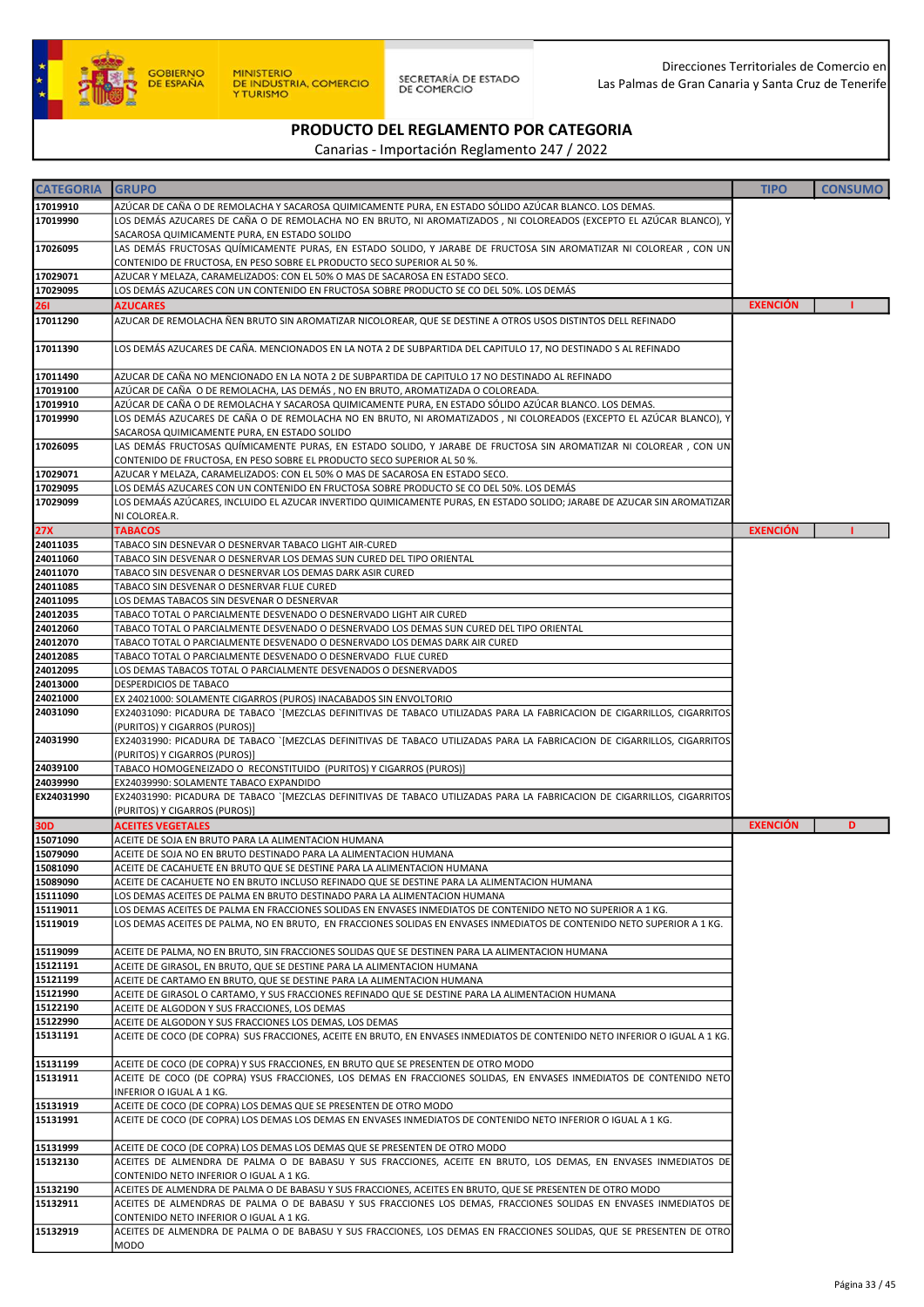

| <b>CATEGORIA</b> | <b>GRUPO</b>                                                                                                                | <b>TIPO</b>     | <b>CONSUMO</b> |
|------------------|-----------------------------------------------------------------------------------------------------------------------------|-----------------|----------------|
|                  |                                                                                                                             |                 |                |
| 15132950         | ACEITES DE ALMENDRA DE PALMA O DE BABASU Y SUS FRACCIONES LOS DEMAS, LOS DEMAS, EN ENVASES INMEDIATOS DE CONTENIDO          |                 |                |
|                  | NETO INFERIOR O IGUAL A 1 KG.                                                                                               |                 |                |
| 15132990         | ACEITES DE ALMENDRA DE PALMA O DE BABASU Y SUS FRACCIONES, NO EN BRUTO, NO EN FRACCIONES SOLIDAS, QUE NO SE DESTINEN A      |                 |                |
|                  | USOS TECNICOS O INDUSTRIALES (EXCEPTO LA FABRICACION DE PROD. PARA LA ALIMENTACION HUMANA) QUE SE PRESENTEN DE OTRO         |                 |                |
|                  | MODO A ENVASES INMEDIATOS DE CONT. NETO INF. O IGUAL A 1 KG.                                                                |                 |                |
| 15141190         | ACEITES DE NABO O DE COLZA CON BAJO CONTENIDO DE ACIDO ERUCICO, EN BRUTO DESTINADO PARA LA ALIMENTACION HUMANA              |                 |                |
|                  |                                                                                                                             |                 |                |
| 15141990         | ACEITE DE NABO O DE COLZA CON BAJO CONTENIDO DE ACIDO ERUCICO, NO EN BRUTO, DESTINADO PARA LA ALIMENTACION HUMANA           |                 |                |
|                  |                                                                                                                             |                 |                |
| 15149190         | ACEITE DE MOSTAZA, EN BRUTO, DESTINADO PARA LA ALIMENTACION HUMANA                                                          |                 |                |
| 15149990         | ACEITE DE MOSTAZA NO EN BRUTO DESTINADO PARA LA ALIMENTACION HUMANA                                                         |                 |                |
| 15151100         | ACEITE DE LINO (DE LINAZA) Y SUS FRACCIONES, ACEITE EN BRUTO                                                                |                 |                |
| 15151990         | ACEITES DE LINO (DE LINAZA) Y SUS FRACCIONES, NO EN BRUTO, DESTINADO PARA LA ALIMENTACION HUMANA                            |                 |                |
| 15152190         | ACEITE DE MAIZ Y SUS FRACCIONES, ACEITE EN BRUTO DESTINADOS PARA LA ALIMENTACION HUMANA                                     |                 |                |
| 15152990         | ACEITE DE MAIZ Y SUS FRACCIONES, NO EN BRUTO DESTINADOS PARA LA ALIMENTACION HUMANA                                         |                 |                |
| 15153090         | ACEITE DE RICINO Y SUS FRACCIONES DESTINADOS PARA LA ALIMENTACION HUMANA                                                    |                 |                |
| 15155019         | ACEITE DE SESAMO (AJONJOLI) Y SUS FRACCIONES, ACEITE EN BRUTO, DESTINADO PARA LA ALIMENTACION HUMANA                        |                 |                |
| 15155099         | ACEITES DE SESAMO (AJONJOLI) Y SUS FRACCIONES, NO EN BRUTO DESTINADO PARA LA ALIMENTACION HUMANA                            |                 |                |
| 15156051         | ACEITES DE ORIGEN ICROBIANO SIN MODIFICAR QUIMICAMENTE, EN BRUTO DESTINADOS A LA ALIMENTACIÓN HUMANA. CONCRETOS , EN        |                 |                |
|                  | ENVASES INMEDIATOS DE CONTENIDO NETO INFERIOR O IGUAL A 1 KG.                                                               |                 |                |
| 15156059         | ACEITES DE ORIGEN MICROBIANO SIN MODIFICAR QUIMICAMENTE, EN E BRUTO, DESTINADOS A LA ALIMENTACIÓN HUMANA, CONCRETOS         |                 |                |
|                  | QUE SE PRESENTE DE OTRA FORMA FLUIDOS                                                                                       |                 |                |
| 15156091         | GRASAS Y ACEITES DE ORIGEN MICROBIANO Y SUS FRACCIONES SIN MODIFICAR QUÍMICAMENTE, EXCEPTO ACEITE EN BRUTO, DESTINADOA A    |                 |                |
|                  | LA ALIMENTACION HUMANA . CONCRETOS, EN ENVASES INMEDIATOS DE CONTENIDO NETO INFERIOR O IGUAL A 1KG.                         |                 |                |
|                  |                                                                                                                             |                 |                |
|                  |                                                                                                                             |                 |                |
| 15156099         | GRASAS Y ACEITES DE ORIGEN MICROBIANO Y SUS FRACCIONES SIN MODIFICAR QUÍMICAMENTE, EXCEPTO ACEITE EN BRUTO, DESINADOA A     |                 |                |
|                  | LA ALIMENTACION HUMANA . CONCRETOS, QU SE PRESENTEN DE OTRA FORMA: FLUIDOS                                                  |                 |                |
| 15159011         | ACEITE DE TUNG; ACEITES DE JOJOBA Y DE OITICICA Y CERA DEL JAPON: SUS FRACCIONES                                            |                 |                |
| 15159029         | ACEITES DE SEMILLA DE TABACO Y SUS FRACCIONES, ACEITE EN BRUTO DESTINADO PARA LA ALIMENTACION HUMANA                        |                 |                |
| 15159039         | ACEITES DE SEMILLA DE TABACO Y SUS FRACCIONES, NO EN BRUTO, DESTINADO PARA LA ALIMENTACION HUMANA                           |                 |                |
| 15159051         | CONCRETOS, EN ENVASES INMEDIATOS DE CONTENIDO NETO NO SUPERIOR A 1 KG LOS DEMAS ACEITES EN BRUTO, DESTINADOS PARA LA        |                 |                |
|                  | ALIMENTACION HUMANA                                                                                                         |                 |                |
| 15159059         | CONCRETOS, FLUIDOS, LOS DEMAS ACEITES Y SUS FRACCIONES EN BRUTO DESTINADOS PARA LA ALIMENTACION HUMANA                      |                 |                |
| 15159091         | LO DEMAS ACEITES, CONCRETOS, Y SUS FRACCIONES, NO EN BRUTO EN ENVASES INMEDIATOS DE CONTENIDO NETO NO SUPERIOR A 1 KG,      |                 |                |
|                  | DESTINASO PARA LA ALIMENTACION HUMANA                                                                                       |                 |                |
| 15159099         | LOS DEMAS ACEITES Y SUS FRACCIONES, CONCRETOS, NO EN BRUTO QUE SE DESTINEN PARA LA ALIMENTACION HUMANA, EN ENVASES          |                 |                |
|                  | INMEDIATOS DE CONTENIDO NETO SUPERIOR A 1 KG                                                                                |                 |                |
| 15161010         | GRASAS Y ACEITES ANIMALES Y SUS FRACCIONES, EN ENVASES INMEDIATOS DE CONTENIDO NETO NO SUPERIOR A 1 KG                      |                 |                |
| 15161090         | GRASAS Y ACEITES ANIMALES Y SUS FRACCIONES EN ENVASES INMEDIATOS DE CONTENIDO NETO SUPERIOR A 1 KG                          |                 |                |
| 15162010         | GRASAS Y ACEITES VEGETALES Y SUS FRACCIONES, ACEITE DE RICINO HIDROGENADO, LLAMADO "OPALWAX"                                |                 |                |
| 15162091         | GRASAS Y ACEITES VEGETALES Y SUS FRACCIONES, DIFERENTES DEL ACEITE DE RICINO HIDROGENADO, EN ENVASES INMEDIATOS DE          |                 |                |
|                  | CONTENIDO NETO INFERIOR O IGUAL A 1 KG.                                                                                     |                 |                |
| 15162096         | ACEITES DE CACAHUETE(DE CACAHUATE,DE MANIE) DE ALGODON,DE SOJA(DE SOYA) O DE GIRASOL; LOS DEMAS ACEITES CON UN CONT. EN     |                 |                |
|                  | ACIDOS GRASOS LIBRES INFERIOR AL 50% EN PESO [EXCLUIDOS LOS ACEITES DE ALMENDRA DE PALMA,DE ILIPE, DE COCO, DE RABO (DE     |                 |                |
|                  | RABINA), DE COLZA O DE CAPAIBA] ENVASES CONT. NETO SUPERIOR A 1 KG                                                          |                 |                |
| 15162098         | LAS DEMAS GRASAS Y ACEITES VEGETALES Y SUS FRACCIONES, EN ENVASES INMEDIATOS DE CONTENIDO SUPERIOR A 1 KG                   |                 |                |
| 15163091         | GRASAS Y ACEITES DE ORIGEN MICROBIANO Y SUS FRACCIONES, PARCIAL O TOTALMENTE HIDROGENADOS, REESTERIFICADOS O                |                 |                |
|                  | ELAIDINIZADOS, INCLUIDO REFINADOS, PEROS IN PREPARA DE OTRO MODO, EN ENVASES INMEDIATOS DE CONTENIDO NETO INFERIOR O        |                 |                |
|                  | IGUAL A 1KG.                                                                                                                |                 |                |
| 15163098         | GRASAS Y ACITES DE ORIGEN MICROBIANO Y SUS FRACCIONES, PARCIAL O TOTALMENTE HIDROGENADOS, INTERSTERIFICADOS,                |                 |                |
|                  | REESTERIFICADOS O ELLAIDINIZADOS, INCLUSO REFINADOS, PERO SIN PREPARAR DE OTRO MODO, QUE SE PRESENTEN DE OTRA FORMA.        |                 |                |
|                  |                                                                                                                             |                 |                |
| 15179091         | ACEITES VEGETALES FIJOS, FLUIDOS, MEZCLADOS                                                                                 |                 |                |
| 30I              | <b>ACEITES VEGETALES</b>                                                                                                    | <b>EXENCIÓN</b> |                |
| 15071010         | ACEITE DE SOJA Y SUS FRACCIONES, INCLUSO REFINADO, PERO SIN MODIFICAR QUIMICAMENTE.ACEITE EN BRUTO INCLUSO DESGOMADO,       |                 |                |
|                  | QUE SE DESTINE A USOS TECNICOS E INDUSTRIALES (EXCEPTO LA FAB. DE PROD. PARA LA ALIMENTACION HUMANA)                        |                 |                |
|                  |                                                                                                                             |                 |                |
| 15071090         |                                                                                                                             |                 |                |
|                  | ACEITE DE SOJA EN BRUTO PARA LA ALIMENTACION HUMANA                                                                         |                 |                |
| 15079010         | ACEITE DE SOJA Y SUS FRACCIONES, INCLUSO REFINADO, EXCEPTO ACEITE EN BRUTO INCLUSO DESGOMADO, PERO SIN MODIFICAR            |                 |                |
|                  | QUIMICAMENTE. QUE SE DESTINE A USOS TECNICOS E INDUSTRIALES (EXCEPTO LA FAB. DE PROD. PARA LA ALIMENTACION HUMANA)          |                 |                |
|                  |                                                                                                                             |                 |                |
| 15079090         | ACEITE DE SOJA NO EN BRUTO DESTINADO PARA LA ALIMENTACION HUMANA                                                            |                 |                |
| 15081090         | ACEITE DE CACAHUETE EN BRUTO QUE SE DESTINE PARA LA ALIMENTACION HUMANA                                                     |                 |                |
| 15089090         | ACEITE DE CACAHUETE NO EN BRUTO INCLUSO REFINADO QUE SE DESTINE PARA LA ALIMENTACION HUMANA                                 |                 |                |
| 15111090         | LOS DEMAS ACEITES DE PALMA EN BRUTO DESTINADO PARA LA ALIMENTACION HUMANA                                                   |                 |                |
| 15119011         | LOS DEMAS ACEITES DE PALMA EN FRACCIONES SOLIDAS EN ENVASES INMEDIATOS DE CONTENIDO NETO NO SUPERIOR A 1 KG.                |                 |                |
| 15119019         | LOS DEMAS ACEITES DE PALMA, NO EN BRUTO, EN FRACCIONES SOLIDAS EN ENVASES INMEDIATOS DE CONTENIDO NETO SUPERIOR A 1 KG.     |                 |                |
|                  |                                                                                                                             |                 |                |
| 15119099         | ACEITE DE PALMA, NO EN BRUTO, SIN FRACCIONES SOLIDAS QUE SE DESTINEN PARA LA ALIMENTACION HUMANA                            |                 |                |
| 15121191         | ACEITE DE GIRASOL, EN BRUTO, QUE SE DESTINE PARA LA ALIMENTACION HUMANA                                                     |                 |                |
| 15121199         | ACEITE DE CARTAMO EN BRUTO, QUE SE DESTINE PARA LA ALIMENTACION HUMANA                                                      |                 |                |
| 15121990         | ACEITE DE GIRASOL O CARTAMO, Y SUS FRACCIONES REFINADO QUE SE DESTINE PARA LA ALIMENTACION HUMANA                           |                 |                |
| 15122190         | ACEITES DE ALMENDRA DE PALMA O DE BABASU Y SUS FRACCIONES, ACEITES EN BRUTO, QUE SE PRESENTEN DE OTRO MODO                  |                 |                |
| 15122990         | ACEITE DE ALGODON Y SUS FRACCIONES LOS DEMAS, LOS DEMAS                                                                     |                 |                |
| 15131191         | ACEITE DE COCO (DE COPRA) SUS FRACCIONES, ACEITE EN BRUTO, EN ENVASES INMEDIATOS DE CONTENIDO NETO INFERIOR O IGUAL A 1 KG. |                 |                |
|                  |                                                                                                                             |                 |                |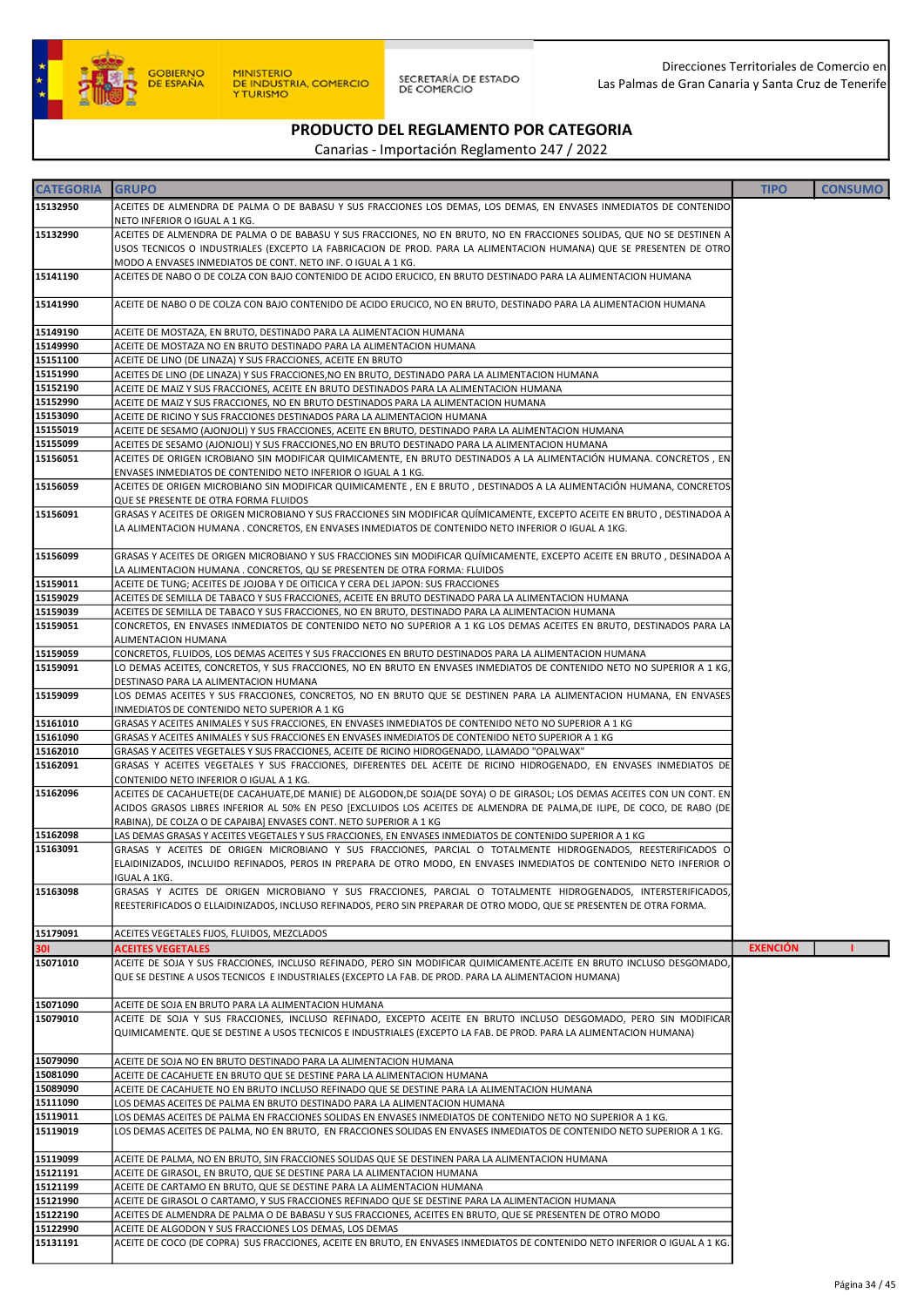

| <b>CATEGORIA</b> | <b>GRUPO</b>                                                                                                                                                                           | <b>TIPO</b>     | <b>CONSUMO</b> |
|------------------|----------------------------------------------------------------------------------------------------------------------------------------------------------------------------------------|-----------------|----------------|
| 15131199         | ACEITE DE COCO (DE COPRA) Y SUS FRACCIONES, EN BRUTO QUE SE PRESENTEN DE OTRO MODO                                                                                                     |                 |                |
| 15131911         | ACEITE DE COCO (DE COPRA) YSUS FRACCIONES, LOS DEMAS EN FRACCIONES SOLIDAS, EN ENVASES INMEDIATOS DE CONTENIDO NETO                                                                    |                 |                |
|                  | INFERIOR O IGUAL A 1 KG.                                                                                                                                                               |                 |                |
| 15131919         | ACEITE DE COCO (DE COPRA) LOS DEMAS QUE SE PRESENTEN DE OTRO MODO                                                                                                                      |                 |                |
| 15131991         | ACEITE DE COCO (DE COPRA) LOS DEMAS LOS DEMAS EN ENVASES INMEDIATOS DE CONTENIDO NETO INFERIOR O IGUAL A 1 KG.                                                                         |                 |                |
|                  |                                                                                                                                                                                        |                 |                |
| 15131999         | ACEITE DE COCO (DE COPRA) LOS DEMAS LOS DEMAS QUE SE PRESENTEN DE OTRO MODO                                                                                                            |                 |                |
| 15132130         | ACEITES DE ALMENDRA DE PALMA O DE BABASU Y SUS FRACCIONES, ACEITE EN BRUTO, LOS DEMAS, EN ENVASES INMEDIATOS DE                                                                        |                 |                |
|                  | CONTENIDO NETO INFERIOR O IGUAL A 1 KG.                                                                                                                                                |                 |                |
| 15132190         | ACEITES DE ALMENDRA DE PALMA O DE BABASU Y SUS FRACCIONES, ACEITES EN BRUTO, QUE SE PRESENTEN DE OTRO MODO                                                                             |                 |                |
| 15132911         | ACEITES DE ALMENDRAS DE PALMA O DE BABASU Y SUS FRACCIONES LOS DEMAS, FRACCIONES SOLIDAS EN ENVASES INMEDIATOS DE                                                                      |                 |                |
|                  | CONTENIDO NETO INFERIOR O IGUAL A 1 KG.                                                                                                                                                |                 |                |
| 15132919         | ACEITES DE ALMENDRA DE PALMA O DE BABASU Y SUS FRACCIONES, LOS DEMAS EN FRACCIONES SOLIDAS, QUE SE PRESENTEN DE OTRO                                                                   |                 |                |
|                  | <b>MODO</b>                                                                                                                                                                            |                 |                |
| 15132950         | ACEITES DE ALMENDRA DE PALMA O DE BABASU Y SUS FRACCIONES LOS DEMAS, LOS DEMAS, EN ENVASES INMEDIATOS DE CONTENIDO                                                                     |                 |                |
|                  | NETO INFERIOR O IGUAL A 1 KG.                                                                                                                                                          |                 |                |
| 15132990         | ACEITES DE ALMENDRA DE PALMA O DE BABASU Y SUS FRACCIONES, NO EN BRUTO, NO EN FRACCIONES SOLIDAS, QUE NO SE DESTINEN A                                                                 |                 |                |
|                  | USOS TECNICOS O INDUSTRIALES (EXCEPTO LA FABRICACION DE PROD. PARA LA ALIMENTACION HUMANA) QUE SE PRESENTEN DE OTRO                                                                    |                 |                |
| 15141190         | MODO A ENVASES INMEDIATOS DE CONT. NETO INF. O IGUAL A 1 KG.<br>ACEITES DE NABO O DE COLZA CON BAJO CONTENIDO DE ACIDO ERUCICO, EN BRUTO DESTINADO PARA LA ALIMENTACION HUMANA         |                 |                |
|                  |                                                                                                                                                                                        |                 |                |
| 15141990         | ACEITE DE NABO O DE COLZA CON BAJO CONTENIDO DE ACIDO ERUCICO, NO EN BRUTO, DESTINADO PARA LA ALIMENTACION HUMANA                                                                      |                 |                |
|                  |                                                                                                                                                                                        |                 |                |
| 15149190         | ACEITE DE MOSTAZA, EN BRUTO, DESTINADO PARA LA ALIMENTACION HUMANA                                                                                                                     |                 |                |
| 15149990         | ACEITE DE MOSTAZA NO EN BRUTO DESTINADO PARA LA ALIMENTACION HUMANA                                                                                                                    |                 |                |
| 15151100         | ACEITE DE LINO (DE LINAZA) Y SUS FRACCIONES, ACEITE EN BRUTO                                                                                                                           |                 |                |
| 15151990         | ACEITES DE LINO (DE LINAZA) Y SUS FRACCIONES,NO EN BRUTO, DESTINADO PARA LA ALIMENTACION HUMANA                                                                                        |                 |                |
| 15152190         | ACEITE DE MAIZ Y SUS FRACCIONES, ACEITE EN BRUTO DESTINADOS PARA LA ALIMENTACION HUMANA                                                                                                |                 |                |
| 15152990         | ACEITE DE MAIZ Y SUS FRACCIONES, NO EN BRUTO DESTINADOS PARA LA ALIMENTACION HUMANA                                                                                                    |                 |                |
| 15153090         | ACEITE DE RICINO Y SUS FRACCIONES DESTINADOS PARA LA ALIMENTACION HUMANA                                                                                                               |                 |                |
| 15155019         | ACEITE DE SESAMO (AJONJOLI) Y SUS FRACCIONES, ACEITE EN BRUTO, DESTINADO PARA LA ALIMENTACION HUMANA                                                                                   |                 |                |
| 15155099         | ACEITES DE SESAMO (AJONJOLI) Y SUS FRACCIONES,NO EN BRUTO DESTINADO PARA LA ALIMENTACION HUMANA                                                                                        |                 |                |
| 15156051         | ACEITES DE ORIGEN MICROBIANO SIN MODIFICAR QUIMICAMENTE EN BRUTO DESTINADOS A LA ALIMENTACIÓN HUMANA, CONCRETOS. EN                                                                    |                 |                |
|                  | ENVASES INMEDIATOS DE CONTENIDO NETO INFERIO O IGUAL A 1 KG.                                                                                                                           |                 |                |
| 15156059         | ACEITES DE ORIGEN MICROBIANO SIN MODIFICAR QUIMICAMENTE, EN BRUTO, DESTINADOS A LA ALIMENTACION HUMANA. CONCRETOS                                                                      |                 |                |
|                  | QUE SE PRESENTE DE OTRA FORMA FLUIDOS.                                                                                                                                                 |                 |                |
| 15156091         | GRASAS Y ACEITES DE ORIGEN MICROBIANO, Y SUS FRACCIONES IN MODIFICAR QUÍMICAMENTE, EXCEPTO ACEITE EN BRUTO, DESTINADOS A                                                               |                 |                |
|                  | LA ALIMENTACIÓN HUMANA. CONCRETOS, EN ENVASES INMEDIATOS DE CONTENIDO NETO INFERIOR O IGUAAL A 1KG.                                                                                    |                 |                |
| 15156099         | GRASAS Y ACEITES DE OÑRIGEN MICROBIANAO Y SUS FRACCIONES SIN MODIFICAR QUIMICAMENTE, EXCEPTO ACEITE EN BRUTO DESTINADOS                                                                |                 |                |
|                  | A LA ALIMENTACIÓN HUMANA, CONCRTOS. QU SE PRESENTE DE OTRA FORMA: FLUIDOS.                                                                                                             |                 |                |
| 15159011         | ACEITE DE TUNG; ACEITES DE JOJOBA Y DE OITICICA Y CERA DEL JAPON: SUS FRACCIONES                                                                                                       |                 |                |
| 15159029         | ACEITES DE SEMILLA DE TABACO Y SUS FRACCIONES, ACEITE EN BRUTO DESTINADO PARA LA ALIMENTACION HUMANA                                                                                   |                 |                |
| 15159039         | ACEITES DE SEMILLA DE TABACO Y SUS FRACCIONES, NO EN BRUTO, DESTINADO PARA LA ALIMENTACION HUMANA                                                                                      |                 |                |
| 15159051         | CONCRETOS, EN ENVASES INMEDIATOS DE CONTENIDO NETO NO SUPERIOR A 1 KG LOS DEMAS ACEITES EN BRUTO, DESTINADOS PARA LA                                                                   |                 |                |
|                  | ALIMENTACION HUMANA                                                                                                                                                                    |                 |                |
| 15159059         | CONCRETOS, FLUIDOS, LOS DEMAS ACEITES Y SUS FRACCIONES EN BRUTO DESTINADOS PARA LA ALIMENTACION HUMANA                                                                                 |                 |                |
| 15159091         | LO DEMAS ACEITES, CONCRETOS, Y SUS FRACCIONES, NO EN BRUTO EN ENVASES INMEDIATOS DE CONTENIDO NETO NO SUPERIOR A 1 KG.                                                                 |                 |                |
|                  | DESTINASO PARA LA ALIMENTACION HUMANA                                                                                                                                                  |                 |                |
| 15159099         | LOS DEMAS ACEITES Y SUS FRACCIONES, CONCRETOS,NO EN BRUTO QUE SE DESTINEN PARA LA ALIMENTACION HUMANA, EN ENVASES                                                                      |                 |                |
|                  | INMEDIATOS DE CONTENIDO NETO SUPERIOR A 1 KG                                                                                                                                           |                 |                |
| 15161010         | GRASAS Y ACEITES ANIMALES Y SUS FRACCIONES, EN ENVASES INMEDIATOS DE CONTENIDO NETO NO SUPERIOR A 1 KG                                                                                 |                 |                |
| 15161090         | GRASAS Y ACEITES ANIMALES Y SUS FRACCIONES EN ENVASES INMEDIATOS DE CONTENIDO NETO SUPERIOR A 1 KG                                                                                     |                 |                |
| 15162010         | GRASAS Y ACEITES VEGETALES Y SUS FRACCIONES, ACEITE DE RICINO HIDROGENADO, LLAMADO "OPALWAX"                                                                                           |                 |                |
| 15162091         | GRASAS Y ACEITES VEGETALES Y SUS FRACCIONES, DIFERENTES DEL ACEITE DE RICINO HIDROGENADO, EN ENVASES INMEDIATOS DE                                                                     |                 |                |
| 15162096         | CONTENIDO NETO INFERIOR O IGUAL A 1 KG.<br>ACEITES DE CACAHUETE(DE CACAHUATE,DE MANIE) DE ALGODON,DE SOJA(DE SOYA) O DE GIRASOL; LOS DEMAS ACEITES CON UN CONT. EN                     |                 |                |
|                  | ACIDOS GRASOS LIBRES INFERIOR AL 50% EN PESO [EXCLUIDOS LOS ACEITES DE ALMENDRA DE PALMA,DE ILIPE, DE COCO, DE RABO (DE                                                                |                 |                |
|                  | RABINA), DE COLZA O DE CAPAIBA] ENVASES CONT. NETO SUPERIOR A 1 KG                                                                                                                     |                 |                |
| 15162098         | LAS DEMAS GRASAS Y ACEITES VEGETALES Y SUS FRACCIONES, EN ENVASES INMEDIATOS DE CONTENIDO SUPERIOR A 1 KG                                                                              |                 |                |
| 15163091         | GRASAS Y ACEITES DE ORIGEN MICROBIANO Y SUS FRACCIONES, PARCIAL O TOTALMENTE HIDROGENADOS, REESTERIFICADOS O                                                                           |                 |                |
|                  | ELAIDINIZADOS, INCLUIDO REFINADOS, PEROS IN PREPARA DE OTRO MODO, EN ENVASES INMEDIATOS DE CONTENIDO NETO INFERIOR O                                                                   |                 |                |
|                  | IGUAL A 1KG.                                                                                                                                                                           |                 |                |
| 15163098         | GRASAS Y ACEITES DE ORIGEN MICROBIANO Y SUS FRACCIONES, PARCIAL O TOTALMENTE HIDROGENADOS INTERESTERIFICADOS,                                                                          |                 |                |
|                  | REESTERIFICADOS O ELAIDINADOS, INCLUSO REFINADOS, PERO SIN PREPARAR DE OTRO MODO, QUE SEPRESENTE DE OTRA FORMA                                                                         |                 |                |
|                  |                                                                                                                                                                                        |                 |                |
| 15179091         | ACEITES VEGETALES FIJOS, FLUIDOS, MEZCLADOS                                                                                                                                            |                 |                |
| 34D              | PREPARD. NO HOMOGENEIZADOS                                                                                                                                                             | <b>EXENCIÓN</b> | D              |
| 20079910         | PURE Y PASTA DE CIRUELA,OBTENIDO POR COCCION,INCL. AZUCARADO O EDULCORADO,EN ENVASES INMEDIATOS DE CONTENIDO NETO                                                                      |                 |                |
|                  | >100 KG,DESTINADOS A UNA TRANSFORMACION INDAL,CON UN CONTENIDO DE AZUCAR >30% EN PESO.                                                                                                 |                 |                |
| 20079920         | PURE Y PASTA DE CASTAÑAS, OBTENIDOS POR COCCION, INCLUSO AZUCARADOS O EDULCORADOS DE OTRO MODO, CON UN CONTENIDO DE                                                                    |                 |                |
|                  | AZUCAR SUPERIOR AL 30% EN PESO.                                                                                                                                                        |                 |                |
| 20079931         | COMPOTAS, JALEAS Y MERMELADAS, PURES Y PASTAS DE CEREZAS, OBTENIDOS POR COCCION, INCLUSO AZUCARADOS O EDULCORADOS DE<br>OTRO MODO, CON UN CONTENIDO DE AZUCAR SUPERIOR AL 30% EN PESO. |                 |                |
| 20079933         | COMPOTAS, JALEAS Y MERMELADAS, PURES Y PASTAS DE FRESAS, OBTENIDOS POR COCCION, INCLUSO AZUCARADOS O EDULCORADOS DE                                                                    |                 |                |
|                  | OTRO MODO, CON UN CONTENIDO DE AZUCAR SUPERIOR AL 30% EN PESO.                                                                                                                         |                 |                |
|                  |                                                                                                                                                                                        |                 |                |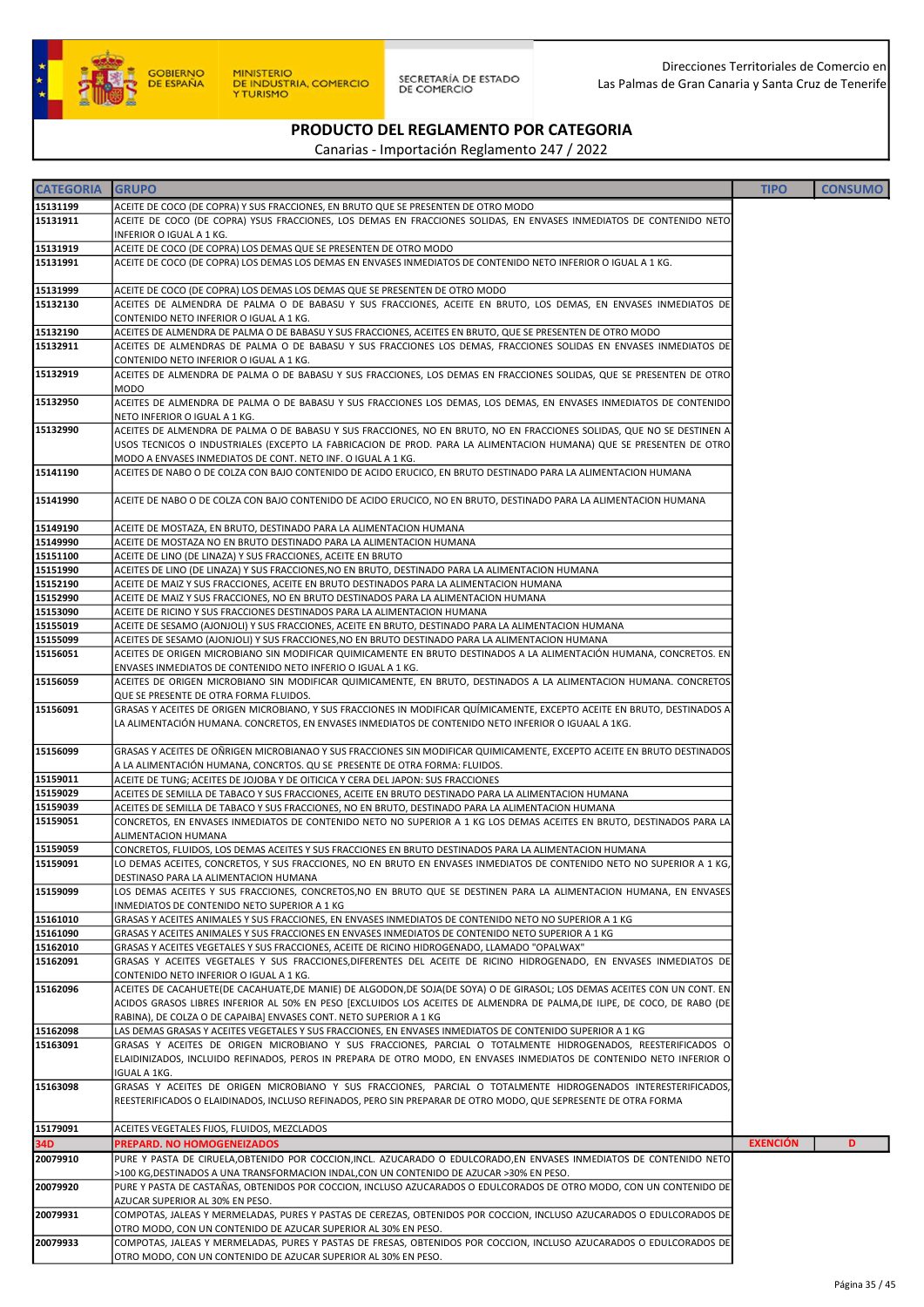

SECRETARÍA DE ESTADO<br>DE COMERCIO

Direcciones Territoriales de Comercio en Las Palmas de Gran Canaria y Santa Cruz de Tenerife

### PRODUCTO DEL REGLAMENTO POR CATEGORIA

| <b>CATEGORIA</b> | <b>GRUPO</b>                                                                                                                                                                                                            | <b>TIPO</b>     | <b>CONSUMO</b> |
|------------------|-------------------------------------------------------------------------------------------------------------------------------------------------------------------------------------------------------------------------|-----------------|----------------|
| 20079935         | COMPOTAS, JALEAS Y MERMELADAS, PURES Y PASTAS DE FRAMBUESAS, OBTENIDOS POR COCCION, INCLUSO AZUCARADOS O EDULCORADOS                                                                                                    |                 |                |
|                  | DE OTRO MODO, CON UN CONTENIDO DE AZUCAR SUPERIOR AL 30% EN PESO.                                                                                                                                                       |                 |                |
| 20079939         | COMPOTAS, JALEAS Y MERMELADAS, PURES Y PASTAS DE LAS DEMAS FRUTAS, OBTENIDAS POR COCCION, INCLUSO AZUCARADOS O                                                                                                          |                 |                |
| 20079950         | EDULCORADOS DE OTRO MODO, CON UN CONTENIDO DE AZUCAR SUPERIOR AL 30% EN PESO.<br>CONFITURAS JALEAS Y MERMELADAS, PURES Y PASTAS DE FRUTAS U OTROS FRUTOS OBTENIDOS POR COCCIÓN, CON UN CONTENIDO DE                     |                 |                |
|                  | AZUCARES SUP. AL 13% PERO INFERIOR O IGUAL AL 30% EN PESO                                                                                                                                                               |                 |                |
| 20079993         | CONFITURAS JALEAS MERMELADAS PURES Y PASTAS DE FRUTOS TROPICALES Y NUECES TROPICALES OBTENIDOS POR COCCION NO                                                                                                           |                 |                |
|                  | HOMOGENEIZADOS CON UN CONT. DE AZUCARES INFERIOR AL 13% EN PESO                                                                                                                                                         |                 |                |
| 20079997<br>341  | CONFITURAS JALEAS Y MERMELADAS, PURES Y PASTAS DE FRUTAS U OTROS FRUTOS OBTENIDOS POR COCCIÓN, LOS DEMAS<br>PROD NO HOMOGENEIZADOS                                                                                      | <b>EXENCIÓN</b> |                |
| 20079910         | PURE Y PASTA DE CIRUELA, OBTENIDO POR COCCION, INCL. AZUCARADO O EDULCORADO, EN ENVASES INMEDIATOS DE CONTENIDO NETO                                                                                                    |                 |                |
|                  | >100                                                                                                                                                                                                                    |                 |                |
| 20079920         | PURE Y PASTA DE CASTAÑAS, OBTENIDOS POR COCCION, INCLUSO AZUCARADOS O EDULCORADOS DE OTRO MODO, CON UN CONTENIDO DE                                                                                                     |                 |                |
|                  | AZUCAR SUPERIOR AL 30% EN PESO.                                                                                                                                                                                         |                 |                |
| 20079931         | COMPOTAS, JALEAS Y MERMELADAS, PURES Y PASTAS DE CEREZAS, OBTENIDOS POR COCCION, INCLUSO AZUCARADOS O EDULCORADOS DE<br>OTRO MODO, CON UN CONTENIDO DE AZUCAR SUPERIOR AL 30% EN PESO.                                  |                 |                |
| 20079933         | COMPOTAS, JALEAS Y MERMELADAS, PURES Y PASTAS DE FRESAS, OBTENIDOS POR COCCION, INCLUSO AZUCARADOS O EDULCORADOS DE                                                                                                     |                 |                |
|                  | OTRO MODO, CON UN CONTENIDO DE AZUCAR SUPERIOR AL 30% EN PESO.                                                                                                                                                          |                 |                |
| 20079935         | COMPOTAS, JALEAS Y MERMELADAS, PURES Y PASTAS DE FRAMBUESAS, OBTENIDOS POR COCCION, INCLUSO AZUCARADOS O EDULCORADOS                                                                                                    |                 |                |
|                  | DE OTRO MODO, CON UN CONTENIDO DE AZUCAR SUPERIOR AL 30% EN PESO.                                                                                                                                                       |                 |                |
| 20079939         | COMPOTAS, JALEAS Y MERMELADAS, PURES Y PASTAS DE LAS DEMAS FRUTAS, OBTENIDAS POR COCCION, INCLUSO AZUCARADOS O<br>EDULCORADOS DE OTRO MODO, CON UN CONTENIDO DE AZUCAR SUPERIOR AL 30% EN PESO.                         |                 |                |
| 20079950         | CONFITURAS JALEAS Y MERMELADAS, PURES Y PASTAS DE FRUTAS U OTROS FRUTOS OBTENIDOS POR COCCIÓN, CON UN CONTENIDO DE                                                                                                      |                 |                |
|                  | AZUCARES SUP. AL 13% PERO INFERIOR O IGUAL AL 30% EN PESO                                                                                                                                                               |                 |                |
| 20079993         | CONFITURAS JALEAS MERMELADAS PURES Y PASTAS DE FRUTOS TROPICALES Y NUECES TROPICALES OBTENIDOS POR COCCION NO                                                                                                           |                 |                |
| 20079997         | HOMOGENEIZADOS CON UN CONT. DE AZUCARES INFERIOR AL 13% EN PESO                                                                                                                                                         |                 |                |
| 35D              | CONFITURAS JALEAS Y MERMELADAS, PURES Y PASTAS DE FRUTAS U OTROS FRUTOS OBTENIDOS POR COCCIÓN, LOS DEMAS<br><b>CONSERVAS</b>                                                                                            | <b>EXENCIÓN</b> | D              |
| 20082011         | PIÑAS (ANANAS), PREPARADAS O CONSERVADAS, CON ALCOHOL AÑADIDO, CON UN CONTENIDO DE AZUCAR SUPERIOR AL 17% EN PESO, EN                                                                                                   |                 |                |
|                  | ENVASES INMEDIATOS CON UN CONTENIDO NETO SUPERIOR A 1 KG.                                                                                                                                                               |                 |                |
| 20082019         | PIÑAS(ANANAS), PREP.O CONSER, CON ALCOHOL AÑADIDO, INCLUSO AZUCARADAS(DISTINTAS A LAS DE CONTENIDO DE AZUCAR >17% EN                                                                                                    |                 |                |
| 20082031         | PESO) O EDULCORADAS DE OTRO MODO; EN ENVASES INMEDIATOS CON UN CONTENIDO NETO >1 KG.<br>PIÑAS (ANANAS), PREPARADAS O CONSERVADAS, CON ALCOHOL AÑADIDO, CON UN CONTENIDO DE AZUCAR SUPERIOR AL 19% EN PESO, EN           |                 |                |
|                  | ENVASES INMEDIATOS CON UN CONTENIDO NETO IGUAL O INFERIOR A 1 KG.                                                                                                                                                       |                 |                |
| 20082039         | PIÑAS (ANANAS), PREPARADAS O CONSERVADAS, CON ALCOHOL AÑADIDO, INCLUSO AZUCARADAS(DISTINTAS DE LAS DE CONT. DE AZUCAR                                                                                                   |                 |                |
|                  | >19% EN PESO) O EDULC.DE OTRO MODO, EN ENVASES INMEDIATOS CON UN CONT. NETO =<1 KG.                                                                                                                                     |                 |                |
| 20082051         | PIÑAS (ANANAS), PREPARADAS O CONSERVADAS, SIN ALCOHOL AÑADIDO, CON AZUCAR AÑADIDO, CON UN CONTENIDO DE AZUCAR<br>SUPERIOR AL 17% EN PESO, EN ENVASES INMEDIATOS CON UN CONTENIDO NETO SUPERIOR A 1 KG.                  |                 |                |
| 20082059         | PIÑAS(ANANAS),PREPA.O CONSERV., SIN ALCOHOL AÑADIDO, CON AZUCAR AÑADIDO (DISTINTAS DE LAS DE UN CONT.DE AZUCAR >17% EN                                                                                                  |                 |                |
|                  | PESO), EN ENVASES INMEDIATOS CON UN CONTENIDO NETO >1 KG.                                                                                                                                                               |                 |                |
| 20082071         | PIÑAS (ANANAS), PREPARADAS O CONSERVADAS, SIN ALCOHOL AÑADIDO, CON AZUCAR AÑADIDO, CON UN CONTENIDO DE AZUCAR                                                                                                           |                 |                |
| 20082079         | SUPERIOR AL 19% EN PESO, EN ENVASES INMEDIATOS CON UN CONTENIDO NETO IGUAL O INFERIOR 1 KG<br>PIÑAS (ANANAS) PREP. O CONSERV., SIN ALCOHOL AÑADIDO, CON AZUCAR AÑADIDO (DISTINTAS DE LAS DE UN CONTENIDO DE AZUCAR >19% |                 |                |
|                  | EN PESO), EN ENVASES INMEDIATOS CON UN CONTENIDO NETO IGUAL O INFERIOR A 1 KG                                                                                                                                           |                 |                |
| 20082090         | LAS DEMAS CONSERVAS DE PIÑAS (ANANÁS) SIN ALCOHOL AÑADIDO SIN AZUCAR AÑADIDO                                                                                                                                            |                 |                |
| 20083011         | AGRIOS PREPARADOS O CONSERVADOS, CON ALCOHOL AÑADIDO, CON UN CONTENIDO DE AZUCAR SUPERIOR AL 9% EN PESO, CON UN                                                                                                         |                 |                |
| 20083019         | GRADO ALCOHOLICO MASICO ADQUIRIDO NO SUPERIOR A 11,85% MAS.<br>AGRIOS PREPARADOS O CONSERVADOS, CON ALCOHOL AÑADIDO, CON UN CONTENIDO DE AZUCAR SUPERIOR AL 9% EN PESO, DISTINTOS DE                                    |                 |                |
|                  | LOS DE UN GRADO ALCOHOLICO MASICO ADQUIRIDO NO SUPERIOR 11,85% MAS.                                                                                                                                                     |                 |                |
| 20083031         | AGRIOS PREP. O CONSERV., CON ALCOHOL AÑADIDO, INCLUSO AZUCARADOS(DISTINTOS DE LOS DE UN CONT. DE AZUCAR >9% EN PESO)O                                                                                                   |                 |                |
|                  | EDULC. DE OTRO MODO, CON UN GRADO ALCOHOLICO MASICO ADQUIRI. NO SUPERIOR A 11,85% MAS                                                                                                                                   |                 |                |
| 20083039         | AGRIOS PREP.O CONSERV., CON ALCOHOL AÑADIDO,INCL.AZUCARADOS(DIST.DE LOS DE UN CONT.DE AZUCAR>9% EN PESO)O EDULC.DE<br>OTRO MODO, DIF.DE LOS DE UN GRADO ALCOHOLICO MASICO ADQUIRI.NO SUPERIOR A 11,85% MAS              |                 |                |
| 20083051         | GAJOS DE TORONJA Y DE POMELO PREPARADOS O CONSERVADOS, SIN ALCOHOL AÑADIDO, CON AZUCAR AÑADIDO, EN ENVASES                                                                                                              |                 |                |
|                  | INMEDIATOS CON UN CONTENIDO NETO SUPERIOR A 1 KG.                                                                                                                                                                       |                 |                |
| 20083055         | MANDARINAS, INCL.TANGERINAS Y SATSUMAS; CLEMENTINAS, WILKINGS Y DEMAS HIBRIDOS SIMILARES DE AGRIOS, PREPARADOS O                                                                                                        |                 |                |
|                  | CONSERVADOS, SIN ALCOHOL AÑADIDO, CON AZUCAR AÑADIDO, EN ENVASES INMED. CON UN CONT. NETO >1KG.                                                                                                                         |                 |                |
| 20083059         | LOS DEMAS AGRIOS, PREPARADOS O CONSERVADOS, SIN ALCOHOL AÑADIDO, CON AZUCAR AÑADIDO, EN ENVASES INMEDIATOS CON UN                                                                                                       |                 |                |
|                  | CONTENIDO NETO SUPERIOR A 1 KG.                                                                                                                                                                                         |                 |                |
| 20083071         | GAJOS DE TORONJA Y DE POMELO PREPARADOS O CONSERVADOS, SIN ALCOHOL AÑADIDO, CON AZUCAR AÑADIDO, EN ENVASES<br>INMEDIATOS CON UN CONTENIDO NETO IGUAL O INFERIOR A 1 KG.                                                 |                 |                |
| 20083075         | MANDARINAS, INCL.TANGERINAS Y SATSUMAS; CLEMENTINAS, WILKINGS Y DEMAS HIBRIDOS SIMILARES DE AGRIOS, PREPARADOS O                                                                                                        |                 |                |
|                  | CONSERVADOS, SIN ALCOHOL AÑADIDO, CON AZUCAR AÑADIDO, EN ENVASES INMED. CON UN CONT. NETO =<1KG.                                                                                                                        |                 |                |
|                  |                                                                                                                                                                                                                         |                 |                |
| 20083079         | LOS DEMAS AGRIOS, PREPARADOS O CONSERVADOS, SIN ALCOHOL AÑADIDO, CON AZUCAR AÑADIDO, EN ENVASES INMEDIATOS CON UN                                                                                                       |                 |                |
| 20083090         | CONTENIDO NETO IGUAL O INFERIOR A 1 KG.<br>AGRIOS PREPARADOS O CONSERVADOS DE OTRA FORMA SIN ALCOHOL AÑADIDO, SIN AZUCAR AÑADIDO.                                                                                       |                 |                |
| 20084011         | PERAS PREP.O CONSER., CON ALCOHOL AÑADIDO, CON UN CONT.DE AZUCAR >13% EN PESO, EN ENVASES INMEDIATOS CON UN CONTENIDO                                                                                                   |                 |                |
|                  | NETO >1PERAS PREP.O CONSER., CON ALCOHOL AÑADIDO, CON UN CONT.DE AZUCAR >13% EN PESO, EN ENVASES INMEDIATOS CON UN                                                                                                      |                 |                |
|                  | CONTENIDO NETO >1 KG., CON UN GRADO ALCOHOLICO MASICO ADQUIRIDO NO SUPERIOR A 11,85% MAS.                                                                                                                               |                 |                |
| 20084019         | PERAS PREP.O CONSER.,CON ALCOHOL AÑADIDO,CON UN CONT.DE AZUCAR >13% EN PESO,EN ENVASES INMED. CON UN CONT. NETO >1                                                                                                      |                 |                |
|                  | KG., DISTINTAS DE LAS DE UN GRADO ALCOHOLICO MASICO ADQUIRIDO NO SUPERIOR A 11,85% MAS                                                                                                                                  |                 |                |
| 20084021         | PERAS PREP.O CONSER.,CON ALCOHOL AÑADIDO,INCL.AZUCARADAS(DIST.DE LAS DE CONT.DE AZUCAR>13% EN PESO)O EDULC.OTRO                                                                                                         |                 |                |
|                  | MODO,EN ENVASES INMED.CON CONT.NETO>1 KG,CON GRADO ALCOHO.MASICO ADQUIRIDO=< 11,85% MAS                                                                                                                                 |                 |                |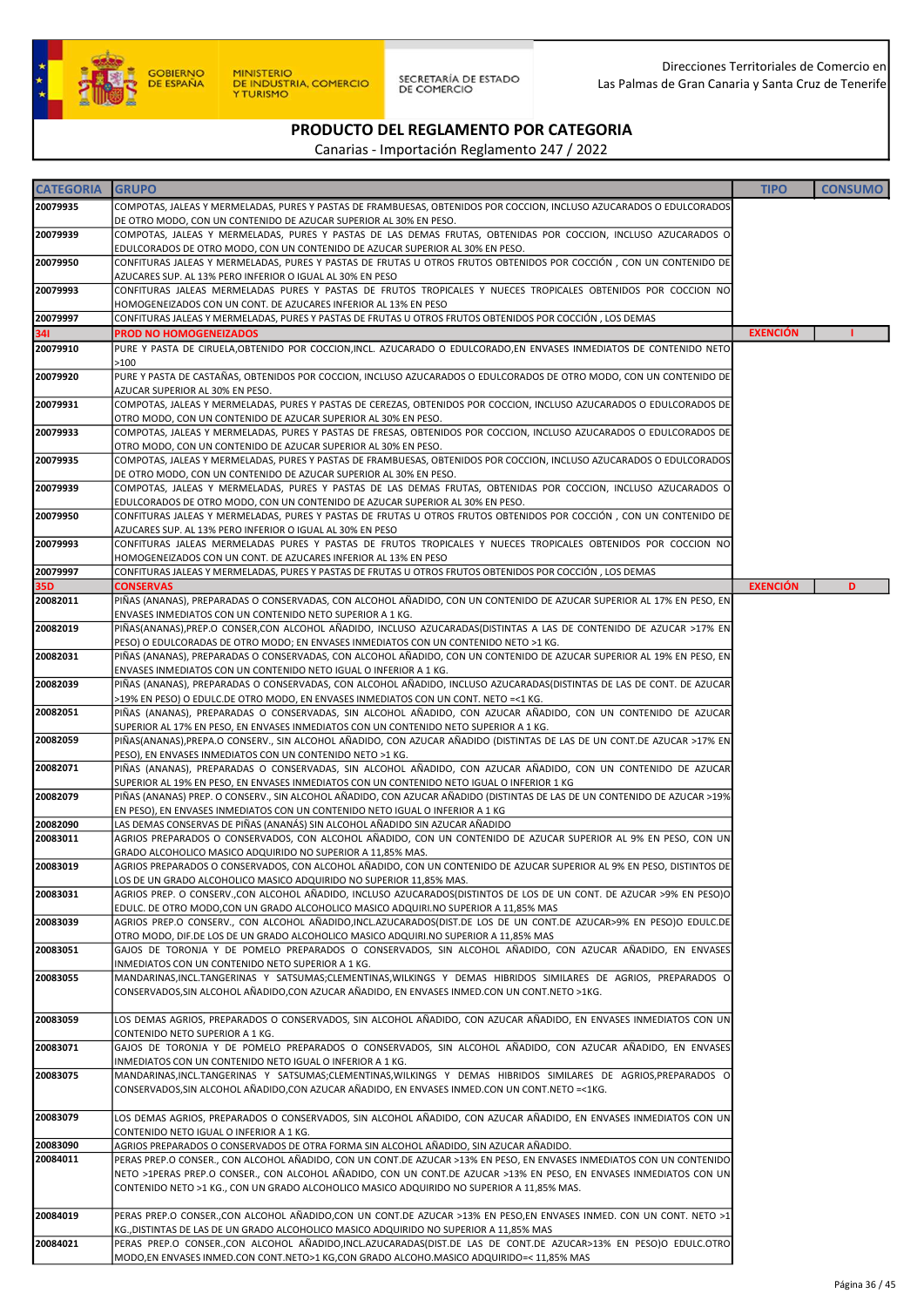

| <b>CATEGORIA</b>     | <b>GRUPO</b>                                                                                                                                                                                                   | <b>TIPO</b> | <b>CONSUMO</b> |
|----------------------|----------------------------------------------------------------------------------------------------------------------------------------------------------------------------------------------------------------|-------------|----------------|
| 20084029             | PERAS PREP.O CONSER.,CON ALCOHOL AÑA.,INCL.AZUCARADAS(DIST.DE LAS DE CONT.DE AZUCAR>13% EN PE.)O EDULC.OTRO MODO,EN                                                                                            |             |                |
|                      | ENV.INMED.CON CONT.NETO>1 KG,DIF.DE LAS DE UN GRADO ALCOH.MASICO ADQ.=< 11,85% MAS                                                                                                                             |             |                |
| 20084031             | PERAS PREPARADAS O CONSERVADAS, CON ALCOHOL AÑADIDO, CON UN CONTENIDO DE AZUCAR SUPERIOR AL 15% EN PESO, EN ENVASES                                                                                            |             |                |
|                      | INMEDIATOS CON UN CONTENIDO NETO IGUAL O INFERIOR A 1 KG.                                                                                                                                                      |             |                |
| 20084039             | PERAS PREP. O CONSERV., CON ALCOHOL AÑADIDO, INCLUSO AZUCARADAS (DIST.DE LAS DE UN CONT. DE AZUCAR >15% EN PESO) O                                                                                             |             |                |
| 20084051             | EDULCORADAS DE OTRO MODO, EN ENVASES INMED. CON UN CONT. NETO IGUAL O INFERIOR A 1 KG<br>PERAS PREPARADAS O CONSERVADAS, SIN ALCOHOL AÑADIDO, CON AZUCAR AÑADIDO, CON UN CONTENIDO DE AZUCARES SUPERIOR AL     |             |                |
|                      | 13% EN PESO, EN ENVASES INMEDIATOS CON UN CONTENIDO NETO SUPERIOR A 1 KG.                                                                                                                                      |             |                |
| 20084059             | PERAS PREPARADAS O CONSERVADAS, SIN ALCOHOL AÑADIDO, CON AZUCAR AÑADIDO, DISTINTAS DE LAS DE UN CONTENIDO DE AZUCARES                                                                                          |             |                |
|                      | >13% EN PESO, EN ENVASES INMEDIATOS CON UN CONTENIDO NETO SUPERIOR A 1 KG                                                                                                                                      |             |                |
| 20084071             | PERAS PREPARADAS O CONSERVADAS, SIN ALCOHOL AÑADIDO, CON AZUCAR AÑADIDO, CON UN CONTENIDO DE AZUCAR SUPERIOR AL 15%                                                                                            |             |                |
|                      | EN PESO, EN ENVASES INMEDIATOS CON UN CONTENIDO NETO IGUAL O INFERIOR A 1 KG.                                                                                                                                  |             |                |
| 20084079             | PERAS PREP. O CONSERV., SIN ALCOHOL AÑADIDO, CON AZUCAR AÑADIDO (DISTINTAS DE LAS DE UN CONTENIDO DE AZUCAR >15% EN                                                                                            |             |                |
|                      | PESO), EN ENVASES INMEDIATOS CON UN CONTENIDO NETO IGUAL O INFERIOR A 1 KG                                                                                                                                     |             |                |
| 20084090<br>20085011 | PERAS EN CONSERVA LAS DEMAS SIN AZUCAR AÑADIDO<br>ALBARICOQUES PREP.O CONSER.,CON ALCOHOL AÑADIDO,CON UN CONT.DE AZUCAR >13% EN PESO,EN ENVASES INMEDIATOS CON UN                                              |             |                |
|                      | CONTENIDO NETO >1 KG., CON UN GRADO ALCOHOLICO MASICO ADQUIRIDO NO SUPERIOR A 11,85% MAS                                                                                                                       |             |                |
| 20085019             | ALBARICOQUES PREP.O CONS.,CON ALCOHOL AÑADIDO,CON UN CONT.DE AZUCAR>13% EN PESO,EN ENVASES INMED. CON UN CONT. NETO                                                                                            |             |                |
|                      | >1 KG., DIF. DE LOS DE UN GRADO ALCOHOLICO MASICO ADQUIRIDO NO SUPERIOR A 11,85% MAS.                                                                                                                          |             |                |
| 20085031             | ALBARICOQUES PREP.O CONS.,CON ALCOHOL AÑADIDO,INCL.AZUCARADOS(DIST.DE LOS DE CONT.DE AZUCAR>13% EN PESO)O EDULC.OTRO                                                                                           |             |                |
|                      | MODO,EN ENV. INMED.CON CONT.NETO>1 KG,CON GRADO ALCOHO.MASICO ADQUIRIDO=<11,85% MAS                                                                                                                            |             |                |
| 20085039             | ALBARICOQUE PREP.O CONS.,CON ALCOHOL AÑA.,INCL.AZUCARADO(DIST.DE LOS DE CONT.DE AZUCAR>13% EN PE.)O EDULC.OTRO MODO,EN                                                                                         |             |                |
|                      | ENV.INMED.CON CONT.NETO>1 KG,DIF.DE LAS DE UN GRADO ALCOH.MASICO ADQ.=<11,85%MAS                                                                                                                               |             |                |
| 20085051             | ALBARICOQUES PREPARADOS O CONSERVADOS, CON ALCOHOL AÑADIDO, CON UN CONTENIDO DE AZUCAR SUPERIOR AL 15% EN PESO, EN<br>ENVASES INMEDIATOS CON UN CONTENIDO NETO IGUAL O INFERIOR A 1 KG.                        |             |                |
| 20085059             | ALBARICOQUE PREP. O CONSER., CON ALCOHOL AÑADIDO, INCLUSO AZUCARADO(DIST.DEL DE UN CONT. DE AZUCAR >15% EN PESO) O                                                                                             |             |                |
|                      | EDULCORADO DE OTRO MODO, EN ENVASES INMED.CON UN CONT. NETO IGUAL O INFERIOR A 1 KG                                                                                                                            |             |                |
| 20085061             | ALBARICOQUES PREPARADOS O CONSERVADOS, SIN ALCOHOL AÑADIDO, CON AZUCAR AÑADIDO, CON UN CONTENIDO DE AZUCARES                                                                                                   |             |                |
|                      | SUPERIOR AL 13% EN PESO, EN ENVASES INMEDIATOS CON UN CONTENIDO NETO SUPERIOR A 1 KG.                                                                                                                          |             |                |
| 20085069             | ALBARICOQUES PREPARADOS O CONSERVADOS, SIN ALCOHOL AÑADIDO, CON AZUCAR AÑADIDO, DISTINTOS DE LOS DE UN CONTENIDO DE                                                                                            |             |                |
|                      | AZUCARES >13% EN PESO, EN ENVASES INMEDIATOS CON UN CONTENIDO NETO SUPERIOR A 1 KG                                                                                                                             |             |                |
| 20085071             | ALBARICOQUES PREPARADOS O CONSERVADOS, SIN ALCOHOL AÑADIDO, CON AZUCAR AÑADIDO, CON UN CONTENIDO DE AZUCAR SUPERIOR                                                                                            |             |                |
| 20085079             | AL 15% EN PESO, EN ENVASES INMEDIATOS CON UN CONTENIDO NETO IGUAL O INFERIOR A 1 KG<br>ALBARICOQUES PREP. O CONSERV., SIN ALCOHOL AÑADIDO, CON AZUCAR AÑADIDO (DISTINTOS DE LOS DE UN CONTENIDO DE AZUCAR >15% |             |                |
|                      | EN PESO), EN ENVASES INMEDIATOS CON UN CONTENIDO NETO IGUAL O INFERIOR A 1 KG                                                                                                                                  |             |                |
| 20085092             | ALBARICOQUES EN CONSERVA SIN ALCOHOL NI AZUCAR AÑADIDO EN ENVASES INMEDIATOS CON UN CONTENIDO NETO SUPERIOR O IGUAL A                                                                                          |             |                |
|                      | 5 KGS.                                                                                                                                                                                                         |             |                |
| 20085098             | ALBARICOQUE EN CONSERVA SIN ALCOHOL NI AZUCAR AÑADIDOS EN ENVASES INMEDIATOS CON UN CONTENIDO NETO INFERIOR A 5 KG                                                                                             |             |                |
| 20087011             | MELOCOTONES PREP.O CONSER., CON ALCOHOL AÑADIDO, CON UN CONT. DE AZUCAR >13% EN PESO, EN VASES INMEDIATOS CON UN                                                                                               |             |                |
|                      | CONTENIDO NETO >1 KG., CON UN GRADO ALCOHOLICO MASICO ADQUIRIDO NO SUPERIOR A 11,85% MAS                                                                                                                       |             |                |
| 20087019             | MELOCOTONES PREP.O CONS.,CON ALCOHOL AÑADIDO,CON UN CONT.DE AZUCAR >13% EN PESO,EN ENVASES INMED. CON UN CONT. NETO                                                                                            |             |                |
|                      | >1                                                                                                                                                                                                             |             |                |
| 20087031             | MELOCOTONES PREP.O CONS.,CON ALCOHOL AÑADIDO,INCL.AZUCARADOS(DIST.DE LOS DE CONT.DE AZUCAR >13% EN PESO)O EDULC.OTRO                                                                                           |             |                |
| 20087039             | MODO,EN ENV.INMED.CON CONT.NETO >1 KG,CON GRADO ALCOHO.MASICO ADQUIRIDO=<11,85% MAS<br>MELOCOTON PREP.O CONS.,CON ALCOHOL AÑA.,INCL.AZUCARADO(DIST.DE LOS DE CONT.DE AZUCAR>13% EN PE.)O EDULC.OTRO MODO,EN    |             |                |
|                      | ENV.INMED.CON CONT.NETO>1 KG,DIF.DE LAS DE UN GRADO ALCOH.MASICO ADQ.=<11,85%MAS                                                                                                                               |             |                |
| 20087051             | MELOCOTONES PREPARADOS O CONSERVADOS, CON ALCOHOL AÑADIDO, CON UN CONTENIDO DE AZUCAR SUPERIOR AL 15% EN PESO, EN                                                                                              |             |                |
|                      | ENVASES INMEDIATOS CON UN CONTENIDO NETO IGUAL O INFERIOR A 1 KG.                                                                                                                                              |             |                |
| 20087059             | MELOCOTON PREP. O CONSER., CON ALCOHOL AÑADIDO, INCLUSO AZUCARADO (DIST.DEL DE UN CONT. DE AZUCAR >15% EN PESO) O                                                                                              |             |                |
|                      | EDULCORADO DE OTRO MODO, EN ENVASES INMED.CON UN CONT. NETO IGUAL O INFERIOR A 1 KG                                                                                                                            |             |                |
| 20087061             | MELOCOTONES PREPARADOS O CONSERVADOS, SIN ALCOHOL AÑADIDO, CON AZUCAR AÑADIDO, CON UN CONTENIDO DE AZUCARES<br>SUPERIOR AL 13% EN PESO, EN ENVASES INMEDIATOS CON UN CONTENIDO NETO SUPERIOR A 1 KG.           |             |                |
| 20087069             | MELOCOTONES PREPARADOS O CONSERVADOS, SIN ALCOHOL AÑADIDO, CON AZUCAR AÑADIDO, DISTINTOS DE LOS DE UN CONTENIDO DE                                                                                             |             |                |
|                      | AZUCARES >13% EN PESO, EN ENVASES INMEDIATOS CON UN CONTENIDO NETO SUPERIOR A 1 KG                                                                                                                             |             |                |
| 20087071             | MELOCOTONES PREPARADOS O CONSERVADOS, SIN ALCOHOL AÑADIDO, CON AZUCAR AÑADIDO, CON UN CONTENIDO DE AZUCAR SUPERIOR                                                                                             |             |                |
|                      | AL 15% EN PESO, EN ENVASES INMEDIATOS CON UN CONTENIDO NETO IGUAL O INFERIOR A 1 KG                                                                                                                            |             |                |
| 20087079             | MELOCOTONES PREP. O CONSERV., SIN ALCOHOL AÑADIDO, CON AZUCAR AÑADIDO (DISTINTOS DE LOS DE UN CONTENIDO DE AZUCAR >15%                                                                                         |             |                |
|                      | EN PESO), EN ENVASES INMEDIATOS CON UN CONTENIDO NETO IGUAL O INFERIOR A 1 KG<br>MELOCOTONES (DURAZNOS) INCLUIDOS LOS GRIÑONES Y NECTARINAS LOS DEMAS SIN AZUCAR AÑADIDO EN ENVASES INMEDIATOS CON UN          |             |                |
| 20087092             | CONTENIDO NETO SUPERIOR O IGUAL A 5 KGS                                                                                                                                                                        |             |                |
| 20087098             | MELOCOTONES (DURAZNOS) INCLUIDOS LOS GRIÑONES Y NECTARINAS LOS DEMAS SIN AZUCAR AÑADIDO EN ENVASES INMEDIATOS CON UN                                                                                           |             |                |
|                      | CONTENIDO NETO INFERIOR A 5 KGS                                                                                                                                                                                |             |                |
| 20088011             | FRESAS PREPERADAS O CONSERVADAS, CON ALCOHOL AÑADIDO, CON UN CONTENIDO DE AZUCAR SUPERIOR AL 9% EN PESO, CON UN                                                                                                |             |                |
|                      | GRADO ALCOHOLICO MASICO ADQUIRIDO NO SUPERIOR A 11,85% MAS.                                                                                                                                                    |             |                |
| 20088019             | FRESAS PREPERADAS O CONSERVADAS, CON ALCOHOL AÑADIDO, CON UN CONTENIDO DE AZUCAR SUPERIOR AL 9% EN PESO, DISTINTAS DE                                                                                          |             |                |
| 20088031             | LAS DE UN GRADO ALCOHOLICO MASICO ADQUIRIDO NO SUPERIOR A 11,85% MAS.<br>FRESAS PREP.O CONSER., CON ALCOHOL AÑADIDO, INCLUSO AZUCARADAS (DISTINTAS DE LAS DE CONT.DE AZUCAR SUPERIOR AL 9% EN                  |             |                |
|                      | PESO) O EDULC.OTRO MODO, CON GRADO ALCOHO.MASICO ADQUIRIDO NO SUPERIOR A 11,85% MAS                                                                                                                            |             |                |
| 20088039             | FRESAS PREP.O CONSER., CON ALCOHOL AÑADIDO, INCL.AZUCARADAS(DIST.DE LAS DE CONT.DE AZUCAR>9% EN PESO) O EDULC.OTRO                                                                                             |             |                |
|                      | MODO, DIF.DE LAS DE UN GRADO ALCOHOLICO MASICO ADQUIRIDO NO SUPERIOR A 11,85% MAS                                                                                                                              |             |                |
| 20088050             | FRESAS PREPARADAS O CONSERVADAS, SIN ALCOHOL AÑADIDO, CON AZUCAR AÑADIDO, EN ENVASES INMEDIATOS CON UN CONTENIDO                                                                                               |             |                |
|                      | NETO SUPERIOR A 1 KG.                                                                                                                                                                                          |             |                |
| 20088070             | FRESAS PREPARADAS O CONSERVADAS, SIN ALCOHOL AÑADIDO, CON AZUCAR AÑADIDO, EN ENVASES INMEDIATOS CON UN CONTENIDO                                                                                               |             |                |
| 20088090             | NETO IGUAL O INFERIOR A 1 KG.<br>CONSERVAS DE FRESAS SIN ALCOHOL NI AZUCAR AÑADIDOS                                                                                                                            |             |                |
|                      |                                                                                                                                                                                                                |             |                |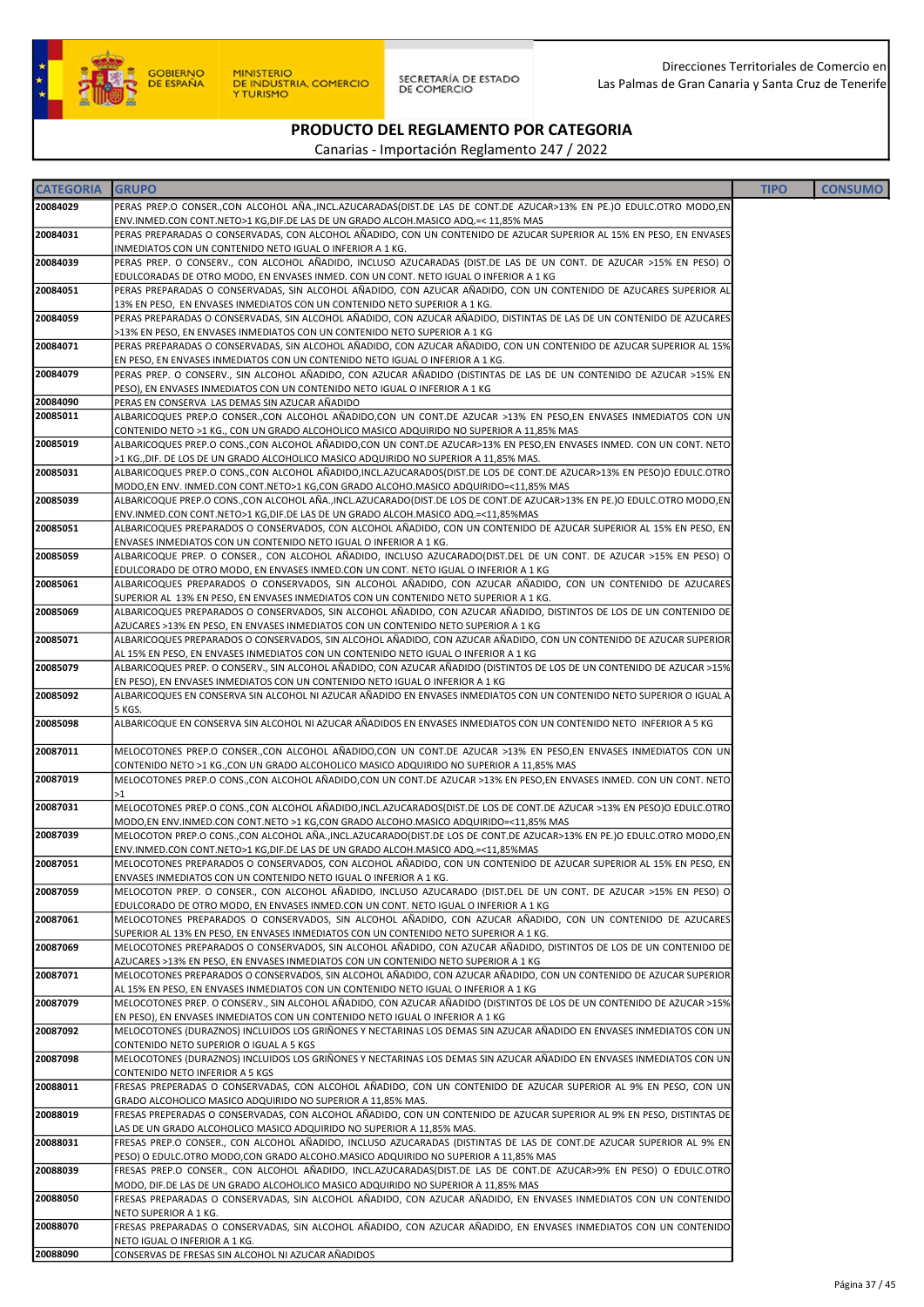

| <b>CATEGORIA</b> | <b>GRUPO</b>                                                                                                                                                                                                                                                                                                                                                                                                                                                           | <b>TIPO</b> | <b>CONSUMO</b> |
|------------------|------------------------------------------------------------------------------------------------------------------------------------------------------------------------------------------------------------------------------------------------------------------------------------------------------------------------------------------------------------------------------------------------------------------------------------------------------------------------|-------------|----------------|
| 20089311         | ARANDANOS ROJOS PREPARADOS O CONSERVADOS, CON ALCOHOL AÑADIDO, CON UN CONTENIDO DE AZUCAR SUPERIOR AL 9% EN PESO                                                                                                                                                                                                                                                                                                                                                       |             |                |
|                  | CON UN GRADO ALCOHOLICO MÁSICO ADQUIRIDO INFERIOR AL 11,85% MAS                                                                                                                                                                                                                                                                                                                                                                                                        |             |                |
| 20089319         | ARANDANOS ROJOS PREPARADOS O CONSERVADOS, CON ALCOHOL AÑADIDO, CON UN CONTENIDO DE AZUCAR SUPERIOR AL 9% EN<br>PESO, DISTINTAS DE LAS DE UN GRADO ALCOHOLICO MÁSICO ADQUIRIDO INFERIOR AL 11,85% MAS                                                                                                                                                                                                                                                                   |             |                |
| 20089321         | ARANDANOS ROJOS PREPARADOS O CONSERVADOS, CON ALCOHOL AÑADIDO CON UN CONTENIDO DE AZÚCAR INFERIOR AL 9% EN PESO,<br>CON UN GRADO ALCOHOLICO MÁSICO ADQUIRIDO INFERIOR O IGUAL A 11,85% MA                                                                                                                                                                                                                                                                              |             |                |
| 20089329         | ARANDANOS ROJOS PREPARADOS O CONSERVADOS, CON ALCOHOL AÑADIDO, CON UN CONTENIDO DE AZÚCAR INFERIOR AL 9% EN PESO,<br>CON UN GRADO ALCOHOLICO MÁSICO AQUIRIDO SUPERIOR AL 11,8% MAS                                                                                                                                                                                                                                                                                     |             |                |
| 20089391         | ARANDANOS ROJOS PREPARADOS O CONSERVADOS, SIN ALCOHOL AÑADIDO, CON AZÚCAR AÑANDIDO , EN ENVASESE INMEDIATOS CON UN<br>CONTENIDO NETO SUPERIOR A 1 KG                                                                                                                                                                                                                                                                                                                   |             |                |
| 20089393         | ARANDANOS ROJOS PREPARADOS O CONSERVADOS, SIN ALCOHOL AÑADIDO, CON AZÚCAR AÑADIDO EN ENVASES INMEDIATOS CON UN<br>CONTENIDO NETO IGIAL O INFERIOR A 1 KG                                                                                                                                                                                                                                                                                                               |             |                |
| 20089399         | ARANDANOS ROJOS PREPARADOS O CONSERVADOS SIN ALCOHOL NI AZUCAR AÑADIDO.                                                                                                                                                                                                                                                                                                                                                                                                |             |                |
| 20089712         | CONSERVAS DE MEZCLAS DE FRUTOS TROPICALES INCLUIDAS LAS MEZCLAS CON UN CONTENIDO DE NUECES TROPICALES Y FRUTOS TROPICAL<br>SUPERIOR O IGUAL AL 50% EN PESO,CON ALCOHOL AÑADIDO CON UN CONTENIDO DE AZUCAR SUPERIOR AL 9% EN PESO,CON UN GRADO<br>ALCOHOLICO MASICO ADQUIRIDO MAXIMO DE 11,85% MAS                                                                                                                                                                      |             |                |
| 20089714         | CONSERVAS DE MEZCLAS DE FRUTAS Y DEMAS PARTES COMESTIBLES DE PLANTAS, CON ALCOHOL AÑADIDO, CON UN CONT. DE AZUCAR<br>SUPERIOR AL 9% EN PESO, CON UN GRADO ALCOHOLICO MASICO ADQUIRIDO MAXIMO DE 11,85% MAS, EXCEPTO DE FRUTOS TROPICALES<br>INCLUIDAS LAS MEZCLAS CON UN CONTENIDO DE NUECES TROPICALES Y FRUTOS TROPICALES SUPERIOR O IGUAL AL 50% EN PESO,                                                                                                           |             |                |
| 20089716         | CONSERVAS DE MEZCLAS DE FRUTOS TROPICALES INCLUIDAS LAS MEZCLAS CON UN CONTENIDO DE NUECES TROPICALES Y FRUTOS<br>TROPICALES SUPERIOR O IGUAL AL 50% EN PESO, CON UN CONTENIDO DE AZUCAR SUPERIOR AL 9% EN PESO, CON UN GRADO ALCOHOLICO<br>MASICO ADQUIRIDO SUPERIOR AL 11,85% MAS                                                                                                                                                                                    |             |                |
| 20089718         | CONSERVAS DE MEZCLAS DE FRUTASY DEMAS PARTES COMESTIBLES DE PLANTAS, CON UN CONTENIDO DE AZUCAR SUPERIOR AL 9% EN<br>PESO, CON UN GRADO ALCOHOLICO MASICO ADQUIRIDO SUPERIOR A 11,85% MAS, EXCEPTO DE FRUTOS TROPICALES INCLUIDAS LAS<br>MEZCLAS CON UN CONTENIDO DE NUECES TROPICALES Y FRUTOS TROPICALES SUPERIOR O IGUAL AL 50% EN PESO.                                                                                                                            |             |                |
| 20089732         | CONSERVAS DE MEZCLAS DE FRUTOS TROPICALES INCLUIDAS LAS MEZCLAS CON UN CONTENIDO DE NUECES TROPICALES Y FRUTOS<br>TROPICALES SUPERIOR O IGUAL AL 50% EN PESO CON ALCOHOL AÑADIDO CON UN CONTENIDO DE AZUCAR INFERIOR O IGUAL AL 9% EN<br>PESO, CON UN GRADO ALCOHOLICO MASICO ADQUIRIDO INFERIOR O IGUAL A 11,85% MAS                                                                                                                                                  |             |                |
| 20089734         | CONSERVAS DE MEZCLAS DE FRUTAS Y DEMAS PARTES COMESTIBLES DE PLANTAS, CON ALCOHOL AÑADIDO CON UN CONTENIDO DE AZUCAR<br>INFERIOR O IGUAL AL 9% EN PESO, CON UN GRADO ALCOHOLICO MASICO ADQUIRIDO INFERIOR O IGUAL A 11,85% MASEXCEPTO MEZCLAS<br>DE FRUTOS TROPICALES INCLUIDAS LAS MEZCLAS CON UN CONTENIDO DE NUECES TROPICALES Y FRUTOS TROPICALES SUPERIOR O IGUAL AL<br>50% EN PESO.                                                                              |             |                |
| 20089736         | CONSERVAS DE MEZCLAS DE FRUTOS TROPICALES INCLUIDAS LAS MEZCLAS CON UN CONTENIDO DE NUECES TROPICALES Y FRUTOS<br>TROPICALES SUPERIOR O IGUAL AL 50% EN PESO CON ALCOHOL  AÑADIDO CON UN CONTENIDO DE AZUCAR INFERIOR O IGUAL AL 9% EN<br>PESO, CON UN GRADO ALCOHOLICO MASICO ADQUIRIDO SUPERIOR A 11,85% MAS                                                                                                                                                         |             |                |
| 20089738         | CONSERVAS DE MEZCLAS DE FRUTASY DEMAS PARTES COMESTIBLES DE PLANTAS, CON ALCOHOL AÑADIDO CON UN CONTENIDO DE AZUCAR<br>INFERIOR O IGUAL AL 9% EN PESO, CON UN GRADO ALCOHOLICO MASICO ADQUIRIDO SUPERIOR A 11,85% MAS, EXCEPTO MEZCLAS DE<br>FRUTOS TROPICALES INCLUIDAS LAS MEZCLAS CON UN CONTENIDO DE NUECES TROPICALES Y FRUTOS TROPICALES SUPERIOR O IGUAL AL<br>50% EN PESO,                                                                                     |             |                |
| 20089751         | MEZCLAS DE FRUTOS TROPICALES, INCLUIDAS LAS MEZCLAS CON UN CONTENIDO DE NUECES TROPICALES Y FRUTOS TROPICALES SUPERIOR O<br>IGUAL AL 50% EN PESO SIN ALCOHOL AÑADIDO , CON AZUCAR AÑADIDO, EN ENVASES INMEDIATOS CON UN CONTENIDO NETO SUPERIOR A 1<br>КG                                                                                                                                                                                                              |             |                |
| 20089759         | CONSERVAS DE MEZCLAS DE FRUTAS U OTROS FRUTOS Y DEMAS PARTES COMESTIBLES DE PLANTAS, SIN ALCOHOL AÑADIDO , CON AZUCAR<br>AÑADIDO, EN ENVASES INMEDIATOS CON UN CONTENIDO NETO SUPERIOR A 1 KG, EXCEPTO DE FRUTOS TROPICALES, INCLUIDAS LAS<br>MEZCLAS CON UN CONTENIDO DE NUECES TROPICALES Y FRUTOS TROPICALES SUPERIOR O IGUAL AL 50% EN PESO                                                                                                                        |             |                |
| 20089772         | CONSERVAS DE MEZCLAS EN LAS QUE NINGUN FRUTO SEA SUPERIOR AL 50% EN PESO DEL TOTAL DE LOS FRUTOS PRESENTADOS, DE FRUTOS<br>TROPICALES, INCLUIDAS LAS MEZCLAS CON UN CONTENIDO DE NUECES TROPICALES Y FRUTOS TROPICALES SUPERIOR O IGUAL AL 50% EN<br>PESO SIN ALCOHOL AÑADIDO , CON AZUCAR AÑADIDO, ENVASES INMEDIATOS CON UN CONTENIDO NETO INFERIOR O IGUAL A 1 KG                                                                                                   |             |                |
| 20089774         | CONSERVAS DE MEZCLAS EN LAS QUE NINGUN FRUTO SEA SUPERIOR AL 50% EN PESO DEL TOTAL DE LOS FRUTOS PRESENTADOS, DE FRUTOS<br>TROPICALES, INCLUIDAS LAS MEZCLAS CON UN CONTENIDO DE NUECES TROPICALES Y FRUTOS TROPICALES SUPERIOR O IGUAL AL 50% EN<br>PESO SIN ALCOHOL CON UN CONTENIDO NETO INFERIOR O IGUAL A 1 KG, EXCEPTO DE FRUTOS TROPICALES, INCLUIDAS LAS MEZCLAS CON<br>UN CONTENIDO DE NUECES TROPICALES Y FRUTOS TROPICALES SUPERIOR O IGUAL AL 50% EN PESO. |             |                |
| 20089776         | CONSERVAS DE MEZCLAS DE FRUTAS TROPICALES INCLUIDAS LAS MEZCLAS CON UN CONTENIDO DE NUECES TROPICALES Y FRUTOS<br>TROPICALES SUPERIOR O IGUAL AL 50% EN PESO, EXCEPTO MEZCLAS EN LAS QUE NINGUN FRUTO SEA SUPERIOR AL 50% EN PESO DEL TOTAL<br>DE LOS FRUTOS PRESENTADOS, SIN ALCOHOL AÑADIDO, CON AZUCAR AÑADIDO EN ENVASES INMEDIATOS CON UN CONTENIDO NETO<br>INFERIOR O IGUAL A 1 KG                                                                               |             |                |
| 20089778         | CONSERVAS DE MEZCLAS DE FRUTAS Y DEMAS PARTES COMESTIBLES DE PLANTAS, EXCEPTO MEZCLAS EN LAS QUE NINGUN FRUTO SEA<br>SUPERIOR AL 50% EN PESO DEL TOTAL DE LOS FRUTOS PRESENTADOS, EXCLUIDAS LAS MEZCLAS DE FRUTOS TROPICALES SIN ALCOHOL<br>AÑADIDO, CON AZUCAR AÑADIDO, EN ENVASES DE CONTENIDO NETO INFERIOR O IGUAL A 1 KG                                                                                                                                          |             |                |
| 20089792         | CONSERVAS DE MEZCLAS DE FRUTOS TROPICALES, INCLUIDAS LAS MEZCLAS CON UN CONTENIDO DE NUECES TROPICALES Y FRUTOS<br>TROPICALES SUPERIOR O IGUAL AL 50% EN PESO, SIN ALCOHOL AÑADIDO SIN AZUCAR AÑADIDO EN ENVASES INMEDIATOS CON UN<br>CONTENIDO NETO SUPERIOR O IGUAL A 5 KGS                                                                                                                                                                                          |             |                |
| 20089793         | CONSERVAS DE MEZCLAS DE FRUTAS Y DEMAS PARTES COMESTIBLES DE PLANTAS, SIN ALCOHOL AÑADIDO, SIN AZUCAR AÑADIDO EN<br>ENVASES INMEDIATOS CON UN CONTENIDO NETO SUPERIOR O IGUAL A 5 KG, EXCEPTO DE FRUTOS TROPICALES INCLUIDAS LAS MEZCLAS<br>CON UN CONTENIDO DE NUECES TROPICALES Y FRUTOS TROPICALES SUPERIOR O IGUAL AL 50% EN PESO.                                                                                                                                 |             |                |
| 20089794         | CONSERVAS DE MEZCLAS DE FRUTOS TROPICALES INCLUIDAS LAS MEZCLAS CON UN CONTENIDO DE NUECES TROPICALES Y FRUTOS<br>TROPICALES SUPERIOR O IGUAL AL 50% EN PESO SIN ALCOHOL AÑADIDO SIN AZUCAR AÑADIDO, EN ENVASES INMEDIATOS CON UN<br>CONTENIDO NETO SUPERIOR O IGUAL A4,5 KG PERO INFERIOR A 5 KG                                                                                                                                                                      |             |                |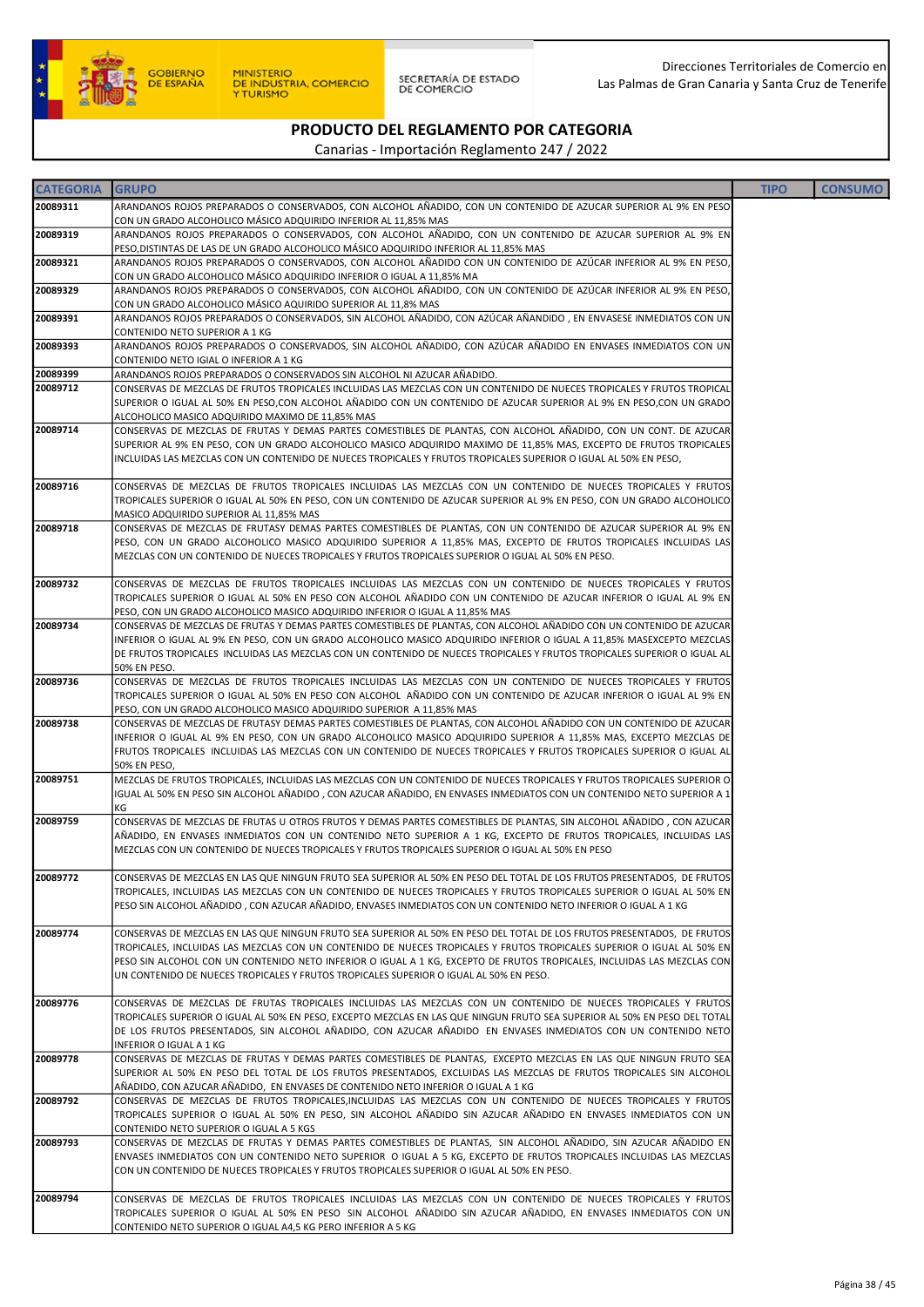

SECRETARÍA DE ESTADO<br>DE COMERCIO

# PRODUCTO DEL REGLAMENTO POR CATEGORIA

| <b>CATEGORIA</b> | <b>GRUPO</b>                                                                                                                                                                                                  | <b>TIPO</b>     | <b>CONSUMO</b> |
|------------------|---------------------------------------------------------------------------------------------------------------------------------------------------------------------------------------------------------------|-----------------|----------------|
| 20089796         | CONSERVAS DE MEZCLAS DE FRUTAS Y DEMAS PARTES COMESTIBLES DE PLANTAS,SIN ALCOHOL AÑADIDO, SIN AZUCAR AÑADIDO EN                                                                                               |                 |                |
|                  | ENVASES INMEDIATOS CON UN CONTENIDO NETO SUPERIOR O IGUAL A 4,5 KG PERO INFERIOR A 5 KG, EXCEPTO DE FRUTOS TROPICALES                                                                                         |                 |                |
|                  | INCLUIDAS LAS MEZCLAS CON UN CONTENIDO DE NUECES TROPICALES Y FRUTOS TROPICALES SUPERIOR O IGUAL AL 50% EN PESO.                                                                                              |                 |                |
| 20089797         | CONSERVAS DE MEZCLAS DE FRUTOS TROPICALES INCLUIDAS LAS MEZCLAS CON UN CONTENIDO DE NUECES Y FRUTOS TROPICALES                                                                                                |                 |                |
|                  | SUPERIOR O IGUAL AL 50% EN PESO SIN ALCOHOL AÑADIDO SIN AZUCAR AÑADIDO, EN ENVASES INMEDIATOS CON UN CONTENIDO NETO                                                                                           |                 |                |
|                  | INFERIOR A 4,5 KG                                                                                                                                                                                             |                 |                |
| 20089798         | CONSERVAS DE MEZCLAS DE FRUTASY DEMAS PARTES COMESTIBLES DE PLANTAS, SIN ALCOHOL AÑADIDO, SIN AZUCAR AÑADIDO EN                                                                                               |                 |                |
|                  | ENVASES INMEDIATOS CON UN CONTENIDO NETO INFERIOR A 4,5 KG, EXCEPTO DE FRUTOS TROPICALES INCLUIDAS LAS MEZCLAS CON UN                                                                                         |                 |                |
|                  | CONTENIDO DE NUECES TROPICALES Y FRUTOS TROPICALES SUPERIOR O IGUAL AL 50% EN PESO                                                                                                                            |                 |                |
| 20089911         | JENGIBRE PREPARADO O CONSERVADO, CON ALCOHOL AÑADIDO, INCLUSO AZUCARADO O EDULCORADO DE OTRO MODO, CON UN GRADO                                                                                               |                 |                |
|                  | ALCOHOLICO MASICO ADQUIRIDO NO SUPERIOR A 11,85% MAS.                                                                                                                                                         |                 |                |
| 20089919         | JENGIBRE PREPARADO O CONSERVADO, CON ALCOHOL AÑADIDO, INCLUSO AZUCARADO O EDULCORADO OTRO MODO, DISTINTO DEL DE UN                                                                                            |                 |                |
| 20089921         | GRADO ALCOHOLICO MASICO ADQUIRIDO NO SUPERIOR A 11,85% MAS.<br>UVAS PREPARADAS O CONSERVADAS, CON ALCOHOL AÑADIDO, CON UN CONTENIDO DE AZUCAR SUPERIOR AL 13% EN PESO.                                        |                 |                |
| 20089923         | LAS DEMAS UVAS PREPARADAS O CONSERVADAS, CON ALCOHOL AÑADIDO, INCLUSO AZUCARADAS PERO DISTINTAS DE LAS DE UN                                                                                                  |                 |                |
|                  | CONTENIDO DE AZUCAR SUPERIOR AL 13% EN PESO, O EDULCORADAS DE OTRO MODO.                                                                                                                                      |                 |                |
| 20089924         | CONSERVAS DE FRUTOS TROPICALES CON ALCOHOL AÑADIDO, CON UN CONTENIDO EN AZUCAR SUPERIOR AL 9% EN PESO CON UN                                                                                                  |                 |                |
|                  | CONTENIDO ALCOHOLICO MASICO ADQUIRIDO INFERIOR O IGUAL A 11,85% MAS                                                                                                                                           |                 |                |
| 20089928         | OTRAS CONSERVAS DE FRUTAS Y DEMAS PARTES COMESTIBLES DE PLANTAS, CON ALCOHOL AÑADIDO, CON UN CONTENIDO DE AZUCAR<br>SUPERIOR AL 9% EN PESO CON UN CONTENIDO ALCOHOLICO MASICO ADQUIRIDO INFERIORAL 11,85% MAS |                 |                |
| 20089931         | CONSERVAS DE FRUTOS TROPICALES CON ALCOHOL AÑADIDO, CON UN CONTENIDO EN AZUCAR SUPERIOR AL 9% EN PESO CON UN                                                                                                  |                 |                |
|                  | CONTENIDO ALCOHOLICO MASICO ADQUIRIDO SUPEROR A 11,85% MAS                                                                                                                                                    |                 |                |
| 20089934         | LOS DEMAS FRUTOS Y PART.COMEST.DE PLANTAS, PREP.O CONSERV., CON ALCOHOL AÑADIDO, CON UN CONTENIDO DE AZUCAR >9% EN                                                                                            |                 |                |
| 20089936         | PESO, DIST. DE LAS DE UN CONT. ALCOHOLICO MASICO ADQUIRIDO NO SUPERIOR A 11,85% MAS.<br>CONSERVAS DE FRUTOS TROPICALES CON ALCOHOL AÑADIDO, CON UN CONTENIDO EN AZUCAR INFERIOR O IGUAL AL 9% EN PESO CON UN  |                 |                |
|                  | CONTENIDO ALCOHOLICO MASICO ADQUIRIDO INFERIOR O IGUAL A 11,85% MAS                                                                                                                                           |                 |                |
| 20089937         | OTRAS CONSERVAS DE FRUTAS Y DEMAS PARTES COMESTIBLES DE PLANTAS, CON ALCOHOL AÑADIDO, CON UN CONTENIDO DE AZUCAR                                                                                              |                 |                |
|                  | INFERIOR O IGUAL AL 9% EN PESO CON UN GRADO ALCOHOLICO MASICO ADQUIRIDO INFERIOR O IGUAL AL 11,85% MAS                                                                                                        |                 |                |
| 20089938         | CONSERVAS DE FRUTOS TROPICALES CON ALCOHOL AÑADIDO, CON UN CONTENIDO EN AZUCAR INFERIOR O IGUAL AL 9% EN PESO CON UN                                                                                          |                 |                |
|                  | CONTENIDO ALCOHOLICO MASICO ADQUIRIDO SUPERIOR A 11,85% MAS                                                                                                                                                   |                 |                |
| 20089940         | OTRAS CONSERVAS DE FRUTAS Y DEMAS PARTES COMESTIBLES DE PLANTAS, CON ALCOHOL AÑADIDO, CON UN CONTENIDO DE AZUCAR                                                                                              |                 |                |
|                  | INFERIOR O IGUAL AL 9% EN PESO CON UN GRADO ALCOHOLICO MASICO ADQUIRIDO SUPERIOR AL 11,85% MAS                                                                                                                |                 |                |
| 20089941         | JENGIBRE PREPARADO O CONSERVADO, SIN ALCOHOL AÑADIDO, CON AZUCAR AÑADIDO, EN ENVASES INMEDIATOS CON UN CONTENIDO                                                                                              |                 |                |
| 20089943         | NETO SUPERIOR A 1 KG.<br>UVAS PREPARADAS O CONSERVADAS, SIN ALCOHOL AÑADIDO, CON AZUCAR AÑADIDO, EN ENVASES INMEDIATOS CON UN CONTENIDO NETO                                                                  |                 |                |
|                  | SUPERIOR A 1 KG.                                                                                                                                                                                              |                 |                |
| 20089945         | CIRUELAS PREPARADAS O CONSERVADAS, SIN ALCOHOL AÑADIDO, CON AZUCAR AÑADIDO, EN ENVASES INMEDIATOS CON UN CONTENIDO                                                                                            |                 |                |
|                  | NETO SUPERIOR A 1 KG.                                                                                                                                                                                         |                 |                |
| 20089948         | CONSERVAS DE FRUTOS TROPICALESSIN ALCOHOL AÑADIDO,CON AZUCAR AÑADIDO, EN ENVASES INMEDIATOS, CON UN CONTENIDO NETO<br>SUPERIOR A 1 KG.                                                                        |                 |                |
| 20089949         | FRUTOS Y DEMAS PARTES COMESTIBLES DE PLANTAS PREPARADOS O CONSERVADOS DE OTRA FORMA INCLUSO AZUCARADOS                                                                                                        |                 |                |
|                  | EDULCORADOS DE OTRO MODO O CON ALCOHOL NO EXPRESADOS NI COMPRENDIDOS EN OTRAS PARTIDAS LOS DEMAS SIN ALCOHOL                                                                                                  |                 |                |
|                  | AÑADIDO CON AZUCAR AÑADIDO EN ENVASES INMEDIATOS CON UN CONTENIDO NETO SUP A 1 KG LOS DEMAS                                                                                                                   |                 |                |
| 20089951         | JENGIBRE PREPARADO O CONSERVADO, SIN ALCOHOL AÑADIDO, CON AZUCAR AÑADIDO, EN ENVASES INMEDIATOS CON UN CONTENIDO<br>NETO DE 1 KG. O MENOS.                                                                    |                 |                |
| 20089963         | LOS DEMAS FRUTOS SIN ALCOHOL AÑADIDO                                                                                                                                                                          |                 |                |
| 20089967         | LAS DEMAS FRUTAS U OTROS FRUTOS Y DEMAS PARTES COMESTIBLES DE PLANTAS PREPARADOS O CONSERVADOS DE OTRO MODO SIN                                                                                               |                 |                |
|                  | ALCOHOL AÑADIDO CON AZUCAR AÑADIDO EN ENVASES INMEDIATOS CON UN CONTENIDO NETO MAXIMO DE 1 KG LOS DEMAS                                                                                                       |                 |                |
| 20089972         | CONSERVAS DE CIRUELAS, SIN ALCOHOL AÑADIDO, SIN AZUCAR AÑADIDO, EN ENVASES INMEDIATOS CON UN OCNTENIDO NETO SUPERIOR O                                                                                        |                 |                |
|                  | IGUAL A 5 KG                                                                                                                                                                                                  |                 |                |
| 20089978         | CONSERVAS DE CIRUELA SIN ALCOHOL AÑADIDO, SIN AZÚCAR AÑADIDO, EN ENVASES INMEDIATOS CON UN CONTENIDO NETO INFERIOR A 5                                                                                        |                 |                |
|                  | ΚG                                                                                                                                                                                                            |                 |                |
| 20089985         | MAIZ, CON EXCEPCION DEL MAIZ DULCE (ZEA MAYS VAR. SACCHARATA) PREPARADADO O CONSERVADO, SIN ALCOHOL AÑADIDO, SIN<br>AZUCAR AÑADIDO, EDULCORADO DE OTRO MODO.                                                  |                 |                |
| 20089991         | NAMES, BATATAS(BONIATOS) Y PART.COMEST.SIMILARES DE PLANTAS CON UN CONT. DE ALMIDON O DE FECULA =>5% EN                                                                                                       |                 |                |
|                  | PESO,PREPARADADOS O CONSERVADOS,SIN ALCOHOL AÑADIDO, SIN AZUCAR AÑADIDO, EDULCORADOS DE OTRO MODO.                                                                                                            |                 |                |
| 20089999         | LOS DEMAS FRUTOS Y DEMAS PARTES COMESTIBLES DE PLANTAS, PREPARADOS O CONSERVADOS, SIN ALCOHOL AÑADIDO, SIN AZUCAR                                                                                             |                 |                |
| <b>351</b>       | AÑADIDO, EDULCORADOS DE OTRO MODO.<br><b>EXE CONSERVAS INDUSTRIA</b>                                                                                                                                          | <b>EXENCIÓN</b> |                |
| 20082011         | PIÑAS (ANANAS), PREPARADAS O CONSERVADAS, CON ALCOHOL AÑADIDO, CON UN CONTENIDO DE AZUCAR SUPERIOR AL 17% EN PESO, EN                                                                                         |                 |                |
|                  | ENVASES INMEDIATOS CON UN CONTENIDO NETO SUPERIOR A 1 KG.                                                                                                                                                     |                 |                |
| 20082019         | PIÑAS (ANANAS), PREPARADAS O CONSERVADAS, CON ALCOHOL AÑADIDO, CON UN CONTENIDO DE AZUCAR SUPERIOR AL 17% EN PESO, EN                                                                                         |                 |                |
|                  | ENVASES INMEDIATOS CON UN CONTENIDO NETO SUPERIOR A 1 KG.                                                                                                                                                     |                 |                |
| 20082031         | PIÑAS(ANANAS),PREP.O CONSER,CON ALCOHOL AÑADIDO, INCLUSO AZUCARADAS(DISTINTAS A LAS DE CONTENIDO DE AZUCAR >17% EN<br>PESO) O EDULCORADAS DE OTRO MODO; EN ENVASES INMEDIATOS CON UN CONTENIDO NETO >1 KG.    |                 |                |
| 20082039         | PIÑAS (ANANAS), PREPARADAS O CONSERVADAS, CON ALCOHOL AÑADIDO, INCLUSO AZUCARADAS (DISTINTAS DE LAS DE CONT. DE AZUCAR                                                                                        |                 |                |
|                  | >19% EN PESO) O EDULC.DE OTRO MODO, EN ENVASES INMEDIATOS CON UN CONT. NETO =<1 KG.                                                                                                                           |                 |                |
| 20082051         | PIÑAS (ANANAS), PREPARADAS O CONSERVADAS, SIN ALCOHOL AÑADIDO, CON AZUCAR AÑADIDO, CON UN CONTENIDO DE AZUCAR                                                                                                 |                 |                |
|                  | SUPERIOR AL 17% EN PESO, EN ENVASES INMEDIATOS CON UN CONTENIDO NETO SUPERIOR A 1 KG.                                                                                                                         |                 |                |
| 20082059         | PIÑAS(ANANAS),PREPA.O CONSERV., SIN ALCOHOL AÑADIDO, CON AZUCAR AÑADIDO (DISTINTAS DE LAS DE UN CONT.DE AZUCAR >17% EN<br>PESO), EN ENVASES INMEDIATOS CON UN CONTENIDO NETO >1 KG.                           |                 |                |
|                  |                                                                                                                                                                                                               |                 |                |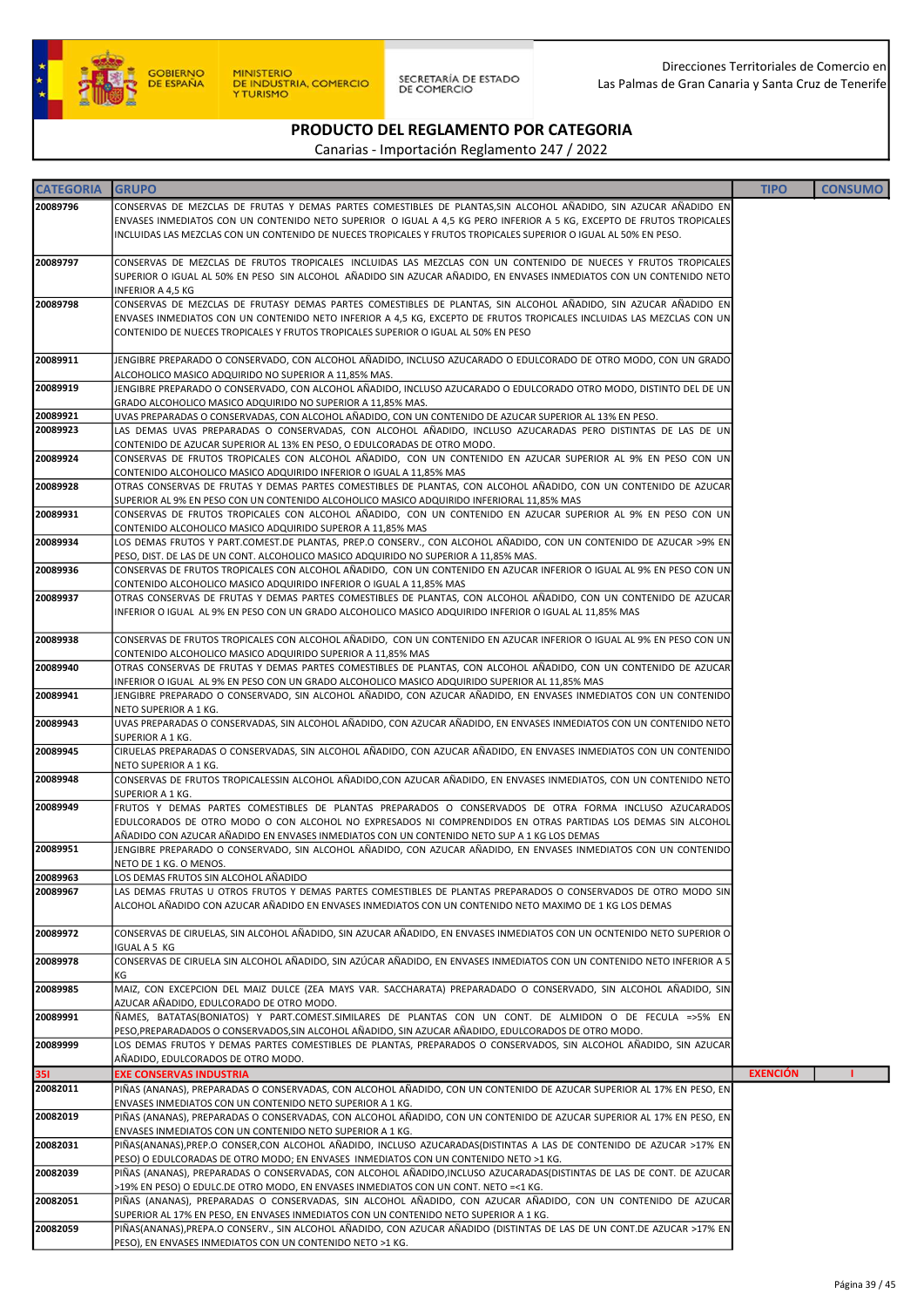

| <b>CATEGORIA</b>     | <b>GRUPO</b>                                                                                                                                                                                                          | <b>TIPO</b> | <b>CONSUMO</b> |
|----------------------|-----------------------------------------------------------------------------------------------------------------------------------------------------------------------------------------------------------------------|-------------|----------------|
| 20082071             | PIÑAS (ANANAS), PREPARADAS O CONSERVADAS, SIN ALCOHOL AÑADIDO, CON AZUCAR AÑADIDO, CON UN CONTENIDO DE AZUCAR                                                                                                         |             |                |
| 20082079             | SUPERIOR AL 19% EN PESO, EN ENVASES INMEDIATOS CON UN CONTENIDO NETO IGUAL O INFERIOR 1 KG                                                                                                                            |             |                |
|                      | PIÑAS (ANANAS) PREP. O CONSERV., SIN ALCOHOL AÑADIDO, CON AZUCAR AÑADIDO (DISTINTAS DE LAS DE UN CONTENIDO DE AZUCAR >19%<br>EN PESO), EN ENVASES INMEDIATOS CON UN CONTENIDO NETO IGUAL O INFERIOR A 1 KG            |             |                |
| 20082090             | LAS DEMAS CONSERVAS DE PIÑAS (ANANÁS) SIN ALCOHOL AÑADIDO SIN AZUCAR AÑADIDO                                                                                                                                          |             |                |
| 20083011             | AGRIOS PREPARADOS O CONSERVADOS, CON ALCOHOL AÑADIDO, CON UN CONTENIDO DE AZUCAR SUPERIOR AL 9% EN PESO, CON UN                                                                                                       |             |                |
| 20083019             | GRADO ALCOHOLICO MASICO ADQUIRIDO NO SUPERIOR A 11,85% MAS.                                                                                                                                                           |             |                |
|                      | AGRIOS PREPARADOS O CONSERVADOS, CON ALCOHOL AÑADIDO, CON UN CONTENIDO DE AZUCAR SUPERIOR AL 9% EN PESO, DISTINTOS DE<br>LOS DE UN GRADO ALCOHOLICO MASICO ADQUIRIDO NO SUPERIOR 11,85% MAS.                          |             |                |
| 20083031             | AGRIOS PREP. O CONSERV.,CON ALCOHOL AÑADIDO, INCLUSO AZUCARADOS(DISTINTOS DE LOS DE UN CONT. DE AZUCAR >9% EN PESO)O                                                                                                  |             |                |
|                      | EDULC. DE OTRO MODO,CON UN GRADO ALCOHOLICO MASICO ADQUIRI.NO SUPERIOR A 11,85% MAS                                                                                                                                   |             |                |
| 20083039             | AGRIOS PREP.O CONSERV., CON ALCOHOL AÑADIDO,INCL.AZUCARADOS(DIST.DE LOS DE UN CONT.DE AZUCAR>9% EN PESO)O EDULC.DE<br>OTRO MODO, DIF.DE LOS DE UN GRADO ALCOHOLICO MASICO ADQUIRI.NO SUPERIOR A 11,85% MAS            |             |                |
| 20083051             | GAJOS DE TORONJA Y DE POMELO PREPARADOS O CONSERVADOS, SIN ALCOHOL AÑADIDO, CON AZUCAR AÑADIDO, EN ENVASES                                                                                                            |             |                |
|                      | INMEDIATOS CON UN CONTENIDO NETO SUPERIOR A 1 KG.                                                                                                                                                                     |             |                |
| 20083055             | MANDARINAS, INCL.TANGERINAS Y SATSUMAS; CLEMENTINAS, WILKINGS Y DEMAS HIBRIDOS SIMILARES DE AGRIOS, PREPARADOS O<br>CONSERVADOS, SIN ALCOHOL AÑADIDO, CON AZUCAR AÑADIDO, EN ENVASES INMED. CON UN CONT. NETO >1KG.   |             |                |
| 20083059             | LOS DEMAS AGRIOS, PREPARADOS O CONSERVADOS, SIN ALCOHOL AÑADIDO, CON AZUCAR AÑADIDO, EN ENVASES INMEDIATOS CON UN                                                                                                     |             |                |
|                      | CONTENIDO NETO SUPERIOR A 1 KG.                                                                                                                                                                                       |             |                |
| 20083071             | GAJOS DE TORONJA Y DE POMELO PREPARADOS O CONSERVADOS, SIN ALCOHOL AÑADIDO, CON AZUCAR AÑADIDO, EN ENVASES<br>INMEDIATOS CON UN CONTENIDO NETO IGUAL O INFERIOR A 1 KG.                                               |             |                |
| 20083075             | MANDARINAS, INCL.TANGERINAS Y SATSUMAS; CLEMENTINAS, WILKINGS Y DEMAS HIBRIDOS SIMILARES DE AGRIOS, PREPARADOS O<br>CONSERVADOS, SIN ALCOHOL AÑADIDO, CON AZUCAR AÑADIDO, EN ENVASES INMED. CON UN CONT. NETO =< 1KG. |             |                |
| 20083079             | LOS DEMAS AGRIOS, PREPARADOS O CONSERVADOS, SIN ALCOHOL AÑADIDO, CON AZUCAR AÑADIDO, EN ENVASES INMEDIATOS CON UN                                                                                                     |             |                |
| 20083090             | CONTENIDO NETO IGUAL O INFERIOR A 1 KG.<br>AGRIOS PREPARADOS O CONSERVADOS DE OTRA FORMA SIN ALCOHOL AÑADIDO, SIN AZUCAR AÑADIDO.                                                                                     |             |                |
| 20084011             | PERAS PREP.O CONSER., CON ALCOHOL AÑADIDO, CON UN CONT.DE AZUCAR >13% EN PESO, EN ENVASES INMEDIATOS CON UN CONTENIDO                                                                                                 |             |                |
|                      | NETO >1 KG., CON UN GRADO ALCOHOLICO MASICO ADQUIRIDO NO SUPERIOR A 11,85% MAS.                                                                                                                                       |             |                |
| 20084019             | PERAS PREP.O CONSER.,CON ALCOHOL AÑADIDO,CON UN CONT.DE AZUCAR >13% EN PESO,EN ENVASES INMED. CON UN CONT. NETO >1<br>KG., DISTINTAS DE LAS DE UN GRADO ALCOHOLICO MASICO ADQUIRIDO NO SUPERIOR A 11,85% MAS          |             |                |
| 20084021             | PERAS PREP.O CONSER., CON ALCOHOL AÑADIDO, INCL. AZUCARADAS (DIST. DE LAS DE CONT. DE AZUCAR>13% EN PESO)O EDULC. OTRO<br>MODO,EN ENVASES INMED.CON CONT.NETO>1 KG,CON GRADO ALCOHO.MASICO ADQUIRIDO=< 11,85% MAS     |             |                |
| 20084029             | PERAS PREP.O CONSER.,CON ALCOHOL AÑA., INCL.AZUCARADAS(DIST.DE LAS DE CONT.DE AZUCAR>13% EN PE.)O EDULC.OTRO MODO,EN                                                                                                  |             |                |
| 20084031             | ENV.INMED.CON CONT.NETO>1 KG,DIF.DE LAS DE UN GRADO ALCOH.MASICO ADQ.=< 11,85% MAS<br>PERAS PREPARADAS O CONSERVADAS, CON ALCOHOL AÑADIDO, CON UN CONTENIDO DE AZUCAR SUPERIOR AL 15% EN PESO, EN ENVASES             |             |                |
|                      | INMEDIATOS CON UN CONTENIDO NETO IGUAL O INFERIOR A 1 KG.                                                                                                                                                             |             |                |
| 20084039             | PERAS PREP. O CONSERV., CON ALCOHOL AÑADIDO, INCLUSO AZUCARADAS (DIST.DE LAS DE UN CONT. DE AZUCAR >15% EN PESO) O                                                                                                    |             |                |
| 20084051             | EDULCORADAS DE OTRO MODO, EN ENVASES INMED. CON UN CONT. NETO IGUAL O INFERIOR A 1 KG<br>PERAS PREPARADAS O CONSERVADAS, SIN ALCOHOL AÑADIDO, CON AZUCAR AÑADIDO, CON UN CONTENIDO DE AZUCARES SUPERIOR AL            |             |                |
|                      | 13% EN PESO, EN ENVASES INMEDIATOS CON UN CONTENIDO NETO SUPERIOR A 1 KG.                                                                                                                                             |             |                |
| 20084059             | PERAS PREPARADAS O CONSERVADAS, SIN ALCOHOL AÑADIDO, CON AZUCAR AÑADIDO, DISTINTAS DE LAS DE UN CONTENIDO DE AZUCARES                                                                                                 |             |                |
| 20084071             | >13% EN PESO, EN ENVASES INMEDIATOS CON UN CONTENIDO NETO SUPERIOR A 1 KG<br>PERAS PREPARADAS O CONSERVADAS, SIN ALCOHOL AÑADIDO, CON AZUCAR AÑADIDO, CON UN CONTENIDO DE AZUCAR SUPERIOR AL 15%                      |             |                |
|                      | EN PESO, EN ENVASES INMEDIATOS CON UN CONTENIDO NETO IGUAL O INFERIOR A 1 KG.                                                                                                                                         |             |                |
| 20084079             | PERAS PREP. O CONSERV., SIN ALCOHOL AÑADIDO, CON AZUCAR AÑADIDO (DISTINTAS DE LAS DE UN CONTENIDO DE AZUCAR >15% EN                                                                                                   |             |                |
|                      | PESO), EN ENVASES INMEDIATOS CON UN CONTENIDO NETO IGUAL O INFERIOR A 1 KG                                                                                                                                            |             |                |
| 20084090<br>20085011 | PERAS EN CONSERVA LAS DEMAS SIN AZUCAR AÑADIDO<br>ALBARICOQUES PREP.O CONSER.,CON ALCOHOL AÑADIDO,CON UN CONT.DE AZUCAR >13% EN PESO,EN ENVASES INMEDIATOS CON UN                                                     |             |                |
|                      | CONTENIDO NETO >1 KG., CON UN GRADO ALCOHOLICO MASICO ADQUIRIDO NO SUPERIOR A 11,85% MAS                                                                                                                              |             |                |
| 20085019             | ALBARICOQUES PREP.O CONS.,CON ALCOHOL AÑADIDO,CON UN CONT.DE AZUCAR>13% EN PESO,EN ENVASES INMED. CON UN CONT. NETO                                                                                                   |             |                |
| 20085031             | >1 KG., DIF. DE LOS DE UN GRADO ALCOHOLICO MASICO ADQUIRIDO NO SUPERIOR A 11,85% MAS.<br>ALBARICOQUES PREP.O CONS.,CON ALCOHOL AÑADIDO,INCL.AZUCARADOS(DIST.DE LOS DE CONT.DE AZUCAR>13% EN PESO)O EDULC.OTRO         |             |                |
|                      | MODO,EN ENV. INMED.CON CONT.NETO>1 KG,CON GRADO ALCOHO.MASICO ADQUIRIDO=<11,85% MAS                                                                                                                                   |             |                |
| 20085039             | ALBARICOQUE PREP.O CONS.,CON ALCOHOL AÑA.,INCL.AZUCARADO(DIST.DE LOS DE CONT.DE AZUCAR>13% EN PE.)O EDULC.OTRO MODO,EN                                                                                                |             |                |
| 20085051             | ENV.INMED.CON CONT.NETO>1 KG,DIF.DE LAS DE UN GRADO ALCOH.MASICO ADQ.=<11,85%MAS<br>ALBARICOQUES PREPARADOS O CONSERVADOS, CON ALCOHOL AÑADIDO, CON UN CONTENIDO DE AZUCAR SUPERIOR AL 15% EN PESO, EN                |             |                |
|                      | ENVASES INMEDIATOS CON UN CONTENIDO NETO IGUAL O INFERIOR A 1 KG.                                                                                                                                                     |             |                |
| 20085059             | ALBARICOQUE PREP. O CONSER., CON ALCOHOL AÑADIDO, INCLUSO AZUCARADO(DIST.DEL DE UN CONT. DE AZUCAR >15% EN PESO) O                                                                                                    |             |                |
|                      | EDULCORADO DE OTRO MODO, EN ENVASES INMED.CON UN CONT. NETO IGUAL O INFERIOR A 1 KG                                                                                                                                   |             |                |
| 20085061             | ALBARICOQUES PREPARADOS O CONSERVADOS, SIN ALCOHOL AÑADIDO, CON AZUCAR AÑADIDO, CON UN CONTENIDO DE AZUCARES<br>SUPERIOR AL 13% EN PESO, EN ENVASES INMEDIATOS CON UN CONTENIDO NETO SUPERIOR A 1 KG.                 |             |                |
| 20085069             | ALBARICOQUES PREPARADOS O CONSERVADOS, SIN ALCOHOL AÑADIDO, CON AZUCAR AÑADIDO, DISTINTOS DE LOS DE UN CONTENIDO DE                                                                                                   |             |                |
|                      | AZUCARES >13% EN PESO, EN ENVASES INMEDIATOS CON UN CONTENIDO NETO SUPERIOR A 1 KG                                                                                                                                    |             |                |
| 20085071             | ALBARICOQUES PREPARADOS O CONSERVADOS, SIN ALCOHOL AÑADIDO, CON AZUCAR AÑADIDO, CON UN CONTENIDO DE AZUCAR SUPERIOR                                                                                                   |             |                |
| 20085079             | AL 15% EN PESO, EN ENVASES INMEDIATOS CON UN CONTENIDO NETO IGUAL O INFERIOR A 1 KG<br>ALBARICOQUES PREP. O CONSERV., SIN ALCOHOL AÑADIDO, CON AZUCAR AÑADIDO (DISTINTOS DE LOS DE UN CONTENIDO DE AZUCAR >15%        |             |                |
|                      | EN PESO), EN ENVASES INMEDIATOS CON UN CONTENIDO NETO IGUAL O INFERIOR A 1 KG                                                                                                                                         |             |                |
| 20085092             | ALBARICOQUES EN CONSERVA SIN ALCOHOL NI AZUCAR AÑADIDO EN ENVASES INMEDIATOS CON UN CONTENIDO NETO SUPERIOR O IGUAL A                                                                                                 |             |                |
| 20085098             | 5 KGS.<br>ALBARICOQUE EN CONSERVA SIN ALCOHOL NI AZUCAR AÑADIDOS EN ENVASES INMEDIATOS CON UN CONTENIDO NETO INFERIOR A 5 KG                                                                                          |             |                |
|                      |                                                                                                                                                                                                                       |             |                |
| 20087011             | MELOCOTONES PREP.O CONSER., CON ALCOHOL AÑADIDO, CON UN CONT. DE AZUCAR >13% EN PESO, EN VASES INMEDIATOS CON UN                                                                                                      |             |                |
|                      | CONTENIDO NETO >1 KG.,CON UN GRADO ALCOHOLICO MASICO ADQUIRIDO NO SUPERIOR A 11,85% MAS                                                                                                                               |             |                |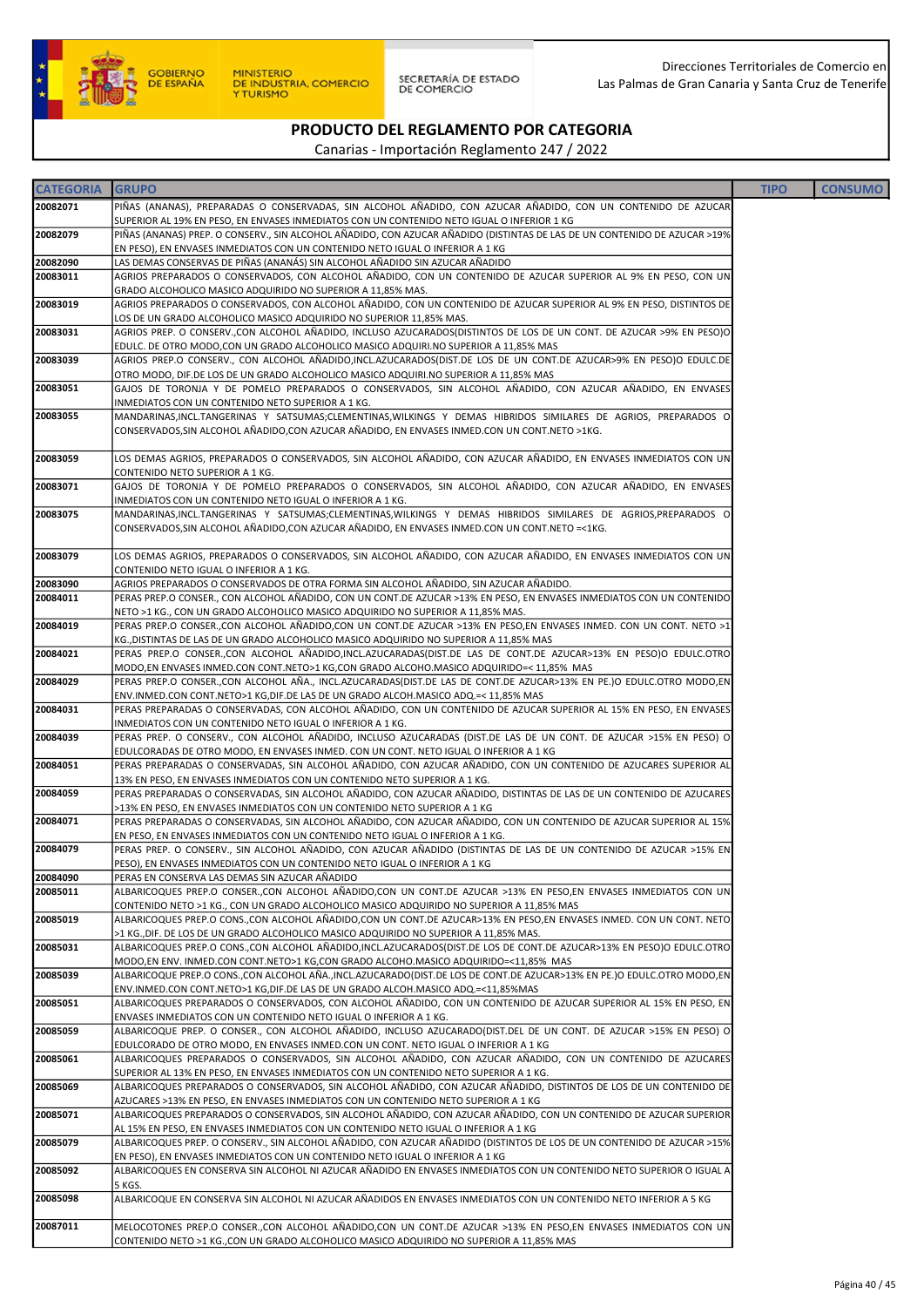

SECRETARÍA DE ESTADO<br>DE COMERCIO

# PRODUCTO DEL REGLAMENTO POR CATEGORIA

| <b>CATEGORIA</b> | <b>GRUPO</b>                                                                                                                                                                                                                                  | <b>TIPO</b> | <b>CONSUMO</b> |
|------------------|-----------------------------------------------------------------------------------------------------------------------------------------------------------------------------------------------------------------------------------------------|-------------|----------------|
| 20087019         | MELOCOTONES PREP.O CONS., CON ALCOHOL AÑADIDO, CON UN CONT. DE AZUCAR >13% EN PESO, EN ENVASES INMED. CON UN CONT. NETO                                                                                                                       |             |                |
|                  | >1 KG., DIF. DE LOS DE UN GRADO ALCOHOLICO MASICO ADQUIRIDO NO SUPERIOR A 11,85% MAS.                                                                                                                                                         |             |                |
| 20087031         | MELOCOTONES PREP.O CONS.,CON ALCOHOL AÑADIDO,INCL.AZUCARADOS(DIST.DE LOS DE CONT.DE AZUCAR >13% EN PESO)O EDULC.OTRO                                                                                                                          |             |                |
|                  | MODO,EN ENV.INMED.CON CONT.NETO >1 KG,CON GRADO ALCOHO.MASICO ADQUIRIDO=<11,85% MAS                                                                                                                                                           |             |                |
| 20087039         | MELOCOTON PREP.O CONS.,CON ALCOHOL AÑA.,INCL.AZUCARADO(DIST.DE LOS DE CONT.DE AZUCAR>13% EN PE.)O EDULC.OTRO MODO,EN                                                                                                                          |             |                |
| 20087051         | ENV.INMED.CON CONT.NETO>1 KG,DIF.DE LAS DE UN GRADO ALCOH.MASICO ADQ.=<11,85% MAS<br>MELOCOTONES PREPARADOS O CONSERVADOS, CON ALCOHOL AÑADIDO, CON UN CONTENIDO DE AZUCAR SUPERIOR AL 15% EN PESO, EN                                        |             |                |
|                  | ENVASES INMEDIATOS CON UN CONTENIDO NETO IGUAL O INFERIOR A 1 KG.                                                                                                                                                                             |             |                |
| 20087059         | MELOCOTON PREP. O CONSER., CON ALCOHOL AÑADIDO, INCLUSO AZUCARADO (DIST.DEL DE UN CONT. DE AZUCAR >15% EN PESO) O                                                                                                                             |             |                |
|                  | EDULCORADO DE OTRO MODO, EN ENVASES INMED.CON UN CONT. NETO IGUAL O INFERIOR A 1 KG                                                                                                                                                           |             |                |
| 20087061         | MELOCOTONES PREPARADOS O CONSERVADOS, SIN ALCOHOL AÑADIDO, CON AZUCAR AÑADIDO, CON UN CONTENIDO DE AZUCARES                                                                                                                                   |             |                |
|                  | SUPERIOR AL 13% EN PESO, EN ENVASES INMEDIATOS CON UN CONTENIDO NETO SUPERIOR A 1 KG.                                                                                                                                                         |             |                |
| 20087069         | MELOCOTONES PREPARADOS O CONSERVADOS, SIN ALCOHOL AÑADIDO, CON AZUCAR AÑADIDO, DISTINTOS DE LOS DE UN CONTENIDO DE                                                                                                                            |             |                |
|                  | AZUCARES >13% EN PESO, EN ENVASES INMEDIATOS CON UN CONTENIDO NETO SUPERIOR A 1 KG                                                                                                                                                            |             |                |
| 20087071         | MELOCOTONES PREPARADOS O CONSERVADOS, SIN ALCOHOL AÑADIDO, CON AZUCAR AÑADIDO, CON UN CONTENIDO DE AZUCAR SUPERIOR<br>AL 15% EN PESO, EN ENVASES INMEDIATOS CON UN CONTENIDO NETO IGUAL O INFERIOR A 1 KG                                     |             |                |
| 20087079         | MELOCOTONES PREP. O CONSERV., SIN ALCOHOL AÑADIDO, CON AZUCAR AÑADIDO (DISTINTOS DE LOS DE UN CONTENIDO DE AZUCAR >15%                                                                                                                        |             |                |
|                  | EN PESO), EN ENVASES INMEDIATOS CON UN CONTENIDO NETO IGUAL O INFERIOR A 1 KG                                                                                                                                                                 |             |                |
| 20087092         | MELOCOTONES (DURAZNOS) INCLUIDOS LOS GRIÑONES Y NECTARINAS LOS DEMAS SIN AZUCAR AÑADIDO EN ENVASES INMEDIATOS CON UN                                                                                                                          |             |                |
|                  | CONTENIDO NETO SUPERIOR O IGUAL A 5 KGS                                                                                                                                                                                                       |             |                |
| 20087098         | MELOCOTONES (DURAZNOS) INCLUIDOS LOS GRIÑONES Y NECTARINAS LOS DEMAS SIN AZUCAR AÑADIDO EN ENVASES INMEDIATOS CON UN                                                                                                                          |             |                |
|                  | CONTENIDO NETO INFERIOR A 5 KGS                                                                                                                                                                                                               |             |                |
| 20088011         | FRESAS PREPERADAS O CONSERVADAS, CON ALCOHOL AÑADIDO, CON UN CONTENIDO DE AZUCAR SUPERIOR AL 9% EN PESO, CON UN                                                                                                                               |             |                |
| 20088019         | GRADO ALCOHOLICO MASICO ADQUIRIDO NO SUPERIOR A 11,85% MAS.<br>FRESAS PREPERADAS O CONSERVADAS, CON ALCOHOL AÑADIDO, CON UN CONTENIDO DE AZUCAR SUPERIOR AL 9% EN PESO, DISTINTAS DE                                                          |             |                |
|                  | LAS DE UN GRADO ALCOHOLICO MASICO ADQUIRIDO NO SUPERIOR A 11,85% MAS.                                                                                                                                                                         |             |                |
| 20088031         | FRESAS PREP.O CONSER., CON ALCOHOL AÑADIDO, INCLUSO AZUCARADAS (DISTINTAS DE LAS DE CONT.DE AZUCAR SUPERIOR AL 9% EN                                                                                                                          |             |                |
|                  | PESO) O EDULC.OTRO MODO, CON GRADO ALCOHO.MASICO ADQUIRIDO NO SUPERIOR A 11,85% MAS                                                                                                                                                           |             |                |
| 20088039         | FRESAS PREP.O CONSER., CON ALCOHOL AÑADIDO, INCL.AZUCARADAS(DIST.DE LAS DE CONT.DE AZUCAR>9% EN PESO) O EDULC.OTRO                                                                                                                            |             |                |
|                  | MODO, DIF.DE LAS DE UN GRADO ALCOHOLICO MASICO ADQUIRIDO NO SUPERIOR A 11,85% MAS                                                                                                                                                             |             |                |
| 20088050         | FRESAS PREPARADAS O CONSERVADAS, SIN ALCOHOL AÑADIDO, CON AZUCAR AÑADIDO, EN ENVASES INMEDIATOS CON UN CONTENIDO<br>NETO SUPERIOR A 1 KG.                                                                                                     |             |                |
| 20088070         | FRESAS PREPARADAS O CONSERVADAS, SIN ALCOHOL AÑADIDO, CON AZUCAR AÑADIDO, EN ENVASES INMEDIATOS CON UN CONTENIDO                                                                                                                              |             |                |
|                  | NETO IGUAL O INFERIOR A 1 KG.                                                                                                                                                                                                                 |             |                |
| 20088090         | CONSERVAS DE FRESAS SIN ALCOHOL NI AZUCAR AÑADIDOS                                                                                                                                                                                            |             |                |
| 20089311         | ARANDANOS ROJOS PREPARADOS O CONSERVADOS, CON ALCOHOL AÑADIDO, CON UN CONTENIDO DE AZUCAR SUPERIOR AL 9% EN PESO,                                                                                                                             |             |                |
| 20089319         | CON UN GRADO ALCOHOLICO MASICO ADQUIRIDO INFERIOR O IGUAL A 11,85% MAS<br>ARANDANOS ROJOS PREPARADOS O CONSERVADOS, CON ALCOHOL AÑADIDO, CON UN CONTENIDO DE AZUCAR SUPERIOR AL 9% EN PESO,                                                   |             |                |
|                  | DISTINTAS DE LAS DE UN GRADO ALCOHOLICO MASICO ADQUIRIDO INFERIOR O IGUAL A 11,85% MAS                                                                                                                                                        |             |                |
| 20089321         | ARANDANOS ROJOS PREPARADOS O CONSERVADOS, CON ALCOHOL AÑADIDO, CON UN CONTENIDO DE AZUCAR INFERIOR AL 9% EN PESO,                                                                                                                             |             |                |
|                  | CON UN GRADO ALCOHOLICO MASICO ADQUIRIDO INFERIOR O IGUAL A 11,85% MAS                                                                                                                                                                        |             |                |
| 20089329         | ARANDANOS ROJOS PREPARADOS O CONSERVADOS, CON ALCOHOL AÑADIDO, CON UN CONTENIDO DE AZUCAR INFERIOR AL 9% EN PESO,                                                                                                                             |             |                |
| 20089391         | CON UN GRADO ALCOHOLICO MASICO ADQUIRIDO SUPERIOR A 11,85% MAS<br>ARANDANOS ROJOS PREPARADOS O CONSERVADOS, SIN ALCOHOL AÑADIDO, CON AZUCAR AÑADIDO,EN ENVASES INMEDIATOS CON UN                                                              |             |                |
|                  | CONTENIDO NETO SUPERIOR A 1 KG.                                                                                                                                                                                                               |             |                |
| 20089393         | ARANDANOS ROJOS PREPARADOS O CONSERVADOS, SIN ALCOHOL AÑADIDO, CON AZUCAR AÑADIDO,EN ENVASES INMEDIATOS CON UN                                                                                                                                |             |                |
|                  | CONTENIDO NETO IGUAL O INFERIOR A 1 KG.                                                                                                                                                                                                       |             |                |
| 20089399         | ARANDANOS ROJOS PREPARADOS O CONSERVADOS, SIN ALCOHOL NI AZUCAR AÑADIDO,                                                                                                                                                                      |             |                |
| 20089712         | CONSERVAS DE MEZCLAS DE FRUTOS TROPICALES INCLUIDAS LAS MEZCLAS CON UN CONTENIDO DE NUECES TROPICALES Y FRUTOS TROPICAL<br>SUPERIOR O IGUAL AL 50% EN PESO,CON ALCOHOL AÑADIDO CON UN CONTENIDO DE AZUCAR SUPERIOR AL 9% EN PESO,CON UN GRADO |             |                |
|                  | ALCOHOLICO MASICO ADQUIRIDO MAXIMO DE 11,85% MAS                                                                                                                                                                                              |             |                |
| 20089714         | CONSERVAS DE MEZCLAS DE FRUTAS Y DEMAS PARTES COMESTIBLES DE PLANTAS, CON ALCOHOL AÑADIDO, CON UN CONT. DE AZUCAR                                                                                                                             |             |                |
|                  | SUPERIOR AL 9% EN PESO, CON UN GRADO ALCOHOLICO MASICO ADQUIRIDO MAXIMO DE 11,85% MAS, EXCEPTO DE FRUTOS TROPICALES                                                                                                                           |             |                |
|                  | INCLUIDAS LAS MEZCLAS CON UN CONTENIDO DE NUECES TROPICALES Y FRUTOS TROPICALES SUPERIOR O IGUAL AL 50% EN PESO,                                                                                                                              |             |                |
| 20089716         | CONSERVAS DE MEZCLAS DE FRUTOS TROPICALES INCLUIDAS LAS MEZCLAS CON UN CONTENIDO DE NUECES TROPICALES Y FRUTOS                                                                                                                                |             |                |
|                  | TROPICALES SUPERIOR O IGUAL AL 50% EN PESO, CON UN CONTENIDO DE AZUCAR SUPERIOR AL 9% EN PESO, CON UN GRADO ALCOHOLICO                                                                                                                        |             |                |
|                  | MASICO ADQUIRIDO SUPERIOR AL 11,85% MAS                                                                                                                                                                                                       |             |                |
| 20089718         | CONSERVAS DE MEZCLAS DE FRUTASY DEMAS PARTES COMESTIBLES DE PLANTAS, CON UN CONTENIDO DE AZUCAR SUPERIOR AL 9% EN                                                                                                                             |             |                |
|                  | PESO, CON UN GRADO ALCOHOLICO MASICO ADQUIRIDO SUPERIOR A 11,85% MAS, EXCEPTO DE FRUTOS TROPICALES INCLUIDAS LAS                                                                                                                              |             |                |
|                  | MEZCLAS CON UN CONTENIDO DE NUECES TROPICALES Y FRUTOS TROPICALES SUPERIOR O IGUAL AL 50% EN PESO.                                                                                                                                            |             |                |
| 20089732         | CONSERVAS DE MEZCLAS DE FRUTOS TROPICALES INCLUIDAS LAS MEZCLAS CON UN CONTENIDO DE NUECES TROPICALES Y FRUTOS                                                                                                                                |             |                |
|                  | TROPICALES SUPERIOR O IGUAL AL 50% EN PESO CON ALCOHOL AÑADIDO CON UN CONTENIDO DE AZUCAR INFERIOR O IGUAL AL 9% EN                                                                                                                           |             |                |
|                  | PESO, CON UN GRADO ALCOHOLICO MASICO ADQUIRIDO INFERIOR O IGUAL A 11,85% MAS                                                                                                                                                                  |             |                |
| 20089734         | CONSERVAS DE MEZCLAS DE FRUTAS Y DEMAS PARTES COMESTIBLES DE PLANTAS, CON ALCOHOL AÑADIDO CON UN CONTENIDO DE AZUCAR                                                                                                                          |             |                |
|                  | INFERIOR O IGUAL AL 9% EN PESO, CON UN GRADO ALCOHOLICO MASICO ADQUIRIDO INFERIOR O IGUAL A 11,85% MASEXCEPTO MEZCLAS                                                                                                                         |             |                |
|                  | DE RUTOS TROPICALES INCLUIDAS LAS MEZCLAS CON UN CONTENIDO DE NUECES TROPICALES Y FRUTOS TROPICALES SUPERIOR O IGUAL AL                                                                                                                       |             |                |
| 20089736         | 50% EN PESO.<br>CONSERVAS DE MEZCLAS DE FRUTOS TROPICALES INCLUIDAS LAS MEZCLAS CON UN CONTENIDO DE NUECES TROPICALES Y FRUTOS                                                                                                                |             |                |
|                  | TROPICALES SUPERIOR O IGUAL AL 50% EN PESO CON ALCOHOL AÑADIDO CON UN CONTENIDO DE AZUCAR INFERIOR O IGUAL AL 9% EN                                                                                                                           |             |                |
|                  | PESO, CON UN GRADO ALCOHOLICO MASICO ADQUIRIDO SUPERIOR A 11,85% MAS                                                                                                                                                                          |             |                |
| 20089738         | CONSERVAS DE MEZCLAS DE FRUTASY DEMAS PARTES COMESTIBLES DE PLANTAS, CON ALCOHOL AÑADIDO CON UN CONTENIDO DE AZUCAR                                                                                                                           |             |                |
|                  | INFERIOR O IGUAL AL 9% EN PESO, CON UN GRADO ALCOHOLICO MASICO DQUIRIDO SUPERIOR A 11,85% MAS, EXCEPTO MEZCLAS DE                                                                                                                             |             |                |
|                  | FRUTOS TROPICALES INCLUIDAS LAS MEZCLAS CON UN CONTENIDO DE NUECES TROPICALES Y FRUTOS TROPICALES SUPERIOR O IGUAL AL                                                                                                                         |             |                |
|                  | 50% EN PESO,                                                                                                                                                                                                                                  |             |                |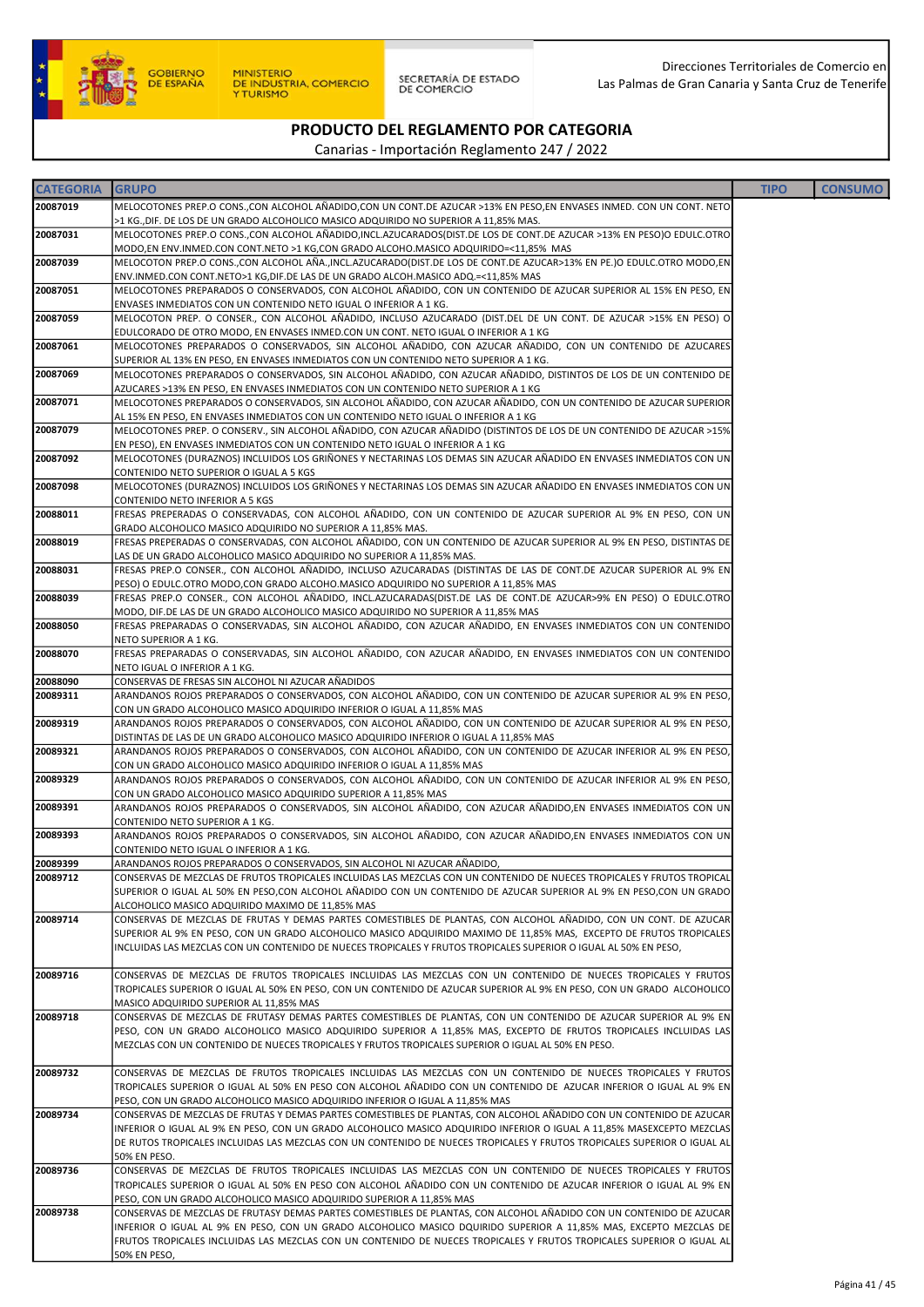

| <b>CATEGORIA</b> | <b>GRUPO</b>                                                                                                              | <b>TIPO</b> | <b>CONSUMO</b> |
|------------------|---------------------------------------------------------------------------------------------------------------------------|-------------|----------------|
|                  |                                                                                                                           |             |                |
| 20089751         | MEZCLAS DE FRUTOS TROPICALES, INCLUIDAS LAS MEZCLAS CON UN CONTENIDO DE NUECES TROPICALES Y FRUTOS TROPICALES SUPERIOR O  |             |                |
|                  | IGUAL AL 50% EN PESO SIN ALCOHOL AÑADIDO , CON AZUCAR AÑADIDO, EN ENVASES INMEDIATOS CON UN CONTENIDO NETO SUPERIOR A     |             |                |
|                  | 1 KG                                                                                                                      |             |                |
| 20089759         | CONSERVAS DE MEZCLAS DE FRUTAS U OTROS FRUTOS Y DEMAS PARTES COMESTIBLES DE PLANTAS, SIN ALCOHOL AÑADIDO, CON AZUCAR      |             |                |
|                  | AÑADIDO, EN ENVASES INMEDIATOS CON UN CONTENIDO NETO SUPERIOR A 1 KG, EXCEPTO DE FRUTOS TROPICALES, INCLUIDAS LAS         |             |                |
|                  | MEZCLAS CON UN CONTENIDO DE NUECES TROPICALES Y FRUTOS TROPICALES SUPERIOR O IGUAL AL 50% EN PESO                         |             |                |
|                  |                                                                                                                           |             |                |
| 20089772         | CONSERVAS DE MEZCLAS EN LAS QUE NINGUN FRUTO SEA SUPERIOR AL 50% EN PESO DEL TOTAL DE LOS FRUTOS PRESENTADOS, DE FRUTOS   |             |                |
|                  | TROPICALES, INCLUIDAS LAS MEZCLAS CON UN CONTENIDO DE NUECES TROPICALES Y FRUTOS TROPICALES SUPERIOR O IGUAL AL 50% EN    |             |                |
|                  | PESO SIN ALCOHOL AÑADIDO, CON AZUCAR AÑADIDO, EN ENVASES INMEDIATOS CON UN CONTENIDO NETO INFERIOR O IGUAL A 1 KG         |             |                |
|                  |                                                                                                                           |             |                |
| 20089774         | CONSERVAS DE MEZCLAS EN LAS QUE NINGUN FRUTO SEA SUPERIOR AL 50% EN PESO DEL TOTAL DE LOS FRUTOS PRESENTADOS, SIN         |             |                |
|                  | ALCOHOL AÑADIDO, CON AZUCAR AÑADIDO, EN ENVASES INMEDIATOS CON UN CONTENIDO NETO INFERIOR O IGUAL A 1 KG, EXCEPTODE       |             |                |
|                  | FRUTOS TROPICALES, INCLUIDAS LAS MEZCLAS CON UN CONTENIDO DE NUECES TROPICALES Y FRUTOS TROPICALES SUPERIOR O IGUAL AL    |             |                |
|                  | 50% EN PESO.                                                                                                              |             |                |
| 20089776         | CONSERVAS DE MEZCLAS DE FRUTAS TROPICALES INCLUIDAS LAS MEZCLAS CON UN CONTENIDO DE NUECES TROPICALES Y FRUTOS            |             |                |
|                  | TROPICALES SUPERIOR O IGUAL AL 50% EN PESO, EXCEPTO MEZCLAS EN LAS QUE NINGUN FRUTO SEA SUPERIOR AL 50% EN PESO DEL TOTAL |             |                |
|                  | DE LOS FRUTOS PRESENTADOS, SIN ALCOHOL AÑADIDO, CON AZUCAR AÑADIDO EN ENVASES INMEDIATOS CON UN CONTENIDO NETO            |             |                |
|                  | INFERIOR O IGUAL A 1 KG                                                                                                   |             |                |
| 20089778         | CONSERVAS DE MEZCLAS DE FRUTAS Y DEMAS PARTES COMESTIBLES DE PLANTAS, EXCEPTO MEZCLAS EN LAS QUE NINGUN FRUTO SEA         |             |                |
|                  | SUPERIOR AL 50% EN PESO DEL TOTAL DE LOS FRUTOS PRESENTADOS, EXCLUIDAS LAS MEZCLAS DE FRUTOS TROPICALES SIN ALCOHOL       |             |                |
|                  | AÑADIDO, CON AZUCAR AÑADIDO, EN ENVASES DE CONTENIDO NETO INFERIOR O IGUAL A 1 KG                                         |             |                |
| 20089793         | CONSERVAS DE MEZCLAS DE FRUTAS Y DEMAS PARTES COMESTIBLES DE PLANTAS, SIN ALCOHOL AÑADIDO, SIN AZUCAR AÑADIDO EN          |             |                |
|                  | ENVASES INMEDIATOS CON UN CONTENIDO NETO SUPERIOR O IGUAL A 5 KG, EXCEPTO DE FRUTOS TROPICALES INCLUIDAS LAS MEZCLAS      |             |                |
|                  | CON UN CONTENIDO DE NUECES TROPICALES Y FRUTOS TROPICALES SUPERIOR O IGUAL AL 50% EN PESO.                                |             |                |
|                  |                                                                                                                           |             |                |
| 20089794         | CONSERVAS DE MEZCLAS DE FRUTOS TROPICALES INCLUIDAS LAS MEZCLAS CON UN CONTENIDO DE NUECES TROPICALES Y FRUTOS            |             |                |
|                  | TROPICALES SUPERIOR O IGUAL AL 50% EN PESO SIN ALCOHOL AÑADIDO SIN AZUCAR AÑADIDO, EN ENVASES INMEDIATOS CON UN           |             |                |
|                  | CONTENIDO NETO SUPERIOR O IGUAL A4,5 KG PERO INFERIOR A 5 KG                                                              |             |                |
| 20089796         | CONSERVAS DE MEZCLAS DE FRUTAS Y DEMAS PARTES COMESTIBLES DE PLANTAS, SIN ALCOHOL AÑADIDO, SIN AZUCAR AÑADIDO EN          |             |                |
|                  | ENVASES INMEDIATOS CON UN CONTENIDO NETO SUPERIOR O IGUAL A 4,5 KG PERO INFERIOR A 5 KG, EXCEPTO DE FRUTOS TROPICALES     |             |                |
|                  | INCLUIDAS LAS MEZCLAS CON UN CONTENIDO DE NUECES TROPICALES Y FRUTOS TROPICALES SUPERIOR O IGUAL AL 50% EN PESO.          |             |                |
|                  |                                                                                                                           |             |                |
| 20089797         | CONSERVAS DE MEZCLAS DE FRUTOS TROPICALES INCLUIDAS LAS MEZCLAS CON UN CONTENIDO DE NUECES Y FRUTOS TROPICALES SUPERIOR   |             |                |
|                  | O IGUAL AL 50% EN PESO SIN ALCOHOL AÑADIDO SIN AZUCAR AÑADIDO, EN ENVASES INMEDIATOS CON UN CONTENIDO NETO INFERIOR A     |             |                |
|                  | 4,5 KG                                                                                                                    |             |                |
| 20089798         | CONSERVAS DE MEZCLAS DE FRUTAS Y DEMAS PARTES COMESTIBLES DE PLANTAS, SIN ALCOHOL AÑADIDO, SIN AZUCAR AÑADIDO EN          |             |                |
|                  | ENVASES INMEDIATOS CON UN CONTENIDO NETO INFERIOR A 4,5 KG, EXCEPTO DE FRUTOS ROPICALES INCLUIDAS LAS MEZCLAS CON UN      |             |                |
|                  | CONTENIDO DE NUECES TROPICALES Y FRUTOS TROPICALES SUPERIOR O IGUAL AL 50% EN PESO                                        |             |                |
|                  |                                                                                                                           |             |                |
| 20089911         | JENGIBRE PREPARADO O CONSERVADO, CON ALCOHOL AÑADIDO, INCLUSO AZUCARADO O EDULCORADO DE OTRO MODO, CON UN GRADO           |             |                |
|                  | ALCOHOLICO MASICO ADQUIRIDO NO SUPERIOR A 11,85% MAS.                                                                     |             |                |
| 20089919         | JENGIBRE PREPARADO O CONSERVADO, CON ALCOHOL AÑADIDO, INCLUSO AZUCARADO O EDULCORADO OTRO MODO, DISTINTO DEL DE UN        |             |                |
|                  | GRADO ALCOHOLICO MASICO ADQUIRIDO NO SUPERIOR A 11,85% MAS.                                                               |             |                |
| 20089921         | UVAS PREPARADAS O CONSERVADAS, CON ALCOHOL AÑADIDO, CON UN CONTENIDO DE AZUCAR SUPERIOR AL 13% EN PESO.                   |             |                |
| 20089923         | LAS DEMAS UVAS PREPARADAS O CONSERVADAS, CON ALCOHOL AÑADIDO, INCLUSO AZUCARADAS PERO DISTINTAS DE LAS DE UN              |             |                |
|                  | CONTENIDO DE AZUCAR SUPERIOR AL 13% EN PESO, O EDULCORADAS DE OTRO MODO.                                                  |             |                |
| 20089924         | CONSERVAS DE FRUTOS TROPICALES CON ALCOHOL AÑADIDO, CON UN CONTENIDO EN AZUCAR SUPERIOR AL 9% EN PESO CON UN              |             |                |
|                  | CONTENIDO ALCOHOLICO MASICO ADQUIRIDO INFERIOR O IGUAL A 11,85% MAS                                                       |             |                |
| 20089928         | OTRAS CONSERVAS DE FRUTAS Y DEMAS PARTES COMESTIBLES DE PLANTAS, CON ALCOHOL AÑADIDO, CON UN CONTENIDO DE AZUCAR          |             |                |
|                  | SUPERIOR AL 9% EN PESO CON UN CONTENIDO ALCOHOLICO MASICO ADQUIRIDO INFERIOR AL 11,85% MAS                                |             |                |
| 20089931         | CONSERVAS DE FRUTOS TROPICALES CON ALCOHOL AÑADIDO. CON UN CONTENIDO EN AZUCAR SUPERIOR AL 9% EN PESO CON UN              |             |                |
|                  | CONTENIDO ALCOHOLICO MASICO ADQUIRIDO SUPEROR A 11,85% MAS                                                                |             |                |
| 20089934         | LOS DEMAS FRUTOS Y PART.COMEST.DE PLANTAS, PREP.O CONSERV., CON ALCOHOL AÑADIDO, CON UN CONTENIDO DE AZUCAR >9% EN        |             |                |
|                  | PESO, DIST. DE LAS DE UN CONT. ALCOHOLICO MASICO ADQUIRIDO NO SUPERIOR A 11,85% MAS.                                      |             |                |
| 20089936         | CONSERVAS DE FRUTOS TROPICALES CON ALCOHOL AÑADIDO, CON UN CONTENIDO EN AZUCAR INFERIOR O IGUAL AL 9% EN PESO CON UN      |             |                |
|                  | CONTENIDO ALCOHOLICO MASICO ADQUIRIDO INFERIOR O IGUAL A 11,85% MAS                                                       |             |                |
| 20089937         | OTRAS CONSERVAS DE FRUTAS Y DEMAS PARTES COMESTIBLES DE PLANTAS, CON ALCOHOL AÑADIDO, CON UN CONTENIDO DE AZUCAR          |             |                |
|                  | INFERIOR O IGUAL AL 9% EN PESO CON UN GRADO ALCOHOLICO MASICO ADQUIRIDO INFERIOR O IGUAL AL 11,85% MAS                    |             |                |
|                  |                                                                                                                           |             |                |
| 20089938         | CONSERVAS DE FRUTOS TROPICALES CON ALCOHOL AÑADIDO, CON UN CONTENIDO EN AZUCAR INFERIOR O IGUAL AL 9% EN PESO CON UN      |             |                |
|                  | CONTENIDO ALCOHOLICO MASICO ADQUIRIDO SUPERIOR A 11,85% MAS                                                               |             |                |
| 20089940         | OTRAS CONSERVAS DE FRUTAS Y DEMAS PARTES COMESTIBLES DE PLANTAS, CON ALCOHOL AÑADIDO, CON UN CONTENIDO DE AZUCAR          |             |                |
|                  | INFERIOR O IGUAL AL 9% EN PESO CON UN GRADO ALCOHOLICO MASICO ADQUIRIDO SUPERIOR AL 11,85% MAS                            |             |                |
| 20089941         | JENGIBRE PREPARADO O CONSERVADO, SIN ALCOHOL AÑADIDO, CON AZUCAR AÑADIDO, EN ENVASES INMEDIATOS CON UN CONTENIDO          |             |                |
|                  | NETO SUPERIOR A 1 KG.                                                                                                     |             |                |
| 20089943         | UVAS PREPARADAS O CONSERVADAS, SIN ALCOHOL AÑADIDO, CON AZUCAR AÑADIDO, EN ENVASES INMEDIATOS CON UN CONTENIDO NETO       |             |                |
|                  | SUPERIOR A 1 KG.                                                                                                          |             |                |
| 20089945         | CIRUELAS PREPARADAS O CONSERVADAS, SIN ALCOHOL AÑADIDO, CON AZUCAR AÑADIDO, EN ENVASES INMEDIATOS CON UN CONTENIDO        |             |                |
|                  | NETO SUPERIOR A 1 KG.                                                                                                     |             |                |
| 20089948         | CONSERVAS DE FRUTOS TROPICALES SIN ALCOHOL AÑADIDO,CON AZUCAR AÑADIDO, EN ENVASES INMEDIATOS, CON UN CONTENIDO NETO       |             |                |
|                  | SUPERIOR A 1 KG.                                                                                                          |             |                |
| 20089949         | FRUTOS Y DEMAS PARTES COMESTIBLES DE PLANTAS PREPARADOS O CONSERVADOS DE OTRA FORMA INCLUSO AZUCARADOS                    |             |                |
|                  | EDULCORADOS DE OTRO MODO O CON ALCOHOL NO EXPRESADOS NI COMPRENDIDOS EN OTRAS PARTIDAS LOS DEMAS SIN ALCOHOL              |             |                |
|                  | AÑADIDO CON AZUCAR AÑADIDO EN ENVASES INMEDIATOS CON UN CONTENIDO NETO SUP A 1 KG LOS DEMAS                               |             |                |
|                  |                                                                                                                           |             |                |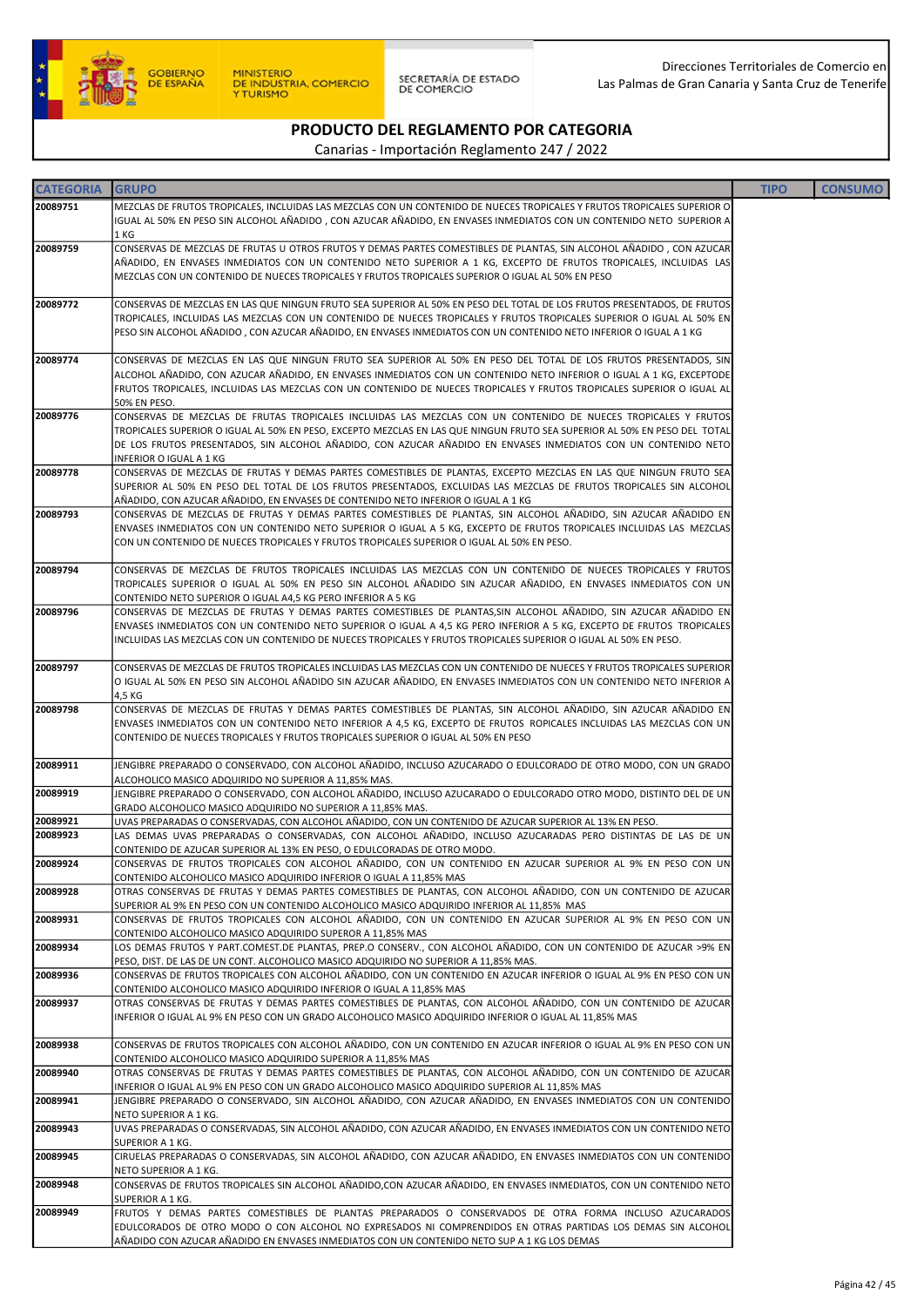

| <b>CATEGORIA</b> | <b>GRUPO</b>                                                                                                             | <b>TIPO</b>     | <b>CONSUMO</b> |
|------------------|--------------------------------------------------------------------------------------------------------------------------|-----------------|----------------|
|                  |                                                                                                                          |                 |                |
| 20089951         | JENGIBRE PREPARADO O CONSERVADO, SIN ALCOHOL AÑADIDO, CON AZUCAR AÑADIDO, EN ENVASES INMEDIATOS CON UN CONTENIDO         |                 |                |
|                  | NETO DE 1 KG. O MENOS.                                                                                                   |                 |                |
| 20089963         | LOS DEMAS FRUTOS SIN ALCOHOL AÑADIDO                                                                                     |                 |                |
| 20089967         | LAS DEMAS FRUTAS U OTROS FRUTOS Y DEMAS PARTES COMESTIBLES DE PLANTAS PREPARADOS O CONSERVADOS DE OTRO MODO SIN          |                 |                |
|                  |                                                                                                                          |                 |                |
|                  | ALCOHOL AÑADIDO CON AZUCAR AÑADIDO EN ENVASES INMEDIATOS CON UN CONTENIDO NETO MAXIMO DE 1 KG LOS DEMAS                  |                 |                |
|                  |                                                                                                                          |                 |                |
| 20089972         | CONSERVAS DE CIRUELAS, SIN ALCOHOL AÑADIDO, SIN AZUCAR AÑADIDO, EN ENVASES INMEDIATOS CON UN OCNTENIDO NETO SUPERIOR O   |                 |                |
|                  | IGUAL A 5 KG                                                                                                             |                 |                |
| 20089978         | CONSERVAS DE CIRUELA SIN ALCOHOL AÑADIDO, SIN AZÚCAR AÑADIDO, EN ENVASES INMEDIATOS CON UN CONTENIDO NETO INFERIOR A 5   |                 |                |
|                  | KG                                                                                                                       |                 |                |
| 20089985         | MAIZ, CON EXCEPCION DEL MAIZ DULCE (ZEA MAYS VAR. SACCHARATA) PREPARADADO O CONSERVADO, SIN ALCOHOL AÑADIDO, SIN         |                 |                |
|                  | AZUCAR AÑADIDO. EDULCORADO DE OTRO MODO.                                                                                 |                 |                |
|                  |                                                                                                                          |                 |                |
| 20089991         | ÑAMES, BATATAS(BONIATOS) Y PART.COMEST.SIMILARES DE PLANTAS CON UN CONT. DE ALMIDON O DE FECULA =>5% EN                  |                 |                |
|                  | PESO, PREPARADADOS O CONSERVADOS, SIN ALCOHOL AÑADIDO, SIN AZUCAR AÑADIDO, EDULCORADOS DE OTRO MODO.                     |                 |                |
| 20089999         | LOS DEMAS FRUTOS Y DEMAS PARTES COMESTIBLES DE PLANTAS, PREPARADOS O CONSERVADOS, SIN ALCOHOL AÑADIDO, SIN AZUCAR        |                 |                |
|                  | AÑADIDO, EDULCORADOS DE OTRO MODO.                                                                                       |                 |                |
| X08              | <b>LECHE Y NATA CONCENTRADA</b>                                                                                          | <b>EXENCIÓN</b> |                |
|                  |                                                                                                                          |                 |                |
| 04022111         | LECHE Y NATA, CONCENTRADA EN POLVO GRANULOS U OTRAS FORMAS SOLIDAS, CON UN CONTEN. MAT. GRASAS EN PESO NO> AL 27 %, SIN  |                 |                |
|                  | AZUCARAR NI EDULCORAR DE OTRO MODO EN ENVASES INM. DE CONTENIDO NETO NO > A2,5 KG.                                       |                 |                |
| 04022118         | LECHE Y NATA, CONCENTRADA EN POLVO GRANULOS O DEMAS FOR SOLIDAS, CON UN CONTEN. MAT. GRASAS SUPERIOR AL 1,5 % EN PESO    |                 |                |
|                  | PERO INFERIOR O IGUAL AL 27% EN PESO, SIN ADICIÓN DE AZÚCAR U OTRO EDUCORANTE, EN ENVASES DE CONTENIDO NETO SUPERIOR A   |                 |                |
|                  | 2,5 KG.                                                                                                                  |                 |                |
| 04022191         | LECHE Y NATA, CONCENTRADA EN POLVO, GRANULOS U OTRAS FORMAS SOLIDAS, CON UN CONTEN, MAT GRASAS EN PESO > 27%, SIN        |                 |                |
|                  |                                                                                                                          |                 |                |
|                  | AZUCARAR NI EDULCORAR DE OTRO MODO, EN ENVASES INMED. DE CONTENIDO NETO NO > 2,5 KG.                                     |                 |                |
| 04022199         | LECHE Y NATA CONCENTRADS, EN POLVO, GRANULOS U OTRAS FORMAS SOLIDAS, CON UN CONTEN. MAT. GRASAS EN PESO >27% SIN         |                 |                |
|                  | AZUCARAR NI EDULCORAR DE OTRO MODO, EN ENVASES INMED. DE CONTENIDO NETO >2,5 KG.                                         |                 |                |
| X3D              | PORCINO CONGELADO.                                                                                                       | <b>EXENCIÓN</b> | D              |
| 02032110         | CANALES O MEDIAS CANALES PORCINO DOMESTICO CONGELADO                                                                     |                 |                |
| 02032211         | JAMONES Y SUS TROZOS DE LA ESPECIE PORCINA DOMESTICA CONGELADA                                                           |                 |                |
|                  |                                                                                                                          |                 |                |
| 02032219         | PALETA Y SUS TROZOS DE LA ESPECIE PORCINA DOMESTICA CONGELADA CON UN CONTENIDODE HUEOS Y CARTILAGOS INFERIOR AL 25 %     |                 |                |
|                  |                                                                                                                          |                 |                |
| 02032911         | PARTES DELANTERAS Y SUS TROZOS DE LA ESPECIE PORCINA DOMESTICA CONGELADA CONTENIDO HUESOS Y CARTILAGOS INFERIOR AL 25%.  |                 |                |
|                  |                                                                                                                          |                 |                |
| 02032913         | CHULETEROS Y SUS TROZOS DE LA ESPECIE PORCINA DOMESTICA CONGELADOS CON UN CONTENIDO GLOBAL DE HUEOS Y CARTILAGOS         |                 |                |
|                  | INFERIOR AL 25 %                                                                                                         |                 |                |
|                  |                                                                                                                          |                 |                |
| 02032915         | PANCETA Y SUS TROZOS DE LA ESPECIE PORCINA DOMESTICA CONGELADA CON UN CONTGENIDO DE HUESOS Y CARTILAGOS INFERIOR AL 15   |                 |                |
|                  | %.                                                                                                                       |                 |                |
| 02032955         | JAMONES PARTES DELANTERAS PALETILLA Y SUS TROZOS DESHUESADAS CONGELADAS DE LA ESPECIE PORCINA DOMESTICA.                 |                 |                |
| X41              | EXENCIÓN PORCINO CONGELADOS CONS                                                                                         | <b>EXENCIÓN</b> |                |
| 02032110         | CANALES O MEIDIOS CANALES PORCINO DOMESTICO CONGELADO                                                                    |                 |                |
| 02032211         | JAMONES Y SUS TROZOS DE LA ESPECIE PORCINA DOMESTICA CONGELADA CON UN CONTENIDO DE HUESOS Y CARTILAGOS INFERIOR AL 25 %  |                 |                |
|                  |                                                                                                                          |                 |                |
|                  |                                                                                                                          |                 |                |
| 02032219         | PALETAS Y SUS TROZOS DE LA ESPECIE PORCINA DOMESTICA CONGELADA CON UN CONTENIDO DE HUESOS Y CARTILAGOS INFERIOR AL 25 %  |                 |                |
|                  |                                                                                                                          |                 |                |
| 02032911         | PARTE DELANTERAS Y SUS TROZOS DE LA PEPECIE PORCINA DOMESTICA CONGELADA CONTENIDO HUESOS Y CARTILAGOS INFERIOR AL 25%    |                 |                |
|                  |                                                                                                                          |                 |                |
| 02032913         | CHULETEROS Y SUS TROZOS DE LA ESPECIE PORCINA DOMESTICA CONGELADOS CON UN CONTENIDO GLOBAL DE HUEOS Y CARTILAGOS         |                 |                |
|                  | INFERIOR AL 25 %                                                                                                         |                 |                |
| 02032915         | PANCETA Y SUS TROZOS DE LA ESPECIE PORCINA DOMESTICA CONGELADA CON UN CONTENIDO DE HUESOS Y CARTILAGOS INFERIOR AL 15 %. |                 |                |
|                  |                                                                                                                          |                 |                |
| 02032955         | JAMONES PARTES DELANTERAS PALETILLA Y SUS TROZOS DESHUESADAS CONGELADAS DE LA ESPECIE PORCINA DOMESTICA.                 |                 |                |
|                  |                                                                                                                          |                 |                |
| X5D              | <b>POLLO CONGELADO</b>                                                                                                   | <b>EXENCIÓN</b> | D              |
| 02071210         | GALLOS Y GALLINAS SIN TROCEAR CONGELADOS DESPLUMADAS EVISCERADAS SIN LA CABEZA NI LAS PATAS PERCO CON EL CUELLO CORAZÓN  |                 |                |
|                  | E HIGADO Y LA MOLLEJA LLAMADOS "POLLOS 70"                                                                               |                 |                |
| 02071290         | CARNE DE GALLOS Y GALLINAS SIN TROCEAR CONGELADA DESPLUMADA EVISCERADA SIN CABEZA NI PATAS NI CUELLO NI CORAZÓN NI       |                 |                |
|                  | HIGADO NI MOLLEJA "POLLOS 65%" LOS DEMAS.                                                                                |                 |                |
| 02071410         | TROZOS DESHUESADOS, CONGELADOS DE GALLO O DE GALLINA.                                                                    |                 |                |
| 02071420         | MITADES O CUARTOS SIN DESHUESAR Y CONGELADOS DE GALLO Y GALLINA                                                          |                 |                |
|                  |                                                                                                                          |                 |                |
| 02071430         | ALAS ENTERAS INCLUSO SIN LA PUNTA SIN DESHUESAR Y CONGELADAS DE GALLO O DE GALLINA.                                      |                 |                |
| 02071440         | TRONCOS, CUELLOS, TRONCOS CON CUELLO, RABADILLAS Y PUNTAS DE ALAS, SIN DESHUESAR Y CONGELADOS DE GALLO O DE GALLINA.     |                 |                |
|                  |                                                                                                                          |                 |                |
| 02071450         | PECHUGAS Y TROZOS DE PECHUGA, SIN DESHUESAR Y CONGELADAS DE GALLO O DE GALLINA.                                          |                 |                |
| 02071460         | MUSLOS CONTRAMUSLOS Y SUS TROZOS SIN DESHUESAR Y CONGELADOS DE GALLO O DE GALLINA.                                       |                 |                |
| 02071470         | TROZOS DE GALLOS Y GALLINAS TROZOS Y DESPOJOS CONGELADOS LOS DEMAS.                                                      |                 |                |
| 02071491         | DESPOJOS HIGADOS CONGELADOS DE GALLO, GALLINA.                                                                           |                 |                |
| 02071499         | LOS DEMAS DESPOJOS CONGELADOS DE GALLO, GALLINA.                                                                         |                 |                |
|                  |                                                                                                                          |                 |                |
| <b>X61</b>       | <b>POLLO CONGELADO</b>                                                                                                   | <b>EXENCIÓN</b> |                |
| 02071210         | GALLOS Y GALLINAS SIN TROCEAR CONGELADOS DESPLUMADAS EVISCERADAS SIN LA CABEZA NI LAS PATAS PERCO CON EL CUELLO CORAZÓN  |                 |                |
|                  | E HIGADO Y LA MOLLEJA LLAMADOS "POLLOS 70"                                                                               |                 |                |
| 02071290         | CARNE DE GALLOS Y GALLINAS SIN TROCEAR CONGELADA DESPLUMADA EVISCERADA SIN CABEZA NI PATAS NI CUELLO NI CORAZÓN NI       |                 |                |
|                  | HIGADO NIMOLLEJA "POLLOS 65%" LOS DEMAS.                                                                                 |                 |                |
| 02071410         | TROZOS DESHUESADOS, CONGELADOS DE GALLO O DE GALLINA.                                                                    |                 |                |
|                  |                                                                                                                          |                 |                |
| 02071420         | MITADES O CUARTOS SIN DESHUESAR Y CONGELADOS DE GALLO Y GALLINA                                                          |                 |                |
| 02071430         | ALAS ENTERAS INCLUSO SIN LA PUNTA SIN DESHUESAR Y CONGELADAS DE GALLO O DE GALLINA.                                      |                 |                |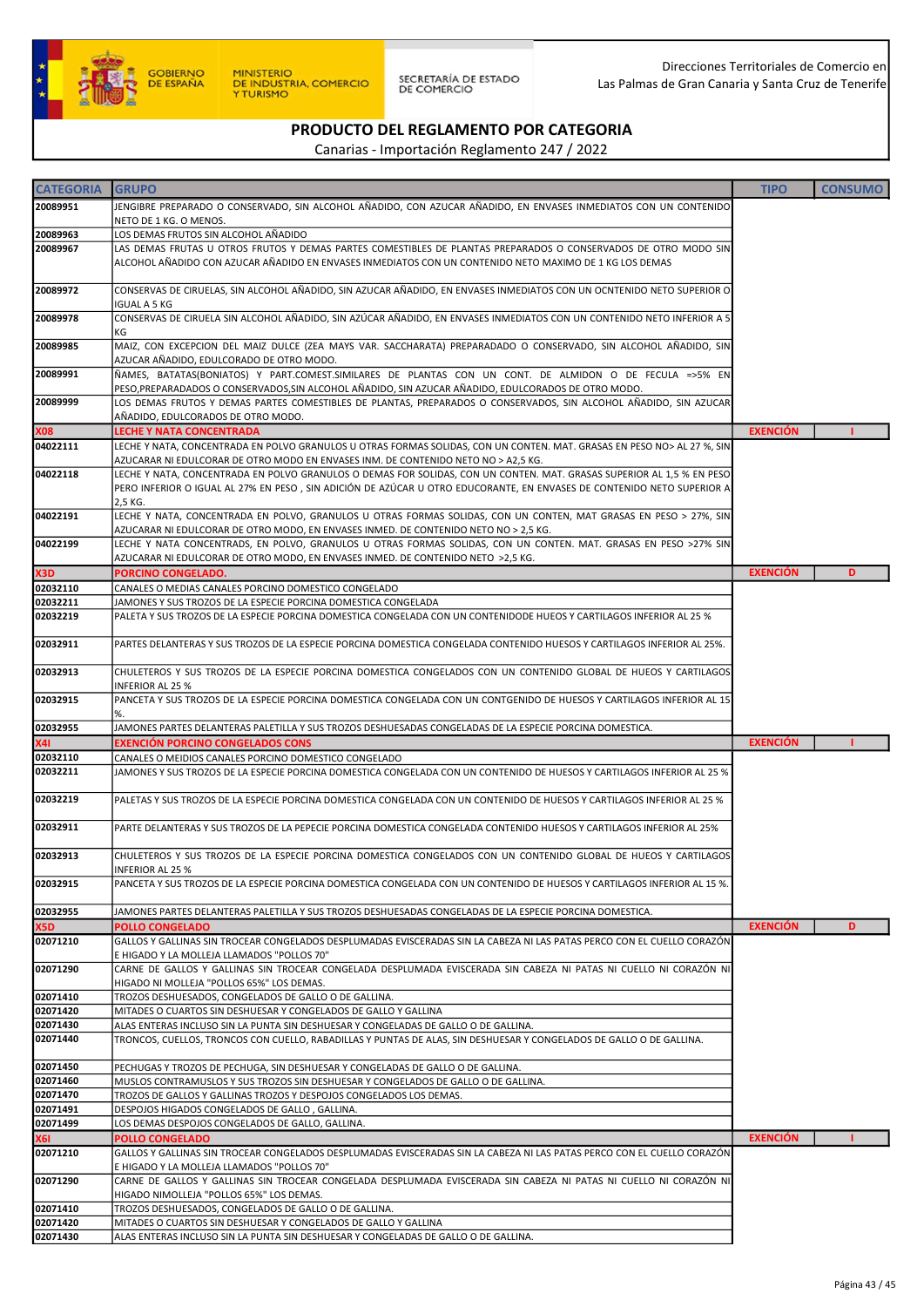

| <b>CATEGORIA</b>       | <b>GRUPO</b>                                                                                                                                                                                        | <b>TIPO</b>     | <b>CONSUMO</b> |
|------------------------|-----------------------------------------------------------------------------------------------------------------------------------------------------------------------------------------------------|-----------------|----------------|
| 02071440               | TRONCOS, CUELLOS, TRONCOS CON CUELLO, RABADILLAS Y PUNTAS DE ALAS, SIN DESHUESAR Y CONGELADOS DE GALLO O DE GALLINA.                                                                                |                 |                |
|                        |                                                                                                                                                                                                     |                 |                |
| 02071450               | PECHUGAS Y TROZOS DE PECHUGA, SIN DESHUESAR Y CONGELADAS DE GALLO O DE GALLINA.                                                                                                                     |                 |                |
| 02071460               | MUSLOS CONTRAMUSLOS Y SUS TROZOS SIN DESHUESAR Y CONGELADOS DE GALLO O DE GALLINA.                                                                                                                  |                 |                |
| 02071470               | TROZOS DE GALLOS Y GALLINAS TROZOS Y DESPOJOS CONGELADOS LOS DEMAS.                                                                                                                                 |                 |                |
| 02071491               | DESPOJOS HIGADOS CONGELADOS DE GALLO, GALLINA.                                                                                                                                                      |                 |                |
| 02071499               | LOS DEMAS DESPOJOS CONGELADOS DE GALLO, GALLINA.                                                                                                                                                    |                 |                |
| X7D.                   | EXEC. LECHE Y NATA SIN CONCENTRAR                                                                                                                                                                   | <b>EXENCIÓN</b> | D              |
| 04011010               | LECHE Y NATA SIN CONCENTRAR, AZUCARAR NI EDULCORAR DE OTRO MODO, CON UN CONTENIDO DE MATERIAS GRASAS, EN PESO,                                                                                      |                 |                |
| 04011090               | INFERIOR O IGUAL AL 1% EN ENVASES INMEDIATOS DE CONTENIDO NETO NO SUPERIOR A 2 L.<br>LECHE Y NATA SIN CONCENTRAR, AZUCARAR NI EDULCORAR DE OTRO MODO, CON UN CONTENIDO DE MATERIAS GRASAS, EN PESO, |                 |                |
|                        | INFERIOR O IGUAL AL 1% EN ENVASES INMEDIATOS DE CONTENIDO NETO SUPERIOR A 2 L.                                                                                                                      |                 |                |
| 04012011               | LECHE Y NATA SIN CONCENTRA, AZUCARAR NI EDULCORAR DE OTRO MODO, CON UN CONTENIDO DE MATERIAS GRASAS, EN PESO, NO                                                                                    |                 |                |
|                        | SUPERIOR AL 3% EN ENVASES INMEDIATOS DE CONTENIDO NETO NO SUPERIOR A 2 L.                                                                                                                           |                 |                |
| 04012019               | LECHE Y NATA SIN CONCENTRAR, AZUCARAR NI EDULCORAR DE OTRO MODO, CON UN CONTENIDO DE MATERIAS GRASAS, EN PESO, NO                                                                                   |                 |                |
|                        | SUPERIOR AL 3% EN ENVASES INMEDIATOS DE CONTENIDO NETO SUPERIOR A 2 L.                                                                                                                              |                 |                |
| 04012091               | LECHE Y NATA SIN CONCENTRAR, AZUCARAR NI EDULCORAR DE OTRO MODO, CON UN CONTENIDO DE MATERIAS GRASAS, EN PESO,                                                                                      |                 |                |
|                        | SUPERIOR AL 3% EN ENVASES INMEDIATOS DE CONTENIDO NETO NO SUPERIOR A 2 L.                                                                                                                           |                 |                |
| 04012099               | LECHE Y NATA SIN CONCENTRAR, AZUCARAR NI EDULCORAR DE OTRO MODO, CON UN CONTENIDO DE MATERIAS GRASAS, EN PESO,<br>SUPERIOR AL 3% EN ENVASES INMEDIATOS DE CONTENIDO NETO SUPERIOR A 2 L.            |                 |                |
| 04014010               | LECHE Y NATA SIN CONCENTRAR, CON UN CONTENIDO DE MATERIAS GRASAS, SUPERIOR AL 6% PERO INFERIOR O IGUAL AL 10% EN PESO EN                                                                            |                 |                |
|                        | ENVASES INMEDIATOS DE CONTENIDO NETO INFERIOR O IGUAL A 2 LITROS.                                                                                                                                   |                 |                |
| 04014090               | LECHE Y NATA SIN CONCENTRAR, CON UN CONTENIDO DE MATERIAS GRASAS, SUPERIOR AL 6% PERO INFERIOR O IGUAL AL 10 % EN PESO,EN                                                                           |                 |                |
|                        | ENVASES DE CONTENIDO NETO SUPERIOR A 2 LITROS.                                                                                                                                                      |                 |                |
| 04015011               | LECHE Y NATA SIN CONCENTRAR, CON UN CONTENIDO DE MATERIAS GRASAS, SUPERIOR AL 10% EN PESO, INFERIOR O GIGUAL AL 21% EN                                                                              |                 |                |
|                        | ENVASES INMEDIATOS DE CONTENIDO NETO INFERIOR O IGUAL A 2 LITROS.                                                                                                                                   |                 |                |
| 04015019               | LECHE Y NATA SIN CONCENTRAR, CON UN CONTENIDO DE MATERIAS GRASAS, SUPERIOR AL 10% EN PESO, INFERIOR O IGUAL AL 21% EN                                                                               |                 |                |
| 04015031               | ENVASES DE CONTENIDO NETO SUPERIOR A 2 LITROS.<br>LECHE Y NATA SIN CONCENTRAR, CON UN CONTENIDO DE MATERIAS GRASAS, EN PESO, SUPERIOR AL 21% PERO INFERIOR O IGUAL AL 45%                           |                 |                |
|                        | EN ENVASES INMEDIATOS DE CONTENIDO NETO INFERIOR O IGUAL A 2 LITROS.                                                                                                                                |                 |                |
| 04015039               | LECHE Y NATA SIN CONCENTRAR, CON UN CONTENIDO DE MATERIAS GRASAS, SUPERIOR AL 21% EN PESO PERO INFERIOR O IGUAL AL 45%                                                                              |                 |                |
|                        | EN ENVASES INMEDIATOS DE CONTENIDO NETO SUPERIOR A 2 LITROS.                                                                                                                                        |                 |                |
| 04015091               | LECHE Y NATA SIN CONCENTRAR, CON UN CONTENIDO DE MATERIAS GRASAS, SUPERIOR AL 45 % EN PESO EN ENVASES INMEDIATOS DE                                                                                 |                 |                |
|                        | CONTENIDO NETO INFERIOR O IGUAL 2 LITROS.                                                                                                                                                           |                 |                |
| 04015099               | LECHE Y NATA SIN CONCENTRAR CON UN CONTENIDO DE MATERIAS GRASAS, SUPERIOR AL 45% EN PESO EN ENVASES INMEDIATOS DE                                                                                   |                 |                |
|                        | CONTENIDO NETO SUPERIOR A 2 LITROS.                                                                                                                                                                 |                 |                |
| <b>X71</b><br>04011010 | <b>LECHE Y NATA SIN CONCENTRAR</b><br>LECHE Y NATA SIN CONCENTRAR, AZUCARAR NI EDULCORAR DE OTRO MODO, CON UN CONTENIDO DE MATERIAS GRASAS, EN PESO,                                                | <b>EXENCIÓN</b> | T.             |
|                        | INFERIOR O IGUAL AL 1% EN ENVASES INMEDIATOS DE CONTENIDO NETO NO SUPERIOR A 2 L.                                                                                                                   |                 |                |
| 04011090               | LECHE Y NATA SIN CONCENTRAR, AZUCARAR NI EDULCORAR DE OTRO MODO, CON UN CONTENIDO DE MATERIAS GRASAS, EN PESO,                                                                                      |                 |                |
|                        | INFERIOR O IGUAL AL 1% EN ENVASES INMEDIATOS DE CONTENIDO NETO SUPERIOR A 2 L.                                                                                                                      |                 |                |
| 04012011               | LECHE Y NATA SIN CONCENTRA, AZUCARAR NI EDULCORAR DE OTRO MODO, CON UN CONTENIDO DE MATERIAS GRASAS, EN PESO, NO                                                                                    |                 |                |
|                        | SUPERIOR AL 3% EN ENVASES INMEDIATOS DE CONTENIDO NETO NO SUPERIOR A 2 L.                                                                                                                           |                 |                |
| 04012019               | LECHE Y NATA SIN CONCENTRAR, AZUCARAR NI EDULCORAR DE OTRO MODO, CON UN CONTENIDO DE MATERIAS GRASAS, EN PESO, NO                                                                                   |                 |                |
|                        | SUPERIOR AL 3% EN ENVASES INMEDIATOS DE CONTENIDO NETO SUPERIOR A 2 L.                                                                                                                              |                 |                |
| 04012091               | LECHE Y NATA SIN CONCENTRAR, AZUCARAR NI EDULCORAR DE OTRO MODO, CON UN CONTENIDO DE MATERIAS GRASAS, EN PESO,                                                                                      |                 |                |
| 04012099               | SUPERIOR AL 3% EN ENVASES INMEDIATOS DE CONTENIDO NETO NO SUPERIOR A 2 L.<br>LECHE Y NATA SIN CONCENTRAR, AZUCARAR NI EDULCORAR DE OTRO MODO, CON UN CONTENIDO DE MATERIAS GRASAS, EN PESO,         |                 |                |
|                        | SUPERIOR AL 3% EN ENVASES INMEDIATOS DE CONTENIDO NETO SUPERIOR A 2 L.                                                                                                                              |                 |                |
| 04014010               | LECHE Y NATA SIN CONCENTRAR, CON UN CONTENIDO DE MATERIAS GRASAS, SUPERIOR AL 6% PERO INFERIOR O IGUAL AL 10% EN PESO EN                                                                            |                 |                |
|                        | ENVASES INMEDIATOS DE CONTENIDO NETO INFERIOR O IGUAL A 2 LITROS.                                                                                                                                   |                 |                |
| 04014090               | LECHE Y NATA SIN CONCENTRAR, CON UN CONTENIDO DE MATERIAS GRASAS, SUPERIOR AL 6% PERO INFERIOR O IGUAL AL 10 % EN PESO,EN                                                                           |                 |                |
|                        | ENVASES DE CONTENIDO NETO SUPERIOR A 2 LITROS.                                                                                                                                                      |                 |                |
| 04015011               | LECHE Y NATA SIN CONCENTRAR, CON UN CONTENIDO DE MATERIAS GRASAS, SUPERIOR AL 10% EN PESO, INFERIOR O GIGUAL AL 21% EN<br>ENVASES INMEDIATOS DE CONTENIDO NETO INFERIOR O IGUAL A 2 LITROS.         |                 |                |
| 04015019               | LECHE Y NATA SIN CONCENTRAR, CON UN CONTENIDO DE MATERIAS GRASAS, SUPERIOR AL 10% EN PESO, INFERIOR O IGUAL AL 21% EN                                                                               |                 |                |
|                        | ENVASES DE CONTENIDO NETO SUPERIOR A 2 LITROS.                                                                                                                                                      |                 |                |
| 04015031               | LECHE Y NATA SIN CONCENTRAR, CON UN CONTENIDO DE MATERIAS GRASAS, EN PESO, SUPERIOR AL 21% PERO INFERIOR O IGUAL AL 45%                                                                             |                 |                |
|                        | EN ENVASES INMEDIATOS DE CONTENIDO NETO INFERIOR O IGUAL A 2 LITROS.                                                                                                                                |                 |                |
| 04015039               | LECHE Y NATA SIN CONCENTRAR, CON UN CONTENIDO DE MATERIAS GRASAS, SUPERIOR AL 21% EN PESO PERO INFERIOR O IGUAL AL 45%                                                                              |                 |                |
|                        | EN ENVASES INMEDIATOS DE CONTENIDO NETO SUPERIOR A 2 LITROS.                                                                                                                                        |                 |                |
| 04015091               | LECHE Y NATA SIN CONCENTRAR, CON UN CONTENIDO DE MATERIAS GRASAS, SUPERIOR AL 45 % EN PESO EN ENVASES INMEDIATOS DE                                                                                 |                 |                |
| 04015099               | CONTENIDO NETO INFERIOR O IGUAL 2 LITROS.<br>LECHE Y NATA SIN CONCENTRAR  CON UN CONTENIDO DE MATERIAS GRASAS, SUPERIOR AL 45% EN PESO EN ENVASES INMEDIATOS DE                                     |                 |                |
|                        | CONTENIDO NETO SUPERIOR A 2 LITROS.                                                                                                                                                                 |                 |                |
| X9D                    | <b>EXEC.LECHE Y NATA CONCENTRADA</b>                                                                                                                                                                | <b>EXENCIÓN</b> | D              |
| 04029110               | LECHE Y NATA SIN ADICCION DE AZUCAR NI OTRO EDULCORANTE CON UN CONTENIDO DE MAT. GRASAS INFERIOR O IGUAL AL 8% EN PESOS.                                                                            |                 |                |
|                        | LOS DEMAS.                                                                                                                                                                                          |                 |                |
| 04029130               | LECHE Y NATA CONCENTRADA, CON UN CONTEN. LAS DEMAS,SIN ADICION DE AZÚCAR NI OTRO EDUL CORANTE, CON UN CONT, DE MAT. DE                                                                              |                 |                |
|                        | GRASAS SUP AL 8% PERO INFERIOR O IGUAL AL 10% E PESO.                                                                                                                                               |                 |                |
| 04029199               | LAS DEMAS LECHES Y NATAS (NO SOLIDAS) CONCENTRADAS, SIN AZUCARAR. NI EDULCORAR DE OTRO MODO, CON CONTENIDO DE GRASAS                                                                                |                 |                |
|                        | SUPERIOR AL 45% EN PESO, EN ENVASES INMEDIATOS DE CONTENIDO NETO SUPERIOR A 2,5 KG.                                                                                                                 |                 |                |
|                        |                                                                                                                                                                                                     |                 |                |
| 04029910               | LECHE Y NATA CONCENTRADAS AZUCARADAS O EDULCORADAS CON UN CONTENIDO DE MATERIAS GRASAS INFERIOR O IGUAL AL 9,5% EN<br>PESO.                                                                         |                 |                |